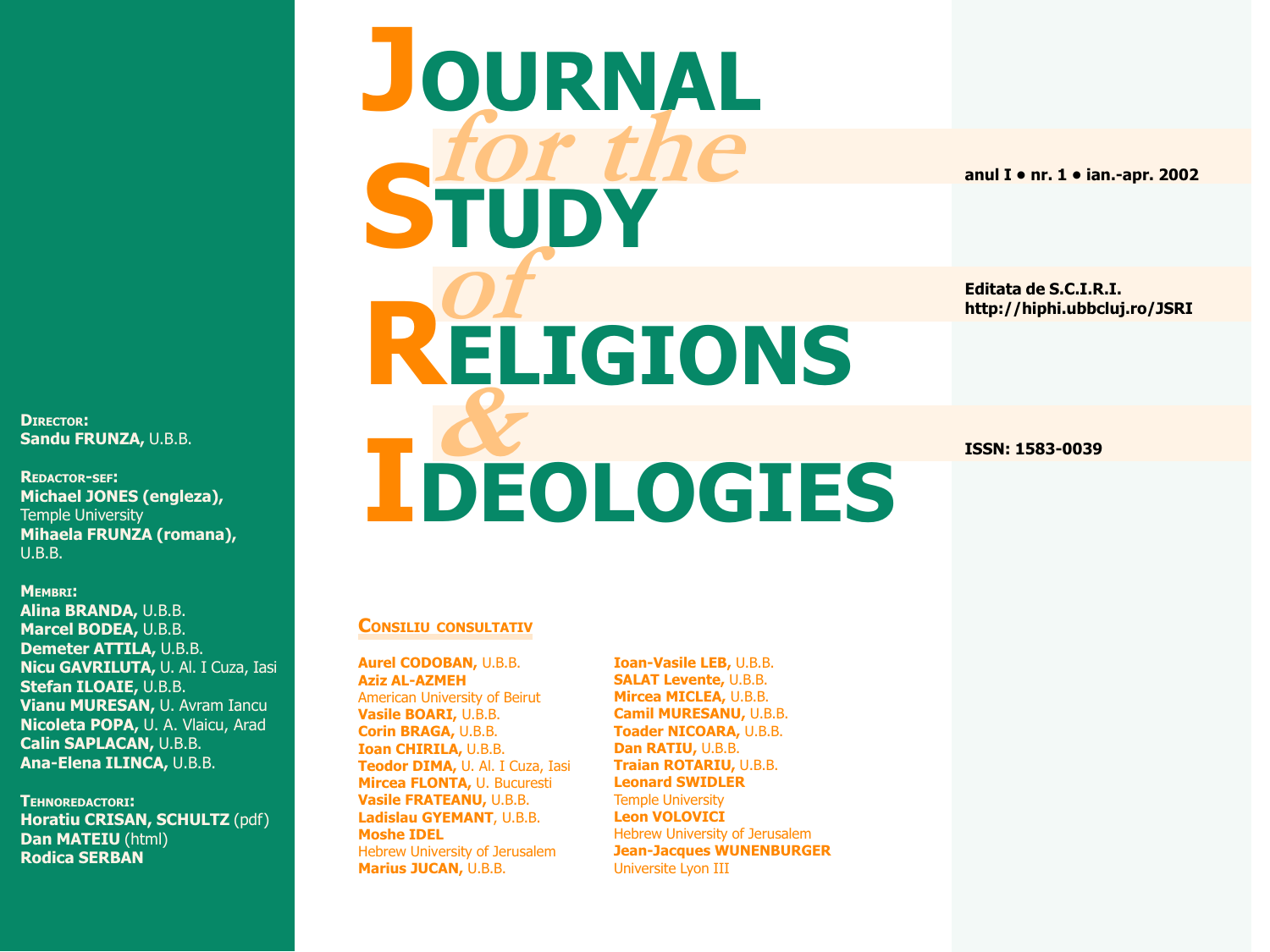## **Cuprins**

#### PROF. AUREL CODOBAN PH.D.

**Editorial: Between Religious Localism** and Global Communication • 3

#### **STUDII**

#### **LEONARD SWIDLER**

A Vision for the Third Millennium the Age of Global Dialogue: Dialogue or Death! • 6

#### **MOSHE IDEL**

«Unio Mystica» as a Criterion: Some Observations on «Hegelian» **Phenomenologies of Mysticism • 19** 

#### **SANDU FRUNZA**

Philosophy and Judaic Pattern in the Thinking of Martin Buber and Emmanuel Levinas • 42

#### **ARTICOLE**

#### **MARCEL BODEA**

Premise ale interdisciplinaritatii • 53

#### **MIHAELA FRUNZA**

Circumscriere terminologica si tematica a relatiei multiculturalism-feminism • 62

#### **CODRUTA CUCEU**

Incercari explicative asupra dialogului interreligios Iudaism-Islam • 73

#### **CALIN SAPLACAN**

Dimensiunile etica si estetica ale experientei erotice • 84

### **CONFERINTELE S.C.I.R.I.**

#### **ALIREL CODORAN**

Ioan Petru Culianu, sau filosoful (religiilor) ca "magician" • 91

#### **MARIUS JUCAN**

Model cultural si secularizare · 106

**MICHAEL S. JONES** In Defence of Reason in Religion • 123

#### PR. DR. IOAN CHIRILA

Telosul omului: contemplatie sau pragmatism? • 135

#### **RECENZII**

**CODRUTA CUCEU · 144** 

**ANA-ELENA ILINCA · 146** 

**ALEX MOLDOVAN · 149** 

PETRU MOLDOVAN . 151, 152

BOGDAN NEAGOTA . 153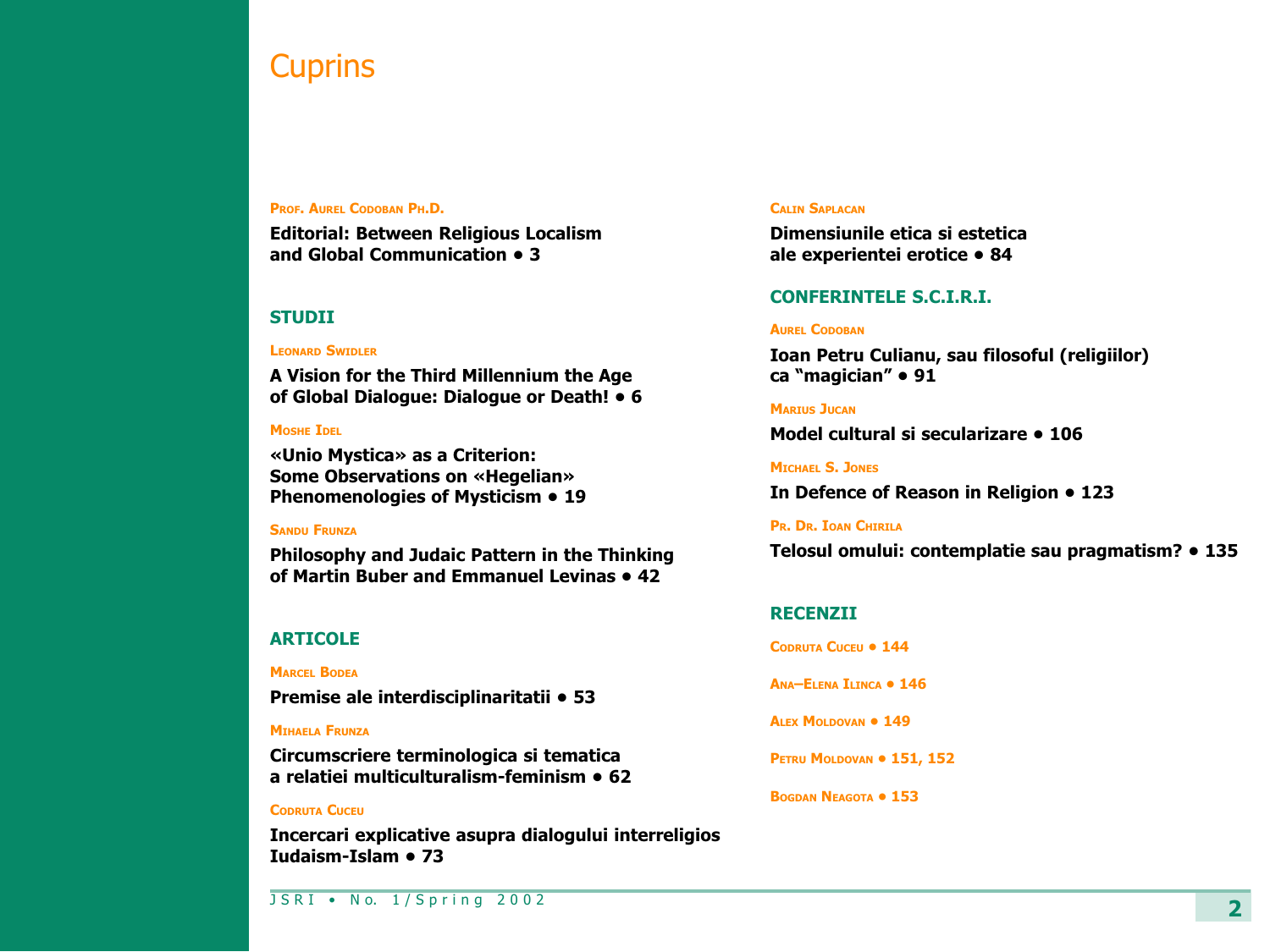# <span id="page-2-0"></span>**EDITORIAL: Between Religious Localism and Global Communication**

t the beginning of the second half of the twentieth century, in the moment when the well known philosopher and historian of religion of Romanian origin, Mircea Eliade, foretold a return of the religious, his was a fairly lonely voice. Certainly, representatives of different religions and churches have consistently expressed a similar hope. This hope, however, was more of a theological virtue than a theoretical foresight. One aspect of Eliade's foresight could possibly be enforced by an even more general hope related to the one which was more often expressed by Malraux's quotation concerning the return of a spirituality that should balance the moral materialism and the mass consumption of Western society. Eliade goes further: he expects the return of the religious as a social and political ideology. A contemporary of the period of de colonization, he seems to have understood that religions and local religious practices were to become the new national ideologies. The entrance upon the stage of history of new peoples and popula-

tions that until that time were excluded from it, has also returned the religious onto the stage of history. No less interesting is the return of the religious in that part of the European world in which had settled, with apparent permanence, the de-sacralization of "scientific atheism": the countries of the Warsaw Pact, the countries of "authentic socialism". There is an amusing story in history which tells us that Stalin may have asked the ones warning him about the political influence of the Vatican, "How many divisions has the Pope?" There is an equal irony of history in the conversion of the election of a Polish pope into one of the starting points for the social movements in Poland, which ultimately ended in a government whose prime minister was never a communist, governing in the very capital which gave its name to the treaty of one of the two military blocs that divided the planet. The fall of the Berlin wall, and the political overthrow of the former communist governments, has shaped a reality out of the return of the religious, of churches and of religions. Throughout the

#### **AUREL CODOBAN**

**Director** of the Institute for the **Study of Religiosity** www.geocities.com/ s\_c\_i\_r\_i/codob.htm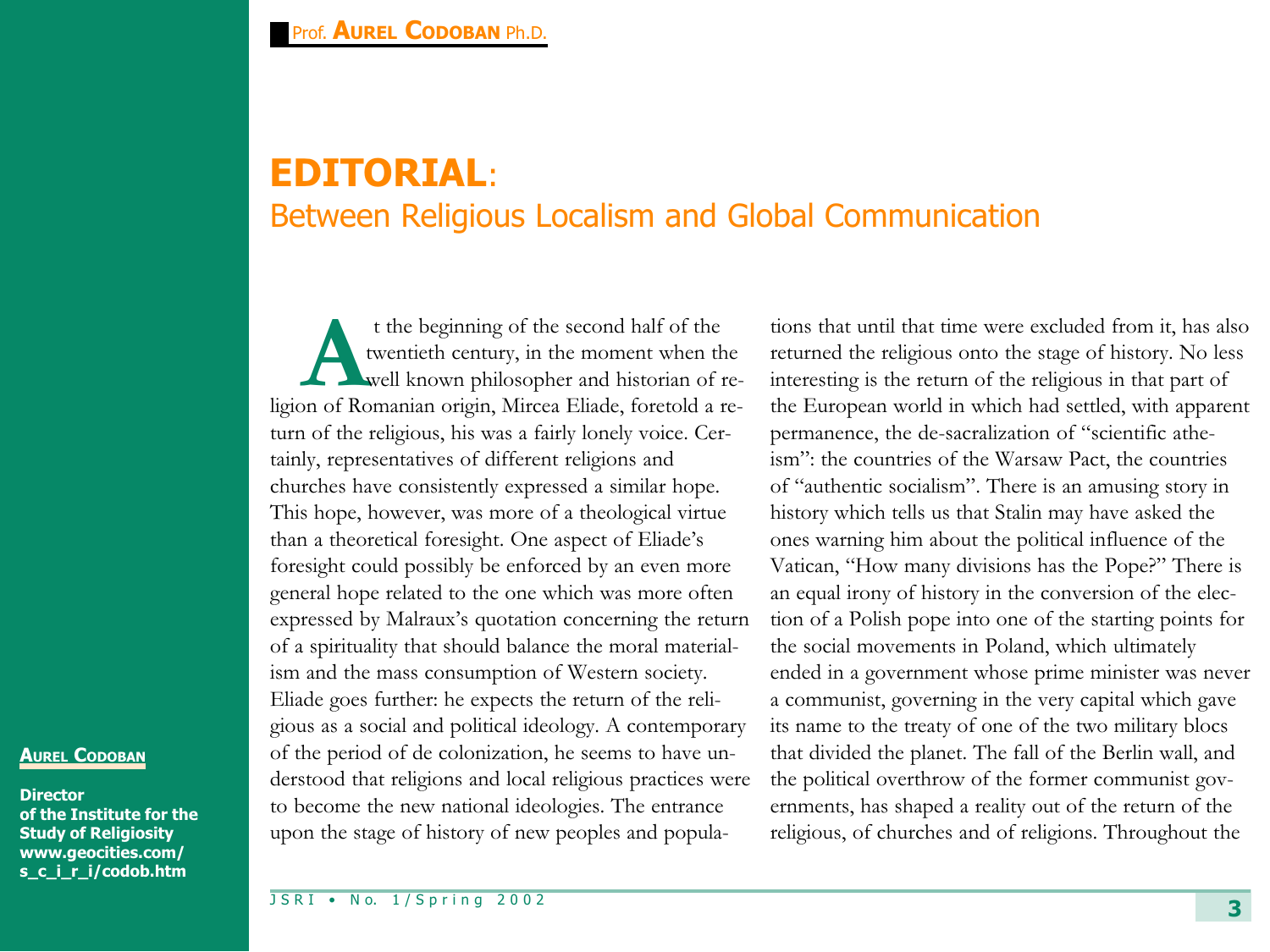world, local religious traditions have most frequently returned in the manner of "weak ideologies," yet this does not prevented them from backing up rather strong conflicts even military ones. Most recently, the terrorist attack on the WTC has once again highlighted the ideological role of fundamentalist religions, which seems to confirm Huntington's scenarios, which although rather rudimentary, warn against a depthless multiculturalism.

The second expectation of M. Eliade has not materialized. Certainly no one can make a total and complete prediction of the intricate motion of history, which inevitably surpasses any reasoning, even dialectical reasoning. Indeed, Eliade expected a rebirth similar to the Italian Renaissance to begin in the second half of the 20th century. More precisely, he expected, alongside a hope nourished by the hippy movement and the spreading of Zen Buddhism, a fusion between the development of Western civilization (interested in the outer dimension of humanity) and the Asian civilizations (which favors humanity's inner dimension). The expectation remains far from being realized. Here one of Eliade's closest disciples, Ioan Petru Culianu, seems to have been correct: what happened was not a return to the historical traditions, but rather an extension of those existing. Instead of a new return we are dealing with globalization.

Surely that which Eliade, as most people educated in the spirit of the classical European tradition, could not predict, was the decisive role played by the communication sciences and the great importance of the means of mass-communication. It was in the dialectical

spirit of the great German philosophy to anticipate and to await the negation of negation and the return of the reverse, or rather of the repressed. But, faithful to rationalist individualism and to the prevalent theory of knowledge, that is, to history and to tradition, Eliade was unable to foresee the role of communication and of the masses. He leaves us to observe a return of the religious in the context of a gradually developing globalization, to research the paradoxical return of individual religious experience of archaic character within a framework which bears the vastness of the entire planet; the return of individual, rather exotic localism within the official frames which techno-science has developed and brought to its heights. The true paradox is the confrontation between individual symbolisms, local semantics, and the stage of global communication, or in other words, the confrontation between the formal, boundless reason of communication and the significances engendered by events minutely determined in space and time. This is the paradox that the Journal for the Study of Religions and Ideologies embodies: a journal having its location in the virtual reality of communication and its site on the Internet, yet having as its academic interest the most concrete forms of spirituality religions and ideologies. In fact, the Journal for the Study of Religions and Ideologies represents the virtual projection on the Internet of the activities of this group of researchers and its coordinator, Dr. Sandu Frunza. The journal holds the same principles as the Seminar for the Interdisciplinary Research of Religions and Ideologies (S.C.I.R.I., from it's Romanian name,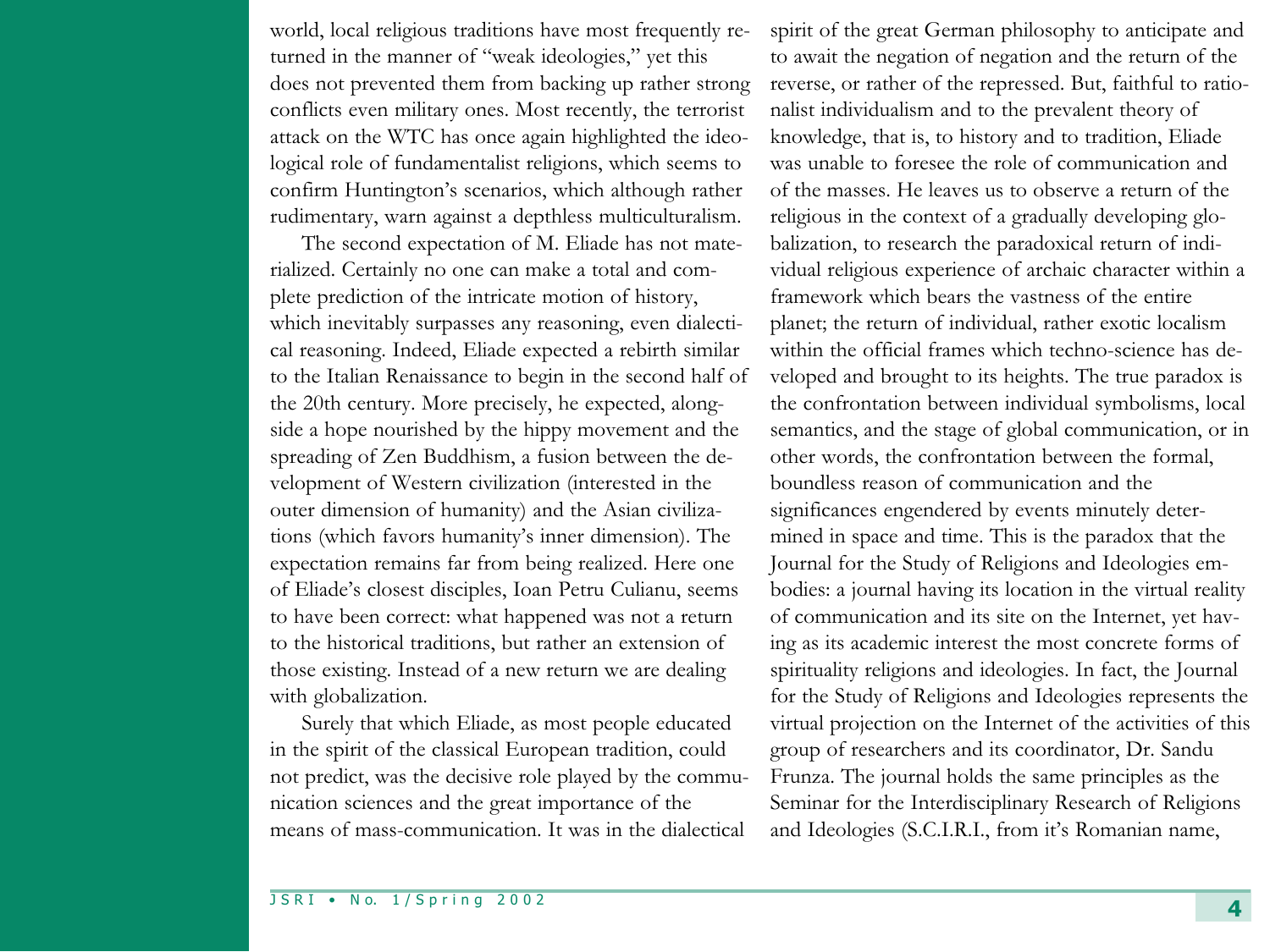Seminar de cercetare interdisciplinara a religiilor si ideologiilor), namely: religious liberty and religious pluralism; the promotion of inter-religious and inter-confessional dialogue; free expression of personal opinions; and ideological unaffiliation. The approach of the research, sustained by religious dialogue, is inter-religious, engaging the following domains: philosophy of religion and politics, humanities fields such as the study of religions, the political sciences, sociology, and anthropology, and to a large extent theories of communication. Committed, like S.C.I.R.I., to promoting highlevel research and addressing the university environment, young researchers, and graduate students, the Journal for the Study of Religions and Ideologies wishes to connect itself with the international research going on in this field and to build a favorable environment for communication, an academic community founded on a frank exchange of ideas. With the richness of their activities which have already taken place, I am sure of their success!

Translated by Ana-Elena Ilinca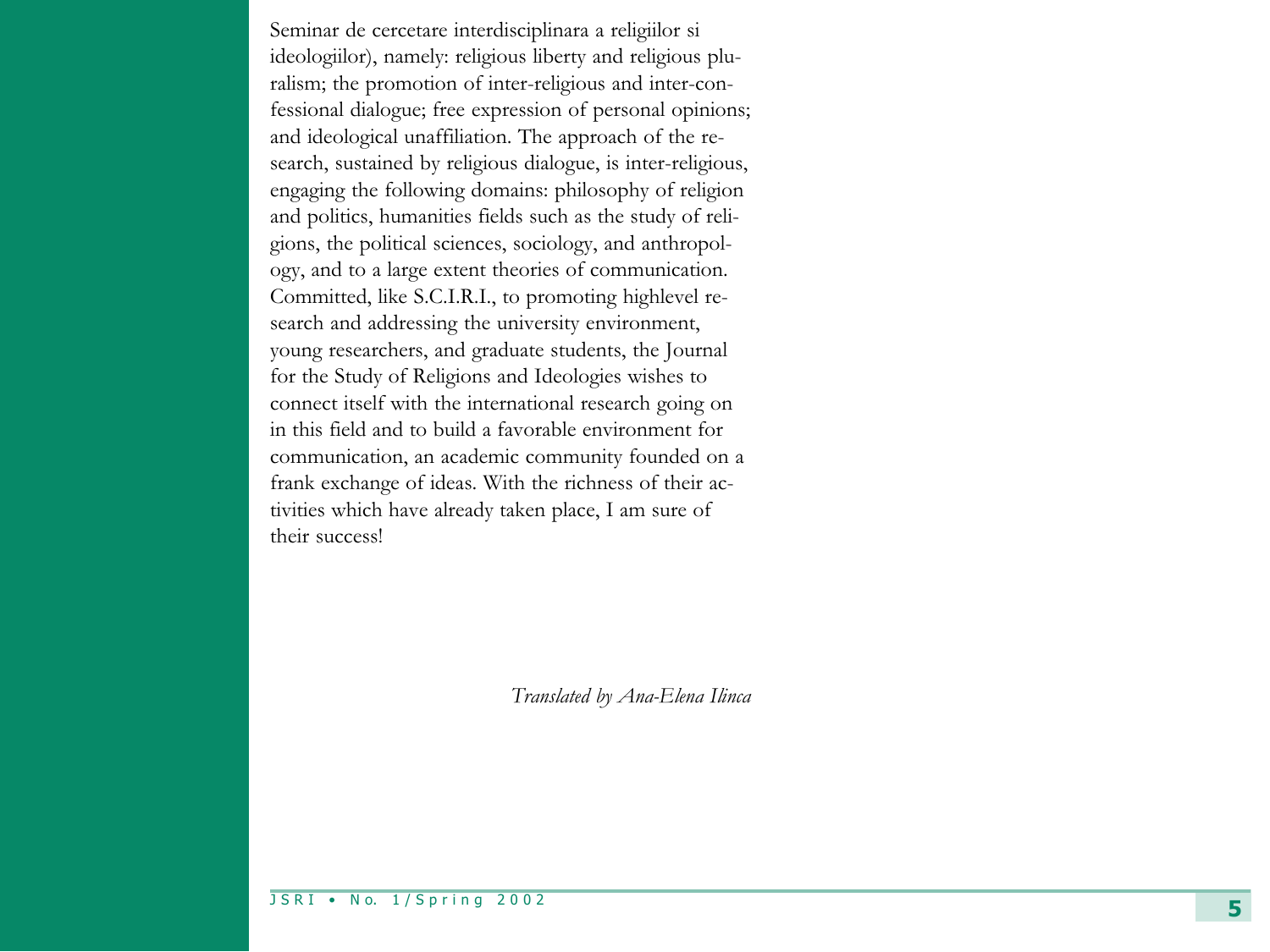# <span id="page-5-0"></span>A Vision for the Third Millennium the Age of Global Dialogue **Dialogue or Death!**

In his article «A Vision for the Third Millennium, 'The Age of Global Dialogue': Dialogue or Death», Swidler attempts to show that humankind is in a crucial transition from a stage where monologue is the chief characteristic of relations, to one where dialogue is the chief characteristic. Because of technological advances, dialogue is both more possible than ever before and also more necessary than ever before. The change from monologue to dialogue is a change from a way of interacting modeled on confrontation to one modeled on listening. The change is being caused by a number of important parallel shifts, such as an increased awareness of the tenacity of knowledge and the shrinking of the world to a «global community». But while Swidler characterizes the change from monologue to dialogue as «the most fundamental, most radical and utterly transformative of the key elements of the newly emerging paradigm,» he warns that this change is not a guaranteed event. With the great technological advances that make dialogue more possible than ever come new opportunities for technological abuses. Therefore, he warns, we are faced with two choices: dialogue or death.

## 1. A Radically New Age

hose thinkers who early in the twentieth cen tury with great historical/sociological analysis predicted the impending demise of Western Civilization were clearly mistaken. After World War I, in 1922, Oswald Spengler wrote his widely acclaimed book, The Decline of the West<sup>1</sup>. After the beginning of World War II Pitirim A. Sorokin published in 1941 his likewise popular book, The Crisis of Our  $Age^2$ . Given the massive, world-wide scale of the unprecedented destruction and horror of the world's first global war, 1914-18, and the even vastly greater of the second global conflict, 1939-45, the pessimistic predictions of these scholars and the great following they found are understandable.

In fact, however, those vast world conflagrations were manifestations of the dark side of the unique breakthrough in the history of humankind in the modern development of Christendom-become-Western

## **LEONARD SWIDLER**

www.geocities.com/ s\_c\_i\_r\_i/swidler.htm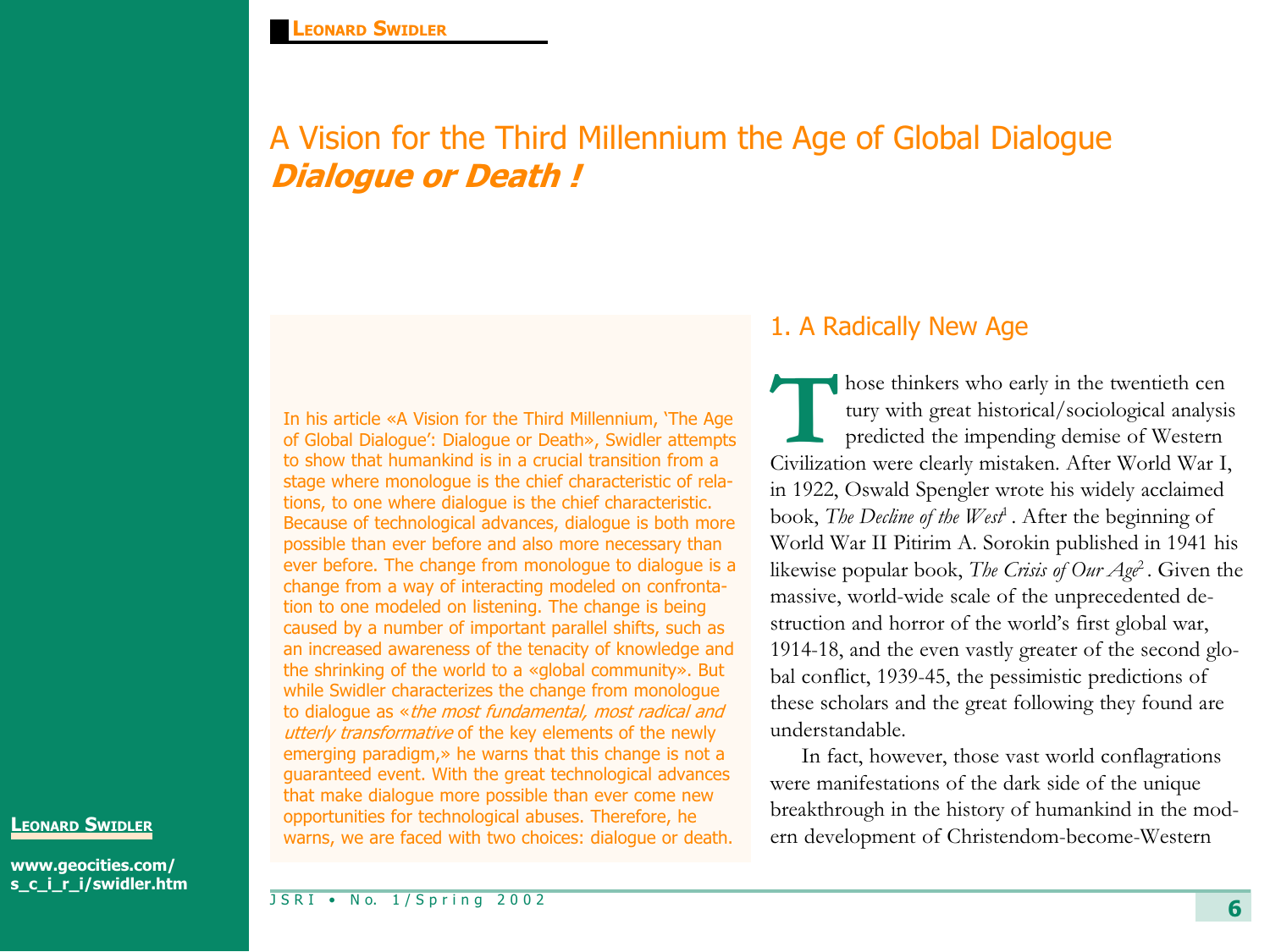Civilization, now becoming Global Civilization. Never before had there been world wars; likewise, never before had there been world political organizations (League of Nations, United Nations).

The prophets of doom were correct in their understanding that humanity is entering into a radically new age. Early in the twentieth century the nay-sayers usually spoke of the doom of only Western Civilization, but after the advent of nuclear power and the Cold War, the new generation warned of *global* disaster. This emerging awareness of possible global disaster is a another clear, albeit negative, sign that something profoundly radically new was entering onto the stage of human history.

In the 1990s professor Samuel Huntington of Harvard University named a central contemporary reality when he argued that with the fading of the Cold War, in its place was the rising of a Clash of Civilizations;<sup>3</sup> fundamentalisms of all sorts, Christian, Muslim, Hindu, nationalist, ethnic, tribal, were tearing at the fabric of the New World Order even as it was being woven. At least we thought we understood the other side in the Cold War, whether we admired, respected, tolerated or despised it. But in the nineties we entered into a state of cacophonous confusion and consequently were floundering, or even foundering: e.g., Rwanda, Bosnia, Northern Ireland, Sri Lanka, the Middle East-and then the most shocking blow of all: September 11. But these outbreaks of violence are only the most visible flashpoints of the contemporary malaise. The problems run much deeper. They are cultural,

ethical, religious, spiritual. A world with clashing, or potentially clashing, cultures, religious, ethnic groups-civilizations-is the world of the End of the Second, Beginning of the Third Millennium.

However, that is not all it is. In the midst of our current, and essential, War on Terrorism, the very antithesis of the Clash of Civilizations is likewise a reality, and an increasing one. Humanity is also in the midst of a deep evolutionary shift towards a higher, communal, and dialogical way of life. This evolution of religions and cultures points towards a process essential to healing the deep problems that inhere in all aspects of our human cultures and even threaten our very survival, namely: the awakening of humankind to the power of dialogue.<sup>4</sup>

There have been a number of scholarly analyses other than that of Huntington pointing to the emergence of a radically new age in human history. I will deal with two of them. The first is the concept of the Paradigm-Shift, particularly as expounded by Hans Küng<sup>5</sup>. The second is the notion of the Second Axial Period, as articulated by Ewert Cousins<sup>6</sup>. Then, including these two, but setting them in a still larger context, I shall lay out my own analysis, which I see as the movement of humankind out of a multi-millennia long Age of Monologue into the newly inbreaking Age of Dialogue, indeed, an inbreaking Age of Global Dialogue.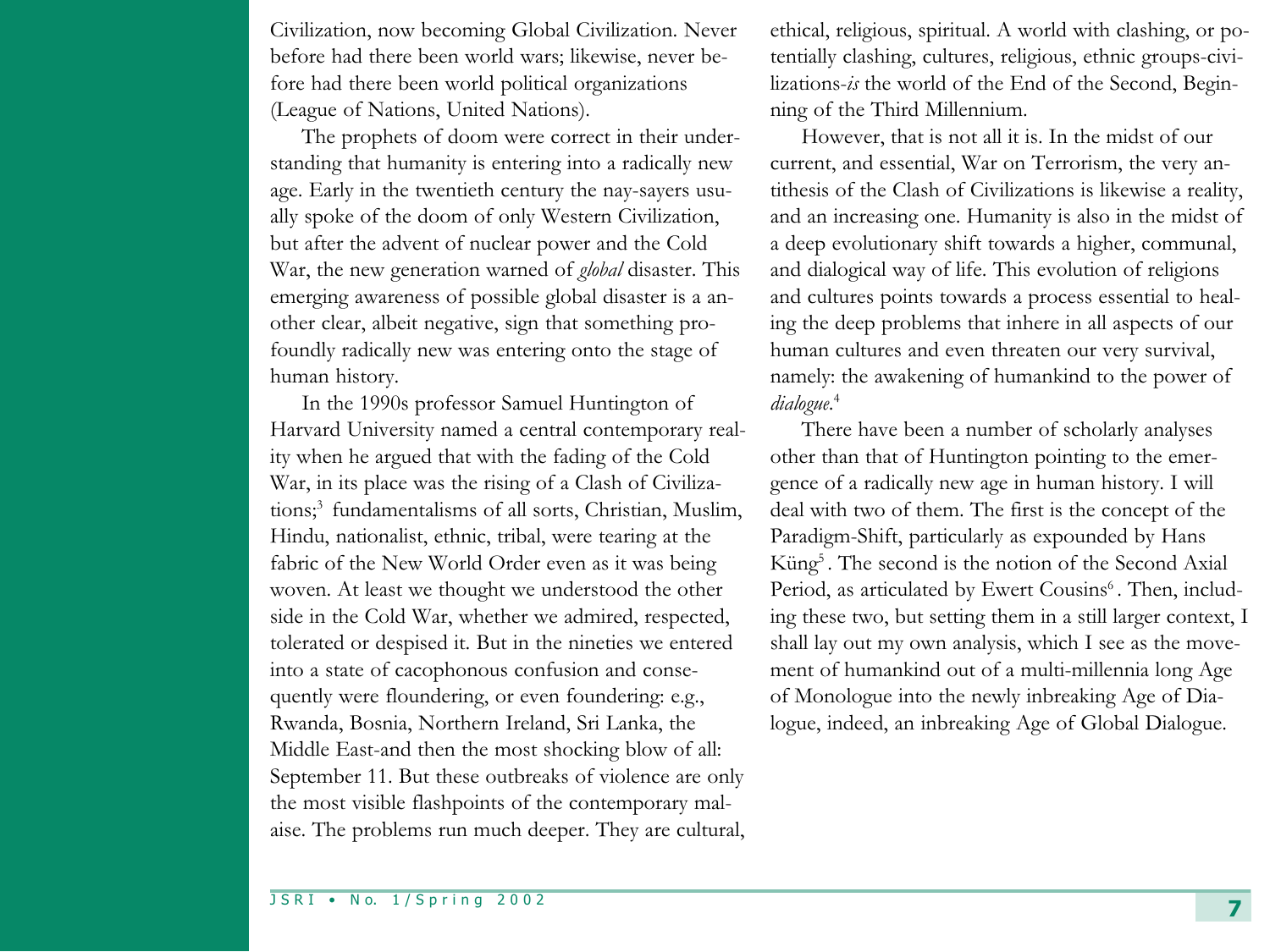## 2. Dialogue: the Way Forward

The future, I submit, offers two alternatives: Death or Dialogue (if you will, the Samuel Huntington or the Leonard Swidler view). This statement is not over-dramatization. In the past, all of us talked only with ourselves, that is, with those who thought as we did-or should! Until the edge of the present era, we humans lived in the Age of Monologue. That age is now passing. We are now poised at the entrance to the Age of Dialogue. We travel all over the globe, and the globe comes to us. Our streets, businesses, and homes are filled with overseas products. Through our Asian-made television sets we invite into our living rooms myriads of people of strange nations, cultures, and religions. Most terrifying of all, World Terrorism has struck us in our own front yard.

We can no longer ignore The Other, but we can close our minds and spirits to them, look at them with fear and misunderstanding, resent them, and perhaps even hate them. This way of encounter leads to hostility and eventually war and death. Today nuclear, ecological, or terroristic devastation lies just a little ways further down the path of Monologue. It is only by struggling out of the self-centered monologic mindset into dialogue with The Other that we can avoid such cataclysmic disasters. In brief: We must move from the Age of Monologue to the Age of Dialogue.

What we understand to be the Aexplanation of the ultimate meaning of life, and how to live accordingly, is what we call our religion. Since our religion is so comprehensive, so all-inclusive, it is the most fundamental area in which The Other is likely to be different from us-and hence possibly seen as the most threatening. Again, this is not over-dramatization. The current catalogue of conflicts which have religion as a constituent element is staggering, including such obvious neuralgic flashpoints as Northern Ireland, Lebanon, Israel, Sri Lanka, Kashmir, Pakistan, India, Tibet, Afghanistan, the Sudan, Armenia/Azerbaijan, Nigeria-and now Islamist Terror.

Hence, if humankind is to move from the Age of Monologue into the Age of Dialogue, the religions must enter into this movement full force. They have in fact begun to make serious progress along this path, though the journey stretches far ahead, indeed.

## 3. Dialogue: A Whole New Way of Thinking

Dialogue, especially dialogue in the religious area, is not simply a series of conversations. It is a whole new way of thinking, a way of seeing and reflecting on the world and its meaning. When we speak of Adialogue, we do not mean just another conversation. We mean an experience of encountering people of different fundamental convictions in such a way that each one's assumptions come to light, and that all can move ahead in reciprocal learning. Dialogue means strengthening and affirming our fundamental beliefs and practices, but transforming them as well.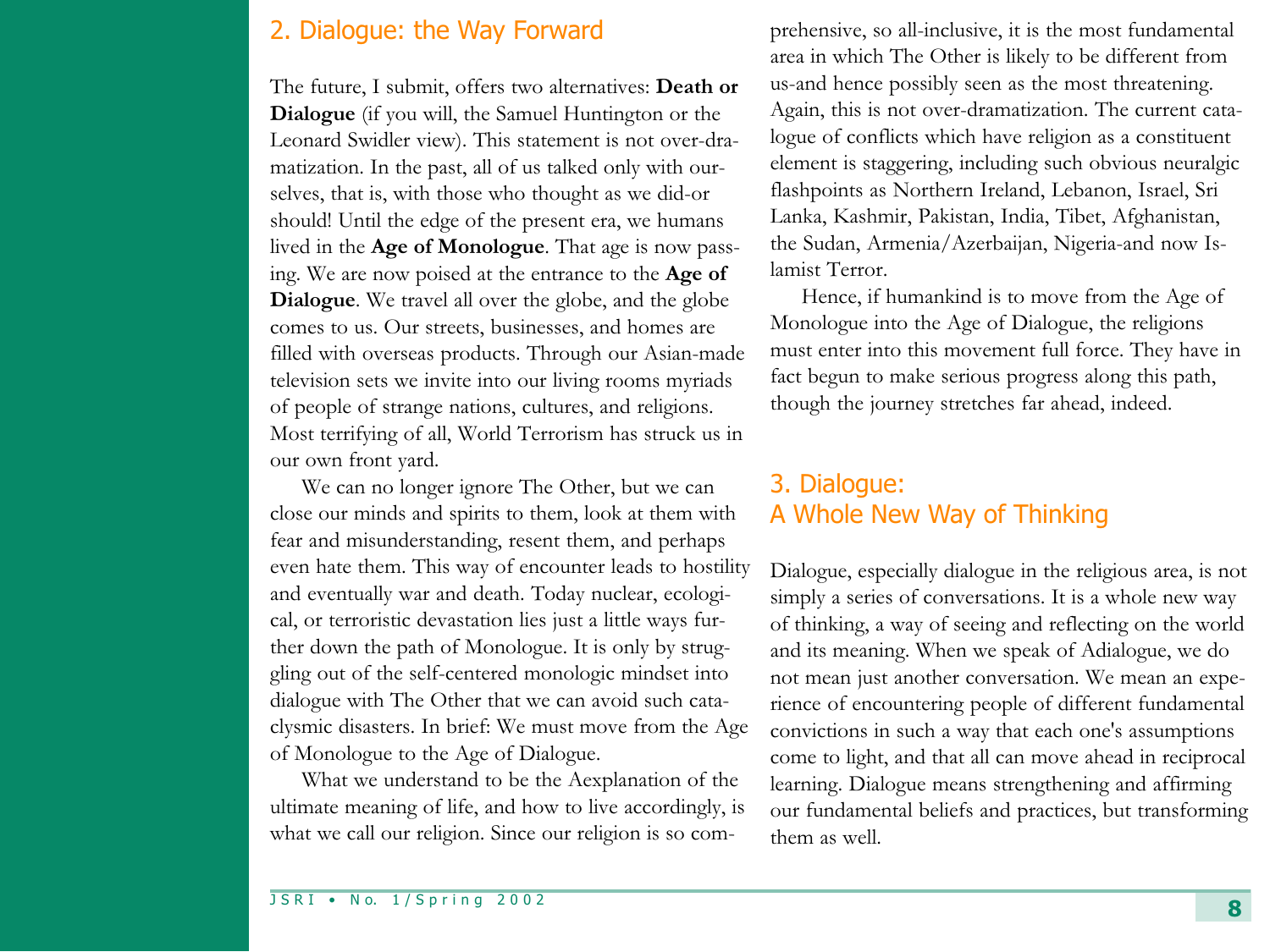## 4. Dialogue: Its Meaning

Dialogue is conversation between two or more persons with differing views, the primary purpose of which is for each participant to learn from the other so that s/he can change and grow. Of course, in addition both partners *also* share their understanding with their partners, but we enter into dialogue *primarily* so we can learn, change, and grow, not so that we can force change on the *other*.

In the past, when we encountered those who differed from us in the religious sphere, we did so usually either to defeat them as opponents, or to learn about them so as to deal with them more effectively. In other words, we usually faced those who differed with us in a confrontation- sometimes more openly polemically, sometimes more subtly so, but usually with the ultimate goal of overcoming the other because we were convinced that we alone had the truth.

But that is not what dialogue is. Dialogue is not debate. In dialogue each partner must listen to the other as openly and sympathetically as possible in an attempt to understand the other's position as precisely and, as it were, as much from within, as possible. Such an attitude automatically assumes that at any point we might find the partner's position so persuasive that, if we were to act with integrity, we ourselves would have to change. Until recently in religious traditions, the idea of seeking religious wisdom, insight, or truth through dialogue occurred to very few people. Today the situation is dramatically reversed.

## 5. Dialogue: Reasons for Its Rise

There are the many external factors that have appeared in the past century and a half which have contributed to the creation of what we today call the global village. All these externals have made it increasingly impossible to live in isolation. But underlying, and even preceding, the external forces opening the way to dialogue is a shift in consciousness that has been taking place for the past two centuries. We call this shift in consciousness a Paradigm-Shift in how we perceive the world.

## 6. A Major Paradigm-Shift

Thomas Kuhn revolutionized our understanding of the development of scientific thinking with his notion of paradigm shifts. He painstakingly showed that fundamental paradigms are the large thought frames within which we place and interpret all observed data and that scientific advancement inevitably brings about eventual paradigm shifts-from geocentrism to heliocentrism, for example, or from Newtonian to Einsteinian physicswhich are always vigorously resisted at first, as was the thought of Galileo, but finally prevail.<sup>7</sup> This insight, however, is valid not only for the development of thought in the natural sciences, but is also applicable to all disciplines of thought, including religious thought.

A major paradigm shift in systematic religious reflection, i.e., in theology, then, means a major change in the very idea of what it is to do theology.<sup>8</sup> Let me give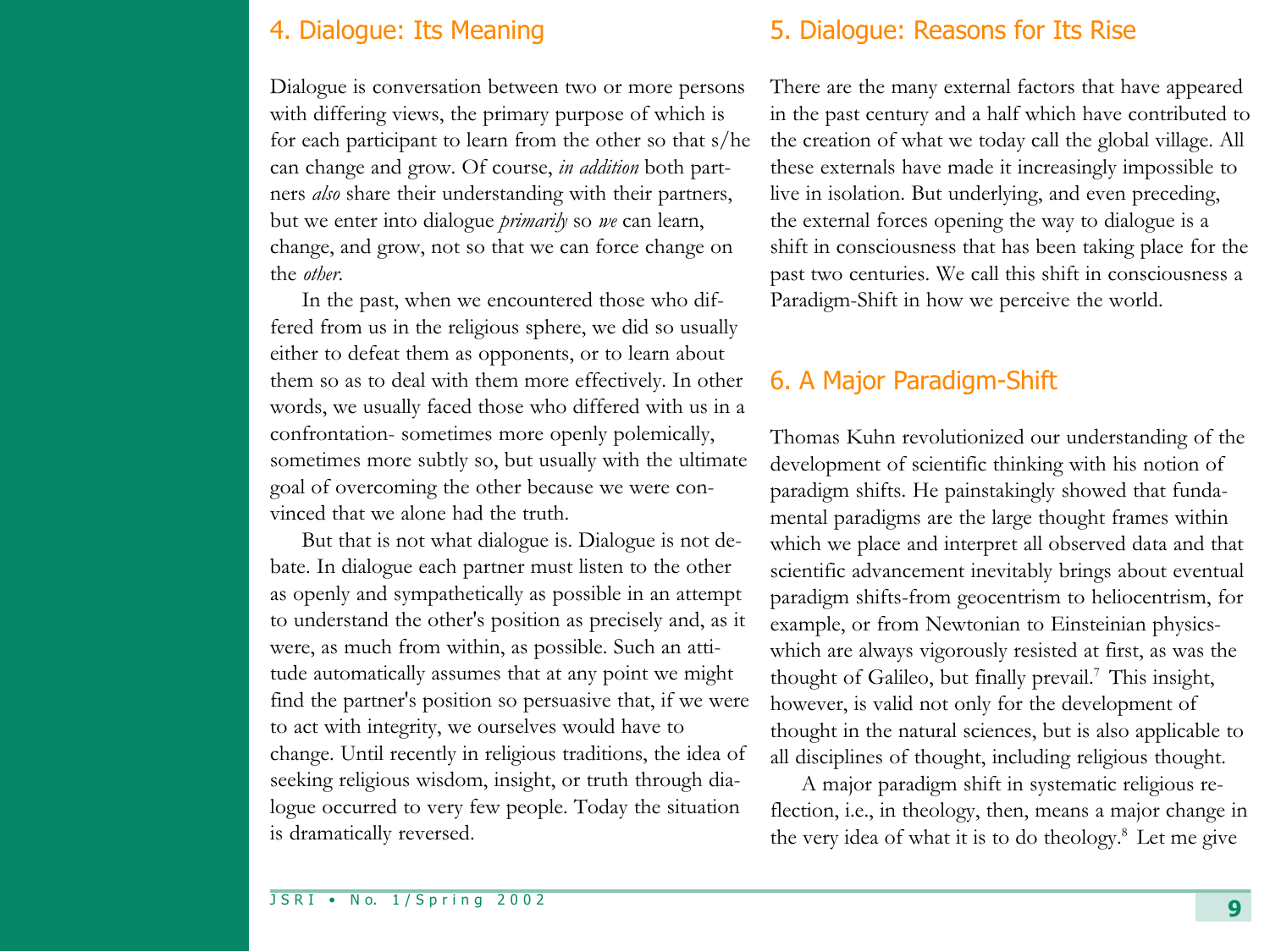an example from the Christian tradition: The major Christian theological revolution that occurred at the first ecumenical council (Nicaea, A.D. 325) did not so much resolve the battle over whether the Son and Father were of the same substance, homoousion, important as that was, but rather that, by defining "homoousion", it tacitly admitted that here were issues in theology which could not be solved simply on the basis of recourse to the language of the Scriptures.<sup>9</sup> In the next several centuries a flood of new answers poured forth to questions being posed in categories of thought unused by Jesus and his first, Jewish, followers-namely, in Greek abstract philosophical categories of thought.

As the paradigm within which the data of what Jesus thought, taught, and wrought and how his Jewish followers responded, was perceived and understood shifted from the Semitic, concrete biblical thought world to a Hellenistic, largely abstract philosophical one, the questions asked, and the terms in which they were asked, shifted accordingly, and of course so did the answers. As always, when a new major paradigm shift occurs, old answers are no longer helpful, for they respond to questions no longer posed, in thought categories no longer used, within a conceptual framework which no longer prevails. It is not that the old answers are now declared wrong; it is simply that they no longer apply. Aristotle's answers in physics and chemistry in terms of the four elements of air, fire, water and earth, for example, simply do not speak to the questions posed by modern chemists and physicists. Tenth-century Christian theologians answering that

Mary remained a virgin while giving birth to Jesus (i.e., her hymen was not broken) were answering a question that no modern critical-thinking Christian theologian would pose, for it presupposed a thought-world which placed a high value on unbroken hymens. That thought world is gone. Hence, the old answer is im-pertinent.

## 7. The Modern Major Paradigm-shift

Since the eighteenth century Enlightenment, Christendom-then become Western Civilization-has been undergoing a major paradigm shift, especially in how we understand our process of understanding-in other words, our epistemology. This new epistemological paradigm is increasingly determining how we perceive, think about, and subsequently decide and act on things.

Whereas our Western notion of truth was largely absolute, static, and monologic or exclusive up into the nineteenth century, it has since become deabsolutized, dynamic and dialogic-in a word, it has become relational.<sup>10</sup> This new view of truth came about in at least six different, but closely related, ways. In brief they are:

- **1. Historicism:** Truth is deabsolutized by the perception that reality is always described in terms of the circumstances of the time in which it is expressed.
- 2. Intentionality: Seeking the truth with the intention of acting accordingly deabsolutizes the statement.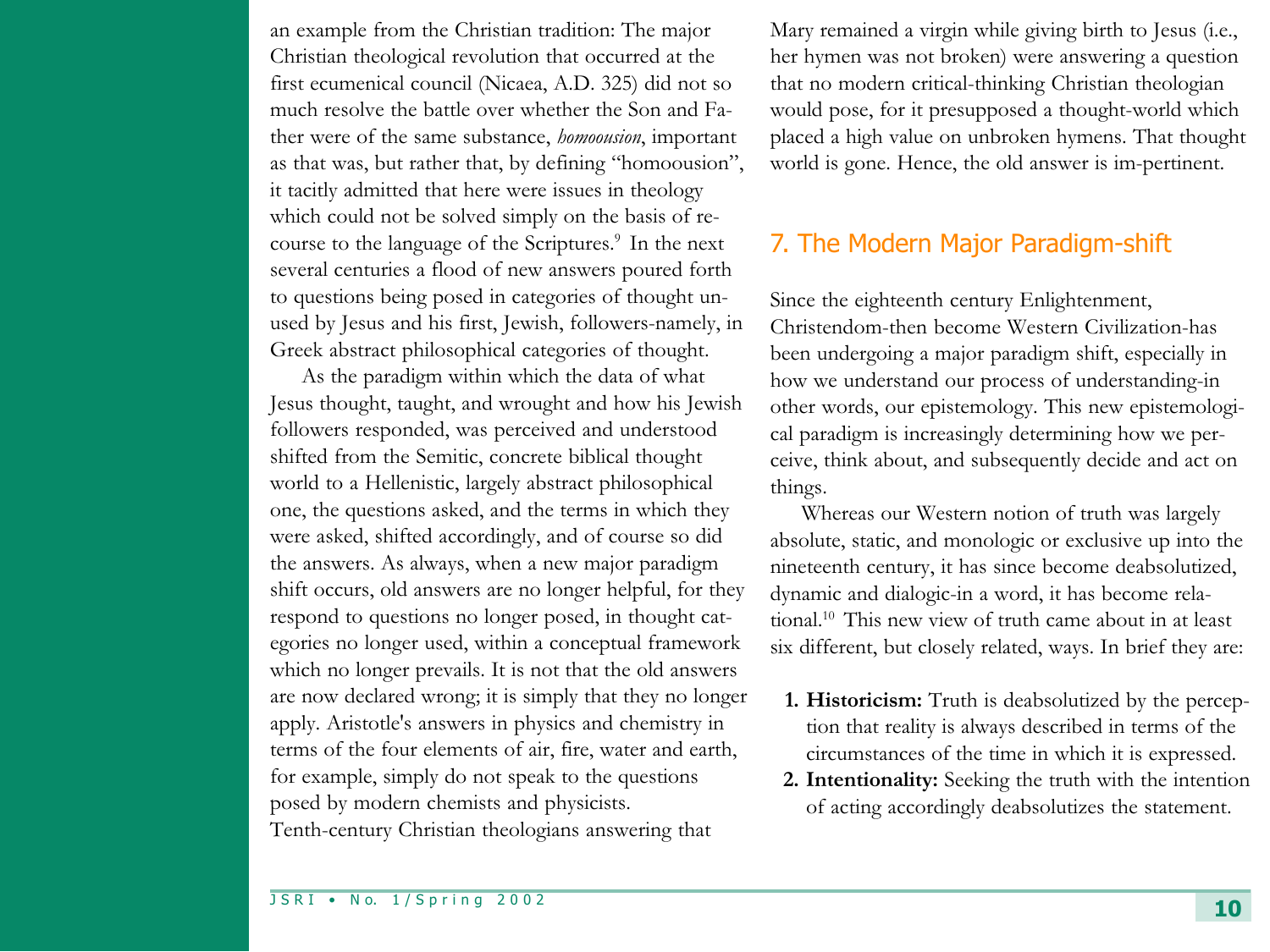- 3. Sociology of knowledge: Truth is deabsolutized in terms of geography, culture, and social standing.
- 4. Limits of language: Truth as the meaning of something and especially as talk about the transcendent is deabsolutized by the nature of human language.
- 5. Hermeneutics: All truth, all knowledge, is seen as interpreted truth, knowledge, and hence is deabsolutized by the observer who is always also interpreter.
- 6. Dialogue: The knower engages reality in a dialogue in a language the knower provides, thereby deabsolutizing all statements about reality.

Let me, for the sake of brevity, reflect on just two of these six ways our understanding of truth has been deabsolutized.

0. Absolutism: Before the nineteenth century in Europe truth, that is, a statement about reality, was conceived in an absolute, static, exclusivistic either-or manner. If something was true at one time, it was always true. For example, if it was true for the Pauline writer to say in the first century that women should keep silence in the church, then it was always true that women should keep silence in the church; or if it was true for Pope Boniface VIII to state in 1302, we declare, state, and define that it is absolutely necessary for the salvation of all human beings that they submit to the Roman Pontiff,<sup>11</sup> then it was always true that they need do so. Truth was thus understood to be absolute, static.

This is an *absolutist* view of truth.

1. Historicism: In the nineteenth century many scholars came to perceive all statements about something as partially the products of their historical circumstances. These scholars argued that only if the truth statements were placed in their original historical situation could they be properly understood. The understanding of the text could be found only in *con*text. Thus, all statements about the meaning of things were now seen to be deabsolutized in terms of time.

This is a *historical* view of truth. Clearly at its heart is a notion of *relationality*: Any statement about the truth of the meaning of something has to be understood in relationship to its historical context.

3. The sociology of knowledge: Just as statements about the meaning of things were seen by some thinkers to be historically deabsolutized in time, so too, starting in the twentieth century with scholars like Karl Mannheim, such statements began to be seen as deabsolutized by such things as the culture, class and gender of the thinker-speaker, regardless of time. All reality was said to be perceived from the perspective of the perceiver's own world view. Any statement about the meaning of something was seen to be perspectival, standpoint-bound, standortgebunden, as Karl Mannheim put it, and thus deabsolutized.

This is a *perspectival* view of truth and is likewise *rela*tional: All statements are fundamentally related to the standpoint of the speaker.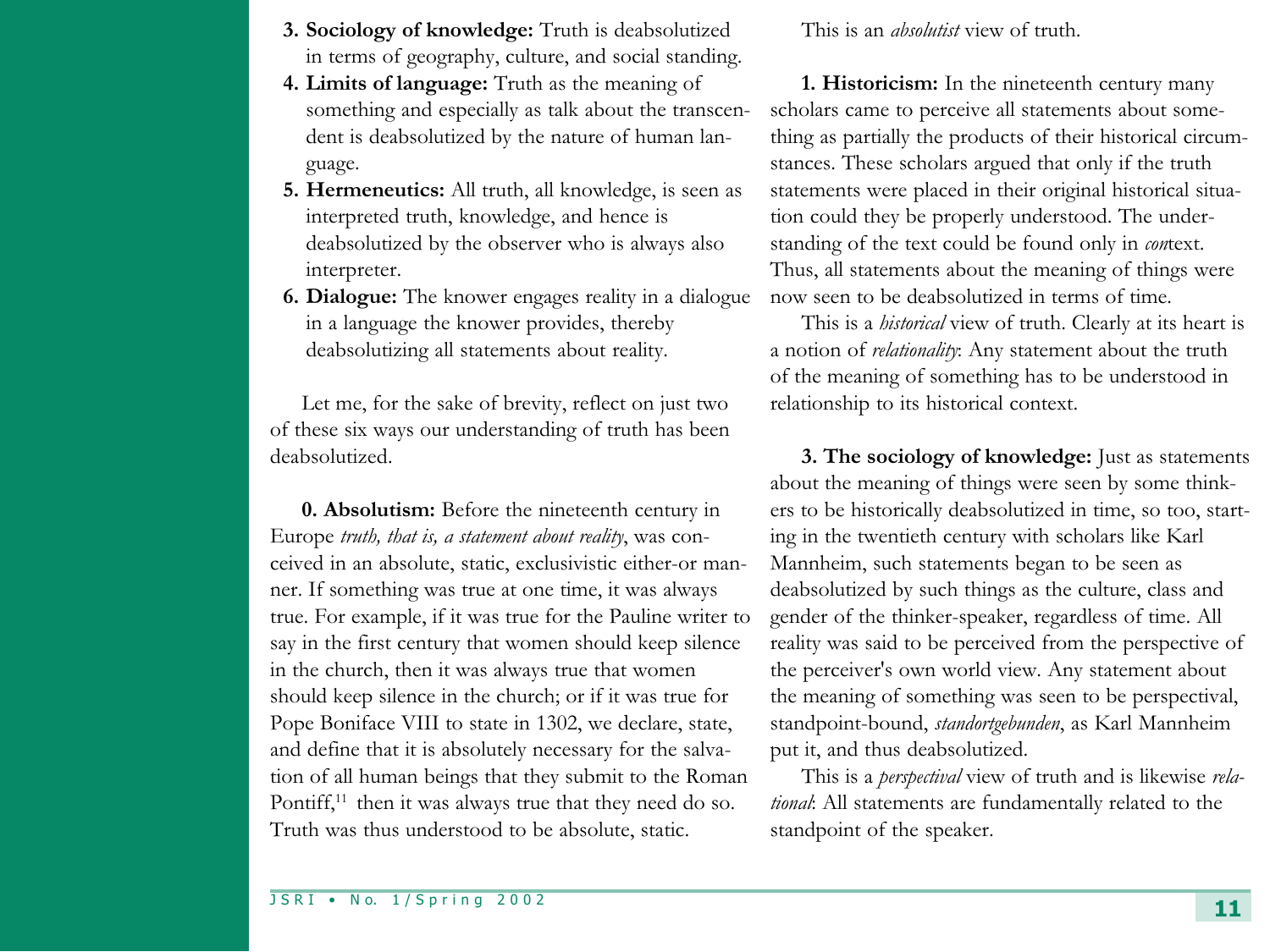In sum, our understanding of truth and reality has been undergoing a radical shift. This new paradigm which is being born understands all statements about reality, especially about the meaning of things, to be historical, intentional, perspectival, partial, interpretive and dialogic. What is common to all these qualities is the notion of *relationality*, that is, that all expressions or understandings of reality are in some fundamental way related to the speaker or knower.

With the new and irreversible understanding of the meaning of truth resulting from all these epistemological advances, the modern critical thinker has undergone a radical Copernican turn. Recall that just as the vigorously resisted shift in astronomy from geocentrism to heliocentrism revolutionized that science, the paradigm shift in the understanding of truth statements has revolutionized all the humanities, including theology. The macro-paradigm with which critical thinkers operate today is, as noted, characterized by historical, social, linguistic, hermeneutical, praxis and dialogic-relational-consciousness. This paradigm shift is far advanced among thinkers and doers; but as in the case of Copernicus, and even more dramatically of Galileo, there of course are still many resisters in positions of great institutional power.

[Our perception, and hence description, of reality is like our view of an object in the center of a circle of viewers. My view and description of the object, or reality, may well be true, but it will not include what someone on the other side of the circle perceives and describes, which also may well be true. So, neither of our

perceptions and descriptions of reality can be total, complete- absolute in that sense-or objective in the sense of not in any way being dependent on a subject or viewer. At the same time, however, it is also obvious that there is an objective, doubtless true aspect to each perception and description, even though each is relational to the perceiver-subject.]

But if we can no longer hold to an absolutist view of the truth of the meaning of things, we must take certain steps. First, besides striving to be as accurate and fair as possible in gathering and assessing information and submitting it to the critiques of our peers and other thinkers and scholars, we need also to dredge out, state clearly, and analyze our own pre-suppositions-a constant, ongoing task. Even in this of course we will be operating from a particular standpoint.

Therefore, we need, second, to engage in dialogue with those who have differing cultural, social philosophical, religious viewpoints so as to strive toward an ever fuller perception of truth. If we do not engage in such dialogue we will not only be trapped within the perspective of our own standpoint, but we will now also be aware of our lack. We will no longer, with integrity, be able to remain deliberately turned in on ourselves. Our search for the truth makes it a necessity for us as human beings to engage in dialogue.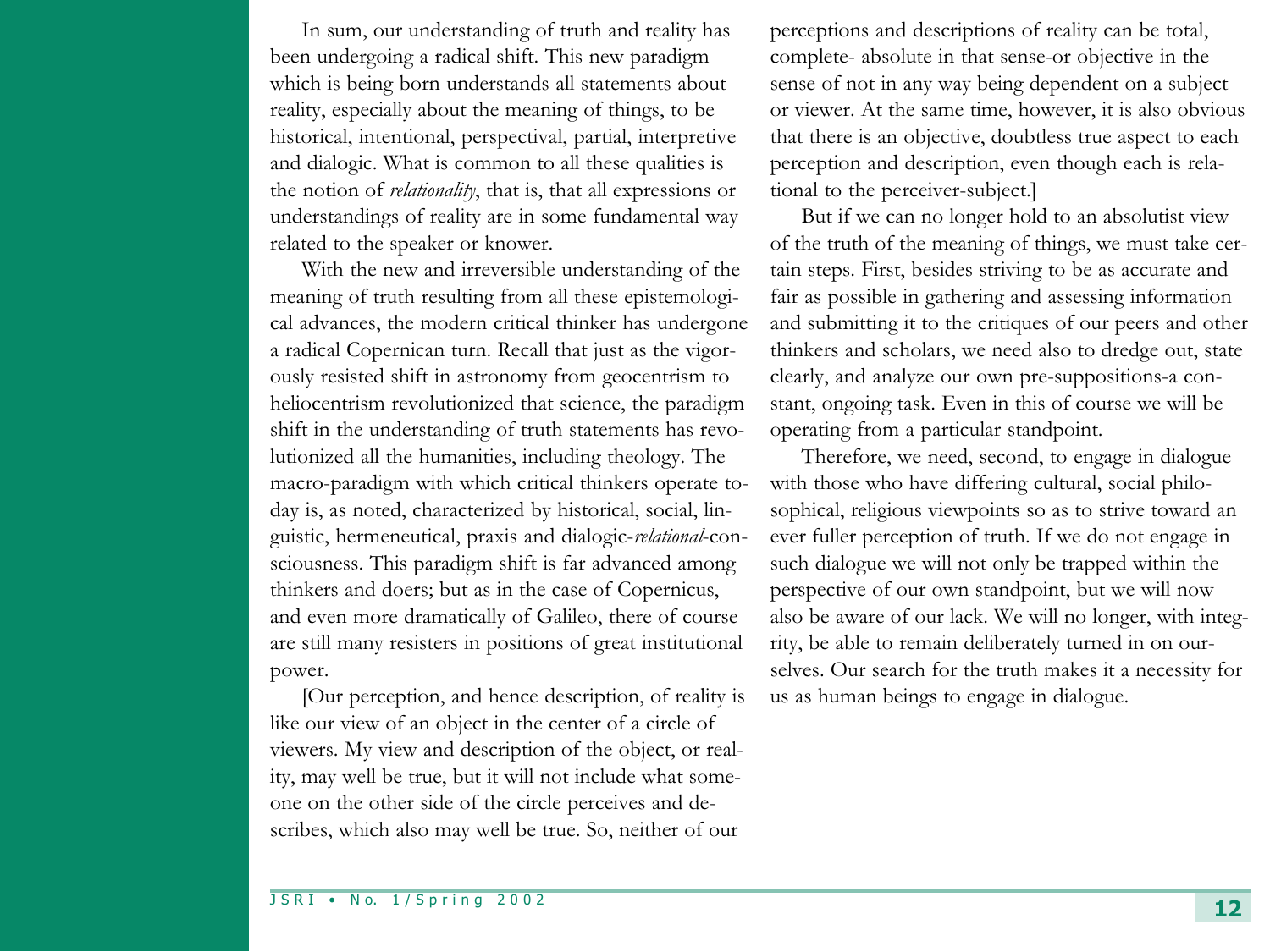## 8. The Axial Period

It was the German philosopher Karl Jaspers who over fifty years ago pointed to a paradigm-shift of unprecedented magnitude in his book The Origin and Goal of History.<sup>12</sup> He referred to the period from 800-200 B.C.E. as the Axial Period because it gave birth to everything which, since then, man has been able to be. It is here in this period that we meet with the most deepcut dividing line in history. Man, as we know him today, came into being. For short, we may style this the Axial Period.<sup>13</sup> Although the leaders who effected this change were philosophers and religious teachers, the change was so radical that it affected all aspects of culture, for it transformed consciousness itself. It was within the horizons of this form of consciousness that the great civilizations of Asia, the Middle East, and Europe developed. Although within these horizons many developments occurred through the subsequent centuries, the horizons themselves did not change. It was this form of consciousness which spread to other regions through migration and explorations, thus becoming the dominant, though not exclusive, form of consciousness in the world. To this day, whether we have been born and raised in the culture of China, India, Europe, or the Americas, we bear the structure of consciousness that was shaped in this Axial Period.

Prior to the Axial Period the dominant form of consciousness was cosmic, collective, tribal, mythic, and ritualistic. This was the characteristic form of consciousness of primal peoples. It is true that between the time of these traditional cultures and the Axial Period there emerged great empires in Egypt, China, and Mesopotamia, but they did not yet produce the full consciousness of the Axial Period.

The consciousness of the tribal cultures was intimately related to the cosmos and the fertility cycles of nature. As they felt themselves part of nature, so they experienced themselves as part of the tribe. It was the web of interrelationships within the tribe that sustained them psychologically, energizing all aspects of their lives. To be separated from the tribe threatened them with death, both physical and psychological. However, their relation to the collectivity often did not extend beyond their own tribe, for they often looked upon other tribes as hostile.

The Axial Period ushered in a radically new form of consciousness. Whereas primal consciousness was tribal, Axial consciousness was individual. Know thyself became the watch-word of Greece; the Upanishads identified the *atman*, the transcendent center of the self. The Buddha charted the way of individual enlightenment; Confucius pointed out the path to becoming a Sage; the Jewish prophets awakened individual moral responsibility. This sense of individual identity, as distinct from the tribe and nature, is the most characteristic mark of Axial consciousness. From this flow other characteristics: consciousness which is self-reflective, analytic, and which can be applied to nature in the form of scientific theories, to society in the form of social critique, to knowledge in the form of philosophy, to religion in the form of mapping an individual spiritual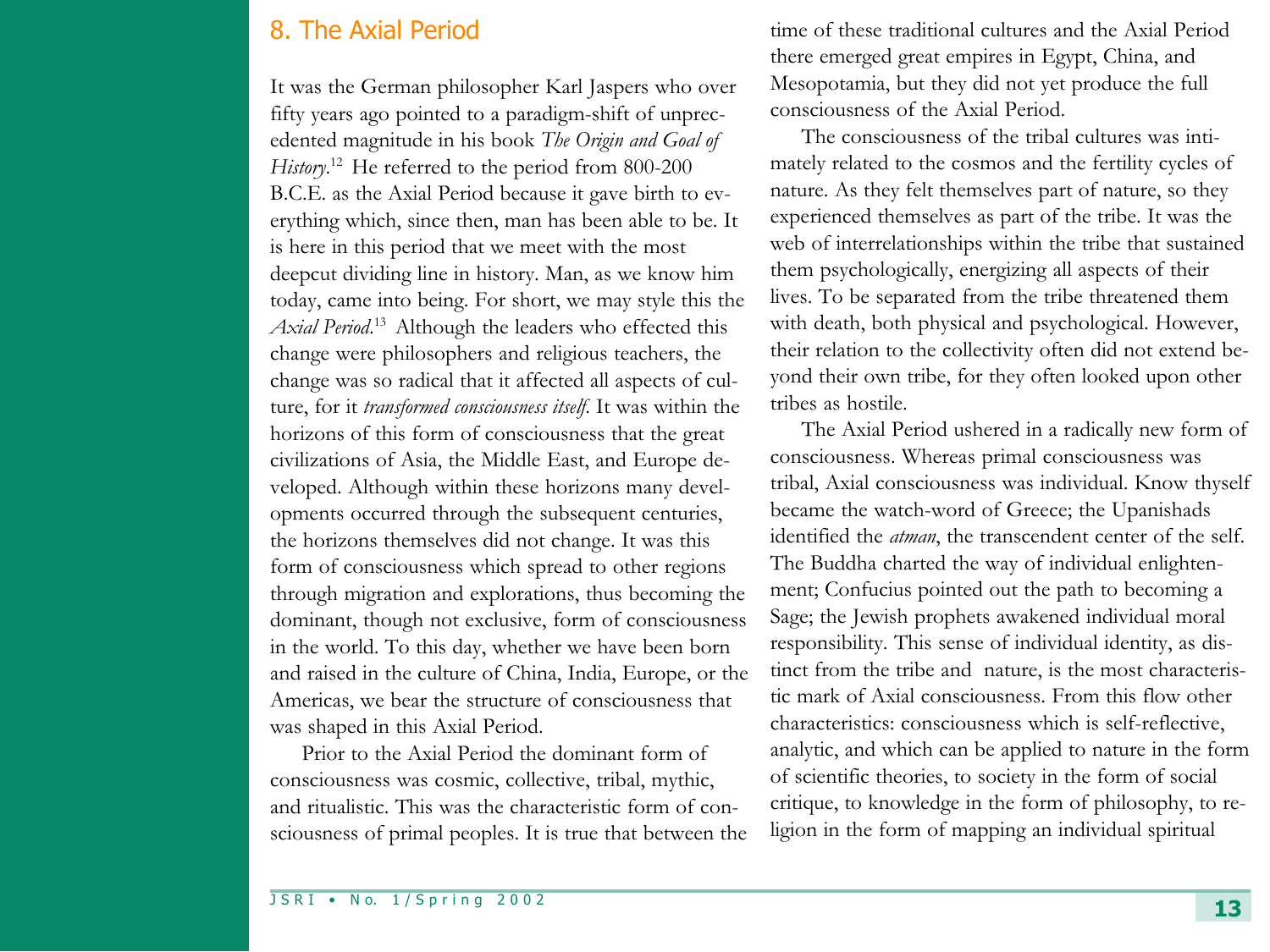journey. This self-reflective, analytic, critical consciousness stood in sharp contrast to primal mythic and ritualistic consciousness. When the self-reflective logos emerged in the Axial Period, it tended to oppose the traditional mythos. Of course, mythic and ritualistic forms of consciousness survive in the post-Axial Period even to this day, but they are often submerged, surfacing chiefly in dreams, literature, and art.

## 9. The Second Axial Period

Following the lead of Ewert Cousins, if we shift our gaze from the first millennium B.C.E. to the eve of the twenty-first century, we can discern another transformation of consciousness, which is so profound and farreaching that Cousins calls it the Second Axial Period.<sup>14</sup> Like the first, it is happening simultaneously around the earth, and also like the first, it will doubtless shape the horizon of consciousness for future centuries. Not surprisingly, too, it will have great significance for world religions, which were constituted in the First Axial Period. This new form of consciousness is different from that of the First Axial Period. Then it was individual consciousness, now it is global consciousness.

In order to understand better the forces at work in the Second Axial Period, Cousins draws from the thought of the paleontologist Pierre Teilhard de Chardin.<sup>15</sup> In the light of his research in evolution, Teilhard charted the development of consciousness from its roots in the geosphere and biosphere on into

the future. In a process which he calls Aplanetization, he observed that a shift in the forces of evolution had occurred over the past hundred and fifty years. This shift is from divergence to convergence. When human beings first appeared on this planet, they clustered together in family and tribal units, forming their own group identity and separating themselves from other tribes. In this way humans diverged, creating separate nations and a rich variety of cultures.

However, the spherical shape of the earth prevented unlimited divergence. With the increase in population and the rapid development of communication, groups could no longer remain apart. After dominating the process for millennia, the forces of divergence have been superseded by those of convergence. This shift to convergence is drawing the various cultures into a single planetized community. Although we have been conditioned by thousands of years of divergence, we now have no other course open to us but to cooperate creatively with the forces of convergence as these are drawing us toward global consciousness.<sup>16</sup>

According to Teilhard this new global consciousness will not level all differences among peoples; rather it will generate what he calls creative unions in which diversity is not erased but intensified. His understanding of creative unions is based on his general theory of evolution and the dynamic which he observes throughout the universe. From the geosphere to the biosphere to the realm of consciousness, a single process is at work, which he articulates as the law of complexityconsciousness. Just now, because of the shift from di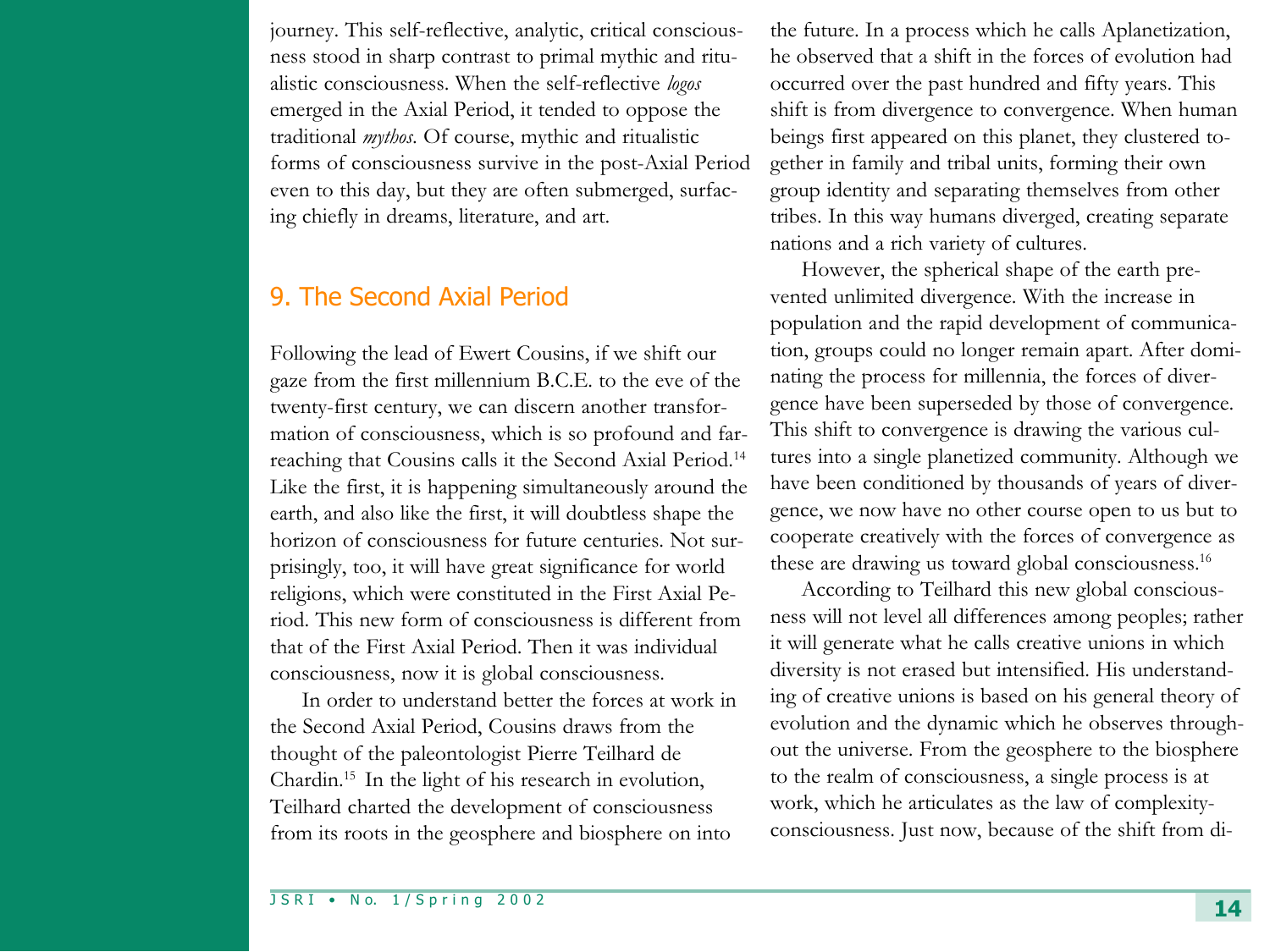vergence to convergence, the forces of planetization are bringing about an unprecedented complexification of consciousness through the convergence of cultures and religions, working toward a *uni-versitas*, a unity in diversity.

In the light of Teilhard's thought, then, we can better understand the meeting of religions at the beginning of the twenty-first century. The world religions are the product of the First Axial Period and the forces of divergence. Although in the first millennium B.C.E., there was a common transformation of consciousness, it occurred in diverse geographical regions within already differentiated cultures. In each case the religion was shaped by this differentiation in its origin, and developed along differentiated lines. This produced a remarkable richness of spiritual wisdom, of spiritual energies and of religious-cultural forms to express, preserve, and transmit this heritage. However, now that the forces of divergence have shifted to convergence, the religions must meet each other, discovering what is most authentic in each other, thereby releasing creative energy toward a more complexified yet unifying form of religious consciousness.

Such a creative encounter has been called the dialogic dialogue to distinguish it from the dialectic dialogue in which one tries to refute the claims of the other.<sup>17</sup> This dialogic dialogue has three phases:

1. The partners meet each other in an atmosphere of mutual understanding, ready to alter misconceptions about each other and eager to appreciate the values of the other.

- 2. The partners are mutually enriched, by passing over into the consciousness of the other so that each can experience the other's values from within the other's perspective. It is important at this point to respect the autonomy of the other tradition: in Teilhard's terms, to achieve union in which differences are valued as a basis of creativity.
- 3. If such a creative union is achieved, then the religions will have moved into the complexified yet unifying form of consciousness that will be characteristic of the twenty-first century. This will be complexified/unifying global consciousness, not a mere universal, undifferentiated, abstract consciousness. It will be global through the global convergence of cultures and religions and complexified by the dynamics of dialogic dialogue.

This global consciousness, complexified through the meeting of cultures and religions, is only one characteristic of the Second Axial Period. The consciousness of this period is global in another sense, i.e., in rediscovering its roots in the earth. At the very moment when the various cultures and religions are meeting each other and creating a new global community, our life on the planet is being threatened. The very tools which we have used to bring about this convergenceindustrialization and technology-are undercutting the biological support system that sustains our life. The future of consciousness, even life on the earth, is shrouded in uncertainty.

Cousins is not suggesting a romantic attempt to live in the past, rather that the evolution of consciousness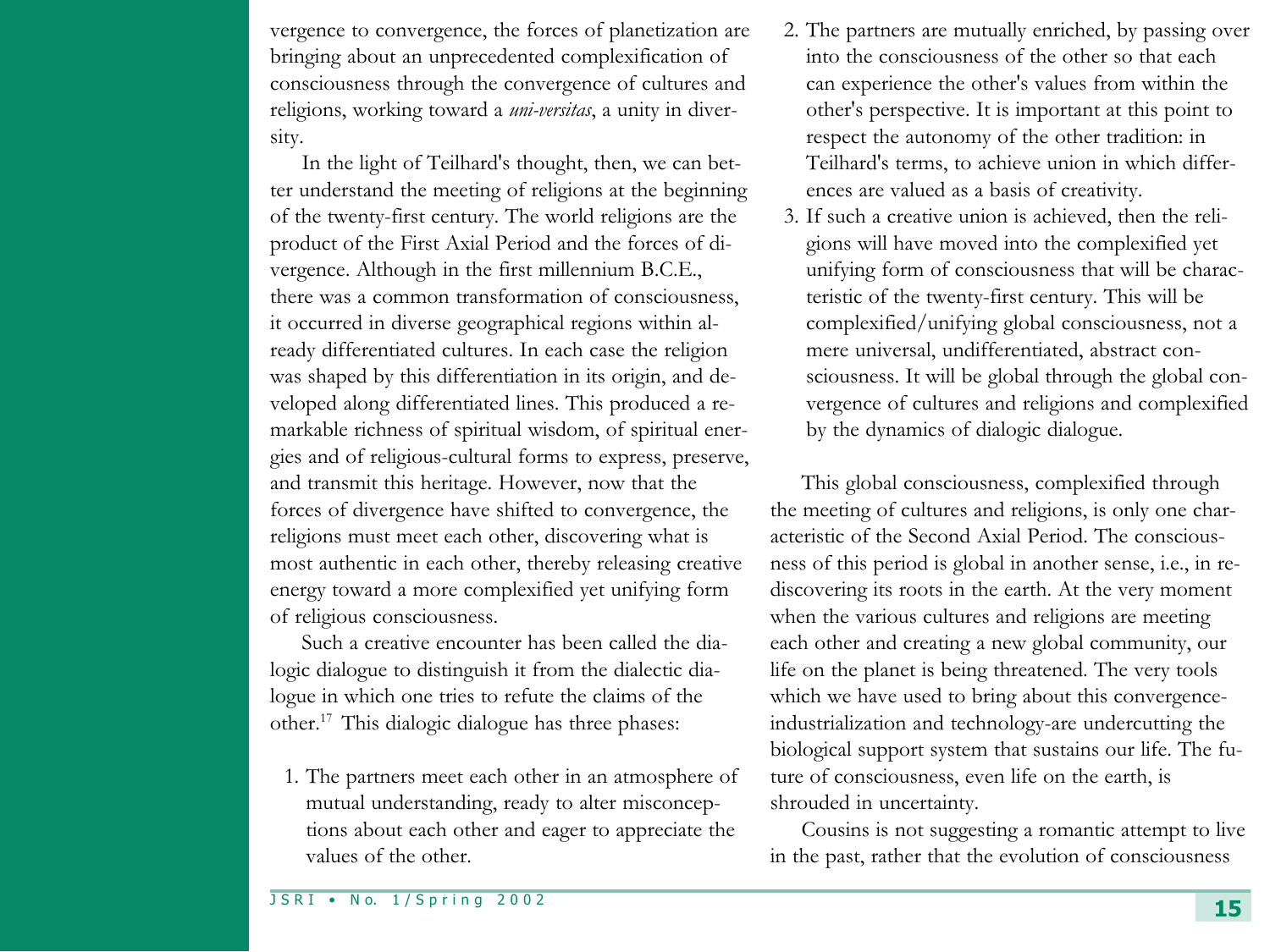proceeds by way of recapitulation. Having developed self-reflective, analytic, critical consciousness in the First Axial Period, we must now, while retaining these values, reappropriate and integrate into that consciousness the collective and cosmic dimensions of the pre-Axial consciousness. We must recapture the unity of tribal consciousness by seeing humanity as a single tribe. And we must see this single tribe related organically to the total cosmos.

## 10. The Age of Global Dialogue

Ewert Cousins has basically affirmed everything Hans Küng described as the newly emerging contemporary paradigm-shift, but he sees the present shift as much more profound than simply another in a series of major paradigm-shifts of human history. He sees the current transformation as a shift of the magnitude of the First Axial Period which will similarly reshape human consciousness. I too want to basically affirm what Küng sees as the emerging contemporary Major Paradigm-Shift, as well as with Cousins that this shift is so profound as to match in magnitude the transformation of human consciousness of the Axial Period, so that it should be referred to as a Second Axial Period.

More than that, however, beyond these two radical shifts, while including both of them, humankind is emerging out of the from-the-beginning-till-now millennia-long Age of Monologue into the newly dawning Age of Dialogue.

The turn toward dialogue is, in my judgment, the most fundamental, most radical and utterly transformative of the key elements of the newly emerging paradigm which Küng outlined and Cousins perceptively discerned as one of the central constituents of the Second Axial Age. Something remarkable happens when we experience the depth of personal and communal dialogical awakening. There is a profound shift in how we perceive our selves, our lives, our priorities, our relationships, our world, which in turn clarifies our global vision as it at the same time releases passionate moral energy, intensified social responsibility, and a deepened spirituality.

However, this shift from monologue to dialogue constitutes such a radical reversal in human consciousness, is so utterly new in the history of humankind from the beginning, that it must be designated as literally revolutionary, that is, it turns everything absolutely around. Standing in this new consciousness of global dialogue, everything is different. We must proclaim with Shakespeare in the Tempest: What a brave new world that hath such creatures in it!

## 11. Conclusion

To sum up and reiterate: In the latter part of the twentieth century humankind is undergoing a Macro-Paradigm-Shift (Hans Küng). More than that, at this time humankind is moving into a transformative shift in consciousness of the magnitude of the Axial Period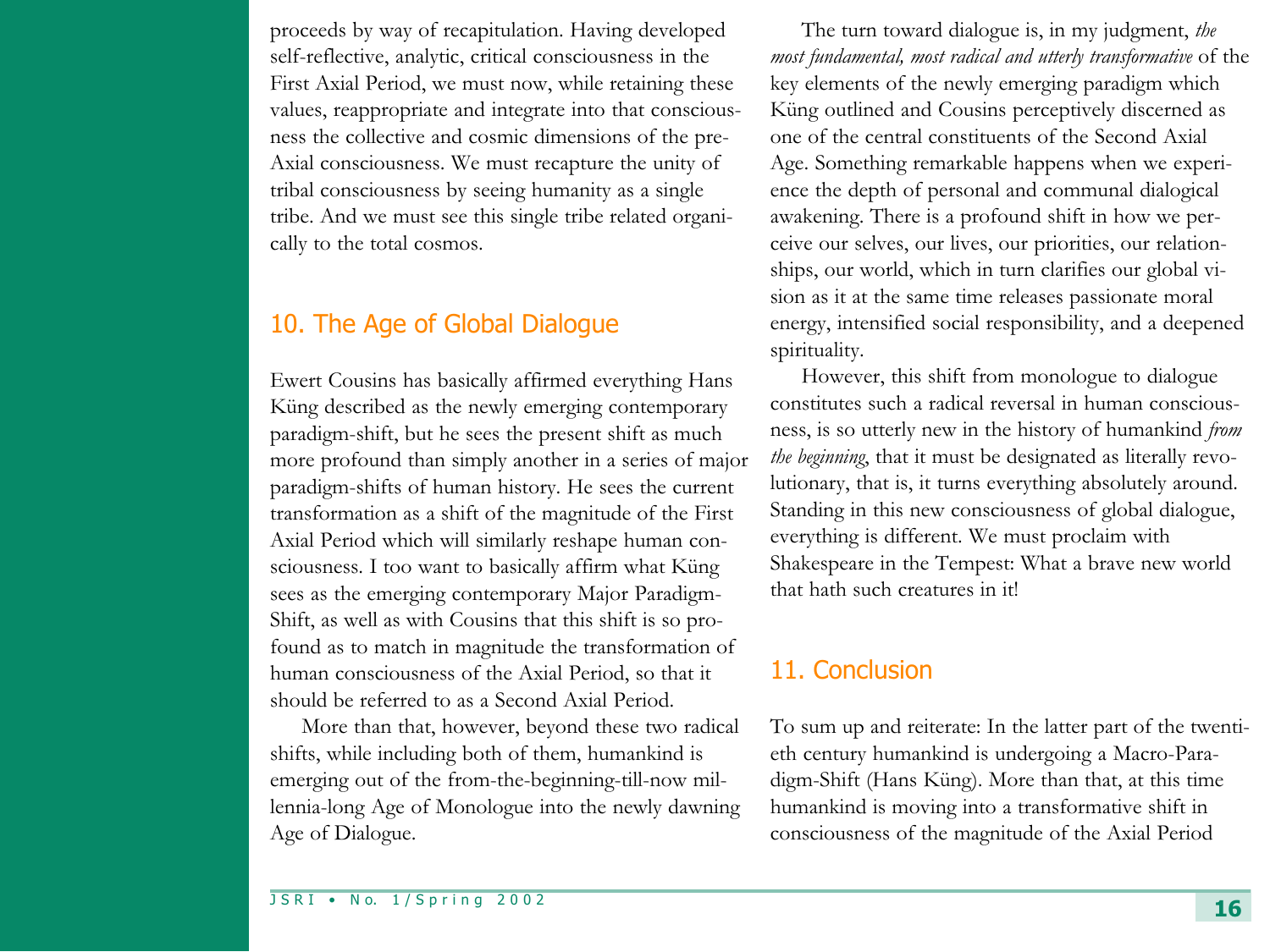(800-200 B.C.E.) so that we must speak of the emerging of the Second Axial Period (Ewert Cousins). Even more profound, however, now at the beginning of the Third Millennium humankind is slipping out of the shadowy Age of Monologue, where it has been since its beginning, into the dawn of the Age of Dialogue (Leonard Swidler). Into this new Age of Dialogue Küng's Macro-Paradigm-Shift and Cousins' Second Axial Period are sublated, that is, taken up and transformed. Moreover, humankind's consciousness is becoming increasingly global. Hence, our dialogue partners necessarily must also be increasingly global. In this new Age of Dialogue, dialogue on a global basis is now not only a possibility, it is a necessity. As I noted in the title of a book of mine-humankind is faced ultimately with two choices: Dialogue or Death!<sup>18</sup>

#### **Notes**

<sup>1</sup> Oswald Spengler, Der Untergang des Abendlandes (Munich: Beck, 1922-23), 2 vols.

<sup>2</sup> Pitirim A. Sorokin, *The Crisis of Our Age* (New York: Dutton, 1941).

<sup>3</sup> Samuel Huntington, Clash of Civilizations, Foreign Affairs, July, 1993, pp. 22-49. See also his, The Conflict of Civilizations, 1996.

<sup>4</sup> Huntington himself points to this move toward global dialogue, even if only in the form of a need: We need to develop a more profound understanding of the basic religious and philosophical assumptions underlying other civilizations.... It will require an effort to identify elements of commonality between Western and other civilizations....to learn to coexist with the others (Foreign Affairs, p. 49).

<sup>5</sup> See among others, Hans Küng, Theologie im Aufbruch (Munich: Piper Verlag, 1987), esp. pp. 153 ff.

<sup>6</sup> See especially Ewert Cousins, Judaism-Christianity-Islam: Facing Modernity Together, Journal of Ecumenical Studies, 30:3-4 (Summer-Fall, 1993), pp. 417-425.

<sup>7</sup> Thomas Kuhn, *The Structure of Scientific Revolutions* (Chicago: University of Chicago Press, 2nd ed., 1970).

<sup>8</sup> Quentin Quesnell, On Not Negotiating the Self in the Structure of Theological Revolutions, typescript at Jan. 3-11, 1984 conference in Honolulu on Paradigm Shifts in Buddhism and Christianity: Cultural Systems and the Self, p. 2.

 $<sup>9</sup>$  Ibid., p. 3.</sup>

<sup>10</sup> Already two millennia and more ago some Hindu and Buddhist thinkers held a nonabsolutistic epistemology, but that fact had no significant impact on the West; because of the cultural eclipse of those civilizations in the modern period and the dominance of the Western scientific worldview, these ancient nonabsolutistic epistemologies have until now played no significant role in the emerging global society-though in the context of dialogue, they should in the future.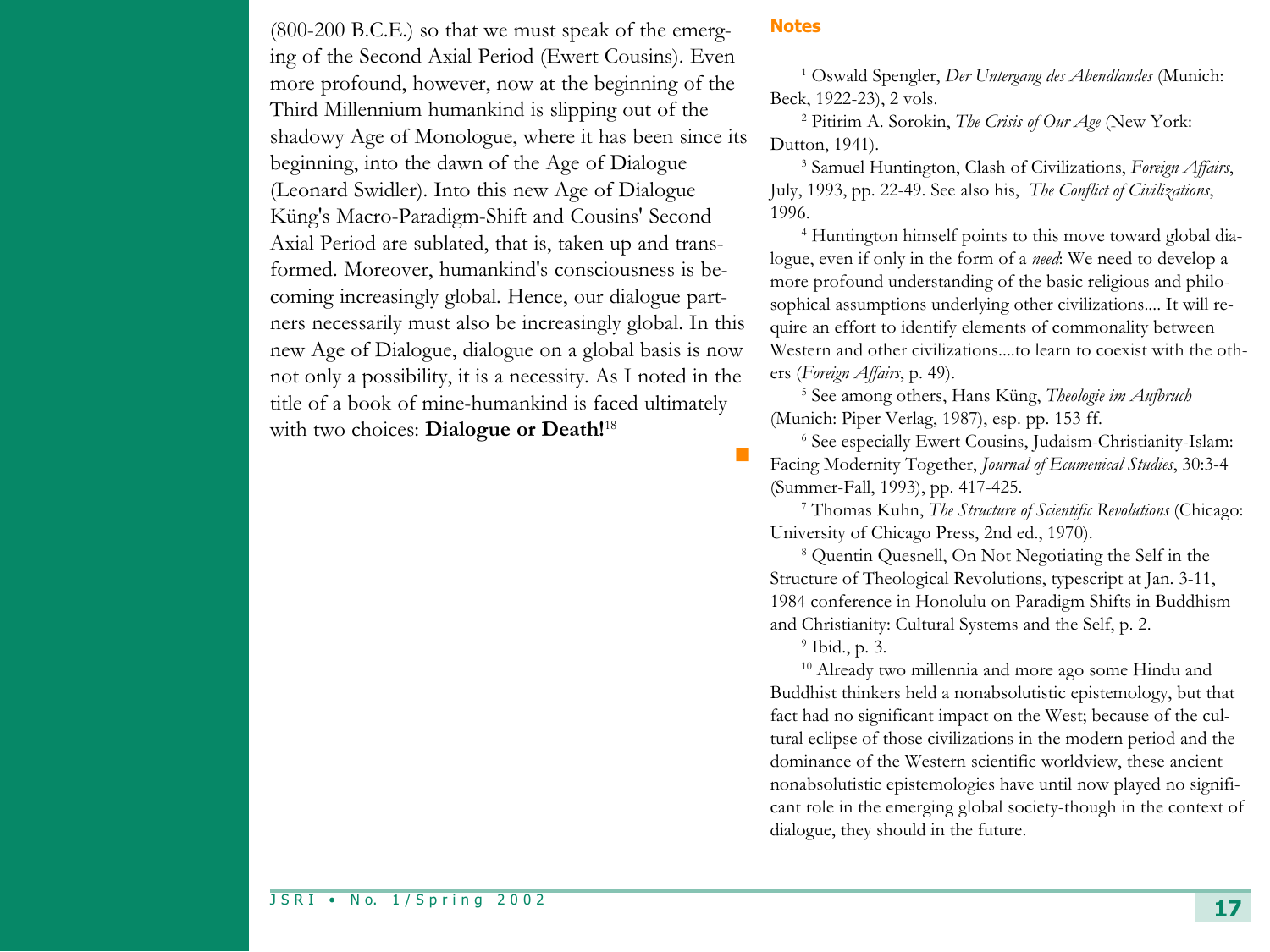Since the middle of the nineteenth century Eastern thought has become increasingly better known in the West, and proportionately influential. This knowledge and influence appears to be increasing geometrically in recent decades. It is even beginning to move into the hardest of our so-called hard sciences, nuclear physics, as evidenced by the popular book of the theoretical physicist Fritjof Capra, The Tao of Physics (Boulder, CO: Shambhala, 2nd ed., 1983).

<sup>11</sup> Boniface VIII, Unam sanctam, in J. Neuener and J. Depuis, eds., The Teaching of the Catholic Church (Dublin: Mercier Press, 1972), no. 875, p. 211.

<sup>12</sup> Karl Jaspers, *Vom Ursprung und Ziel der Geschichte* (Zurich: Artemis, 1949), pp. 19-43.

<sup>13</sup> Ibid., p. 19; trans. Michael Bullock, *The Origin and Goal of* History (New Haven: Yale University Press, 1953), p. 1. For the ongoing academic discussion of Jaspers' position on the Axial Period, see Wisdom, Revelation, and Doubt: Perspectives on the First Millennium B.C., Daedalus (Spring, 1975); and The Origins and Diversity of Axial Age Civilizations, ed. S.N. Eisenstadt (New York: State University of New York Press, 1989).

<sup>14</sup>I am in this section especially indebted to Ewert Cousins' essay Judaism-Christianity-Islam: Facing Modernity Together,

Journal of Ecumenical Studies, 30:3-4 (Summer-Fall, 1993), pp. 417-425. For a more comprehensive treatment of Cousins' concept of the Second Axial Period, see his book Christ of the 21st Century (Rockport, MA: Element, 1992).

<sup>15</sup> Pierre Teilhard de Chardin, Le Phénomène humain (Paris: Editions du Seuil, 1955); see also L'Activation de l'énergie (Paris, Editions du Seuil, 1962) and L'Energie humaine (Paris: Editions du Seuil, 1962). For a more detailed study of Teilhard's thought in relation to the second Axial Period, see Ewert Cousins' paper Teilhard de Chardin and the Religious Phenomenon, delivered in Paris at the International Symposium on the Occasion of the Centenary of the Birth of Teilhard de Chardin, organized by UNESCO, September 16-18, 1981, UNESCO Document Code: SS.82/WS/36.

<sup>16</sup> Teilhard, Le Phénomène humain, pp. 268-269.

<sup>17</sup> On the concept of dialogic dialogue, see Raimundo Panikkar, Myth, Faith and Hermeneutics (New York: Paulist Press, 1979), pp. 241-245; see also his The Intrareligious Dialogue (New York: Paulist Press, 1978).

<sup>18</sup> Leonard Swidler et alii, Death or Dialogue. From the Age of Monologue to the Age of Global Dialogue (Philadelphia: Trinity Press International, 1990).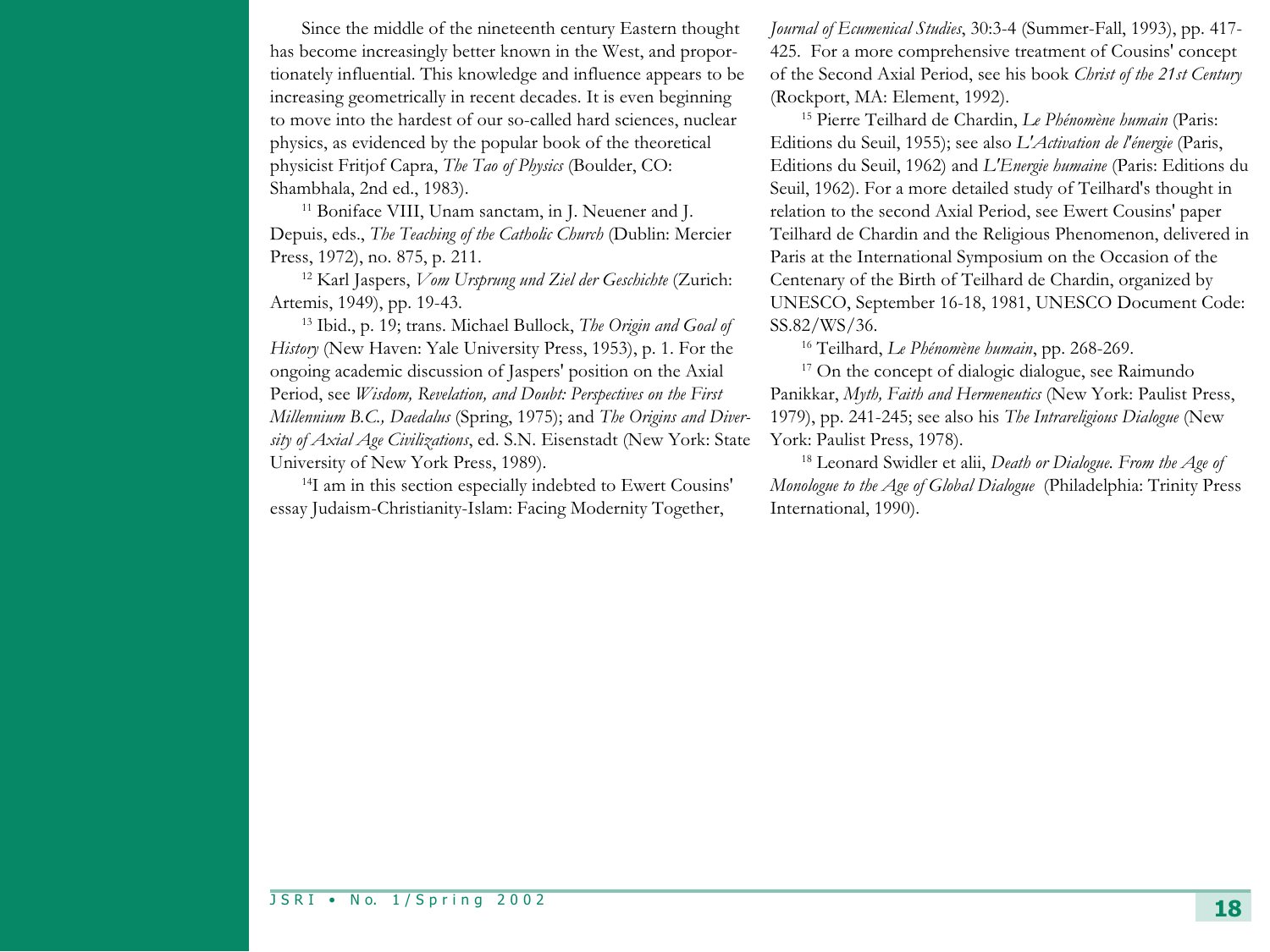# <span id="page-18-0"></span>«Unio Mystica» as a Criterion: Some Observations on «Hegelian» Phenomenologies of Mysticism\*

### **MOSHE IDEL**

Prof. univ. dr. Universitatea **Ebraica din Ierusalim. Dintre lucrarile publicate** amintim: Golem; Jewish magical and mystical traditions on the artificialanthropoid (1990); **Hasidism: Between Ecstasy** and Magic (1994); **Kabbalah; New Perspective** (1988); Language, Torah and Hermeneutics in Abraham Abulafia (1989); **Maimonides et la mystique** juive (1991); The mystical experience in Abraham Abulafia (1988); Studies in **Ecstatic Kabbalah (1988) Mystical Union and Mono**theistic Faith, An Ecumenical Dialogue, eds.-M. Idel-B. McGinn (1989); Jewish **Mystical Leaders and** Leadership, eds. M. Idel -M. Ostow (1998); Messianic Mystics (1998); si altele.

During the Renaissance period, Jewish mysticism was considered as one of the most important form of religious literature. In the twentieth century however, two major developments can be singled out: the *Hegelian one* envisions the future as open to progress, for the emergence of an even more spiritual version of the religion as manifested in the past, the archaic one sees the forms of religion as more genuine religious modalities. Problematically in these phenomenologies is the generic attitude to complex types of religious literature which are conceived as embodying one central type of spirituality. In our case, the centrality of the notion of devegut in Jewish mysticism is more important than the attempt to define it in a certain way, namely that it stands for union or communion. Or the kind of interactions between devequt, theosophy and theurgy, will define better the essence of Kabbalistic mysticism than the analysis of devequt in abstracto. The difference between the theological versus the technical approach implies more than methods to deal with the role of an imponderable experience as part of the more general understanding of a certain form of mysticism. When studying the religious writings we do not witness fixed systems, clear-cut theologies or frozen techniques, whose essence can be easily determined, but living structures and proclivities for moving in a certain direction, or directions, rather than crystallized static entities.

## 1. Introduction

uring the Renaissance period, Jewish mysticism was considered as one of the most im portant form of religious literature. The widespread assumption that Kabbalah was an ancient lore that adumbrated Christian tenets attracted the attention of some Christian intellectuals who attempted at demonstrating the contribution of this lore for the demonstration of the antiquity of the Christian tenets. Eventually these intellectuals have learned from the translated Kabbalistic texts not only about the existence of a Jewish mystical theology, but also about mystical raptures, death by kiss, a phrase that was even adopted almost verbatim into Italian under the form bensica.(1) The notions of prisca theologia and philosophia perennis

\* A short drafter of this paper has been read as a lecture at the Center for the Study of World Religion at Harvard University, in the Spring of 1992.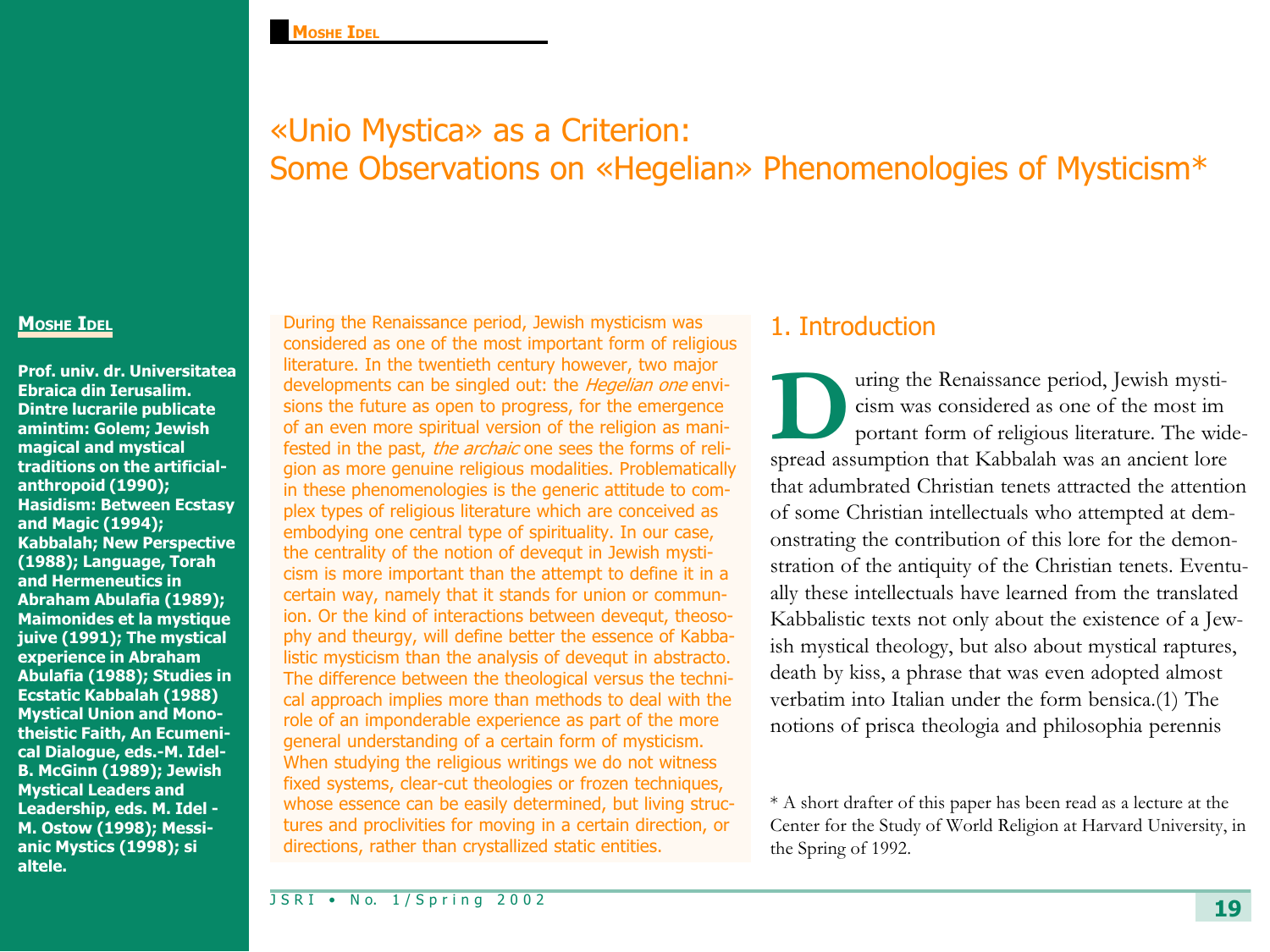were given a special emphasis with the emergence of the Christian Kabbalah. The search for the antique as a source of inspiration and authority was part and parcel of the Renaissance spirit. A distinction between the ancients and the moderns will assume the superiority of the former over the latter.

In the twentieth century however, despite the tremendous achievements in exposing Kabbalah to wider audiences in Gershom Scholem's magisterial writings, a rather opposite view as to the mystical nature of Judaism, and even of Kabbalah, may be seen as more dominant among some scholars of mysticism. What happened between the rather admiratory, and exaggerated, attitude of some of the Christian intellectuals in the 15th and 16th century to Kabbalah as a superior form of mysticism, and the quite reserved attitude of some of the 20th century supposedly objective academicians? Two major developments can be singled out in the last generation of generalist scholars of religion: one, to be referred as the Hegelian one, (2) would emphasize the superiority of the later religious manifestations as been more spiritual and therefore more developed. The other, represented especially by Mircea Eliade, and to a certain degree also by C. G. Jung and G. Scholem, would regard the more archaic forms of religion as more genuine religious modalities in comparison to later religious developments, which tend to evade the primordiality of myth, symbol and re-creative ritual as the basic forms of religion. To a certain extent, we can characterize this school as fond of a religiosity that was defined by Levi-Bruhl's famous phrase "participation mystique". $(3)$ 

The Hegelian option, to be represented here mainly by three scholars, Gershom Scholem, Robert C. Zaehner and Edward Caird emphasizes the importance of historical progress as positive for the formation of the higher version of a certain religion. The Hegelians will envision the future as open to progress, for the emergence of an even more spiritual version of a stage of the religion as manifested in the past. To a great extent, this is a teleological vector that informs the move, a vector that is theological, namely representing the axis of the theological, more spiritual evolution. The archaic orientation, however, would regard history not as the scene of the progress but, on the contrary, as the catalyst for the regress. It is a restorative mode that informs this attitude. While the Hegelian attitude is much more monotheistically and mystically oriented, the archaic one is rather suspicious toward theological claims, emphasizing the centrality of the mythical experience. While historical stasis would be the central characteristic of the archaic religion, historical dynamism would characterize the Hegelian view of religion. Moreover, the Hegelian attitude focuses its attention on the theological developments, being concerned with the content of abstract systems, while the archaic approach deals much more with the experiences, symbols, rituals, myths, and less with theoretical believes. It should be mentioned that the two attitudes focus their views on the extremes of the wide spectrum of the religious facts. Nevertheless one should not expect that a Hegelian scholar should divorce himself totally from the archaic religiosity. Though someone like Zaehner has done it, (4) while an archaist like Eliade would com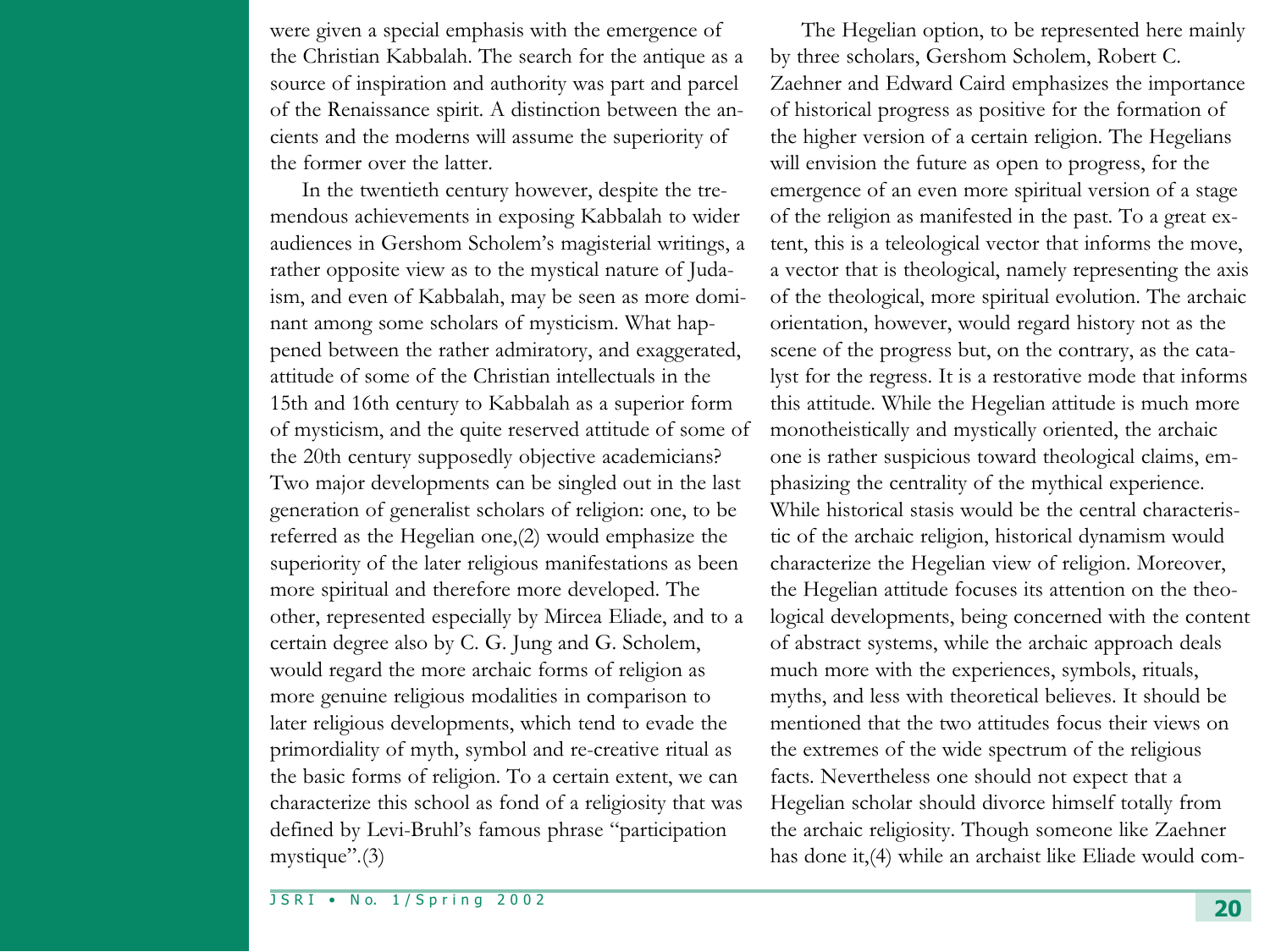pletely disassociate himself from the Hegelian trend, others, like Scholem and Jung, may be described as attempting at combining, in different manners, the two extremes.

Seen from the perspective of the archaists, Judaism, as well as other monotheistic religions, suffers from its belatedness; It does not evince, according to some criteria, the fresh symbolism and mythologies that inform the archaic religions.(5) However, when seen from the perspectives of the Hegelians, Judaism, including its mystical forms, is conceived as being too an early, and underdeveloped religion, which falls short of the ideal of this conception, the mystical union with the divine. Too early for the 'progressive' Hegelians and too late for the 'conservative' archaists, not mythical enough for some scholars and, at the same time not mystical enough for others, these extreme attitudes to religion relegate Judaism to a limbo, or interim situation that implies a rejection of the possibility that this religion will serve as a classical paradigm for the essence of religion. In the following discussion, I shall ignore the problematic related to the archaic attitude in order to focus my discussion solely upon the Hegelians, singling out one major question of this paradigm: the status of unio mystica, or the union without distinction, as symptomatic for the pattern that underscores this scheme. The aim of this presentation is not to vindicate Judaism from the "blame" of being impoverished in so far as mystical union is concerned. The presentation of the Kabbalistic and Hasidic material that shows that there is not reason to deny the existence of extreme mystical expressions, and eventually also experiences, in Jewish

mysticism, has been done elsewhere.(6) Here I am addressing only the question of the methodological presuppositions of some scholarly presentations of this topic, rather than that of the actual content of a certain religion.

## 2. G. G. Scholem

Let me address the Hegelian scheme of religious development as presented by Gershom Scholem; He assumes a three-stage evolution of religion in general: the mythical one, which implies the animistic presence of the divine in the world. A second one, which emphasizes the gulf between man and the transcendental God, which involves the importance of the religious establishment, and third, a phase where an attempt to bridge this gap the human and the divine in a mystical experience.(7) The Hegelian nature of this scheme has been recognized by scholars experts in Scholem's thought.(8) It seems that especially the presentation of the third phase is Hegelian, as it attempts at offering a synthesis between the two previous ones, which are antithetic to each other. Mysticism, the core of the last phase, is a synthesis between the animistic mythology and the transcendental theology. In general, the very fact that mysticism is conceived as the last phase of religious development is reminiscent of Hegel's view of his own philosophy as the last philosophy.

Nowhere in Scholem's works did he supply details concerning any specific religion which underwent such a development, or what are the three stages in Judaism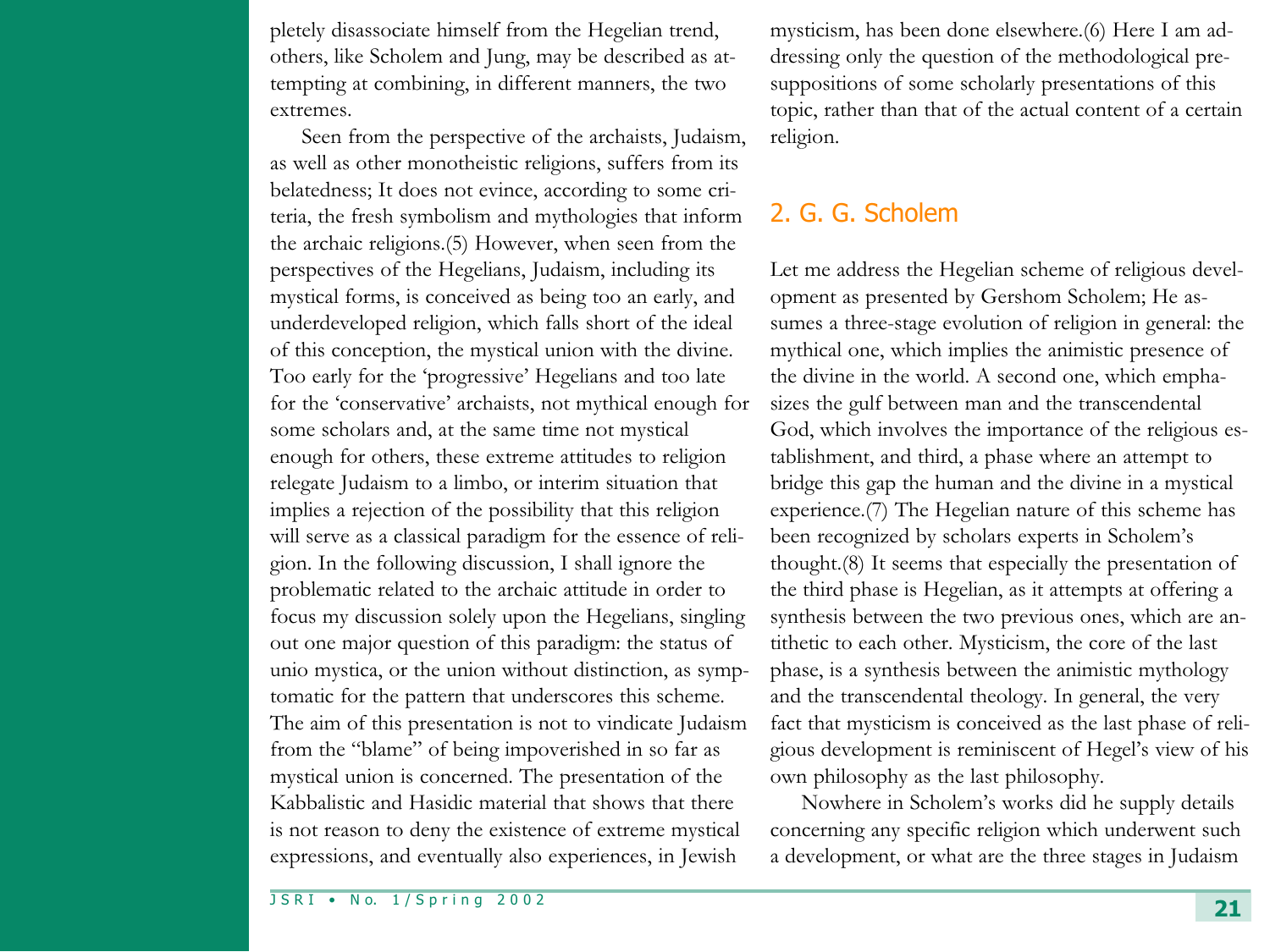that fit his scheme and his proposal remained a very abstract one. I would like to discuss a possible implication of this scheme for Jewish religion, and especially for mystical union.

Though Scholem did not expand the three-phase scheme to his negation of mystical union in Judaism, it seems to me that the two claims are consistent to each other and that we can clarify his particular view of mystical union within the frame of his wider theory. Mysticism, and in our case Jewish mysticism, is understood to be an effort to close a gap created by the institutionalized religiosity. Therefore, and this fact should be emphasized, it is a late phase, which has to cope with questions, sensibilities, concepts, inhibitions that were already widespread in the earlier phases of a certain religion. So, for example, a transcendental theology could preclude the attempts at, or at least the expressions of, extreme states of unitive experiences of the divine, that transcends, by definition, the human condition. When describing the earliest extensive brand of Jewish mystical literature, the Heikhalot one, Scholem emphasizes that «Ecstasy there was, and this fundamental experience must have been a source of religious inspiration, but we find no trace of a mystical union between the soul and God. Throughout there remained an almost exaggerated consciousness of God's otherness, nor does the identity and individuality of the mystic become blurred even at the height of ecstatic passion.»(9) I would like to emphasize, for reasons that will become obvious latter on, that Scholem's quote does not define Jewish mysticism in general, but only one, and a very

definite, stage in its history, namely the ancient Jewish phase, the Heikhalot literature.(10)

In the case of the medieval Kabbalists, the institutionalized philosophy was conceived by Scholem as preventing such extreme expressions: «The necessity to compromise with medieval Jewish theology dictated this terminology, not the act itself, which may or may not include a state of mystical union.»(11) Therefore, Jewish medieval mysticism was portrayed as lacking the most extreme experiences, or at least locutions, that can be described as unio mystica. Let me adduce Scholem's statement at the beginning of his study of Devequt: «...union with God is denied to man even in that mystical upsurge of the soul, according to Kabbalistic theol- $\log y$ .» $(12)$  In other words, the antithesis, namely the transcendental theology, by becoming part of the synthesis, impinges upon the nature of this synthesis, which will consist in a milder form of bridging the gap, not by a total union but by what Scholem has described as a mystical communion. The gap of the second phase still remains a fact that cannot be totally overcome by mysticism. He asserts that

«It is only in extremely rare cases that ecstasy signifies actual union with God in which the human individuality abandons itself to the rapture of the complete submission in the divine stream. Even in his ecstatic frame of mind the Jewish mystic almost invariably retains a sense of the distance between the Creator and His creature $(13)$  ... he does not regard it as constituting anything so extravagant as identity between the Creator and creature.»(14)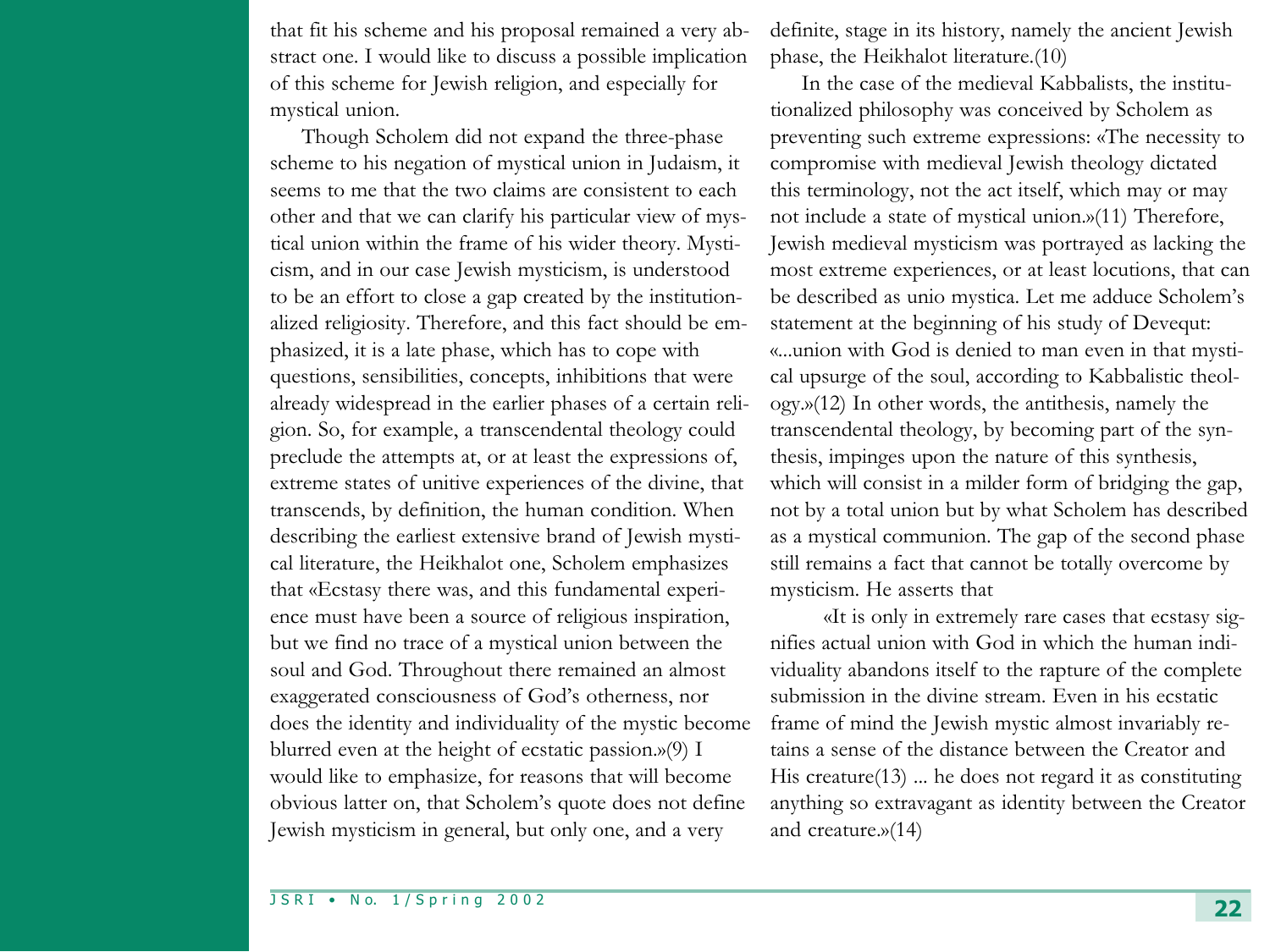Therefore, the mitigated form of Jewish mysticism in general, in so far as the mystical union is con $cerned(15)$  is to be understood as the result of its formative historical conditions, preceded as it is by other forms of theologies, Rabbinic or philosophical, which impede a more radical mystical experience or, at least, its expressions. The gap between Creator and His creature is invoked time and again in order to substantiate the claim of the absence of mystical union. According to the logic of Scholem's scheme, the earlier form of religion are devoid of mysticism, which is to be confined to one phase alone.(16) It should be noticed that both in his general scheme of religion, and in some of his treatments of mystical union, the theological factor is crucial, in explicit terms, for the form of the expression and experience.

In the case of Judaism, Scholem has assumed that the philosophically oriented theologies emphasize a transcendental attitude, that precludes the bridging of the gulf. Moreover, he emphasized that some Kabbalistic theologies absorbed an extreme negative theology, of Neoplatonic origin, in the concept of 'Ein Sof, the unknown Infinite, that is the source of the revealed deity, the ten sefirot.(17) Thus, even the Kabbalistic form of Jewish mystical theology in the Middle Ages, is deemed to have retained a strong transcendental element. Furthermore, the mediating divine layer, the deus revelatus too, is conceived by Scholem to be, to a great extent, beyond the reach of the human comprehension.(18) Therefore, in order to contemplate even these lower manifestations, the Kabbalists were

described as having to resort to symbolic knowledge.(19) The emphasis upon the role of symbolism is so great in Scholem's school, that we can describe it as a «science of symbols», to use a term originally coined in order to describe Eliade's approach.(20) It should be mentioned that the crucial role of the mystical theology is invoked by Scholem also as the starting point of contemplation, which culminates in creating Kabbalistic myths.(21) However, it is possible to assume, in a way similar to the proposal that will be elaborated later on in this study, that myths may emerge out of the attempt to understand the ritual, rather than from considerations and contemplations of the theological superstructure. $(22)$ 

## 3. C. R. Zaehner

Let us inspect for a moment the views of R. C. Zaehner on unio mystica. His basic assumption as to the phenomenology of religion is that there are two basic religious patterns: the Hindu one, explicating a vision of concord and harmony between man and God, which will culminate in a total fusion between the two in a mystical experience. India is «die Hauptschule der Mystik».(23) On the other hand, the Semites, who assume a basic discord between man and God, represent the prophetic religion par excellence, which is devoid of mystical elements as its crucial components.(24) This sharp distinction between the prophetic and the mystical, which was apparently inherited from M. Weber and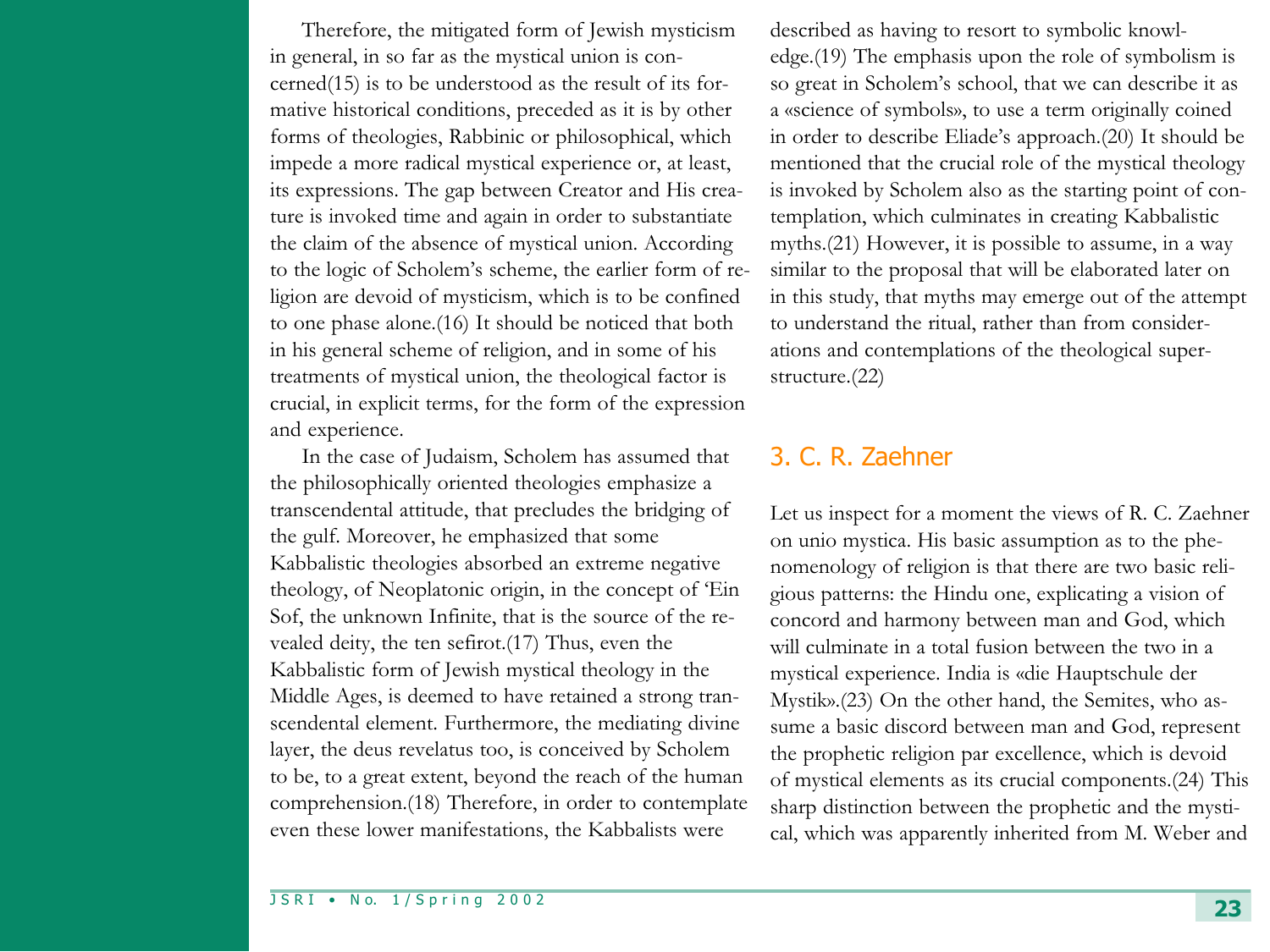F. Heiler, (25) was applied by Zaehner to the ancient classical religions: the Hindu religion on one side, and the Biblical, Zoroastrian and Islamic ones on the other. (26) Christianity, however, is conceived by the Oxford scholar as the synthesis between the prophetic and the mystical religions, a synthesis that is able to overcome the striking divergences between them. He regards this religion as fulfilling in an ideal manner, the ideals of both the Semites and the Zoroastrian, of Hinduism and Buddhism.(27)

How does Zaehner eliminate the mystical elements from the prophetic religions? After all, Sufism is a major mystical phenomena and Kabbalah was, after the printing of the major writings of Scholem, well known in the West, and to Zaehner himself. His answers to this problem were that the Quranic, conceived as the «purer» form of Islam, is indeed representative of the Semitic prophetic genre, (28) while Sufism, the mystical version of this religion, was deeply informed by Hindu sources.(29) In so far the Jewish mysticism is concerned, Zaehner wrote as follows: (30)

«If mysticism is the key to religion, then we may as well exclude the Jews entirely from our inquiry: for Jewish mysticism, as Professor Scholem has so admirably portrayed it, except when influenced by Neo-Platonism and Sufism, (31) would not appear to be mysticism at all. Visionary experience is not mystical experience: for mysticism means if it means anything, the realization of a union or a unity with or in something that is enormously, if not infinitely, greater than the empirical self. With the Yahweh of the Old Testament, no such union is possible(32)...The Jews rejected the Incarnation and, with it, the promise that as coheirs of the God-Man they too might be transformed into the divine-likeness; and it is therefore in the very nature of the case that Jewish «mysticism» should at most aspire to communion with God, never to union.» $(33)$ 

What is so admirable in Scholem's description, as understood, and to a certain degree also misunderstood by Zaehner, is the strong negation of the existence of unio mystica in Jewish mysticism. In any case, this «demystification» of Jewish mysticism has provided Zaehner with the opportunity to reassess his major phenomenology of world-religion, the Semitic assumption as to the discord between man and God, and the harmony, or concord between the two in Hindu religion, or respectively the prophetical versus the mystical religions. (34) Actually it is Scholem's statement, which seems to be the major starting point of Zaehner's characterization of Kabbalah as non-mystical, of Judaism as a purely prophetic religion, and of the whole Semitic religions as diverging from the Hindu ones. Indeed, a far reaching statement, based, as we shall see in a moment, on a conspicuous misunderstanding.

Scholem's quotation adduced above about the Heikhalot literature is understood by Zaehner as if it refers to the entire corpus of Jewish mystical literature. This is a blatant mistake, which adopts a view that indeed was formulated by Scholem as pertinent to one early stage of Jewish mysticism alone as if it portrays its entire spectrum, all this in order to dismiss it from the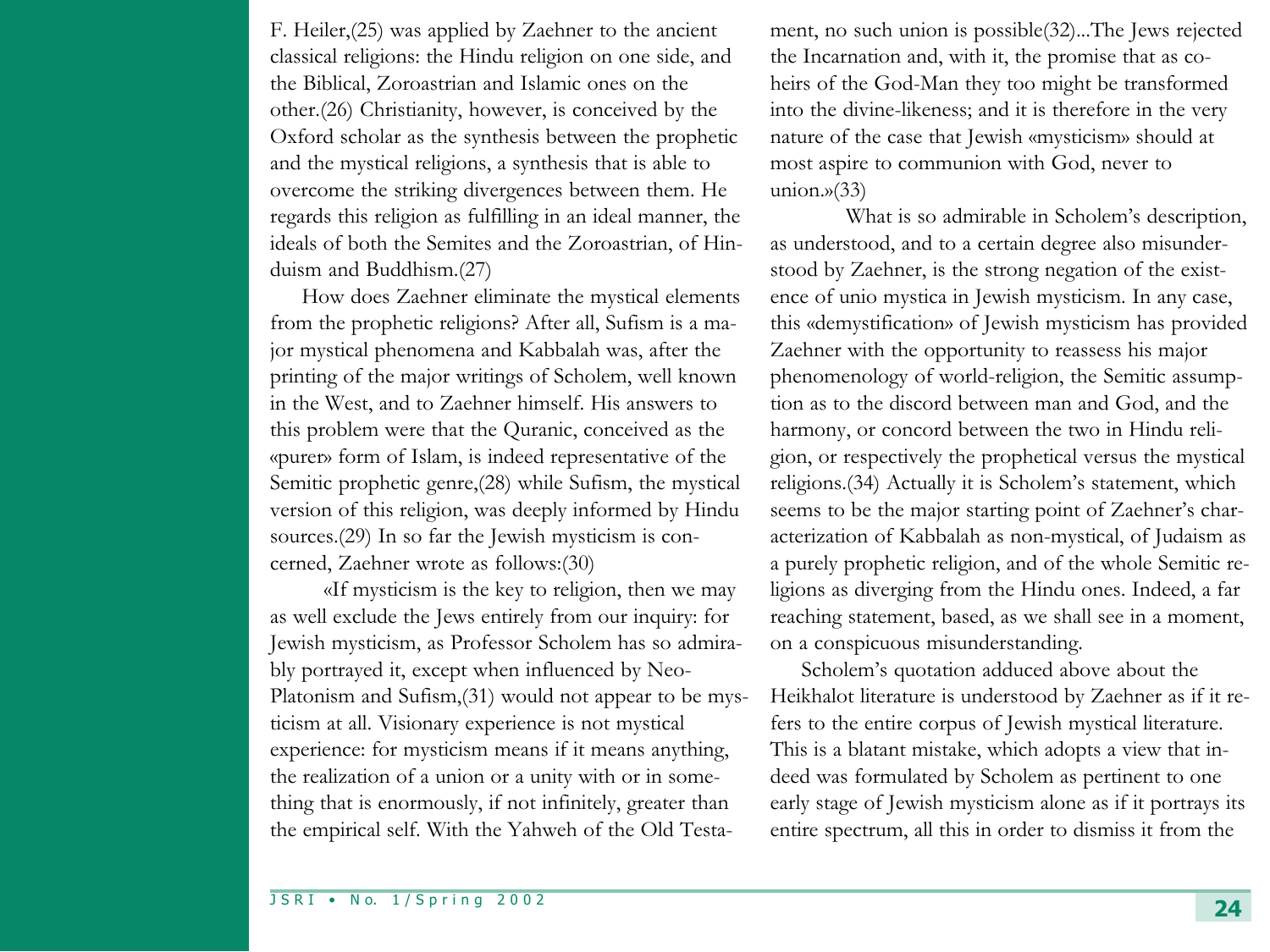range of mysticism at all, and preserve the prophetic nature of this religion also for the post-biblical phases of Judaism:

«Of all the great religions of the world it is Judaism alone that fights shy of mysticism. What is called Jewish mysticism is rather visionary experience or gnostic speculations (35) as in the Kabbalah and Isaac Luria. It is certainly not the integration of the personality around its immortal core as in the Gita, or the separation of the spirit from the matter as in early Buddhism, not is it union with  $God.$   $\mathcal{S}(36)$ 

In other words, the Hegelian scheme of Scholem, that excluded the extreme expressions from Jewish mysticism, has contributed to a misunderstanding that culminated with the total exclusion of Jewish mysticism from the domain of mysticism, by using another Hegelian scheme: Christianity as synthesis between Hebrew prophetism and Hindu mysticism. It is a strange stroke of irony that the book of Scholem, that had contributed more than any other studies to establishing the contours of the Jewish mystical literature, has served, at the same time, as a starting point for the negation of the mystical elements in Judaism. In fact, Christianity plays in Zaehner's phenomenology, a role similar to that mysticism plays in Scholem's phenomenological scheme.

The mystical element in Judaism was, therefore, obliterated by the somewhat misunderstanding of Scholem's statements. The Muslim mysticism was conceived of as ultimately stemming from non-semitic sources, namely the Hindu ones.(37) The transcenden-

tal theology of Judaism played an important role in the phenomenology of both Zaehner and Scholem. The former addressed also the issue of Islam as fundamentally transcendental.(38) As he put it elsewhere,

«It can be maintained that the strictly monotheistic religions do not naturally lend themselves to mysticism... Christianity is the exception because it introduced into a monotheistic system an idea that is wholly foreign to it, namely, the Incarnation of God in the Person of Jesus Christ... Judaism, on its side, never developed a mystical tradition comparable to that of the other great religions because it held that union with a transcendental God who manifests himself in history could not be possible to a finite creature.»(39)

Once again, Scholem's reticence from admitting full fledged forms of mystical union in Judaism has been exploited, inadvertently or not, against its content, in order to construct a general statement, which allows to the religion to which a scholar subscribed, an exceptional and unique status.

## 4. C.G. Jung

Zaehner was not alone. He was more explicit but in fact he was preceded by two other scholars dealing with religion. One of them was quite an influential thinker, the other a more modest scholar. So, for example, we find in C. G. Jung's Mysterium Coniunctionis the problem of «correct» psychology exposed in terms of Christian theology, assuming that this religion is more ad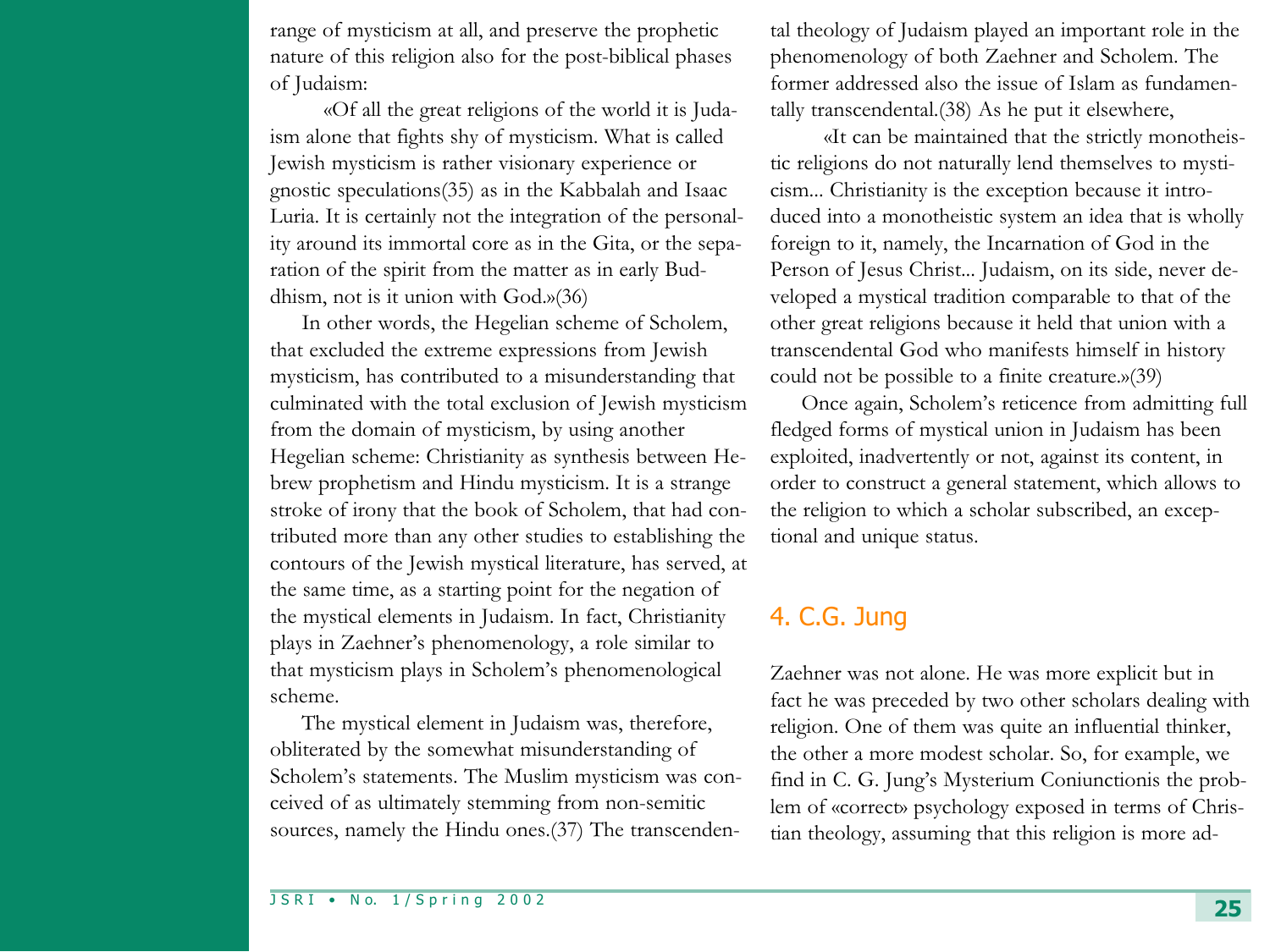vanced and true in comparison to biblical Judaism. This is a classical argument, running from ancient times to medieval polemics, or apologetic. However, even more surprising are his remarks when discussing the paramount psychological and mystical significance of Jesus' descent to hell:

«It is the prefiguration and anticipation of a future condition, a glimmering of an unspoken, half-conscious union of ego and non-ego. Rightly called a unio mystica, it is fundamental experience of all religion that have any life in them and have not yet degenerated into confessionalism; that have safeguarded the mystery of which the others know only the rites it produced empty bags from which the gold has long since vanished.» $(40)$ 

So, we have here the explicit assumption that Christianity, in contrast to other, unnamed, religions, is the mystical, living religion, whereas there are others, «empty bags» which know only rites but miss the mystical union. Jung's assumption is that the mystical experience generated the rites, whose inertial existence prevailed long after the vanishing of the experience. Therefore, according to such a view the mystical experience preceded the ritualization, which is conceived to be a degeneration. The empty bags have been, after all, produced only in order to contain the already existing gold. In order to understand better Jung's stand, it is necessary to anticipate and say that a certain type of theology allows a mystical union which, as seen above, produces the rite. In other words, we can describe a descending sequel: theology, experience produced within

its framework, and finally the rite expressing this experience. I suspect that the religion hinted at, but not explicitly mentioned, is Judaism, especially because of its description as confessionalistic and ritualistic and, at the same time, as devoid of unio mystica experience. It is not difficult to pinpoint the source of the view that Judaism, apparently even in its mystical forms, does not include significant unitive experiences, or expressions of unio mystica: (41) it is Gershom Scholem's famous introduction to his Major Trends, (42) a work repeatedly quoted in Mysterium Coniunctionis.(43) However, if someone still has any doubt as to the identity of the religion Jung had in mind, let us turn one page backward in the same book; there it is written, in more explicit terms:

«All distinction from God is separation, estrangement, a falling away. The Fall was inevitable even in paradise. Therefore Christ is «without the stain of sin» because he stands for the whole of the Godhead and is not distinct from it by reason of his manhood. Man, however, is branded by the stain of separation from God. This state of thing would be insupportable if there were nothing to set against evil but the law and the decalogue as in pre-Christian Judaism - until the reformer and rabbi Jesus tried to introduce the more advanced and psychologically more correct view that not fidelity to law but love and kindness are the antithesis of evil.» $(44)$ 

Here, in contrast to the former quote, the logic of the change in religion is different: not primarily a combination of mysticism and mystery, and subsequently a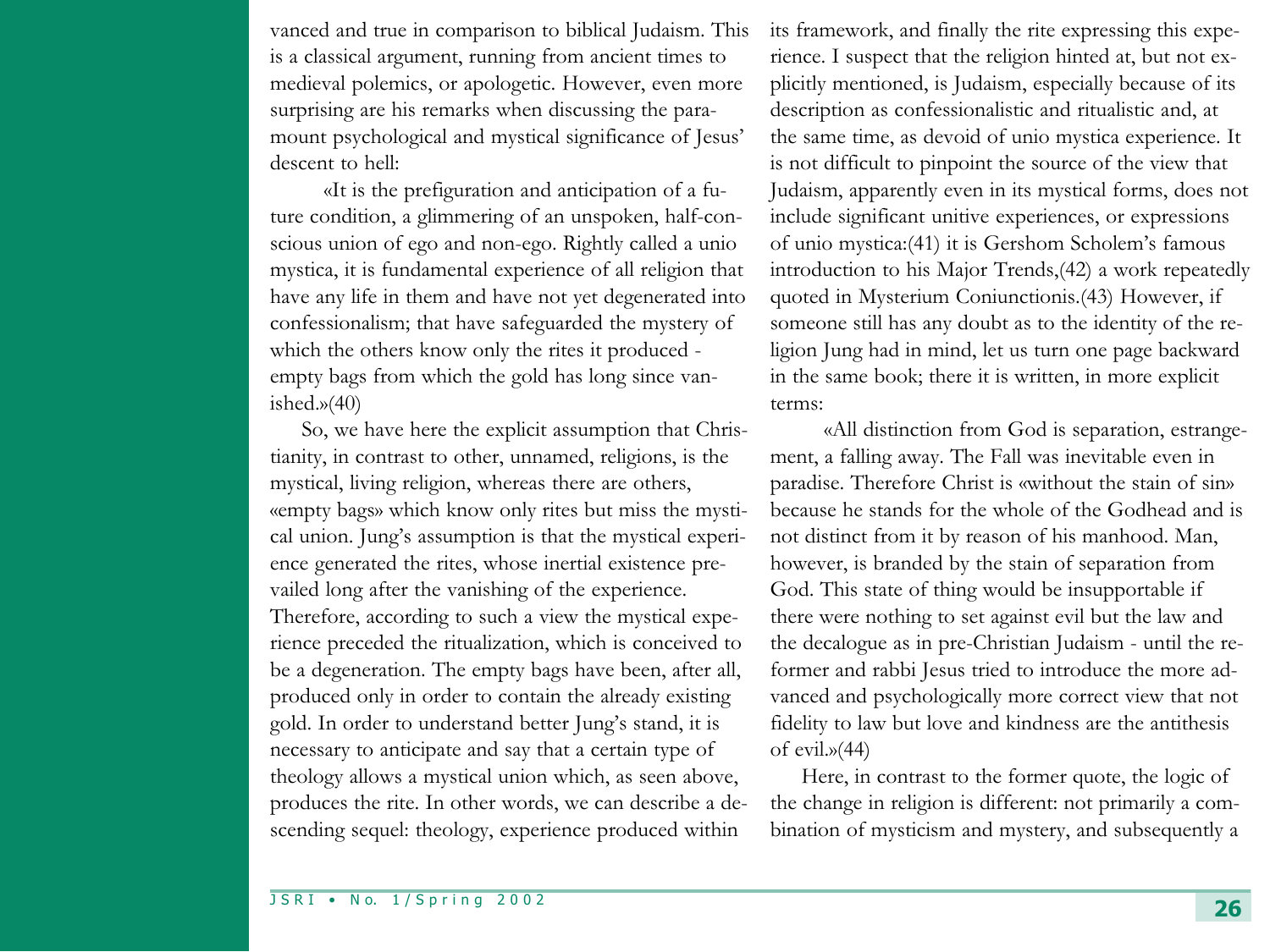rite produced by them, but a move for the better, from the law and the decalogue to love and kindness introduced by the Christ. Biblical Judaism is not a religion of mystery and mysticism that have degenerated, as hinted in the first quote, but from the very beginning a lower form of religion that has, later on, been perfected by the advent of the Christ. Thus, the mystical union ensured by the Christian redeemer, is a later stage, that reflects a more «more advanced and psychologically more correct view». In fact, a theory very similar to that of Zaehner, who described Christianity as adding the mystical element that was absent in prophetic non-mystical Judaism. Again, the mystical union is invoked as being a touch stone for the superiority of one religion upon another.

## 5. Edward Caird

In order not to leave the wrong impression that it was G. Scholem's assessment alone that was responsible for the neglect of Judaism as including unitive expressions, but rather the Hegelian scheme, let me analyze briefly the views of a fascinating scholar who has preceded all the thinkers mentioned above: Edward Caird [d. 1908]. He may be the source of some of the views presented by the authors dealt with above, though his name did not apparently occur in their writings.

Symptomatically enough, the first explicit negation of unio mystica in Judaism was expressed not by a Jewish scholar but by a Christian historian of theology,

writing at the beginning of our century. In his The Evolution of Theology in the Greek Philosophers, Caird asserts that unlike the Plotinian blurring of the border between the finite and the infinite, «the Jew was always defended against the extreme of Mysticism by his strong sense of separate personality of God and man and, as a consequence his vivid consciousness of moral obligation as involved in the worship of God.»(45) Surprisingly enough, this statement appears after another interesting attempt to differentiate the Hebrew from the Greek mind; some pages earlier, the «Hebrew» mind is described as follows:

«The Hebrew mind is intuitive, imaginative, almost incapable of analysis or of systematic connections of ideas. It does not hold its object clearly and steadily before it, or endeavor exactly to measure it; rather it may be said to give itself up to the influence of that which it contemplates, to identify itself with it and to become possessed by it... The Greek mind, on the other hand is essentially discursive, analytical, and systematic, governing itself even in its highest flights by the ideas of measure and symmetry, of logical sequence and connection.»(46)

To judge from this quote, the «Hebrew mind» can easily identify itself with the object of its contemplation, a propensity that in principle could facilitate mystical union rather than inhibit it. Why therefore is the Greek Plotinus «the Mystic par excellence» (47) is not so clear. In any case, in Caird's opinion

«it is impossible for a pious Jew like Philo to be a mystic(48) or a pantheist and so to reduce the God of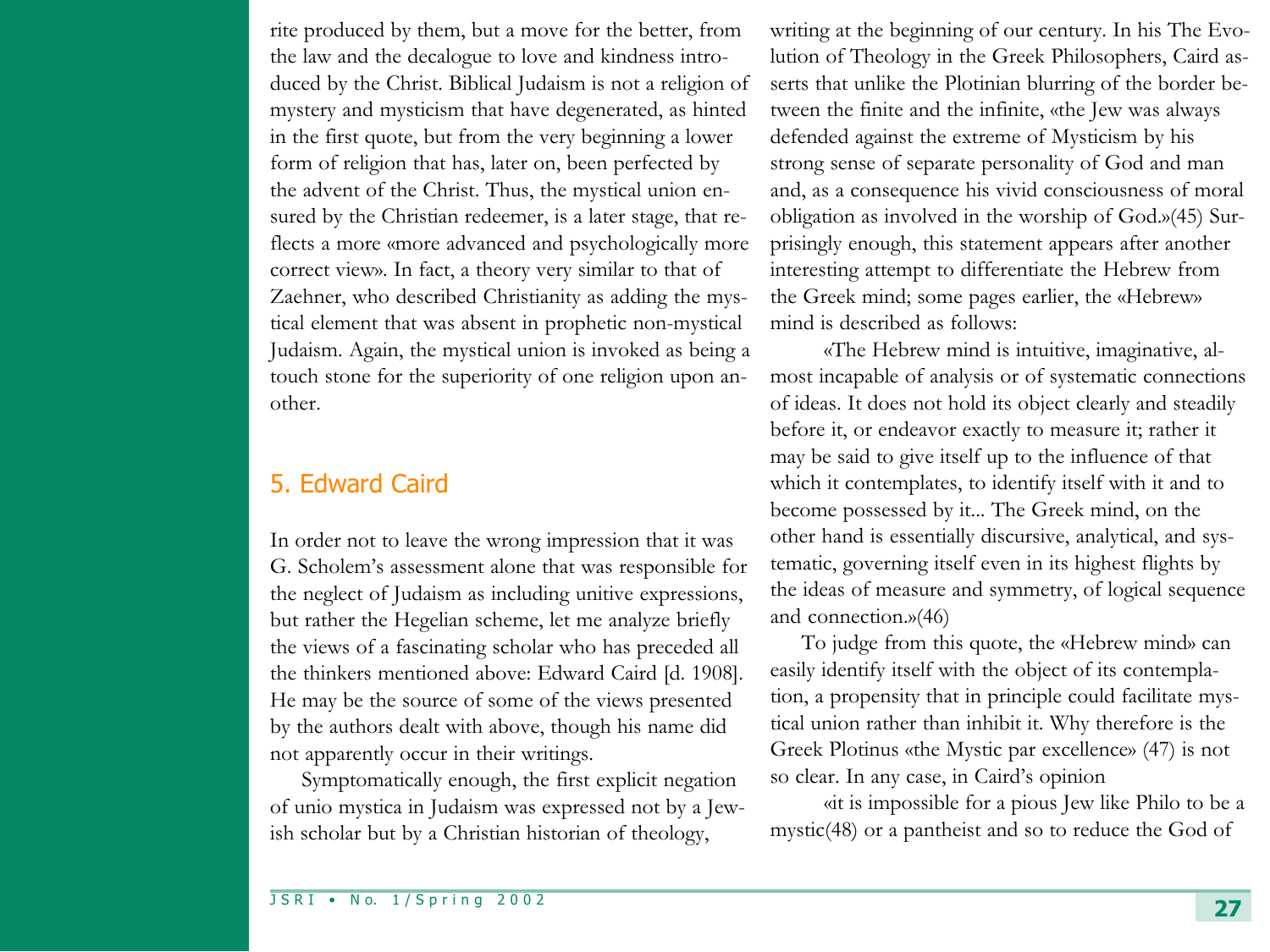Abraham, Isaac, and Jacob to an absolute substance, in whom all the reality of the world is merged... he could not part with God's personality or sacrifice God's moral to his metaphysical attributes.»(49)

While describing a «Hebrew» psychology that may be conceived of as inclined to mystical union, Caird denies mysticism, and especially extreme mysticism, from the Jews on theological grounds. However, whereas Scholem invoked transcendental theology as inhibiting unitive experiences, Caird uses the claim of a personalistic theology as the main hindrance. It should be mentioned that this thinker was well acquainted with Hegelian philosophy - he wrote a learned study on Hegel - and was influenced by Hegelian vision of religion, when he describes Christianity as the «higher synthesis» between the Jewish subjectivity and the Greek objectivity.(50) Or, as Caird put it, between the religion of nature and the ethical monotheism, as Goethe thought, (51) or again, in a way reminiscent of Caird's compatriot R. C. Zaehner, «the contemplative Hindoo saint» and the «Israelite trusting in the sword of the Gideon and the Lord.»(52)

## 6. Critiques of the Theological Approach

In the very period when the scholarship on Jewish mysticism has reached its peak in the writings of Martin Buber and Gershom Scholem's studies, its mystical essence was negated by two influential intellectuals in matters of religion. (53) This negation is theologically

oriented.(54) In the four cases we have examined above - Scholem, Zaehner, Jung and Caird - the starting point of the description is the nature of a certain theology, which either obstructs or totally prevents the attainment of unio mystica, as in the case of Scholem's scheme, or ensures it as in the case of the Christology as proposed by Zaehner and Jung.(55) The main criterion for the possibility of the existence of the extreme form of mysticism is the theological premises or tenets that are conceived of as crucial views that inform the mystic.(56) According to such a view, mystical theologies or theosophies would enable the emergence of extreme mysticism, while the more transcendental theologies may inhibit developments conductive to more extreme forms of mysticism. In other words, the nature of mysticism is understood, to a very great degree, to be a reflection or the actualization of the possibilities inherent in a certain type of theology. I assume that indeed theology had a formative in the different mystical systems, and there is no reason not to carefully inspect the affinities between theology and mysticism. (57) However, I fear that too great a role was attributed to this single factor. Let me emphasize that there is no one dominant and crystallized type of theology in any type of classical religion; at least we have variations, versions, which can differ substantially from each other. Therefore, a more mystically oriented person was able to turn to the more congenial form of theology.

As against the Scholemian argument of the inhibiting nature of Jewish theology it should be mentioned that important forms of Jewish theologies, which are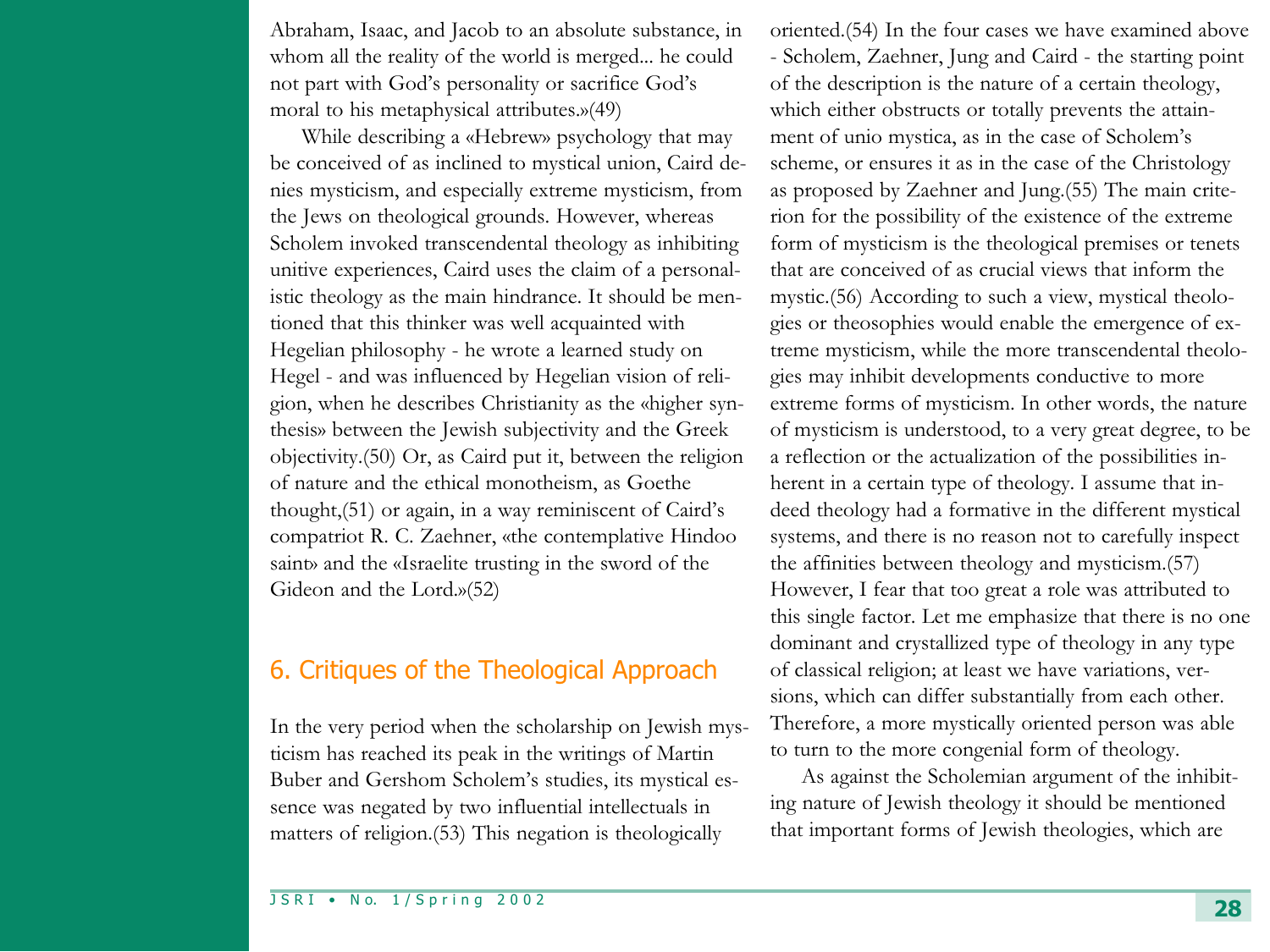strands of Rabbinic and philosophical thought, do explicitly emphasize the importance of devequt. Though admittedly, not all Rabbinic and philosophical writings would agree on this issue, there is no reason to assume that the impression of the Kabbalist was that the authoritative «theologian», a category that I find rather evasive, would criticize them for embracing extreme understanding of devequt.(58) Let me mention just three examples. The Rabbinic thought includes very substantial elements of immanentistic tendencies, that were analyzed in the important study of J. Abelson, (59) which was well-known by Scholem.(60) In the different writings of Abraham Y. Heschel, there is a strong claim for a more spiritual understanding of the views of the Rabbinic sages in matters of theology in general, and devequt in particular. (61) For the time being, no meaningful challenges to either Abelson's or Heschel's views were composed. On the contrary, in an independent study Ira Chernus has duly emphasized mystical aspects of Rabbinic literature, including its theology(62) and we should, therefore, envision Rabbinic theology as consisting in transcendental and immanent factors altogether. Moreover, there are some discussions in this literature as to the union between God and Israel, which do not leave place for doubt as to the possibility of the cleaving between man and God.(63)

On the other side, the Plotinian description of the union of the soul with the One, was translated into Hebrew by a thirteenth century philosopher, R. Shem Tov ibn Falaquera, who used the term devequt in this context. (64) As Scholem himself has remarked, this transla-

tion could have influenced a version of Plotinus's passage found in R. Moshe de Leon.(65) Therefore, in lieu of assuming that Jewish philosophy would, invariably, inhibit Jewish mysticism from using extreme expressions, there are examples of the very opposite:Jewish philosophy has indeed provided concepts and terms that contributed greatly to the language of extreme mysticism.(66) This is just one example for the weakness of the theological argument: theology, at least in Judaism, is not a given, undisputable doctrine, that remains unchanged forever, and even if someone is able to adduce theological arguments in favor of a certain theological stand, there is no reason to assume that also different theologies could not inspire those persons who were inclined toward a more mystical form of life.

On the other hand, Hinduism and Christianity were referred by R. C. Zaehner as paramount examples for mystical religions, which enable mystical experience because of their respective monistic or Christological theologies, (67) while Judaism and Islam were portrayed as mystically handicapped by their transcendental theology, because of their refusal to absorb the mediating role of the Christ. As in the case of Scholem's theological argument, let me ponder for a moment upon Jung's and Zaehner's assumption. For him it is a matter of principle that the Christian theology is generative of a more mystical religiosity. However, after all, why should Zaehner and Jung be so sure that the mediative role of the Christ is conducive to unio mystica experiences more than other mediating theologies, like Neoplatonism, or the variety of Kabbalistic emanative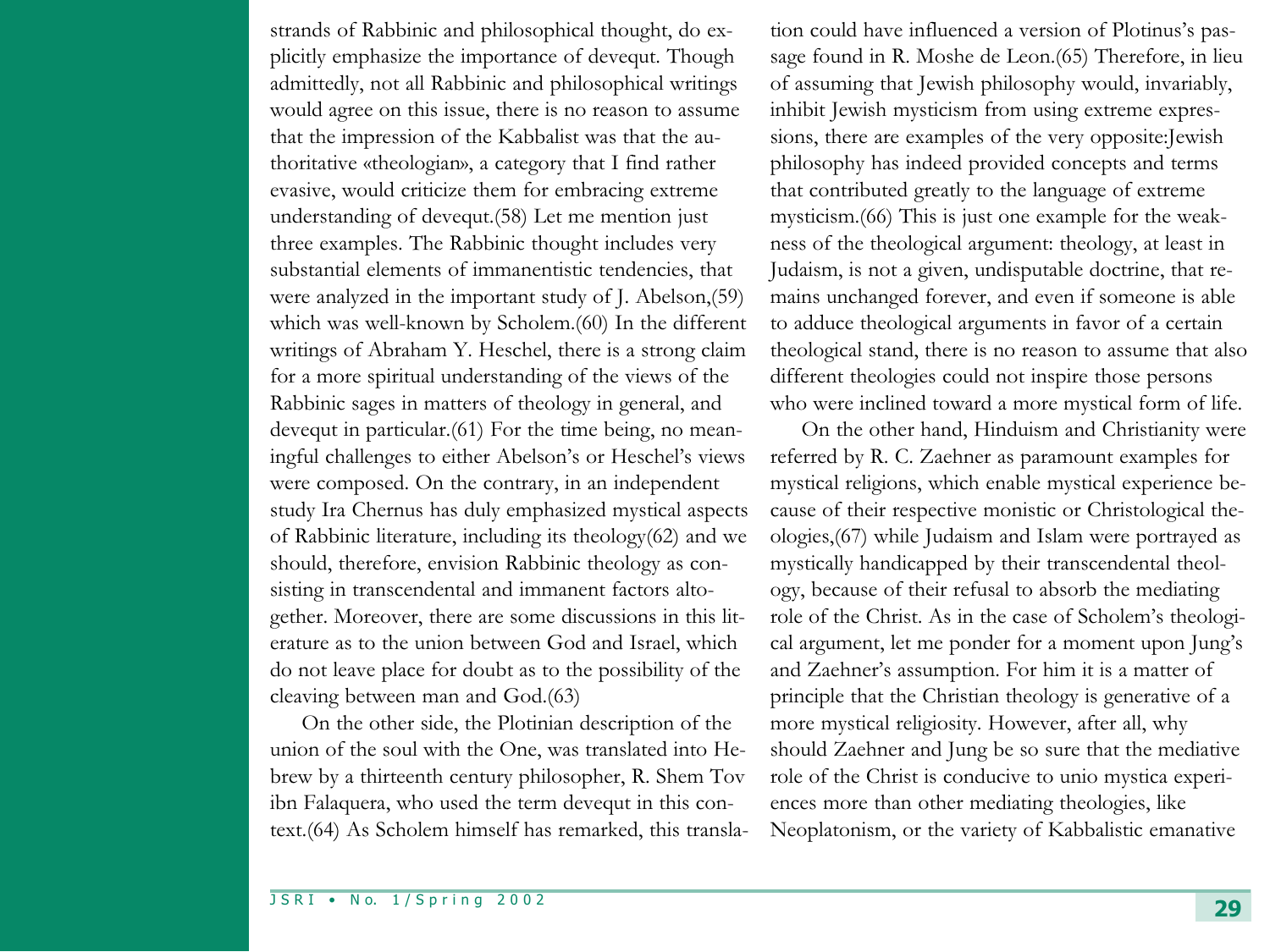theosophies, or even the transcendental theology that does not impose such a strong mediator between the highest principle and man? Could not be also reasonable to assume, at least in principle, the very inverse argument, namely that by the very act of mediating the Christ, both as a theological concept and as a mystical ideal, is also obstructing the direct and more radical contact between man and God the father? Is it not more reasonable to assume that only by transcending the strong mediator can the mystic soar toward what the mystic would assume as the ultimate source of reality? Why not assume, for example, that the transcendental status of the divine in certain types of theologian also mean, at the same time, the possibility to encounter the divine in a manner that is «purer», or more spiritual than otherwise? In other words, the argument based on a theological conditioning of a certain type of experience is not only judgemental, by often preferring one form of theology over another, as seen from some of the examples above, but can be easily reversed and the inverse view may be formulated as following: if the object of the union in the mystical experience is the Son, why not see it, in comparison to the experiences of the union with the ultimate, as a communion or a more moderate union rather than as an extreme union? It would be more pertinent not to answer these questions in one way or another, because any answer, positive or negative, will in fact foster the adoption of a theological approach as crucial for the definition of the mysticism within a certain religion.

I would like not to deal here with this statement from the point of view of the pertinent material because an essentialistic approach can always marginalize those elements that do not fit into its general approach, by assuming that there were alien influences that have affected the core that is described in an essentialistic manner. Therefore, the very existence of unio mystica types of expressions in Jewish mysticism will be able to refute one of Scholem's main views of Jewish mysticism and, consequently, invalidate some of the general statements of Zaehner and Jung, based as they are upon the statement as to the alleged absence of extreme mystical experiences and concepts.(68) However, the examination of the occurrence of some forms of phrases alone may not suffice in order to fully describe extreme mystical phenomena in a certain religion.

## 7. A Proposal

Perhaps, the main question is not so much the very existence of a certain expression or even set of expressions that scholars will agree upon its extreme mystical content, but its «cruciality» within a overall structure, and the impact of the notion, or what I propose to call its radiation upon other key notions. It is possible to ask whether the Gestalt-coherence that includes such mystical expressions does not confer greater weigh to their significance. My assumption is that each major religion may include several forms of structure, which may, or may not incorporate mystical components. What seems to me to be problematic in the above phenomenologies is the generic attitude to complex types of religious literature which are conceived as em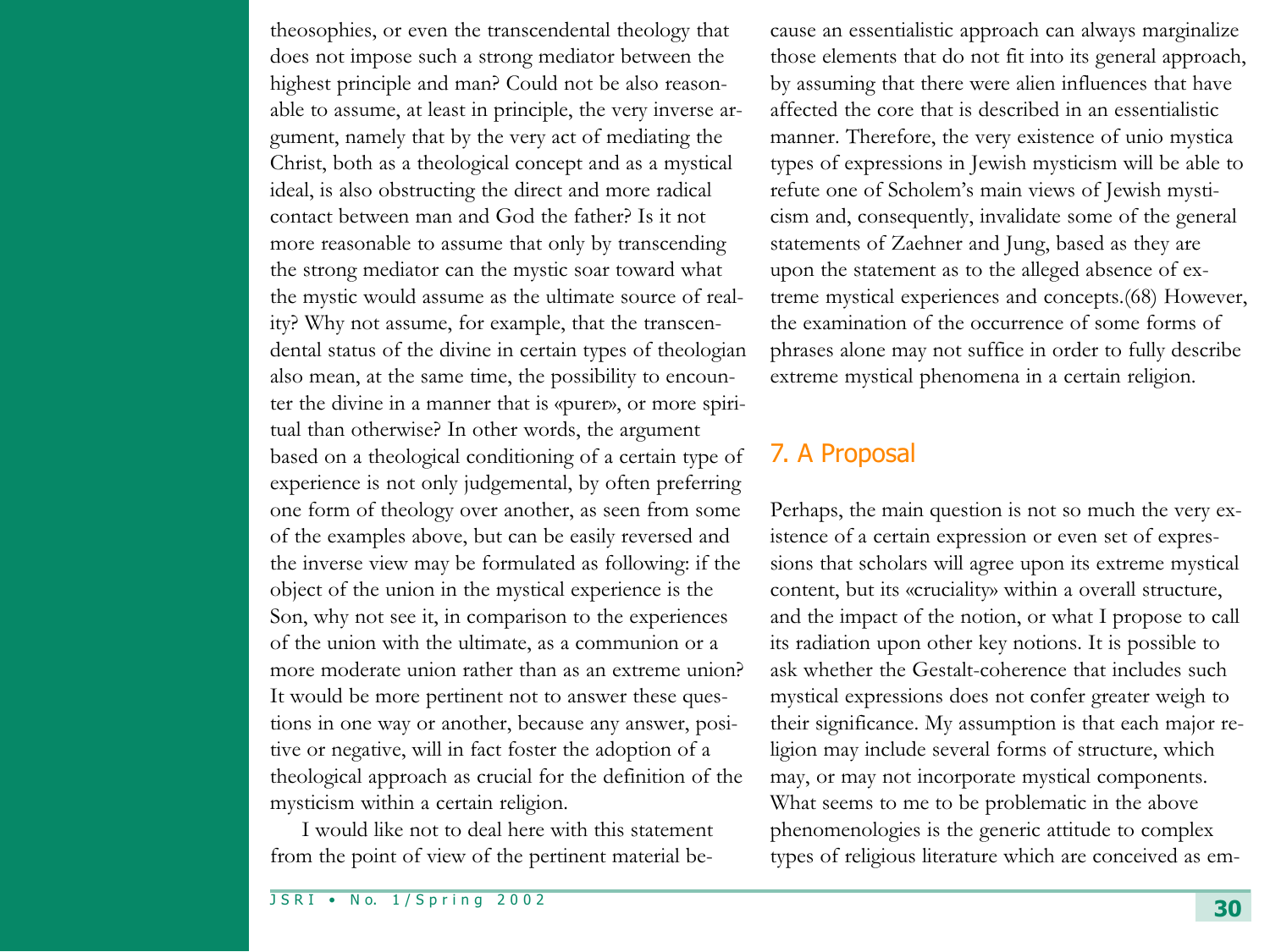bodying one central type of spirituality. The essentialist approach is characteristic of the above scholars either when they speak about one religion or even when a certain phase in the history of a certain specific religion is dealt with. This is why the absence or the presence of a certain central concept, phrase or experience is so crucial in this type of approach. In lieu of the downward form of scholarly discourse, that starts with theology as the most crucial issue for an experience that is supposed to happen to a mortal human, why not start with what the mystic is doing before he attains a certain experiences, and described it as an upward movement. In the following I would like to auggest an outline for an alternative to the theological orientation of scholars toward the issue of mystical union. Instead of deciding upon the nature of a certain unitive experience according to its theoretical-theological starting-point, I would prefer an emphasis upon the more experiential components of the mystical event. In lieu of emphasizing the nature of the object of the mystical union, as part of a theological discourse, we may direct our attention to the expressions related to the experience itself, namely to the mystical techniques of its attainment, to the claims of efficacy, and to its psychological and physiological aspects. By shifting the focus of the scholarly concern from an overemphasis on the object of the experience to the type of the experience, at the extent we can address this issue on the base of the extant evidence, a decisive change in the meaning of unio mystica may take place. In lieu of dealing with theology in order to establish the content of a certain phrase, we shall

better look for expressions related to intensity, vibrancy, or dealing with lasting impact of the experience. Indeed, I would say that such a shift will accept descriptions of experience whose object of union may not the ultimate divinity, as extreme mystical experiences nonetheless. According to such a phenomenology of mystical expressions(69) it will be less important if the Christian mystic describes his or her union with the Christ or with the Father, if the Sufi will relate his experience of the Hidr and not of Allah, if a Jewish mystic will intent to become one with a lower sefirah or even with the Agent Intellect and not with the Infinite. The quality and intensity of the experience as described by the mystic, and less the object of the union may turn more crucial than the theological status of its content.

Thus, for example, the questions that will become crucial will be not whether or not in a certain type of mysticism there are expressions of mystical union, but the question that even when they appear, whether they are at the centre of a specific tradition, or religious structure, or at its margin; or whether the concept of mystical union significantly interacts with other main concepts and practices and qualifies them, and is qualified by such interactions. I propose to emphasize the aspect of coherence and cohesiveness of a certain system that is, or is not, constituted by the mutual radiations between its key notions. Such a check will also be able to better answer the question whether the occurrence of a certain mystical formulae is merely a matter of convention, of sharing a vocabulary en vogue in a certain tradition without any experiential substratum, or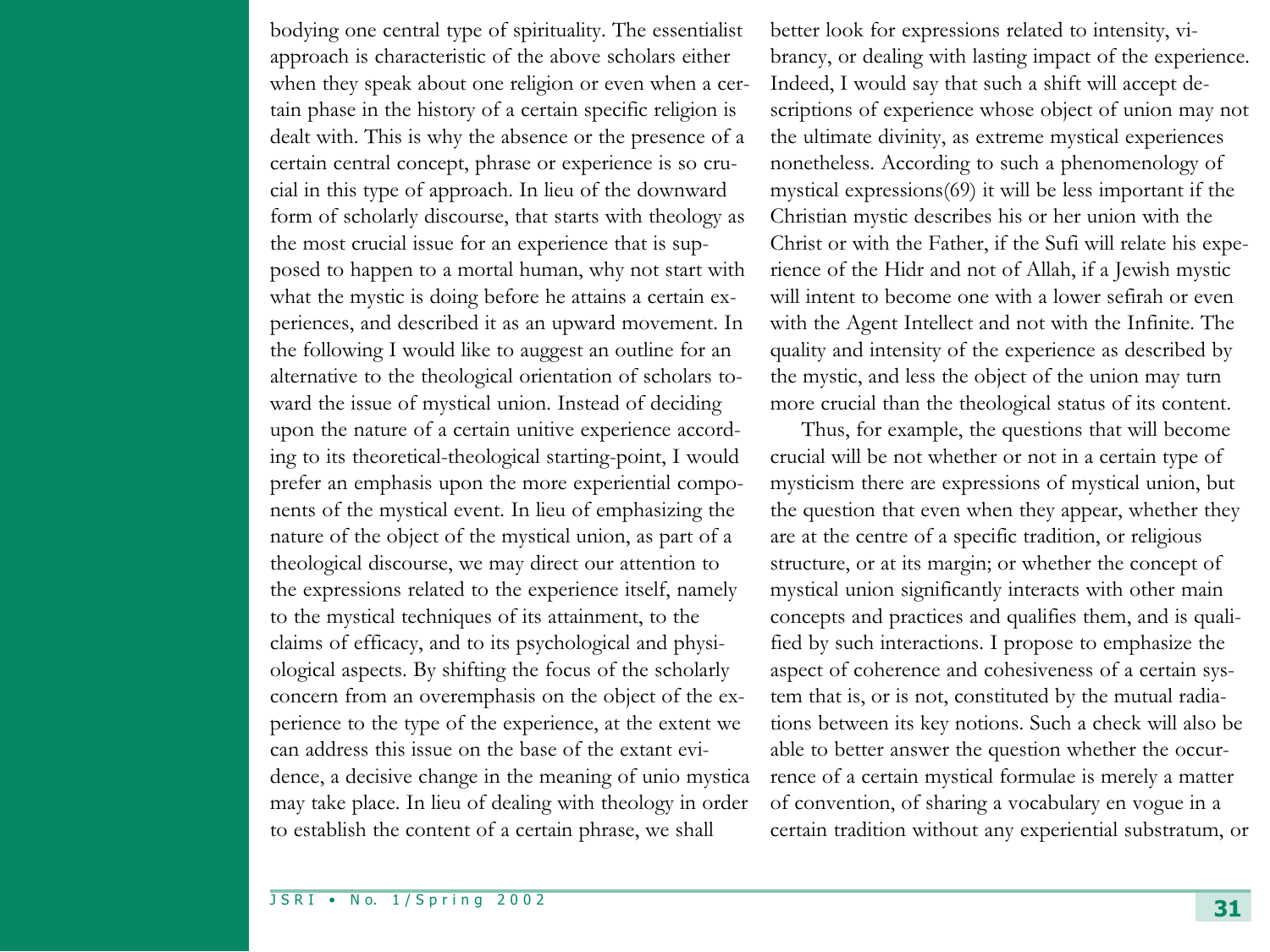whether even in the case of a repetition of a certain slogan, there are good reasons to believe that it may reflect a deeper experience. So, for example, the fact that Abraham Abulafia does use already existing formula does not detract from the experiential mode of his mysticism, which can be judged by the inspection of his mystical path, his mystical techniques for example, and his descriptions of the mystical experiences themselves. $(70)$ 

In principle, we may assume an attitude that is not so far away from the dependence of mystical union on theology. However, the notion of radiation or Gestaltcoherence may involve a more flexible type of relationship between different notions. So, for example, the centrality of the concept of devequt in a certain mystical system will be greater if this kind of experience will be conceived as necessary for the success of another main kind of activity, namely the theurgical activity related to the fulfillment of the commandments. The introduction of devequt as a prerequisite for the mystical intention [Kavvanah] during the performance of the commandments and for their influence, bears evidence for a new stage in the development of Jewish spirituality toward a full fledged mystical phenomenon. Or, to take another example: the probability that certain unitive phrases stand for more than a repetition of a cliche, but may reflect an actual experience, is greater if the same mystic will stress the importance of some related concepts like hishtawwut [equanimity], hitbodedut [mental concentration], Tzerufei 'Otiyyot [combinations of letters].(71)

Therefore, it seems inadequate to decide the place and role of the mystical union only on the bases of the recurrence of extreme mystical expressions alone; it is possible to come somehow closer to the actual significance of extreme expressions for mystical union, (72) not only by examining the simple semantics of the phrase but also by analyzing the more general structure of the text and, if possible, also of the religious behavior of the author or the group to which he belongs, in order to foster a more radical or moderate understanding of a phrase.(73) Or, to formulate the question from a different angle: the theological criterion assumes a strong constructivist approach, that either allows or informs certain forms of experiences by the dint of the articulated abstract theological core that presides the religious phenomena that can, or cannot, occur within its domain. The predictability of the experience solely from the nature of the eidetic component of religion is crucial for an essentialistic stand. However, what type of theology was known to a certain mystic may be a matter of debate. Some of the more learned among them were presumably acquainted with more than one type of theology, some of them quite different. To take one example that may illumine the question: Abraham Abulafia, a thirteenth century ecstatic mystic was well acquainted, in addition to the biblical and rabbinic material, with Maimonides' neoaristotelian theology, with the synthesis between the anthropomorphic and more speculative theology of the early thirteenth-century Hasidei Ashkenaz, the sefirotic system of the Catalan Kabbalists, and with Arabic and scholastic philoso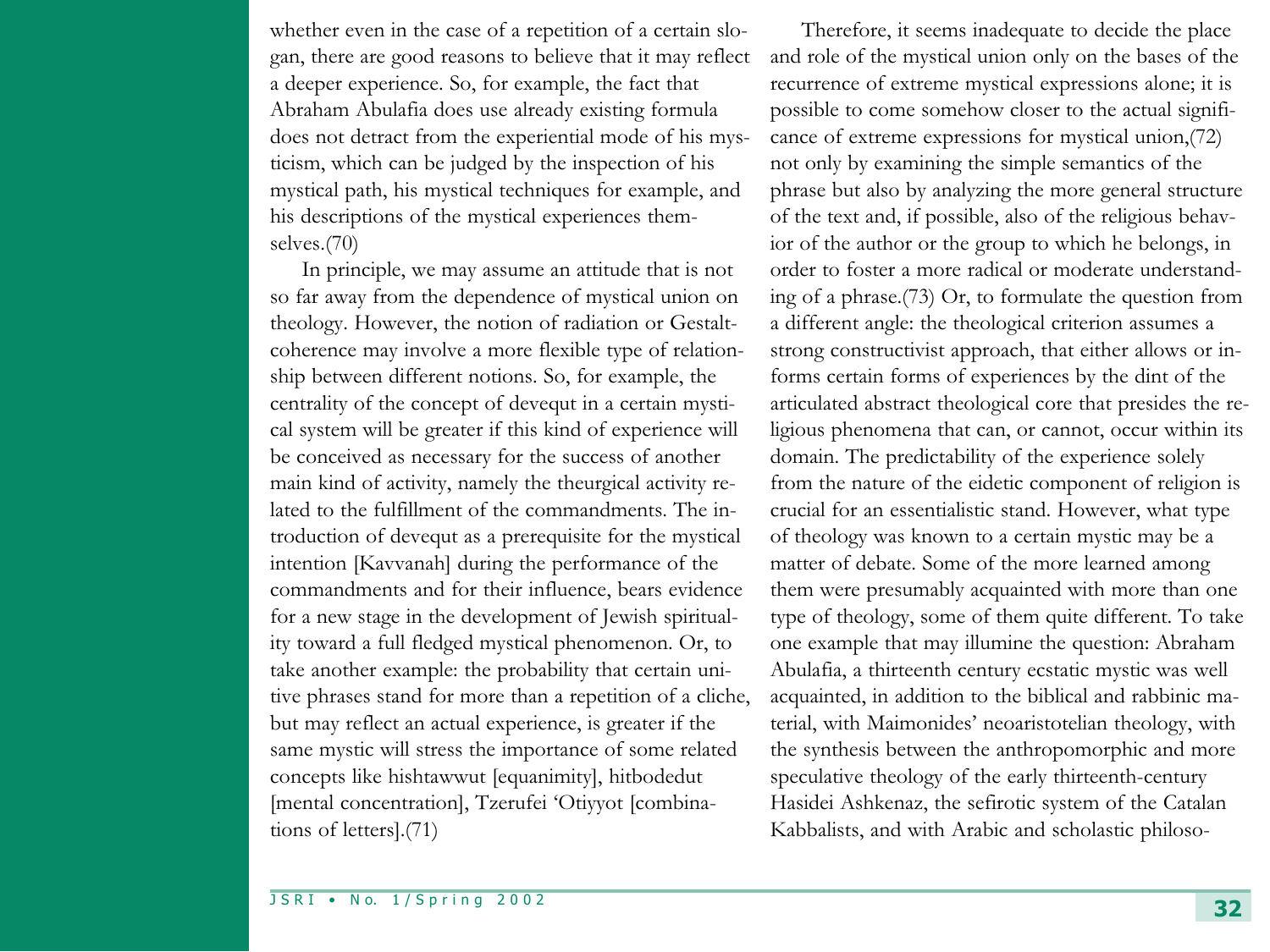phies. He apparently studied them before his first mystical experiences, and his mystical expressions take in consideration a variety of elements from some of these diverse forms of thought. Though this mystic may be considered a rather exceptional case, I believe that to a lesser degree the same is true in many other cases in a multi-layered Jewish culture, which develops as a minority religion in a variety of cultural environments. However, it is possible to envisage also the approach which would emphasize the centrality of the spiritual discipline for the particular nature of experience as flawed by the same tendency to presuppose an essential dependence of the experience on its triggers. In lieu of a theological constructivism, which is problematic given the diversity of theologies active in the cases of some of the mystics, there is also the danger of a technical constructivism.

Nevertheless, there is a certain substantial difference between them: while theology is prone of being exclusive, preventing, according to the methodology of Scholem and Zaehner, extreme forms of mystical experience, the technical constructivism can be envisioned as inclusive: a variety of experiences can be induced by the same mystical technique, - given the diversity of the spiritual physiognomies of the mystics - and in some cases a variety of techniques are available within the same mystical system. On the other side I am not aware of an explicit assumption that there are forms of experience that cannot be attained by the means of a certain technique. I assume that though it is possible to postulate a certain affinity between the nature of the tech-

niques and the content of the experience induced by these techniques, the nexus between them is not always an organic one, and unexpected experiences can be incited by these techniques. (74) In other words, a certain theology is considered, by those scholars I propose to see them as belonging to the Hegelian approach, to be the representative of a certain religion, and at the same time, a closed system, and the nexus between it and the nature of the experience determined by a certain intrinsic logic. However, if we assume a significant affinity between the mystical experiences and the mystical techniques, we may speak about a form of relationship that much more open-ended, and then attempt at offering forms of categorizations that will take in consideration the types of mystical techniques. Such a proposal has, perhaps, its strength, but also its limitations, and the latter are worthwhile to be emphasized.

The forms of mystical experiences that may be correlated to a certain type of theology, even if a general one, are much more numerous than those that may be related to specific mystical techniques, for the simple reason that a scholar will be quite hesitant in reconstructing a mystical technique without solid evidence, but will, at the same time, more easily adventure in creating, as seen above, an affinity between a mystical experience and a theological stand, even if the latter is not mentioned explicitly by the mystic himself. Moreover, there are good reasons to assume that not all mystical experiences are related to mystical techniques.75 This relative absence is more evident in the Christian-Western forms of mysticism than in the Orthodox ones, and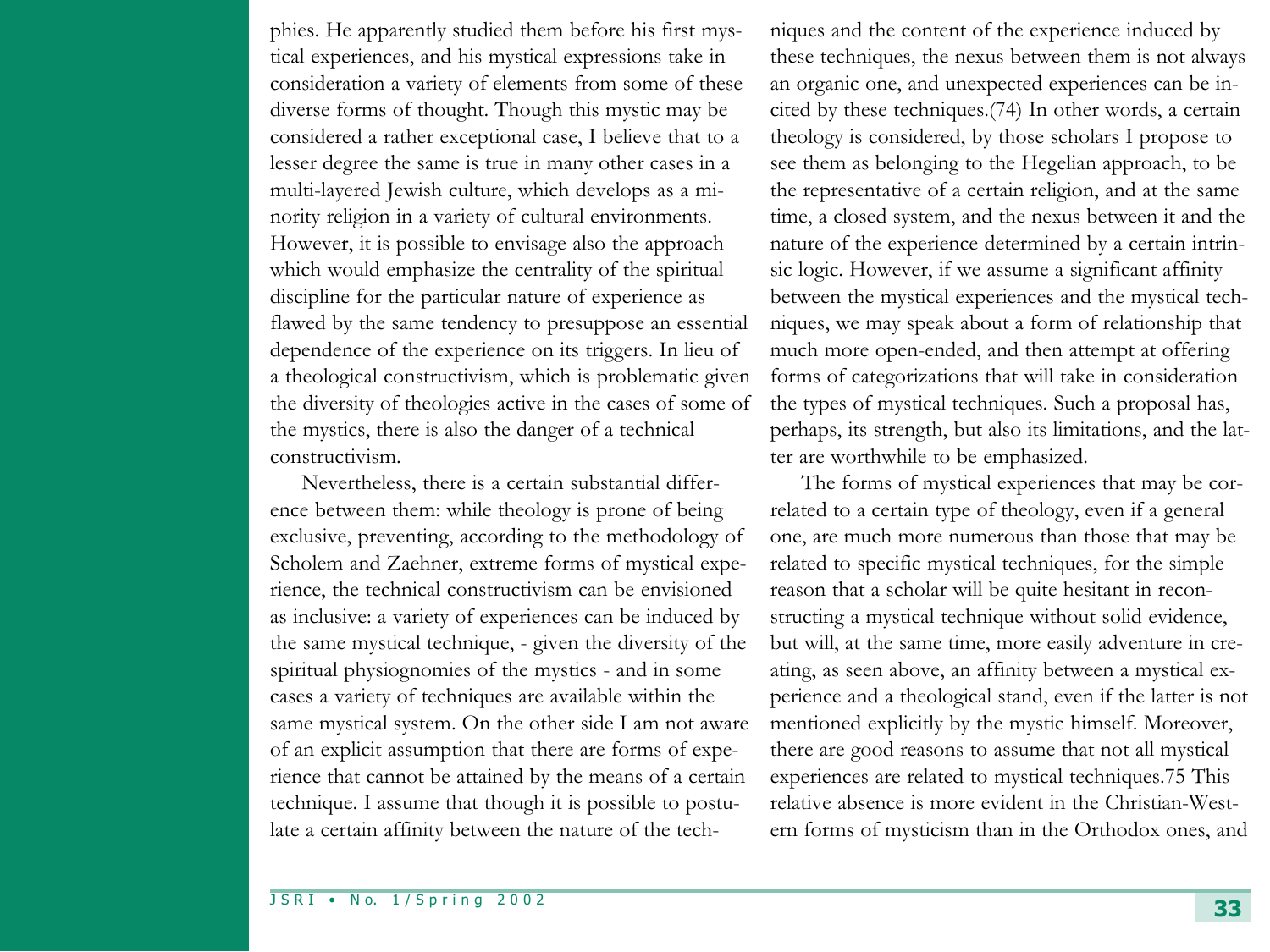more central in Hindu, Japanese or Muslim forms of mysticism, than in the Christian ones. Jewish mysticism belongs more to the later group than to the earlier one. Therefore, because of the relative irrelevance of techniques to some forms of Christian mysticism, my proposal may be less welcome by a field of research that was dominated by Western Christian categories. However, what may balance this weakness, is the possibility to offer a more comprehensive scheme for global spirituality, to use Ewert's term.

The interplay between the concepts that are conceived as being mystical determines, in my opinion, the nature of a certain mystical literature in general, or of a specific phase of it, as much as the presence or absence of a certain concept. In our case, the centrality of the notion of devequt in Jewish mysticism is more important than the attempt to define it in a certain way, namely that it stands for union or communion. Or the kind of interactions between devequt, theosophy and theurgy, will define better the essence of Kabbalistic mysticism than the analysis of devequt in abstracto. Someone can develop an interesting typology of the meanings of devequt but ignore, at the same time, the radiations of this notion within the major developments within a certain system.

Or, to take another example: the affinity, or affinities, between the nature of mystical techniques and the ideal of mystical union will clarify the status of the ideal in a certain mystical net in a way that may be different from a net where the mystical techniques that show the way to reach such an experience are absent. I would say

that what impresses me more when reading the Upanishads or the Yogi treatises, the exercises of St. Ignatius, or the Sufi mystical treatises, is only the existence of fascinating theologies that allow deep mystical transformations, but primarily the existence of detailed and sophisticated treatments of mystical techniques that are supposed to induce these mystical changes. Likewise, it seems that the specific regula of a certain order may bear evidence of its mystical character much more than the more general theology shared by all the Christian orders. It is in the principium individuationis that better clues for the understanding of the specifics of a mystical experiences should be searched.

In other words it would be more reasonable to deduce the mystical nature of a system from its practices, and its general spiritual disciplines rather than reduce mysticism to a spiritual potentiality related to a certain theological belief, or to abstract ideas like theism, pantheism, panentheism.(76) Instead of starting from above, namely with the theological stand, and derive thus the kind of mysticism, I would prefer to start from below, namely with the details of the mystical practices and advance then toward the experiences that are molded by these practices. In my opinion, this approach is preferable also in the case of other areas of Jewish mysticism, like the emergence of Jewish myths from the ritual, and not vice-versa.(77) The prevalent assumption that Gnostic theologoumena were the major catalysts of medieval Kabbalah is but a complementary version of the priority given to the theology over  $praxis.(78)$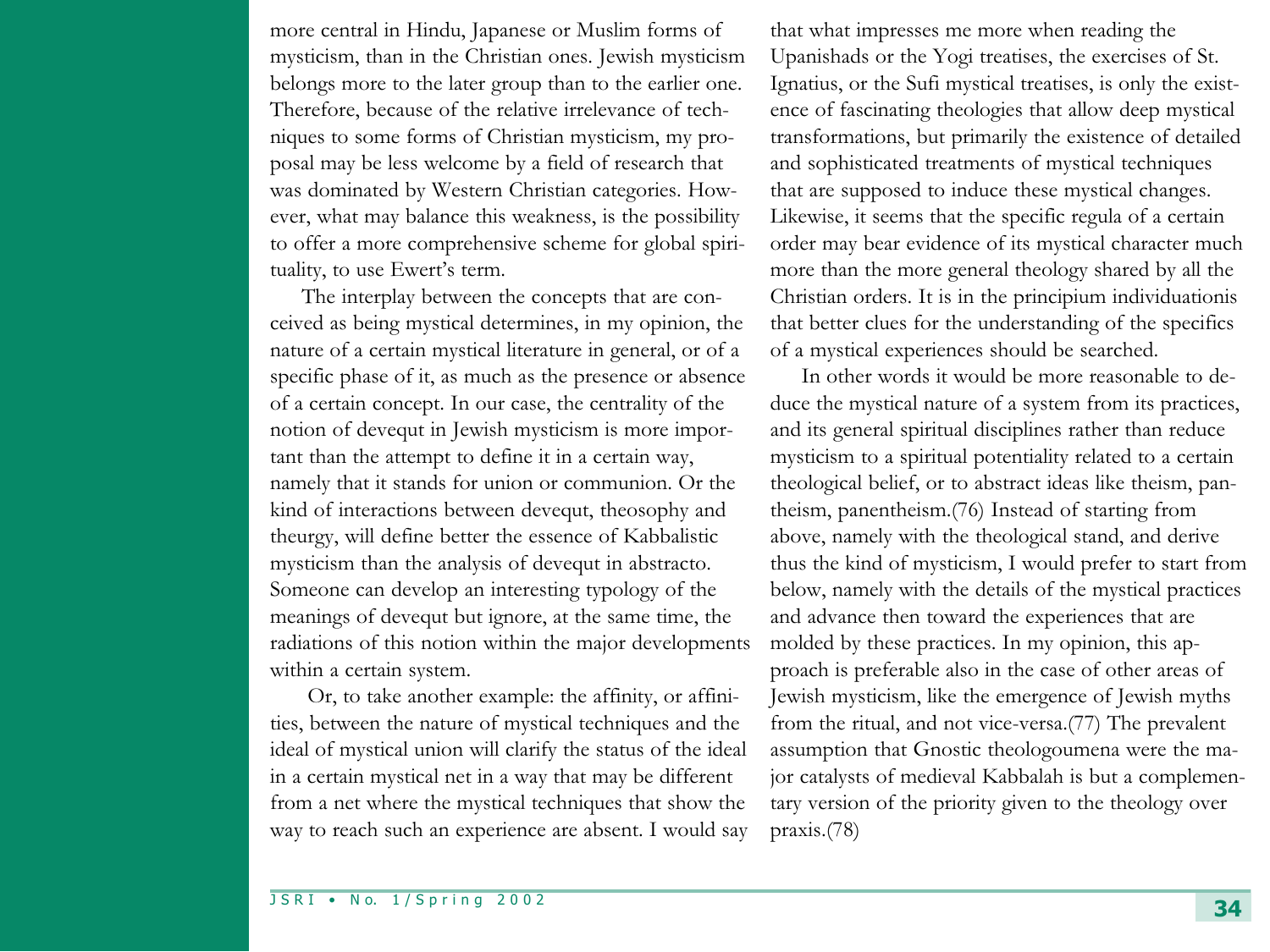In lieu of an essentialistic view that can decide, a priori, the nature of a mystical system from its theology, I would say that the praxis, the spiritual disciplines as described by the mystics, can bear a crucial testimony for the mystical nature of a certain religion. I would say that the notion that one basic theology informs a religion that developed over thousands of years is rather problematic, and if we assume that a Kabbalist was exposed to more than one kind of theology at the same time, it is very difficult to decide which of these theologies conditioned more the mystical experience of a certain individual.

What would be considered crucial for the understanding of the differences or the similarities between Jewish mysticism and any other form of mysticism will be not the very existence of the mystical union experiences or expressions but the more comprehensive structures within which they eventually function. In matters of religion it is hard to assume that concepts function in the way the Leibnizian monads do. The net of basic mystical notions defines the concept that enters it as much as the concept defines the dynamic net itself. Therefore, in lieu of resorting to detailed study of the theologies that were influential in a certain type of mysticism in order to discover whether these theologies allow extreme experiences and expressions, or would permit only moderate ones, as Caird, Scholem and Zaehner would say, why not turn to the inspection of the mystical paths as a major avenue of describing the mystical nature of a certain religion. By investigating the kinds of the mystical paths and correlate them to the

mystical ideals, it would be more reasonable to decide whether a certain ideal was cultivated in fact, rather than consisting in a theoretical goal. The detailed description of the mystical path, the question of occurrence of initiation-rites, the intensity of the mystical techniques, altogether may testify as to the extreme nature of the experience more than the kind of theology that presides a certain religion.

Such an approach may involve other methodologies, less oriented toward theology but taking into account much more linguistics and psychology. A religion, or a certain type of mysticism, may included extreme experiences and expressions not only because some phrases are used - though the occurrence of such phrases is also an important fact to be taken into account - but also if scholars are able to detect circumstantial factors than contrive to ensure the occurrence of the extreme experiences. Perhaps the occurrence of oblique indications, like the appearance of techniques to return from an extreme mystical experience or descriptions of bodily symptoms related to a certain experience, are as important, or even more than the theological criteria.

The difference between the theological versus the technical approach implies more than methods to deal with the role of an imponderable experience as part of the more general understanding of a certain form of mysticism. It assumes another dynamics that is formative of religious experience, especially in the case of mysticism: less depending upon the nature of a reigning theology, on authority, on abstract ideas, mysticism will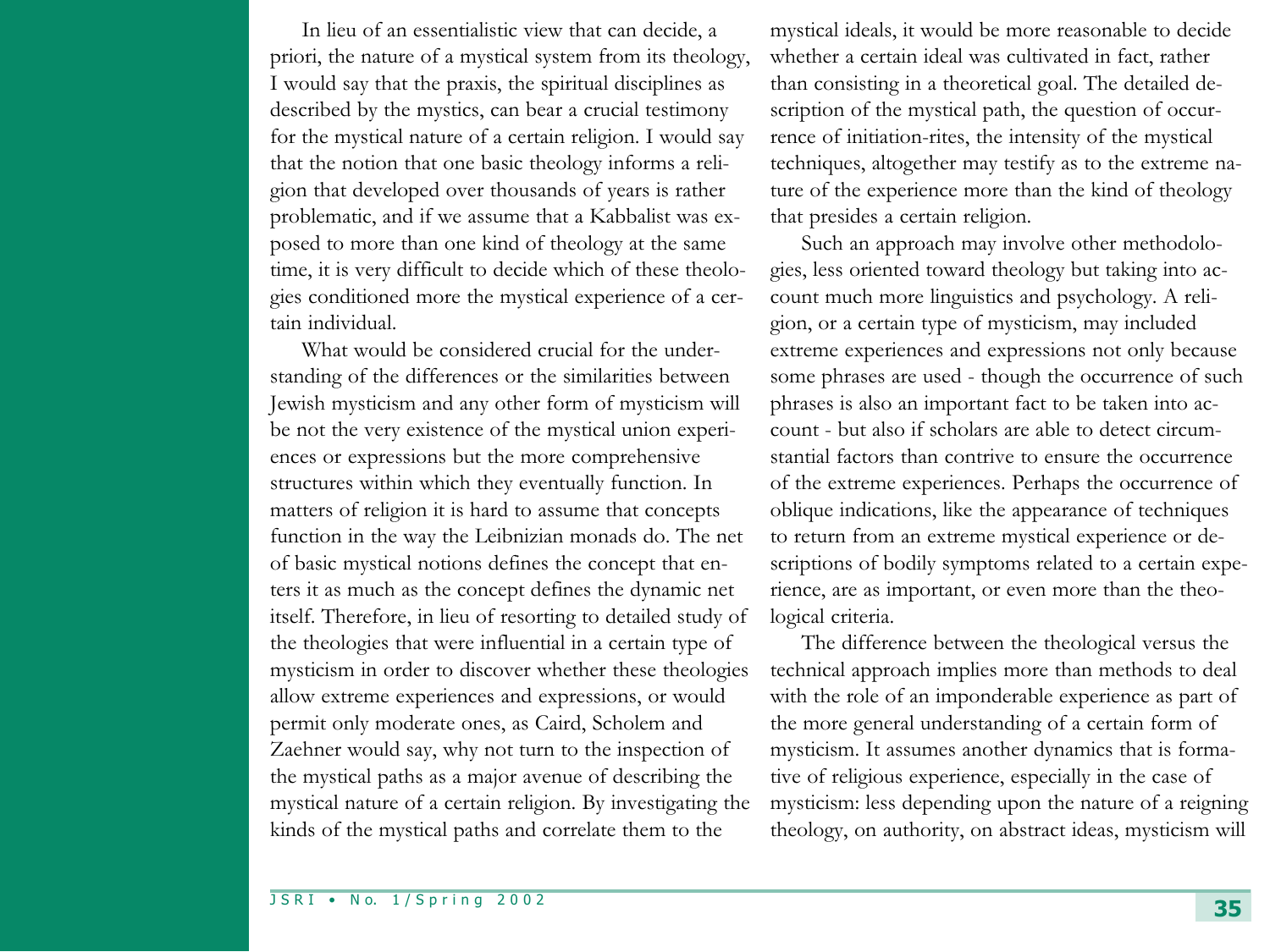be conceived as reaching its peak in extreme experiences if it will develop ways of duplicating these ideal experiences and transmitting them as an ideal. I can imagine that a mystic that have undergone extreme mystical experience will be more ready to write about techniques to return to these experiences, that the esoteric nature of his lore will become less important, and that he may attempt to impart his strong formative experience with the other.79 An extreme type of mystical experience may produce a more daring, and more open type of mystical literature.

The different forms of mysticism should, therefore, be examined not only with the eye of a theologian, mainly by explicating their abstract tenets but more eminently by recoursing to semiotic, literary, anthropological and psychological methods of investigation. This means also a certain restructuring of the corpora of mystical literature that will attract the attention of the scholars: so, for example, in lieu of expatiating upon the nature of divine attributes or upon the emanative processes, the scholars of Jewish mysticism should inspect the large literature dealing with the mystical rationales for the commandments or mystical handbooks that are still extant only in manuscripts.(80) The relative neglect of these types of literature in Jewish mystical scholarship is not an extraordinary case: from my modest acquaintance with the scholarly literature on other types of mysticism, it seems that only in the field of the Hindu and Buddhist mysticisms, scholars have directed their attention on the technical as well as on the theological aspects. In the scholarship of mysticism, a concentrated effort upon the study of the practical and the more concrete aspects of mysticism is most needed after the reign of the almost exclusive focus upon the theoretical and theological.(81)

In lieu of an essentialist approach, or an essentialist phenomenology, why not attempt at describing mystical union not as a frozen entity under analysis, but as a cluster of processes taking place between the central concepts and practices that are characteristic of and involved in a mystical phenomenon. Such a «phenomenology of processes», will still take in consideration the key concepts as starting points of the scholarly endeavor of understanding. However, it will regard as vital for the understanding of the nature of a certain mystical literature not simply the enumeration of those major concepts but the different forms of interactions between them.

From the methodological point of view, the more theologically oriented approaches are similar to the simplistic version of history of ideas method, that separate a certain idea or notion from its larger context in order to describe its evolution in history.(82) My proposal above is more consonant to intellectual history, as it attempts to elucidate the importance of the nets created by several concepts, and especially by their changing interplay.

This emphasis on the dynamics of the process, in lieu of the centrality of the static approach to concepts, may seem to be either more historical or more structuralistic than phenomenological. Historical - because the dynamic nets evolve and change in time;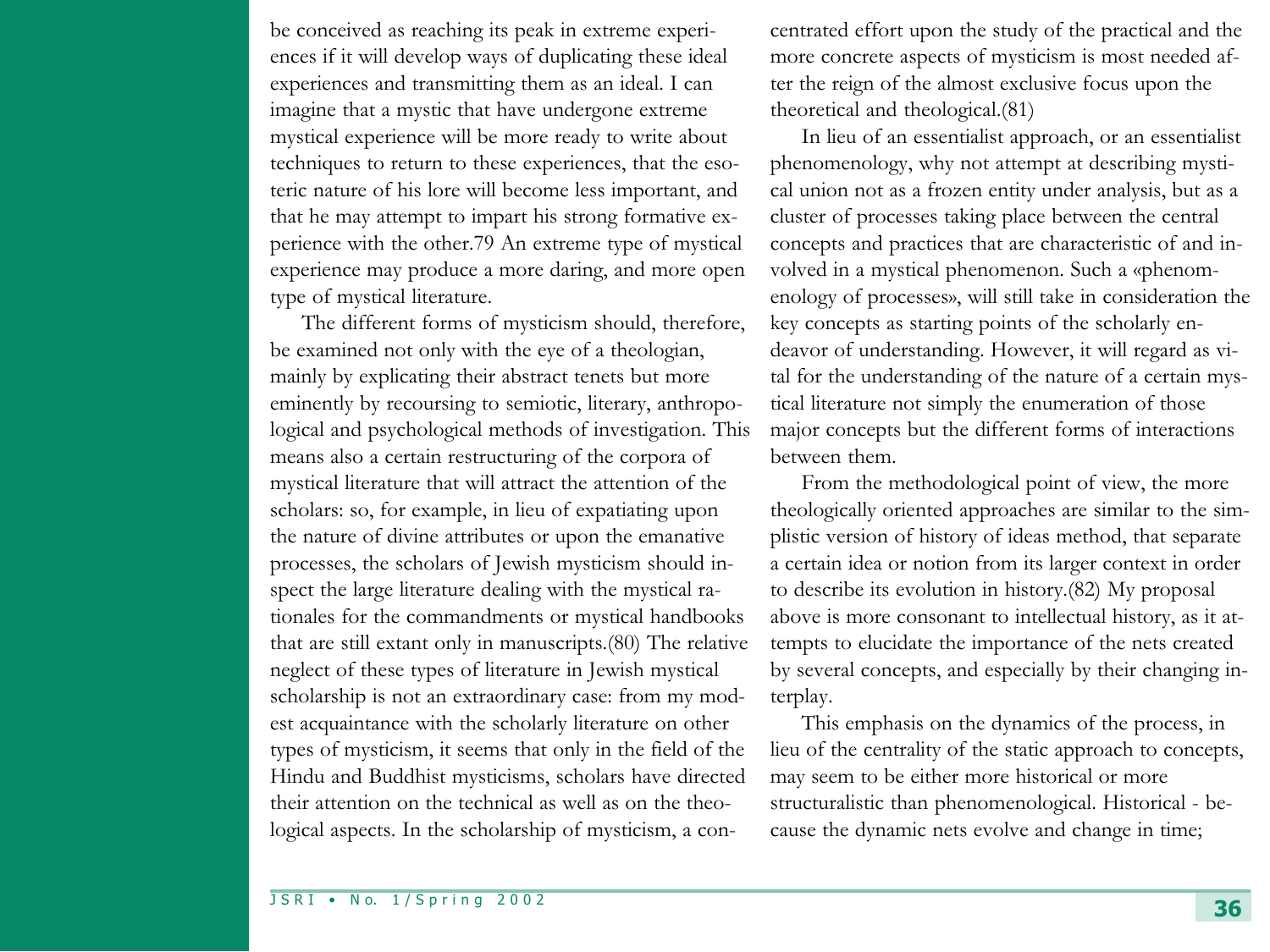structuralistic - because the meaning is extracted not only by reflecting upon separate entities but upon complex nets, whose morphology is part of the content of the discrete notions. Indeed, this is a much more historically oriented attitude in comparison to the essentialistic vision of Hegel and his later followers. Though they emphasize the changes religions underwent during history, these changes are basically quantic leaps from one essential form to another.(83) Each of the stages of these historical and spiritual processes is conceived of as being an essence in itself. However, another assumption may be that when studying the religious writings we do not witness fixed systems, clearcut theologies or frozen techniques, whose essence can be easily determined, but living structures and proclivities for moving in a certain direction, or directions, rather than crystallized static entities.

#### **Notes**

1) Chaim Wirszubski, Pico della Mirandola's Encounter with Jewish Mysticism, (Harvard University Press, Cambridge, London, 1989), pp. 152, 153-160, 192.

2) On Hegel's ambiguous attitude to Judaism see Yirmiyahu Yovel, Dark Riddle, Hegel, Nietzsche, and the Jews, [Schocken, Jerusalem, Tel Aviv, 1996] [Hebrew].

3) Jung was very fond of it, and understood it as corroborating his view of «collective unconscious»; Eliade was well-acquainted with though he did not agree to it. I am using the term in a vague way in order to point to the collective religious concepts and enterprises that differ dramatically from the unio mystica experiences, that are the achievements of the individual.

4) See his programmatic statements in At Sundry Times, [London, 1958], pp. 11-12, and Douglas Allen, Hermeneutics in Mircea Eliade's Phenomenology and New Directions, [Mouton Publishers, The Hague, 1978, p. 54 note 58.

5) This is the reason for the marginalization of Judaism in most of Eliade's descriptions of religion, especially the earlier ones, as well as the rather secondary references to Scholem's writings.

6) I would like to mention the brief observation of Leo Baeck, «Jewish Mysticism,» Journal for Jewish Studies, vol. II [1950], p. 7 to the effect that «Jewish Mysticism remained ethical only to him who fulfills God's commandments, so it teaches, is the «unio mystica» granted». Written in 1950, this remark seems to hint at Scholem's denial of unio mystica. This quote escaped the attention of the scholars that have dealt with this issue, [see note 12 below] and unfortunately also my own attention. However, I would say that Baeck's assumption, important as it is because he was the first who took, though implicitly, issue with Scholem's view, does not offer the best explanation for the occurrences of mystical experiences. I am inclined to see in the mystical experiences and expressions, not only a recompensation for a pious way of life, but more predominantly as the result of using some techniques for attaining such experiences, and philosophical vocabulary in order to express them.

7) Major Trends in Jewish Mysticism, [Schocken Books, New York, 1967, pp. 7-8.

8) See David Biale, Gershom Scholem, Kabbalah and Counter-History, [Harvard University Press, Cambridge, Mass., 1979], pp. 137, 202-203; Nathan Rotenstreich, Judaism and Jewish Rights, [Hakibutz Hameuchad Publishing House, 1959], pp. 119-120 [Hebrew]; Idel, Studies in Ecstatic Kabbalah, [SUNY Press, Albany, 1989], pp. 3-4.

9) Major Trends, p. 55.

a a

10) Recently, the concept of transformation undergone by the Heikhalot mystics has been emphasized by scholars, and it may be that, in the context of our proposal to be formulated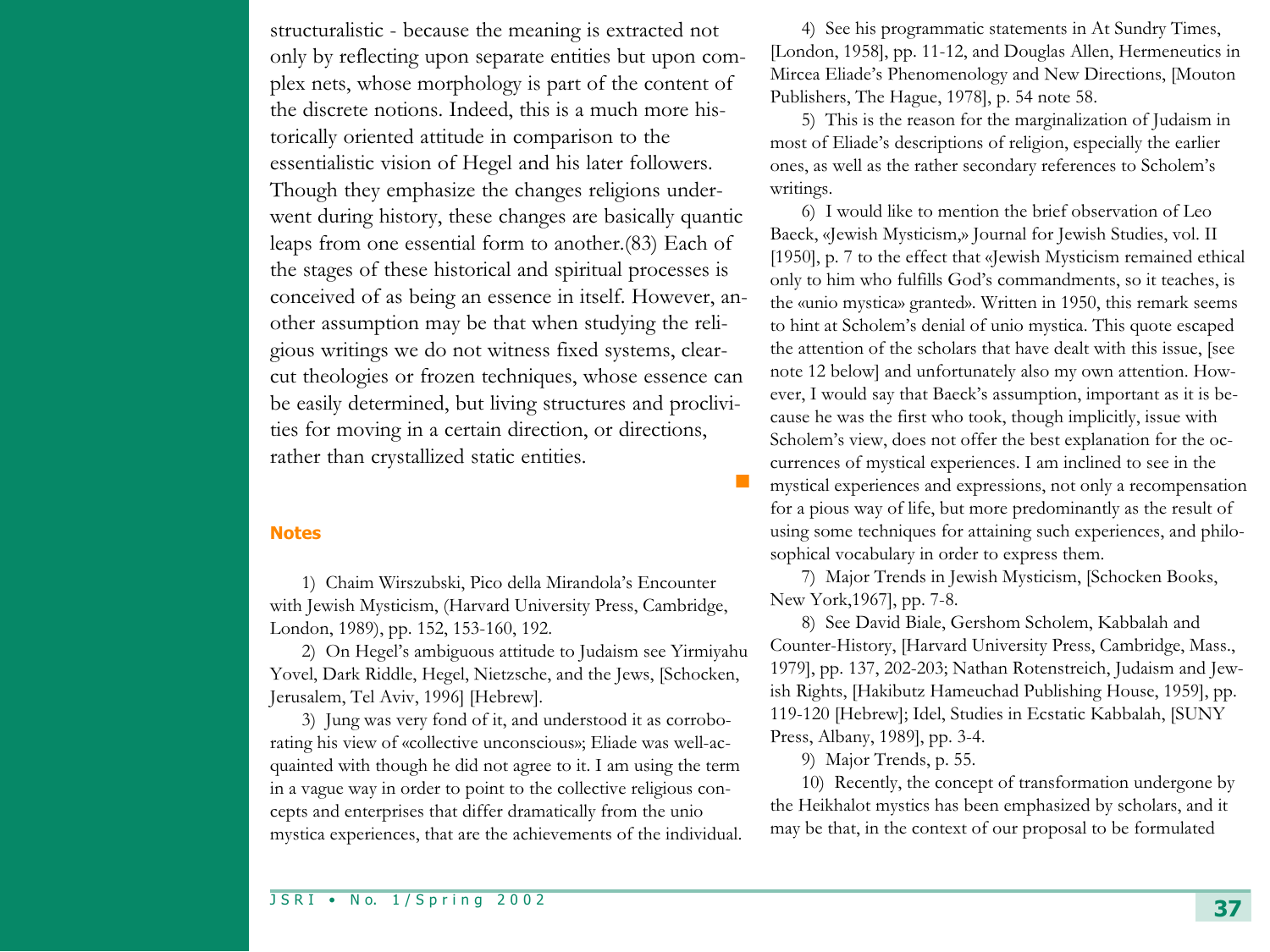later on in this paper, though no adherence between the ascending mystics and the deity is described in this literature, we may nevertheless speak about a mystical union with an extension of God, the angel Metatron. See Peter Schaefer, The Hidden and the Manifest God, [SUNY, Albany, 1992] pp. 165-166; M. Idel, «Enoch is Metatron,» Immanuel, vol. 24/25, (1990), p. 225 note 18, and the study of Elliot R. Wolfson, «Yeridah la-Merkavah: Typology of Ecstasy and Enthronement in Ancient Jewish Mysticism,» in ed. R.A. Herrera, Mystics of the Book, Themes, Topics, and Typologies, [Peter Lang, New York, 1993], pp. 13-44.

11) «Mysticism and Society,» Diogenes, vol. 58, [1967], p. 16. Compare also to Major Trends, p. 11. According to another formulation complete union is denied by Kabbalistic theology: see Scholem, The Messianic Idea in Judaism, [Schocken Books, New York, 1972], pp. 203-204.

12) Ibidem, pp. 203. See also ibidem, 227. I. Tishby has suggested to qualify Scholem's sweeping statements, see his The Wisdom of the Zohar, tr. David Goldstein, [Oxford University Press, Oxford, 1989], vol. II, pp. 228-230. However, his views have been rejected openly by Gershom Scholem, Origins of the Kabbalah, tr. A. Arkush, ed., R.J. Zwi Werblowsky, Princeton University Press, Princeton, 1987], p. 303 n. 206 [a view expressed already in the first version of this work in German as soon as 1962], and following him by R.J.Z. Werblowsky in his review essay on the Hebrew edition of the Tishby's Wisdom of the Zohar in Tarbiz, vol. 34, [1965], pp. 203-204 [Hebrew] and by a public lecture devoted to defending Scholem's stand by Joseph Dan, in 1984. The single scholar who added significantly new material to that brought by Tishby was Ephraim Gottlieb, Studies in Kabbalah Literature, ed. J. Hacker, [Tel Aviv, 1976], pp. 234-238 [Hebrew] and note 14 below. See more recently Idel, Kabbalah: New Perspectives, [Yale University Press, New Haven, London, 1988], pp. 59-73; Studies in Ecstatic Kabbalah, pp. 1-31. In the last years J. Dan advanced what I regard as a quite fantastic theory that Tishby's view has been accepted by all scholars, a claim contradicted by his very lecture and it is to be

hoped that the original version of this speech will be printed sometimes.

13) It is here that the gap of the second stage of religion is conspicuous in Scholem's vision of mysticism.

14) Major Trends, pp. 122-123. Compare also his assertion in Kabbalah, [Keter Publishing House, Jerusalem, 1974], p. 176: «Devequt results in a sense of beatitude and intimate union, yet it does not entirely eliminate the distance between the creature and the Creator, a distinction that most kabbalists like most Hasidim, were careful not to obscure by claiming that there could be a complete unification of the soul and God. In the thought of Isaac of Acre, the concept of devequt takes a semi-contemplative, semi-ecstatic character.» Therefore Scholem not only reacted promptly to Tishby's attempt to qualify his view, but also to Gottlieb's one. See above, note 12. Compare however, Idel, Kabbalah: New Perspectives, pp. 59-73.

15) See also Scholem, The Messianic Idea in Judaism, p. 227.

16) See, however, the critique of Bernard McGinn, The Foundations of Mysticism, Origins to the Fifth Century, [Crossroad, new York, 1991], p. 336.

17) Major Trends, pp. 27-28.

18) See his Kabbalah, [Keter Printing House, Jerusalem, 1972], pp.88-91; 96-105.

19) See Major Trends, pp. 27-28.

20) See Allen, [note 4 above], p. 140, n. 1.

21) On the Kabbalah and its Symbolism, tr. Ralph Manheim, [Schocken Books, New York, 1969], p. 99. Compare also the unnamed item Kabbalah in Encyclopaedia Britanica, vol. 13 [1959] c. 232: «Kabbalism may be described as a reaction of immanence against transcendence and, in fact, the Kabbalists attained a mystic communion which... seems at times, fantastic.»

22) A major question is, after all, what is the source of the mystical theology of the Kabbalists, which served as object of contemplation. Here, again, Scholem presupposes the primate of theology to experience. See also note 56 below.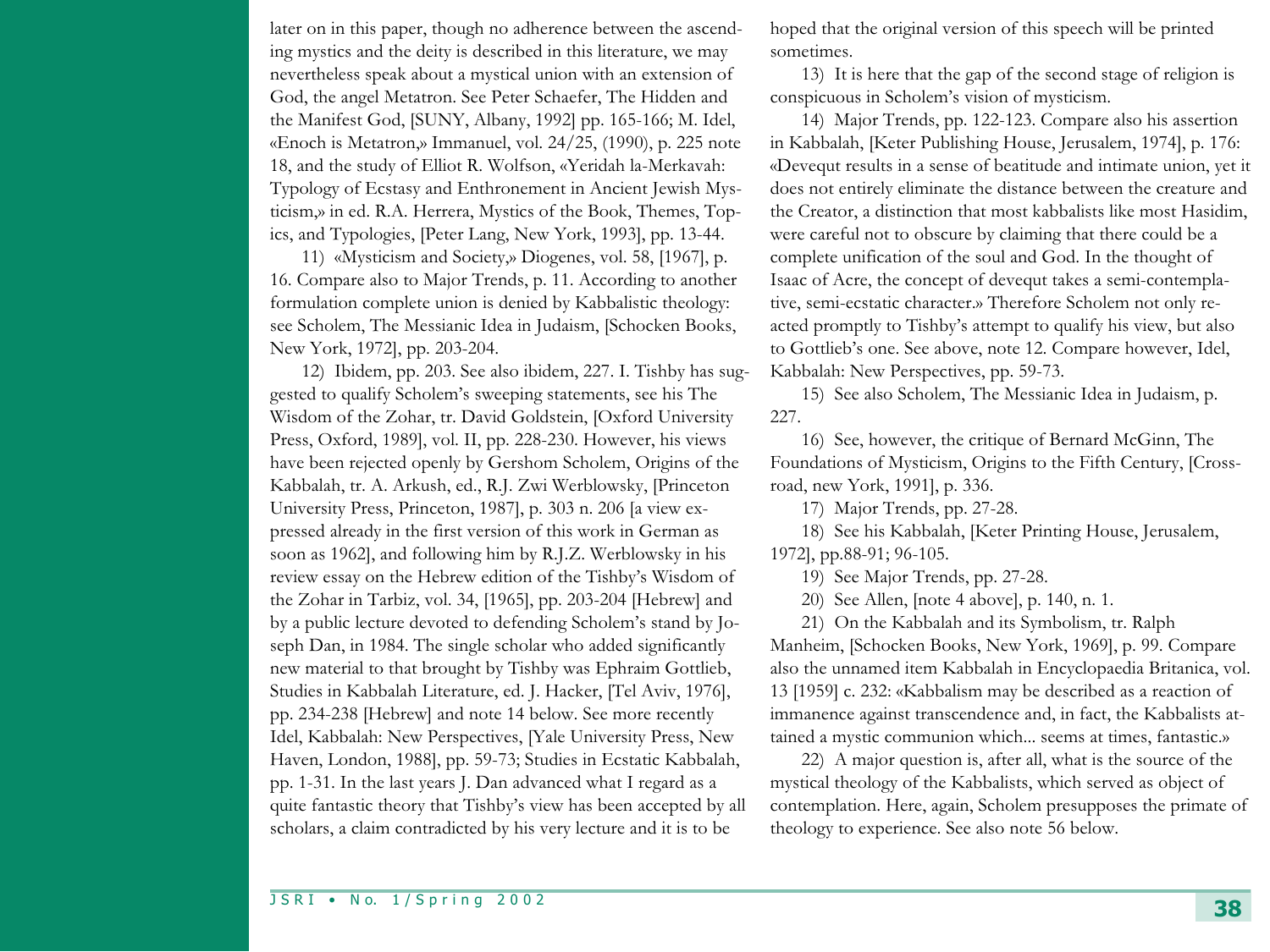23) Hindu and Muslim Mysticism, [Schocken Books, New York, 1972], p. 3.

24) As to the originality of this distinction I have some doubts; see E. Caird's views mentioned below, note 45 and especially Max Weber's view Ancient Judaism, trs. H. H. Gerth and D. Martindale, [The Free Press, Illinois, 1952] p. 314: «The prophet never knew himself emanicipated from suffering, be it only from the bondage of sin. There was no room for a unio mystica, not to mention the inner oceanic tranquility of the Buddhistic arhat...Likewise his personal majesty as a ruler precluded all thought of mystic communion with God as a quality of man's relation to him. No true Yahve prophet and no creature at all could even have dared to claim anything of the sort, much less the deification of self... The prophet could never arrive at a permanent inner peace with God. Yahwe's nature precluded it... There is no reason to assume the apathetic-mystic states of Indian stamp have not also been experienced on Palestinian soil.» See also ibidem, p. 315.

25) For the time being I am unable to locate a reference to Weber and Heiler in Zaehner's discussions of the two major forms of religion.

26) The critiques on Zaehner's stands regarding Hinduism, especially that of N. Smart, should not concern us here, though in principle the same variety of theologies found in Hinduism and Buddhism can be detected also in Jewish mysticism. See Ninian Smart, Worldviews, Crosscultural Explorations of Human Beliefs, [Charles Schreibner's Sons, New York, 1983], pp. 68-71; E. G. Parrinder, «Definitions of Mysticism,» Ex Orbe Religionum, [Leiden, Brill, 1972], vol. II pp. 309-315; Nelson Pike, Mystic Union, An Essay in the Phenomenology of Mysticism, [Cornell University Press, Ithaca, London, 1992], pp. 177-193.

27) See At Sundry Times, [Farber and Farber, London, 1958], pp. 190-194.

28) ibidem, pp. 195-217.

29) Hindu and Muslim Mysticism, pp. 86-109.

30) See his At Sundry Times, p. 171. See also the evaluation of the mystical element in Judaism in A.S. Pringle-Pattison's item on mysticism in the Encyclopedia Britanica, [1926] vol. 19 c. 124: «neither the Greek nor the Jewish mind lent itself ready to mysticism... the Jewish because of its rigid monotheism and its turn toward wordly realism and statutory observance.» Hence, at least in one of the reasons for the difficulty to create mystical literature is theological: «rigid monotheism.»

31) On this point Zaehner is indeed right, since the two sources had indeed contributed to the contemplative and the unitive nomenclature of Kabbalah. However, this fine observation seems to be the insight of Zaehner, and not so much of his reading of Scholem's writings. See below, par. 6. However, on the other hand, the mystical elements in biblical and Rabbinic Judaism are to be taken into account as major formative elements for the Jewish unitive language.

32) Note the ahistorical stand of this scholar: while speaking about medieval Jewish mystics, whose theosophies are so different from the Biblical theologies, he still assumes that the Jews have cultivated the conception of the Bible.

33) As it is well-known it is Scholem who has repeatedly distinguished between union and communion in Jewish texts.

34) See Concordant Discord, [Claredon, Oxford, 1970], pp. 8-9, 23-31, 324, and see also his At Sundry Times, pp. 165-166.

35) Indeed Scholem has overemphasized the Gnostic nature of Jewish mysticism as a corollary to his negation of mystical union.

36) Concordant Discord, pp. 323-324.

37) Zaehner, Mysticism, Sacred and Profane, [Oxford University Press, London, 1961], p. XVII.

38) Hindu and Muslim Mysticism, pp. 2-3.

39) ibidem, p. 2. Immediately afterwards Zaehner adduces, again, Scholem's passage on the Heikhalot non-unitive nature of the ecstatic experience.

40) Mysterium Coniunctionis, tr. R. F. C. Hull, [Bollingen Series, XX, New York, 1963], vol. 14, p. 171.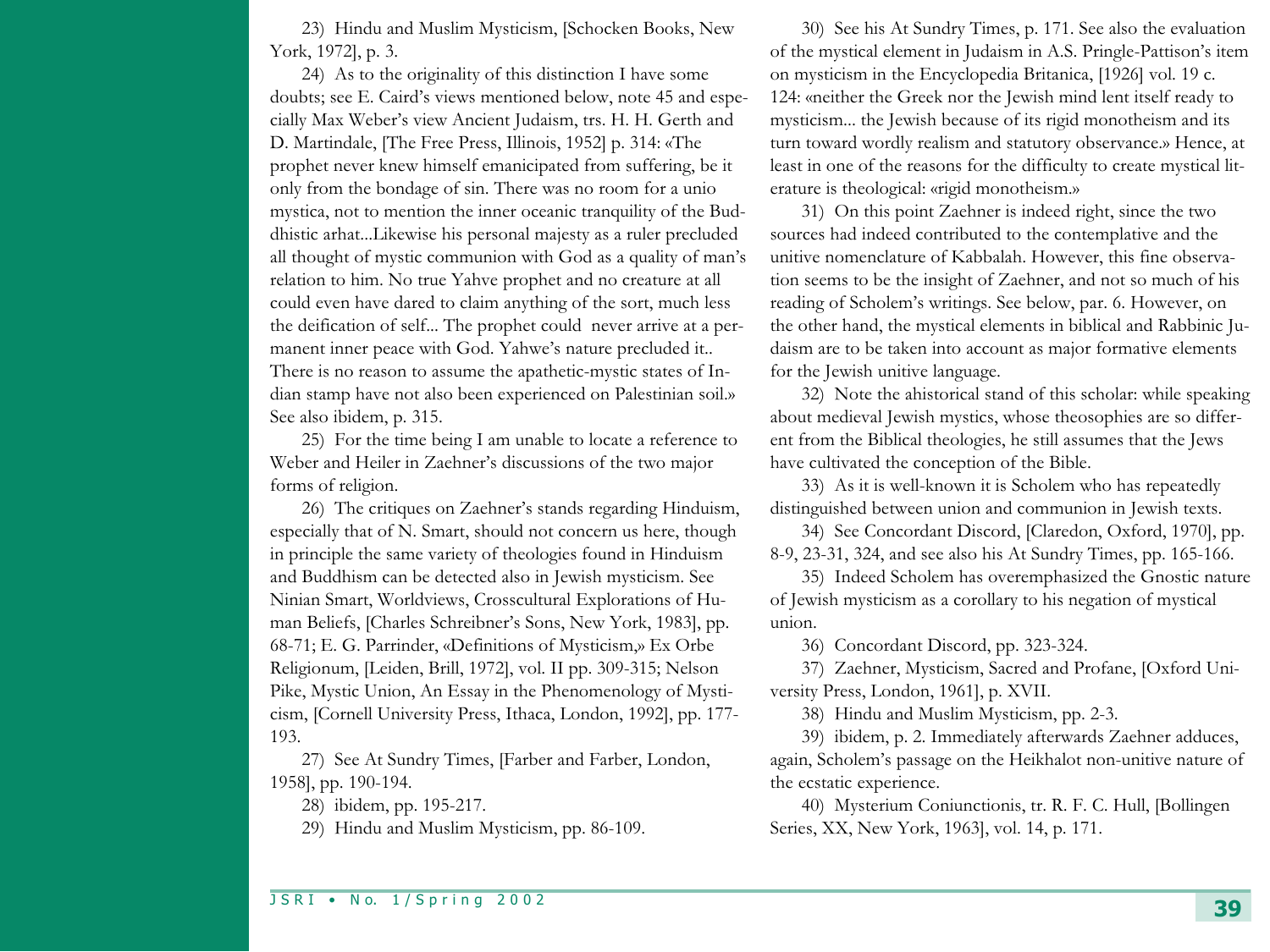41) See however ibidem, p. 443, where Jung refers to a passage in the Zohar, III, as a unio mystica.

42) Major Trends, p. 11. 43) Mysterium Coniuctionis, pp. 23, 25, 414, 442.

44) ibidem, p. 170.

45) [Glassgow, 1904] vol. II, p. 214. 46) Caird, ibidem, pp. 188-189. For the dichotomy between the Hebrew and the Greek mind Caird is dependent, at least at some extent, on Matthew Arnold's famous distinction; see Caird's The Evolution of Religion, [New York, 1893] vol. II, pp. 14-15. For an inverse distinction, that between between the 'Oriental man' and the 'Occidental' one, the former described as motor, the latter as sensory, the former more active and expressive, the later more contemplative and inwardly oriented, see Martin Buber, On Judaism, ed. Nahum N. Glazer, (Schocken Books, New York, 1972), pp. 57-60

47) Caird, ibidem, p. 210. See also p. 209. On Plotinus's influence on Jewish mysticism see below paragraph 6.

48) For unitive expressions in Philo see now Bernard McGinn, Foundations of Mysticism, I pp. 39-41.

49) Ibidem, p. 195.

- 50) See his The Evolution of Religion, vol. II p. 6.
- 51) Ibidem, pp. 7-12.
- 52) Ibidem, p. 13.

53) What strikes me most in some of these formulations is not so much the subtle anti-Jewish implications, which anyway inform a significant part of study of religion even after the Second World War, in addition to Jung, like Joseph Campbel, Mircea Eliade or Arnold Toynbee, but the fact that it was Scholem's Major Trends that is invoked - correctly or not is another question - in order to portray an impoverished Judaism.

54) See e. g. Zaehner's awareness of Martin Buber's unitive experience, in his At Sundry Times, pp. 91-92 and Jung's mentioning a Zoharic text as pointing to a mystical union, in Mysterium Coniunctionis, p. 443. These instances notwithstanding, these scholars did not qualify their views on Judaism as described above.

55) For the importance of theological stands for the way Jung analyzed the significance of androgynity see see M. Idel, «Sexual Metaphors and Praxis in the Kabbalah» in The Jewish Family, ed. D. Kraemer, [Oxford University Press, New York, 1989], pp. 223-224.

56) Definitions of Kabbalah from theological points of view, rather than from more experiential one, are dominant in Scholem's school. On this issue see M. Idel, «Defining Kabbalah: The Kabbalah of the Divine Names,» Mystics of the Book: Themes, Topics, & Typology, ed. R. A. Herrera, [Peter Lang, New York, 1993], pp. 97-99; M. Idel, «The Contribution of Abraham Abulafia's Kabbalah to the Understanding of Jewish Mysticism,» in eds. P. Schaefer - J. Dan, Gershom Scholem's Major Trends in Jewish Mysticism, 50 Years After J.C.B. Mohr, Tuebingen, 1993] pp. 131-133.

57) See M. Idel, «Universalization and Integration: Two Conceptions of Mystical Union in Jewish Mysticism,» in Mystical Union and Monotheistic Faith, An Ecumenical Dialogue, eds. M. Idel-B. McGinn, [MacMillan, New York, 1989], pp. 50-57.

58) It should be emphasized that the meaning of the root DVQ is rather loose in the Biblical and Rabbinic texts and there was no authoritative interpretation of its significance.

59) The Immanence of God in Rabbinic Literature, [London, 1912].

60) Major Trends, pp. 55, 229, 359, 362 and On The Mystical Shape of the Godhead, [Schocken Books, New York, 1991], pp. 148, 149, 152, 182.

61) The Theology of Ancient Judaism, [London- New York, Soncino, 1965], vol. I, pp. 153-155 [Hebrew].

62) Mysticism in Rabbinic Judaism, [De Gruyter, New York, 1982].

63) See Idel, Kabbalah: New Perspectives, pp. 38-39.

64) See Sefer ha-Ma`alot, [Berlin, 1894], p. 22.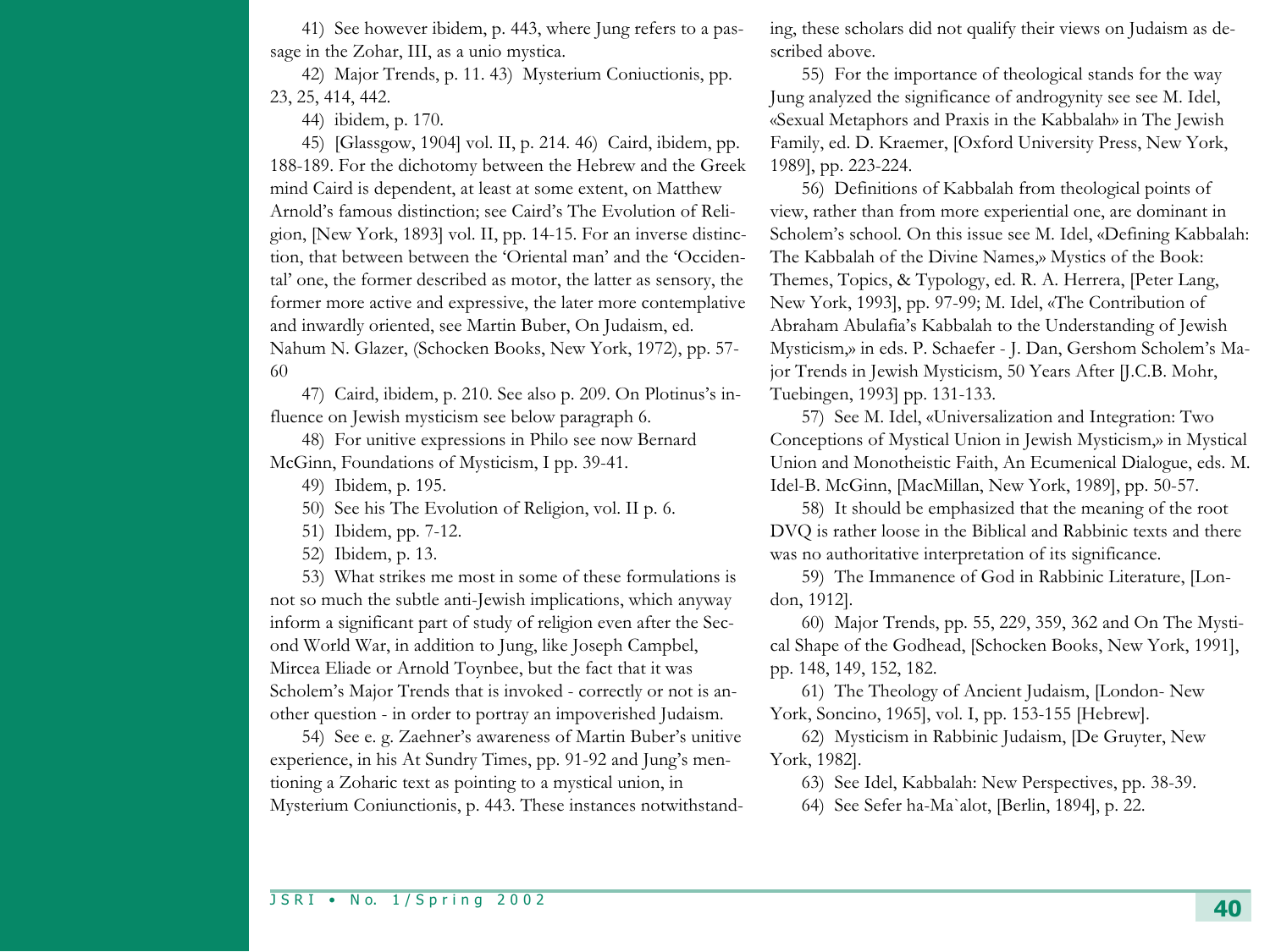65) On the Mystical Shape, pp. 256-257. However, Scholem does skip over the devequt passage when discussing Falaquera's version of the Theology of Aristotle.

66) Studies in Ecstatic Kabbalah, pp. 4-18; idem, The Mystical Experience, pp. 131-132.

67) In fact only Christianity with its theistic theology was considered by him as ensuring the unio mystica experiences.

68) See our discussions and quotes from the writing of these authors above.

69) Idel, The Mystical Experience, pp. 124-126, 130-134; «Universalization and Integration,» pp. 49-50.

70) See Studies in Ecstatic Kabbalah, pp. 10-11.

71) On the issue of the mystical path I hope to elaborate elsewhere: see, meanwhile, Idel, ibidem, pp. 103-134.

72) See e.g. ibidem, pp. 7-11.

73) Compare, Ithamar Gruenwald, «From Talmudic to Zoharic Homiletics,» ed. Joseph Dan, The Age of the Zohar, [Jerusalem, 1989], p. 293 [Hebrew].

74) See Idel, Kabbalah: New Perspectives, pp. 84-85, 88, 110-111 and the evidence from Sefer Sha'arei Tzedeq, who described unexpected mystical experiences after a relatively long period of exercises. Cf. the text translated by Scholem, Major Trends, pp. 150-152.

75) Compare the absence of any discussion of mystical techniques in the most recent monograph on mystical union in Christian mysticism, by Pike, note 26 above.

76) On the criticism of the theory which sees in ideas the origin of myth see Walter Burkert, Homo Necans, The Anthropology of Ancient Greek Sacrificial Ritual and Myth, tr. P. Bing, [University of California Press, Berkeley, 1983], pp. 26-29.

77) See M. Idel, «Between Rabbinism and Kabbalism: Gershom Scholem's Phenomenology of Judaism,» Modern Judaism, vol. XI, (1991), pp. 281-296.

78) See also M. Idel, «Some Remarks on Ritual, Mysticism, and Kabbalah in Gerone,» Journal for Jewish Thought and Philosophy, vol. III, [1993], pp. 111-130 and note 22 above.

79) On exit rites see M. Idel, Hasidism: Between Ecstasy and Magic, [SUNY Press, Albany, 1995], pp. 127-133. In this book I have attempted to offer a theory of models, that include the value devequt into larger mystical structures, which combine, in a way reminiscent of Ewert Cousin's description of the axial and pre-axial elements, mysticism and magic. See his Christ of the 21th Century, (Element, Rockport, Mass., 1992), and Idel, Hasidism, p. 225. Compare also ibidem, pp. 107-109, where, following to a certain extent a view of Erich Neumann, I propose not to reduce the emergence of the hasidic mystical configuration to its pantheistic theology, but assume a more mystical opening of its masters, which was combined with theological beliefs.

80) So, for example, most of the more technical Kabbalistic treatises are still in manuscripts and major issues related to experiential aspects were treated only recently. See Idel, Kabbalah: New-Perspectives, pp. 27-29; idem, «Kavvanah and Colors: A Neglected Kabbalistic Responsum,» in eds. M. Idel, D. Dimant, S. Rosenberg, Tribute to Sara: Studies in Jewish Philosophy and Kabbalah Presented to Professor Sara O. Heller Wilensky, [Jerusalem, The Magnes Press, 1994], pp. 1-2 [Hebrew]. For the importance of the experiential aspects in Kabbalah see more recently the statements of Yehuda Liebes, [note 83 below] and Elliot R. Wolfson, Through a Speculum that Shines, [Princeton University Press, Princeton, 1994].

81) More on this issue see above note 56.

82) Indeed Scholem's inclination to use this method was correctly emphasized by Joseph Dan, in his forword to a collection of Scholem's studies, On The Mystical Shape, pp. 8-9. in some of Dan's own studies, this propensity for history of ideas is indeed quite conspicuous.

83) To a certain extent, also Scholem's vision of the major trends of Jewish mysticism implies quantic leaps. See Yehuda Liebes, «New Directions in the Study of Kabbalah,» Pe`amim, vol. 50, [1992], pp. 150-170 [Hebrew].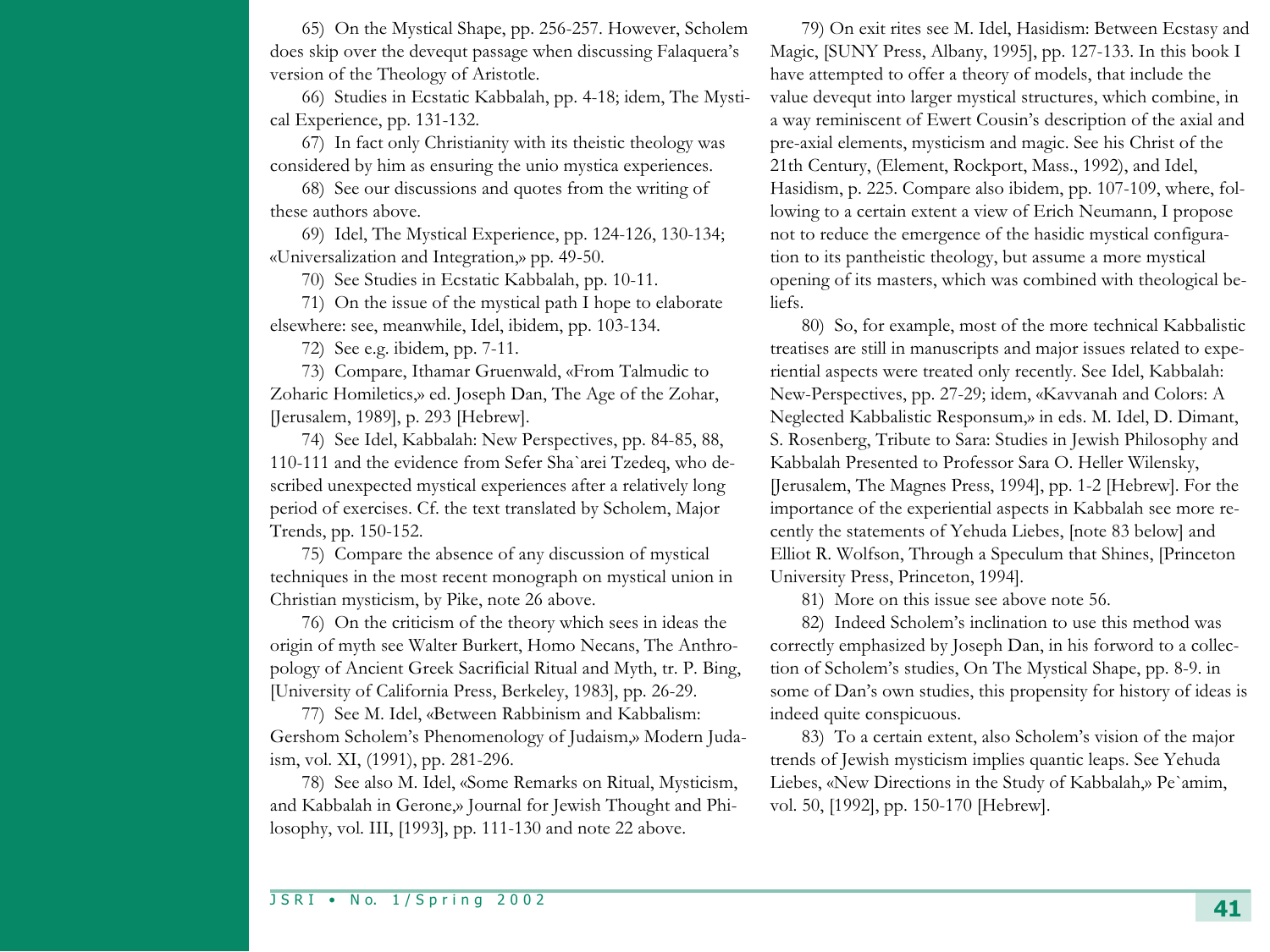# Philosophy and Judaic Pattern in the Thinking of Martin Buber and Emmanuel Levinas<sup>1</sup>

M. Buber and Levinas develop two Jewish philosophical systems, which are constituted by the meeting of the two traditions: the philosophical and the religious one. Beyond the evidently particular configuration, the relational principle theorized by the two thinkers has as the unity element the valuation of a Biblical archetype. Our analysis deals with the relational principle as Judaic pattern in Buber's and Levinas' thinking. We can observe that each of the two authors proposes us a system that relies on the dual structure of the human world. Its archetype is revelational in nature, similar to the one disclosed by the Mount Sinai theophany.

The moment when Martin Buber replaces the Biblical statement: "In the beginning is the Word" with the pattern "In the beginning is relation"<sup>2</sup>, he is attempting to point out an explanatory model that is correlative with the relational nature of Judaism. The same shaping paradigm can also be encountered in a philosophy as that of Levinas, who removes from his relational system the verticality of transcendence. However, the profound texture of his system is nourished by the archetypical sources of the Sinaitic revelation.

My analysis deals with the relational principle as a Judaic pattern in the thinking of Buber and Levinas. From the very beginning we can observe that the two authors propose a system that relies on the dual structure of the human world. Its archetype is revelational in nature, similar to the one disclosed by the theophany of Mount Sinai. The Covenant between YHWH and Moses, as the Symbolic Face of the Israelite community, is a pledge that sets up a dialogical paradigm, the

### **SANDU FRUNZA**

www.geocities.com/ s c i r i/sandu.htm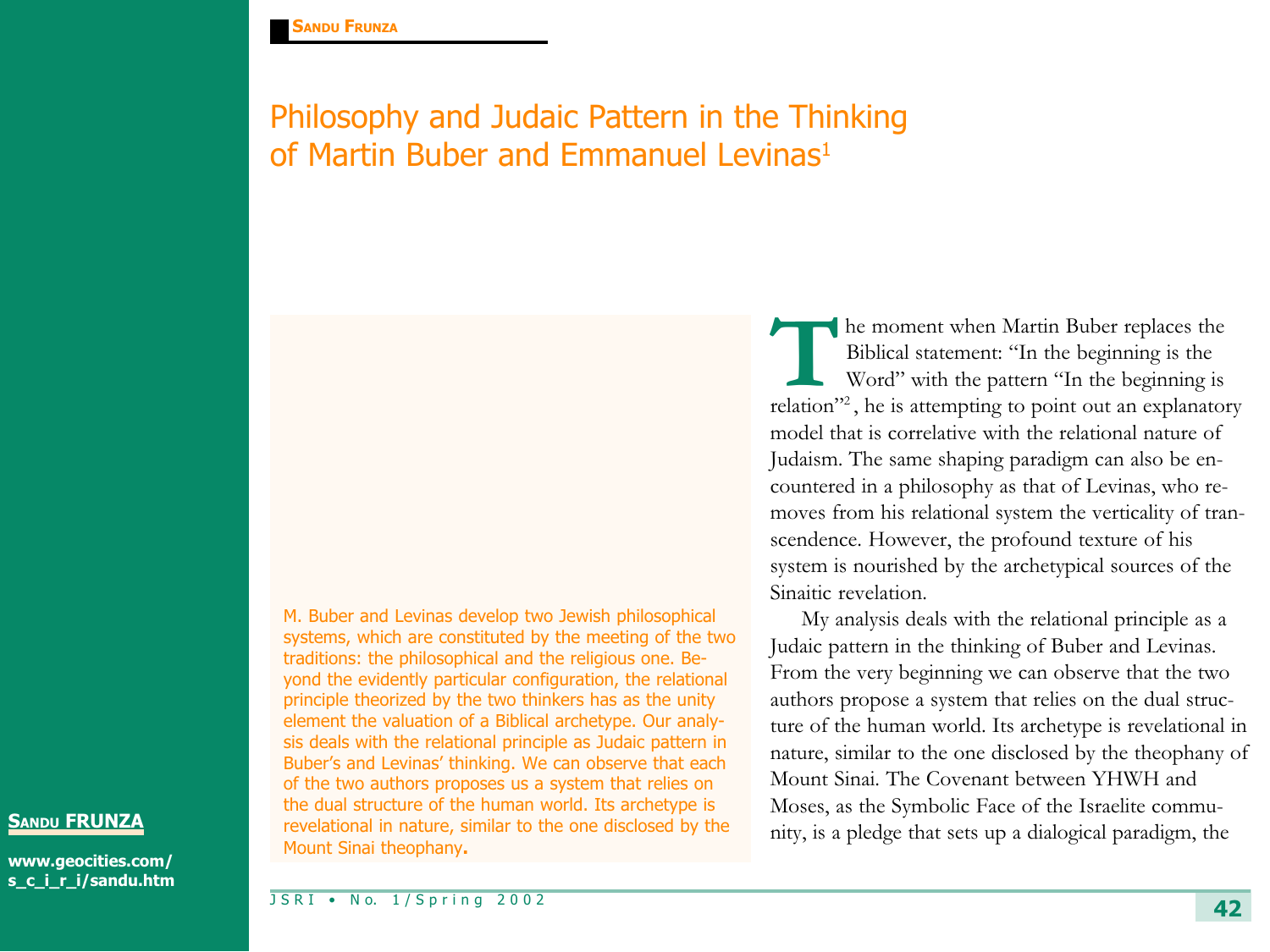entrance into a relation of a unique God and a people who has been chosen to be the theophanic subject. A personalized structure occurs which entails a relation between two subjects that commit to themselves and themselves grow aware of each other. The specific relation of the Covenant cannot be limited to the mere register of the Alliance. It establishes itself as a paradigm of authenticity which man is called upon to realize in all of his existential structures.

In Buber's perception of the situation, this specific relation is a paradigm of a relation that always finds its value in the sphere of "between" that encompasses the personalized entities which can at the same time be to Buber structures of the divine, of the being of the world.

Interpreting Buber's thinking by using a more outlined ontological language, Levinas shows that the relation does not occur within the subject but in the field of the being. Nevertheless, the meeting does not need to be interpreted as something that has been objectively, fairly understood by an I, because the ontological field is not a spatial universe but rather an appearance. Yet, the appearance creates an interval between I and Thou, and that "between" is the place where the being makes his mark as being. Such conclusions draw Levinas to ascertain that the person in Buber's thinking does not stand for a mere being among beings but for a category, in the Kantian meaning of the word. From this point of view, man does not only meet, he is the very meeting. In the world of relation, man takes his stand in the center of the being and the accomplishment of this situation automatically engenders a transcendence<sup>3</sup>.

In Buber's vision, depending on the world of being or on the world of things that man sets value on, he lives either in a paradigm translated in language by "the fundamental word I-Thou" or in a paradigm translated by "the fundamental word I-It". According to Buber, there is a twofold outline of the human reality and it is only in the power of a being to assume one or the other of the two paradigms. Due to the twofold possibility of denotation of relations that have been shaped by man, are asserted, on the one hand, the Thou of the relation which has been set up by rendering topical the combination I-Thou, and on the other hand, the It of the relation which has been established by making topical I-It<sup>4</sup>.

Depending on his own way of referring to the world, man can assert himself as individuality or as person. Commenting upon Buber, Eliezer Berkowits points out that individuality perceives only the world of It; man becomes person when he becomes conscious of a personal presence in the world, when he discovers the Thou of the reality, when he comes out of his I taken in itself as an individual ego and "meets a bearer" with whom he enters into relation. The distinction between the two poles, individuality and person, is obvious when one addresses the issue of person relating to fellow-person. He increases the value of the world of relation as long as he contains his desire to treat a fellow-person as It and enters into a living relation with it<sup>5</sup>.

To Buber, there is no I in itself but only the I relationally configured: the I of the primary word I-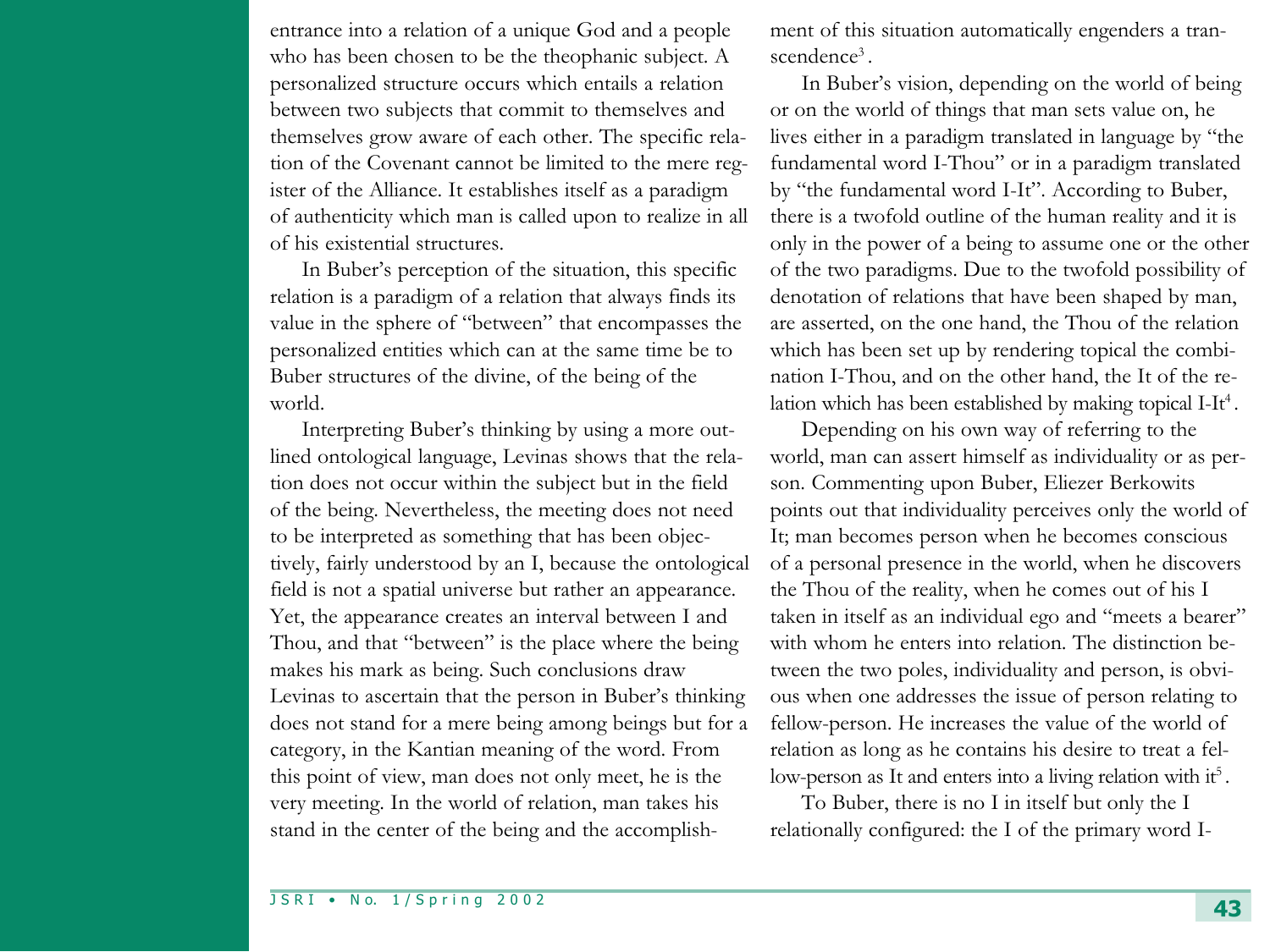Thou or the I of the primary word I-It, the utterance, the relational meaning which the one or the other of the two outlines gives to it. Thus, when the author says: "When a primary word is spoken the speaker enters the word and takes his stand in it", Buber considers that the It sphere is favored by all the entities that perceive and are perceived as objects of desire. The sphere of Thou is the sphere of relation which cannot be bounded to the level of experiences which introduce to the man the world of It, this also implies an inner experience that establishes a dialogical relation.

Levinas bears in mind the same aspects when he reaches the conclusion that with Buber the self exists only as an I shaped in the relation which establishes reference to the sphere of Thou or It. On such an understanding is based the estimation of the utility sphere as being the most superficial type of relation, which usually targets the objective knowledge of things through direct experience, by making contact with things as things due to the mediation of the mental acts which directs towards the world of things. This is the sphere of relation which requires a modality of addressing in the third person. One can speak of this as the sphere of It conceived as a neutral space in which the individual cannot enter into a unifying relation which will allow him the distinct manifestation of his own I by having reference to another fellow-man, act by which he can encounter himself as different from the others. Levinas believes that the passage through an intentional relation can be possible in Buber's thinking as long as the I-Thou relation results in a wholly distinct relation from

the I-It one. The I-Thou relation is the one allowing us the recognition and the manifestation of the alterity. Still, Levinas draws us the attention that we do not need to confound alterity with the idea of alterity. The important thing is not to think of something in terms of alterity but rather to be able to enter into relation with the other and to address him as a Thou. It is not the perception but the utterance of Thou that makes a relation become real, replies Levinas. His addressing a Thou makes it possible for him to establish alterity. Analyzing the I-Thou relation, Levinas discovers that relation is the very essence of the I so that the I-It experience or the I-Thou experience does not deal only with the terms of the meeting just as an absent-minded reader of Buber might suppose, but the very nature of relation<sup>6</sup>.

Buber discloses three spheres of relation: life with nature, life with human beings, and life with spiritual beings. The last sphere is the one that emphasizes the presence of a median space of the religious experience "that is always wrapped by clouds, yet revealing itself without saying a word is a language forger". The apparent ambiguity of this experience is due to shyness experienced when facing the reality that "in every sphere in its own way, through each process of becoming that is present to us, we look out towards the fringe of the eternal Thou; in each we are aware of a breath from the eternal Thou; in each Thou we address the eternal Thou".

As it explicitly appears with Buber, man can become bound up in relation with nature, thus experienc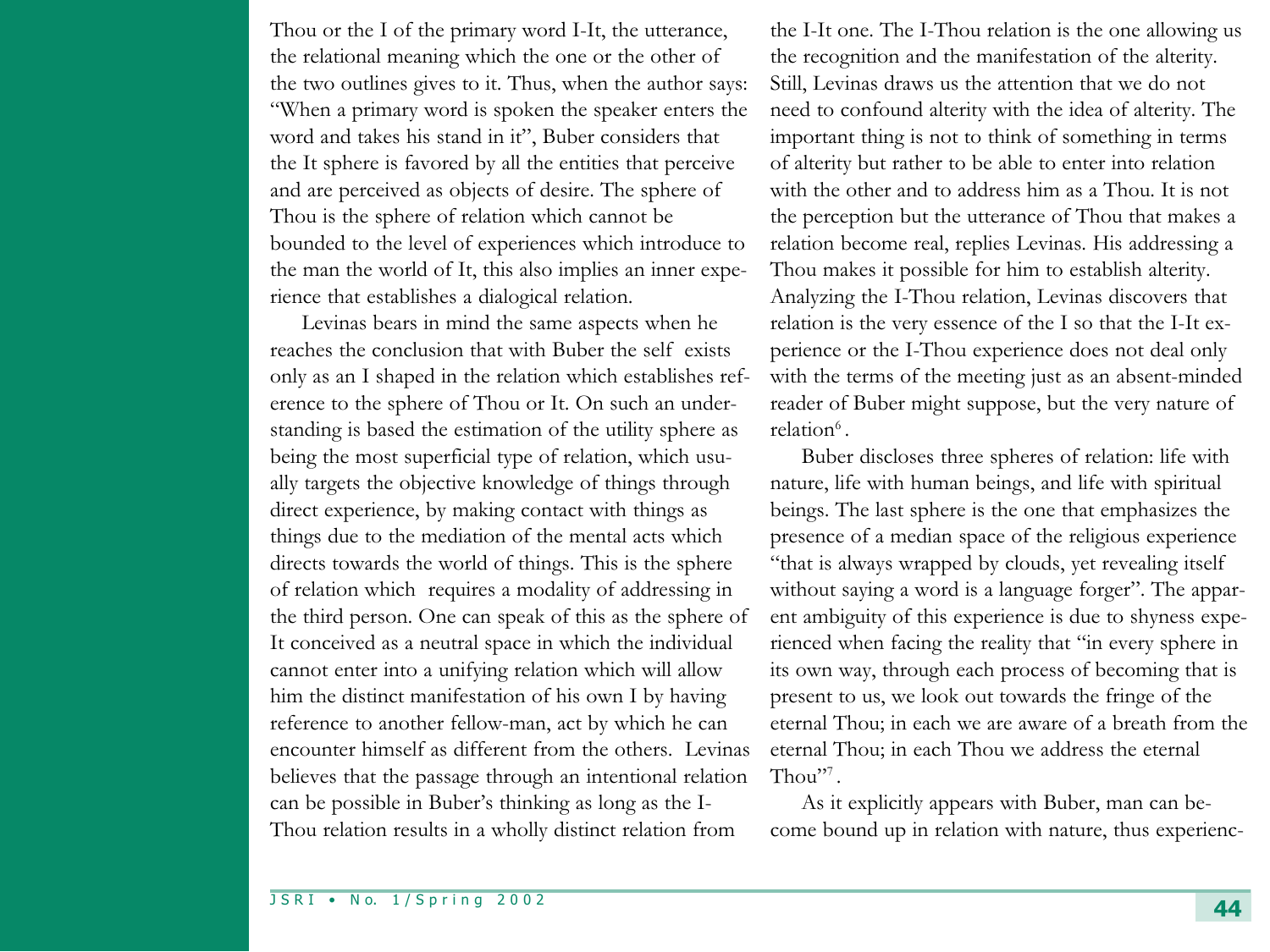ing a reciprocity. He can sit face to face with another man, being aware that the latter "is not a thing among things and does not consist of things," and perceiving the human being as a thou that fills the whole horizon and makes it possible for all other things to live in his light. However, at the same time, "every particular Thou is a glimpse through to the eternal Thou; by means of every particular Thou, the primary word addresses the eternal Thou"<sup>8</sup>.

Maurice Friedman underlines the fact that Martin Buber considers the dialogue with God as the center and the most profound significance of the Jewish religion. Opposed to the traditional vision which considers the principle of Monotheism as the most important constitution of Judaism within religions, in Buber's vision, the very meaning of Monotheism is that of bringing every aspect of life to the fullness of the dialogue. This significance conveys the model of the dialogue between man and God<sup>9</sup>.

In a more full manner, these aspects draw the attention of E. Berkowits who notices that, according to Buber, the most intense form of relation is pure relation. It comes into place as meeting with the Absolute as person. All meetings with a Thou are nothing but pathways to achieving the pure relation and the meeting with the Eternal Person: all these meetings are the personal manifestation of that wholly Thou that every I is looking for in his relations with human beings who represents as much directed steps towards the meeting with the Absolute Thou. This is the meaning of the religious relation to Berkowits. Without pure relation the

sphere of It may become overwhelming and man could be extraneous to himself, losing his ability of meeting and sharing. Consequently, pure relation becomes the center of the whole field of relations, a field in which all relations meet and from which all relations diffuse. The unique individualized and unrepeatable meetings of the personal relation between the finite beings start to result in a universal reality of joining and sharing<sup>10</sup>.

The Eternal Thou, the omnipresent Presence cannot be the object of a description, the Eternal Thou is known through meeting, through relation. The unknowable God makes It's presence known by addressing Itself to man. The form of this addressing is revelation. Berkowits points out that with Martin Buber this addressing is not a supernatural event. Everything happens within the fabric of daily life. God may be encountered in the infinit manifestation of things and events. By everything man creates he must hear the addressing of the Absolute Presence that summons him to responsibility and meeting.

Under these circumstances, action in the actual conditions of daily life helps man to uncover himself as a person. Moreover, meeting with the unique Voice of God sets the relation as a dialogical situation. Human action translates the whole history and existence of man into a dialogue between God and Man. Within this dialogue, God remains Unknowable. He makes himself known as voice, as addressing. Thus, revelation and relation become identical terms. Asserting that revelation is nothing else but the relation between addressing and replying, between giving and receiving, M. Buber tact-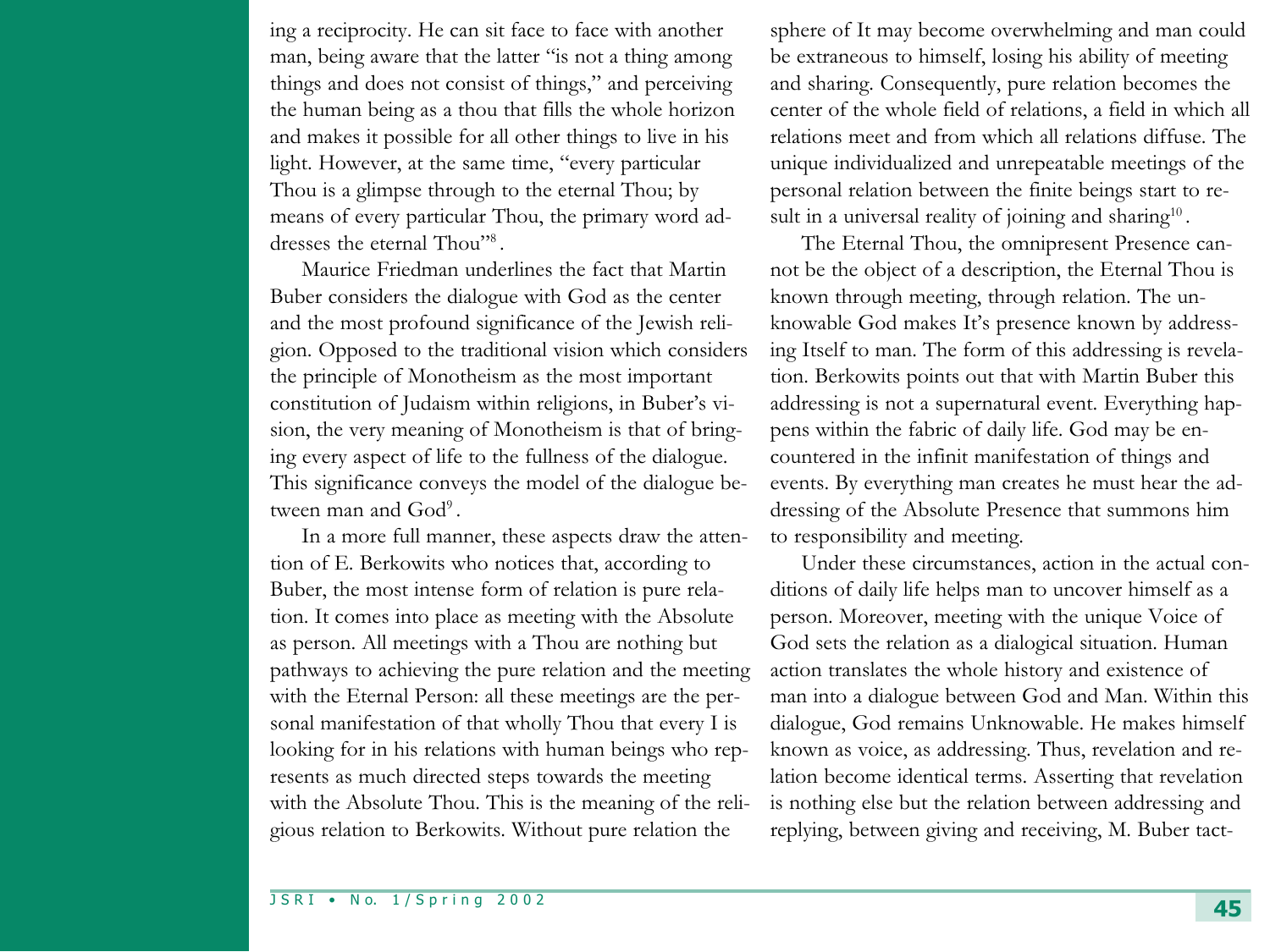fully tells us that revelation does not deal with the issues of the divine mystery but with the actual life of  $man<sup>11</sup>$ .

Let's summarize the essential data of this concrete existence. Buber believes that man renders himself topical into reality only by being continually born as presence, meeting and relation. Living in the world of It, he lives in the past and only discovering himself again and again in the world of "between I and Thou", taking over and over again an immediate stand into a relation he lives in the present. Yet, Buber does not overlook an important fact: "without It man cannot live. But he who lives with It alone is not a man<sup>12</sup>." Therefore, man cultivates his personal humanity only to the extent which he is capable of balancing the bounds of his being with It and of establishing an immediate relation with all things. "He who takes his stand in relation – says M. Buber – shares in a reality, that is, in a being that neither merely belongs to him nor merely lies outside him...The I is real in virtue of its sharing in reality. The more full its sharing the more real it becomes"<sup>13</sup>. This subtlety was also noticed by the author of the Romanian translation of Buber's work: he points out that the word Es rendered by It always entails an object placed at a certain distance from its subject<sup>14</sup>.

A further shade of meaning concerning the configurations that the I brings into existence can be pointed out by understanding the distinction between desire and love. In Buber's dual system, the world of desire is the world of It. Desire and love will not be indistinct, although both are linked together by the register of

feelings. In the case of love, feelings accompany "the metaphysical and meta-psychical fact of love", yet they do not exhaust it, as happens in the case of desire in the world of things. Surpassing any psychologizing attempt at understanding love, Buber leads us to a register in which "feelings are 'entertained': love comes to pass". In other words, feelings dwell in man while "man dwells in his love"<sup>15</sup>. One can come to know love only to the extent in which one understands that love does not cling to the I only for its content, but "love is between I and Thou". The fact that man is an active dweller of his love means that love is no longer regarded as a mere cosmogonical action, but also as relation of absolute equality of all those for whom love means responsibility, and it is this love that makes them "believe in the simple magic of life, in service in the universe, and the meaning of that waiting, that alertness, that 'craning of the neck' in creatures will draw upon you" $16$ .

If in Buber's case the archetypal Judaic element is quite evident, in Levinas' it is rather implicit, especially in his major works in which the sphere of relation appears as fundamental.

The manner in which Levinas understands love can be taken as a starting point for underlining the dual structure of person in his thinking. He proves that a "community establishes between two beings, between I and Thou. We are between ourselves. It leaves out a third person. By definition, a third person troubles this intimacy"<sup>17</sup>. Levinas agrees that the feeling which is at the foundation of a society is love". To be in love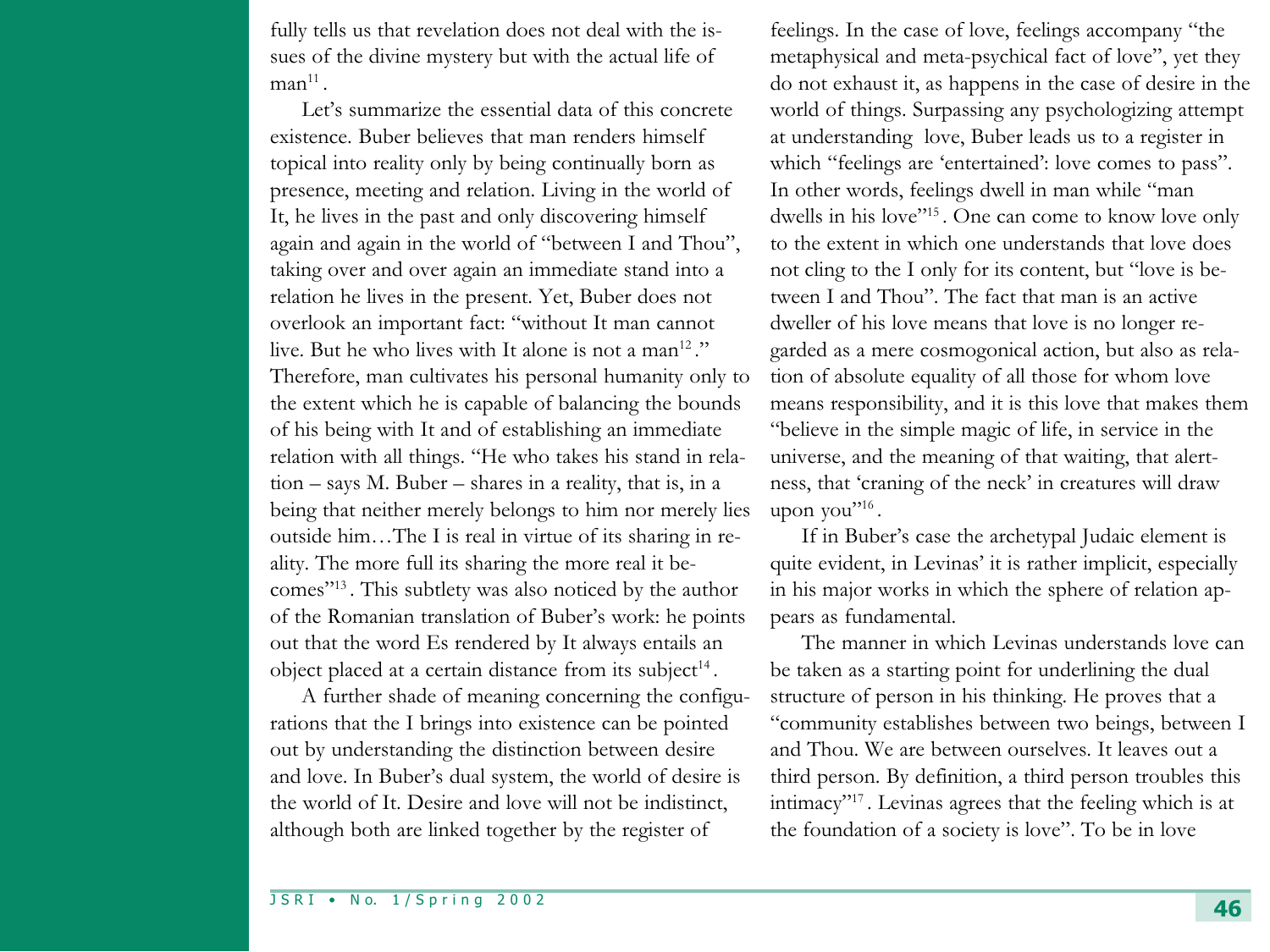means to exist as if the one who loves and the loved one were a sole world"<sup>18</sup>. Still, the inter-subjective connection of love can only be realized as a dual community which is reluctant to universality. To Levinas, love stands for the love of a couple. And this is the very root of the contemporary crisis of religion according to his thinking. One cannot cut oneself from the world in a couple relation with God, that is, an exclusive dual relation concerning the others. God can be perceived only as exteriority conceived not outside the relation but as a fixed exterior point of the law source. To make it functional, Levinas horizontalizes Transcendence, placing it at the discourse level: "an existence lacking violence is the discourse exteriority. The Absolute that advocates for justice is the absolute of the interlocutor of the dialogue. His way of being and of acting consists of turning his face towards me, of sitting before my face. That is why the absolute is embodied by a person. Isolating a person among the others, living in seclusion yourself and that person in the mysterious ambiguity of "between us" does not ensure the complete exteriority of the Absolute. It is only the irrefutable and severe token which inserts "between us", which discloses through its word our personal clandestineness, a token which embodies a demanding mediator between man and man, represents face, represents Thou. It is a thesis which has nothing to do with theology, yet God could not be God without having been, first and foremost, this interlocutor"<sup>19</sup>.

Levinas' valuating of the language has to be seen in the light of the significance which Torah holds as the

word of God, as a space of addressing of the Divine by uttering revelation and one of man's reply by assuming the Torah. Language becomes pre-eminently the space of dialogue only because in the beginning it was the language of Torah which implies God as interlocutor.

The type of statements in the following quotation, along with others of this sort, shows us that Levinas originates the dialogical harmony in the innermost structure of Monotheism. "Monotheism, the word of the One God, is the very word one cannot fail to hear or respond to. It is the word which makes you enter into discourse"<sup>20</sup>. Despite the popular idea that the economic game is the one that generates the solidarity and the unity of interests of races, states, and nations, Levinas believes that the whole economy of solidarity lies at the basis of Monotheist force. It is this force which makes his fellow man bearable to man, which makes the other respond. Monotheism "makes the other to enter into the discourse which will unite him with me", writes Levinas<sup>21</sup>.

From this point of view, the word is "the prophetic word". The bearer of this word is the Jew: "The Jew is open to the word and believes in the efficiency of truth", declares Levinas<sup>22</sup>. He considers that one of the many possible definitions for the Jew is the following: "The Jew... is the man whom the momentary worries and struggles leave him in any moment available for an elevated dialogue, that is, for the word from man to man. The Jew is particularly the one for whom an elevated dialogue has at least the same paramount importance as the momentary worries and struggles have"<sup>23</sup>.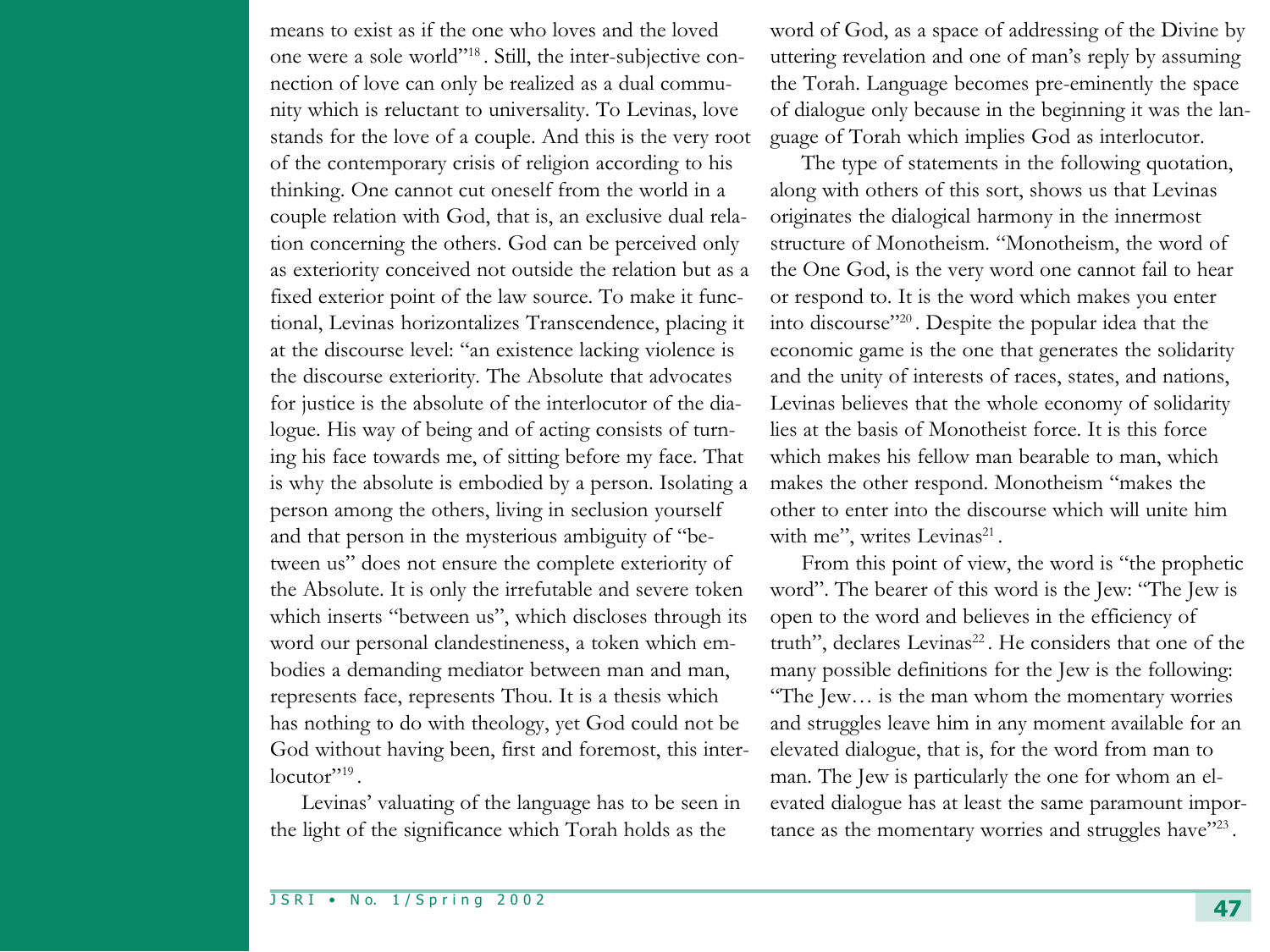Exalting Monotheism, Levinas considered it unconceivable that this open attitude to dialogue could not have found echo among those who have erected the impressive structures of Christianity or Islam, assuming as foundation the original message.

We have already mentioned that in Levinas' vision a dual relation, a couple relation with God, is not possible. Therefore, in the place of a God related on the vertical, he chooses an inner Divinity lived as intimacy. This image of Divinity is the outcome of living the extreme historical experience of God's withdrawal from the world, of experiencing suffering and desertion hich engender a new manner of understanding God's presence in Judaism. The veiling of God's face, his absolute desertion changes radically the relation between man and Divinity. According to Levinas, the relation can only take the form of a relation between the spiritual entities that hold as median structure the Torah's teachings. In the same way in which the dual relation can no longer find its accomplishment in the form of communion in the environment of the love of the impersonated God, the mediation cannot be achieved by the word of the impersonated God, but only by a living word that "ensures a living God among us"<sup>24</sup>. This represents the very word uttered by the divine voice that establishes the Torah's teachings.

Levinas believes that the living God does not make its presence felt through the mediation of a sensitive substance, but through absence. Experiencing the presence as absence becomes possible due to the fact that God becomes extremely tangible through the Law. In

Levinas' vision, the profoundness and the beauty of the Law are assured by its intrinsically dialogical structure. It reveals to us that God has created man as a dialogical being who can continue to love him despite all the hardships through which God would discourage his love. This optimistic view coincides in Levinas perspective with an entirely valuation of man as a personal being. And it is in this regard that Levinas' words must be understood: "To love Torah even more than to love God is the very path to come to know a personal God against whom one can surge, that is, one can die for"25.

God's presence in the Judaic Law, that is through Torah, grants the ethical dimension of Judaism. This dimension will be reiterated in a non-theological way of great philosophical significance by Levinas in his relational ethics.

Bearing in mind this ethical exigency, Levinas thinks it necessary to surpass the tendencies of understanding the language as subordinated to the fact of becoming aware of the other person's presence, or as his vicinity, or as the communion with him. Language must be understood as a condition of thepossibility of this "becoming aware"<sup>26</sup>.

It is in this view that Levinas considers that in Martin Buber's or Gabriel Marcel's analyses, the relation with the Other loses its unwanted character. In Buber's case, Levinas questions whether the reciprocity suggested by the pattern in which Thou appears as partner is an original one or not. Levinas believes that due to a "contemptuous spiritualism" from which Buber's vision is suffering, the relation I-Thou does not engender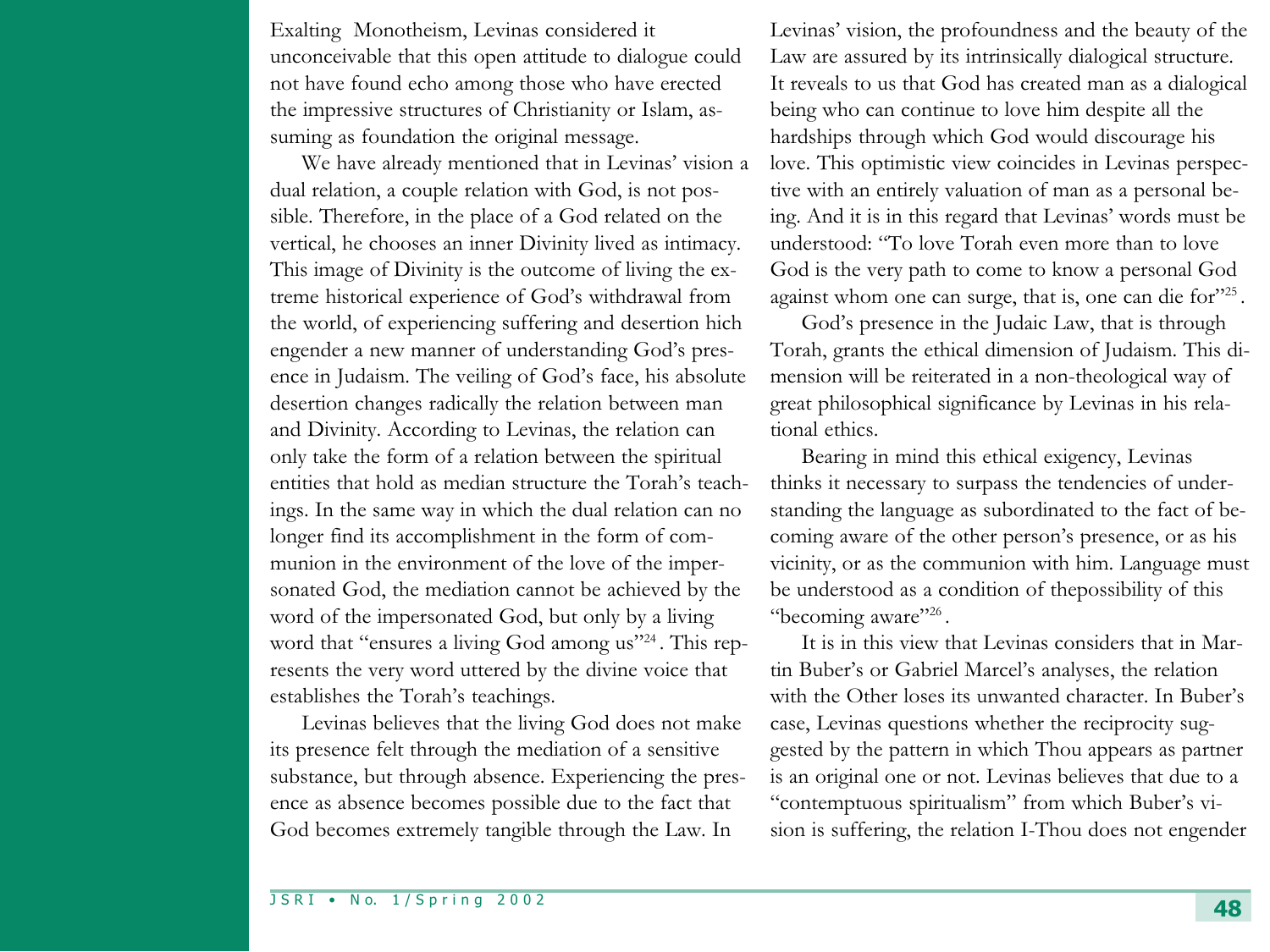any concrete structure, having a formal nature and being unable of acknowledging aspects which are different from that of friendship, such as the following: economy, the pursuit of happiness, and the relation of representation with things<sup>27</sup>.

Derrida establishes that three aspects actually form the essence of the reproaches which Levinas ascribes to the relation I-Thou in the way in which Buber represents it: first, there is its structure based on the symmetry and reciprocity principle; second, its formality, without distinguishing between the specific contents of the relation with human beings and the relation with things; and third, there is the fact that it supposes a sort of couple clandestineness in which the couple becomes self-sufficient, leaving in oblivion the whole universe. For good reason, Derrida considers that all these elements in Buber are surpassed towards the fulfillment desired by the Levinasian critique<sup>28</sup>.

Levinas' critique is based on the conclusion that with Martin Buber, relation is nothing else but accomplishment of the meeting. Relation is just a fulguration of distinct meetings conceived as unique events which cannot be connected to other instances in order to provide a history or a biography.

Moreover, the Thou does not have the qualities such as the I would like to have or to come to know, leading Levinas to the conclusion that with Buber, relation, as well as the elements of the relation, is suffering from too much spiritualism and too much abstraction<sup>29</sup>. With Levinas, the intersubjective elements bear a face, show a countenance. In order to understand the profound structure of the countenance, Derrida's

words are relevant: "The countenance is neither God's face nor man's image: it is the resemblance between them"<sup>30</sup>. The presence of the countenance makes possible the ethical relation. Derrida points out that ethical relation must be understood as in the light of face-toface moment, as presence of alterity which can only be set up by beginning with oneself.

John Wild notes that to Levinas, the world which the I experiences is not a logical relation which would gather all elements in a neutral system. There is a fundamental tendency of the human being to exercise dominion over things in order to make use of them in a personal advantage or in the advantage of the group to which the individual belongs. This is a self-centred tendency based on the hedonist principle. Within this tendency, there is the possibility that the other individuals would be perceived by an I either as an extension of his own or as objects which can be manipulated in an individual or social purpose. This attitude is an act of injustice which can be amendable only by the other's experience face to face, as a living being with whom an I coexists. To Levinas, the ideal solution of vicinity is fulfilled through language. Alterity originates in language through a paradigm engendered by the question-answer structure in which the I feels ready to put into words his own world and to give it to the other<sup>31</sup>.

As the word is "the prophetic word", responsibility has also a prophetic dimension with Levinas. He believes that prophetism is a fundamental reality of the human nature. In this circumstance, prophecy is valuated both under its concrete aspects which the prophetic writings generate and also as a moment of re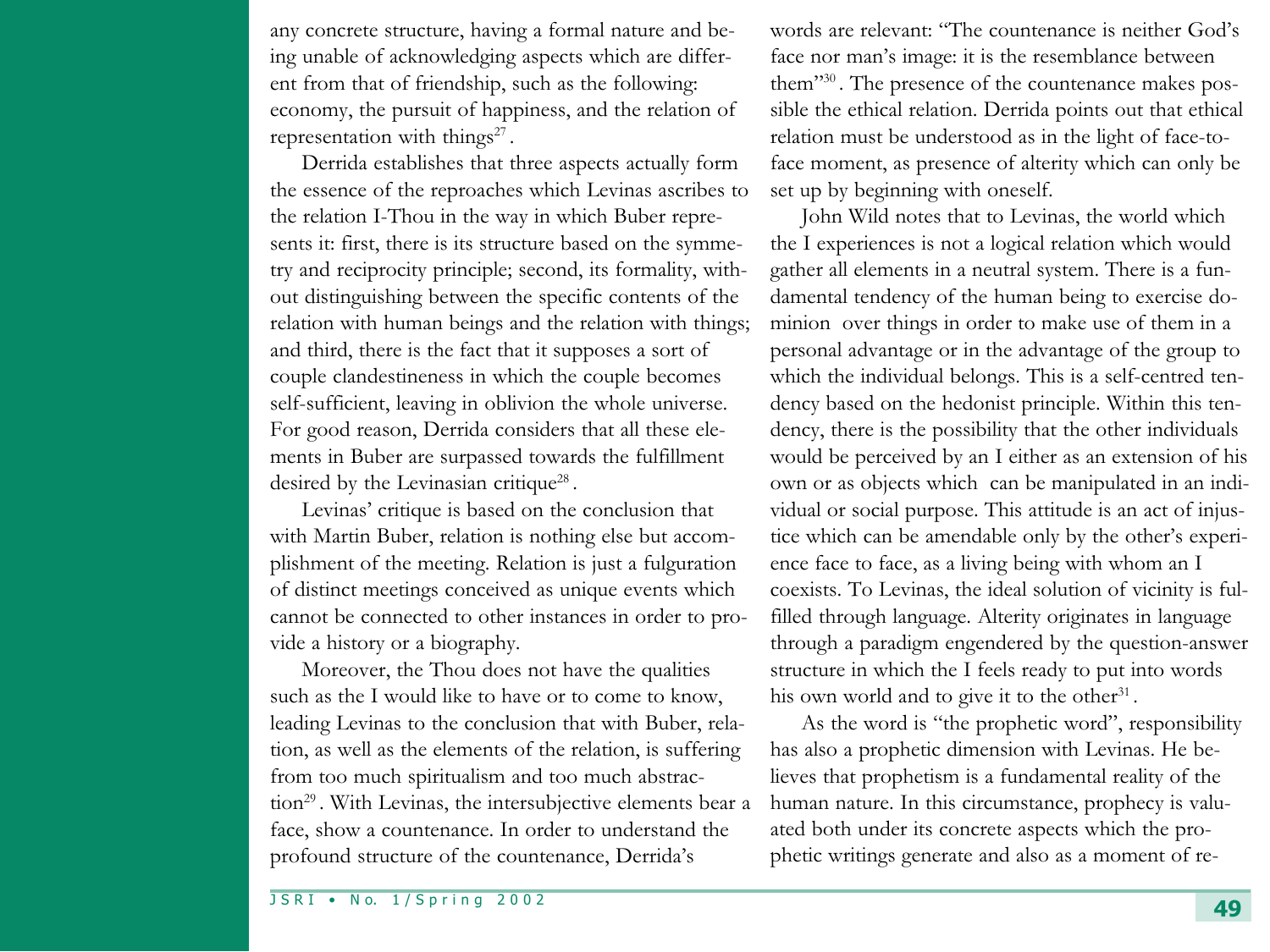sponsibility in which the human being assumes its own condition related to the other. To Levinas, "assuming the responsibility towards the other signifies for each man a way of testifying about the glory of the Infinity and of being inspired"32.

"Responsibility of a mortal for another mortal" represents to Levinas the essence of the relation with Infinity. The prototype of responsibility is rediscovered by Levinas in the biblical excerpt from Genesis 18:23-33, where Abraham begs God to spare the inhabitants of Sodom from destruction. This archetypal function of Abraham's attitude consists in the fact that although he is aware that everything is "ashes to ashes" (Genesis 18, 27), when facing the impending death of others he assumes the responsibility of interceding with God in their favor<sup>33</sup>. The responsible communication is engendered by a primordial act of generosity in which the I steps out of his selfishness, giving himself to the other. This kind of addressing neither pledges him to the other nor limits him. They find themselves continually in a spontaneous and ever new relation because each of them is an active expression and speaks for himself. In this way, the entities become social beings due to a first option for generosity and communication in a process of addressing in which each pays attention to the other and takes into consideration the other and the world in which he dwells and in which the other continually communicates to him. This relation is not one that requires a reciprocity of a dependence; each may step out of the relation and may take his stand in other relations without harming in any way his personal integrity<sup>34</sup>.

To the personal relation of reciprocity between I and Thou, Levinas opposes the asymmetric dimension and the ascendancy of the Other<sup>35</sup>. This Other cannot be expressed by the process of any cognition. What is important here is not cognition but the face to face meeting. Meeting is distinguished from cognition by the fact that "Man is the sole being that I cannot meet without expressing this very meeting"36.

Stating: "I describe ethics which represents man as a human being"<sup>37</sup>, Levinas points out the difference between a theology concerned by the inter-subjective communication and the ethics of alterity which he proposes to us through his system. Without calling the role of a support which will engender any theology or any mystic, the author is interested in underlining the formal structure of meeting.

To explain this structure, Levinas equally valuates both the philosophical thinking and the prophetic one. In his discourse, he ceaselessly establishes a balance between the philosophical purpose and the Biblical prerequisites of the inter-subjective relation. By putting at work both the tradition that vindicates itself from Greek thinking, and the wisdom of the Jewish tradition, Levinas believes that the prime urgency of contemporary philosophy is the removal of the human being from oblivion, always reminding men of "the mystery which hides in their relation with other human beings"38.

A similar theoretical attitude is promoted by M. Buber. Trying to explaining the relational being from the point of view of a dialogical ontology, M. Buber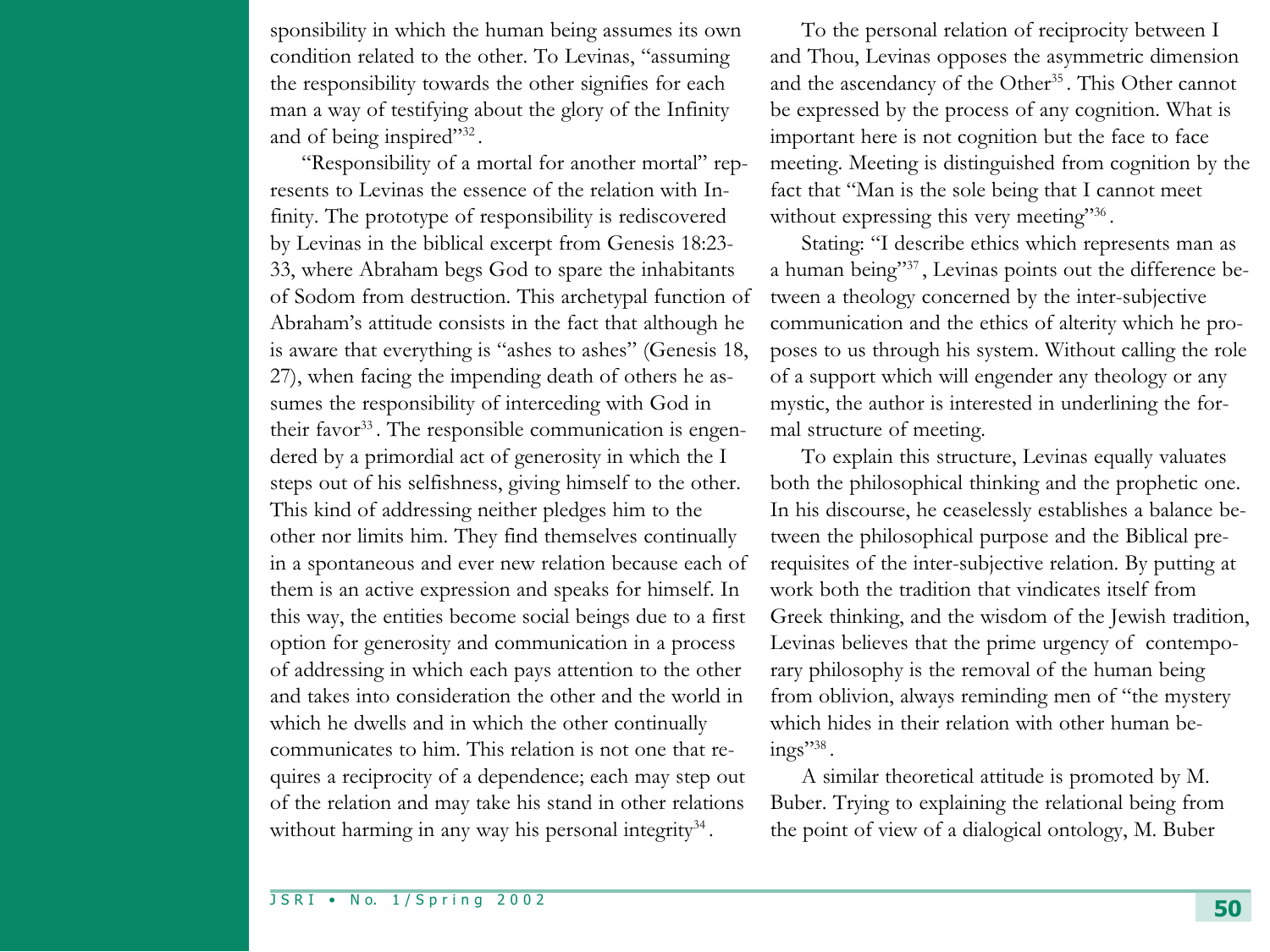speaks about the sphere of cognition which can be identified with the field of philosophy. At the same time, he theorizes a sphere of Thou which stands for the sphere of reciprocity and which bears all the connotation of relation and knowledge of religious type. The two spheres meet in a philosophy of "between" which may describe the relations "between man and man", "between man and world", "between man and God" as the three spheres of the world of relation. We might well go on and state that in a discursive field, the philosophy of "between" develops as meeting between philosophy and theology, between the philosophical and prophetic tradition.

Although, our aim was that of underlining the Judaic pattern which sits at the basis of the thinking of the two thinkers, it is obvious that both in M. Buber's case as well as in Levinas', we find ourselves in front of two Jewish philosophical systems which are constituted by the meeting of the two traditions: the philosophical and the religious. Beyond the evidently particular configuration, the relational principle theorized by the two thinkers has as the unifying element that which is represented by the valuation of a Biblical archetype: the Sinaitic relation, valuation rendered through the means in which the philosophical tradition integrates into our thinking the proper way for a person to be in the world.

#### **Notes**

1 Translated by Ana Elena Ilinca

2 Martin Buber, *I and Thou*, (second edition), The Scribner Library, 1958, p. 18.

3 Emmanuel Levinas, Martin Buber and the Theory of Knowledge, in Paul Arthur Schlipp and Maurice Friedman (eds.) The Philosophy of Martin Buber, Cambridge University Pess, London, p. 140.

4 Martin Buber, I and Thou, quoted ed., p. 4.

5 Eliezer Berkovits, Studies in Torah Judaism. A Jewish Critique of the Philosophy of Martin Buber, Jeshiva University, New York, 1962, p. 7.

6 Emmanuel Levinas, Martin Buber and the Theory of Knowledge in Paul Arthur Schlipp and Maurice Friedman (eds.) The Philosophy of Martin Buber, quoted. ed., p. 138.

7 Martin Buber, I and Thou, quoted ed., p. 7.

8 Ibidem, p. 75.

9 Maurice Friedman, Martin Buber in Simon Noveck (ed.) -Great Jewish Thinkers of Twentieth Century, Binai B'rith Department of Adult Jewish Education, Washington, 1963, p. 195.

10 Eliezer Berkowits, Studies in Torah Judaism. A Jewish Critique of the Philosophy of Martin Buber quoted ed., p. 12.

11 *Ibidem*, p. 15.

12 M. Buber, *I and Thou*, quoted ed., p. 34.

13 Ibidem, p. 63.

14 St. Aug. Doinas, Note in M. Buber, I and Thou (Eu si Tu), Humanitas Publishing House, Bucharest, 1992, p. 26.

15 M. Buber, I and Thou, (second edition), The Scribner Library, 1958, p. 14.

16 Ibidem, p. 15.

17 Emmanuel Levinas, Between Us. Trying to Think the Other (Intre noi. Incercare de a-l gindi pe celalalt), ALL Publishing House, Bucharest, 2000, p. 26.

18 Ibidem, p. 28.

19 Ibidem, p. 29-30.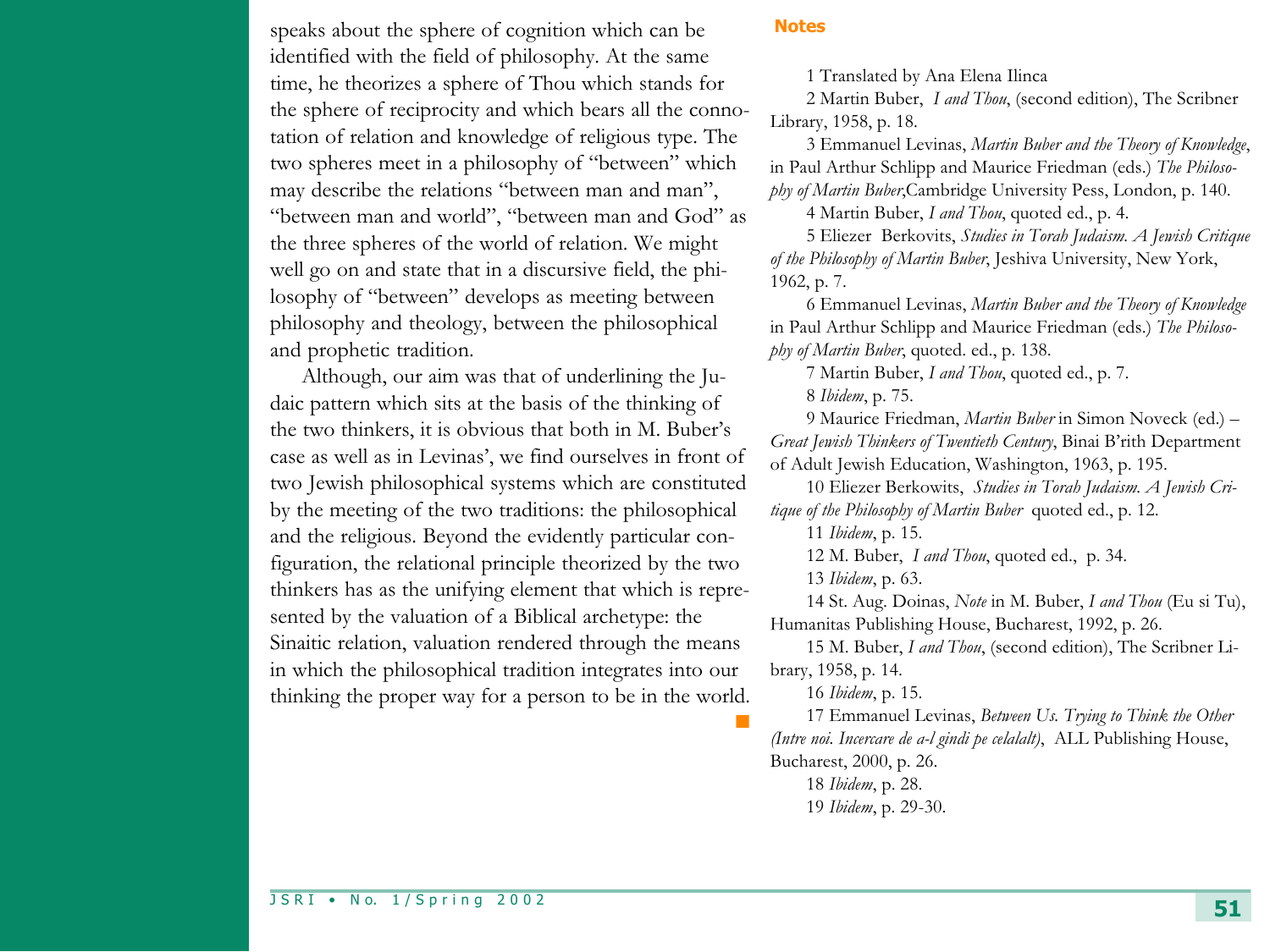20 Emmanuel Levinas, Difficult Liberty. Essays on Judaism (Dificila libertate. Eseu despre iudaism), Hasefer Publishing House, Bucharest, 1999, p. 221.

- 21 Ibidem, p. 220.
- 22 Ibidem, p. 222.
- 23 Ibidem, p. 221.
- 24 Ibidem, p. 184.
- 25 Ibidem, p. 198.

26 Emmanuel Levinas, Between us..., quoted ed., p. 15. 27 Emmanuel Levinas, Totality and Infinity. Essay on Exteriority (Totalitate si infinit, Eseu asupra exterioritatii), Polirom Publishing House, Iasi, 1999, p. 51.

28 J. Derrida, The Writing and the Difference (Scriitura si diferenta), Univers Publishing House, Bucharest, 1998, p. 154.

29 Emmanuel Levinas, Martin Buber and the Theory of Knowledge, in Paul Arthur Schlipp and Maurice Friedman (ed.), The Philosophy of Martin Buber, quoted ed., p. 140.

30 J. Derrida, The Writing and the Difference, quoted ed., 1998, p. 159. In the notes concerning Derrida's comment on Levinas thinking, Bogdan Ghiu draws us the attention that in Romanian, the usage of the word "neighbour" in order to define alterity has a stronger moral character. Therefore the usage of "fellow" instead of "neighbour" is preferable so as to emphasize that the resemblance replaces the vicinity. Thus, one can bring into discussion "the infinite transcendence of the 'neighbour' and also the ambiguity of distance generated by the resemblance principle, quoted ed., p. 152.

31 John Wild, Introduction in E. Levinas, Totality and Infinity. An Essay on Exteriority, Kluwer Academic Publisher, Bodrech, Boston, London, 1991, p. 11-20.

32 Emmanuel Levinas, Ethics and Infinity. Dialogues with Philippe Nemo (Ethique et infini. Dialogues avec Philippe Nemo), Libraire Artheme Fayard, Paris, 1990, p. 111.

33 Emmanuel Levinas, Death and Time (Moartea si timpul), Apostrof Publishing House, Cluj, 1996, p. 166.

34 John Wild, Introduction, quoted ed., p. 11-20.

35 Vasile Tonoiu, The Dialogical Man. A Turning Point Concept (Omul dialogal. Un concept raspintie), Romanian Cultural Foundation Publisher, Bucharest, 1995, p. 311.

36 Emmanuel Levinas, Between us..., quoted ed., p. 15. 37 Ibidem, p. 114.

38 C. Chalier & M. Abensour, quoted by A. Maniutiu in Levinas' Death and Time, quoted ed., p. 8.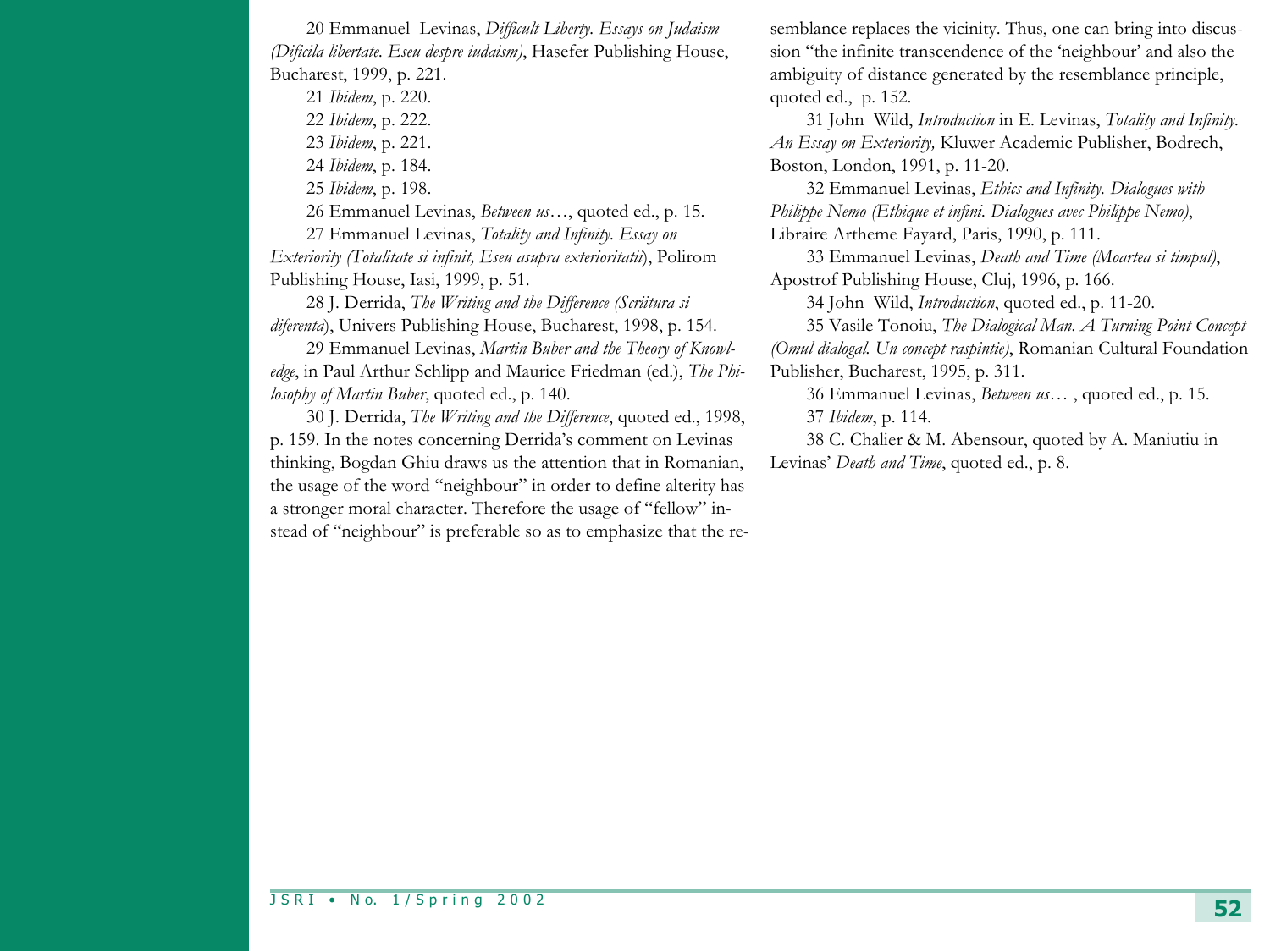**MARCEL BODEA** 

# Premise ale interdisciplinaritatii

### **MARCEL BODEA**

preparator univ. drd., **Catedra de Filosofie** Sistematica a Facultatii de Istorie și Filosofie, **Universitatea Babes-Bolyai. Preda cursuri de** Cosmologie si seminarii de **Ontologie si Teoria** *cunoasterii*. Este doctorand al Facultatii de **Filosofie, Universitatea Bucuresti. A publicat** articole și studii în reviste de specialitate si de cultura.

This essay formulates some premises of interdisciplinarity. The ideas are critically and generally expressed but the references content, presented in the paper, are thematically precise (they are generally of speciality). These references also support the dowbts regarding this issue, that are critically expressed in the paper. The interdisciplinarity is a real fact (a reality) but even a neutral and optimistic analysis of it should start in a critic spirit. The interdisciplinarity is not a miraculous solution to all the difficulties we encounter while trying to understand the complex world we inhabit. It is mentioned that the main considerations of this paper are expressed in an epistemology view.

roblema interdisciplinaritatii, ca:

- · nou obiect de cercetare pentru o noua disciplina
- · alianta conjuncturala intre discipline diferite in vederea solutionarii unei probleme ce se impune, conjunctural, la un moment dat
- · dialog interdisciplinar
- · interventie critica de pe pozitiile unei discipline la pozitiile altei discipline in chestiuni de interes comun

este si reala si actuala. Pe scurt deci, existenta interdisciplinaritatii, atat a unor domenii «interdisciplinare» autonome cat si a cercetarilor interdisciplinare ce se concentreaza conjunctural asupra unei probleme comune, este o realitate ce nu poate fi contestata. Ceea ce insa poate fi pus in discutie si chiar trebuie supus unei analize critice se refera la riscurile pe care, inevitabil, o colaborare interdisciplinara le are.<sup>1</sup>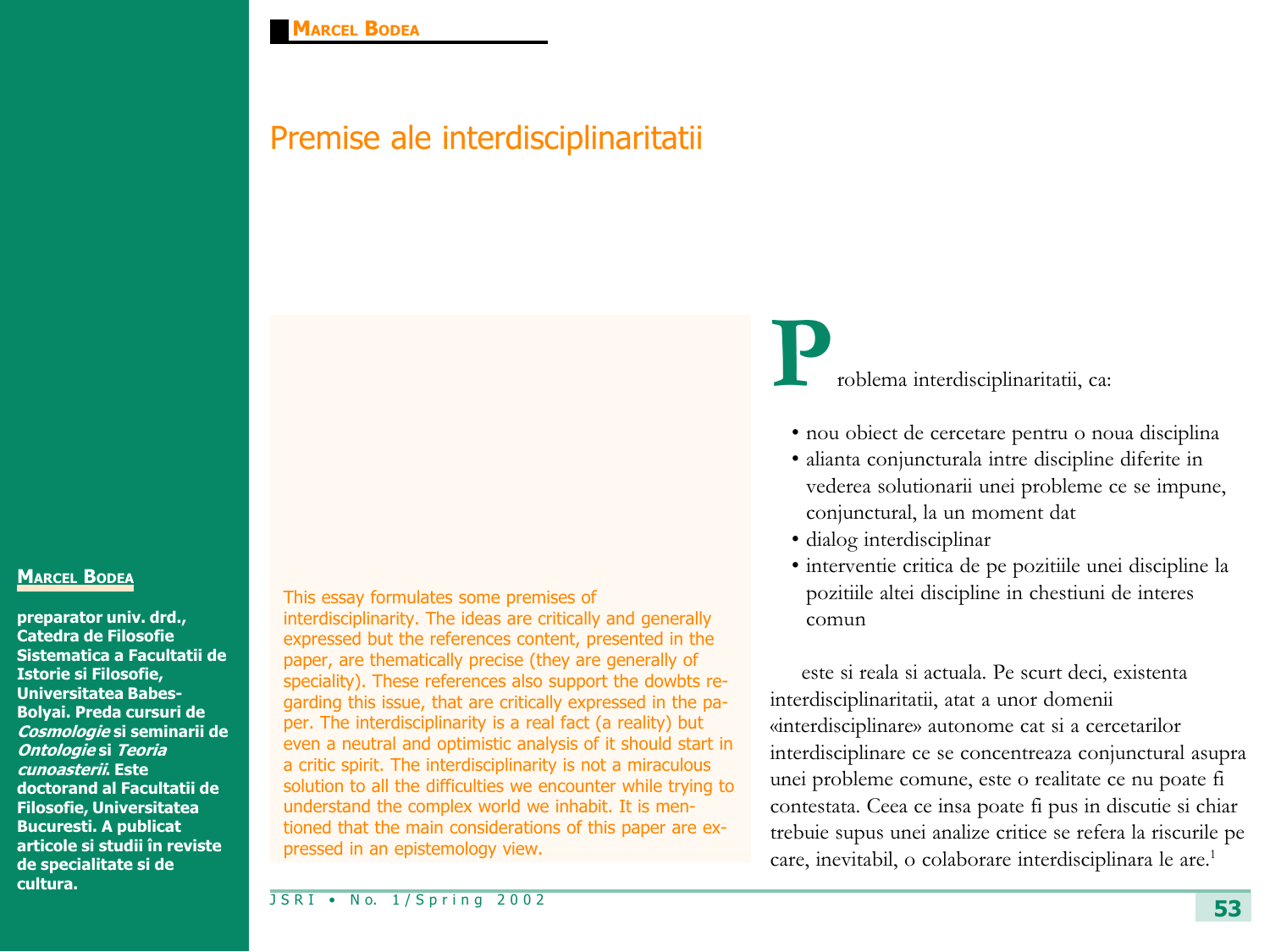In acest sens, consideratiile articolului de fata sunt, in forma lor de explicitare, generale. Astfel, ele formuleaza si sugereaza, la modul general, anumite directii critice in problematica interdisciplinaritatii. Trimiterile la care fac referire, sunt insa precise si aceste referinte, prin continutul lor si prin imaginea de ansamblu pe care o lasa, ne pare ca sustin aceste consideratii, cel putin in intentia lor critic-analitica. Trebuie totusi precizat ca pozitia autorilor fata de 'astfel' de chestiuni poate sa fie neexplicitata, neutra sau, in anumite situatii, chiar contrara. In orice caz, majoritatea textelor de referinta nu au ca obiect propriu-zis interdisciplinaritatea ci sunt orientate pe tematici specializate (stiintifice sau filosofice).

Vom conveni sa formulam, la nivel de premise sau conditii necesare, trei «posibilitati», trei «conditii de posibilitate» pentru insasi posibilitatea interdisciplinaritatii. Raportarea va fi critica in sensul semnalarii, de principiu, a dificultatilor si riscurilor implicate de asumarea in mod tacit, neproblematic (necritic) a respectivelor presupozitii, ca fiind de la inceput conditii de posibilitate indeplinite.

### Posibilitatea transferului metodologic

Descartes a initiat metoda universala de a ne conduce bine ratiunea.<sup>2</sup> Desi nu de la inceput, matematica avea sa joace un rol important in gandirea stiintifica si metafizica carteziana.

« Imi placea mai ales matematica pentru certitudinea si evidenta rationamentelor ei, dar nu remarcasem inca adevarata lor intrebuintare si crezand ca nu serveau decat artelor mecanice ma miram ca pe aceste fundamente atat de ferme si solide nu s-a construit nimic mai deosebit.  $x^3$ 

Sa remarcam punerea in relatie a matematicii cu mecanica. Descartes este primul care 'inter-relationeaza' doua discipline matematice considerate independente, autonome pana atunci: geometria si algebra, «interdisciplinaritate» care va genera o noua disciplina matematica: GEOMETRIA ANALITICA.<sup>4</sup>

Spinoza a facut cea mai remarcabila incercare de a intemeia metafizic valorile, bazata pana in cele mai mici detalii pe deductia geometrica (modelul sau fiind, desigut, geometria euclidiana.)<sup>5</sup>

Leibniz: sistemul sau metafizic monadologic si creatia sa matematica originala in domeniul calculului infinitezimal, merita o cercetare amanuntita in privinta semnalarii posibilitatii existentei unor raporturi reciproce reale. In ce priveste fizica si biologia, sa remarcam ca la nasterea lui Leibniz (1646) microscoapele aveau o 'istorie' de trei decenii in cercetarea microcosmosului. Leibniz face referiri exprese la legatura stransa a unor pasaje din Monadologie si rezultatele unor cercetatori contemporani ai biologiei microscopice cum sunt medicul si zoologul J. Swamerdam, anatomistul M. Malpighi, naturalistul Antony von Leeuwenhoek<sup>6, 7, 8</sup>.

Kant, in principala sa activitate de cercetare filosofica, a cautat 'dezlegarea' unei intrebari care i se impunea ca fundamentala: «Cum este metafizica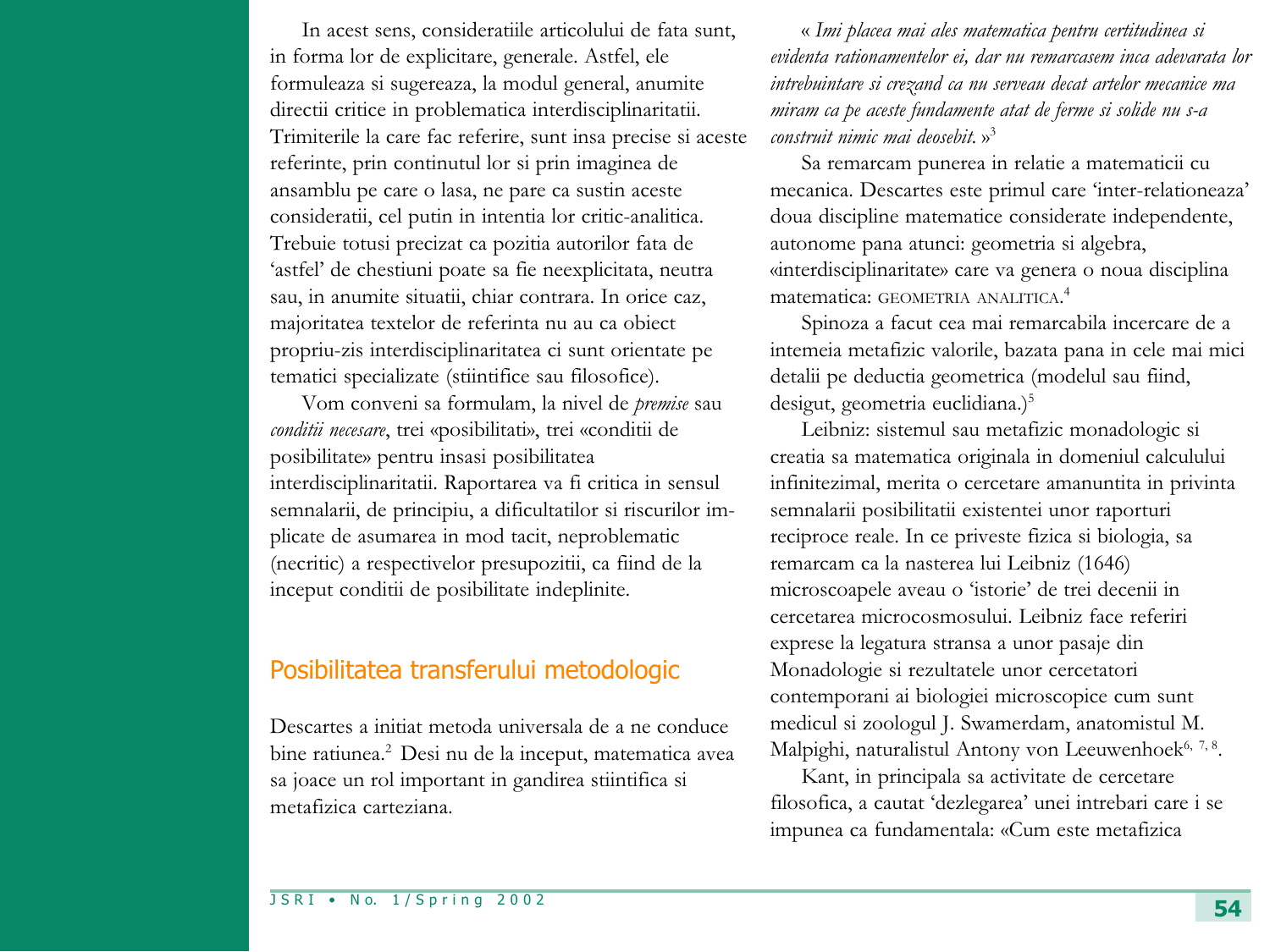posibila ca stiinta ?».<sup>9, 10</sup> Stiintele de referinta fiind matematica (aritmetica si geometria euclidiana) si fizica (galileo-newtoniana). In vremea lui Kant, legatura stransa dintre fizica si matematica era deja consacrata din punct de vedere stiintific.

In istoria filosofiei astfel de incercari, insotite de critica lor, au continuat. (De exemplu, inclusiv la inceputul secolului XX: Edmund HUSSERL - Filosofia ca stiinta riguroasa [1911]; sau Studii de aritmetica si geometrie; Fenomenologia si fundamentele stiintelor).

Se poate afirma ca exista la mijlocul secolului XX, in lumea filosofica, un consens aproape unanim in ce priveste imposibilitatea intemeierii stiintifice a metafizicii. Incercarile unui transfer metodologic -rational dimensionat- dinspre metafizica inspre stiinta sau dinspre stiinta inspre metafizica, au esuat pana in prezent.<sup>11</sup> Utilizand pentru inceput o conventie tacita, intuitiva, de limbaj asupra «interdisciplinaritatii» vom afirma ca o «interdisciplinaritate» de tip metafizicostiintific este greu de sustinut.

### Posibilitatea corespondentelor de limbaj

Secolul XX filosofic, pe linia G. Frege, B. Russell<sup>12</sup>, L. Wittgenstein<sup>13</sup>, G. Moore<sup>14</sup>, M. Schlick<sup>15</sup>, Carnap<sup>16</sup>, G. Ryle<sup>17</sup> acrediteaza ideea ilegitimitatii pretentiilor de limbaj cu sens ale metafizicii 'in sensul' limbajelor stiintifice. Metafizica si stiinta nu se intalnesc pe un teren comun a ceea ce poate fi spus 'in comun' despre lume si valorile sale. Filosofia analitica a limbajului,

orientata spre analiza logica si preocupata de clarificari conceptuale si empirismul logic, orientat spre criterii empiriste ale semnificatiei cognitive, au contribuit in principal la adancirea, pana la ruptura, a diferentelor de limbaj. O pozitie radicala extrema in acest sens, este cea a empirismului logic, programatic exprimata in «Manifestul Cercului de la Viena».<sup>18</sup>

Sa exemplificam, foarte pe scurt, diferite distinctii la nivel de limbaj, intr-unul din sensurile sugerate mai sus, luand ca exemplu Tractatusul lui Wittgenstein. Propozitiile stiintelor, ca propozitii despre fapte, sunt singurele *propozitii cu sens*. Propozitiile logicii si matematicii, ca tautologii si contradictii, sunt propozitii lipsite de sens. Propozitiile metafizicii, ca propozitii care iau nastere prin incalcarea logicii limbajului, mai precis a regulilor sintaxei logice, sunt propozitii nonsensuri. Wittgenstein (-I.) se exprima foarte clar si foarte transant in aceasta privinta:

«Metoda corecta a filosofiei ar fi propriu-zis aceasta: sa nu se spuna nimic altceva decat ceea ce se poate spune, adica propozitii ale stiintelor naturii -adica ceva ce nu are nimic de-a face cu filosofia- si apoi, ori de cate ori cineva ar vrea sa spuna ceva metafizic sa i se arate ca el nu a dat nici o semnificatie anumitor semne in propozitiile sale. Aceasta metoda ar fi pentru el nesatisfacatoare -el nu ar avea sentimentul ca l-am invatat filosofie- dar ea ar fi singura in mod riguros corecta.»<sup>19</sup>

Sa remarcam ca, in afara unor situatii ce constituie exceptia, de la inceput limbajul artistic si limbajul stiintific au fost, de regula, fara tensiuni critice, 'in consens' asupra unor domenii referentiale de sens distincte.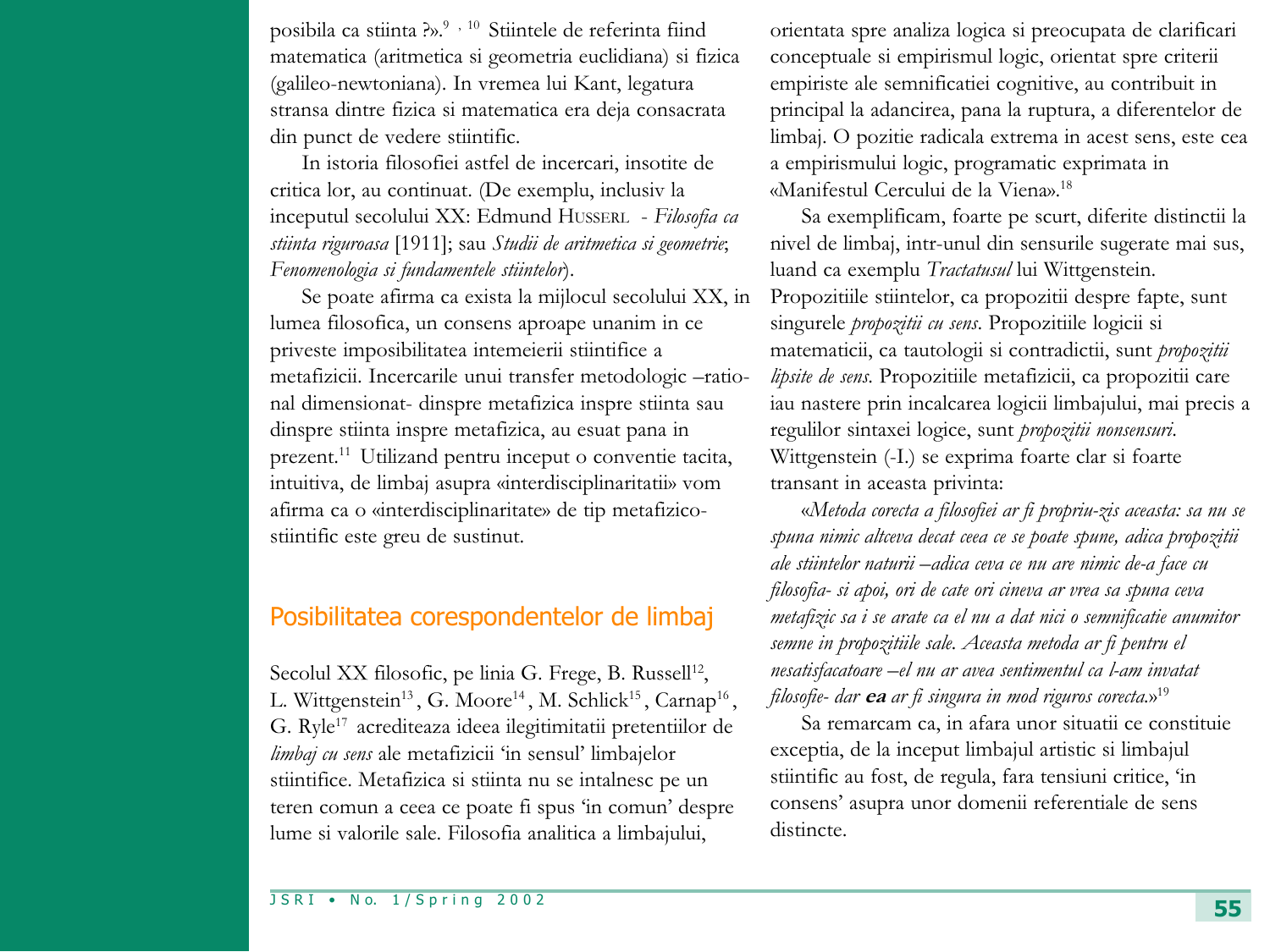Pe o cu totul alta linie, incercari promitatoare, in esenta epistemologice, dar aflate in cautarea unor legitimari stiintifice, cum sunt cele ale lui J. Piaget<sup>20</sup> si N. Chomsky<sup>21</sup>, nu au condus, se pare, pana in prezent, la rezultatele asteptate.

Sa mentionam inca doua alte pozitii in aceste chestiuni legate de limbaj: pozitia behaviorista (a reactiilor comportamentale)<sup>22</sup> si pozitia evolutionista a lui K. Lorenz.<sup>23</sup>

Un excelent exemplu pentru ceea ce reprezinta o confruntare interdisciplinara critica, este oferit de dezbaterea organizata la Centrul Royaumont pentru o stiinta a omului, in 1975, privind cele doua pozitii majore exprimate de cercetarile initiate de J. Piaget si N. Chomski.<sup>24</sup> Vom mentiona doar domeniile de specializare ale participantilor la dialog: antropologie, biologie fizico-chimica, biologie-moleculara, comunicatii celulare, etnologie, etologie, filosofie, genetica celulara, inteligenta artificiala, lingvistica, logica, matematica, medicina, neurobiologie, psihologie, psiho-lingvistica, sociologie, sociologie comparata, stiinte ale educatiei. Sa remarcam ca, majoritatea specialistilor participanti la dialog s-au retras dupa aceasta in interiorul granitelor disciplinelor lor.

Astazi, acest 'peisaj lingvistic' are in orizontul sau limbaje si gramatici tot mai specializate, care, departe de a realiza apropieri intre domenii, par mai degraba, sa aduca izolari suplimentare. 'Realitatile' la care se raporteaza descriptiv deosebit de eficient, sunt extrem de localizate. Limitele traductibilitatii dintr-o disciplina intr-alta traseaza granite intre discipline. (Oare) Filosofi, teologi, oameni de stiinta de diverse specialitati, vorbesc

aceeasi limba cand o fac specializat sau sunt izolati intrun veritabil Turn Babel? «Lumea», aceeasi pentru toti, este descrisa diferit, explicata diferit, anticipata diferit, pe scurt este gandita si traita diferit.

Dincolo de orice dezbateri savante avem, totusi, un exemplu paradoxal care ni se impune inatacabil: limbajul comun, sau cotidian sau natural. Limbajul natural este 'la mare distanta' de oricare limbaj cu adevarat specializat, fie acesta filosofic, teologic sau stiintific. Dar orice limbaj specializat, oricat de «ezoteric» ar fi matematica este poate cel mai bun exemplu in acest sens- este reductibil in ultima instanta la limbajul natural ! Limbajul natural este fara indoiala un loc de intalnire comun. Este Agora filosofilor, teologilor, matematicienilor, fizicienilor, medicilor.

## Posibilitatea objectelor comune de cercetare

Este «materia» filosofului aceeasi cu a fizicianului ? Este «Dumnezeul» teologului acelasi cu cel al filosofului ? Sunt «viata» si «constiinta» aceleasi pentru biolog, psiholog, filosof sau teolog ? Cat de relevante sunt rezultatele cercetarilor unuia pentru ceilalti ?

Interdisciplinaritatea este, nu de putine ori, legata de complexitate si haos. Nevoia de a descrie, a explica si a prevedea fenomene complexe si haotice dintre cele mai diverse este una din 'sursele' interdisciplinaritatii, in sensul in care determina grupari de specialisti din ramuri distincte de activitate. Astfel, s-a anuntat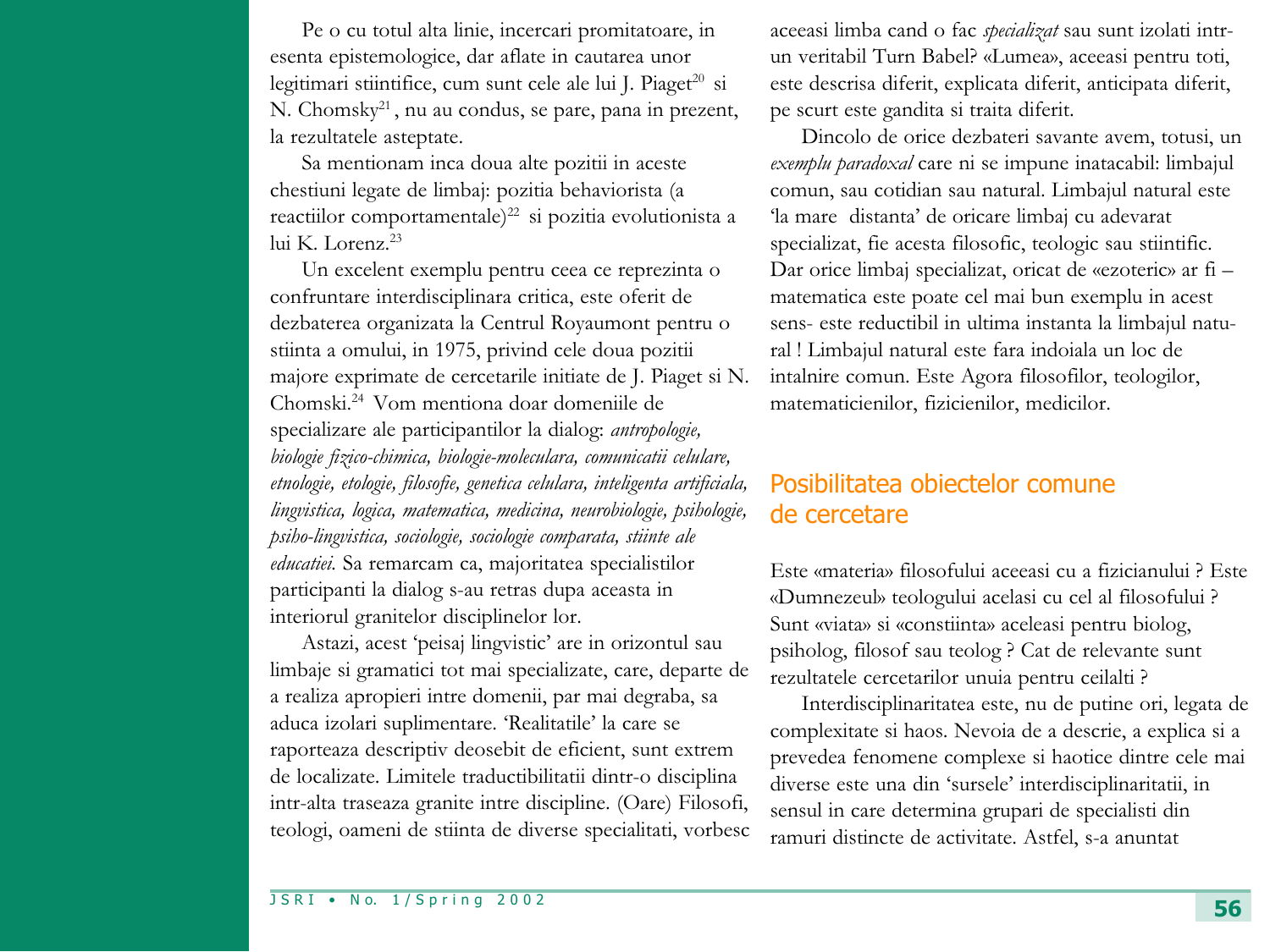promitatoare cooperarea interdisciplinara in domeniul cercetarii haosului<sup>25</sup> si complexitatii<sup>26</sup>. Ramane insa un exemplu de abordare interdisciplinara care a condus mai degraba la maturizarea si specializarea disciplinelor intrate in cooperare decat la nasterea unei noi discipline autonome.<sup>27</sup> Si aceasta, cu toate ca obiectul cercetarii prezenta interes legitim pentru fiecare disciplina, fara sa fie insa obiectul propriu-zis al vreuneia dintre ele-cel putin in felul in care se 'oferea' spre cercetare tuturorcu toate ca metodele de abordare desi autonome, erau totusi asemanatoare in liniile lor principiale.

O formulare de existenta si individualitate pentru un obiect, relevanta pentru un domeniu, este irelevanta pentru altul. De ce nu l-a introdus Laplace pe Dumnezeu in modelul sau cosmologic de Sistem solar ? Pentru ca nu avea nevoie; nu era o necesitate teoretica din perspectiva normelor descriptiv-explicative ale disciplinei sale apelul la o 'astfel de entitate' sau 'forta'. Pe de alta parte, teologia, are cu adevarat nevoie de 'argumente ontologice'- rational filosofice, sau, de dovezi stiintifice, in sprijinul sustinerii existentei lui Dumnezeu?

Sa luam urmatorul exemplu si sa 'incarcam', altfel spus sa «semnificam», un obiect matematic cu un continut teologic.

In cartea sa « Primele trei minute ale universului un punct de vedere modern asupra originii universului » (1976), Steven WEINBERG (laureat al Premiului Nobel pentru fizica) face o descriere:

«La inceput a fost o explozie. Nu o explozie ca pe pamant, pornind dintr-un centru bine definit si raspandindu-se pentru a

cuprinde din ce in ce mai mult aerul inconjurator, ci o explozie care a avut loc simultan peste tot, umpland de la inceput tot spatiul, unde fiecare particula a fost proiectata departe de orice alta particula.»<sup>28</sup> Intr-un model cosmologic de aceeasi natura - tot de tip Big Bang- formulat de John D. BAR-ROW in 1994, originea Universului este altfel formulata:

«Timpul, spatiul si materia par sa-si aiba originea intr-un eveniment exploziv din care s-a nascut universul de astazi in expansiune, racindu-se treptat si rarefiindu-se continuu. Inceputul universului a fost un infern de radiatii  $\left[ \ldots \right]$ . Thitelegerea acestui model in aceasta formulare reliefeaza intr-o masura mai mare rolul constructiv al subiectului care descrie sau isi reprezinta, isi 'constituie in interioritatea sa o posibila exterioritate obiectiva'. Pentru posibilitatea afirmatiei: Timpul, spatiul si materia par sa-si aiba originea intr-un eveniment exploziv din care s-a nascut universul de astazi in expansiune, este necesara familiarizarea cu o anumita constructie matematica abstracta si neintuitiva, necesara la elaborarea unei astfel de viziuni ontologice cu suport stiintific. Dificultatea consta suplimentar - dincolo de teoria matematica propriu-zisa - in faptul ca in insusi modelul respectiv trebuie facuta distinctie intre un spatiu pur matematic si un spatiu fizic. Sa incercam o foarte scurta clarificare a acestui aspect. J. D. Barrow spune: «Ne-am putea teme de implicatiile faptului ca toate roiurile galactice se indeparteaza de noi. De ce de noi? Insa nu e cazul. [...] Spatiul curbat al universului nostru este ca suprafata tridimensionala a unei sfere tetradimensionale -ceva ce nu ne putem imagina. [...] Universul inflationar nu se manifesta ca o explozie care isi are originea intr-un punct din spatiu. [spatiul fizic  $(nn)$ ] Nu exista un spatiu [fizic  $(nn)$ ] fundamental in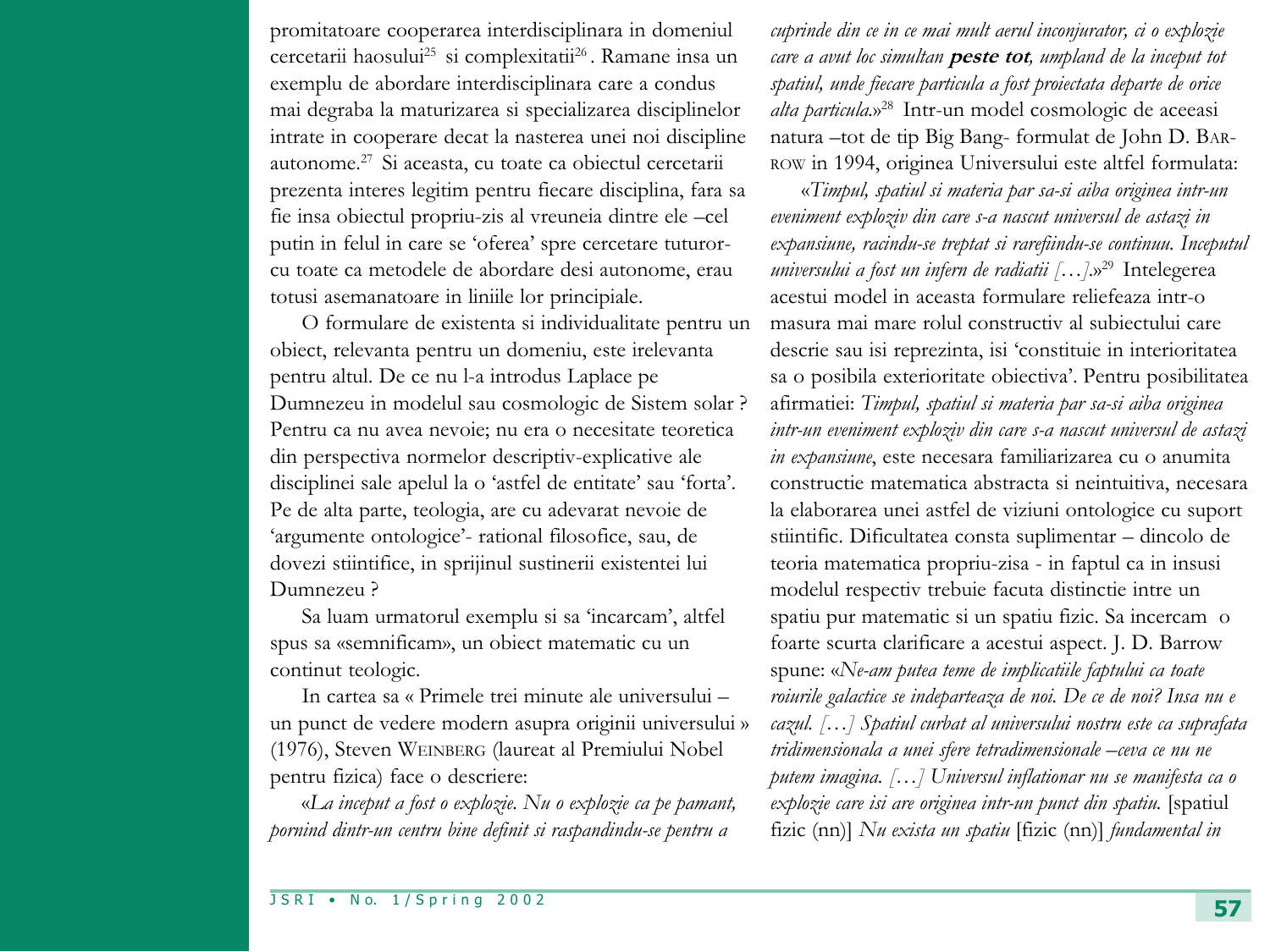care universul se dilata. [dar exista un spatiu matematic in care se intampla aceasta (nn)] Universul contine tot spatiul existent.»<sup>30</sup> Cu alte cuvinte, centrul de expansiune nu se afla undeva in spatiul fizic ci intr-un spatiu matematic fara nici o semnificatie fizica. Prin expansiune spatiul fizic se auto-genereaza, in acest sens materia ocupand in permanenta tot spatiul. J. Barrow ofera o analogie cu un univers fizic bidimensional inteles ca suprafata unui balon care se umfla, balon aflat intr-un spatiu matematic tridimensional, centrul sferei in expansiune nefiind evident pe suprafata sferei, neexistand de fapt nici un centru privilegiat pe suprafata acesteia.

Dar (!) daca 'privilegiem' centrul matematic de expansiune, aflat nu intr-un spatiu fizic ci intr-unul matematic, semnificandu-l prin Divinitate, sau prin prezenta Divinitatii, iar interioru si exteriorul sferei ca fiind «o alta lume», «din alta lume, nu din lumea aceasta»? Ce semnificatie ar avea toate acestea? Cat de legitima ar fi incercarea de semnificare teologica, adica acordarea unei identitati prin 'obiectualizarea' teologica a unui obiect, de drept, matematic ? Ce consecinte si ce impact ar decurge de aici ?

Sa facem insa precizarea ca perspectiva de interogare critica sugerata, a fost facuta aici cu un anumit scop, anuntat. Pe de alta parte insa, aspectele mentionate pot deveni foarte interesante dintr-o cu totul alta perspectiva, cea a raportului imaginativ stiintateologie.<sup>31</sup>

Aspectele schitate mai sus nu au urmarit decat sa atentioneze asupra riscurilor pe care le comporta apropieri, transferuri sau interferente nelegitime.

Consecintele se repercuteaza negativ asupra fiecareia din discipline. Desigur ca interdisciplinaritatea nu vizeza -iar cand o face o face riscant- domenii indepartate ca obiect de cercetare, metoda sau limbaj. Acest exemplu permite reliefarea trasaturilor principale ale tipului de critica ce poate fi adus premiselor interdisciplinaritatii.

### **Incheiere**

Stricta specializare, prin definitie, nu poate insemna granite relative.Interpretarile unor rezultate in afara domeniului in care au fost obtinute, si pentru care au in general o semnificatie bine precizata, de multe ori disloca adevarata (corecta) semnificatie din limitele sale firesti de sens si resemnifica hazardat si fara acoperire aceste rezultate. Astfel se pot naste cele mai grave confuzii sau, si mai grav, se pot construi teorii dezastruoase prin consecintele lor. Sa remarcam ca pentru descrieri similare ale faptelor pot fi date explicatii diferite din partea unor discipline diferite. Si aceasta cu atat mai mult cu cat exista pete albe pe 'harta' descrierii sau dificultati principiale de 'orientare' in explicatie.

Uneori, interese sociale majore si presante impun cu necesitate intrarea in dialog critic a unor specialisti din domenii foarte eterogene de activitate, ajungandu-se in final la cooperari inedite pe noi insule problematice. (Ex.: experiente nucleare, clonare, etc.) Ceea ce se realizeaza in aceste cazuri este un act de gandire colectiva asupra unei problematici comune, din perspectiva unor fundaluri diferite.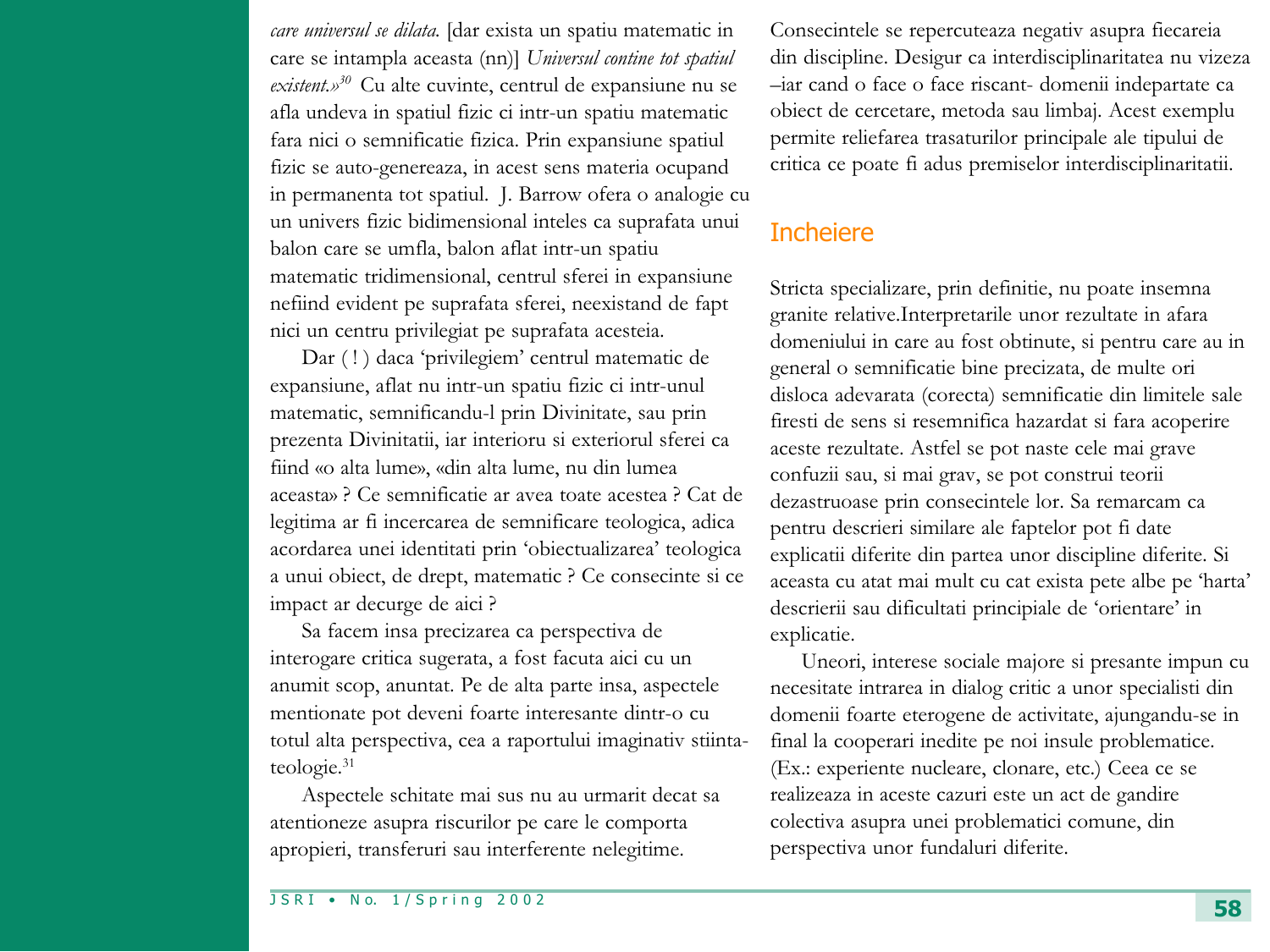Analiza de mai sus nu a avut -spatiul nu a permis-, in principal, in vedere stiintele socio-umane. Ea este o invitatie la atitudine critica in problema interdisciplinaritatii in stiintele umaniste, deoarece riscurile consecintelor unor eori in aceste cazuri sunt. imense, incomparabile cu cele din stiintele asa-zis, in general, exacte.

Incheind intr-o nota filosofica sa remarcam, in a doua jumatate a sec. XX, spre finele mileniului II, reintoarcerea la o interdisciplinaritate ce parea compromisa pentru totdeauna: cea dintre filosofie si stiinta, sub forma noului curent de «naturalizare a filosofiei».<sup>32</sup>

#### **Note**

 $1$  «One can find many examples of successful interdisciplinarity; but for each such example, one may find another one in which the interdisciplinarian effort ended if not in catastrophe, then at best with inconclusive results. By 'catastrophe', I mean a falsification of the scope and the results of the research, the creation of an impression of 'scientificity'.» -Michael Finkenthal, Interdisciplinarity: Toward the Definition of a Metadiscipline?, American University Studies, Series V, Philosophy, Vol. 187, p. xii

<sup>2</sup> Descartes, *Descartes si spiritul stiintific modern*  $\cdot$  René Descartes, Discurs despre metoda de a ne conduce bine ratiunea si a cauta adevarul in stiinte, Editura Academiei Romane, Bucuresti, 1990

<sup>3</sup> Descartes, *Descartes si spiritul stiintific modern*  $\cdot$  René Descartes, Discurs despre metoda de a ne conduce bine ratiunea si a cauta adevarul in stiinte, Editura Academiei Romane, Bucuresti, 1990, p. 116

<sup>4</sup> A se vedea in: Descartes, Descartes si spiritul stiintific modern · René Descartes, Discurs despre metoda de a ne conduce bine ratiunea si a cauta adevarul in stiinte, Editura Academiei Romane, Bucuresti, 1990: Acad. Radu P. VOINEA, Descartes si spiritul stiintific modern (p. 11); Acad. Caius IACOB, Descartes matematician si mecanician (p. 50); Acad. Nicolae TEODORESCU, Descartes si geometria analitica (p. 59)

<sup>5</sup> Spinoza, ETICA – demonstrata dupa metoda geometrica [...], Editura stiintifica, Bucuresti, 1957

<sup>6</sup> De exemplu, in acest sens, se poate vedea: Leibniz, Monadologia § 74, p. 75 si nota 43, p. 87, Editura Humanitas, Bucuresti, 1994

7 Pentru scurte, dar semnificative, detalii istorice suplimentare se poate consulta: Dictionar cronologic al stiintei si tehnicii universale, Editura stiintifica si enciclopedica, Bucuresti, 1979

<sup>8</sup> O serie de consideratii unitare, foarte clar exprimate, asupra celor trei ganditori, din perspectiva rationalismului lor filosofic se gasesc in: John Cottingham, Rationalistii: Descartes, Spinoza, Leibniz, Editura Humanitas, Bucuresti, 1998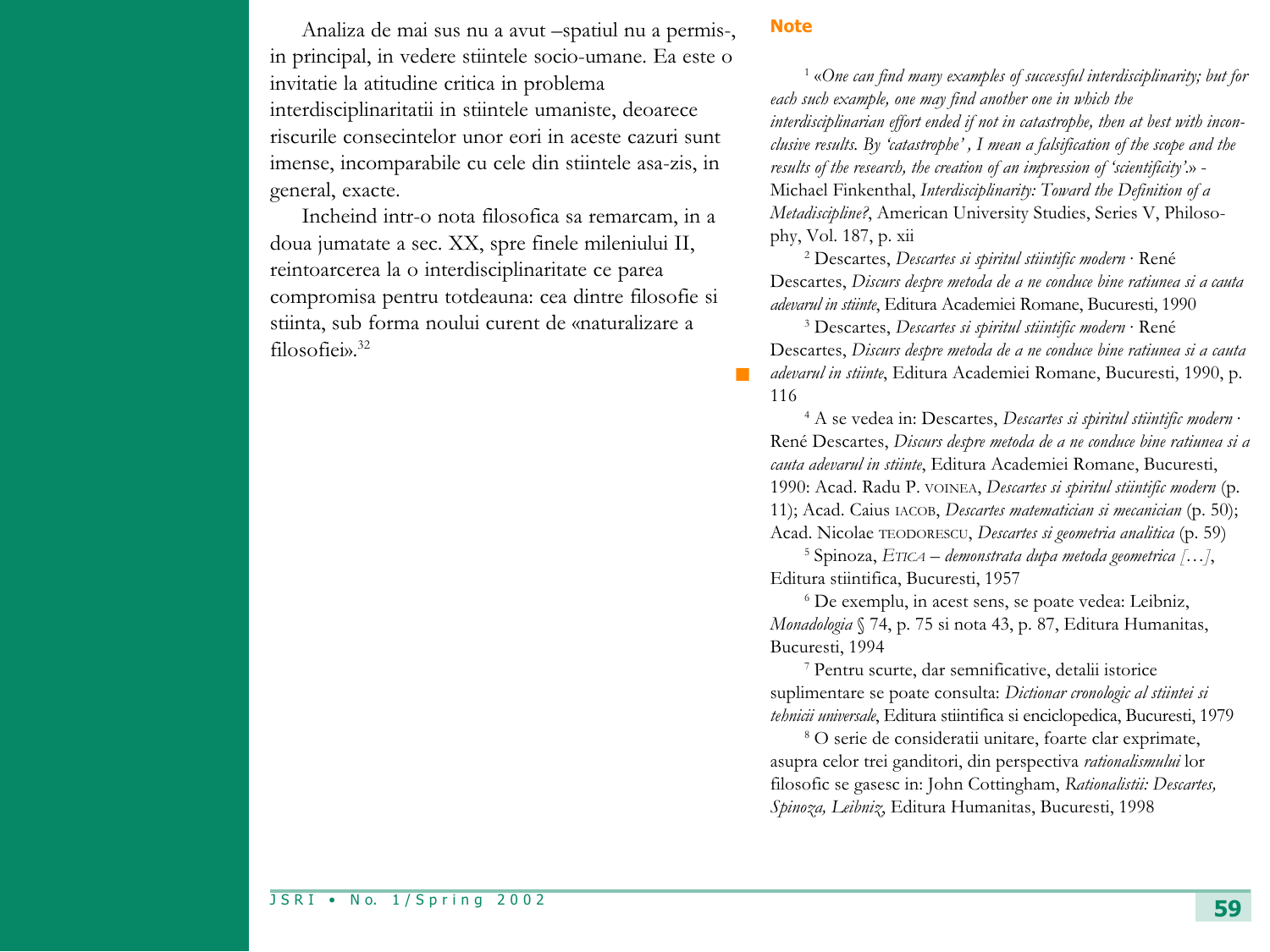<sup>9</sup> Immanuel Kant, PROLEGOMENE la orice metafizica viitoare care se va putea infatisa drept stiinta, Editura All, Bucuresti, 1998

<sup>10</sup> Immanuel Kant, Critica ratiunii pure, Editura IRI, Bucuresti, 1994

<sup>11</sup> Analizand destinul *metodei carteziene*, de exemplu, aceasta, desi destinata metafizicii in principal, a fost 'uitata' de metafizicieni dar a fost imbratisata de catre oamenii de stiinta.

<sup>12</sup> Pentru Bertrand Russell remarcam, din punctul de vedere al scopului acestui articol, metoda sa de analiza in problema fundamentelor stiintei și in abordarea activitatii de clarificare a conceptelor si problemelor filosofice, precum si conceptia sa despre filosofie ca fiind o cercetare caracterizata prin obiective si metode specifice care o deosebesc net de cercetarea stiintifica propriu-zisa. A se vedea in acest sens, de exemplu, lucrarea: Bertrand RUSSELL, Our Knowledge of the External World.

<sup>13</sup> Tractatusul logico-philosophicus al lui Ludwig Wittgenstein reprezinta un punct de referinta in conturarea modelului analitic de filosofare. Distinctia dintre adevarul si sensul expresiilor limbajului este introdusa ca si criteriu de delimitare a activitatilor filosofice de activitatile (stiintifice) care urmaresc extinderea cunoasterii noastre despre fapte. Semnificative in acest sens sunt urmatoarele texte filosofice: Ludwig Wittgenstein, O conferinta despre etica, in Filosoful-Rege [Ed. M. Flonta], Editura Humanitas, Bucuresti, 1992 [sau A Lecture on Ethics in 'The Philosophical Review', ian. 1965] si Tractatus logico-philosophicus, Editura Humanitas, Bucuresti, 2001

<sup>14</sup> George Moore reconfigureaza si el analiza filosofica ca analiza a semnificatiei expresiilor limbajului, preocupat fiind in principal de limbajul cotidian. Orienteaza analiza in directia criticii filosofiei speculative si in apararea punctelor de vedere ale simtului comun. Lucrarea sa exemplara in acest domeniu este: George MOORE, A Defence of Common Sense, in (Ed.) R. Ammerman, Classics of Analytic Philosophy, pp. 47-57

<sup>15</sup> Moritz Schlick caracterizeaza filosofia ca activitate de clarificare conceptuala in opozitie cu activitatea de cercetare stiintifica. A se vedea, de exemplu, in acest sens: Moritz SCHLICK, Form and Content, an Introduction to Philosophical Thinking, in

volumul Gesammelte Aufsätze, Gerold & Co, Wienn, 1938 sau Moritz SCHLICK, Traire, cunoastere, metafizica, (Ed. M. Flonta) in Teoria cunoasterii: teme-texte-literatura, pp.108, Editura Universitatii Bucuresti, 1999

<sup>16</sup> Rudolf Carnap promoveaza ideea unei practici a analizei logice si a explicatiei conceptuale. Filosofia devine la el o filosofie a limbajelor ideale, o logica aplicata. Recomandam in acest sens celebrul articol: Rudolf CARNAP, Depasirea metafizicii prin analiza logica a limbajului, in «Revista de Filosofie», XL, 1 / 1993, p. 89. Ca o reactie critica, de referinta, la acest articol recomandam studiul «Depasirea 'Depasirii metafizicii prin analiza logica a limbajului' prin analiza logica a limbajului»: Jaakko Hintikka, Overcoming 'Overcoming Metaphysics Through Logical Analysis of Language' Through Logical Analysis of Language», in 'Rev. Dialectica', Vol. 45,  $N^{\circ}$  2-3 / 1991

<sup>17</sup> Gilbert Ryle introduce in detaliile analizei noi concepte:  $tip$ logic, categorie si eroare categoriala, contribuind astfel in analiza expresiilor limbajului comun la descifrarea tipului logic caruia ii apartin conceptele noastre. Preocuparile sale merg in principal pe o directie privitoare la entitati si activitati mintale. Se remarca in acest sens, analiza: Gilbert Ryle, *Descartes' Myt*, in (Ed.) R. Ammerman, Classics of Analytic Philosophy, pp. 296 - 305

<sup>18</sup> R. Carnap, H. Hahn, O. Neurath, Conceptia stiintifica despre lume: Cercul de la Viena, in Filosofia contemporana in texte alese si adnotate (partea I) [coordonatori AL. Boboc si I. Rosca] Bucuresti, 1986

<sup>19</sup> Ludwig Wittgenstein, Tractatus logico-philosophicus: propoztia 6.53, Editura Humanitas, Bucuresti, 2001

<sup>20</sup> «Epistemologia genetica» a lui Jean Piaget ofera o explicatie genetica ideii conexiunii necesare, disociind intre 'experienta fizica' si 'experienta matematica'; este o trecere de la 'actiuni reale' la 'actiuni interiorizate'. Piaget isi caracterizeaza pozitia drept constructivista, intelegand prin aceasta o permanenta elaborare de operatii si structuri noi. Teoria sa este in general considerata ca avand un accentuat caracter interpretativ, ea neaflandu-se sub un control al faptelor intr-un sens strict al acestei expresii. Precizam ca exista, in acest sens, doua traduceri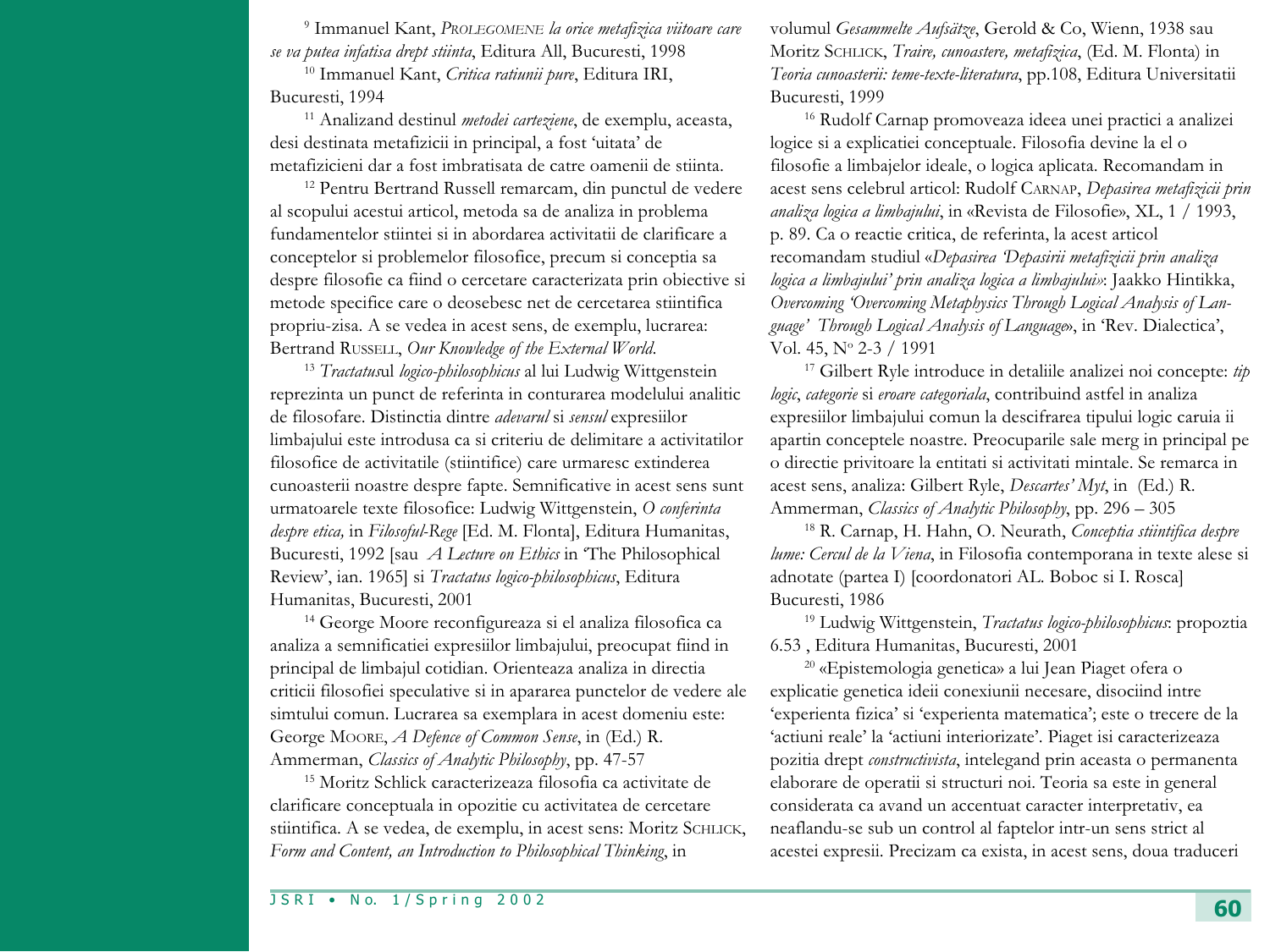in limba romana: Biologie si cunoastere, Editura Dacia, Cluj-Napoca, 1971 si, respectiv, Epistemologia genetica, Editura Dacia, Cluj-Napoca, 1973 Va fi mentionata aici o alta lucrare, monumentala in intentia ei de factura epistemologic-interdisciplinara: Logique et connaissance scientifique (sous la direction de Jean Piaget), Encyclopédie de la Pléiade, Editions Gallimard, 1967

<sup>21</sup> Teoria lui Noam Chomsky asupra limbajului, invatarea limbajului in cadrul unei anumite comunitatii omenesti reprezinta o trecere de la 'o stare initiala' «gramatica universala» sau «generativa»-parte a unui program genetic, la o 'stare finala' care este gramatica caracteristica a unui anumit limbaj natural specific. Insusirea limbajului este pentru Chomsky mai degraba o crestere decat o invatare. Criticile care se aduc in general teoriei cresterii limbajului a lui Chomsky contesta caracterul ei stiintific punand in acest sens accentul pe aspectul problematic ca teoria porneste de la presupozitii neaflate sub un control strict al faptelor. Mentionam in aceasta directie urmatoarele lucrari: «Rules and Representation», Blackwell, 1980 si, respectiv, «Naturalism and Dualism in the Study of Language and Mind » in 'International Journal of Philosophical Studies', vol.2 (2), 1991

<sup>22</sup> B. F. Skinner, *About Behaviorism*, Knopf, New York, 1974

<sup>23</sup> Sa remarcam in interesu tematicii analizei de fata ca Konrad Lorenz este fondator al ETOLOGIEI: stiinta comportamentului animal si este laureat al Premiului Nobel pentru medicina si fiziologie in 1973. Vom mentiona, tot in acest sens al deschiderilor interdisciplinare, doua lucrari ale sale, traduse in limba romana: Cele opt pacate capitale ale omenirii civilizate, Editura Humanitas, Bucuresti, 1996 si, respectiv, Asa-zisul rau -Despre istoria naturala a agresiunii, Editura Humanitas, Bucuresti, 1998

 $24$  Teorii ale limbajului Teorii ale invatarii – Dezbaterea dintre Jean Piaget si Noam Chomsky, Editura politica, Bucuresti, 1988

<sup>25</sup> James Gleick, *Chaos* - Making a new science [sublinierea ne apartine], Viking, New - York, 1988

<sup>26</sup> Ilya Prigogine, Grégoire Nicolis, Exploring complexity, 1989

<sup>27</sup> Cateva exemple de astfel de discipline, devenite adevarate modele, sunt: «teoria haosului», «geometria fractala», «teoria catastrofelor», «teoria a structurilor disipative». Exista si un alt

exemplu de incercare interdisciplinara de amploare, problematica la randul ei, oferit de «sinergetica», al carei statut stiintific este insa controversat. In acest sens, urmatoarele titluri bibliografice pot fi luate ca referinte de specialitate (dar nu extrem de specializate):

- J. L. Baker and J. P. Gollub, *Chaotic Dynamics*, Cambridge University Press, 1992

- Benoit Mandelbrot, Obiectele fractale - forma, hazard si dimensiune, Editura Nemira, Bucuresti, 1998 si, pentru 'invitatia' sa la o <forma de interdisciplinaritate> data de <universalitate>, lucrarea: Bernard Sapoval, Universalités et Fractales, Flammarion, 1997

- V. I. Arnold, *Catastrophe Theory*, Springer-Verlang, Berlin, 1986

- Ilya Prigogine, Grégoire Nicolis, Self - Organization in Nonequilibrium Systems, Wiley & Sons, New York, 1977

- Adelina Georgescu, Sinergetica, solitoni, fractali, haos determinist, turbulenta (Monografii matematice), Tipografia Universitatii din Timisoara, 1992

<sup>28</sup> Steven Weinberg, Primele trei minute ale Universului, Editura politica, Bucuresti, 1984, p. 22

<sup>29</sup> John D. Barrow, Originea universului, Editura Humanitas, Bucuresti, 1994, p. 9

<sup>30</sup> John D. Barrow, Originea universului, Editura Humanitas, Bucuresti, 1994, p. 19-20

<sup>31</sup>Amos Funkenstein, Teologie si Imaginatia stiintifica (din Evul mediu pana in secolul al XVII-lea), Editura Humanitas, Bucuresti, 1998

<sup>32</sup> Trei lucrari vor fi mentionate in aceasta «noua» directie:

- W. V. Quine, Epistemology naturalized, in cartea sa Ontological Relativity and Other Essays, Columbia University Press, New York, 1969; retiparit in Kornblith, 1985

- Ph. Kitcher, The Naturalists Return, in The Philosophycal Review», Vol. 101, Jan., 1992, p. 53

- M. Friedman, *Philosophical naturalism*, The Ninety-Fifth Annual Central Division Meeting of The American Philosophical Association in Pittsburg, PA, on April 25, 1996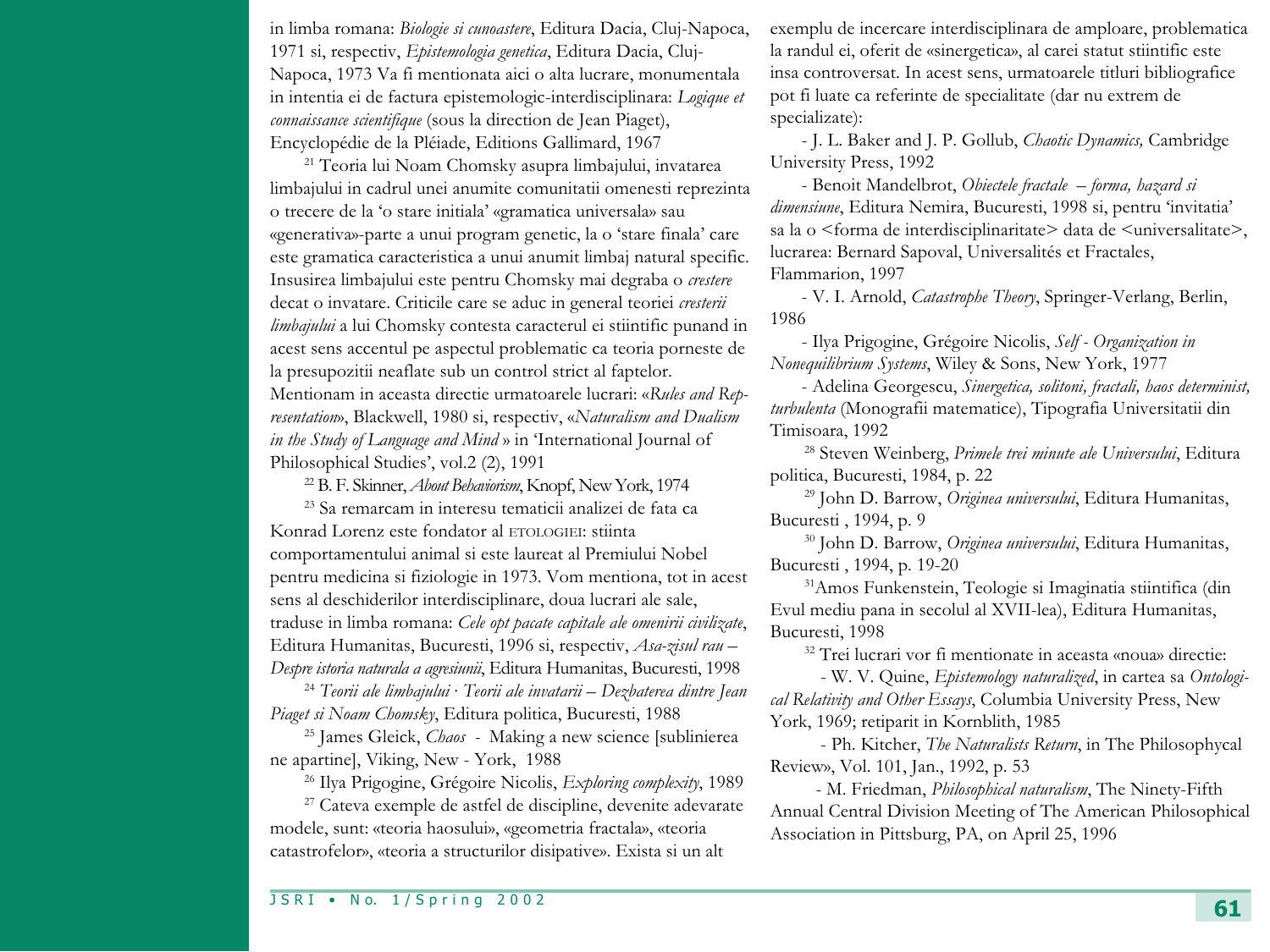# Circumscriere terminologica si tematica a relatiei multiculturalism-feminism

xista numeroase definitii atit ale feminismului cit si ale multiculturalismului, suficient de diferite pentru ca unii autori sa vorbeasca mai degraba despre existenta unor feminisme sau multiculturalisme la plural.

Una dintre circumscrierile cu un inalt grad de generalitate ale feminismului si multiculturalismului le defineste ca grade distincte ale diversitatii culturale. Astfel, feminismul se refera la diversitatea culturala de perspectiva (membrii sai criticind o serie din valorile importante ale societatii), in timp ce multiculturalismul se refera la diversitatea culturala comunitara (membrii sai diferentiindu-se in termeni etnici, rasiali sau confesionali $)^1$ .

Ambii termeni sint in orice caz plurivalenti, denumind simultan (cel putin) 1. o ideologie politica, 2. o miscare sociala, 3. un curent filosofic si 4. un domeniu de studii academice. In cazul multiculturalismului, exista si complicatia unei variante inrudite, multiculturalitatea, care se refera la faptul in sine al pluralitatii culturale.

**MIHAELA FRUNZÃ** 

www.geocities.com/ s\_c\_i\_r\_i/miha.htm

In this article, multiculturalism and feminism are discussed at the crossroad of their diverse meanings: as political ideologies, as social movements, as philosophical trends and as academic disciplines. In order to provide a solid conceptual analysis, the two terms are examined in relation with several key concepts of contemporary cultural discourse, such as postmodernism, pluralism, relativism, globalization and postcolonialism.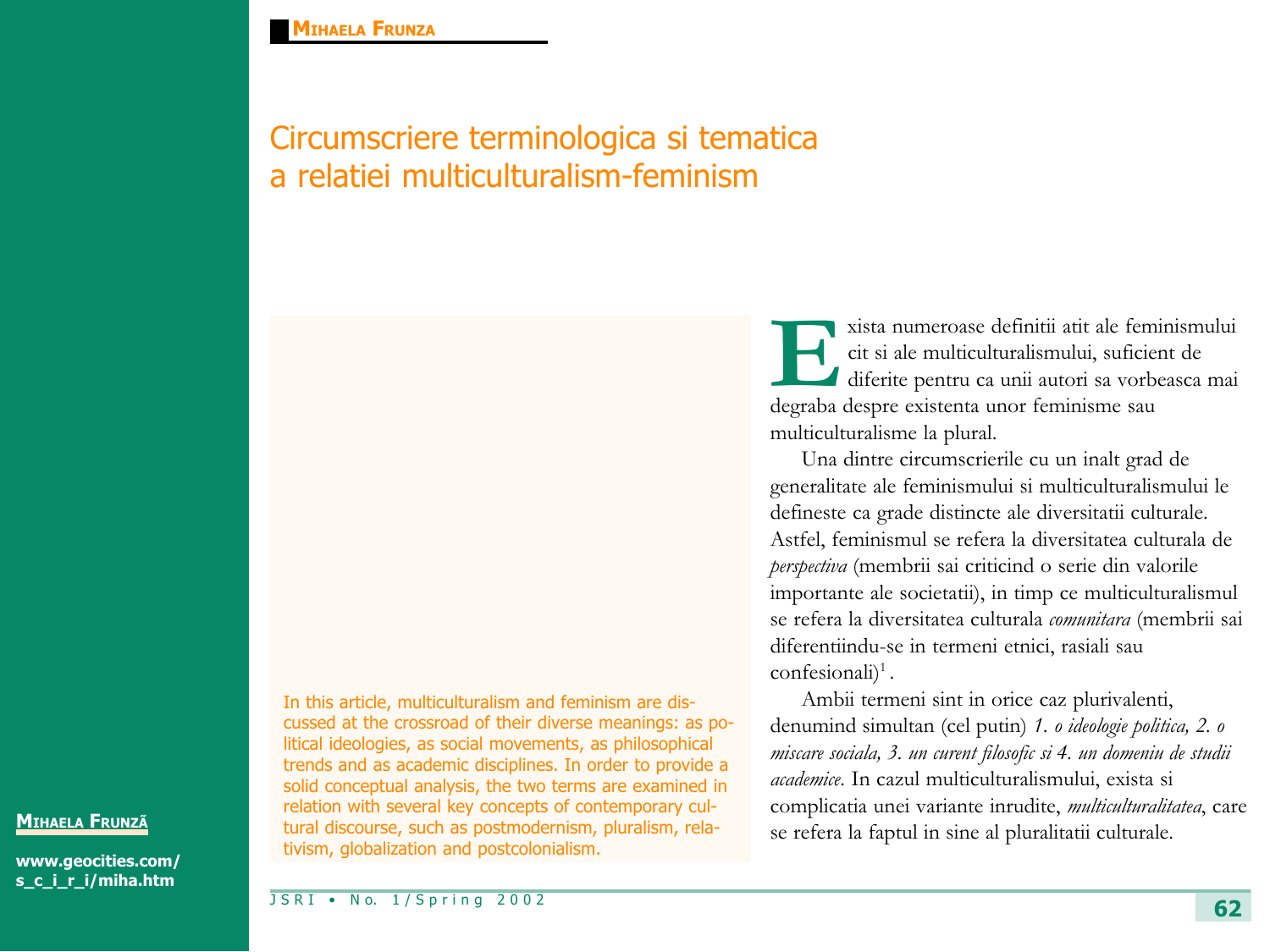# Feminism si multiculturalism - incercari de definire

Feminismul ca *miscare sociala* isi are originea la sfirsitul secolului al XIX-lea, in miscarea americana a sufragetelor (femeile care militau pentru dreptul la vot. anterior exclusiv masculin) si mai apoi in diferitele miscari de protest ale femeilor (pentru liberalizarea avortului, impotriva inarmarii nucleare, pentru oportunitati egale, s.a., in functie de tipul de feminism practicat) de la mijlocul secolului al XX-lea.

Ideologia politica a feminismului a fost circumscrisa de unele autoare in jurul a trei concepte cheie: cel de femei ca grup social distinct, de experienta ca modalitate de a impartasi trairi si opinii si de opresiune ca experienta comuna (in diferite grade de intensitate) a tuturor femeilor<sup>2</sup>. Desigur, exista discutii si divergente in privinta fiecarui concept separat, intre diferitele variante de feminisme, legat de (dar fara sa se reduca la) cine poate vorbi in numele femeilor, care sint experientele cu adevarat general impartasite si daca asemenea experiente exista cu adevarat, care sint criteriile de validare ale acestor experiente, in fine care sint cauzele si formele pe care le imbraca opresiunea si respectiv solutiile la acestea. Insa ca puncte de plecare admise de cea mai mare parte a feministelor, aceste concepte au functia unor catalizatoare de opinii si, fie ca sint acceptate sau criticate, este legitim sa le fixam pentru moment (chiar pentru a le deconstrui intr-un moment ulterior) cu titlul de concepte primare, de lucru, pentru analiza noastra.

Ca si curent filosofic, feminismul poate fi descris ca tentativa de explicatie ce pune accent pe dimensiunea genului (ocultata in filosofia traditionala, care prefera sa vorbeasca de "persoane umane", "fiinte" sau "indivizi" abstracti si in buna masura asexuati)<sup>3</sup>. Curentul feminist poate astfel scoate in evidenta lipsurile si umbrele rationalitatii universalizante sau poate revendica, pe linga valorile traditionale, existenta unor valori filosofice feminine.

Studiile feministe au intrat deja din anii 1970 in interiorul academiei, ca discipline academice sau ca si arie disciplinara autonoma. Desi denumirea lor, ca si politica educationala care le guverneaza, variaza, putind astazi sa vorbim de Studii despre Femei (Women's Studies), Studii de Gen (Gender Studies), sau Studii Feministe (Feminist Studies), accentul cade in fiecare din variante pe rolul si locul genului in constructia identitatii (personale si de grup) si respectiv pe accentuarea contributiei femeilor la devoltarea umanitatii<sup>4</sup>.

De cealalta parte, multiculturalismul poate fi definit cu titlu general ca fiind raspunsul normativ oferit in fata diversitatii culturale de tip comunitar. Ca miscare sociala, el se leaga de miscarile de emancipare si protest ale imigrantilor, minoritatilor de culoare, nativilor americani etc. din S.U.A. de la mijlocul secolului al XXlea, care au subvertit in mod treptat ideologia autoritara de tip "Keeping America White" sau cea asimilationista gen "*melting pot*"<sup>5</sup>.

Ideologia multiculturala se refera cu precadere la diversitatea grupurilor minoritare cu o cultura diferita de cea a majoritatii (unde prin "cultura" se circumscriu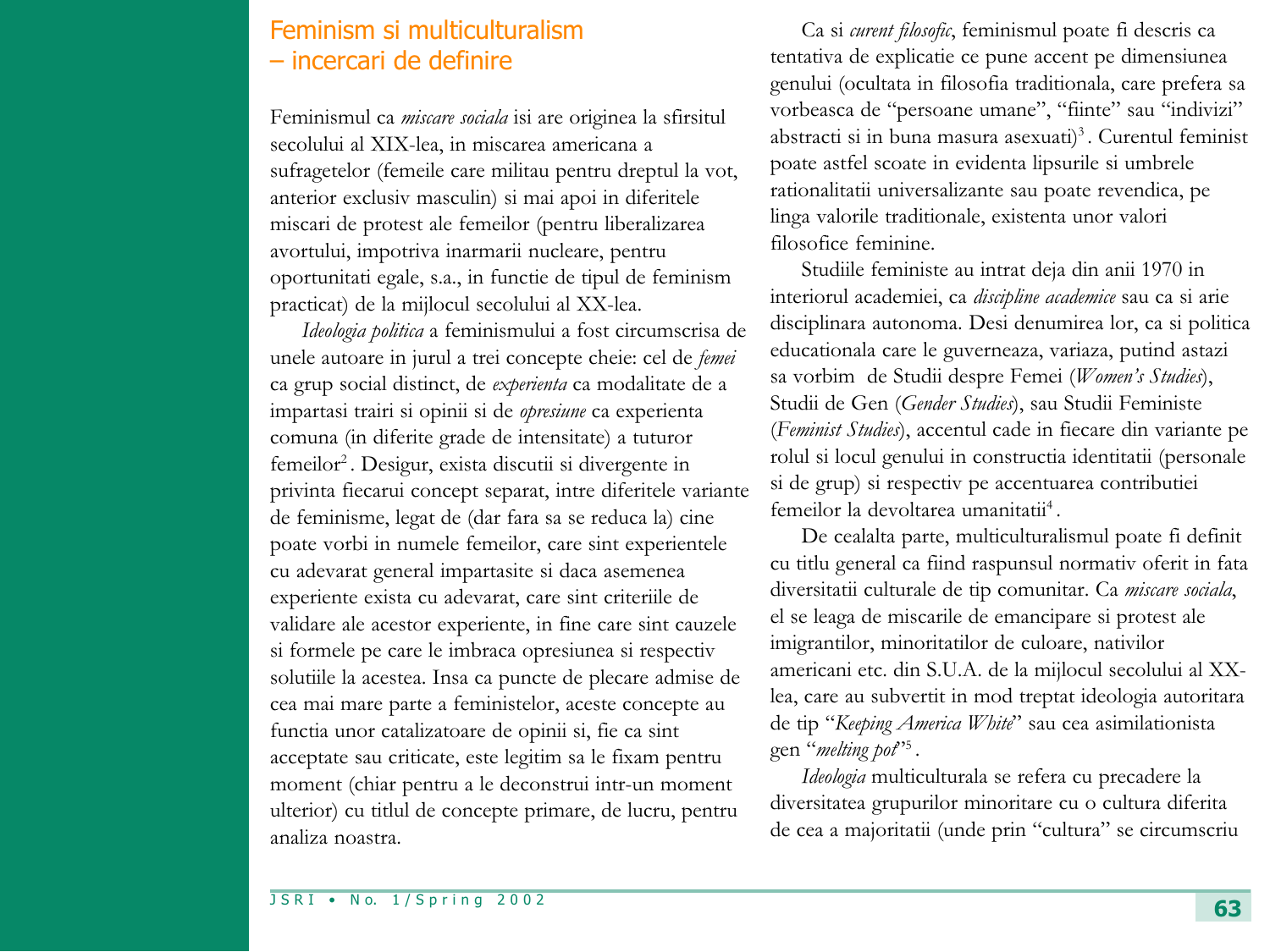in genere practicile etno-lingvistice sau / si religioase). Mai mult, si pentru a ajunge la aspectul normativ propriu-zis al termenului, multiculturalismul incearca sa propuna solutii de prezervare si dezvoltare a culturii minoritare prin mijloace alternative la solutiile monoculturale ale asimilarii sau integrarii.

Ca si curent filosofic, multiculturalismul (foarte aproape de postmodernism si de pluralism) pune accent pe dimensiunea ireductibila a diversitatii (culturale, rasiale sau a celei referitoare la etnicitate), care impune un discurs critic la adresa valorilor si conceptelor filosofiei traditionale<sup>6</sup>, a caror pretinsa universalitate este denuntata ca particularism al unor "barbati albi heterosexuali de virsta medie si apartinind clasei mijlocie".

In cazul Studiilor multiculturale ca disciplina academica, este scoasa in evidenta dimensiunea (neglijata in disciplinele traditionale) rasei, ceea ce inseamna in acest caz sublinierea contributiilor aduse de popoarele native, a celor din colonii, a populatiei de culoare, a emigrantilor, a populatiilor din tarile Lumii a Treia s.a. la dezvoltarea culturii umanitatii, ca si la adaugarea sau (dupa caz) inlocuirea culturii canonice cu productiilor culturale ale categoriilor sus-mentionate<sup>7</sup>.

## Concepte complementare

In paralel cu termenii de feminism si multiculturalism, discutia din lucrarile de specialitate face referire constanta la o serie de termeni paradigmatici pentru definirea primilor. Vom puncta in continuare cinci

astfel de termeni-teme care, fara a epuiza contextul relatiei dintre feminism si multiculturalism, ne vor ajuta sa-i precizam mai bine specificitatea. Acesti cinci termeni sint: 1. Postmodernism, 2. Pluralism, 3. Relativism, 4. Globalizare si 5. Postcolonialism.

Nu mult diferit de perechea conceptuala multiculturalism-multiculturalitate functioneaza si perechea postmodernism-postmodernitate. In mod similar, postmodernismul se refera la o suita de fenomene culturale si intelectuale, in timp ce postmodernitatea se refera la schimbarile sociale care influenteaza tabloul societatii in ansamblu.

La fel ca si conceptele ce dau titlul acestei lucrari, postmodernismul este un termen care poate fi cu greu prins in limitele analitice ale unei definitii. Ca si curent filosofic, acesta isi trage radacinile din lucrarile precursorilor Friedrich Nietzsche, Martin Heidegger si Georg Simmel, pentru a se consacra in partea a doua a secolului al XX-lea prin lucrarile lui Jacques Derrida, Jean-François Lyotard, Michel Foucault sau Jean Baudrillard. Utilizind din punct de vedere metodologic deconstructia, postmodernismul critica fundamentele rationalist-universale ale filosofiei traditionale, proclamind "sfirsitul marilor naratiuni intemeietoare", renuntarea la fundamente, colapsul ierarhiilor cunoasterii (preferinta pentru aspectul local in detrimentul celui universal), migrarea de la logocentrism la iconocentrism (sub influenta noilor tehnologii ale informatiei si comunicarii)<sup>8</sup>.

Prin toate aceste caracteristici, postmodernismul a pregatit terenul pentru dezvoltarile multiculturalismului. Renuntarea la explicatiile intemeietoare, critica valorilor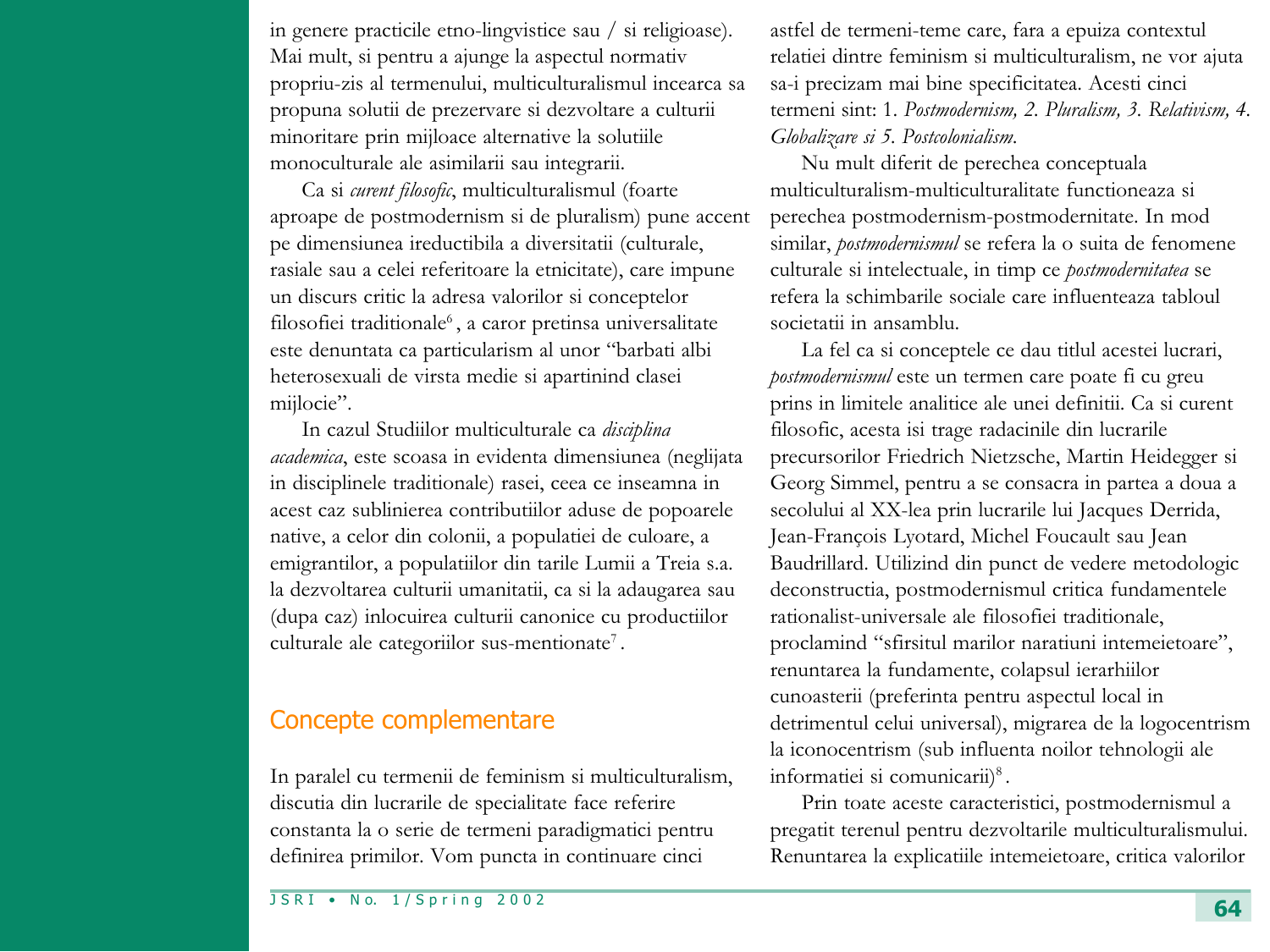traditionale, reevaluarea aspectului local, a specificului si a generalului in detrimentul particularului si universalului fac parte din "arsenalul" conceptual comun atit multiculturalismului, cit si postmodernismului. De asemenea, postmodernismul este imbratisat de o parte din reprezentantele feminismului, cum ar fi Linda Nicholson, Nancy Fraser sau Seyla Benhabib. In acest sens, unii filosofi se declara "feministi postmoderni" sau "post-feministi"<sup>9</sup>. Totusi, relatia feminism-postmodernism nu este una lipsita total de tensiuni (dintre care unele le vom regasi la nivelul divergentelor dintre feminism si multiculturalism), deoarece abandonarea totala a teoriei si renuntarea la criteriile obiective nu pot fi acceptate de acele feministe al caror demers are si o incarcatura politica. Aceasta pentru ca, in absenta reperelor valorice, ideea eliminarii opresiunii femeilor nu mai poate pretinde intiietate in fata afirmarii discriminarilor de gen. Mai mult, "sfirsitul marilor povestiri intemeietoare" atinge si metanaratiunea feminista, in fond o simpla povestire intemeietoare pe marginea idealului (particular) al sororitatii universale.

Nici relatia postmodernism-multiculturalism nu este in intregime armonioasa sau lipsita de disonante. Astfel, desi critica metanaratiunilor in numele postmodernismului a ajutat la aparitia multiculturalismului, totusi, ea este insotita de simplificari exagerate, iar practica politica e redusa la cuvinte goale de tipul: "constructie sociala", "falocentrism", "textualitate". Apoi, economia politica a disparut complet din analizele multiculturale; politica

este conceputa ca o "activitate de semnificare" prin care sint create identitatile, fara vreo referire la interesele economice (de exemplu, la Jameson). Or, viziunea multiculturala critica este indatorata in mare parte si unor viziuni economice, ca sa nu mai vorbim de aspectul politic fundamental care o structureaza<sup>10</sup>.

Totusi, trebuie sa acceptam ca, nu numai in domeniul politicii, dar si in celelalte domenii (religios, economic, cultural), postmodernismul se prezinta ca un "Ianus bifrons", dupa metafora lui Agnes Heller si Ferenc Fehér<sup>11</sup>. Pe de o parte apar atitudini relativiste de tip "anything goes", pe de alta parte se manifesta anumite reconfigurari ale unor politici instaurative (de tip "politicile verzi" ecologiste, noile politici economice, noile politici mediatice<sup>12</sup>). Daca cele din urma incearca renegocierea unor valori postmoraliste potrivit unei logici suple si articulate, atitudinea de tip "anything goes", care ne "neutralizeaza simtului tabu-ului" favorizeaza reaparitia fundamentalismelor de toate tipurile, revigorarea nationalismelor si a rasismului. Impotriva acestora, postmodernismul poate gasi aliati utili in multiculturalism si feminism, iar conlucrarea lor activa poate eventual indeparta aceste spectre pe viitor.

Doua dintre caracteristicile postmodernismului pe care le preiau atit multiculturalismul cit si feminismul sint heterogenitatea si heteronomia. Ambele se opun conceptual omogenitatii, inteleasa ca si aplicatie neproblematica a Ratiunii. Omogenitatea, fie ca este inteleasa "naturalist" (ca si conditie naturala prealabila a existentei sociale umane), fie ca este inteleasa "Humean" (ca si legitimare a traditiilor si obiceiurilor deja existente) a fost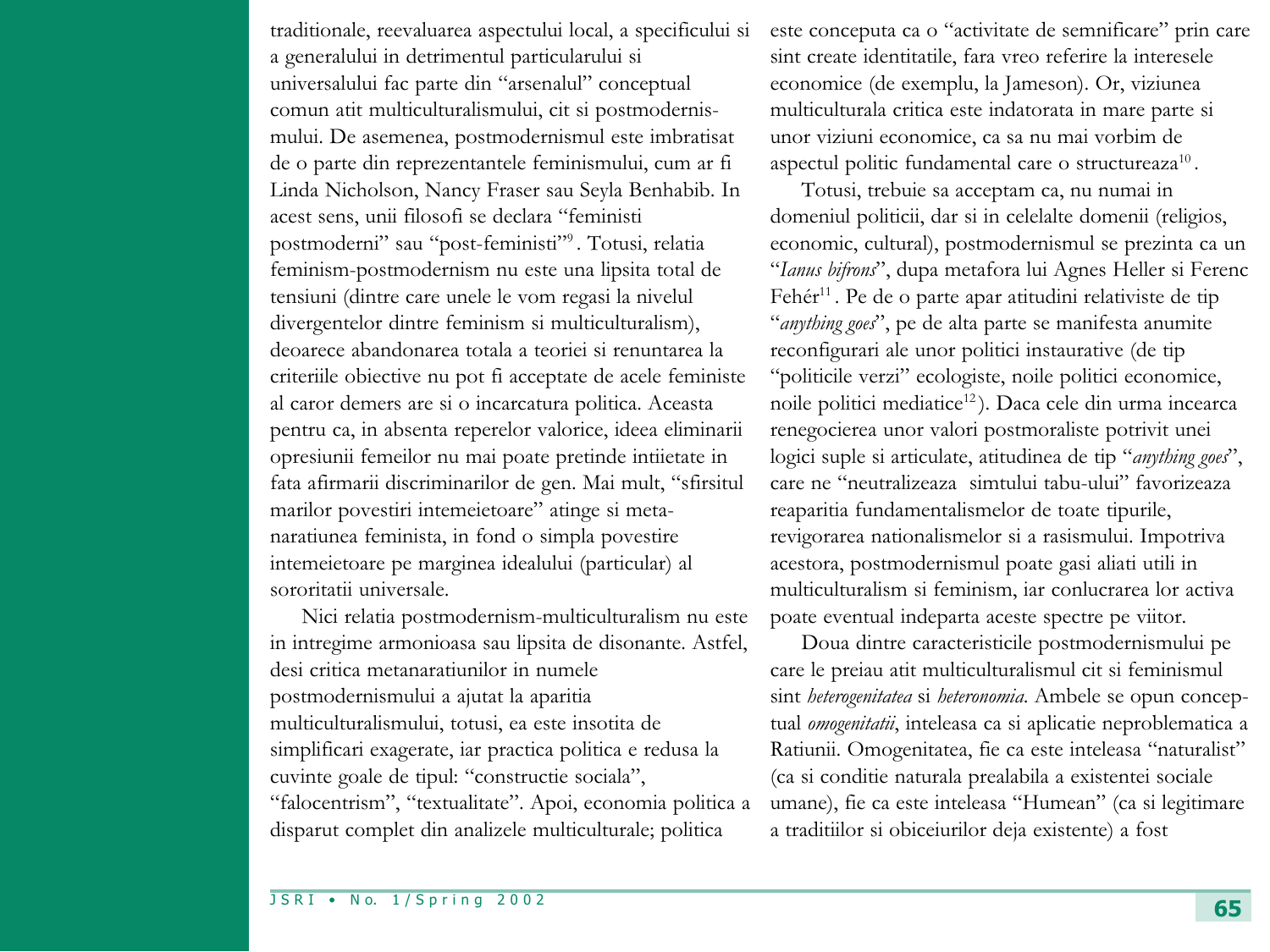denuntata de sustinatorii multiculturalismului ca aplelind la metoda omogenizarii si deci a unei forme de represiune. Desigur, alternativa acesteia, heterogenitatea, nu trebuie sa fie acceptata fara rezerve; ca si restul caracteristicilor postmoderne, este ambivalenta, putind duce atit la miscari emancipatoare cit si fasciste; insa, dupa cum subliniaza David Theo Goldberg, heterogenitatea este conditia reprezentativa a umanitatii (cel putin de la modernitate incoace)<sup>13</sup>, in sens de amestec, de migratii, de miscare necontenita. Heteronomia este un alt tip de mozaic, care provine din decalajele propriului timp istoric<sup>14</sup>. Ambele caracterizeaza atit postmodenitatea cit si multiculturalitatea, creind premisele acelui tip de cultura mozaicata, care cultiva fragmentul si (bri)colajul, amestecul culturilor si subculturilor.

Pluralismul se afirma pe plan politic si epistemologic o data cu postmodernismul, desi radacinile sale conceptuale sint mult mai vechi, curentul pluralist putind invoca printre teoreticienii precursori filosofi de talia lui Platon sau Leibniz. Totusi, spre deosebire de postmodernism, pluralismul este un concept mai difuz, "un sindrom sau o aglomerare intelectuala", dupa expresia lui Gregor McLennan<sup>15</sup>, mai degraba decit o traditie fixa. El functioneaza cu succes la trei niveluri disciplinare interconectate: metodologic (la Thomas Kuhn sau Paul Feyerabend), sociocultural si politic (la Stuart Hall, Michel Walzer, P.A. Dahl sau Iris Marion Young).

La toate aceste niveluri, pluralismul se intersecteaza cu abordarile multiculturale și feministe. Asemanarile și divergentele dintre aceste curente apar in strinsa conexiune cu diferentele de opinii din cadrul pluralismului insusi. La nivel metodologic, diversitatea metodologica atit a Studiilor Multiculturale cit si a Studiilor de Gen (ai caror cercetatori uzeaza in studiile lor o varietate de metode socio-antropologice, etnografice, istorice, psiho-sociologice s.a.) reprezinta cu siguranta un exemplu de pluralism aplicat in aceste domenii.

La nivel socio-politic, multiculturalismul si feminismul sint de acord cu pluralismul postmodern, care afirma ca toate teoriile si strategiile politice sint "orizonturi imaginare construite" prin raportare la care se creeaza si re-creeaza identitatile si colectivitatile. De asemenea, abordarile multiculturale si feministe mizeaza adesea in teoriile si actiunile politice pe asa-numitele "politici ale diferentei"<sup>16</sup>, care reprezinta una din fetele pluralismului conventional. Totusi, o mare parte a politicilor diferentei, fie ele feministe sau multiculturaliste, prezinta o cantitate insemnata de "reziduuri" structuraliste si rationaliste (de tipul alternativei mult vehiculate oprimare / emancipare) nonpluraliste.

Alte paralele semnificative pot fi intreprinse daca tinem cont de alternativele aflate in interiorul curentului pluralist insusi, alternative care pot fi citite si in "cheie" multiculturala sau feminista. O prima "dilema" a pluralismului<sup>17</sup>, care poate fi observata si in cazul multiculturalismului de pilda, se leaga de alternativa plu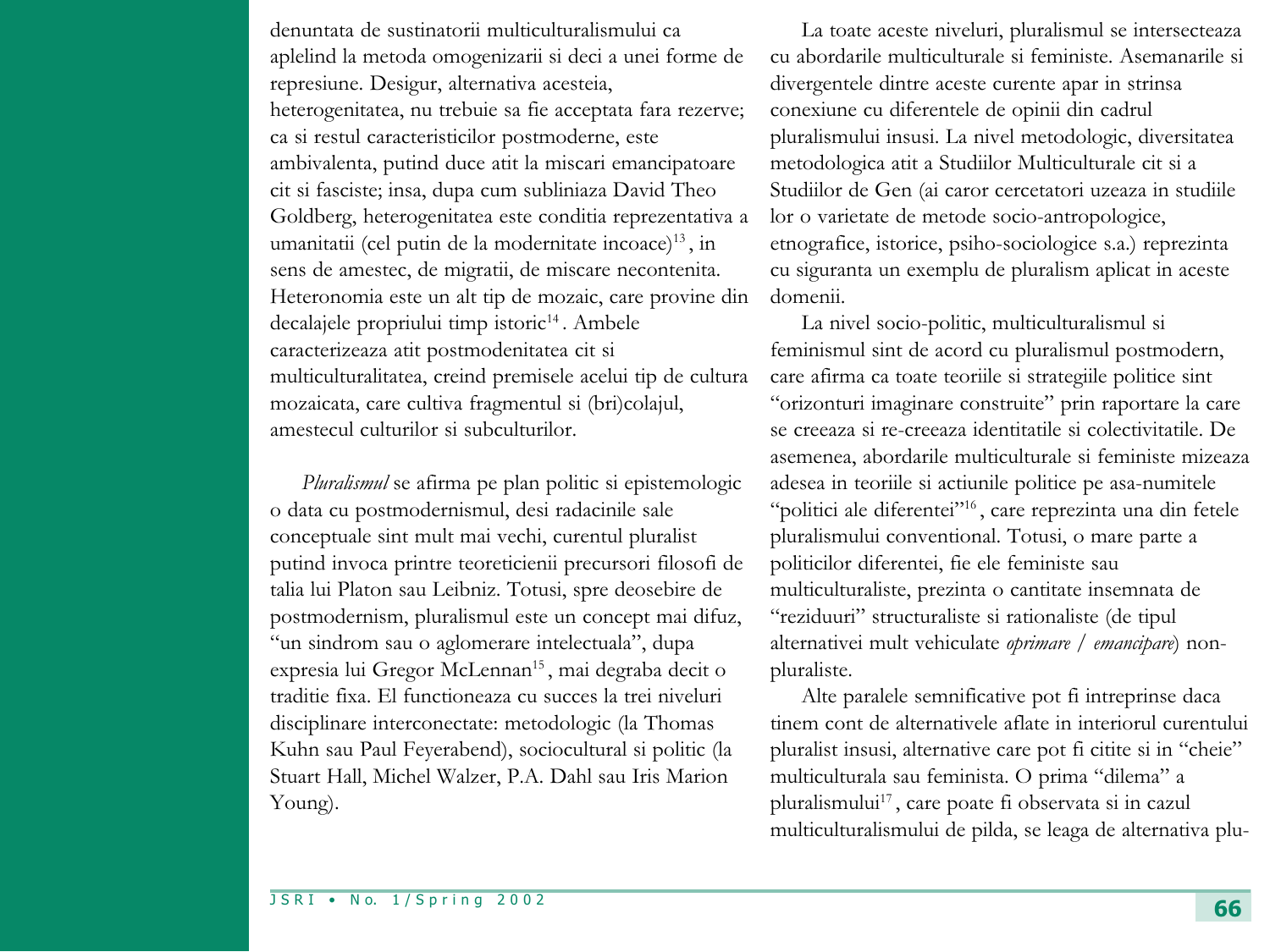ralism "tare", atotpulverizator, care insa sfirseste prin a fi un cinism relativizat, sau pluralism "moderat", care insa nu reuseste sa treaca de stadiul de critic avizat dar ineficient al diverselor monisme. Aceeasi dilema sta si in fata sustinatorilor multiculturalismului, intre un multiculturalism "tare", aplicat consecvent, care ar duce la separarea si in final la izolarea culturilor constituente, sau o varianta mai "slaba" care insa poate foarte usor ramine doar la nivelul teoretic al dezbaterilor politice sterile.

O a doua dilema, care apropie in egala masura pluralismul in mai mare masura de feminism, este cea a gasirii unor criterii care sa limiteze proliferarea necontenita de curente culturale, teoriilor si entitatilor politice. Dupa cum exista pericolul "pulverizarii" politice a pluralismului in entitati care polemizeaza la nesfirsit intre ele, tot astfel unele feministe acuza "spargerea" feminismului in nenumarate feminisme particulariste (al femeilor de culoare, al lesbienelor, al femeilor din lumea a treia, al femeilor evreice s.a.) lucru care ar primejdui idealurile comune ale feminismului, de denuntare a oprimarii universale a femeilor si de realizare a solidaritatii (sororitatii) generale.

Cea de-a treia dilema a pluralismului se joaca intre alternativele pluralism *descriptiv* versus / si pluralism normativ, cu alte cuvinte intre simpla acceptare a pluralitatii inerente in peisajul cultural, socio-politic, economic s.a. contemporan, respectiv militantismul pentru pluralizarea culturilor, politicilor s.a contemporane. Aceasta dilema se regaseste cel mai adesea in domeniul educational, al multiculturalismului si feminismului ca discipline academice. Cel mai adesea, adeptii acestor curente nu pot milita pentru un multiculturalism (feminism) de tip normativ, care sa includa abordarile specifice acestor discipline in programa generala.

Un al treilea concept des invocat in discutiile (si criticile) la adresa multiculturalismului si feminismului este relativismul. Ca si pluralismul, relativismul este un concept filosofic cu traditie, precursorii invocati putind fi de pilda filosofii sofisti sau scoala atomista, in modernitate Herder si Humboldt iar in contemporaneitate autori de talia lui Karl Manheim, Thomas Kuhn, Ludwig Wittgenstein, Paul Feyerabend si Richard Rorty<sup>18</sup>.

Ca si postmodernismul si pluralismul, relativismul are o contributie insemnata in demontarea pretentiilor de universalitate a superioritatii culturale occidentale. Aici, relativismul intra in consonanta cu criticile multiculturale si feministe, aducind un aport important prin sublinierea caracterului restrins, limitat si finalmente "parohial" al valorilor proclamat universale.

Dimensiunea relativista este insa virulent criticata de adversarii acestor curente. Pe o astfel de denuntare a relativismului se intemeiaza, de pilda, si critica feminismului si multiculturalismului intreprinsa la noi de Andrei Cornea<sup>19</sup>, care considera ca orice demers relativistic (indiferent daca se manifesta in cimpul epistemologic, politic sau cultural) nu se poate sustine decit facind apel la ("citind inconstient") fundamente non-relative, ceea ce submineaza intreaga legitimitate a proiectului relativist. De pilda, ideea de oprimare a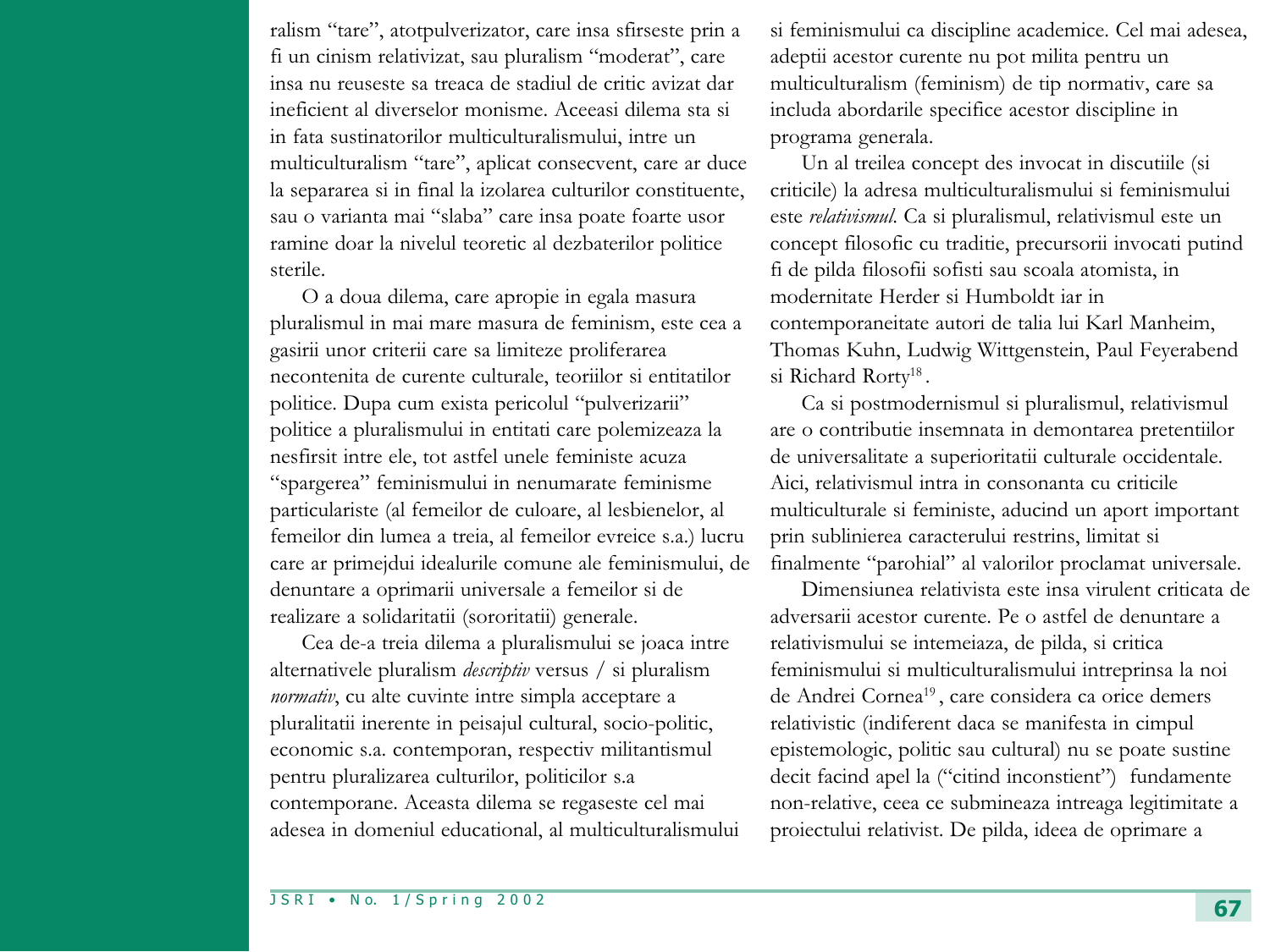femeilor din partea societatii patriarhale, cu relativizarea valorica implicita pe care o presupune receptarea si intelegerea din partea societatii (liberale - cazul paradigmatic invocat de Andrei Cornea) a mesajului feminist, care altfel si-ar pierde iremediabil forta si consistenta politica. Insa chiar aceasta intelegere se bazeaza pe posibilitatea de "rezonare" a societatii cu valorile feministe, ceea ce inseamna ca aceste valori ale societatii liberale nu sint "patriarhale", asa cum sustin feministele, ci mai degraba general-umane.

Totusi, aceste critici sint in buna masura respinse de adeptii multiculturalismului si feminismului. Una din variantele de raspuns la critica relativismului particularist (care sa nu cada pe de alta parte intr-un universalism de felul celui propus de Cornea) este gasirea unor solutii conceptuale care sa iasa din dilema axiologica universalparticular. O posibilitate este afirmarea conceptelor de general si specific. Astfel, relativismul multicultural nu aspira sa furnizeze legi universale, dar totusi poate oferi, prin inductie, judecati generale (de condamnare a rasismului, de pilda, care nu mai tine de universalismul axiologic, ci de pragmatismul moral).

Globalizarea poate fi considerata un termen care desemneaza in domeniul socio-economic o realitate aproape similara multiculturalitatii. Fenomenul globalizarii circumscrie atit procese tehnico-economice, favorizate de expansiunea capitalului global si a noilor tehnologii informationale, cit si procese politice, sociale si culturale, cuprinse cu toate in sintagma "satului global" (Global Village).

Globalizarea a fost adesea perceputa ca avansind impreuna cu multiculturalismul, insa in directii opuse: globalizarea mergind in sensul standardizarii, multiculturalismul in sensul fragmentarii. Astfel, una dintre criticile cele mai constante la adresa globalizarii este cea care denunta uniformitatea si recurenta acelorasi tipuri de productii, fie ca e vorba de produse economice, fie de cele culturale, sau de un anume stil de viata, de regula made in America: analistii si militantii antiglobalizare sint impotriva generalizarii si importului produselor americane de la cele tip Coca-Cola, McDonalds, *fast-food*, pina la curente filosofice de tipul pragmatismului. In felul acesta, s-ar distruge adevarata interculturalitate, prin inlocuirea produselor locale cu cele americane, in profitul dezvoltarii economiei americane.

Impotriva acestui stil de critica, foarte raspindit de altfel, putem invoca argumentele lui Alvin Toffler<sup>20</sup>, care constata inca din anii 1970 ca

"superindustrializarea" si "accelerarea" constanta a ritmului vietii (factori a ceea ce azi numim globalizare) nu duc nici pe departe la uniformizarea marfurilor, gusturilor si ideilor, ci dimpotriva la o diversificare nemaiintilnita de produse, hobby-uri si curente culturale: "societatea supraindustriala, care incepe acum sa se contureze, va incuraja un model mozaicat de stiluri de viata efemere". Astfel, globalizarea nu respinge, ci mai degraba creeaza cadrul propice pentru afirmarea pluralismului si a multiculturalismului.

Feminismul a avut dintotdeauna tendinte globaliste, explicabile daca luam in considerare criticile feministe la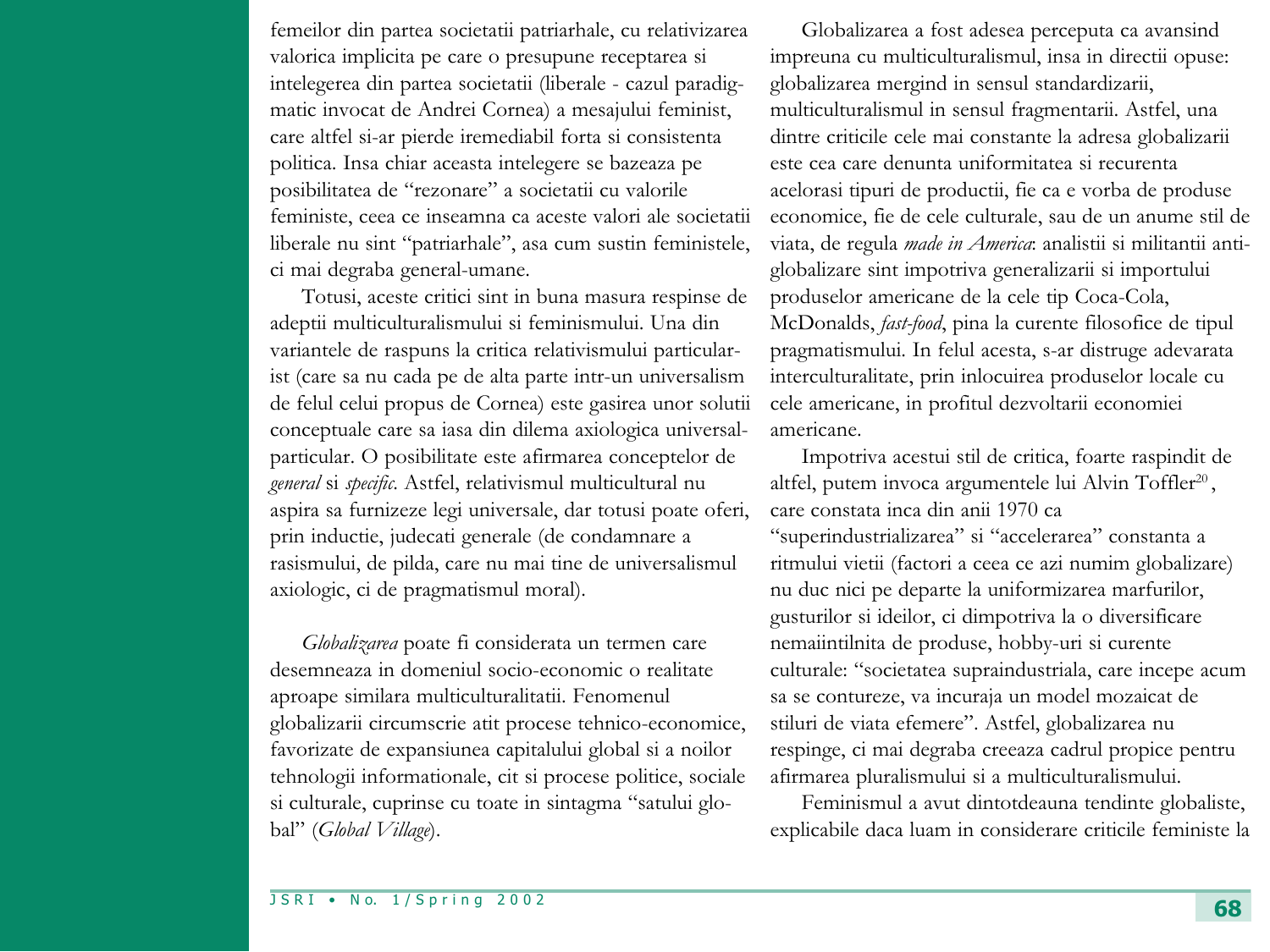adresa practicilor locale de devalorizare si oprimare a grupurilor de femei, de la separarea femeilor, la casatoriile de copii aranjate, infanticidul feminin, divortul unilateral, circumcizia feminina. In lucrarile recente se poate citi insa despre "feminismul global" (la Alison M. Jaggar, Ann Ferguson, Uma Narayan<sup>21</sup>) ca si modalitate de asumare a paradigmei globaliste in discursul feminist. Acest termen se refera la o "comunitate imaginata" (comunitate de idealuri, valori, traditii) care sa le dea feministelor individuale sentimentul apartenentei la "sororitatea" globala, ca varianta revizuita si deconstruita a mai vechii sororitati universale. Acest ideal global tine cont de fluiditatea comunitatilor si heterogenitatea lor interna, se fereste de postularea prematura a unei legaturi efective a femeilor, incercind sa reinventeze si sa renegocieze comunitatile actuale in spiritul unei etici globaliste postmoraliste. In spiritul acestui feminism global s-au desfasurat si ultimele Conferinte Internationale ale Femeilor, la Beijing (1995) si New York (2000)<sup>22</sup>, in care s-a pus un accent important pe politicile comune, care sa consfiinteasca retelele de solidaritate interparticipante.

Termenul de *postcolonialism* pare sa faca trimitere (potrivit prefixului post-) la evolutia culturilor de dupa independenta de sub puterile coloniale. Totusi, teoria postcoloniala se refera atit la dominatia politica efectiva din imperiile coloniale, cit si la dominatia culturala (europocentrica sau mai general a "rasei albe"). Viziunea postcoloniala, dezvoltata de autori ca Edward

Said, Gayatri Spivak, Homi Bhabha, Rey Chow, se preocupa de probleme de tipul identitatii in relatie cu imperialismul si nationalismul; rolul statului in aceste conflicte; conflictele dintre culturile traditionale si cele contemporane<sup>23</sup>.

Teoria postcolonialista influenteaza si este la rindul sau influentata de teoriile multiculturale si feministe. Exista citeva domenii in care aceasta influenta se manifesta cu pregnanta. Cele mai generale conceptecheie sint astfel: amestecul hibrid al istoriilor, limbilor si problemelor, atit indigene cit si occidentale; chestionarea rationalitatii discursului occidental; problema locului si dislocarii in limbaj. Intrucit chestiunea rationalitatii discursului occidental am analizat-o si in pasajele anterioare, referitoare la postmodernism sau relativism, ne vom axa pe prezentarea conexiunilor cu celelalte doua conceptecheie.

Unul dintre conceptele de sorginte pluralista, postmoderna, dar mai ales post-coloniala, invocat adesea in discutiile despre multiculturalism, este cel de hibriditate. Idealul hibriditatii este rezultat al atitudinii. prezente in politicile multiculturale, de "in-corporare", care urmareste continua negociere a spatiului sociocultural in vederea imputernicirii celor marginalizati, a fostilor "colonizati" - fie ca este vorba de o colonizare efectiva, geopolitica, sau de una culturala. "Hibriditatile sint modalitatile in si prin care conditiile multiculturale sint traite si innoite"<sup>24</sup>.

In feminism, ideea hibriditatii este suprinsa extrem de plastic de catre Donna Haraway, in celebrul sau "Cy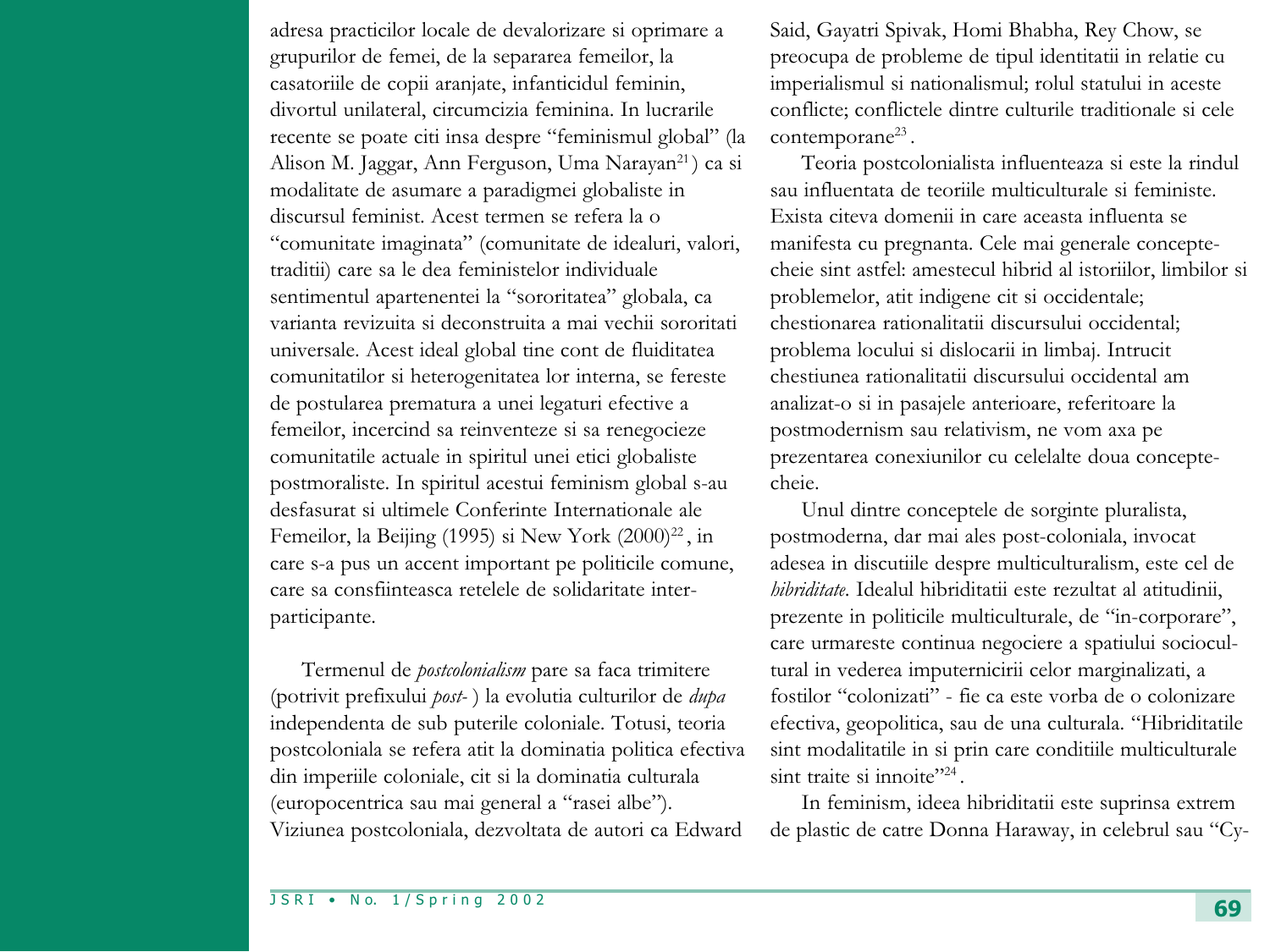borg Manifesto". Cyborg-ul este pentru autoare un organism cibernetic, un hibrid intre om si masina, creatura a realitatii sociale ca si a celei fictionale. Cyborg-ul transcende dihotomiile "gindirii dualiste" de care aminteam anterior, depasind granitele dintre om si animal, dintre organism si masina, dintre fizic si nonfizic. Conditia oscilanta, multipla, nelocalizabila a identitatii hibride este ceea ce, in opinia Donnei Haraway, ne caracterizeaza pe toti: "La sfirsitul secolului... sintem cu totii himere, hibrizi teoretizati si fabricati din masina si organism; pe scurt, sintem cu totii cyborgi"<sup>25</sup>.

Un alt concept preluat in postcolonialism tot pe filiera postmoderna<sup>26</sup> este cel al *marginalitatii*. Marginalitatea defineste, in conceptia unor feministe, conditia sociala a multora dintre femei. Conceptul este folosit fie pentru a explora similaritatile dintre conditia feminina si cea a altor categorii defavorizate (populatia de culoare) in feminismul multicultural, fie pentru a cerceta la acest nivel germenii transformarilor sociale viitoare.

Exprimarea marginalitatii a imbracat in postcolonialism forme diverse: de la modelul simplei inversari (Frantz Fanon), la deconstructia structurilor dominatiei (Gayatri Spivak si Homi Bhabha). Astfel, fie se cauta o modalitate de definire a marginalului astfel incit sa se ignore centrul (strategie ce risca insa sa ramina prinsa in structurile de gindire si de dominatie coloniale), fie se incearca o resituare compensatoare a marginalitatii in centru (strategie care transforma marginalul intr-un particular ce nu mai poate pretinde nimic dincolo de particularitate si specificitate)<sup>27</sup>.

Ca si in cazul studiilor feministe, si aici problema apare in momentul in care se incearca aplicarea in planul actiunii politice al acestui concept: daca la nivelul teoretic marginalitatea poate fi definita ca refuz al centrului, ca afirmare a caracteristicilor "slabe" ale perifericului si localului in detrimentul centralitatii uniformizatoare, in momentul in care se incearca impunerea drepturilor celor anterior nereprezentati, discursul si practicile devin in mod inevitabil "tari", uniformizatoare, centralizatoare.

Problema locului si a dislocarii in limbaj este analizata extrem de nuantat de unele curente feministe. Viziunea marcat postcoloniala a acestor grupuri face sa putem vorbi chiar de un feminism postcolonial. Feminismul postcolonial<sup>28</sup> (Ofelia Schutte, Gayatri Spivak, Aparajita Sagar, Gloria Anzaldua) se constituie la intersectia dintre feminism si postcolonialism, avind ca punct de plecare critica dominatiei si exploatarii Celuilalt diferentiat din punct de vedere cultural, insa o critica ce nu incearca sa restabileasca distinctia rigida eu-celalalt. In plus, o critica severa este directionata impotriva stereotipurilor de gen si constructelor simbolice ale corpului feminin folosite pentru a intari notiunile masculiniste de identitate nationala. Ca o solutie, feministele propun decolonizarea ca tentativa de eliberare a genealogiei proprii sau a traditiei culturale colective de sub povara culturii coloniale mostenite. Decolonizarea trebuie dublata de comunicarea inter-si multi- culturala, care poate intari retelele locale (si globale) de solidaritate.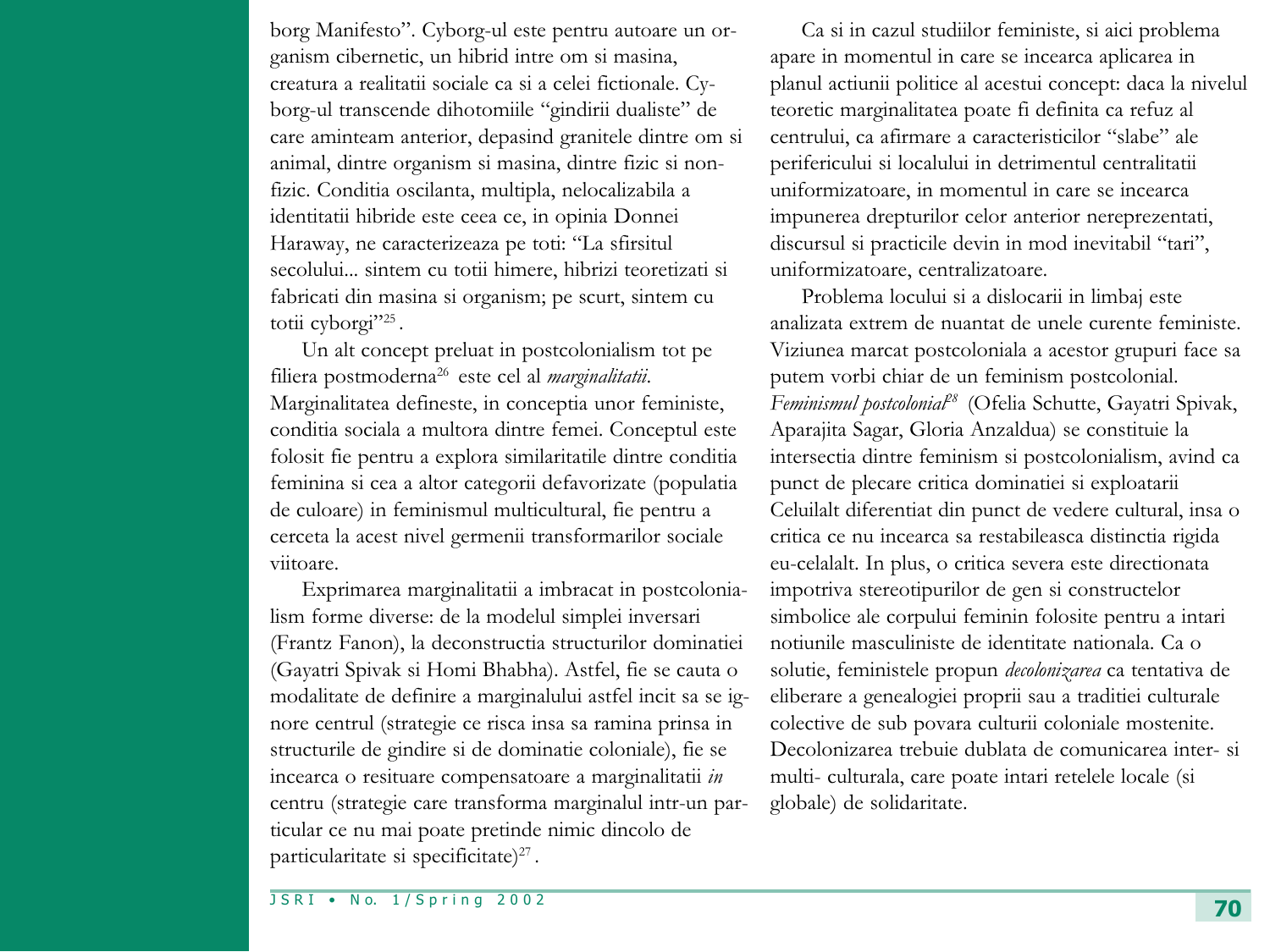### Concluzii

Multiculturalismul si feminismul au fost conturate in acest articol in diversitatea specifica de sensuri posibile, ca si ideologii politice, miscari sociale, curente filosofice si respectiv discipline academice. Pentru o analiza mai temeinica a celor doi termeni, am propus o raportare la mai multe concepte-teme ce structureaza discursul asupra curentelor cultural-politice contemporane: si anume postmodernismul, pluralismul, relativismul, globalizarea si postcolonialismul. Ca o caracteristica generala, multiculturalismul este genul de abordare politico-filosofica ce pune accent pe diversitatea (rasiala, etnica, religioasa) unei colectivitati, incercind sa impuna normativ valorile acestei colectivitati intre valorile societatii de ansamblu. Feminismul cuprinde o sfera la fel de larga de demersuri politico-filosofice care investigheaza problemele femeilor, cu accent pe experienta comuna a oprimarii din partea societatii patriarhale. El se constituie intr-o critica la adresa practicilor "indiferente fata de gen" si incearca recunoasterea valorilor feminine, alaturi (sau in locul) celor traditionale.

#### **Note**

 $\mathcal{L}_{\mathcal{A}}$ 

<sup>1</sup> Distinctia apartine lui Bhikhu Parekh, "Political Theory and the Multicultural Society" in Radical Philosophy. A Journal of Socialist and Feminist Philosophy, no. 95/1999, p. 27.

<sup>2</sup> Vezi pentru aceasta opinie Judith Grant, Fundamental Feminism. Contesting the Core Concepts of Feminist Theory, Routledge, London and New York, 1993, pp. 1-7. Exista voci care contesta posibilitatea reducerii feminismului la un nucleu ideologic. Vezi de pilda Mihaela Miroiu, Gindul umbrei. Abordari feministe in filosofia contemporana, Ed. Alterative, Bucuresti, 1995; Rosemarie Tong, "Feminist Ethics" in Stanford Encyclopedia of Philosophy, Stanford, 1998.

<sup>3</sup> Vezi de exemplu, pentru o critica a filosofiei traditionale din perspectiva feminista, Moira Gatens, Feminism si filosofie. Perspective asupra diferentei si egalitatii, Ed. Polirom, Iasi, 2001; Andrea Nye, Feminist Philosophy and the Philosophies of Man, Routledge, London and New York, 1988; Janet A. Kourany (ed.), Philosophy in a Feminist Voice. Critiques and Reconstructions, Princeton University Press, Princeton, 1998; Mihaela Miroiu (1995).

<sup>4</sup> Pentru distinctiile Gender Studies / Women Studies / Feminist Studies vezi Gloria Bowles, "Is Women's Studies an Acedemic Discipline?", pp. 32-46, in Gloria Bowles and Renate Duelli Klein (eds)., Theories of Women's Studies, Routledge, London and New York, 1989.

<sup>5</sup> David Theo Goldberg, "Introduction: Multicultural Conditions" in David Theo Goldberg (ed.), Multiculturalism: A Critical Reader, Blackwell, Cambridge, 1998, pp. 1-9.

<sup>6</sup> Pentru o raportare a multiculturalismului la filosofia traditionala contemporana, vezi Werner Hamacher, "One 2 Many Multiculturalisms" in Hent de Vries, Samuel Weber (eds.), Violence, Identity and Self-Determination, Stanford University Press, Stanford CA, 1997, pp. 284-325.

<sup>7</sup> Cameron McCarthy, The Uses of Culture. Education and the Limits of Ethnic Affiliation, Routledge, London and New York, 1998, pp 120 si urm.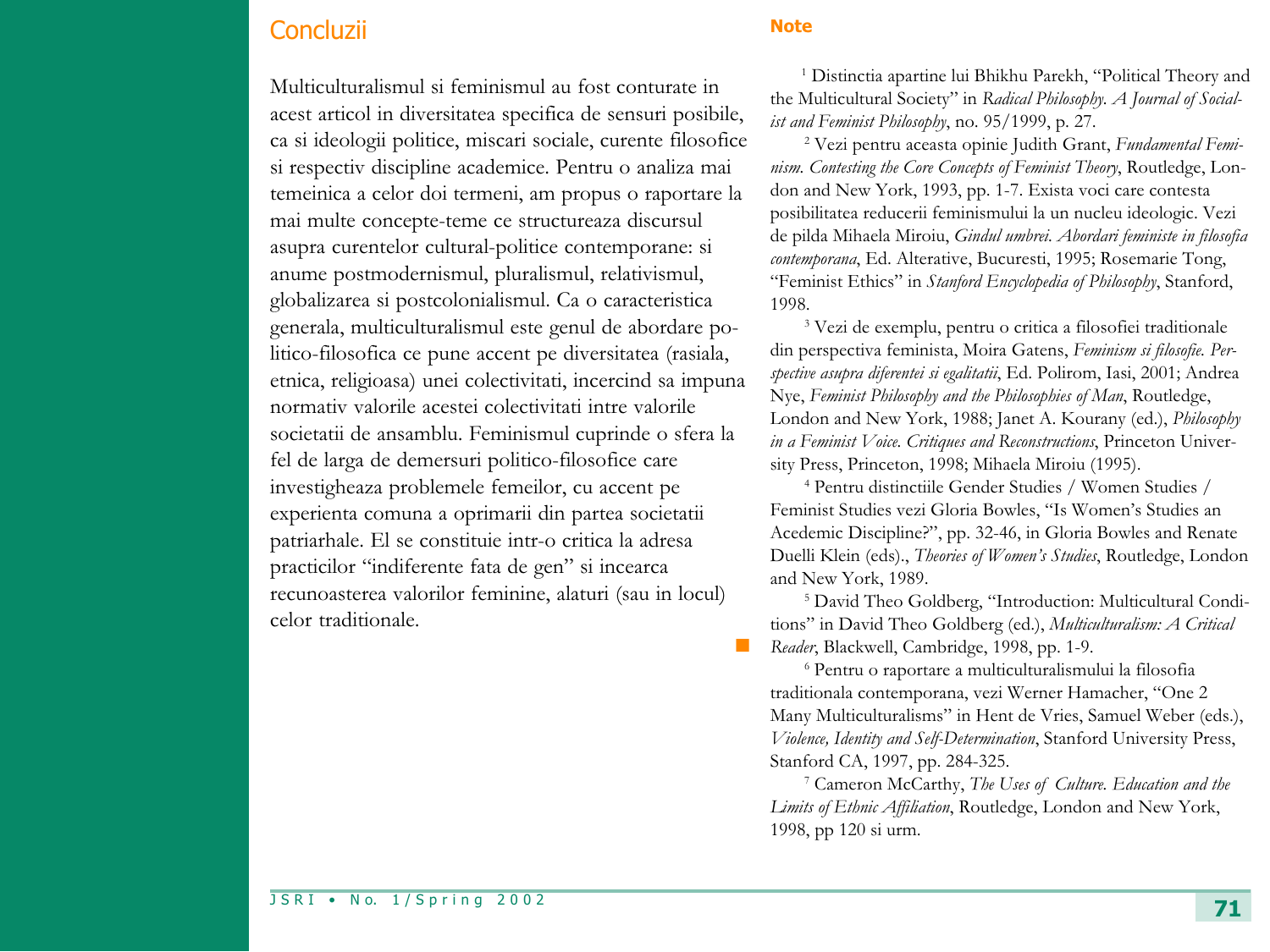<sup>8</sup> David Lyon, *Postmodernitatea*, Du Style, Bucuresti, 1998, pp.  $37 - 55$ ,

<sup>9</sup> Vezi de exemplu pentru raportarea feminismpostmodernism Linda Nicholson (ed.), Feminism / Postmodernism, SAGE Publications, London, 1990; Judith Butler, Seyla Benhabib et. al., Feminist Contentions: A Philosophical Exchange, Routledge, London and New York, 1995, pp. 17-58.

 $10$  David Theo Goldberg (1998), pp. 14-15.

<sup>11</sup> Agnes Heller, Ferenc Feher, *The Postmodern Political Condi*tion, Polity Press, Cambridge, 1998, pp. 1-13.

<sup>12</sup> Gilles Lipovetsky, Amurgul datoriei. Etica nedureroasa a noilor timpuri democratice, Ed. Babel, Bucuresti, 1996, pp. 17-29, 233-273.

<sup>13</sup> David Theo Goldberg (1998), p. 22-26.

<sup>14</sup> Aurel Codoban, "Postmodernismul, o contrautopie?" in Aurel Codoban (ed.), Postmodernismul. Deschideri filosofice, Ed. Dacia, Cluj, 1995, p. 98.

<sup>15</sup> Gregor McLennan, *Pluralismul*, Ed. Du Style, Bucuresti, 1998, pp. 120-145.

<sup>16</sup> Pentru legatura dintre multiculturalism, feminism si "politicile diferentei", vezi Charles Taylor, "Multiculturalism and the Politics of Recognition" in Amy Guttmann (ed.), Multiculturalism and the Politics of Difference, Princeton University Press, Princeton, 1992; Chris Weedon, Feminism, Theory and the Politics of Difference, Blackwell, Oxford, 1999.

<sup>17</sup> Cele trei dileme ale pluralismului sint mentionate de Gregor McLennan (1998), pp. 145 si urm.

<sup>18</sup> Pentru o prezentare critica a relativismului si a tipurilor sale (istoric, cultural, social, cognitiv, moral si filosofic), vezi Andrei Marga, Relativismul si consecintele sale, EFES, Cluj, 1998.

<sup>19</sup> Andrei Cornea, Turnirul khazar. Impotriva relativismului contemporan, Ed. Nemira, Bucuresti, 1997, in special cap.

"Feminismul si modus ponens", pp. 132-141. Pentru alte critici la adresa feminismului si multiculturalismului, vezi Edward Behr, O America infricosatoare, Ed. Humanitas, Bucuresti, 1999.

<sup>20</sup> Alvin Toffler, *Socul viitorului*, Ed. Politica, Bucuresti, 1973, pp. 245-306.

<sup>21</sup> Vezi Hypathia. A Journal of Feminist Philosophy, vol. 13, no. 2-3 (Summer 1998).

<sup>22</sup> Pentru o comparatie intre conferinta de la Beijing si cea de la New York, vezi AnALIZE. Revista de studii feministe, nr. 9, Dec. 2000, pp. 3-35.

<sup>23</sup> Maggie Humm, *The Dictionary of Feminist Theory*, Prentice Hall & Harvester Wheatsheaf, New York and London, 1995, p. 214, Steven Connor, Cultura postmoderna. O introducere in teoriile contemporane, Ed. Meridiane, Bucuresti, 1999, pp. 326 si urm.

<sup>24</sup> David Theo Goldberg (1998), p. 10.

<sup>25</sup> Donna Haraway, "A Cyborg Manifesto: Science, Technology, and Socialist-Feminism in the Late Twentieth Century" in Donna Haraway, Simians, Cyborgs, and Women. The Reinvention of Nature, Routledge, New York, 1991, pp. 149-153.

<sup>26</sup> Ideea disparitiei "centrului", care ne reveleaza conditia noastra marginala, poate fi retrasata pina la Nietzsche; pentru filosofia postmoderna, amintim aici textul seminal al lui Jacques Derrida, "Structura, semnul si jocul in discursul stiintelor umane" (in romaneste in volumul Jacques Derrida, Scriitura si diferenta, Ed. Univers, Bucuresti, 1998, pp. 375-391).

<sup>27</sup> Steven Connor, Cultura postmoderna. O introducere in teoriile contemporane, ed. cit., pp. 326-332.

<sup>28</sup> Ofelia Schutte, "Cultural Alterity: Cross-Cultural Communication and Feminist Theory" in Hypathia vol. 13, no. 2 (Spring 1998), p. 60-72.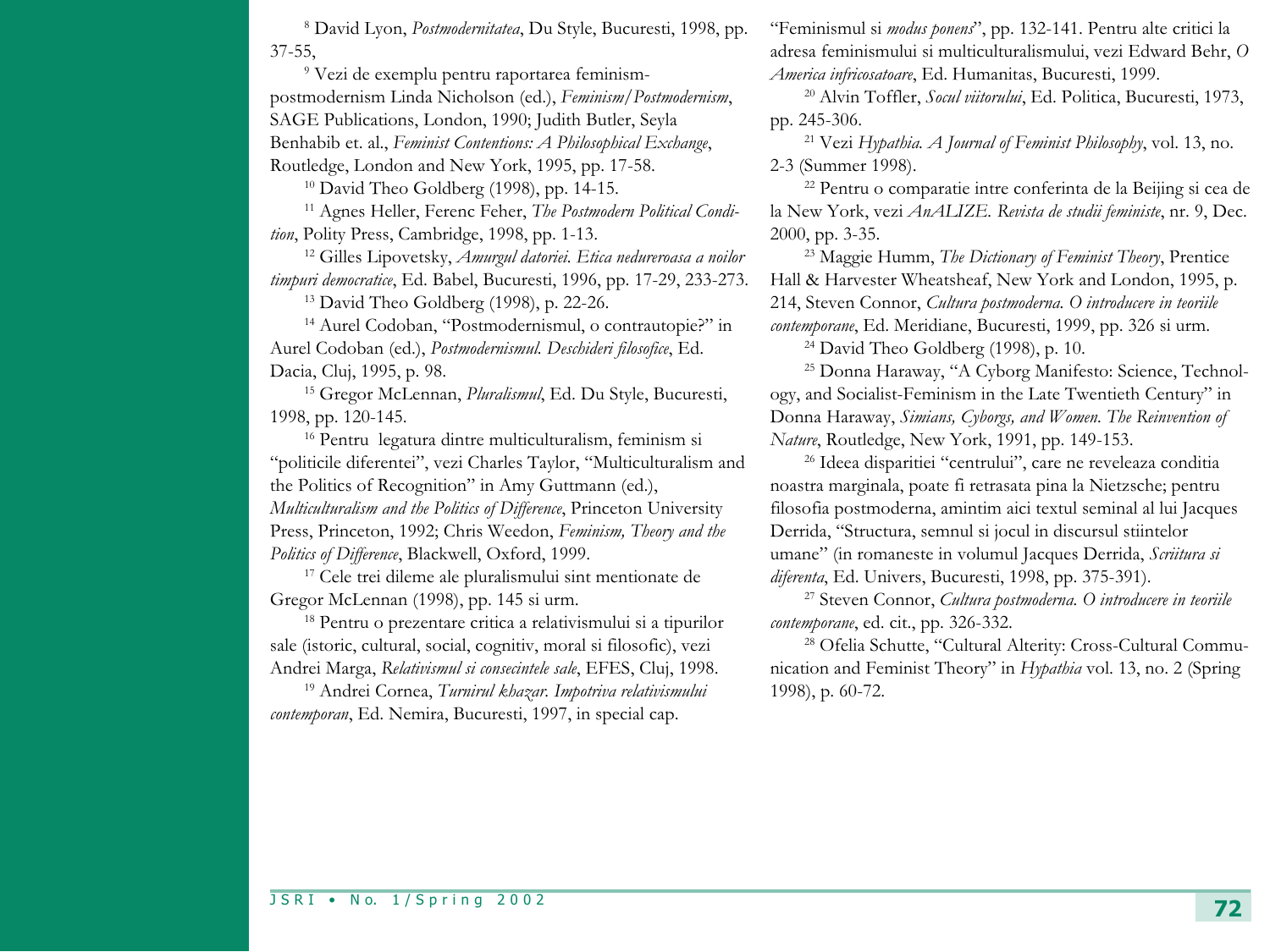# Incercari explicative asupra dialogului interreligios Iudaism-Islam

#### The aim of this paper is to offer a descriptive and, to some extent, an analitic view of the religious and historical reality in the arabi-israeli area, without the natural utopic tendency of any interreligious dialogue to solve such a conflict. The interreligious dialogue between Judaism and Islam, which threatens to remain a conflictual one, can not be separated from Christianity, as they all flow from the Abrahamic origin. Situated at the incicence of the religious and historical fields, the arabi-israeli conflict is here analized in the perspective of its two major causes: the arque regarding the biblical problem of the Chosen People, and the one regarding the fight over the sacred areas.

bisnuit fiind cu tentativele manifeste in cadrul societatii contemporane de globalizare, de reintegrare, de resolidarizare, prin aportul noilor mijloace comunicationale cu precadere, obisnuit fiind cu incercarile acestei societati de a teoretiza atari procese si fenomene noi, omul sfarsitului de secol XX si inceputului de secol XXI isi poate desprinde, cel putin aparent cu usurinta, discursul de paradigmele care-i apar de acum prea rigide ale unor epoci monologale. Aceste epoci monologale sunt dominate de traditiile unei rationalitati autoritare, absolute, obiectiviste, devenita pentru el, in cel mai bun caz, prozaica, daca nu chiar totalmente golita de sens, pentru a-si inscrie discursul in orizonturile ce i se par mai largi ale unei comunicari de tip dialogal, integrativ.

Ceea ce pare surprinzator in retorica privirii interculturale sau mai cu seama a celei interreligioase este faptul ca, desi accentul cade mai nou cu precadere pe ideea tolerantei, a deschiderii, a intersubiectivismului, ea continua sa propuna perspective holistice,

#### **CODRUTA CUCEU**

studenta, Facultatea de Istorie si Filosofie, **Universitatea Babes-Bolyai**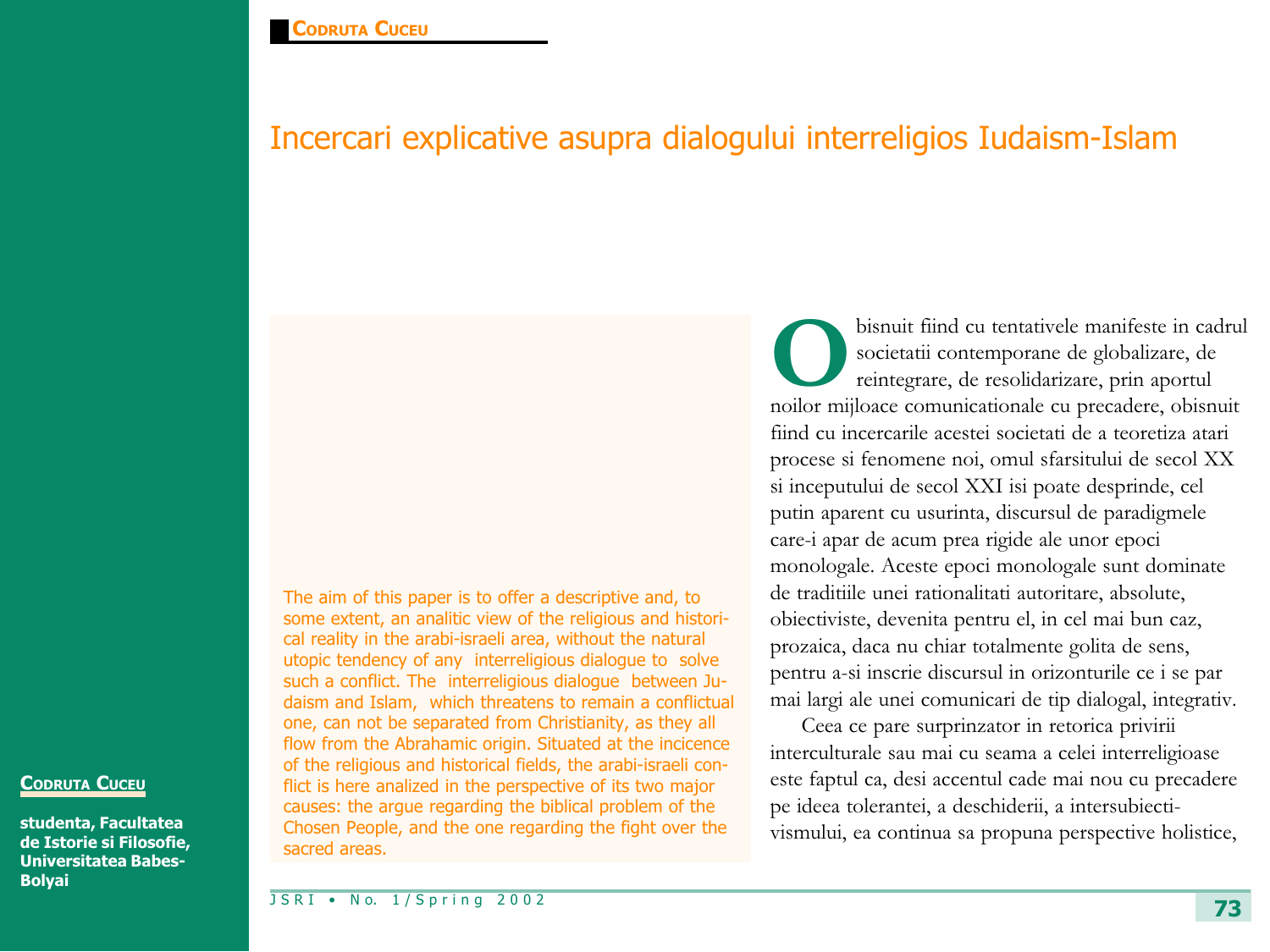imagini cuprinzatoare asupra lumii, asupra totalitatii si prin aceasta, dar folosindu-se totodata de masca dialogului ce relativizeaza si elasticizeaza granitele culturale regionale sau religioase, ramane pe undeva cantonata in sfera prejudecatilor obiectiviste, absolutiste, avataruri ale unui secol luminat, am putea spune. Exista un proiect difuz de a transpune aceasta epistematologie sociala, subsumata unor termeni paradigmatici de tipul globalizare vs izolare, dialog vs monolog, pace vs conflict, toleranta vs intoleranta, termeni ce tin de retorica privirii interculturale, interreligioase, de a transpune pe acelasi taram nedestelenit, pietros, al autoritatii, al binelui absolut, al pacii si tolerantei, al dialogului ce sta exclusiv sub marca acestor din urma concepte. Acest proiect este utopic intrucat realizarea lui ar coincide cu un efort constitutiv de eliminare definitiva a principiilor vechilor epistemologii sociale, dar chiar in aceasta utopie a noilor tendinte se gaseste sprijinul, miza teoretizarilor acestui tip de comunicare dialogala, care spera sa fascineze si apoi sa converteasca (pentru a folosi un termen religios) oameni si societati cat mai multe si cat mai diverse, in vastul program de resolidarizare umana.

Este probabil ca aceste incercari de resolidarizare, de globalizare spirituala, sa vina mai degraba nu dinspre traditia crestina sau dinspre orice alta traditie religioasa cu vocatie universalista, ci din acceptarea tot mai evidenta a dialogului interreligios.

Exemple clare ale inaplicabilitatii acestor utopii gasim la tot pasul. Unul mai mult decat edificator il constituie zbuciumul interreligios si interetnic al Orientului Mijlociu, conflictul arabo-israelian in special.

Zbaterea acestor popoare, a acestor state intre globalizare si izolare le plaseaza intr-un context dialogal materializat in conflictul deschis ce dureaza de o jumatate de secol, fara sa se poata spera la o solutie unanim acceptata.

Exista, pare-se, o teama ancestrala in constiinta comuna de a aborda atat la un nivel teoretic cat si la un nivel factual problema conflictelor si a substratului lor etno-religios, si, in masura in care aceasta spaima nu este depasita, conflictul cu implicatiile sale pare aproape intotdeauna o situatie nesolutionabila. Pe de o parte, este aproape imposibil sa nu admitem si sa costatam forta destructiva la nivel socio-cultural, material si spiritual totodata, a implicatiilor unui conflict deschis atat de durabil intre doua state, miscari sau religii, dar nu putem, pe de alta parte, nici ignora, asa cum ne-a obisnuit societatea de tip capitalist, situata exclusiv sub auspiciile progresului si schimbarii, al permanentei deveniri, nu putem ignora faptul ca un asemenea conflict nu numai ca mentine diferentele culturale, "granitele" dintre identitatile culturale nationale si, cu atat mai mult, religioase, ci le chiar accentueaza, exacerband drama angajamentelor efective. Religia vazuta ca "o explicatie a sensului ultim al vietii si al codurilor necesare pentru trairea in concordanta cu acestea" este unul dintre stalpii de sustinere a fiecarei culturi si societati. Rolul ei, adesea neglijat, sau voalat de aspectele de natura geopolitica a fenomenelor, este de multe ori mai important decat s-a considerat. Unul din exemplele elocvente in acest sens il gasim in dimensiunea religioasa a conflictului arabo-israelian. De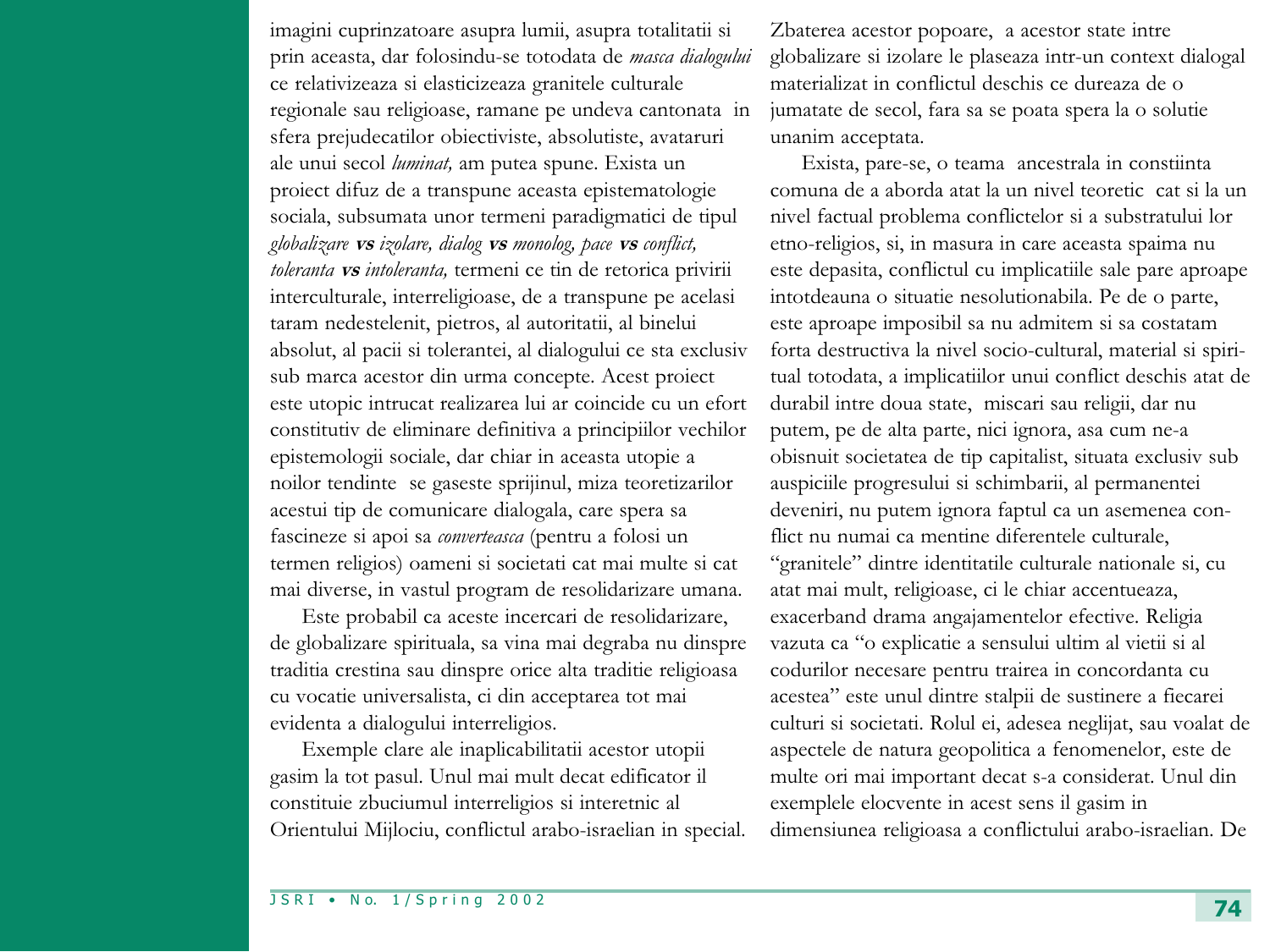spectrul larg [atat ca intindere temporala, cat si ca implicatii] al acestui conflict ma voi folosi pentru a concretiza si explica, dincolo de orice detalii istorice, semnificative de altfel, teoretizarea unei forme dialogale conflictuale.

Ezit a ma hazarda in declaratii exhaustive, cu pretentii de explicatii absolute si definitive, avand dorinta de a oferi o perspectiva data, in principal, de unghiul cuminte si moderat al simplelor constatari, si, in subsidiar, de incercarea de intelegere a unei realitati religioase si istorice in spatiul israeliano-arab.

Planul subsidiar, de natura explicativa, al acestei situatii conflictuale poate fi scos de sub paradigma sub care il incadreaza constiinta comuna, care-l condamna si, de ce sa nu admitem, il defaimeaza printr-o atitudine tot atat de intoleranta ca aceea dovedita de partile in conflict, si poate fi si el (acest plan explicativ) inscris in paradigma experientiala, factual-antropologica, a aplecarii rabdatoare asupra diferentei si a alteritatii.

Fara a cadea intr-un alt soi de extremism si fara a crede total intr-o noua "atitudine socio-culturala", fara a aprecia critic sau fara a fi de acord cu atitudinile conservatoriste, extremiste si izolationiste in orice zona s-ar plasa acestea, consider ca o autentica atitudine antropologic-comunicationala, dialogala poate si trebuie sa inteleaga mai intai si nu sa judece si sa condamne a priori orice situatie conflictuala. A accepta cu acelasi entuziasm retinut contrariile, adica a asuma in egala masura faptul ca religia poate unifica si inspira umanitatea, precum si faptul ca aceasta are puterea de a dezbina si distruge inseamna cu adevarat a te inscrie

intr-o atitudine autentic antropologica. Societatea contemporana ne invita mereu la astfel de experiente marcante, dificil de asimilat, pledand pentru intalniri multiple si diferentiate cu alteritatea, pentru depasirea propriilor incapacitati de a o intelege pe aceasta, intrucat ea este adesea amenintatoare, incerta, iar asemenea intalniri vulnerabilizeaza, prezinta riscuri genereaza incertitudine, atat la nivel individual, cat si la nivel de grup. Aceasta societate contemporana impinge omul intr-un network, in tesaturi de relatii cu ceilalti in scopul trezirii la o constiinta globala, la un domeniu dialogal, dinamic, in care exista alternative multiple si prin intermediul careia se poate ajunge la o descoperire profunda a identitatilor socio-culturale, la nivel etnic si a sinelui la nivel individual. Tavalugul secularizarii si restrangerea campului religios sunt dovada clara a incompatibilitatii dintre religie si lumea moderna, precum si a transferului dinspre religie inspre politic sau alte domenii. Aceasta secularizare nu pare a fi altceva decat "o faza occidentala a conflictului dintre religie si societatea profana"1. Dupa o modernitate dominata de teoretizarea organizata a absentei divine din constiinta comuna, se vorbeste acum de o "revansa a lui Dumnezeu", de o reconstituire spirituala a ordinii lumii, de o resemnificare a ei, de o noua etica globala prin care ajungem la un principiu profund interiorizat al responsabilitatii si grijii fata de si pentru ceilalti, la un sentiment linistitor al apartenentei.

Revansa aceasta a lui Dumnezeu, ce-si face simtita prezenta pe fundalul secularizat al lumii, ia proportii prin exacerbarea sentimentelor comunitare si printr-o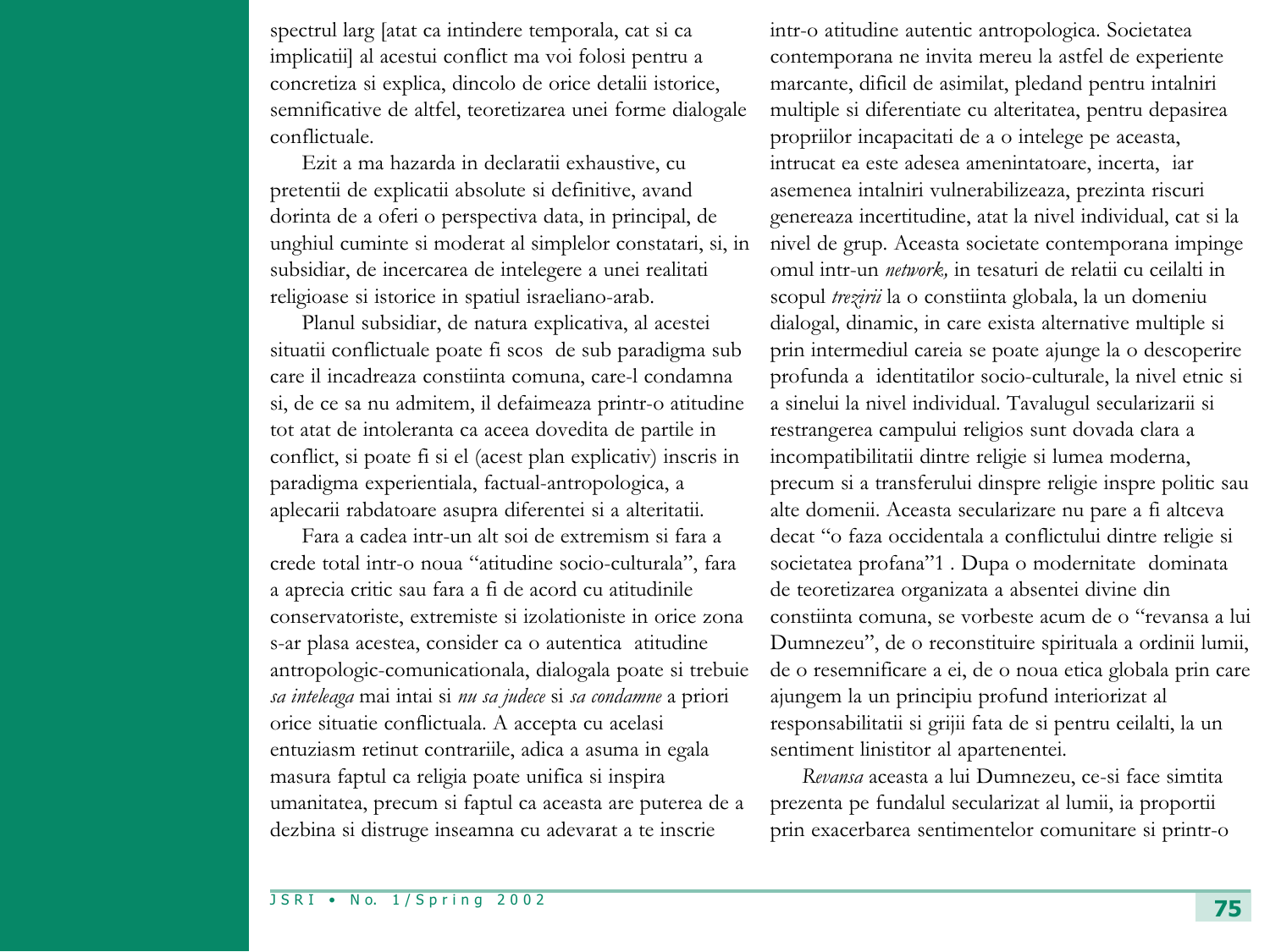noua intemeiere pe divinitate a logicii ordinii sociale. In cadrul amplu al incercarilor de reislamizare si de reiudaizare, miscarile religioase au "capacitatea de a indica disfunctiile societatii"2 si de a "exprima in termeni religiosi unele probleme sociale"3

Surprinzator insa, recucerirea si recladirea lumii pe fundamente religioase conduce din nou la conflicte. Omenirea se confrunta iarasi cu aceeasi problema a utopiei aplicarii universale a dialogului si se inscrie, mai ales cand este vorba de comunitati inchise, (nu acord aici valoare negativa acestor atribute) traditionaliste, cum sunt cele evreiesti sau arabe, intr-un context determinat de interactiune conflictuala, de monologari greu de directionat pe fagasul consensului.

Efortul omului modern de a se solidariza, de a tinde spre un orizont cuprinzator in care sa inscrie si sa circumscrie realitatea, nevoia lui de a trai simpatetic experienta celuilalt, de a dialoga consensual poate fi, dintr-o alta perspectiva, dovada limitarii si nimicniciei sale, pe care vrea sa le depaseasca prin senzatia de certitudine oferita de *adevarul* si *absolutul* efortului sau comunicational. Acest efort, venit, la inceput mai ales, pe filiera crestina, este mai greu implementabil in sanul unor comunitati religioase traditionale precum sunt cea iudaica sau cea islamica. In realitatea acestora, unde sentimentul absolutului este obtinut poate prin intermediul unei traditii subsumate unei transcendentalitati absolute, obiective si mai "reci" vazuta din aceleasi perspective crestine, paradigma dialogala, consensuala este mai greu aplicabila. Structura monadica a acestor societati refuza inca, pare-se,

incetarea ostilitatilor. O traditie logica, pusa in slujba ratiunii religioase, mentine inca, pe alocuri, si este si cazul Orientului Mijlociu, mecanismul de revendicare pentru sine a adevarului absolut, exiland, astfel, dispretuitor si autoritar toate celelalte religii intr-un context al "falsitatii". Insa, situatia conflictuala, pe care punerea in practica a acestor idei o provoaca, dezvaluie un alt scop - acela de a intari credinta in obiectivitatea unei religii, mai ales cand in asa-zisa "religie falsa a celuilalt" pare a exista ceva atractie. Atunci se cauta si se ataca punctele ei slabe pentru a o discredita in intregime. Polemica devine deosebit de ascutita atunci cand diversele religii au o baza comuna, pe care o interpreteaza in mod diferit."4

Acesta pare a fi cazul celor doua religii de origine abrahamica, iudaismul si islamismul. Interpretarea in contextul islamismului care se intelege pe sine "numai ca o reluare a revelatiei primordiale a unicului Dumnezeu, adica a adevaratei religii"5 a misionarsmului monoteist, pe care Abraham il raspandeste, atrage atentia asupra faptului ca acesta din urma n-a fost "nici iudeu, nici crestin; mai degraba el e animat de o credinta noua"6.

Religia lui Mahomed, strict monoteista, esentializata in si prin formularea traditional islamica: "Nu exista alt Dumnezeu in afara de Allah si Mahomed este trimisul lui Allah", nu doreste, in mod paradoxal, intrucat traditia coranica tolereaza sau chiar accepta pluralismul religios, (nu doreste) decat o restabilire a credintei pur monoteiste a lui Abraham. Aceasta tendinta, corelata cu problemele geopolitice de dupa crearea statului Israel in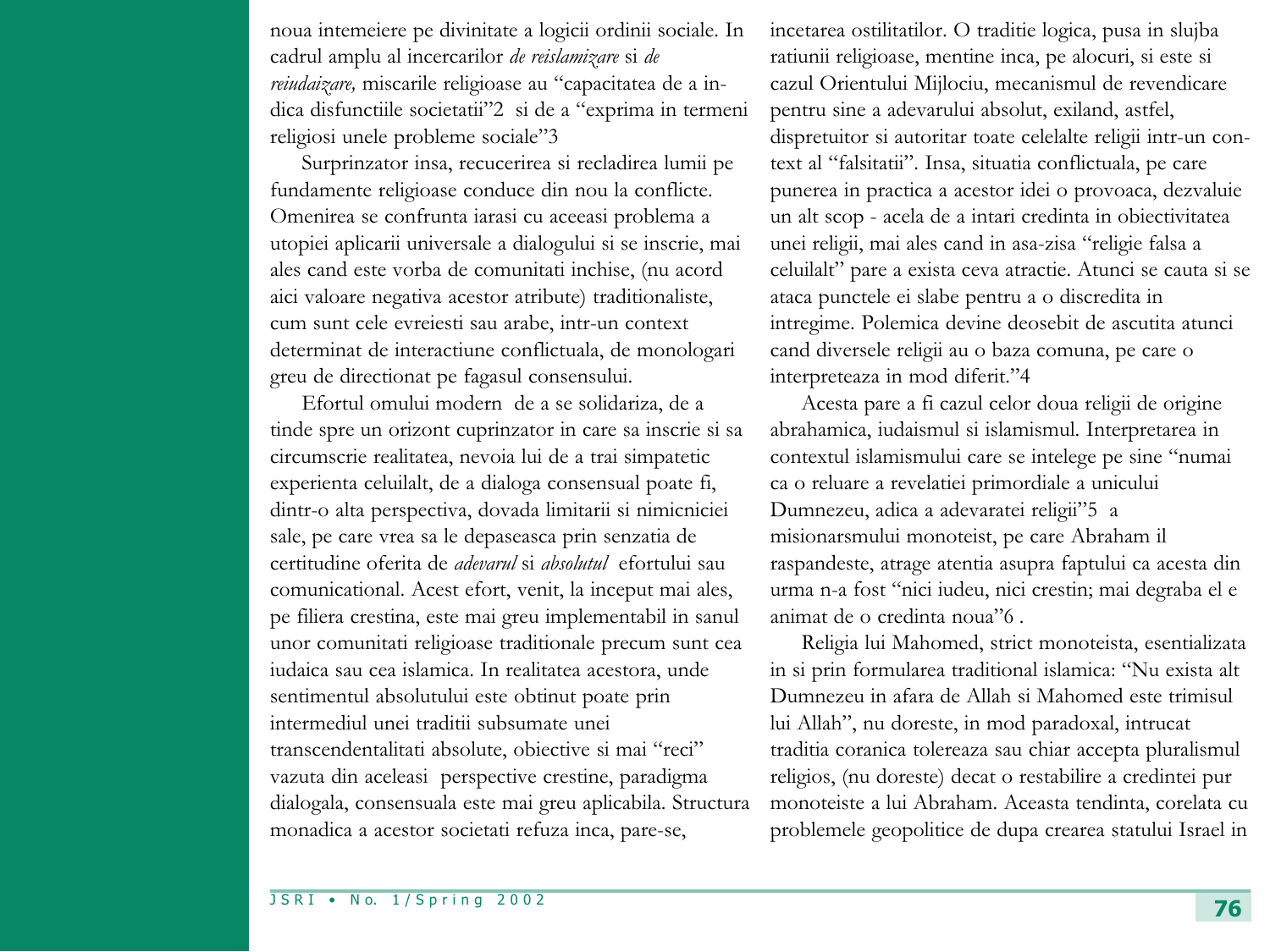1948, conduc disputa iudeo-islamica pe un fagas mult mai agresiv decat ar fi fost firesc intr-o dezbatere teologico-filosofica. Disensiunile teoretice se concretizeaza acum in lupta pentru impunerea, pentru mentinerea si durabilitatea suprematiei fiecareia dintre cele doua extreme. Pe de o parte, traditiile musulmane potrivit carora "datoria comunitatii musulmane este de a lupta si de a muri pentru impunerea islamului, pana cand lumea va deveni un domeniu al islamului sau al pacii (*Jihad*)"7 sunt reinnoite, iar pe de alta parte, intr-o lume pentru care Tora reprezenta, asa cum sustinea Heinrich Heine, "patria transportabila a evreilor", descoperim tendinte de definire a identitatii socioculturale si politice.

Religia reprezinta deci, atat in cazul iudaismului, cat si in cel al islamismului, pilonii definirii identitare, care imbraca ulterior haina puternic colorata politic. Politica tinde adesea, in cadrul acestei comunitati, sa voaleze autenticul mesaj religios, folosindu-se de acesta din urma drept pretext pentru a-si justifica tendintele autoritare si instapanitoare/cuceritoare. Se poate vorbi, in acest context, de momentul de tranzitie interioara de la israelitate la iudaitate, realizata prin intermediul asocierii sub numele de sionism religios "a ideii divine si sentimentului national"8. Acesta este marcat istoric de Razboiul de sase zile, din 1967. Notiunii juridice de stat al Israelului i se substituie conceptul biblic de pamant al Israelului care "legitima ocuparea teritoriilor in numele pactului dintre Dumnezeu si Poporul ales"9 . Procesul identitar de iudaizare, dezvoltat in paralel cu procesul instapanitor de islamizare, justifica atat starea

conflictuala, ca stare arhetipala existenta intre cele doua comunitati, cat si sacrificiul uman pe care acesta il presupune. Starea conflictuala poate deveni pentru ochiul asa-zis obiectiv, exterior justificata, deci necondamnabila. O astfel de perspectiva epistemicexplicativa, lipsita de prejudecatile angajamentelor si ancorata sub zodia mai comoda, mai dreapta, a "binelui" universal sub care se situeaza cel care teoretizeaza echidistant starea conflictuala, poate insemna un prim pas in incercarea de solutionare a ostilitatilor.

Perspectiva antropologic-experimentala integrata si ea si supusa teoretizarilor globalizarii si solidarizarii umanitatii, se foloseste adesea de carti sfinte cum este de pilda Coranul, preluand limbajul religios, preluand simbolistica unei constiinte comune subordonate credintei, pentru a-si materializa telurile. Astfel, in masura in care Gilles Kepel vorbea in cartea sa, Dumnezeu isi ia revansa, despre incercarile modernitatii de revenire, de recucerire si reintemeiere religioasa a umanitatii, despre o recrestinare de sus/de jos o reiudaizare de sus/de jos sau o reiudaizare de sus/de jos, discutand, adica, despre ordonata sau despre organizarea pe verticala a unei obiectivitati ierarhizate la nivelul structurilor sociale, fie ele politice, economice sau religioase si despre *abscisa* sau despre organizarea orizontala a unei relativitati si relativism, ce porneste de la om/de la popor, s-ar putea vorbi in zilele noastre si de o globalizare de sus sau de jos. In ecuatia acestei configuratii intra si perspectiva antropologica avansata aici, care pare sa sustina o globalizare de jos, pornind de la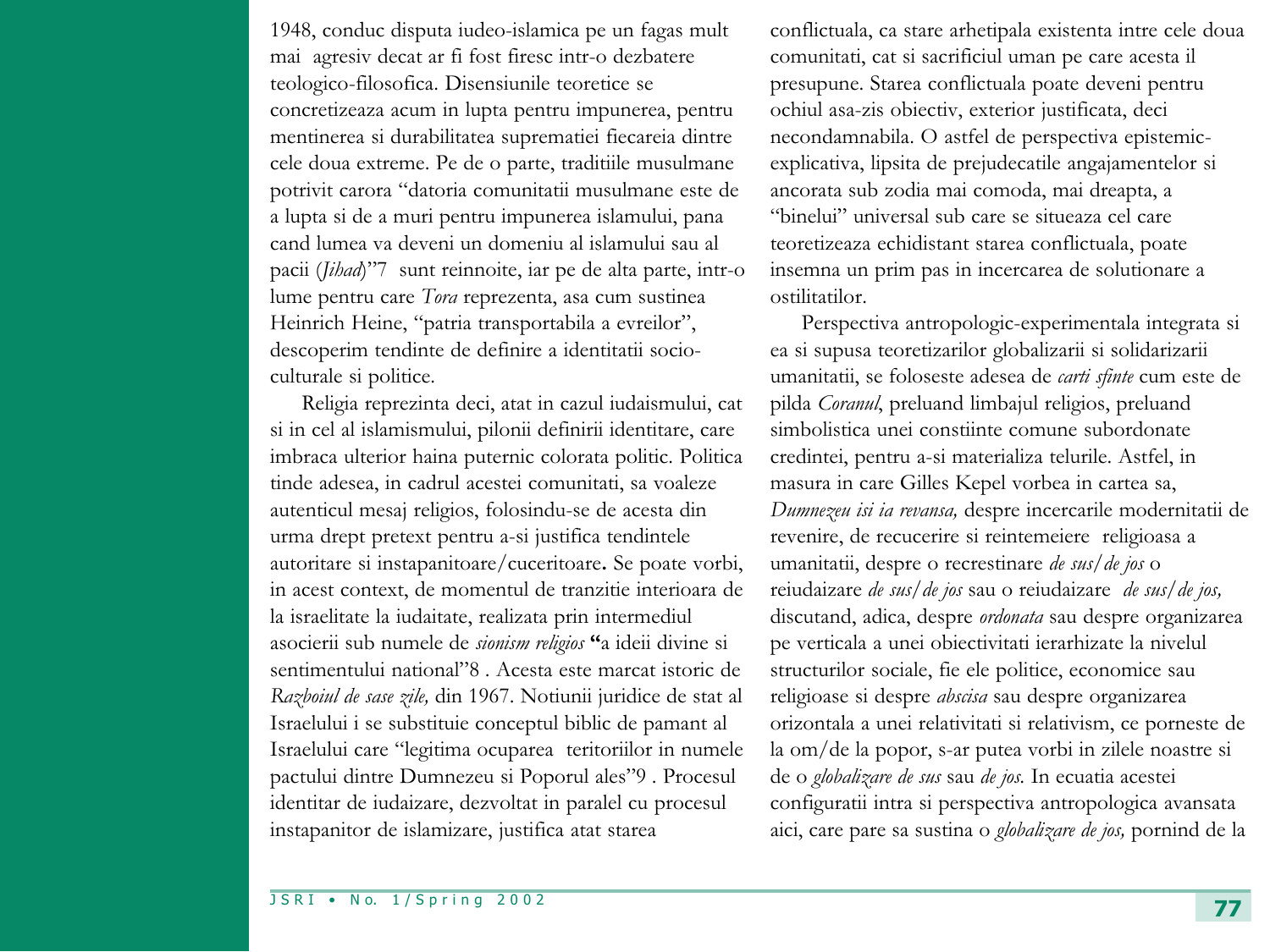nivelul umanitatii si nu de la cel al structurilor sociale ierarhizate.

Pentru a fi in masura sa explicam aceasta situatie trebuie sa sustinem faptul ca religia musulmana si traditia coranica, nu face alteeva decat sa o opuna opresiunii si nedreptatii in beneficiul dreptatii si al tolerantei, si sa accepte legitimitatea pluralismului religios explicata prin atotputernicia lui Allah, care a creat umanitatea in diverse forme, intr-o bogata varietate de rase si natii, desi ar fi putut-o unifica intr-o singura comunitate, iar alegerea sa este justificata prin scopul de a indrepta si perfectiona fiinta umana, in sensul capacitatii sale de a trai si a accepta diferenta si diversitatea in mod armonios. Islamul tinde sa denatureze univoc religia musulmana si, implicit, traditia coranica, interpretand-o adesea exclusiv in sensul unei simbolistici legate de orasul sfant, intrucat "Mohamed s-a ridicat la cer de la Ierusalim si nu din locasul sfant Kaaba din Mecca, iar Moscheea construita aici intrupeaza aceasta credinta"10. In reconstructia mentala a realitatii, "sacrul este acela care da sens"11. Astfel, in traditia musulmana "sacrul trebuie inteles in cadrul unei teologii a orasului"12, iar lupta geopolitica pentru orasul sfant poate lua valentele unui act ritualic religios. In masura in care, intr-un plan paralel, dar nu inferior tendintelor expansioniste ale globalizarii, islamul tinde sa denatureze univoc, si sa-i denatureze rolul, religia musulmana si o foloseste drept lozinca, sustinandu-si astfel strategiile geopolitice de recucerire a Pamanturilor Sfinte, este explicabil si raspunsul agresiv uneori, cum e cazul Razboiului de Sase Zile, de pilda, al

evreilor, care revendica, pornind tot de la un simbolism incarcat, "capitala aleasa de Dumnezeu Insusi, pentru poporul sau ales" 13.

In traditia iudaica exista doua modele opuse pe care se grefeaza problema sacralitatii spatiului Ierusalimului. Pe de o parte este modelul particularist care porneste de la traditia kabbalica ce sustine ideea de relatie speciala intre divinitate si anumite locuri geografice, oferind astfel o privilegiere anumitor spatii in raport cu altele (Abraham Ibn Ezra). Aceeasi linie a privilegierii pamantului lui Israel pe fundamentul unor proprietati intrinseci care il fac mai apt pntru dialogul omdivinitate este pastrat si de Yehuda Hallevi, in lucrarea Kuzari in care autorul atribuie o "particularitate geoteologica" a pamantului lui Israel, particularitate ce consta in faptul ca Israelul e vazut ca unicul spatiu care poate intrupa profetia si de aceea este responsabil pentru ghidarea intregii umanitati. Ceea ce semnifica in traditia islamica Poarta Cerului, adica pamantul lui Israel este deci in acest context un loc "diferit de altele".

Pe de alta parte exista modelul intelectualist maimonidian ce respinge ideea ca unele locuri sunt in mod intrinsec sacre in raport cu altele. Universalismul maimonidian, ce ofera diferitelor spatii proximitate egala in raport cu Dumnezeu, explica existenta unui singur templu, central in istoria iudaica, prin fidelitatea acestui fapt fata de ideea unicitatii lui Dumnezeu. Esential si relevant pentru evrei devine, astfel, in opinia lui Maimonide, aceasta unicitate a templului si localizarea sa geografica. Ierusalimul ca templu care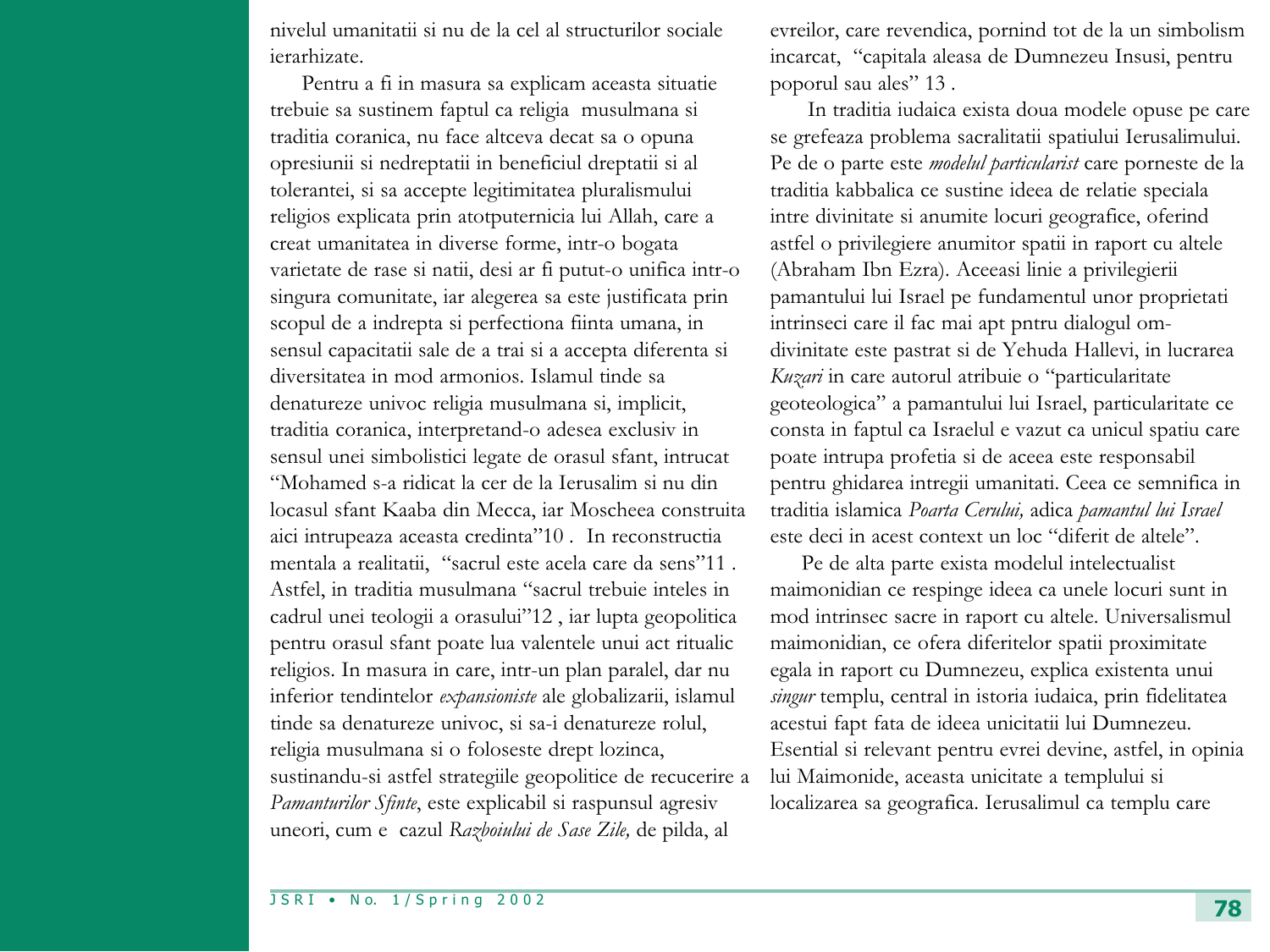ocupa un loc central in comandamentele divine ajunge a fi ultima finalitate pe pamant pentru religia evreilor.

Discutabile devin in acest context, atat amplasarea Templului pe Muntele Moriah, spatiu incarcat de semnificatiile sacre ale momentelor privilegiate ale comunicarii cu Divinitatea (Dumnezeu i s-a revelat lui David) cat si sacralitatea acestui spatiu. Locul acesta devine sfant prin sanctificarea lui de catre Regele Solomon.

Daca din perspectiva filosofica notiunea de spatiu sfant este golita de sens, iar relatia omului cu Dumnezeu este din perspectiva maimonidiana una preponderent de natura intelectualista, independenta de localizarea spatiala, practicile sacrificiale si rugaciunea devin dupa acelasi Maimonide modalitati educative de aducere a omului la starea de perfectiune, iar functia Templului este de a aduce omul la jubirea si credinta autentica in Dumnezeu, la ideea unicitatii lui Dumnezeu.

Universul teocratic maimonidian aduce in prim plan distinctia dintre idolatrie [ce vede in Israel un pamant sfant intrinsec] si religia autentica. Pentru Maimonide, si din aceasta perspectiva el si ideile sale sunt de mare actualitate; adjectivul sfant apartine doar divinitatii si legile sunt cele care sanctifica, pe cata vreme spatiul geografic al lui Israel este unul neutru. A aplica adjectivul sfant si aici unui realitati istorice inseamna idolatrie.

Critica maimoidiana a investirii cu sacralitate a unui spatiu neutru ar fi putut duce, pana si astazi la o linistire a conflictului geo-politic si la un primat al valentelor religioase ale vietii iudaice. Modelul maimonidian ce

adera la ideea traditionala a Ierusalimului ca oras sfant, si interpretarea acestei sacralitati drept fapt istoric contingent, stabilit in virtutea respectarii comandamentelor divine, surse ale sfinteniei in lume, ar putea constitui un autentic model religios pentru iudei.14

Golita de sensul ei religios autentic, aceasta credinta idolatrica in Israel ca pamant sfant in mod intrinsec este evidenta astazi in fascinatia, intarita prin latura politica a aproprierii spatiului mai mult decat prin cea religioasa, pe care ideea pamantului sfant, privilegiat, a pamantului ales o exercita in egala masura atat asupra comunitatii evreiesti, cat si asupra celei arabe.

Comunitatile alesilor sunt cele luate de Dumnezeu in grija sa si devin, din punct de vedere sociologic, "societati de contrast, opuse puterilor obsedate de dominatie asupritoare si aroganta ale acestei lumi"15. "Alegerea, care este in litigiu intre iudaism, crestinism si islamism"16 se transforma intr-o istorie a antijudaismului hranit din snobism religios, xenofobie, invidie pe motive economice si sociale, si, evident, intro istorie a raspunsului iudaic adecvat extremismului judecatii antiiudaice, de natura critica. Acest tip de judecata poate fi indreptat in egala masura impotriva oricaror popoare ale lumii.

Starii de a fi evreu ji urmeaza cea de a deveni evreu printr-o lupta de o viata, lupta care vine sa motiveze si sa dezvinovateasca raspunsuri agresive la astfel de provocari.

Pe viabilitatea credintei in alegerea poporului evreu de catre Dumnezeu, credinta ce tinde sa devina ratiunea de a fi si justificarea durabilitatii comunitatii religioase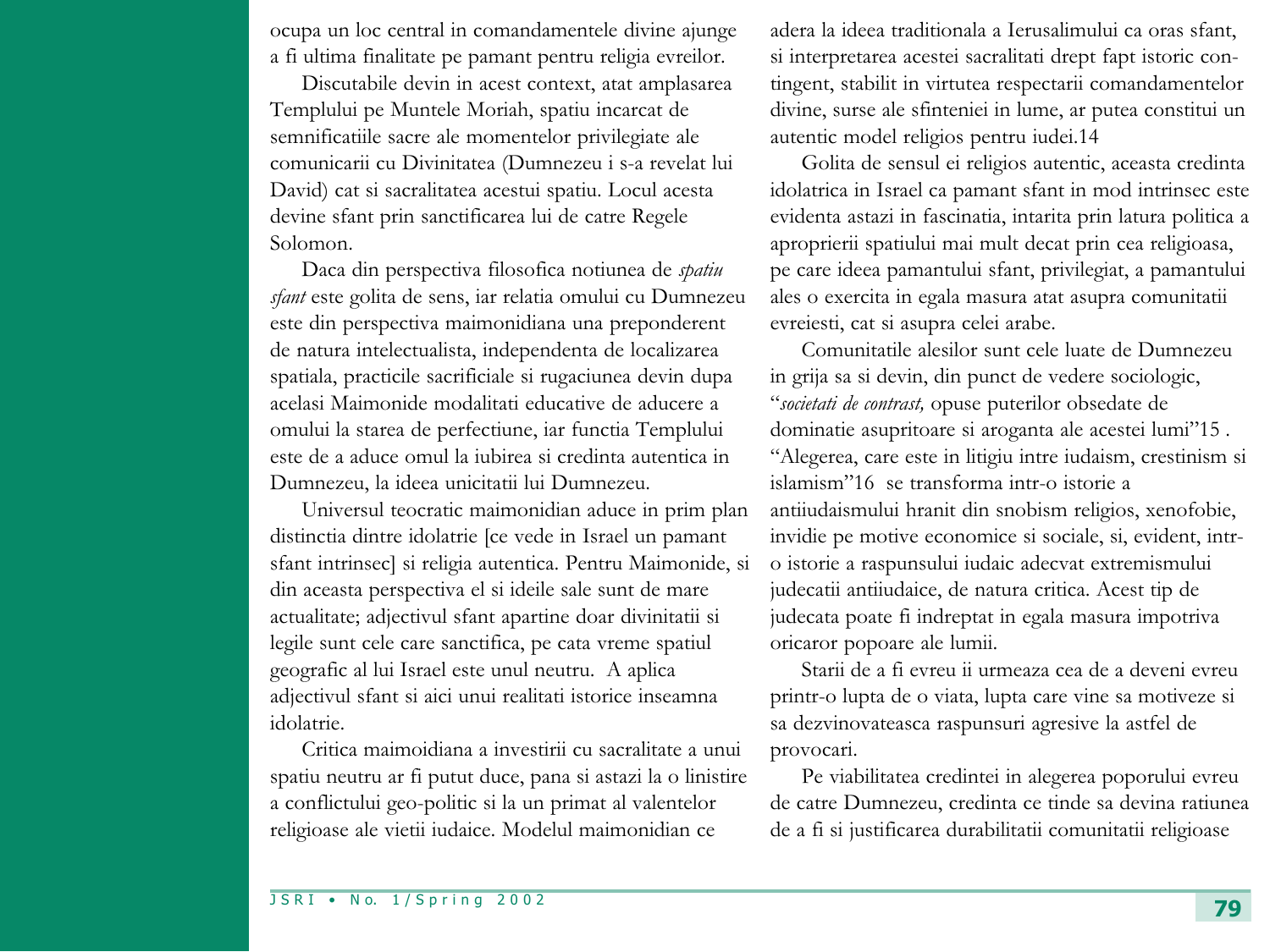evreiesti, se grefeaza motivatia situatiei atitudinale configurata pe fundalul luptei si virtutii de a "deveni evreu".

Aceasta constiinta, ce pare sa defineasca identitatea comunitatii iudaice, este unul dintre cele mai importante imbolduri pentru mentinerea statutului sau monadic, intrucat este cea care ofera, cu cel mai mare grad de probabilitate, sentimentul apartenentei si al superioritatii. Rezistenta acestei comunitati, pe de o parte in fata incercarilor de globalizare, care pot fi deseori interpretate de o astfel de comunitate sau de un astfel de stat ca incercari de dezradacinare religioasa, iar pe de alta parte in fata incercarilor antisemite de distrugere a granitelor statale pe motive religioase si geopolitice venite, in special, dinspre islam, devine explicabila pe acelasi temei al credintei ca un popor cu adevarat mare nu se poate multumi cu un rol secundar in omenire, ci, asa cum sustinea Dostoievski in Demonii, el "trebuie sa stea neaparat si exclusiv pe primul loc". Este vorba aici, in esenta, de un orgoliu care stapaneste atat comunitatea iudaica, cit si cea islamica.

Analiza traditiei religioase islamice releva importanta originara, acordata de musulmani principiului fratiei universale si al egalitatii oamenilor. Aceasta originara toleranta religioasa a fost ulterior ignorata in favoarea unor tendinte maximaliste radicale, iar acest lucru este necesar a fi constatat fara prejudecata conform careia islamul este una dintre cele mai periculoase si fundamentaliste credinte religioase. A judeca lucid si nuantat situatia religioasa islamica si judaica cred ca este cea mai nimerita abordare a unui

popor cu alta identitate spirituala si culturala, singura abordare capabila de a se constitui ca o analiza pertinenta a acestei alteritati culturale. Un important factor in metamorfozarea, conotata negativ, a principiului musulman originar al tolerantei religioase intr-unul al radicalismului si fundamentalismului periculos, s-a dovedit a fi impactul cu civilizatia crestina, cu aroganta si desconsideratia ei fata de traditia islamica. Pe de alta parte, acest principiu, aceasta etica a tolerantei, ce pare a sta sub semnul unei profunde rationalitati, cristalizeaza o anumita superioritate constientizata a civilizatiei musulmane.

Faptul ca islamul se construieste pe sine ca istorie a revelatiei, ca intrunire a tuturor celorlalte religii, ca religie supusa total lui Allah, intra in incercarea de islamizare, de convertire, capatand totodata valorile universaliste. Arhitectonica religioasa islamica se expune si se adreseaza, intr-o prima faza, tuturor popoarelor sau comunitatilor religioase. In aceasta faza incipienta a istoriei religiilor, atat evreii cat si crestinii aveau un statut privilegiat in islamism, fiind catalogati cu titlul merituos de Popoarele Cartii. Evreii, adesea amintiti in Coran ca fiind pentru o lunga perioada de timp "unicii sustinatori ai monoteismului absolut" sunt criticati in acelasi Coran pentru credinta lor ca se constituie identitar ca Popor Ales. Musulmanii se opun mai ales "drepturilor pe care evreii considera ca le au fata de teritoriul sfant"17

Dar "diferenta esentiala intre cele doua credinte o reprezinta atitudinea fata de Iisus, pe care musulmanii il considera ca fiind adevaratul mesager (Mesiah) al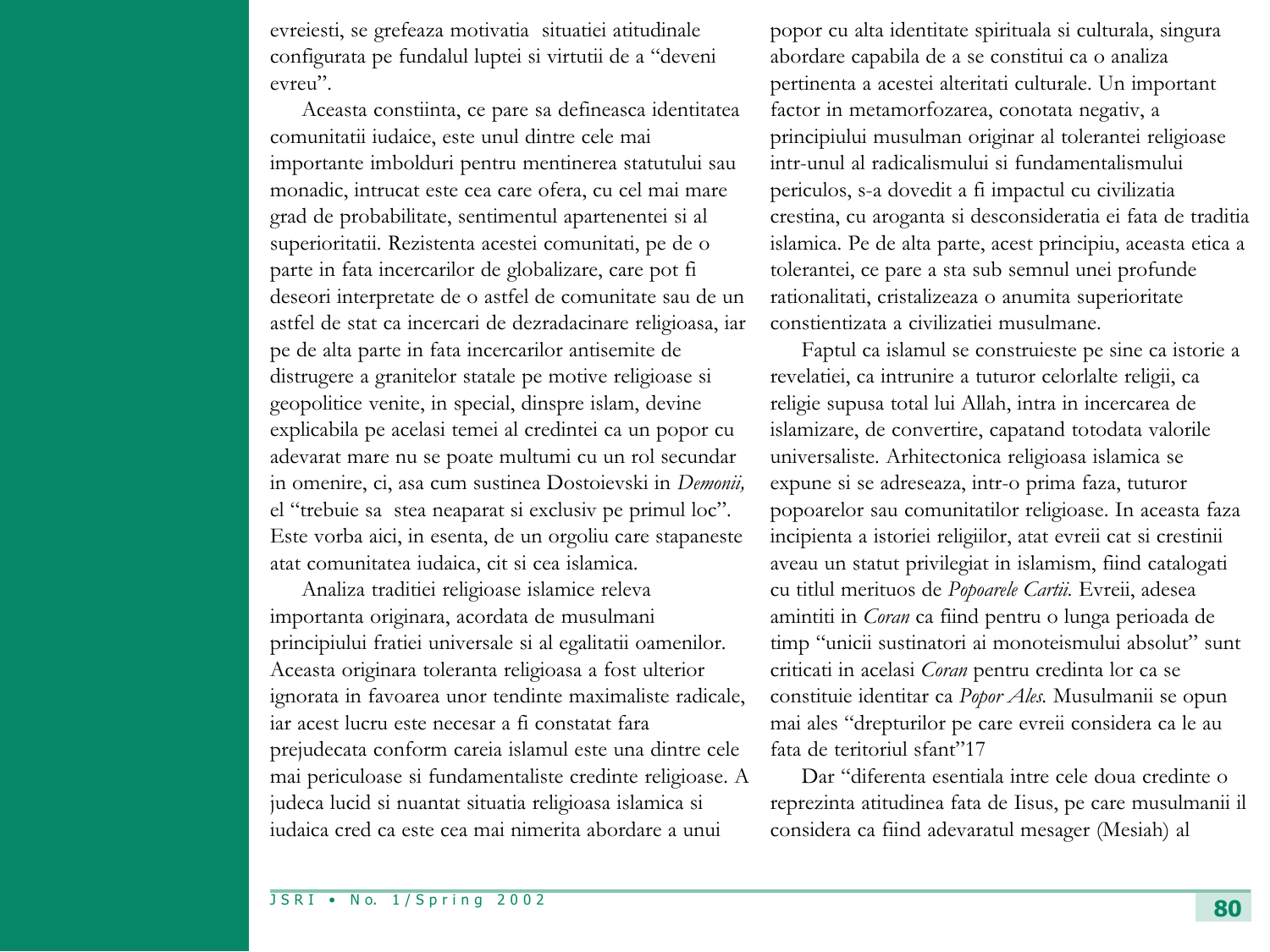Divinitatii, realul purtator al invataturilor lui Dumnezeu catre poporul sau." 18

Fluctuatiile, care definesc din punct de vedere istoric relatiile dintre musulmani si evrei, nu sunt datorate atat contradictiilor religioase, desi si acestea au o pondere mare in conflictul lor, cat mai degraba situatiei conjuncturale in stransa legatura cu evolutiile politice. Imbinarea religiosului cu politicul sta sub semnul unui moment important din evolutia islamului, aparitia *[ihadului*. In marele creuzet al lumii musulmane aceasta doctrina impartea lumea in Dar - al- Islam [Casa Islamului] si Dar - al Harb [Casa Razboiului]. Prima cuprindea intregul teritoriu locuit de musulmani, fiind o entitate politico-teritoriala, iar cea de a doua era populata de comunitati "necredincioase", ce trebuiau aduse pe calea dreptei credinte musulmane, "pentru a li se arata superioritatea islamului"19 . Potrivit noii orientari, domnia islamului trebuia introdusa peste tot in lume si propunea legitimarea starii conflictuale permanente, "in ambele variante, ofensiv-defensiv, prin includerea luptei pentru extinderea islamului si obligatiunilor religioase ale fiecarui drept credincios."20

Aceasta idee a conflictului devine o stereotipie pentru lumea islamica, stereotipie ce tinde sa se mentina si astazi. Singura varianta de pace acceptata de Jihadul care propunea un Razboi Sfant permanent, fara un punct terminus, era una definita in termenii relationali si dihotomici ai invingatorului si invinsului, ai stapanului si ai supusului. Radicalismul si extinderea cu pretentii de universalitate a realitatii islamice, Razboiul Sfant par a fi

exemple clare ale noii lupte intre doua puternice religii care sunt cea islamica si cea crestina. Contactul celor doua lumi transforma definitiv islamul tolerant la origini intr-unul inchis, intolerant. Raspunsul exclusivist si extremist al islamului oglindeste atacul de aceeasi factura indreptat impotriva lui de catre crestinism. O alta lovitura data islamului, in vremuri moderne de aceasta data, este constituita in planul geopolitic, mai mult decat in cel religios, de constituirea statului evreu sub influenta miscarii sioniste, si deci de privarea sau smulgerea unor teritorii. Atacul capata accente cu atat mai grave cu cat aceste teritorii au o puternica incarcatura religioasa.

In secolul XX, dupa constituirea statului Israel, conflictul Orientului Mijlociu, ce evolueaza intr-o forma din ce in ce mai violenta, este stimulata, se pare, si de interventia tarilor occidentale, pe de o parte, si a Uniunii Sovietice, pe de alta parte. Asa-zisa lor incercare de neutralizare a conflictului, in care spatiul acesta al Orientului Mijlociu pare a deveni teatrul de desfasurare a unor razboaie mai reci voaleaza antagonismul influentelor geopolitice ale marilor puteri mentionate. Straduintele dominatoare, de acaparare, de influenta, fie religioasa, fie culturala, ale marilor puteri plaseaza - si aceasta este o situatie general-valabila -, atat iudaismul cat si islamismului pe fagasul zbaterii atitudinal-religioase intre particularism si universalism. Particularismul, definit ca "grija unei comunitati religioase pentru ea insasi si pentru propriile sale interese"21, cu tendintele sale total sau partial exclusiviste, este adesea stimulat, in sensul rau/negativ al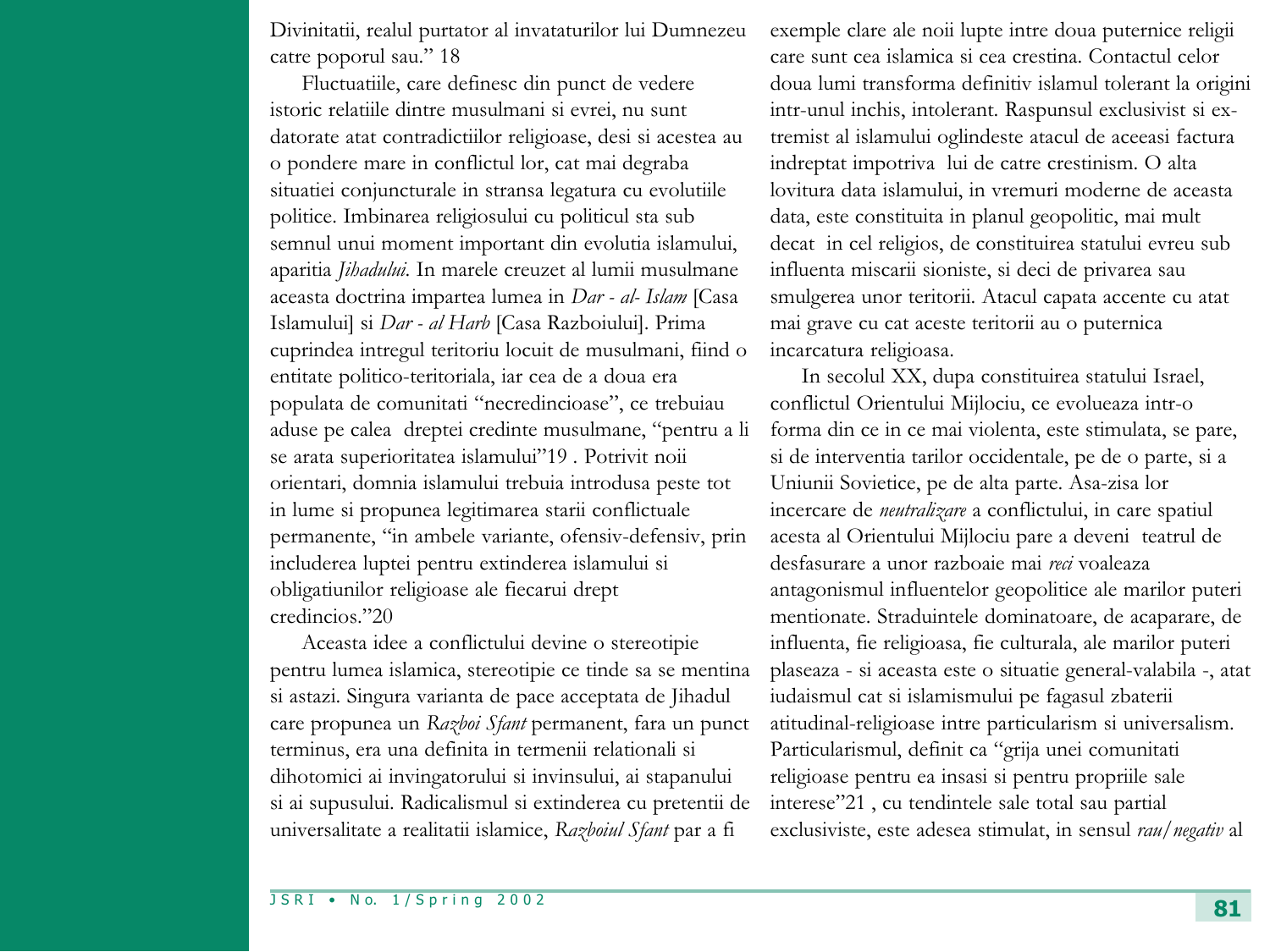unei inchideri, de eforturile de convertire, damnabile, poate, intr-o si mai mare masura decat particularismul, ale altor religii. Universalismul teoretizat ca "grija sau interes pentru oamenii care nu apartin propriei comunitati religioase"22, se afla intr-un real echilibru cu particularismul in oricare dintre religiile monoteiste fiudaism, crestinism, islamism].

Intrucat cred intr-un Dumnezeu al intregii omeniri, se poate vorbi de o perspectiva universalista a lor (a religiilor monoteiste). Ceea ce contravine de fapt intelegerii religioase este utilizarea criteriilor axiologice de tipul paricularismul este rau si universalismul este bun. Aceste valorizari binare, contrastante, arunca doar anatema conflictului in configuratia religioasa a lumii.

In contextul iudaismului este evidenta o pliere dihotomica alternativa, in functie de circumstantele politice in care statul evreu evolueaza: "In cazul persectiei evreilor primeaza particularismul, in cazul tolerarii lor, universalismul capata accente noi."23 Iudaismul, fiind insa constient de statutul sau privilegiat, " de rolul sau deosebit in planul de mantuire al lui Dumnezeu, doreste cu ardoare ca toata omenirea sa stea in aceeasi relatie cu Dumnezeu ca si el insusi" 24. Pare imposibila si inutila in egala masura in contextul celor doua religii puse in discutie aici depasirea acestui zbucium intre particularism si universalism si topirea lui intr-un sincretism religios orientat exclusiv spre "binele" universal, tributar traditiei filosofice platoniciene.

Societatea moderna si statul secularizat nu poate sustine in mod verosimil pretentiile de a revendica un adevar absolut. Daca starea conflictuala constituie temeiul identitar al relatiei iudaism-islamism, reconstituirea si intelegerea, epurate de orice prejudecati care ar putea blama aceasta stare plasata in paradigma degradanta si abrutizanta, nerationala, de violenta, de aroganta unui idealism filosofic pretentios; reconstituirea, acceptarea [si nu pledez aici pentru un pasivism resemnat] si intelegerea in ansamblul sau a mozaicului conflictual, poate si trebuie sa constituie, cel putin la nivel teoretic, temeiul unei etici religioase autentic tolerante.

A accepta pana si o asemenea interpretare, ultratoleranta as numi-o, ce ramane, poate, tributara teoriilor conflictelor sustinute de antropologul britanic Max Gluchman, care vede in conflict si in modul de abordare a acestuia "obiectul unor puneri in scena rituale, menite sa elibereze si sa resoarba in acelasi timp exprimarea unor sentimente de rebeliune la adresa corpului social"25 si care utilizeaza notiunea de conflict pentru a descrie fapte, care "departe de a pune in pericol unitatea corpului social, ilustreaza mai degraba capacitatea integratoare a sistemului organizator"26 ; a accepta, deci, o asemenea interpretare vis-a-vis de orice conflict poate insemna un pas mic inainte inspre infaptuirea acelui deziderat al tolerantei, intrucat ea are nevoie, pentru materializarea ei, de o pliere genuina pe structura paradoxala umana, vazuta ca receptacol al anarhiei si al organizarii, al razboiului si al pacii deopotriva.

O analiza pertinenta a iudaismului si islamismului si a relatiei lor conflictuale, in care sunt evidente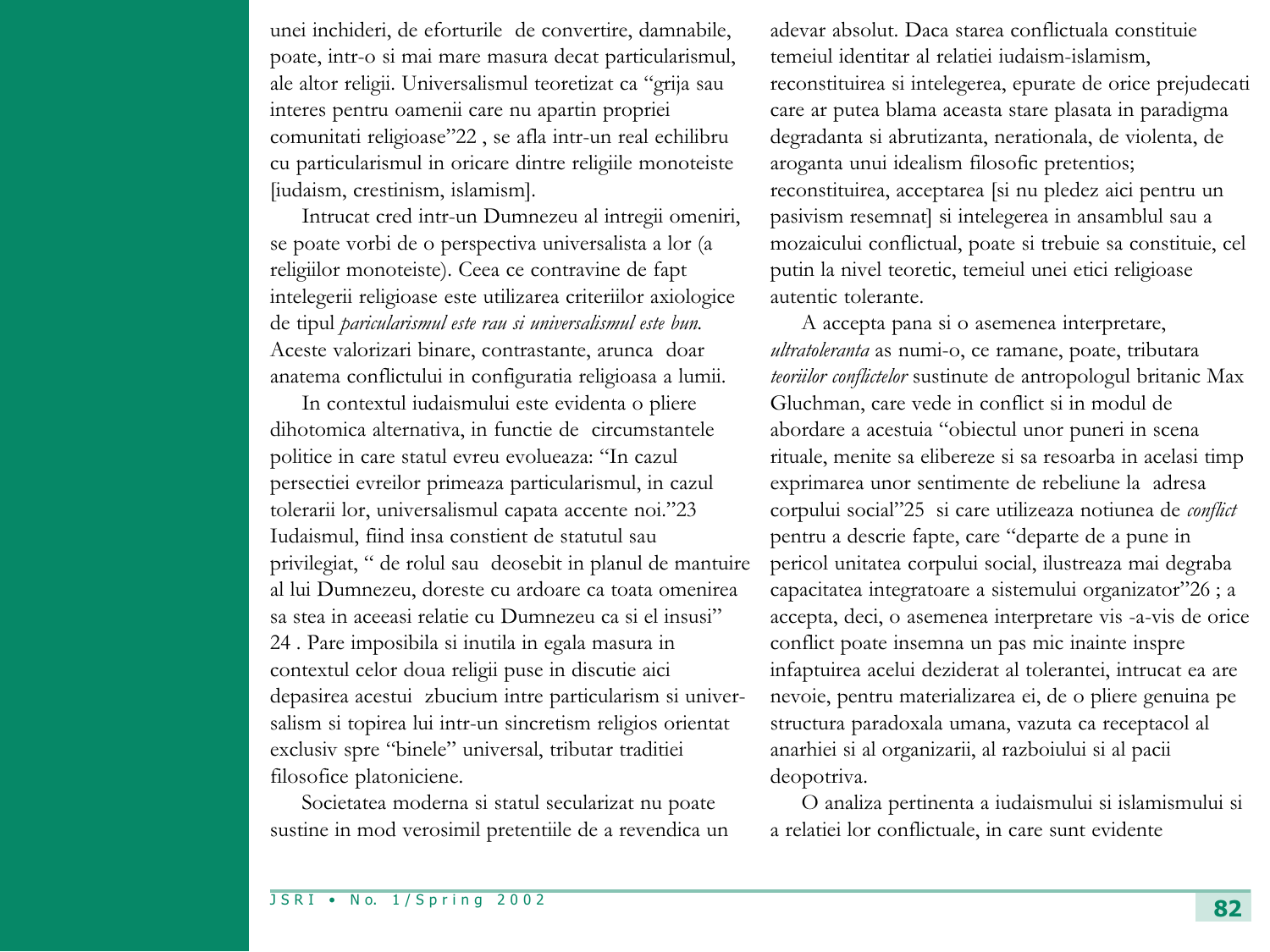implicatiile dezastruoase de natura religioasa, culturala si geopolitica, nu ar fi fost posibila fara apelul la constanta teoretica ce apare, din perspectiva occidentala contemporana, ca alteritate monadica a ei. Aceasta se situeaza undeva intre stereotipiile unei alteritati valorizate negativ, ca fiind damnabila, si stereotipiile unei alteritati valorizate pozitiv, inscrisa in planul globalizarii.

Contextul interreligios conflictual al iudaismului si islamismului nu poate fi desprins de spatiul median al intalnirii cu crestinismul, astfel incat devine evidenta necesitatea structurii dialogice tri-unghiulare.

Cu speranta ca am izbutit sa punctez macar cateva din momentele esentiale ale intalnirii religioase iudeoislamice si, pe de alta parte, punctele care constituie calcaiul lui Ahile al societatii contemporane cu tendintele ei seculariste de mondializare, care "nu poate crea o rationalitate unica, acceptata de toata lumea"27 si cu tirania majoritatii neomogene care o caracterizeaza si fara pretentia de a fi realizat un portret antropologic al omului contemporan, consider ca o dezbatere exhaustiva a problematicii abordate, pana la o epuizare a ei nu si-ar mai fi gasit rostul, cu atat mai mult cu cat ea este si trebuie sa ramana o interpretare subiectiva, ce se cere si ea acceptata si tolerata.

Abordarea aceasta se doreste a fi inscrisa, pana la urma, in tonul tabloului dialogal, singurul in care se pot trasa liniile unui relativism teoretic in detrimentul tendintelor conceptual objectiviste.

#### **Note**

<sup>1</sup> Claude Riviere, Socioantropologia religiilor, Bucuresti, Polirom 2000, p. 158. <sup>2</sup> Gilles Kepel, Dumnezeu isi ia revansa, Bucuresti, Editura Artemis, 1994, p. 18.  $3$  Ibidem, p. 58 <sup>4</sup> Lexiconul Herder al intalnirii iudeo-crestine. Substraturi, clarificari, perspective. Bucuresti, Humanitas, 2000, p. 204.  $5$  Ibidem p, 18.  $6$  I bidem. <sup>7</sup> Ibidem, p. 119.  $8$  Gilles Kepel, *op. cit.*, p. 182.  $9$  Ibidem, p. 167.  $10$  Lexicon, p. 110. <sup>11</sup> Claude Riviere, *op. cit.*, p. 159. <sup>12</sup> Julien Ries, Sacrul in istoria religioasa a omenirii, Bucuresti, Editura Polirom, 2000, p. 149.  $13$  Lexicon, p. 109. <sup>14</sup> Gad Freudenthal, Jérusalem ville sainte? La perspective maïmoidienne, in "Revue de l'histoire", 217 -4/2000, p. 689-705.  $15$  Ibidem, p. 22.  $16$  Lexicon, p. 23. <sup>17</sup> Dragos Ilinca, O istorie zbuciumata a poporului evreu, Bucuresti, 1999, Editura Niculescu, p. 111.  $18$  Ibidem. <sup>19</sup> Ibidem, p. 112.  $20$  Ibidem. <sup>21</sup> Lexicon, p. 191.  $22$  Ibidem.  $23$  Ibidem. <sup>24</sup> Ibidem., p. 192. <sup>25</sup> Pierre Bonte, Michel Izard, *Dictionar de etnologie si si* antropologie, Bucuresti, Polirom, 1999, p. 272. <sup>26</sup> Ibidem. <sup>27</sup> Claude Riviere, *op. cit.*, p. 158.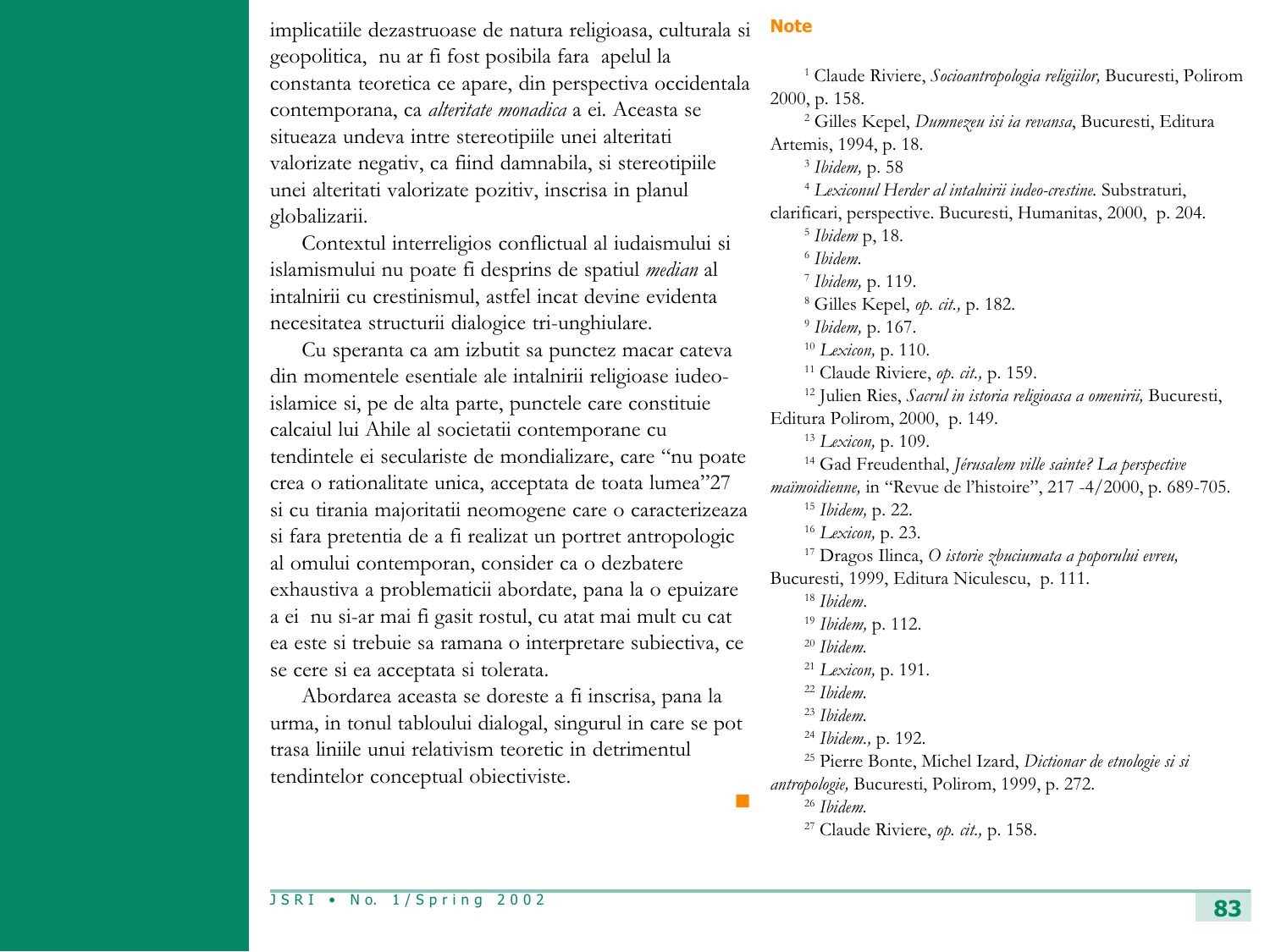# Dimensiunile etica si estetica ale experientei erotice

#### **CALIN SAPLACAN**

lector univ. drd., Facultatea de Teologie Greco-Catolica a Universitatii Babes-Bolyai. Preda cursuri de Etica familiei, Doctrina sociala a **Bisericii, Bioetica,** *Antropologie crestina*. Este doctorand al Catedrei de **Filosofie Sistematica a** Universitatii Babes-Bolyai si al Institutului Catolic din **Toulouse. A publicat articole** si studii în volume colective si în reviste de specialitate.

Exista o asemanare izbitoare intre experienta erotica si experienta estetica, deoarece amandoua se raporteaza la dorinta, la placere, la frumusete, etc. In cultura actuala se vehiculeaza ideea ca eroticul este o arta. Daca etica interogheaza relatia erotica in dimensiunea ei intersubiectiva, in raportul cu celalalt, estetica se autorizeaza de un alt tip de cunoastere a relatiei erotice, diferita de cea etica, care se raporteaza la sensibilitate, poezia gesturilor, senzatii, etc. pe care le reveleaza in subject. Articolul urmareste sa discearna aceasta specificitate a esteticii si relatia ei cu etica in cadrul experientei erotice.

### **Introducere**

aca etica interogheaza relatia erotica in dimensiunea ei intersubiectiva, in raportul cu celalalt, estetica se autorizeaza de un alt tip de cunoastere a relatiei erotice (diferita de cea etica) : sensibilitatea, poezia gesturilor, senzatiile, etc. pe care le reveleaza in subiect. Sa urmarim care este aceasta specificitate a esteticii si care este relatia ei cu etica prin prisma lui Xavier Lacroix<sup>1</sup>.

### Dimensiunea estetica a experientei erotice

Exista o asemanare izbitoare intre experienta erotica si experienta estetica ne spune Xavier Lacroix, prin raportarea amandoura la dorinta, la placere, la frumusete, etc. In cultura actuala se vehiculeaza ideea ca eroticul este o arta. Nu se vorbeste azi in termeni de «arta de a face dragoste ?»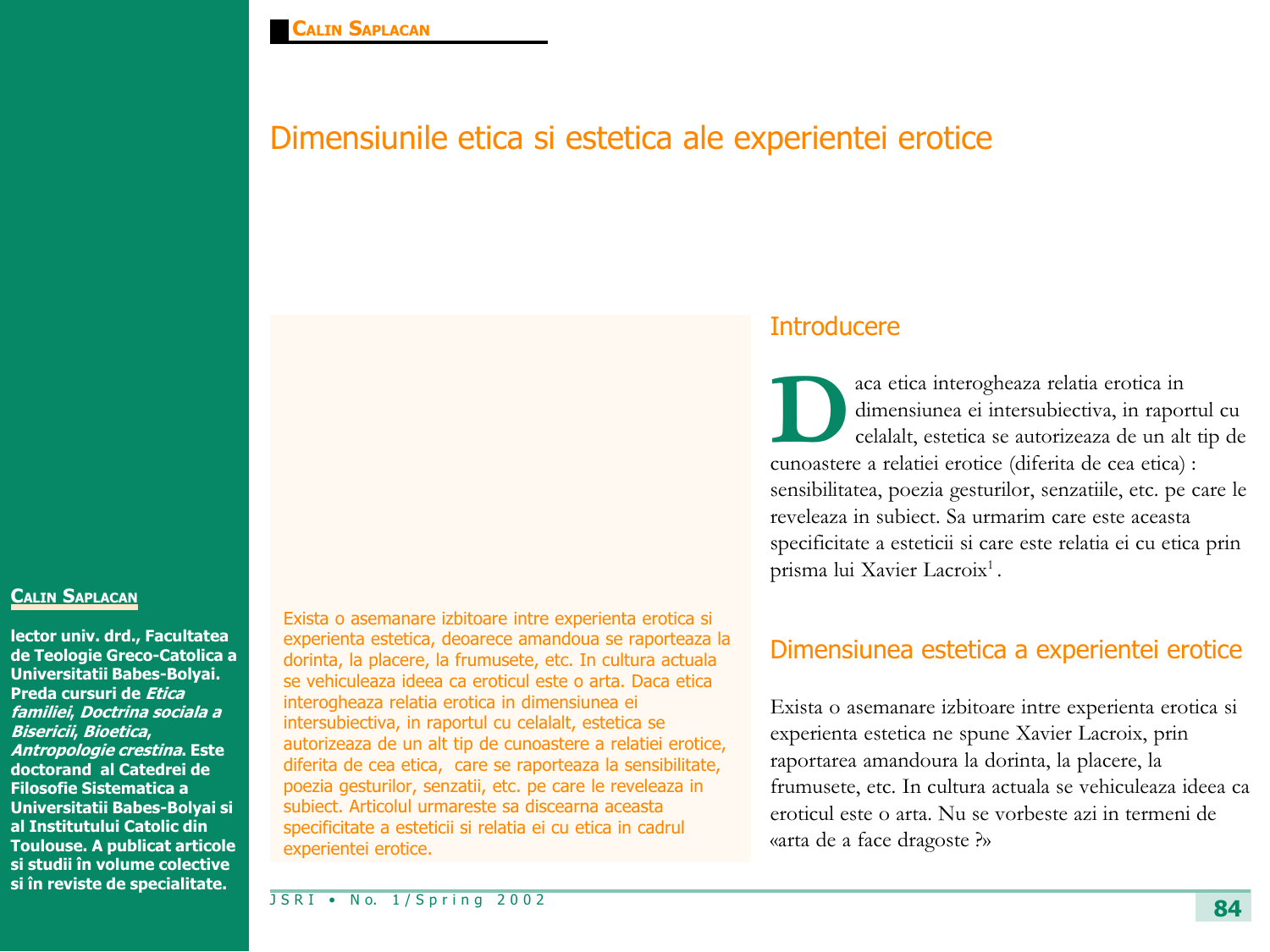Desigur experienta estetica asa cum este traita in relatia erotica ne permite sa sesizam prezenta celuilalt prin senzatii, prin frumusete, prin expresie. Noi comunicam cu aceasta prezenta : suntem miscati, emotionati, avem placere. Experienta estetica ne plonjeaza intr-o lume a vietii, deschizandu-ne unei prezente. Putem discerne in experienta estetica a relatiei erotice un retur asupra sa si o deschidere inspre alteritate care se inscriu in aceeasi miscare : a obtine placere inseamna a obtine placere de la cineva... Deci placerea deschide inspre o relatie.

Aceasta deschidere inspre celalalt, prin placere, ne situeaza in campul eticii. Dar, cum putem vorbi de un teren etic cand in voluptatea erotica, egoismul si altruismul merg impreuna ? "Daca eroticul nu este realizare a orientarii etice, placerea poate sa fie figura, schita sau *indicatia*<sup>32</sup>, deoarece placerea este "semnul unui bine<sup>35</sup> ne raspunde autorul. Cum ? Mai intai prin gratuitatea care o caracterizeaza si care rupe cu rationalitatea care domina societatile si existentele noastre. Daca gratuitatea erotica permite de a considera placerea erotica ca si o astampararea a nevoilor sale, in acelasi timp ea imprima uniunii trupesti (pornind de la frumusetea gesturilor, a poeziei formelor, etc.) un caracter de joc si de celebratie. Ludicul si moralul nu se opun in mod necesar. Prin joc corpul celuilalt este valorizat si pus in evidenta. O alta trasatura a placerii este nestapanirea, non-controlul placerii. Nestapanirea poate constitui o valoare, prin atitudinea sa de abandon la placere : "o incapacitate sau refuzul de a se abandona placerii nu ar fi semn al unui orgoliu de spirit ?"<sup>4</sup> Pentru a se construi etic, omul

trebuie sa plonjeze in lumea vietii. Autorul ne indica faptul ca o analogie intre abandonarea in placere si abandonarea spirituala este posibila. Eroticul, estetica si mistica se incruciseaza.

Dar daca estetica aduce valori proprii uniunii trupesti, diferite de cele etice, oare putem sa sustinem fundatia unei etici care are la baza estetica experientelor erotice (prin prisma senzatiei si a placerii) ?

## Esecul unei etici care are la baza estetica experientei erotice?

Chiar daca este tentanta, spune Xavier Lacroix, constructia unei etici care are la baza estetica ramane de neconceput. Care sunt argumentele aduse in acest sprijin ? Sa spunem de la inceput ca autorul nu vizeaza inlaturarea - dimpotriva el o considera necesara luarea in consideratie a placerii inteleasa ca cautare estetica in constituirea eticii. Ceea ce doreste sa sublinieze el este caracterul dramatic al unei etici bazata pe placerea simturilor, a imaginatiei, a viselor, etc. Lucrarile lui M. Maffesoli<sup>5</sup> si Michel Foucault<sup>6</sup> l-au inspirat in demersul sau. O etica care are la baza estetica relatiilor erotice esueaza din doua motive.

Primul motiv, pus in evidenta de M. Maffesoli, este legat de individuatia subiectului. Intr-adevar daca orice judecata etica este numai expresia unei senzatii, a unui sentiment, putem atunci sa ne imaginam dificultatea identificarii senzatiilor si sentimentelor dupa fiecare situatie. O astfel de situatie pune in pericol insasi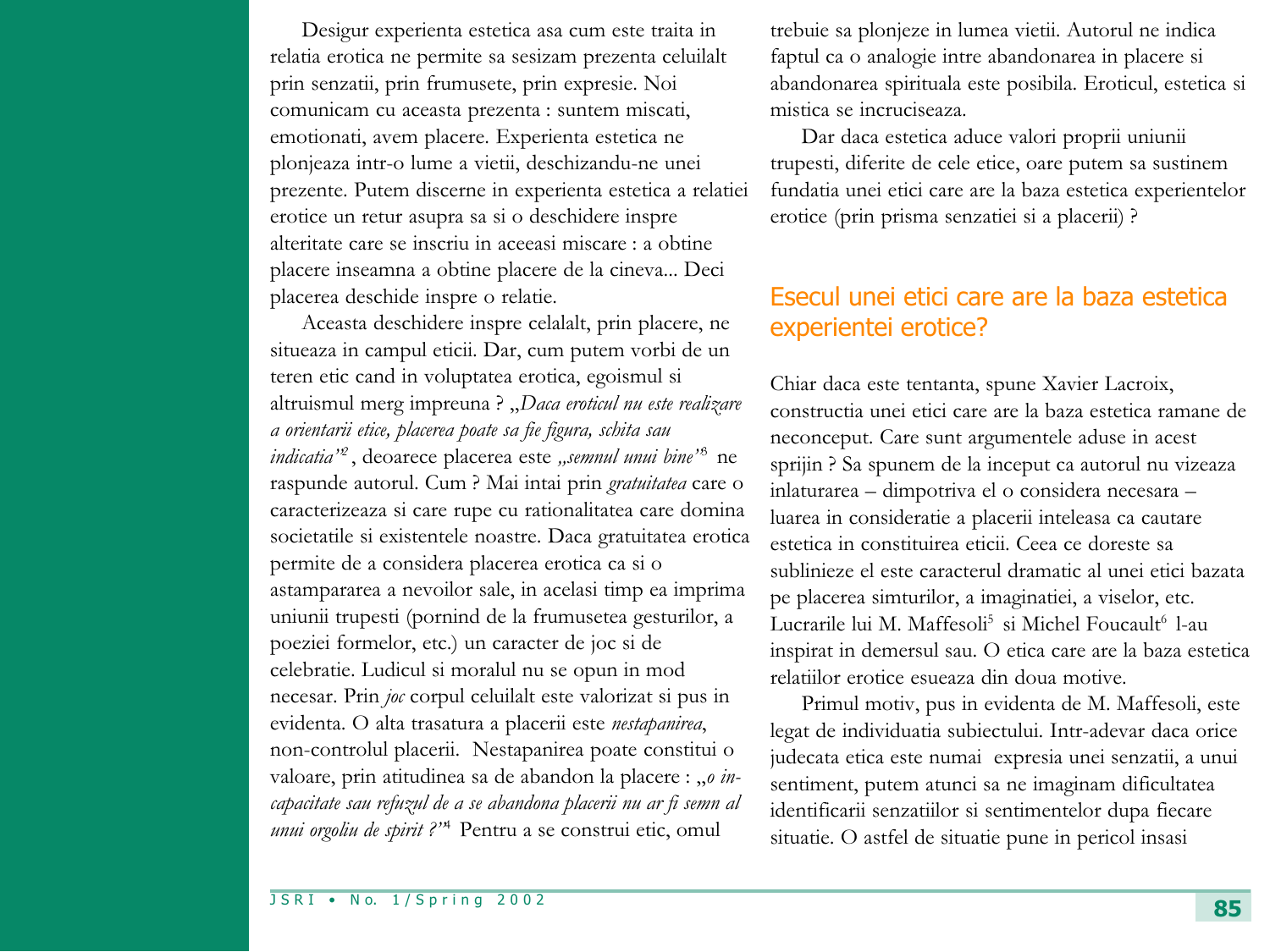individuatia subiectului, care este aruncat la indemana sentimentelor, se gaseste in incapacitatea de a gasi o identitate. Al doilea motiv al esecului unei etici care are la baza estetica experientei erotice este pus in evidenta pornind de la dificultatea lui M. Foucault de a construi o «estetica a existentei». Fara sa intram in detaliile demersului sau, sa amintim ca Foucault incearca sa construiasca un proiect al unei etici a preocuparii de sine : «Elaborarea unei forme de raport la sine care sa permita individului sa se constituie ca si subiect al unei conduite morales<sup>7</sup> Supozitia lui Foucault, ca preocuparea de sine este in sine etica, a fost criticata de Lacroix deoarece ea eschiva raportul dintre etica si morala (raportul la lege), precum si semnificatia alteritatii in constituirea eticii.

Altfel spus, esecul unei etici care are la baza estetica relatiilor erotice, consta in faptul ca subiectul este urmarit de narcisism si de egoism ; ca adevarul unei relatii, raportul la lege, reciprocitatea, responsabilitatea... care sunt chestiuni etice (raportul la celalalt)... pot fi compromise.

Dorim sa recuzam o atitudine atat de intransigenta din partea lui Xavier Lacroix, pentru o reabilitare a raportului dintre etica si estetica. Ne vom referi pentru aceasta la o ipoteza facuta de Maurice Bellet<sup>8</sup>. Acesta constata ca referinta dominanta in morala catolica este dreptul: legea, datoria, obligatia, etc. (fapt remarcat si de Xavier Lacroix in critica pe care o face lui M. Foucault). Gradul de libertate al omului este constrans la "a concepe  $-a$  delibera - a decide - a executa."<sup>9</sup> Ipoteza pe care o face autorul este legata de schimbarea referintei dominante a moralei: de la referinta-drept, la referinta-arta, aceasta

din urma privilegind opera de arta, creatia, fecunditatea subiectului, lasand astfel o libertatea mai mare omului. Libertatea omului se vede sporita deoarece omul nu poate decat sa lase sa se nasca si sa creasca in el ceea ce i-a fost dat, fara merit din partea lui. Acest dar primordial este iubirea. Daca pentru referinta-drept, totul este stapanire, control, referinta-arta este nestapanire:

### "Artistul stie ca "fortarea" este fara rost. O cat de necesara este munca! Dar fructul delicios vine prin har."<sup>10</sup>

Dar oare aceasta referinta-arta in morala ar duce la narcisism, intr-un fel de implinire de sine, asa cum ne prezice Lacroix? Dimpotriva, referinta-arta este in esenta relationala ne spune Maurice Bellet, caci opera de arta este loc de comuniune si de mediatizare. Si aceasta pentru ca opera de arta nu este numai eul, sinele, ci ceea ce vine in lume prin mine, adica lucrarile mele, operele mele de arta. Iubirea este daruire reciproca, ascultare reciproca. Bellet opereaza o bulversare completa a moralei (care merge in sensul iubirii evanghelice): de la omul responsabil fata de actele sale si in fata constiintei sale, la grija, tandrete reciproca... sursa a fiintei.

Continuam acest dialog cu X. Lacroix, pentru care etica trebuie sa se lase chestionata de estetica.

### Pentru o estetica a eticii

Frumosul vine in intampinarea noastra pentru a se comunica si pentru a ne oferi o explozie a armonicilor in functie de privirea pe care o avem asupra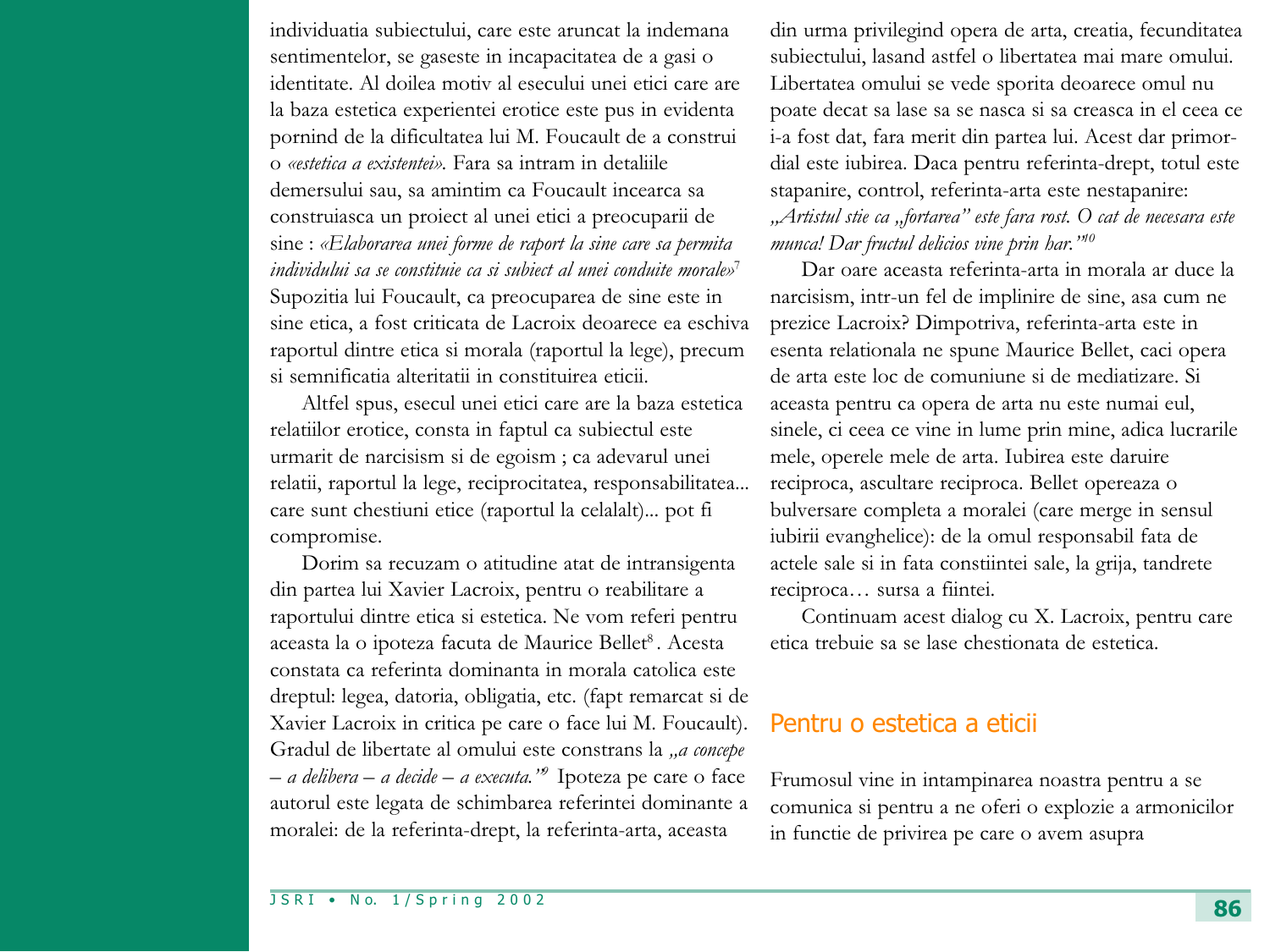exterioritatii sau interioritatii. Intr-adevar exista o perceptie intuitiva a frumusetii in experienta erotica care exprima deja o anumita victorie asupra haosului si a uratului. Putem astfel sa determinam : o frumusete plastica, o raza a prezentei, gloria ascunsa, transfigurarea chipului<sup>11</sup>.

"O frumusete plastica" este sesizabila prin trasaturile si formele unui corp sau a unei fete : rotunjimi, silueta, linia nasului, culoarea parului sau a fetei, etc. O frumusete care este apropiata unui obiect de arta. O frumusete exterioara care este la indemana canoanelor culturale sau a modei, care poate seduce si orbi judecata morala. Daca aceasta frumusete mentine privirea in exterior exista o alta modalitate de a percepe frumusetea, si se face pornind de la expresia celui care vede si celui care este vazut.

Daca unele chipuri care nu sunt «frumoase» din punct de vedere al canoanelor frumusetii: trasaturile pot fi dure, piele batrana, severitate, etc. ele manifesta o prezenta, o frumusete pe care autorul o numeste "stralucirea unei prezente". O prezenta, in care formele chipului, sunt un amestec de lumina si obscuritate, de forta si slabiciune, manifestare paradoxala a unui mister pe care autorul il apropie de termenul levinasian de epifanie: un chip ce poarta urma divinului. Privirea s-a schimbat: "Exterioritatea nu mai face obstacol revelatiei interioritatii; vizibilul devine manifestare a invizibilului"<sup>12</sup>

Aceasta prezenta poate fi ascunsa cateodata in spatele unor chipuri diforme, monstruoase, nesemnificative, sau chiar infricosatoare. Ochii credintei

animati de viata spirituala pot sa ne faca sa percepem "gloria ascunsa" care se ofera in spatele acestor chipuri diforme. O glorie ascunsa care ne trimite la cel care o ofera si o poarta : Dumnezeu. Este gloria omului, imagine a lui Dumnezeu desfigurat de pe cruce. Gloria unei fiinte unice, imagine a lui D-zeu, care el insusi a fost desfigurat si palmuit, ce nu poate fi perceputa decat printr-o revelatie.

Uneori aceasta glorie secreta devine vizibila, intr-un "chip transfigurat", locuit de o lumina interioara care-l transforma, Se poate ca aceasta glorie secreta sa devina sensibila. Fiecare dintre noi a intalnit fiinte a caror chip aparea locuit ca de o lumina interioara, transformata de aceasta, "stralucind de o viata de origine necunoscuta". Aceasta viata se inorigineaza in viata Tatalui, a Fiului sau a Sfantului Spirit. O viata la care suntem chemati toti : «Noi toti care, cu chipul descoperit, stralucim ca si o oglinda de gloria lui D-zeu, noi suntem transfigurati in aceasta imagine, din ce in ce mai glorioasa» (2Co3,18). Aceasta transformare este rareori vizibila ne spune autorul, dar putem sa o deslusim sub forma bucuriei sau a pacii ce straluceste pe chipul unui om de rugaciune. Vizibilul poate ascunde: «Esentialul este invizibil ochilor nostri ; nu vedem bine decat cu ochii inimii $y^{13}$ .

In mare virtuos, X. Lacroix reabiliteaza estetica. Autorul se situeaza in perspectiva lui Bellet, a referinteiarta care doreste sa asculte mai mult, vocea gesturilor, chipului, etc., adica mai mult decat spune cuvantul. Dar daca pentru X. Lacroix estetica ramane subordonata eticii, pentru Bellet acest raport este inversat: "Referintadrept merge de la invizibil – idealuri si valori – la vizibilitatea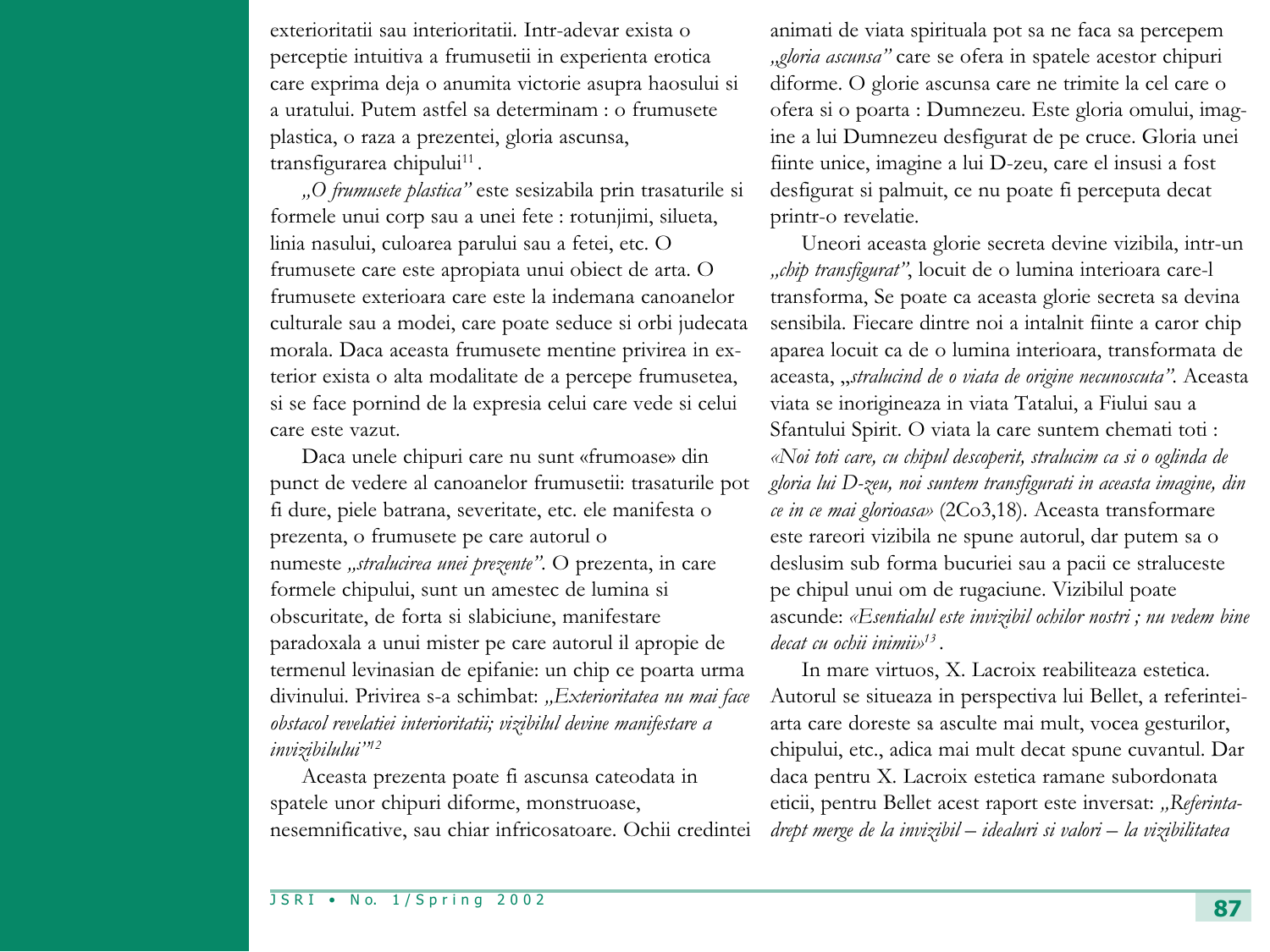comportamentelor umane. Referinta-arta merge de la vizibil la invizibil, adica ea cunoaste - ca si pictorul - invizibilitatea vizibilului in vizibilul insusi. Dar nu este acelasi vizibil: primul este strain corpului, al doilea il locuieste."<sup>14</sup>

Extensia experientei estetice de la frumusetea corpului la frumusetea unei vieti, a unei relatii, constituie deja o intuitie etica, prin valorile pe care le exprima: tandrete, recunostinta, etc. Este pacat ca autorul nu fructifica mai mult aceste intuitii. Implinirea omului trece si prin legatura, care include in mod particular relatiile de iubire. Desi X. Lacroix prezinta forme etice si estetice de viata: "casatoria monogama, viata *frateasca, celibatul, ...*"<sup>5</sup> legatura nu face obiectul unei cercetari la nivelul articulatiei dintre etica si estetica. Propunem pentru a remedia aceasta omitere o perspectiva de cercetare asa cum se prezinta ea la Eric Fuchs<sup>16</sup>. La fel ca si Bellet, acesta isi propune sa studieze legatura, relatia, ca si opera de arta, ca si cale. Estetica, spune autorul, ne avertizeaza si ne da o lectie asupra pericolului fascinatiei juridice care urmareste discursul etic, pericolul de a fixa norme, reguli. Ea ne avertizeaza in maniera operei de arta "... artistul stie bine ca atunci cand termina o opera, numai atunci incepe cu adevarat viata acesteia, atunci cand va fi intalnita, chestionata, "integrata" de celalalt, si cand va suscita in celalalt care o priveste, o asculta sau o citeste, aceasta schimbare interioara care va veni la randul ei sa-l imbogateasca in mod misterios"<sup>17</sup> Estetica ne da o lectie, caci opera nu poate deveni pe deplin opera decat prin recunoasterea acordata de cel care o intalneste. Opera de arta ca si legatura este dar care ma preceda, inainte de a-mi cere ceva. Invers, darul implica exigente pentru

ca sa ramana viu. In ceea ce priveste etica, exigenta consta in autenticitate. Este vorba de adevarul subiectului cu el-insusi si fata de legatura ce celalalt (semenul, lumea, Dumnezeu). A doua exigenta este "refuzul oricarei complezente narcisice cu privire la sine si la societate $^{918}$ .

## Vizajul (chipul), un concept cheie pentru X. Lacroix

Abordarea pe care Xavier Lacroix o face este strans legata de filosofia levinasiana, in particular de conceptul de vizaj (chip) si de manifestarea lui: epifania vizajului (chipului). Acest concept deschide subiectul inspre o relatie, inspre o maniera de a fi si inspre o convertire a privirii.

Conceptul de vizaj (chip) este mai intai o invitatie de a intra in relatie. A ma gasi in fata unei priviri inseamna mai intai ca ma gasesc in fata unei prezente, care ma invita la o relatie: "Daca nu, de ce ar fi asa dificil sa tacem in fata cuiva ? Vizajul cheama cuvantul."<sup>19</sup> Apoi, conceptul de vizaj, constituie si o maniera de a fi. Diferentiat de figura (nas, ochi, gura), acest concept este o ruptura in continuitatea fiintei. Intre obscur si luminos, evidenta si mister, chipul ne introduce intr-o a patra dimensiune, ne spune X. Lacroix: "profunzimea", o deschidere inspre misterul fiintei care se joaca intre vizibil si invizibil. In cele din urma, acest concept este o invitatie la o convertire a privirii. Aceasta orientare abordeaza corpul uman pornind de la chip, in particular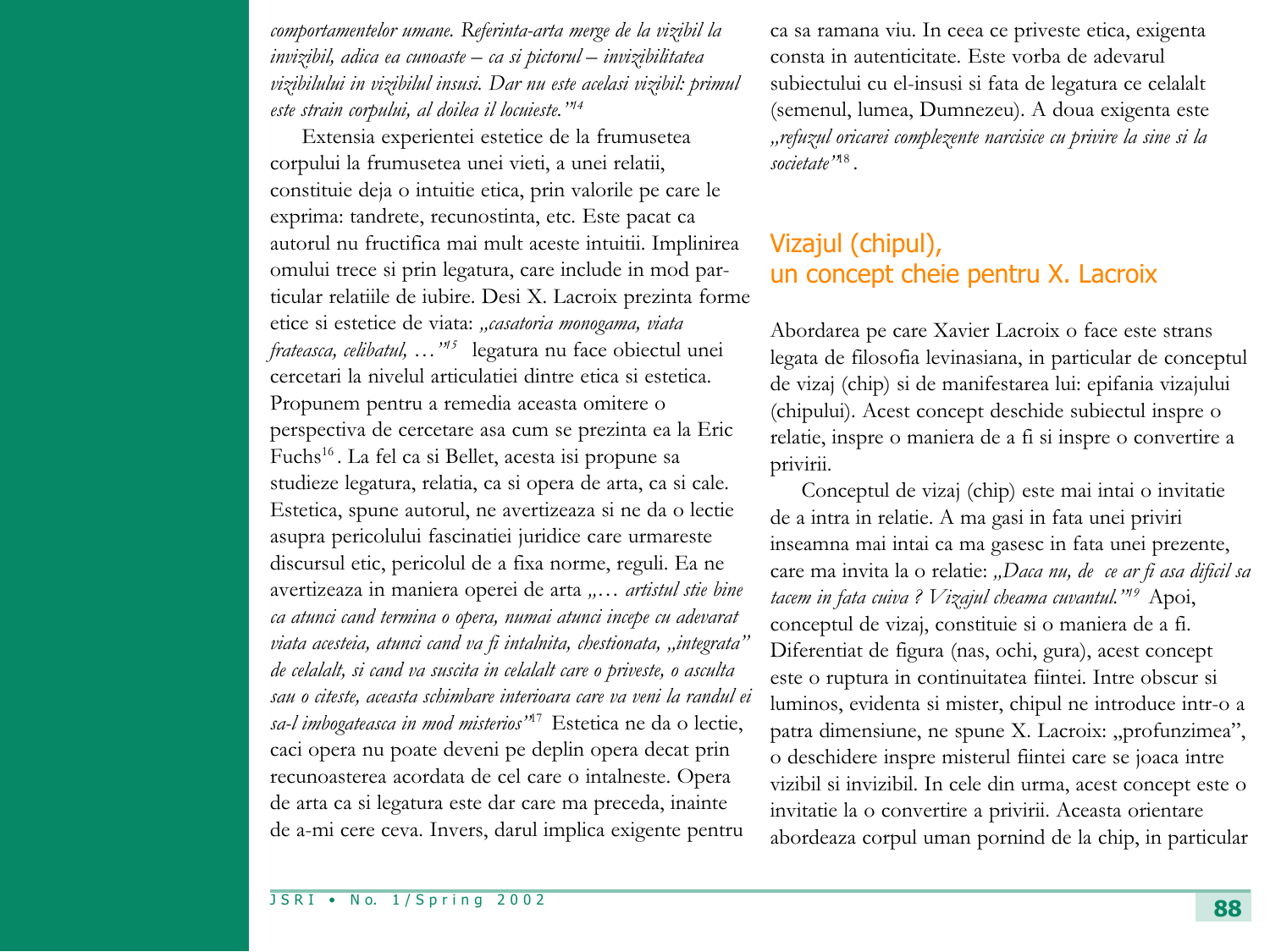de la privire, pentru a evita reducerea acestuia la un obiect. Astfel nuditatea unui corp poate fi privita de o maniera care sa nu fie impudica. Numai focalizarea pe una din partile corpului care devine fascinanta poate deveni umilianta, deoarece aceasta parte se substituie intregului corp. Pentru ca privirea sa fie casta, ea trebuie sa porneasca de la chip si nu de la corp. Corpul trebuie sa devina o prelungire a chipului, adica sa devina chip... expresiv, expresia unui subiect. Etimologia cuvantului vizaj ne trimite la verbul a viza. Privirea devine o privire cu care vizam sau cu care suntem vizati. De aceea un corp nud poate fi onorat cu privirea, poate "fi imbracat prin calitatea privirii, imbracat de frumusete, daca intelegem prin aceasta «forma pe care dragostea o da lucrurilor» (expresie a poetului Ernest Hello)<sup>120</sup>. Privirea casta poate percepe un corp fara sa fie fascinata de el, fara sa si-l aproprieze, fara sa si-l insuseasca, suportand distanta.

Desigur dorinta nu poate fi absenta, "dar aceasta dorinta nu este numai «concupiscenta», adica apetit ; el este de asemenea si celebratie, recunoastere, omagiu, fervoare."<sup>21</sup> Este o virtute rara aceasta privire pura, ne spune autorul, deoarece nu mai sunt obstacole intre persoana si corp, intre vizibil si invizibil.

Aceasta abordare a lui X. Lacroix nu risca sa introduca o ruptura intre idealul etic al privirii pure si realitate, care este asa cum este. Oare viata reala nu ne scapa?

### Concluzie

X. Lacroix cauta un sens al uniunii trupesti cu predominanta pe terenul afectivitatii, sentimentului sau al emotiei subiectului. Dar faptul ca autorul investeste subiectul numai cu caracteristici afective, nu risca sa ne ofere perspectiva unui subiect lipsit de orice mediere rationala? In ce ne priveste, este dificil sa ne imaginam nu numai un subiect, dar si o legatura caruia ii lipseste orice mediere rationala? Desigur chestiunea este legata si de tipul de rationalitate vehiculat de autor. Acest fapt ne-a determinat sa reconsideram raportul dintre etica si estetica. Pentru aceasta am solicitat ajutorul lui Maurice Bellet și al lui Eric Fuchs. Am dorit sa revin la o intuitie a lui X. Lacroix, pentru care exista o unitatea originara intre etica si estetica: «Intre etica si estetica sau intre morala si erotism, relatiile sunt subtile si plurivoce : necesara tensiune, opozitie cateodata, dar si apropiere sau chiar continuitate; imbogatire mutuala dar si depasire reciproca. $x^{22}$ Dar daca pentru Lacroix, estetica era subordonata eticii, eu am optat pentru o reechilibrare a acestui raport, reechilibrand astfel – fara sa tratez – si riscurile deviantelor si ratacirilor inerente atat eticii cat si esteticii.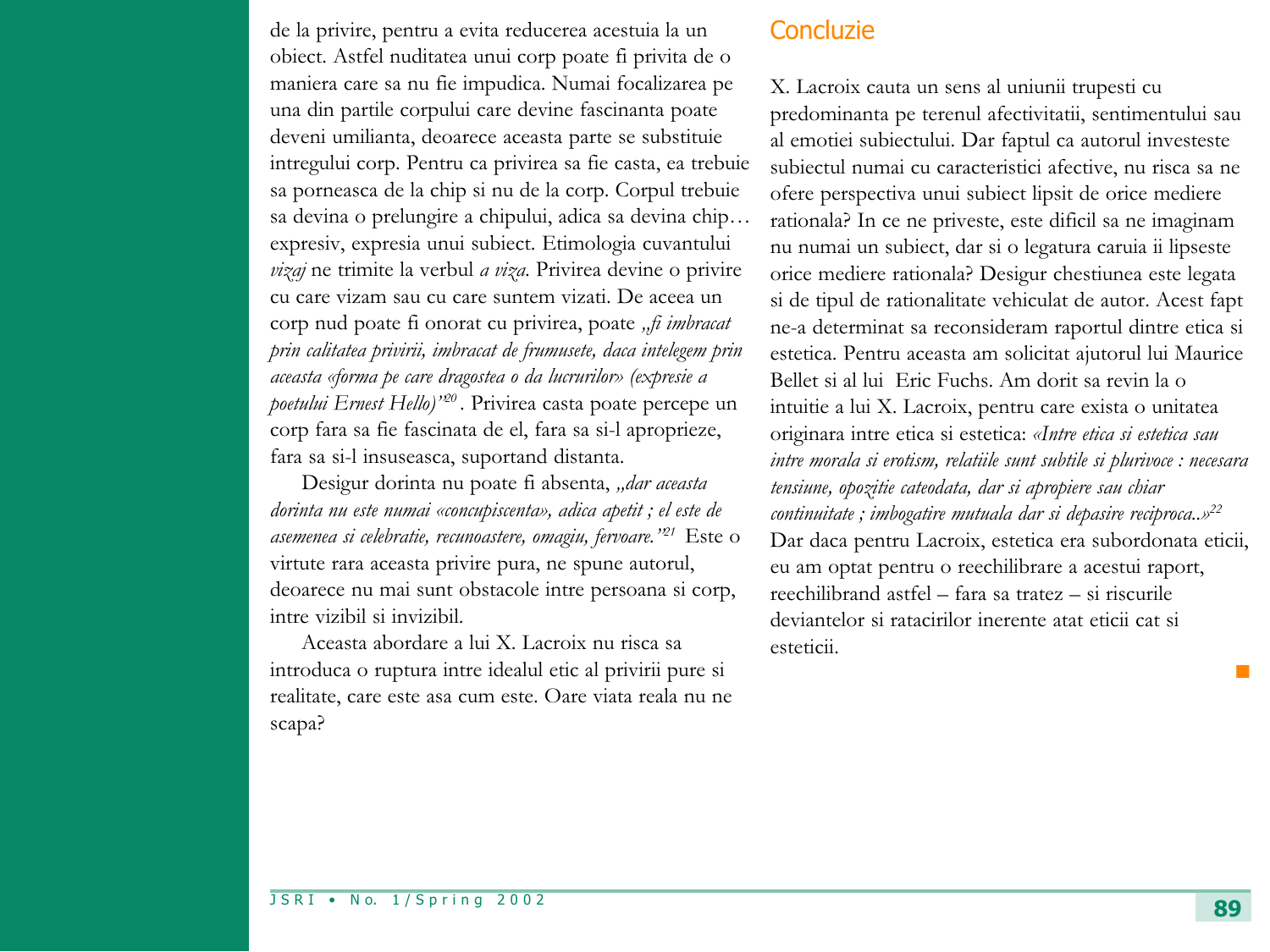#### **Note**

<sup>1</sup> Xavier Lacroix, *Le corps de* Chair, Cerf, Paris, 1992, 378p.

<sup>2</sup> Xavier Lacroix, *Le corps de* Chair, Cerf, Paris, 1992, p.79.

<sup>3</sup> Avem de a face cu o reluare a definitiei aristoteliciene a placerii de catre X. Lacroix.

<sup>4</sup> Xavier Lacroix, *Le corps de chair*, Cerf, Paris, 1992, p.80.

 $5$  M. Maffesoli, Au creux des apparences. Pour une éthique de l'esthétique, Plon, Paris, 1990.

<sup>6</sup> M. Foucault, Usages des plaisirs, Gallimard, Paris, 1984 si Le soucis de soi, Gallimard, Paris, 1984. traduse si in limba romana in : Istoria sexualitatii, Timisoara, Ed. de Vest, 1995.

<sup>7</sup> M. Foucault, Usages des plaisirs, Gallimard, Paris, 1984, p. 275.

<sup>8</sup> Maurice Bellet, L'autre référence : de la morale comme art d'aimer. In : Le supplément, 180, 1992, Paris, Cerf.

<sup>9</sup> Maurice Bellet, L'autre référence : de la morale comme art d'aimer. In : Le supplément, 180, 1992, Paris, Cerf, p.28

<sup>10</sup> Maurice Bellet, L'autre référence : de la morale comme art d'aimer. In : Le supplément, 180, 1992, Paris, Cerf, p.28.

<sup>11</sup> Trimitem la o succinta dar foarte frumoasa prezentare a acestor perceptii pe care le face Xavier Lacroix in Le corps et l'esprit, Paris, Ed. Vie chrétienne, nr.398.

<sup>12</sup> Xavier Lacroix, *Le corps de Chair*, Cerf, Paris, 1992, p.89.

<sup>13</sup> Xavier Lacroix, *Le corps et l'esprit*, Ed. Vie chrétienne, Paris, nr.398, p.14.

<sup>14</sup> Maurice Bellet, L'autre référence : de la morale comme art d'aimer. In : Le supplément, 180, 1992, Paris, Cerf, p.27.

<sup>15</sup> Xavier Lacroix, Le corps de chair, Cerf, Paris, 1992, p.89.

<sup>16</sup> E. Fuchs, Le questionnement mutuel de l'éthique et de l'esthétique. In : Le supplément, 180, 1992, p. 22-37.

<sup>17</sup> Eric Fuchs, Le questionnement mutuel de l'éthique et de l'esthétique. In : Le supplément, 180, 1992, p. 17.

<sup>18</sup> Eric Fuchs, Le questionnement mutuel de l'éthique et de l'esthétique. In :: Le supplément, 180, 1992, p. 15.

<sup>19</sup> Xavier Lacroix, *Le corps et l'esprit*, Ed. Vie chrétienne, Paris, nr.398, p.18.

<sup>20</sup> Xavier Lacroix, *Le corps et l'esprit*, Ed. Vie chrétienne, Paris, nr.398, p.19.

<sup>21</sup> Xavier Lacroix, *Le corps et l'esprit*, Ed. Vie chrétienne, Paris, nr.398, p.19.

<sup>22</sup> Xavier Lacroix, Le corps de chair, Cerf, Paris, 1992, p. 76.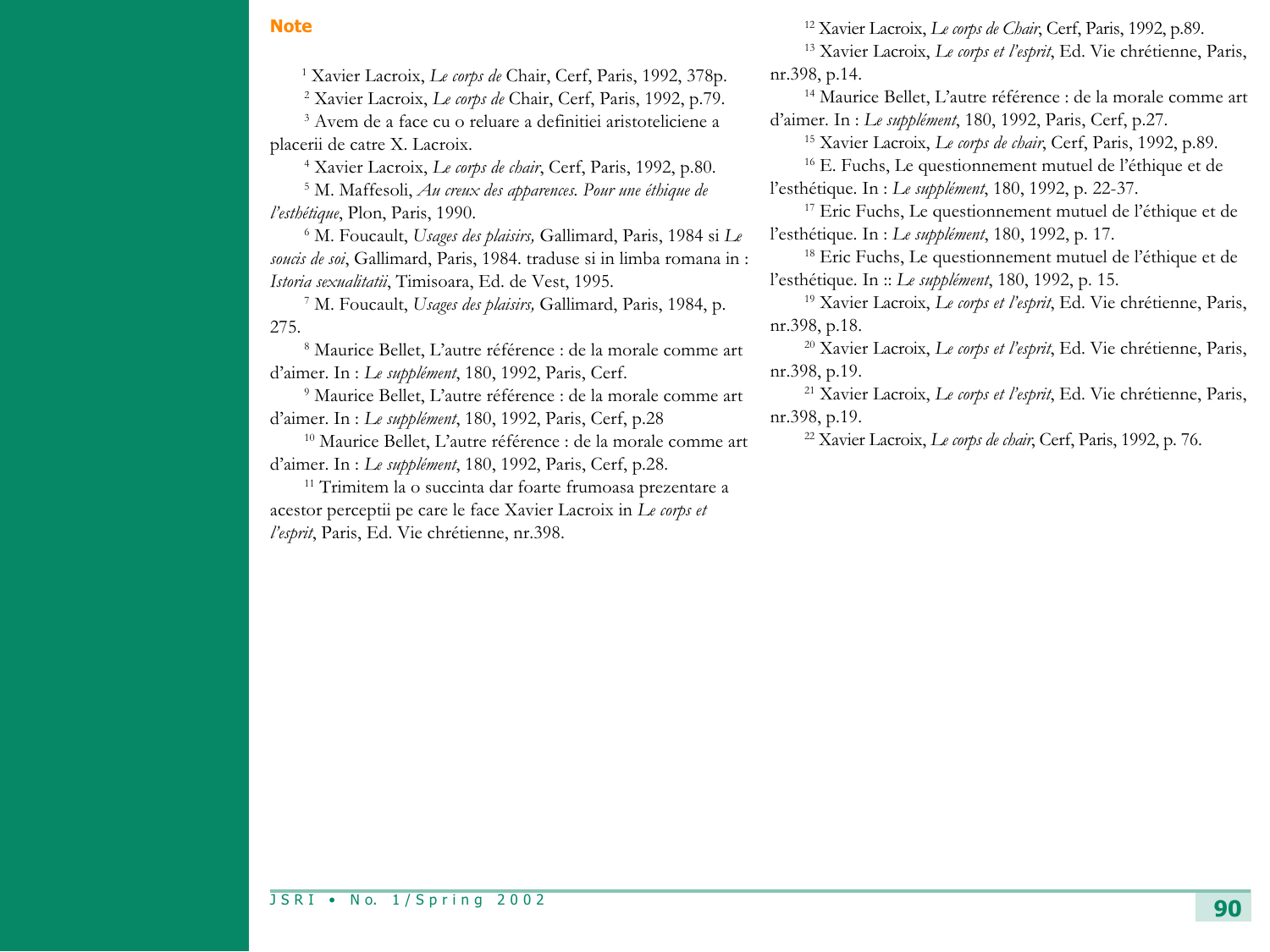# Ioan Petru Culianu, sau filosoful (religiilor) ca "magician"

#### **AUREL CODOBAN**

**Directorul Institutului** pentru studierea religiozitatii www.geocities.com/ s\_c\_i\_r\_i/codob.htm

eceptat in Romania mai ales dupa "evenimentele din decembrie 89", Ioan Petru<br>Culianu a fost un fenomen prea neasteptat, prea exploziv introdus in cultura noastra cuprinsa de turbulente si prea dintr-o perspectiva apropiata privit pentru a putea fi adecvat inteles si interpretat. Este unul din motivele pentru care s-a recurs frecvent in prezentari, analize sau exegeze la legatura lui privilegiata cu Mircea Eliade: ea oferea cheia interpretativa imediata a relatiei discipol-magistru si o analogie linistitoare. Desigur nu neintemeiat: o astfel de relatie a existat, este evidenta si certa, iar Mircea Eliade a fost recunoscut ca magistru si poate fi privit biografic ca un model al lui Ioan Petru Culianu. Ca toate relatiile de acest fel, in ordine interpersonala ea a fost plina de admiratie si devotiune din partea discipolului, dar si marcata de suisuri si coborisuri, de oscilatii, neincredere pasagera si nemultumire de moment. Nu mai putin in ordine culturala, teoretica, unii comentatori au preferat sa vada continuitatea si dezvoltarea unor pozitii comune in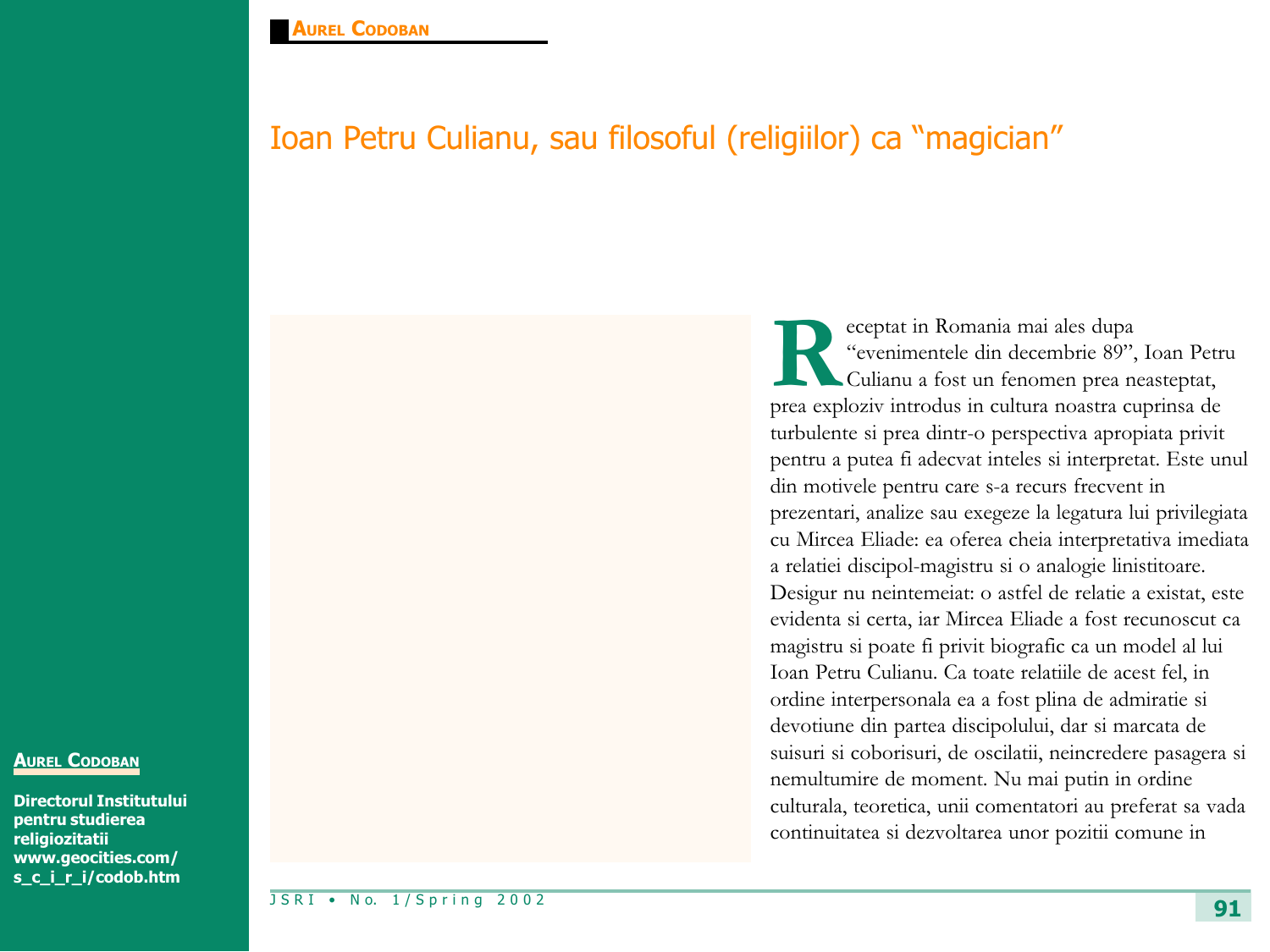istoria si filosofia religiilor, in vreme ce altii au remarcat deja o distantare clara mergind pina la un "paricid cultural".

Dincolo de analogiile mai profunde ori mai superficiale pe care formula interpretativa a relatiei magistru-discipol ne lasa sa le intrevedem, cea mai solida apropiere o marcheaza comuna atitudine fata de istoria si filosofia religiilor. Una din ideile mereu prezente in scrierile biografice sau in referirile la Mircea Eliade este sublinierea calitatii existentiale a hermeneutici sale si a deschiderii ontologice a istoriei si filosofiei religiilor pe care magistrul sau le-a practicat. Intr-o scrisoare adresata lui Andrei Plesu, Ioan Petru Culianu admite si chiar subliniaza diferentiator in raport cu teoreticienii occidentali, ca atit pentru el, cit si pentru Mircea Eliade - am putea spune ca in general pentru istoricii si filosofii romani ai religiilor - istoria religiilor este o preocupare existentiala, adica filosofica1. Pentru ca observatia este importanta chiar pentru situarea lui Ioan Petru Culianu ar fi locul aici de a ne intreba inca o data in felul lui Afloroaiei, Liiceanu sau Plesu, cum este posibila o filosofie romaneasca. Atita vreme cit filosofia este o "afacere de provincie" europeana, de cite ori avem de a face cu aparitia unei filosofii in vreuna din aceste provincii un paralelism al originarii ei grecesti cu orice noua nastere ori renastere, deci si cu situatia de la noi, ar fi benefic, definitoriu si transant. Metoda lui Ioan Petru Culianu2, asupra careia vom reveni mai incolo, ne propune pentru in generarea oricarei noi filosofii - si, deci, si a celei romanesti - observarea aceleiasi reguli ca pentru cea greaca, functionind insa in

contexte schimbate. Or, regula de geneza a filosofiei este "cosmotizarea mitologiei grecesti", adica organizarea de catre logica a semnificatiilor mitului, respectiv impersonalizarea unei religii "omenesti, prea omenesti", producerea unei religii conceptuale pentru elitele rationaliste. Primele reflexii filosofice pornesc de la religie, sint religioase - in felul general in care orice gnoza este religioasa - si sint, totodata, o alternativa la religie, in acelasi mod in care cultura (seculara) este o alternativa la religie. La rindul ei, filosofia religiei apare in acel moment al evolutiei culturii moderne cind secularizarea a avansat indeajuns de mult pentru ca filosofia sa nu se mai afle in contact direct cu religia. Filosofia religiei este o ariergarda a filosofiei, o parte a filosofiei care a ramas in dialogul constitutiv al discursului filosofic cu religia, cu toate marile deplasari culturale pe care dialectica trecerii sacrului in profan le-a produs. In conditiile modernitatii, filosofia religiei ramine singurul loc de contact direct al filosofiei cu religia, respectiv unul din locurile privilegiate unde putem astepta nasterea unei noi filosofii. Filosofia religiilor este un memento si un monument a ceea ce a fost cindva filosofia, dar si situs-ul generativ prin excelenta al unei noi filosofii.

Or, cind incepem sa vorbim despre o filosofie romaneasca la acest nivel al istoriei culturale a occidentului, o nastere a filosofiei nu mai poate fi cautata in raportarea directa la religie - aceasta geneza a avut loc deja - ci, deplasat, in mediul deja constituit al istoriei si filosofiei religiilor. Adica, la un moment mult ulterior aparitiei filosofiei grecesti, in modernitate,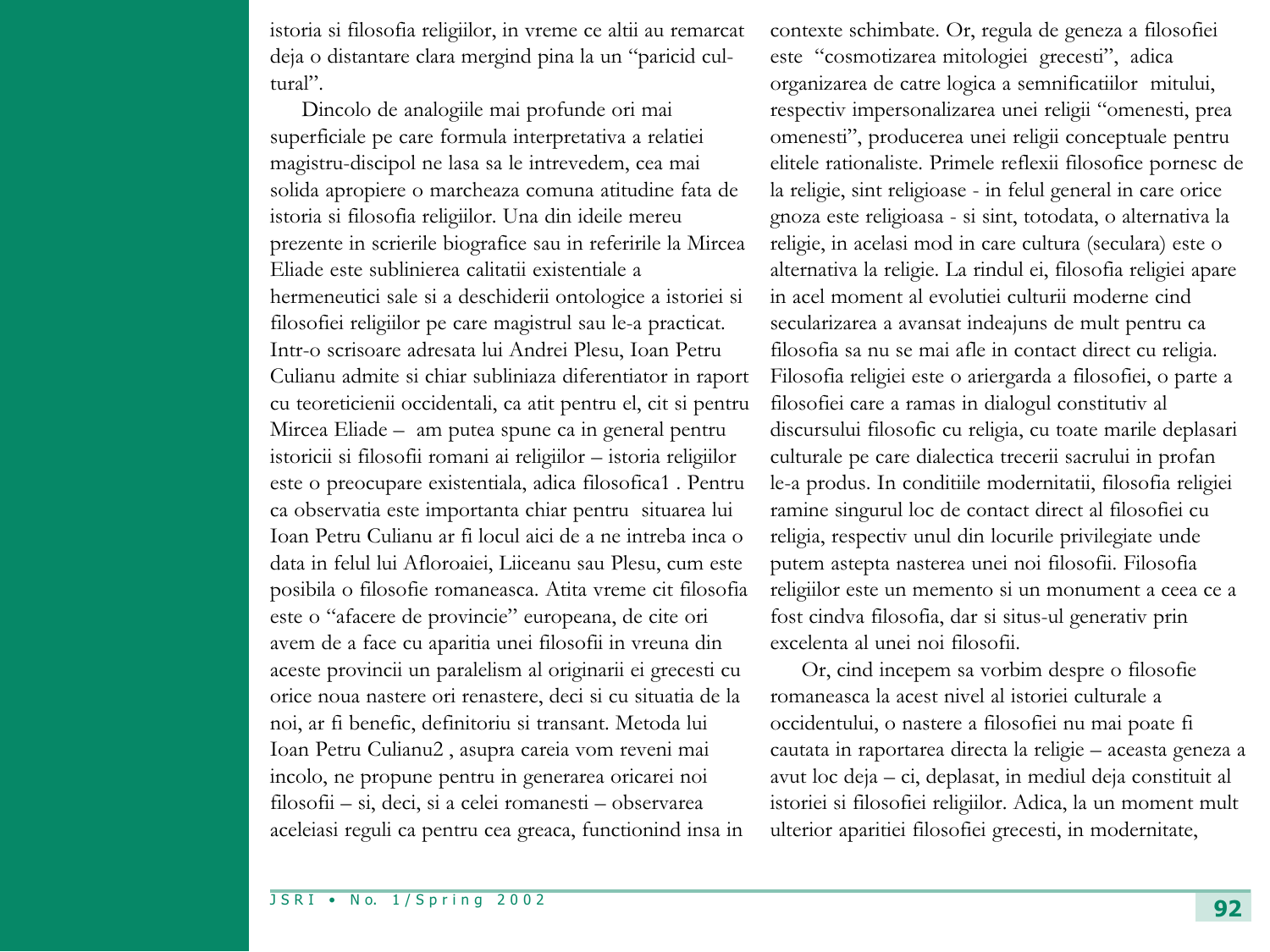filosofia se poate naste nu din raportarea logica la mitologia religioasa autohtona - ceea ce, de altfel, in formule ortodoxizante s-a mai incercat la noi – ci din comparatia intre religia autohtona si alte religiozitati si religii in mediul deja logicizat al istoriei si filosofiei religiilor (ceea ce Mircea Eliade a avut genialitatea de a face in India, atunci cind descopera universalitatea omului neolitic, comparind India si Romania). La fel ca pentru Mircea Eliade cel putin si pentru Ioan Petru Culianu, daca nu pentru majoritatea ginditorilor romani cu adevarat semnificativi, filosofia - respectiv o noua filozofie - trebuie cautata in mediul (nutritiv) al filosofiei religiilor, singurul care poate da astazi cu luciditate seama despre reversibilitatea si chiar circularitatea relatiilor dintre religie si filosofie.3

Obligatia de a elabora o schelarie exterioara de istoria si filosofia religiilor pentru a construi edificiul unei autentic noi filosofii romanesti pare astfel sa fie o constanta in istoria filosofiei romanesti pe cale de a se naste si este sensul trasaturii specifice pe care Ioan Petru Culianu i-o semnaleaza lui Plesu. Obligatia de a elabora o schelarie exterioara pentru a produce sau sustine discursul propriei filosofii existentiale, a fost continuat si suplimentat la cei care au facut cariera academica in occident in incercarea de a raspunde la standardele de eruditie filologico-istorice ale disciplinei. Adica – si acum ii am in vedere mai ales pe cei doi, Mircea Eliade si Ioan Petru Culianu - obligatii de cariera academica au acoperit, odata in plus, prin eruditie ceruta si disciplina scolastica suflul filosofic si existential din istoria si filosofia religiilor pe care o

practicau. Fara a-l anihila insa. Dimpotriva, o intelegere superioara, nu numai a unei gindiri sau opere, dar chiar al intentiilor teoretice si detaliilor metodologice ale istoriei si filosofiei religiilor, aici trebuie cautata.

Dincolo de aceasta coloana vertebrala similara, diferentele intre Mircea Eliade si Ioan Petru Culianu devin evidente si se impun. S-a facut deja diferenta intre orientarea generalista a cercetarilor lui Mircea Eliade si cea particularista a intereselor lui Ioan Petru Culianu (Oisteanu) Mai putin s-au observat distanta dintre temele celor doi. Temele predilecte ale lui Mircea Eliade sint sacrul, profanul si dialectica lor, respectiv camuflarea sacrului in profan, si dezvoltarea unei istorii si filosofii a religiilor pe linia hierofaniilor, simbolului si mitului. Atit decuparea temelor cit si tratarea lor este indatorata unei filosofii occidentale situate istoric intre Hegel si Husserl, adica unei filosofii in principal neokantiene la nivelul categoriilor si hegeliene in tratarea istoriei. Care sint in schimb temele lui Ioan Petru Culianu ? Calatoriile sufletului in afara acestei lumi in diferitele sale forme - "ascensiunea celesta a sufletului" ("psihanodia"), extaz, viziunile asupra altor lumi, stari modificate ale constiintei, experiente in afara corpului, experiente la limita mortii - magia - de la erotism la putere - si gnoza - atit in contextual magic al specialistilor puterii, sau in 4 calatoriile in afara acestei lumi, cit si ca atare (desi in acelasi timp ca ilustrare perfecta a metodologiei cognitiviste pe care ne-o propune). Daca ar fi sa concentram diferenta dintre Eliade si Ioan Petru Culianu intr-o formula succinta am putea spune ca este vorba despre o diferita receptare a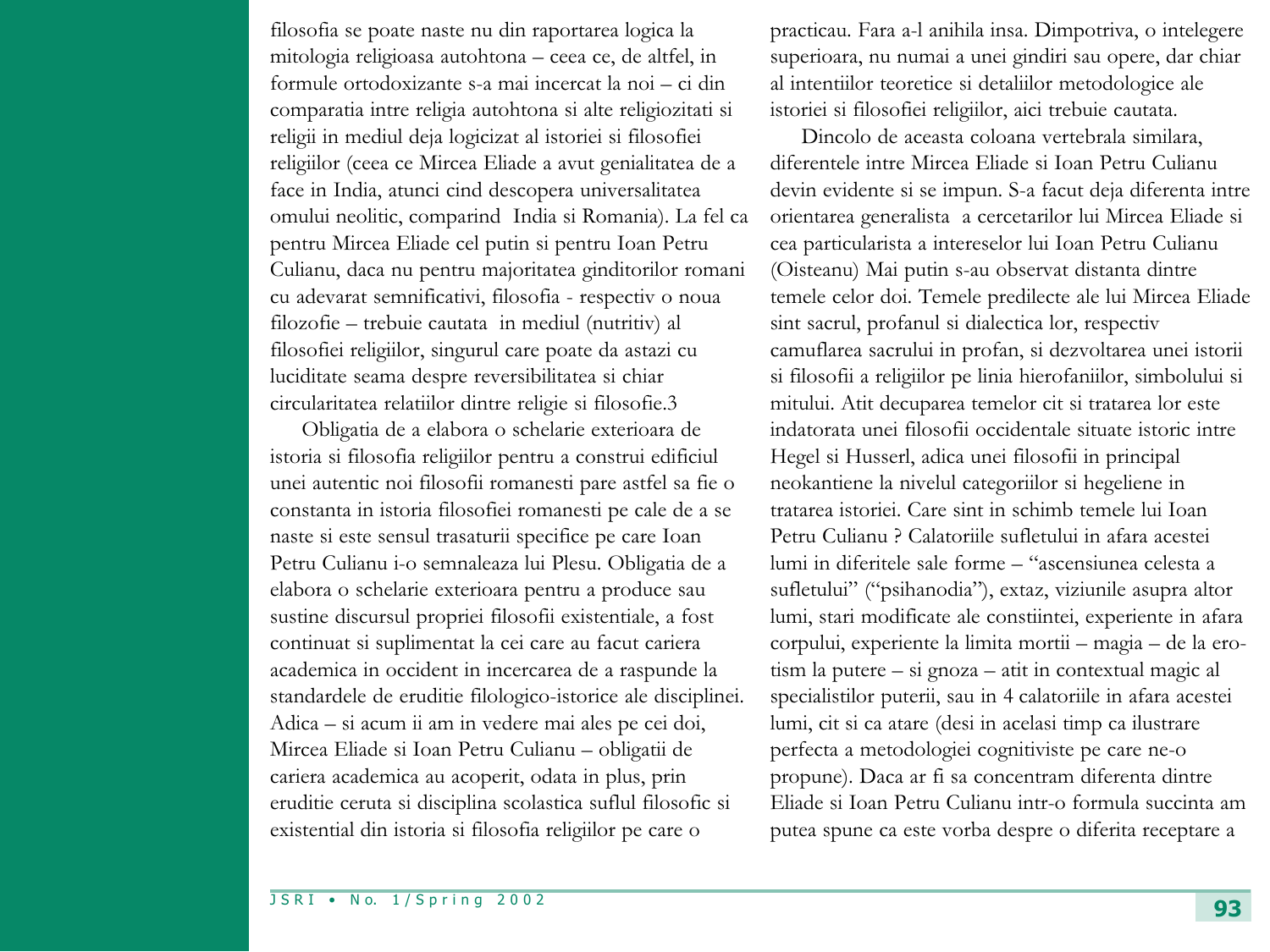sacrului: ca forma sau ca si forta, "putere", adica despre diferenta dintre hierofanie si cratofanie in manifestarea sacrului. Alaturi de aceasta diferenta de tematica se poate constata si o diferenta in valorizarea prezentului. Arhaicitatea pentru care opteaza Mircea Eliade e in contrapondere cu interesul lui Ioan Petru Culianu pentru nihilismul modern, tot asa cum monismul asimetric al relatiei sacru-profan e in opozitie cu dualismul gnosticilor. Dintr-o alta perspectiva am putea spune ca Eliade ia ca paradigma istorica Renasterea si asteapta o noua renastere, pe cind Ioan Petru Culianu are in vedere globalizarea si consecintele ei, acceptind triumful tehnologiei occidentale si faptul ca acest triumf a devenit modelul dezirabil al intregii lumi, care are toate sansele de a se confrunta, drept consecinta, cu nihilismul dezvoltat de modernitate. Diferenta se accentueaza cind ajungem sa comparam metodele. Mai degraba hermeneutica, metoda lui Mircea Eliade mizeaza pe asemanari si arhetipuri: marile simbolisme se organizeaza dupa principiul hermeneutic al asemanarilor si converg spre arhetipuri. Nu este deloc intimplator ca una din cele mai dure critici ale lui Ioan Petru Culianu, direct adresata lui Mircea Eliade vizeaza neclaritatile ideii de arhetip. Pe cind, impotriva principiului hermeneutic clasic al asemanarii, Ioan Petru Culianu mizeaza, totusi nu chiar atit de clasic structuralist cit ar putea face sa se creada aceste afirmatii un pic prea directe, pe diferenta in forma unei combinatorici cu structuri generatoare - ca set de reguli - si variante binare. Binarismul cultivat metodologic de Ioan Petru Culianu este optiunea structuralista, impusa de Claude

Lévi-Strauss pentru gindirea mitologica sau "gindirea salbatica" si este antihermeneutic - cel putin impotriva celei traditionale -, dupa cum este si antiarhetipal.

Aceste diferente nu fac decit sa semnaleze deosebiri de profunzime incomparabil mai ample, care explica, probabil, de ce Eliade s-a vazut constrins la prefete de mici dimensiuni, cu toate ca realmente a simtit in Ioan Petru Culianu o inzestrare exceptionala. Deosebirea, bunaoara, intre ceea ce este pentru Ioan Petru Culianu magia si ceea ce inseamna pentru Eliade magia: pentru Eliade magia este numai o consecinta a eficientei simbolice, tot asa cum cratofania este numai o consecinta derivata sau secundara a hierofaniei. Gindirea magica, cea care face operationala cratofania, este consecinta eficientei simbolurilor, destul de apropiata ca acceptie de ceea ce ar fi pentru noi astazi psihosomatismul. Ioan Petru Culianu este de la inceput de alta optiune intrucit el alege ca punct de plecare mult diferit de Eliade, ca si de Rudolf Otto, dar aproape aici in optiune de G. Van der Leuw - manifestarea sacrului ca si putere sau forta, ca si cratofanie, nu ca si forma, ca si hierofanie. De la inceput atunci, gindirea magica, magia, are pentru el mai multa consistenta decit simbolismul, de care se arata destul de putin, sau numai secundar interesat. Pornind de la magie si nu de la simbolism, Ioan Petru Culianu are apoi multa precautie in a fixa sfera magiei. Vrajitoria utilizeaza halucinogene (sub supravegherea unor "specialisti" si in interiorul unor confrerii initiatice) pentru a forta experienta unei realitati diferite, bolnavul psihic e posedat fara voia lui de fantasme; numai magicianul utilizeaza tehnici total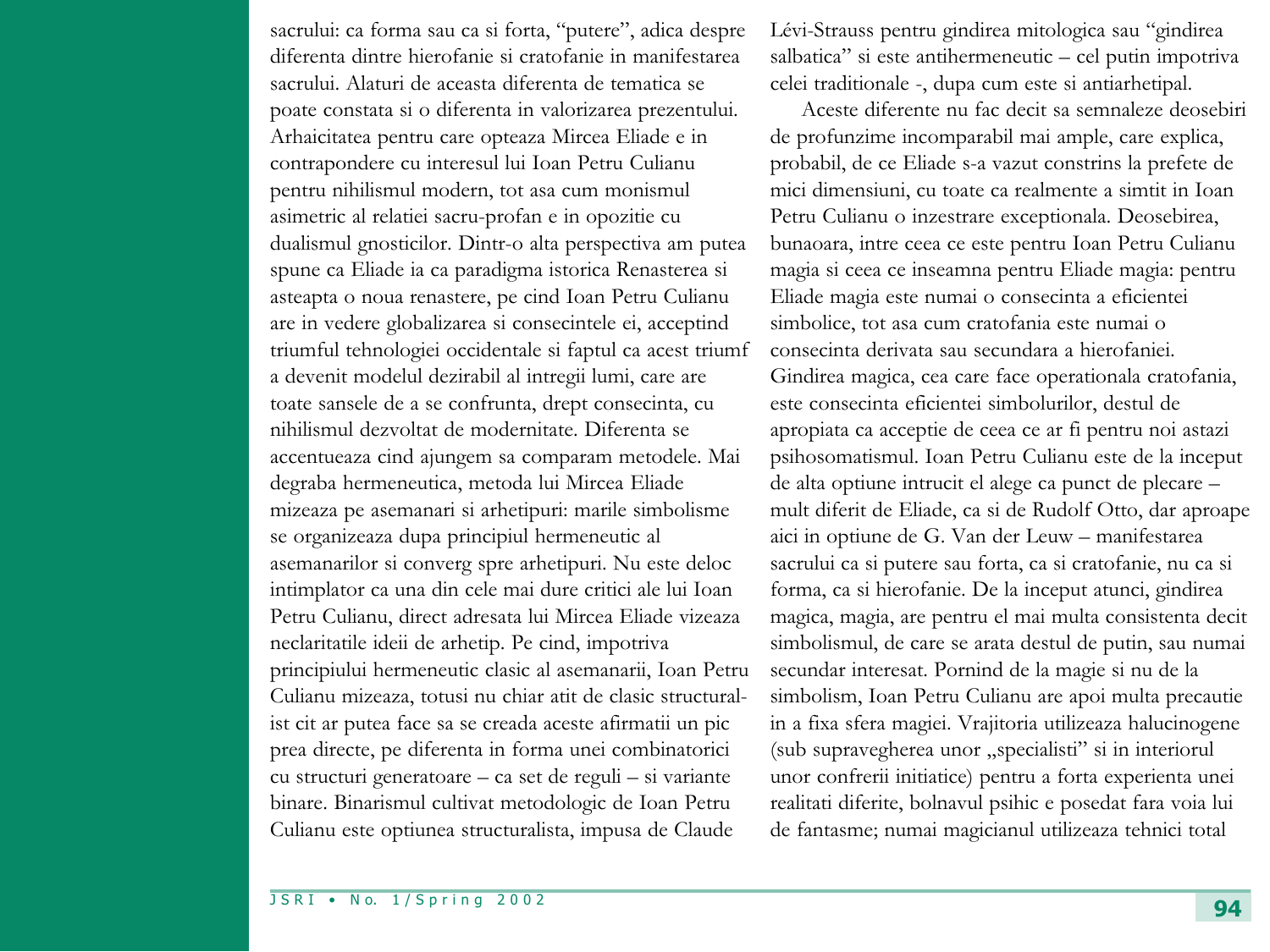constiente ca sa invoce si sa comande spiritele sale auxiliare. 5 In cele din urma criteriul este acela al creatorilor de lumi sau, cel putin, acela al calatorilor in alte lumi: samanul, ca si magicianul poate calatori in alte lumi sau mai mult poate crea alte lumi. Totusi, daca magicianul este un anumit tip de saman, samanismul este incomparabil mai vechi, mai general uman si mai vast decit magia.

In cazul magiei, care, implicit, este un fel de samanism in Renastere, accentul cade pe subiectul experientei religioase. Din acest motiv definitia lui, decupajul pe care-l propune fenomenului magiei il situeaza de la inceput, dupa terminologia modernitatii, in zona fenomenelor subiective, adica, dupa terminologia noastra, in zona fenomenelor psihice. Punind in discutie magia, erosul si arta memoriei in Renastere Ioan Petru Culianu vede in ele operatiuni fantasmatice, adica ale imaginarului. Or imaginarul in Renastere incepe sa aiba semnificatia pe care o are subiectivul dupa Reforma si Contrareforma, adica in modernitate. Magia "...este o stiinta a imaginarului, pe care-l exploreaza cu mijloace care-i sint proprii si pe care pretinde sa-l manipuleze cam dupa voia ei". Inca mai clar, la Giordano Bruno de care Ioan Petru Culianu se intereseaza in principal in Eros si magie in Renastere, si care duce pina la consecintele ei extreme doctrina numai schitata, a identitatii dintre iubire si magie, a lui Ficino "magia este o metoda de control a individului si a maselor bazata pe o cunoastere profunda a pulsiunilor erotice personale si colective". In fapt, magia "...nu este decit eros aplicat, dirijat, provocat de operator";

"intreaga forta a Magiei se intemeiaza pe Eros"6. Magia erotica reprezinta gradul zero al oricarei magii: indragostitul face acelasi lucru ca magicianul: construieste prin mijloace de persuasiune in jurul iubitului o retea pentru a controla aparatul pneumatic al celui iubit.7 Corectia fata de interpretarea prea subiectivist-psihologica apare tot prin intermediul erosului care pare sa ramina la Ioan Petru Culianu aceiasi forta, aceiasi stihie ontica care era la antici. Intradevar, Magia apropie lucrurile unele de altele prin similitudine naturala: partile lumii comunica intre ele, isi transmit naturile lor, se inrudesc si din apropierea lor mutuala se naste Erosul care le e comun si care se manifesta in natura fara interventia vointei umane. Substanta in care se petrec operatiunile erosului si magiei este aceeasi: pneuma universala, iar cele doua tehnici sint inrudite si chiar identice. Pe scurt, Magia: "este o operatiune fantasmatica ce trage folosinta din continuitatea dintre pneuma individuala si pneuma universala". 8

O imagine actuala corecta a magiei nu o compara atit cu stiintele naturii si tehnologiile de astazi, cu toata similaritatea de intentii de o parte si rezultate de alta, cit fac sa derive direct din ea stiintele psihologice si sociale de astazi. Magia este stramosul indepartat al psihanalizei, dar mai ales al psihologiei aplicate si al psihologiei maselor respectiv al psihosociologiei generale: "...magicianul din De vinculis este prototipul sistemelor impersonale de mass-media, al cenzurii indirecte, al manipularii globale si al brain-trusturilor cesi exercita controlul ocult asupra maselor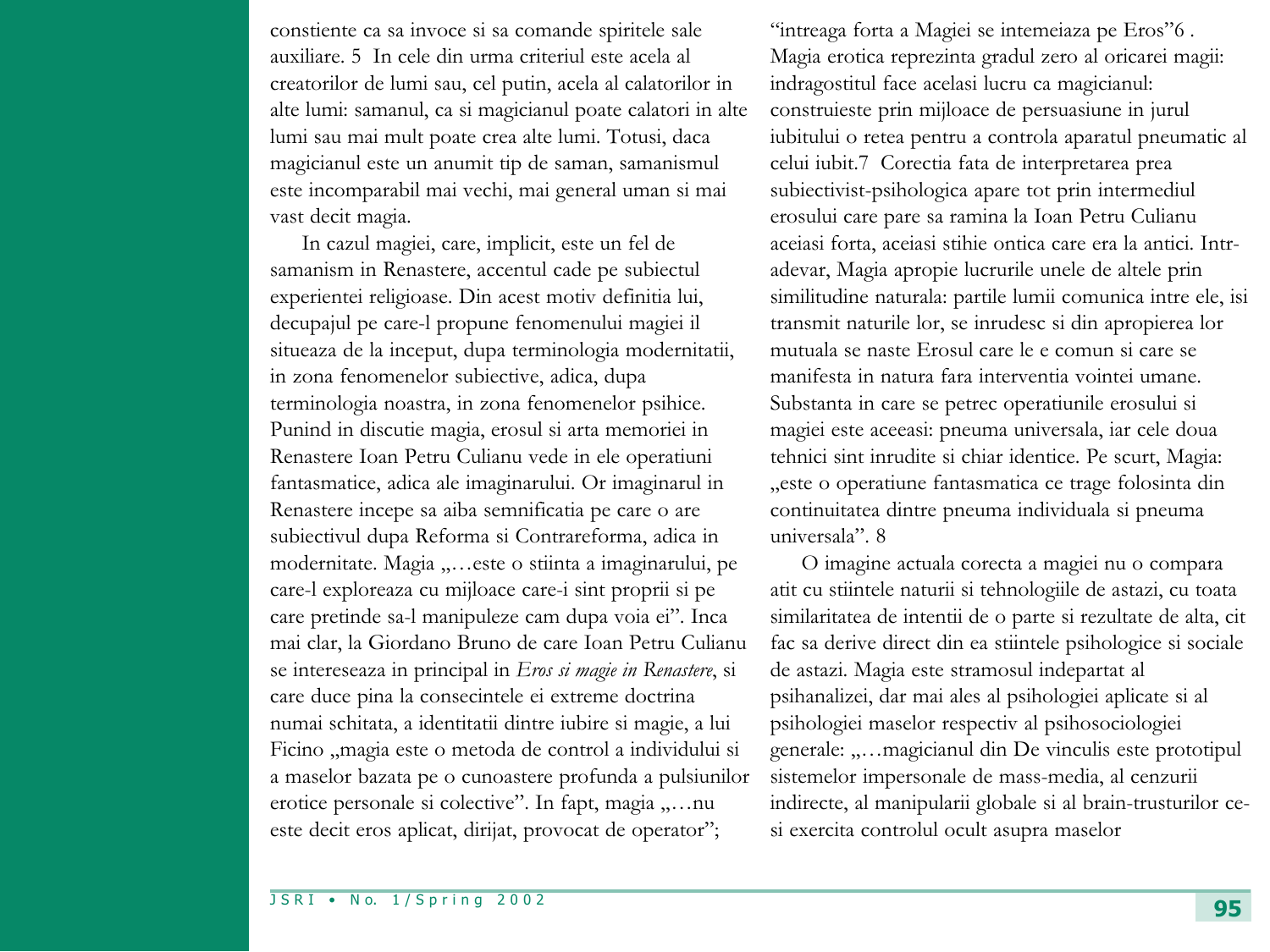occidentale".9 Relatiile dintre indivizi sint reglate dupa criterii "erotice", fiecare fiinta este inserata intr-un releu intersubiectiv. Operatorul observa relatiile intersubiective si trage un profit din cunoasterea lor. Se petrece ceva similar ca in "procesul de transfer". Practicianul magiei erotice isi poate folosi talentele contra vointei unui individ si contra societatii insesi, pentru ca dicteaza el insusi regulile societatii., Se vede ca magia erotica bruniana isi propune ca scop sa-i permita unui manipulator sa controleze indivizi izolati si mase.

Supozitia-i fundamentala este ca exista un mare instrument de manipulare si acesta este Erosul in sensul cel mai general: ceea ce iubim, de la placere fizica, pina la lucruri nebanuite, trecind, desigur, prin bogatie, putere etc."10 chiar si repulsia si ura, care sint partea negativa a aceleiasi atractii universale: "legatura legaturilor este iubirea". 11

Odata cu trecerea timpului magicianul propriu-zis si profetul din tripticul brunian s-au camuflat in practicianul magiei erotice, respectiv in psihanalist, sau se ocupa azi de relatii publice, propaganda, publicitate, contra-informatie si dez-informatie. Tehnologia de azi ingaduie oricui sa se bucure de facultatile extraordinare cu care se lauda magicianul. Pe terenul care-i era propriu insa, acela al relatiilor intersubiective, magia n-a fost inlocuita niciodata, ci doar prelungita prin anumite aspecte ale sociologiei, psihologiei si psihosociologiei. Totodata, functia manipulatorului brunian a fost astazi preluata de Stat, care produce instrumentele ideologice necesare obtinerii unei societati uniforme, adica produce "cultura". Orice educatie creeaza insa asteptari pe

care Statul nu le poate satisface. Cei frustrati apeleaza la ideologia produsa de centrale alternative, care produc o "contra-cultura", ce se adreseaza in primul rind marginalilor. In cazul in care modele culturale alternative se dovedesc in anumite imprejurari mai puternice decit cultura de Stat, se pot in cele din urma substitui acesteia prin evolutie sau revolutie. Daca Statul nu izbuteste suficient prin educatie si satisfacerea dorintelor, el poate in schimb sa produca propria contra-cultura, ale carei componente trebuie astfel organizate incit sa evite coeziunea marginalilor si sporirea puterii lor. Metoda eficienta, simpla si imorala este de a lasa sa prospere piata fantasmelor destructive si autodestructive si a cultiva ideea surselor alternative de putere, intre care cea mai importanta ar fi "puterea mentala". "Efectele violentei se intorc asupra celor agresivi, autodistrugerea anuleaza o alta parte a marginalilor, in timp ce partea ramasa e ocupata sa se extazieze asupra posibilitatilor necunoscute - si, desigur, inofensive - ale psihicului uman." 12 Se salvgardeaza ideea de libertate, iar pe de alta parte modelele alternative sint o sursa enorma de bogatie si prestigiu pentru creatorii lor si mentin in functiune industriile conexe: imagine, disc, moda vestimentara. Nu e mai putin adevarat ca succesul de piata al acestora redevine un pericol pentru Stat, care nu poate controla situatia din ce in ce mai complexa. Dupa aceasta analiza a magiei manipularii politice contemporane (datarea exacta a textului il situeaza in perioada in care mai existau doua sisteme politice opuse: capitalismul si "socialismul real") lui Ioan Petru Culianu ii apar ca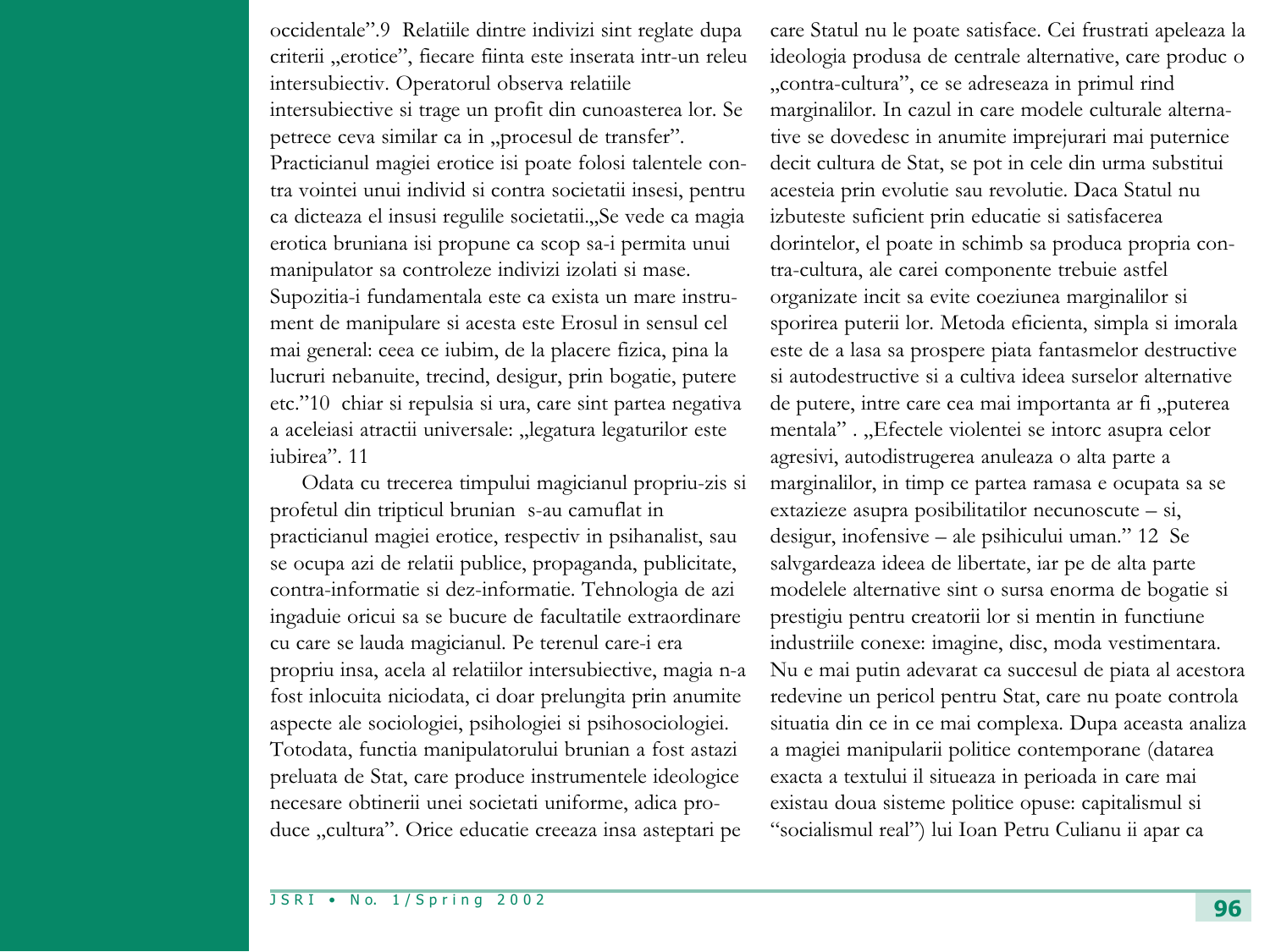problematice doua chestiuni: Este Statul occidental de astazi un adevarat magician sau un ucenic vrajitor ? Oricum crede Ioan Petru Culianu, el e preferabil Statului-politist care-si apara propria cultura cu pretul libertatilor si, total lipsit de subtilitate si suplete, devine usor Stat-temnicer pentru ca sustine valori perimate prin simpla constringere. In aceasta situatie magia e preferabila coercitiei, constringerii violente caci e o stiinta a metamorfozelor; riscul ei, considera Ioan Petru Culianu, e tocmai excesiva vitalitate si bogatia metamorfozelor. Aici apare cea de a doua chestiune care priveste eficacitatea magiei manipulatorii pe termene lung. Diagnosticul lui Ioan Petru Culianu s-a dovedit a fi valabil. El spunea atunci - in vremea coexistentei celor doua sisteme - ca pragmatismul Statului-occidental il impiedica sa fie radical si onest, dar ca acesta va cistiga impotriva Statului politist cu toata eficienta din acel moment a acestuia in relatii externe. 13

Din aceste dezvoltari - stupefiante daca le comparam cu perspectiva unei istorii si filosofii a religiilor cum este cea a lui Eliade - se poate vedea cit de diferita este acceptiunea pe care cei doi o dau magiei. Rasturnarea de perspectiva este produsul diferentei initiale in interpretarea sacrului. Pentru Eliade sacrul se manifesta, cum spuneam, preponderent ca hierofanie, pe cind pentru Ioan Petru Culianu este preponderent cratofanie. Aceasta diferenta care ajunge pina la rasturnare de perspectiva si opozitie nu poate ramine fara urmari nici pentru proiectul lor comun si implicit, acela al constituirii unei filosofii. Intr-adevar, asa cum o caracterizeaza Derrida, filosofia occidentala a fost o

"fotologie", ceea ce revine la a spune din perspectiva experientei religioase ca filosofia occidentala privilegiaza hierofania fata de cratofanie, adica manifestarea sacrului ca si forma nu ca si forta. In aceiasi termeni care interpreteaza experienta religioasa ca o manifestare a sacrului preponderent ca hierofanie ori preponderent ca si cratofanie, deschizind apoi liniile de evolutie spre simbol, mit, religii ale mitului si mistica, ori spre gindirea magica, ritual, religii ale ritualului si magie, filosoful occidental este un mistic. Adica el se multumeste sa contemple lumea si omul pentru a le intelege mai bine si pentru a exclama mistic in cele din urma: "Totul e bine". In aceasta distributie traditionala schematica produsul magiei este stiinta occidentala. Or, pentru Ioan Petru Culianu lucrurile stau cu totul altfel, iar noutatea perspectivei sale rezida in cautarea transformarilor la nivelul imaginarului insusi mai curind decit la nivelul *descoperirilor stiintifice*: "trecerea unei societati cu o dominanta magica inspre o societate cu dominanta stiintifica se explica in primul rind printr-o schimbare a imaginarului", "o cenzura radicala a imaginarului," "modificarea imaginatiei umane fara de care trecerea de la principiile stiintifice calitative la niste principii manifest cantitative n-ar fi fost posibila".14 Departe de a fi vreo continuitatea intre magie si stiinta; dimpotriva; in schimb magia are mult mai multe de a face cu filosofia, iar filosoful departe de a fi un mistic apare mai degraba ca un mag, ca un thaumaturg, rol pe care perspectiva opusa il atribuise savantului, omului de stiinta.

Magia asa cum o defineste Ioan Petru Culianu pune problema unei puterii de o calitate foarte specifica. In Religia si cresterea puterii din volumul Religie si putere la care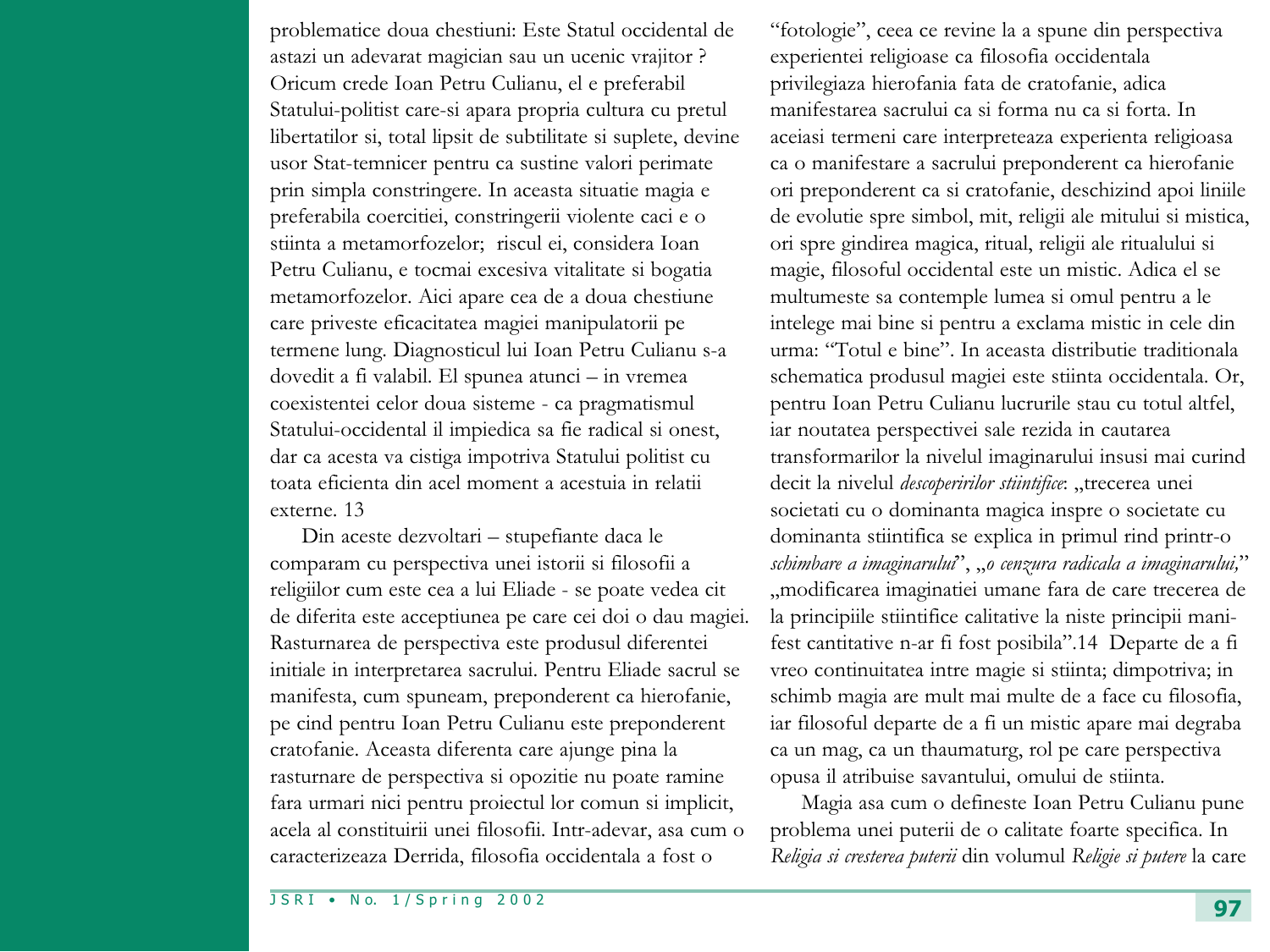este coautor, Ioan Petru Culianu cauta un concept al puterii "care sa poata scapa de orice determinare limitatoare" si sa permita punerea in evidenta a ceea ce are aceasta in comun cu religia. Un atare concept trebuie sa admita definitii diferite "potrivit sferei in care il cautam": "Se poate vorbi despre o putere in sens subiectiv, adica experimentabila de catre un subiect. Dupa tipul de cultura din care face parte subiectul, modul de experimentare a puterii va fi diferit. O alta abordare va trebui sa tina seama de aspectul obiectiv sau cultural al puterii, fiindca normele culturale investesc, din exterior, intreaga realitate a facultatilor unui individ."15 E foarte dificil de identificat ce inseamna puterea in sens subiectiv la Ioan Petru Culianu: el vorbeste despre "o modificare de stare interna, suferita de individ sau de colectivitate, printr-o investitie de natura variabila". Cea mai explicita dintre definitiile pe care ni le propune Ioan Petru Culianu este cea "energetica", acceptabila cu anumite rezerve, pentru psihanaliza freudiana sau jungiana: "puterea experimentata subiectiv ar putea intr-adevar sa reprezinte una din trasaturile posibile ale libidoului (sau chiar libidoul insusi) inteles ca "energie psihica" de natura pur sexuala (Freud) sau mai putin sexuala (Jung)". In general, prin putere, Ioan Petru Culianu pare sa inteleaga manifestarea spontana si fara conditionari exterioare a activitatii unui organism individual uman, ceea ce psihanalistii au numit "pulsiuni", ceea ce am putea numi, usor nietzscheian, manifestarea vietii biologice individuale. E de inteles ca orice norme neaga prin limitare, puterea subiectiva a fiecarui individ al unei

comunitati sau societati. Fara a suspecta o contaminare psihanalitica la Ioan Petru Culianu, vom sublinia doar ca relatia strinsa dintre magie si putere are in vedere dimensiunea erosului-libidoului ca forma cea mai clara si, oarecum, prima de manifestare a individului uman.

Exemplele pe care le ofera Ioan Petru Culianu sint mai concludente decit definitiile abstracte. Pentru a intelege la ce putere in sens subiectiv se refera Ioan Petru Culianu trebuie sa invocam sentimentul pe care-l trezeste o furtuna puternica si spectaculoasa: "alaturi de frica se manifesta un puternic sentiment de libertate si de participare la dezlantuirea elementelor naturale. Prin identificare cu intimplarea exterioara, omul paraseste mental frinele sociale si psihologice, transformindu-se dintr-un spectator neputincios in actor <puternic> al evenimentului. Avem aici cel mai simplu exemplu experimentabil de crestere a puterii."16 Alaturi de el stau intrebuintarea substantelor euforizante (alcoolul) sau halucinogene (drogurile), dansul - in discoteca sau in societatile "primitive" -, actul sexual, meciurile - de fotbal, box. etc. - demonstratiile, mitingurile, actele teroriste sau linsajul - in toate aceste cazuri ca si in altele, "<puterea> experimentala se afla mereu in relatie cu faptul de a avea certitudinea ca faci o actiune pur individuala, in afara circuitului social, sau asisti la o manifestare naturala a fortei care se arata mai puternica decit societatea insati si ameninta sa o distruga. Chiar daca aceasta poate insemna si distrugerea subiectului insusi, el nu poate conteni valul de libertate care il cuprinde in fata unei dezlantuiri de forta mai infricosatoare decit normele sociale insesi. Caci, intr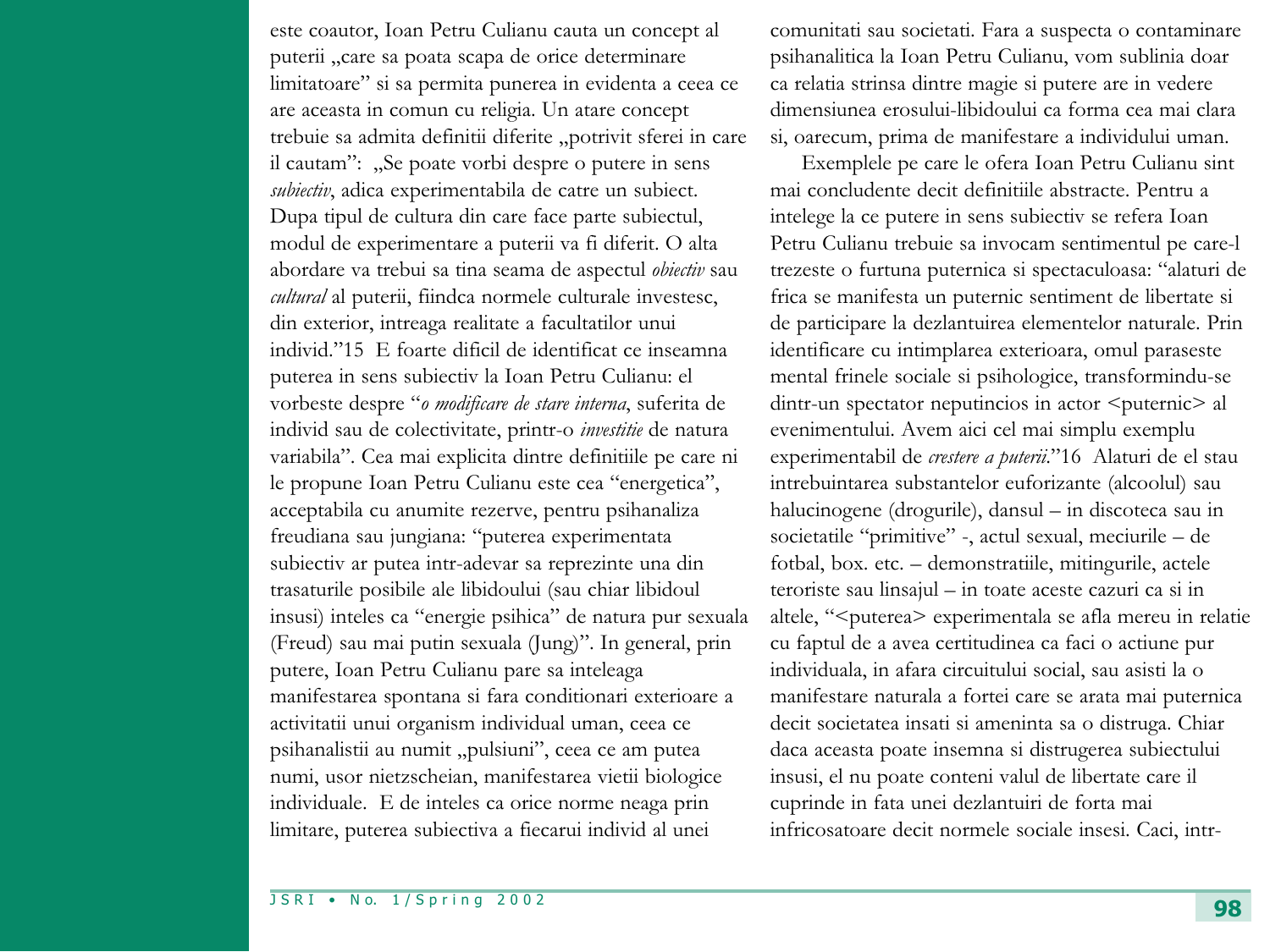adevar, aproape nimic nu este mai puternic si mai inexorabil decit normele, si nimic nu e mai slab si oprimat decit insul, lipsit de individualitate si necontenit strivit sub povara normelor." Toate aceste exemple au in comun "o diminuare a constringerii sociale, derivata din faptul ca se elimina, sau se neaga, temporar, normele rigide ale convietuirii. Se poate conchide cu certitudine, ca experienta subiectiva a puterii este astazi, mai mult ca oricind, asociala (si citeodata antisociala), fiindca este fondata pe incalcarea, ingaduita sau nu, a normelor sociale, cuprinzind si ierarhiile."17 Macar in parte, descatusarea puterii subiective se petrece in societatile occidentale de astazi se petrece prin participarea la experiente de masa: "Disponibilitatea fata de <entuziasmul sacru> apare la individ prin contactul cu ceilalti in masa, contact care produce o descarcare (Entladung) a responsabilitatii individuale, cu efecte anomice."18

In raport cu semnificatia pe care Ioan Petru Culianu o da puterii, "sarcina traditionala a religiei a fost aceea de a furniza o arie rituala pentru implinirea puterii individului in conditii socialmente tolerabile. Ea si-a indeplinit intotdeauna aceasta sarcina cu o mare inteligenta etologica si ecologica, psihologica si antropologica, sociologica si economica." 19 Intradevar, riturile religioase care sint o specie particulara importanta a riturilor sociative, adica a riturilor care asigura prin repetarea lor functionarea grupului. Diferit insa de riturile sociative simple, riturile religioase pot constitui o arie de implinire a puterii, pentru ca pot canaliza forta libidoului - energie, agresivitate, violenta,

evaziune - in forme socialmente tolerabile. In societatile pseudospecifice - cum le numeste Ioan Petru Culianu pe cele fara putere centralizata - o retea rituala acopera in intregime existenta individului cu scopul de a-l integra intr-o cultura cu motivatie transcendenta. Pe linga aceste rituri integratoare, exista insa si rituri compensatorii, care stavilesc efectul daunator al constringerilor sociale, permitind descarcarea tensiunilor. In aceste societati oamenii experimenteaza puterea in limitele permise de riturile compensatorii, adica printr-o rasturnare rituala a normelor care intra si ea in norma. Exista insa si specialistii ai puterii, care transcend normele, pentru ca asimileaza atit de mult cultura cu normele ei, incit urca la originea lor care e transcendenta in raport cu manifestarile sale. Samanul, voginul, ascetii crestini, sufitii transcend normele pentru ca au trecut prin experienta unei "morti" urmate de o "renastere"; o moarte culturala si o renastere care-i face imuni la conditionarea de catre norme.

In "societatile specifice", odata cu iluminismul si cu secularizarea, statul a inceput sa ia asupra sa sarcini care erau ale religiei, fara sa poata oferi spatii potrivite pentru desfasurarea completa a puterii individului. Capacitatea lui de a deschide spatii ritualice compensatorii este limitata de principiile sistemului de productie occidental: putere=avere este o ecuatie ce nu poate fi depasita fara a pune in discutie propriile premise ale statului modern. Dimensiunea esentiala a puterii, cea subiectiva, ramine astfel in afara justificarilor ideologice ale capitalismului. Riturile si miturile traditiei nu mai reusesc sa-si indeplineasca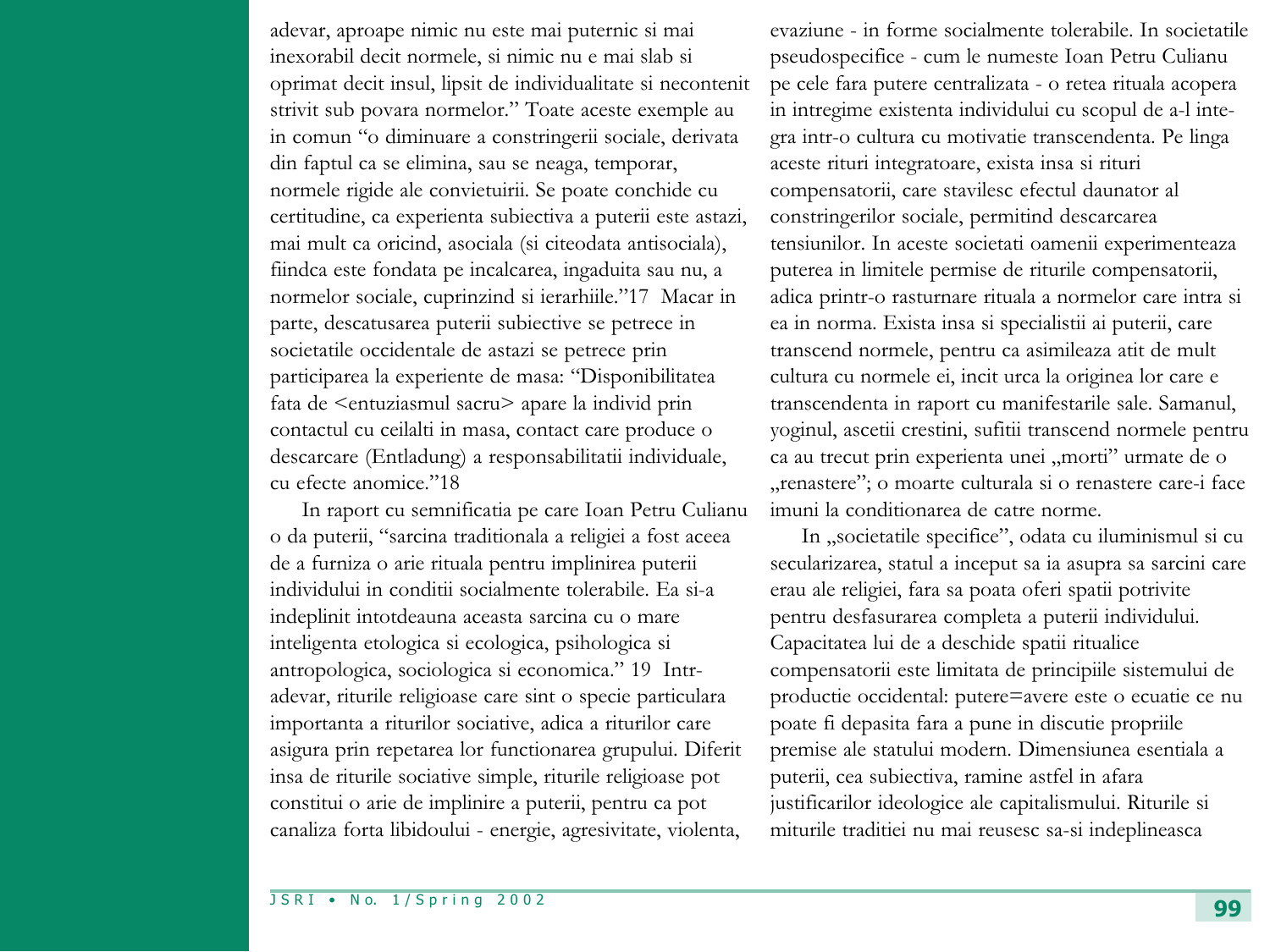functia integratoare si compensatoare - religia a fost inlaturata iar Statul nu mai poate controla prin impunerea propriilor valori sau coercitia legii, fortele obscure care s-au descatusat: "Agresivitatea care se dezlantuie in tarile Occidentului reprezinta fenomenul cel mai alarmant al epocii noastre si totodata incheierea unui lung drum istoric si cultural." ... "Omul, dezbarat de tot ceea ce il transcende, apare, poate pentru prima oara in istorie, singur si lipsit de aparare in fata fortelor oarbe ale instinctului si ale agresivitatii." 20

Cultura neaga subiectivitatea primara - mai precis: autoafirmarea biologico-libidinala neconditionata a individului - prin normele sale, dar individul isi afirma din nou puterea subiectiva prin antinomism. Nihilismul - asa cum il intelege Ioan Petru Culianu, intr-un sens mai degraba religios, asociat cu normele si ritualul, paralel cu semnificatiile totusi apropiate ale termenului la Nietzsche si la Heidegger -, ca negare a normelor, ca reducere la zero a ceea ce in orice sistem este menit sa asigure supravietuirea lumii in care sintem, este instrumentul antinomismului. In Occidentul precapitalist nihilismul intervine cind societatea sau individul se gasesc in fata unei schimbari radicale, a unei tranzitii intre vechi si nou, intr-o "stare nascinda (status nascens)". Exemplele unui astfel de nihilism ne ofera rind pe rind gnosticismul, crestinismul, reforma si romantismul, care culmineaza, dupa Ioan Petru Culianu, in opera lui Nietzsche.21 "Oaspete nelinistitor", nihilismul capitalist inseamna insa altceva: reducerea realitatii la dimensiunea comertului. Pentru Occidentul precapitalist locul experimentarii puterii era

aproape intotdeauna de natura ideologica. Capitalismul, care stabileste egalitatea putere = avere, face ca banul sa fie putere, iar puterea sa aiba valoare comerciala. Justificarile ideologice - demnitatea si puterea individului - pe care capitalismul le propune nu mai au de a face cu esenta epocii noastre, ci numai tind sa o mascheze si sa o faca suportabila. "Esenta capitalismului modern consta intr-un interes aproape exclusiv pentru mijlocul de schimb, pentru bani, ceea ce inseamna ca unica realitate care subzista in adevarata ideologie a capitalismului este cea a comertului." ... "Nihilismul capitalist, care este reducerea realitatii la dimensiunea comertului, are drept efect o saracire radicala a omului, respectiv reducerea sa la un obiect al manipularii comerciale."22 In Occident nihilismul nu mai este un instrument de tranzitie, ci o stare permanenta - pina si utopismul este o masca a nihilismului !. El este destinul Occidentului, care atrage toate popoarele de pe pamint. Acest nihilism colectiv difera de manifestarea nihilista individuala a puterii, de antinomism. Riturile sint transformate in spectacol sau dispar. Grupul nu mai are priza directa asupra individului. Puterea pe care individul o pierdea si o regasea ritual s-a intors astazi in starea pura de agresivitate. "Puterea in libertate, puterea neindiguita de rituri sau de justificarile ideologice ale societatii, este agresivitatea in stare pura." 23 Mecanismul e simplu si clar si ne aminteste stilul de gindire al psihanalizei: Freud, analizind "insatisfactia" in cultura occidentala, deplingea faptul ca pulsiunile mortii, agresiunea si autoagresiunea, nu au o cenzura similara pulsiunilor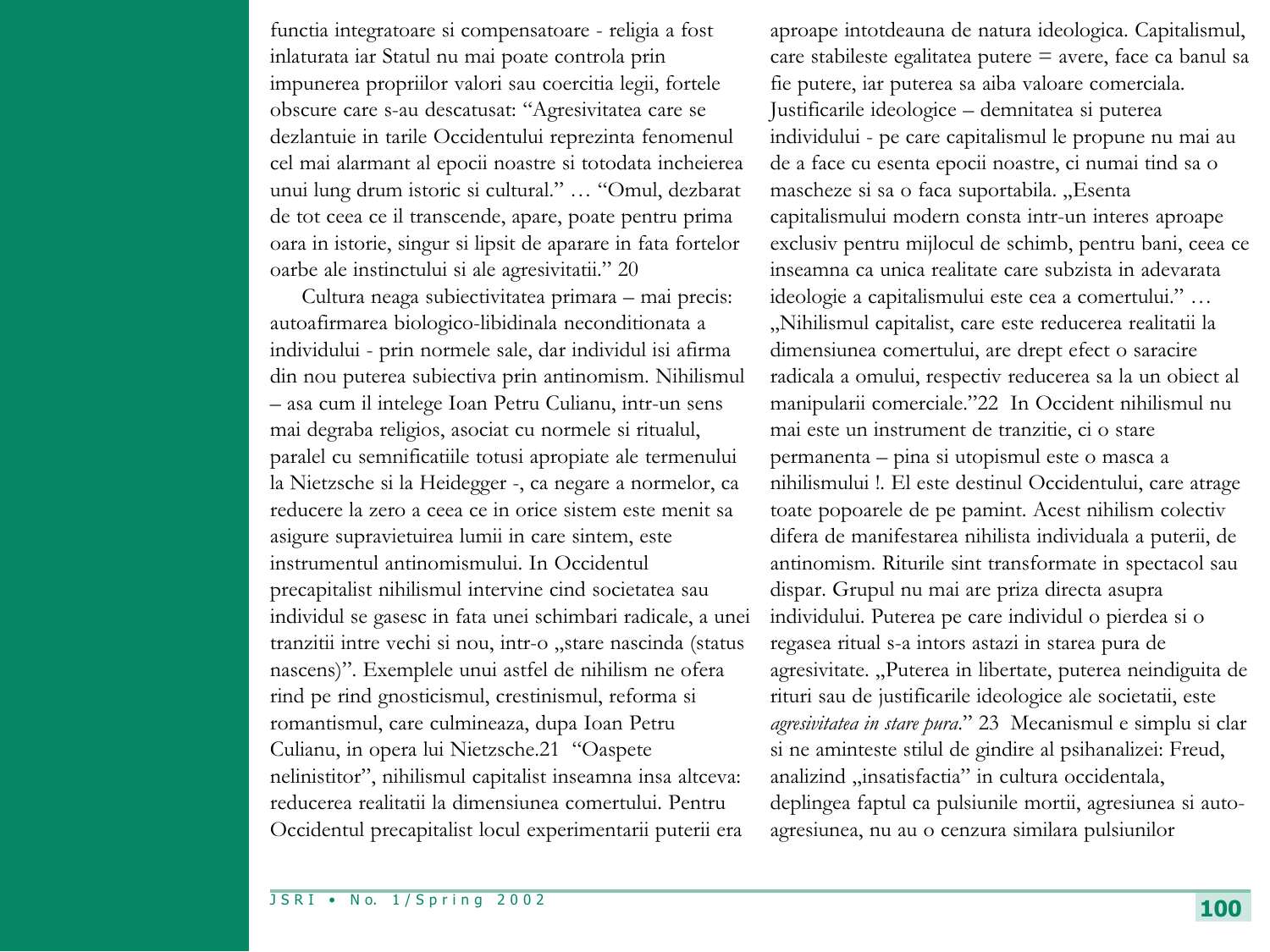erosului, emitea un pronostic sumbru asupra viitorului civilizatiei.

Prin urmare, "puterea subiectiva", autoafirmarea neconditionata a subiectului, neaga norma si poate distruge - cazul nihilismului, care ia actualmente forma agresiunii, a violentei anomice -, sau poate crea, daca e vorba de "specialisti ai puterii" (= specialisti ai sacrului) o lume alternativa, dupa ce au insusit-o pe cea "culturala", normata si "reala". Problema puterii e - asa cum apare foarte bine ilustrata sau reprezentata in proza sa fantastica, indeosebi in Hesperus - problema capacitatii de a crea lumi alternative. Si la Eliade, se poate interpreta ca omul sufera de nihilism, ca omul pierde sacrul, pentru ca pierde imaginatia creatoare de lumi, cea in care sacrul se poate manifesta. Dar la Ioan Petru Culianu nu este vorba despre imaginatie in acest sens modern subiectiv, ci mai mult decit atit, despre un sens ontologic al imaginatiei. La Ioan Petru Culianu interesul pentru calatoriile in afara acestei lumi, starile transformate ale constiintei si extaz vine mai degraba de la si este sustinut de matematica si fizica secolului XX. Universul nostru fizic "este numai o conventie bazata pe perceptia noastra"; lumea obiectiva, "reala", cea in care locuim este fixata de normele istorice (dupa E. De Martino) sau culturale (dupa Ioan Petru Culianu). Aceste norme nu privesc numai planul social, ci si planul realitatii (fizic, fiziologic, spatio-temporal, principiul identitatii): nu exista realitate in afara culturii sau istoriei. Experiente posibile in interiorul unei culturi inceteaza de a mai fi astfel in interiorul alteja.24 Ideea conventiei legilor care descriu - sau mai bine: care

construiesc - realitatea, Ioan Petru Culianu o sustine filosofic pornind de la Wittgenstein si Feyerabend. Dar ea pluteste in aerul mentalitatilor epocii noastre. Din punctul de vedere al modelelor ontologice "lumile alternative", "universurile paralele" care ne stau alaturi, nu sint compatibile nici cu sensul grec al transcendentei pentru ca nu se afla deasupra -, nici cu cel iudaic, introdus prin panteismul spinozian in filosofia modernitatii ca imanenta, ci este un fel de imanenta dizolvata prin pluralism si neutralizata in raport cu binele si raul, ca pedeapsa sau recompensa dupa moarte: "Singura concluzie pe care o putem trage din multiplicitatea actualelor reprezentari ale altor lumi este aceea ca noi traim intr-o stare de avansat pluralism al altor lumi"25.

Ajutat de psihologia cognitiva el se lanseaza in cautarea altor lumi: e un specialist in putere care cauta cu eruditia specialistului normele altor lumi, atit in istoria religiilor, cit si in lumile alternative ale religiozitatii New Age sau stiintei de astazi, precum si in metodologia pe care o proiecteaza. Trei dintre cartile sale importante atit pentru cariera academica, cit si pentru evolutia ideilor sale - Psihanodia, Experiente ale extazului, Calatorii in lumea de dincolo (Out of this world) - se pot foarte bine inscrie sub titlul celui de-al treilea si ultim, din pacate, volum : Out of this world; unde traducerea editiei italiene a titlului, este rezumativa pentru intreaga aceasta linie de preocupari: I viaggi dell'anima. Sogni, visioni, estasi26). Unghiurile sint diferite: primul volum este mai mult un preambul metodologic, de critica a religiongescichtliche Schule,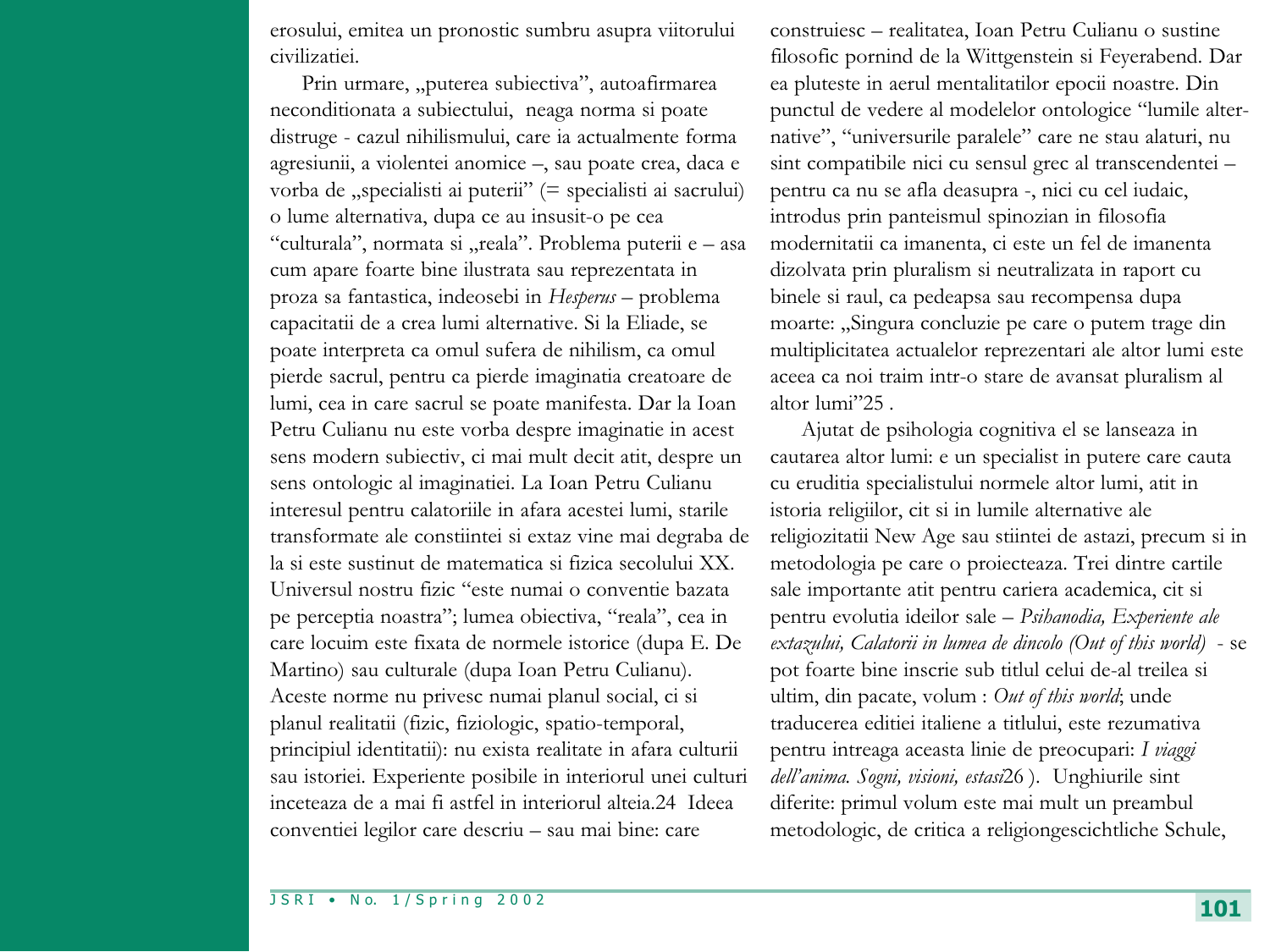urmat de o anexa practic de acelasi dimensiuni referitoare la "principalele probleme legate de inaltarea la cer a sufletului". A doua reia "calatoriile sufletului" dintr-o perspectiva mai precisa atit ca tema - extazul, care insa este definit, la fel ca magia sau puterea mai sus, intr-o maniera tipica pentru Ioan Petru Culianu: "Cimpul destul de larg al termenului se raporteaza la ideea de disjunctie, cu implicatia psiho-sociologica de <a iesi din cadrele ce reglementeaza, in imprejurari istorice date, criteriile normalitatii>."27 - cit si ca perioada istorica - de la elenism pina la Evul Mediu. Daca aceste doua carti ramin expresiile pregnante ale unei cariere academice, cea de a treia le reia mai sintetic ca si problematica, mai larg ca si perioada istorica si accentuind pe aspectele de substanta ideatica ale temei nu pe metodologie. Totusi, inca in Experiente ale extazului devine evident ca si aici, pe aceasta linie a cercetarilor Ioan Petru Culianu are in vedere aceiasi "specialisti ai puterii", adica aceiasi specialisti ai sacrului cratofanic, care insa se dedau altor activitati decit magiei, si anume deja anuntatelor activitati de constructie a altor lumi. Am putea spune ca cu dispersia tematica pe care am identificat-o mai sus si care e prezenta si in dispunerea articolelor pentru The Encyclopedia of Religion, unitatea operei lui Ioan Petru Culianu, poate chiar si unitatea celei teoretice cu cea literara o da axa comuna a "specialistilor puterii", a specialistilor manifestarii sacrului ca si putere, adica ceea ce obisnuim sa numim cratofanie. Le revine deci acestor specialisti in cea de a doua perioada a gindirii lui Ioan Petru Culianu nu numai magia, adica manipularea ci si

calatoriile in alte lumi, respectiv crearea de alte lumi, de lumi alternative.

Prin urmare, dincolo de similaritatea de interes filosofic existential pentru istoria si filosofia religiilor, dincolo de similarele obligatii de dezvoltare erudita a disciplinei, solicitata de cariera academica occidentala a lui Mircea Eliade și Ioan Petru Culianu, directiile efective in care cei doi isi cauta filosofia sint diferite. Cu toate trimiterile, de altfel nu deosebit de favorabile, spre Heidegger sau existentialistii francezi, Eliade cauta o filosofie cu fata intoarsa spre trecutul ei hegelianoneokantian, o filozofie care prin traditia ei de pina acum ar putea fi definita drept o mistica a ratiunii. Ca in clasica figura a lui Ianus bifrons, cu optiunea pentru cratofanie, care diferit de orientarea hierofaniei spre fiinta statica ne lasa sa intrevedem devenirea, Ioan Petru Culianu priveste insa intr-o directie contrara, care este cea pe care o consider a evolutiei filosofiei occidentale. In interviul28 acordat Gabrielei Adamesteanu, Ioan Petru Culianu defineste aceasta directie astfel: filosofia contemporana nu mai privilegiaza tema fiintei sau a "fiintei spre moarte" (se poate usor recunoaste trimiterea la Heidegger si la existentialismul francez), ci "problemele cognitive" si toate tipurile de "cosmogonii". "Prezentarea facuta de Culianu...ne face sa regindim acele dezbateri despre spirit materie si aparente, care au continuat din vremea lui Berkeley pina in zilele noastre – zilele propriilor noastre <date> despre fizica, matematica, perceptie si conventiile gindirii. Scopul lui Culianu este de a ne face sa realizam - literalmente, sa facem reale - alte posibilitati. Prin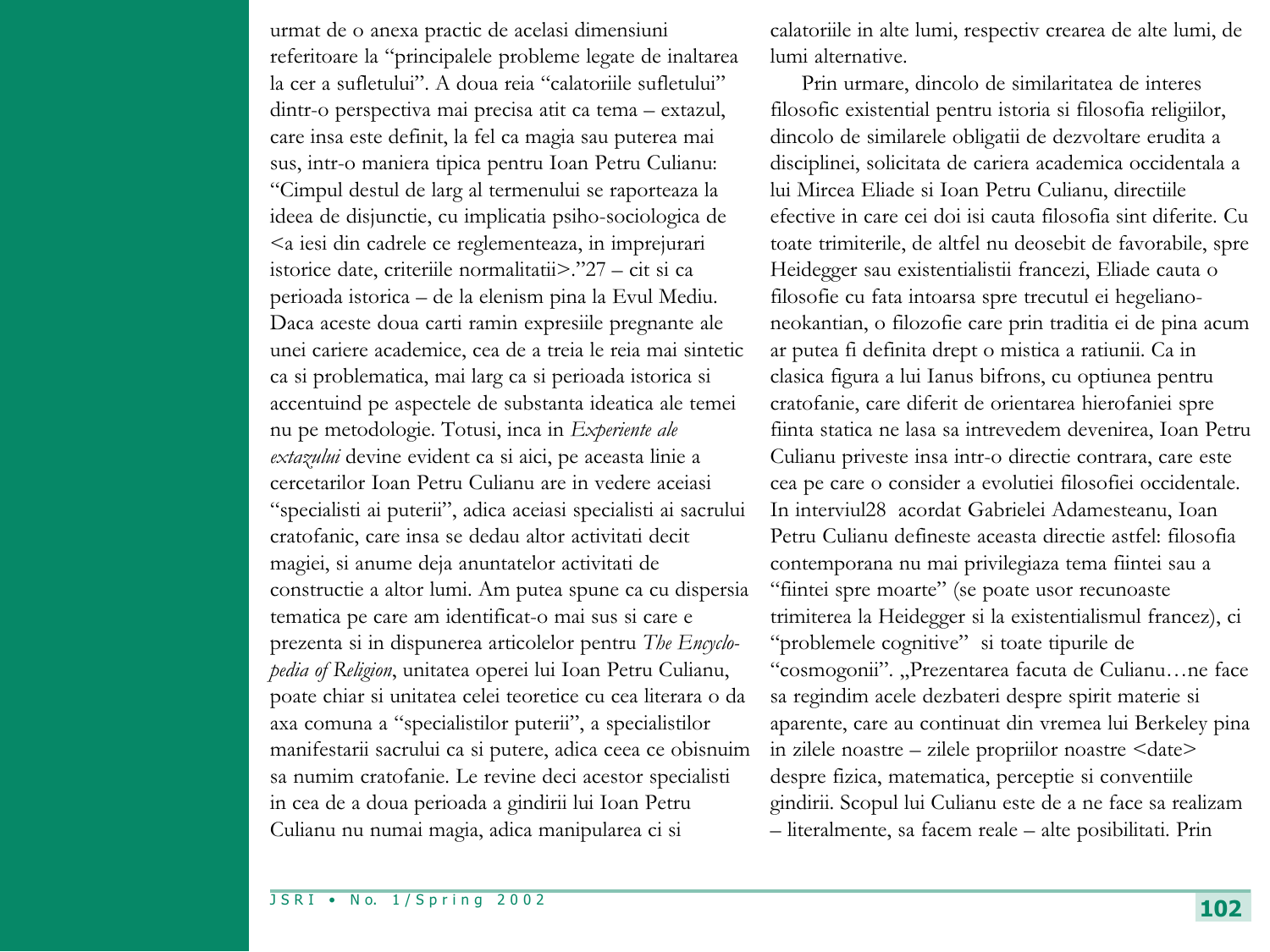modificarea perceptiilor noastre primite istoric despre spatiu, timp si materie, ne vom trezi ca traim creator intr-o lume alternativa sau, si mai bine, in alte lumi. Pentru Culianu, multiplicitatea lumilor pare sa fie o necesitate epistemologica, o functie a modului in care spiritul opereaza in spatiu. Spiritul functioneaza, pina la urma, inauntrul spatiului creat inauntrul spiritului." 29

Filosoful religiilor este un "specialist al puterii", adica un specialist al sacrului care se manifesta cratofanic. Intrucit insa, asa cum spuneam, in el trebuie sa vedem emblema proiectului unui nou filosof, acest filosof nu mai este un mistic al fiintei si al ratiunii ci un mag al devenirii creatoare si a actiunii. Noul filosof este pentru Ioan Petru Culianu, un mag, un thaumaturg al lumilor alternative posibile, un practician, in sensul creatorului nietzscheian, nu un contemplativ. Chiar si critica metodologica se leaga la Ioan Petru Culianu de lumile alternative, de posibilitatea de a construi alte lumi si, deci, de "deconstruirea" realitatii unice si absolute a lumii impuse de normele oricarei culturi, pentru ca "lumile pot fi percepute (numai ?) gratie dimensiunilor care nu exista in interiorul lor". Impotriva metodologiei clasice, intemeiata pe model cauzal, pe rationalitatea traditionala, care sustine structurile ierarhice piramidale si chiar dictatura, Ioan Petru Culianu propune un model binar bazat pe mutatii, oarecum statistic, probabilist al metodei. Conform cu optiunea filosofului pentru manifestarea sacrului ca si cratofanie, metoda sa e interesata de structura generarii, procesului, nu de fiinta statica, de o hermeneutica, daca putem spune asa, a fractaliilor si

binarismului - in care cred ca am putea sa vedem noile modele ale artei mnemotehnice -, nu una a asemanarilor, analogiilor si arhetipurilor. Un atare model metodologic sustine individualismul sau "liberalismul" (ca sa nu spunem, cum totusi Ioan Petru Culianu o face, "nihilismul individual", pentru a nu risca sa il confundam cu nihilismul colectiv si generalizat al occidentului) unor "specialisti ai puterii" impotriva totalitarismului politic sau sectar religios. El este interesat de deconspirarea manipularii prin erosul magic al imaginilor si vine cu oferta antimanipularii prin deconstruirea sistemelor castratoare ale lumilor instalate ca realitate prin reguli general acceptate, prin construirea unor lumi alternative, paralele sau macar prin "calatoriile in alte lumi", prin pluralizarea lumilor, respectiv a realitatii.

S-a speculat mult asupra sfirsitului lui Ioan Petru Culianu 30 . Semnificativ, el este analog cu cel al lui Bruno: filosoful magician urmeaza magicianului. Ioan Petru Culianu cauta lumi paralele impotriva nihilismului agresiv, a violentei anomice, tot asa cum samanii preistoriei eliberau sufletele pentru a calatori in alte lumi sau magicienii Renasterii manipulau erotic multimile sau sufletele individuale. Nu stiu daca intr-o umanitate prada atitor manipulari, ale Statului vrajitor sau ale unor magicieni de circ, lumile paralele pot fi construite - sau, macar, daca putem calatori in ele - cu deplina inocenta a samanului preistoric, daca, adica, nu cumva totul poate fi folosit, totul poate fi resemnificat, totul poate fi, conform unei celebre lozinci a postmodernului, refolosit, impotriva destinatiei lui intentionate (de parca ar mai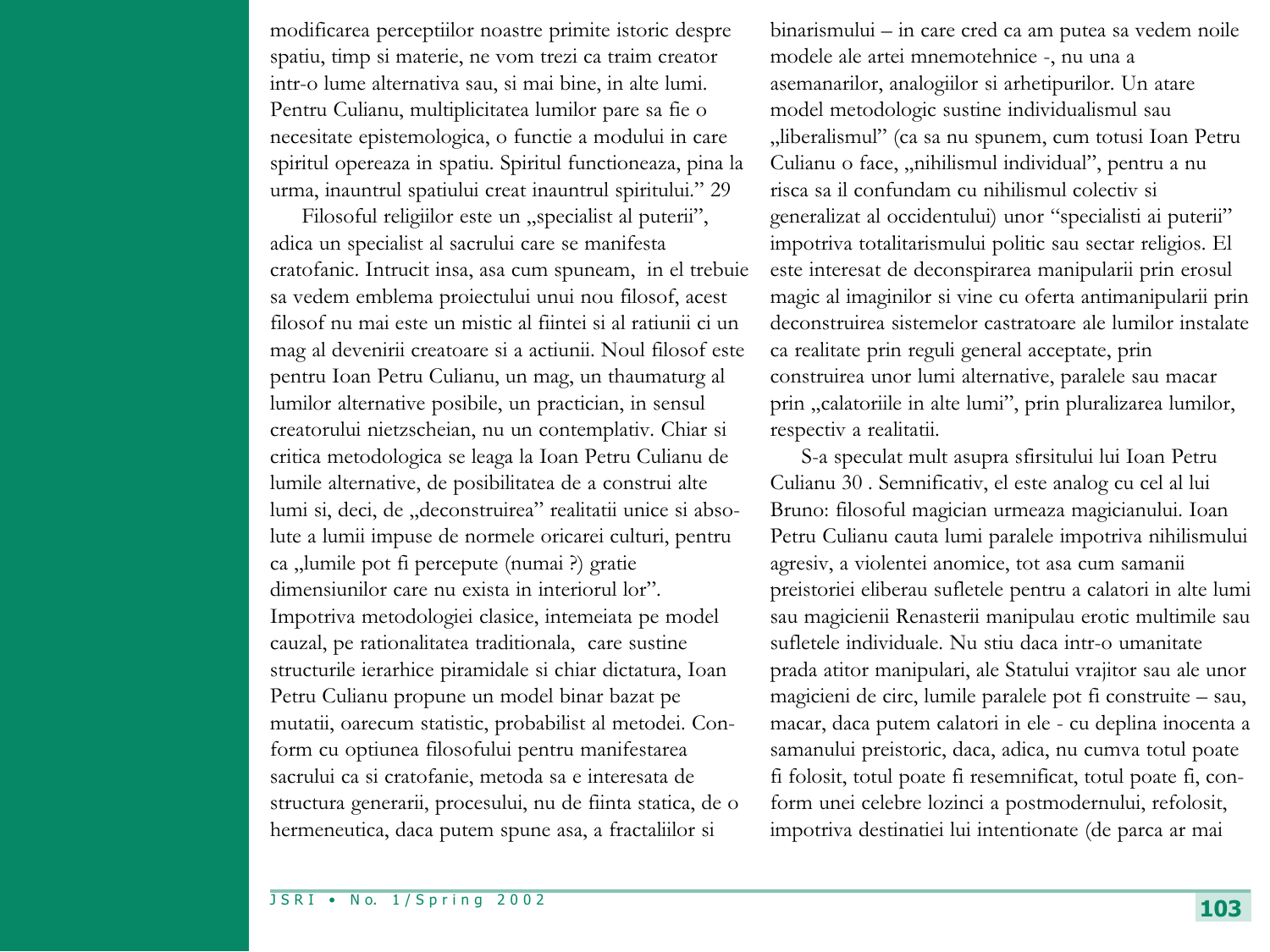exista subiectul atotputernic al unei atari destinari !) Ceea ce pot sa banuiesc, fara a fi prezumtios este ca el moare ca o jertfa pe rugul agresivitatii nihiliste a celor care nu construiesc alte lumi, ci se marginesc la refuzul violent al acesteia.

#### **Note**

 $\mathcal{L}_{\mathcal{A}}$ 

1 Cotidianul, Suplimentul cultural, literar si artistic, 18.05.1992, p.7

2 El o face de altfel pentru filosofia greaca numai ca are in vedere o problema religioasa particulara, aceea a "metensomatozei, adica a transmigrarii sufletului dintr-un corp in altul" : "In multe cazuri, filozofia nu este altceva decit o incercare sistematica de a analiza implicatiile unui set de reguli". Calatorii in lumea de dincolo, Ed. Nemira, Bucuresti, 1994, p. 42 Oricum, pentru Ioan Petru Culianu filosofii greci sint mai degraba "iatromanti" Experiente ale extazului, Ed. Nemira, Bucuresti, 1998, cap. I, pp. 29-48, iar culmea filosofiei grecesti, "platonismul este in esenta sa o sinteza plina de forta a credintelor samanice grecesti, care au fost sistematizate si spiritualizate". Op.cit., p. 153

3 Exista aici un posibil raspuns la intrebarea: de ce reincepe mereu filosofia romaneasca ? De fapt, reincepe numai filosofia care incearca sa se sincronizeze cu occidentul, si care in aceasta sincronizare mereu depasita cronologic naste avortoni chiar din perspectiva criteriilor filosofice occidentale. Altfel, filosofia existentiala construita pe seama filosofiei si istoriei religiilor, ceea ce consideram a fi reala nastere, autentica originare a filosofiei aici, are continuitate, originalitate si puterea de a se impune. O intreaga linie de filosofie romaneasca isi afla aici originalitatea si chiar si continuitatea reclamata de o adevarata scoala.

4 "Daca e ceva de salvat in teoriile vehiculate de religionsgeschichtliche Schule, e ideea lui Wilhelm Anz ca ascensiunea sufletului reprezinta motivul central al gnosticismului. Intr-adevar, asa cum Hans Jonas a vazut foarte bine, ascensiunea sufletului gnosticului reprezinta finalitatea existentiala a gnozei" (Experiente ale extazului, ed. cit., p. 13.)

5 Ioan Petru Culianu - Eros si magie in Renastere, Ed. Nemira, Bucuresti, 199, p. 219

6 Ioan Petru Culianu - Eros si magie in Renastere, ed. cit., p. 16 7 Ibidem, p. 132. 8 Ibidem, p. 133.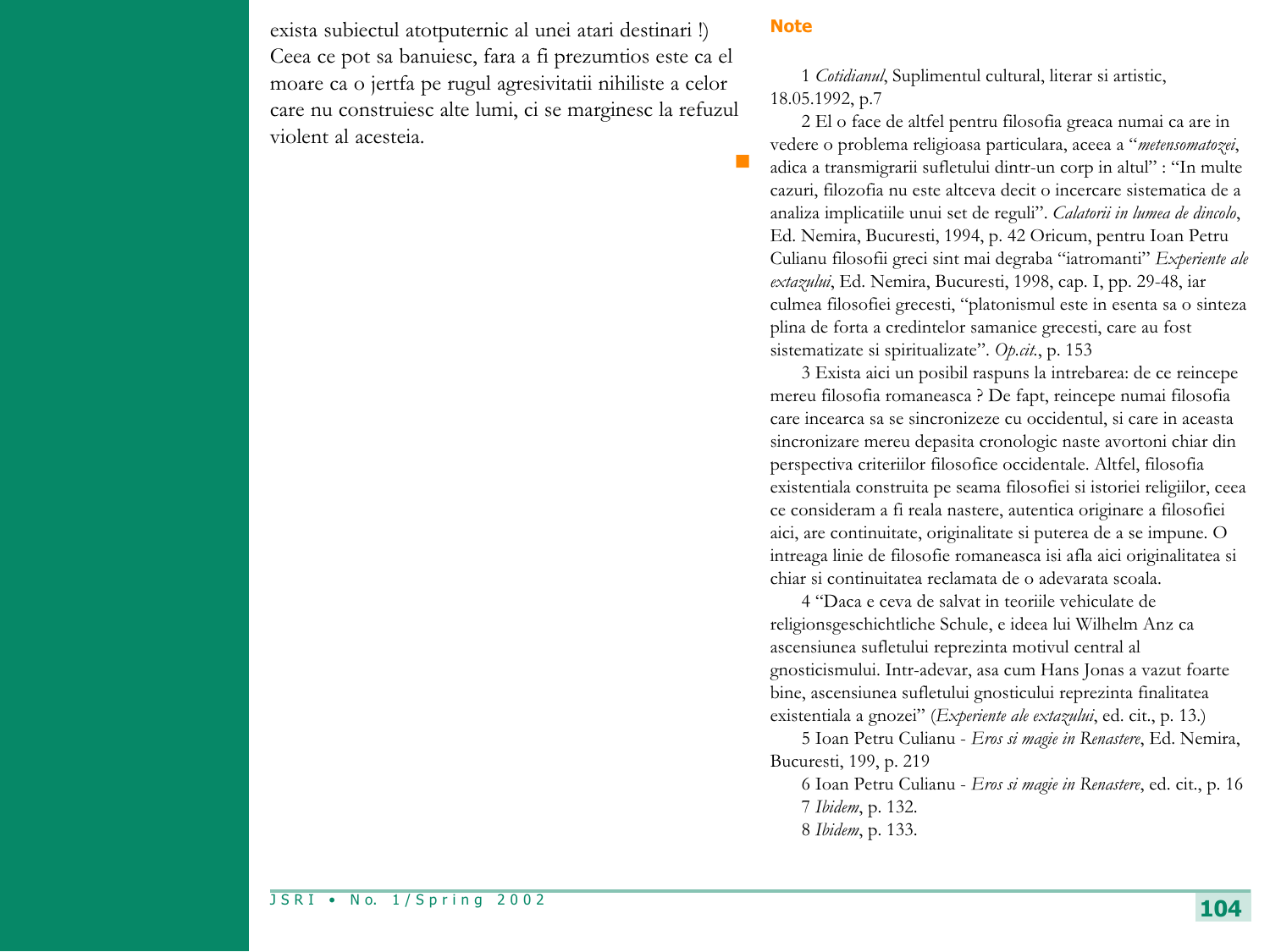9 Ibidem, pp. 135-136. 10 Ibidem, p. 136. 11 Ibidem, p. 144. 12 Ibidem, p. 155. 13 *Ibidem*, pp. 155-157.

14 Ibidem, p. 51.

15 Religia si cresterea puterii studiul foarte important pentru intelegerea perspectivei interpretative si ideilor lui Ioan Petru Culianu, din volumul semnat alaturi de Gianpaolo Romanato si Mario G. Lombardo - Religie si putere, Ed. Nemira, Bucuresti, 1996, (ed. Italiana: 1981), p. 164

16 Ioan Petru Culianu - Religia si cresterea puterii, in op. cit., p. 165

17 Ibidem, p. 166. Am insistat, folosind citate lungi si integrale, asupra acestui studiu pentru ca el este ignorat de majoritatea comentatorilor si singurul lipsit in editia romana de vreun studiu sau introducere desi are o importanta majora in intelegerea lui Ioan Petru Culianu

18 Ibidem, p. 170.

19 Ibidem, pp. 227-228.

20 Ibidem, pp. 228 si 229.

21 Ibidem, pp. 206-213.

22 Ibidem, pp. 216-217 si 218.

23 Ibidem, p. 226.

24 Ioan Petru Culianu - Calatorii in lumea de dincolo, ed. cit., p. 44 si Ioan Petru Culianu - Religia si cresterea puterii, in op. cit., p. 187

25 Ioan Petru Culianu - Calatorii in lumea de dincolo, ed. cit., p. 240; vezi si p. 239.

26 Subtitlul initial era: Otherworldly Journeys from Ghilgamesh to Albert Einstein, Shambhala Publications, Inc., Boston & London, 1991; editia italina apare la Arnoldo Mondadori Editore S.p.A.,

Milano, 1991 si apartine lui Maria Sole Croce) Subliniez preferinta mea pentru traducerea titlului: In afara acestei lumi, nu Calatorii in lumea de dincolo - ceea ce este o interpretare ortodoxa, respectiv crestina sau platonizanta, a titlului englez dat de Ioan Petru Culianu in concordonata cu modelul ontologic postmodern pe care il propune.

27 Ioan Petru Culianu, Experiente ale extazului, ed. cit., p.26

28 Lumea est-europeana, in Revista 22, 5 aprilie 1991.

29 Cuvint inainte de Lawrence E. Sullivan, in Ioan Petru Culianu - Calatorii in lumea de dincolo, ed. cit., pp. 28-29.

30 Nu stiu in ce masura Ioan Petru Culianu putea pune in pericol clasa politica romaneasca constituita dupa caderea regimului lui Ceausescu. Personal ma indoiesc foarte mult ca aceasta ar fi explicatia mortii lui. Regimurile din Romania n-au fost niciodat stresate de productiile intelectuale pentru ca niciodata in societatea romaneasca atari produse n-au avut patrundere de masa si circulatia care sa le instaleze ca lumi alternative (cum ar spune Ioan Petru Culianu), periculoase pentru realitatea politica de aici, capabile adica sa produca decizii politice. Nu am insa nici o explicatie pentru faptul ca nici unul dintre analistii politici n-au folosit ideile lui Ioan Petru Culianu in analiza caderii comunismului romanesc si a perioadei de tranzitie care tine de mai bine de un deceniu. In primul caz, Occidentul a actionat, cu buna stiinta sau ignorant, prin magia fantasmatica a publicitatii si artei. Seriale vazute prin intermediul unor antene individuale sau difuzate prin casete video au creat o lume alternativa, abundenta si aventuroasa, reala si dezirabila, in fata unei populatii infometate si plictisite. In al doilea, tranzitia este perfect interpretabila ca un stadiu de anomie in raport cu puterea politica, un stadiu de afirmare a puterii individuale impotriva statului, societatii frustrante, dar totodata si impotriva comunitatii.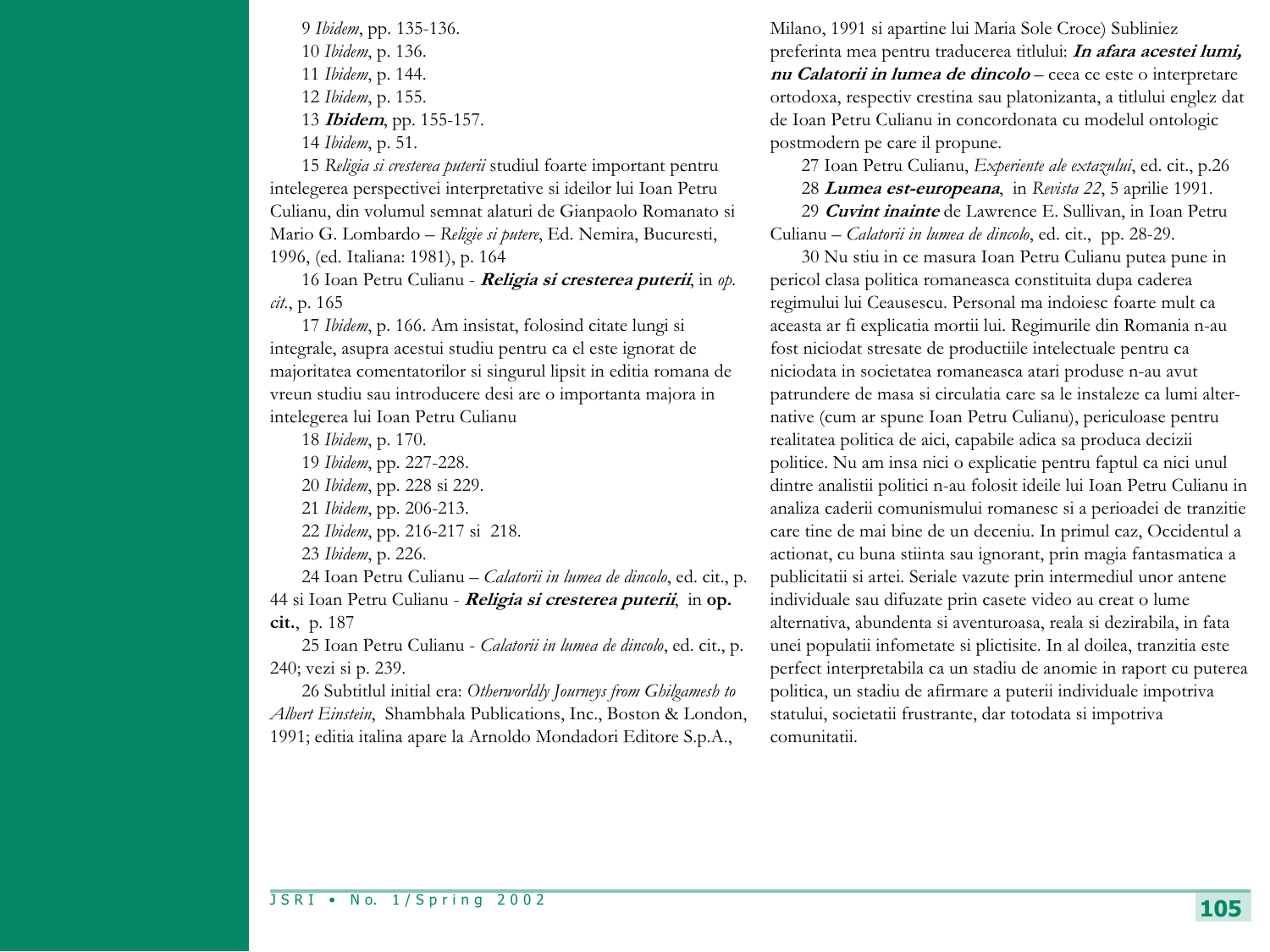## Model cultural și secularizare

The study is part of an ampler research focusing on the issue of the mentalities (collective imaginary), secularization and the theory of the cultural models. The interrelatedness of these theoretical topics is approached on the basis provided by the qualitative analysis data, and attempts to demonstrate the variety of the consequences in the secularization process within culture, regarding them as seminal premises of producing novelty and difference. However, secularization is assessed on a comparative basis, in accordance with the rise and development of present-day religiosity. Cultural models face ongoing revision, reflecting the changes going on within the frame of the mentalities or the collective imaginary. Though the cultural model tends to embody the most feasible (pragmatic) representation of the imaginary, contextuality, contingency and historicity are part in the ultimate shaping of the model.

### 1. Definitii si inventarul problemei

onsider chestiunea existentei unui model cul tural si cea a procesului de secularizare ca fiind confine. Folosesc acest termen livresc pentru savoarea pe care o degaja, dar si pentru ambiguitatea sa, amanand deocamdata sa intru in painjenisul definitiilor propriu-zise, contempland de fapt vecinatatea celor doua subiecte alese, anume aceea ca pe langa sensul de avea limite, exista si acela de a ne fi plasat pe un teritoriu, regiune, topos care are extremitati. La figurat, si la diateza reflexiva verbul care denumeste actiunea beneficiaza de sensul de a se retrage, izola, mai ales important pentru noi, a se cantona, in franceza de pilda, se confiner. In engleza confines inseamna regiune, teritoriu, iar confinement pe langa stadiul ori actul definit de verbul latin din radacina, limitare, marginire, restrangere, delimitare, fixare, mai inseamna detentiune, intemnitare, dar si nastere, facere, lauzie. Voi reveni asupra acestor manevre etimologice care demonstreaza printre altele

### **MARIUS JUCAN**

www.euro.ubbcluj.ro/ro/ pers/3.html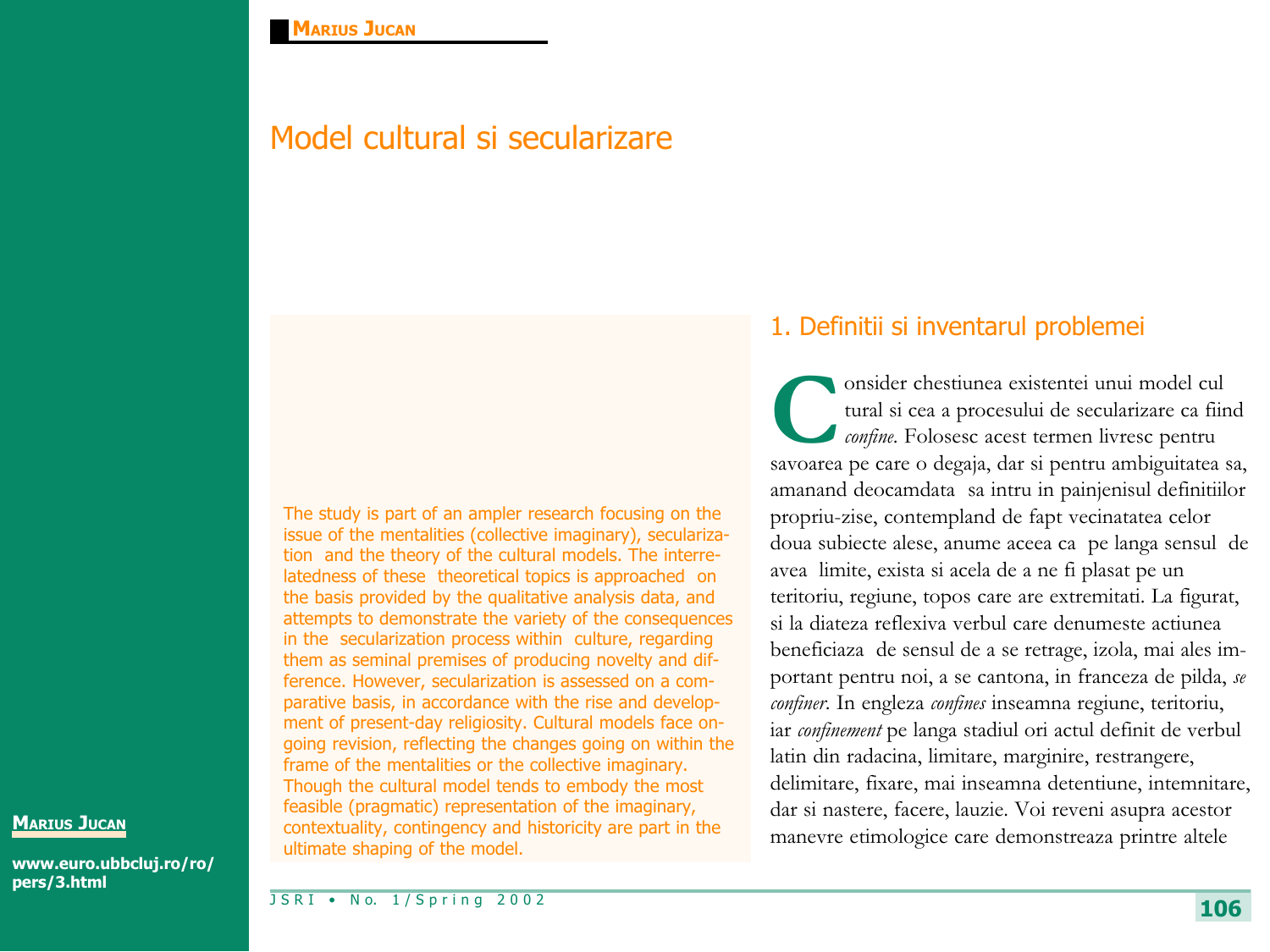ca nefiind filosof pentru a lucra doar cu ideile, imi adun cuvintele de pe unde pot, amintindu-mi insa mereu de locul si de timpul de unde le imprumut, pentru ca dupa folosinta sa platesc dupa cum se cuvine dobanda la imprumut. Si mai apoi fiind mai degraba un comersant de cuvinte decat un comis-voiajor de idei, imi place mai mult aceasta definitie a filosofului decat cea de 'functionar al umanitatii' (Husserl), am observat ca in decursul timpului, cuvintele nu sunt eterne, insotesc omul in temporalitatea sa, daca nu chiar o produc. Incercam sa contemplam un Logos, de a carei suprastructura e mai putin timp in viata sa stim decat sa credem ca exista, lucrand de fapt cu acei mirabili logoi spermatikoi, activi cu multa vremea inaintea galagioasei noastre postmodernitati divizive si pluraliste.

Fie-mi permis sa observ de aceea ca ocupandu-ma cu intamplarea schimbarilor de sens pe care le traiesc cuvintele, am remarcat ceva in genul mutatiilor pe care le sufera plantele, speciile de pesti, pasari, etc, si ca uitand de chinurile facerii unei definitii, ma aflu si ne aflam deja pe teritoriul, regiunea respectiva, de granita intre model cultural si secularizare, in chiar timpul in care se poate parcurge acest teritoriu, anume in timpul lui acum-dar-nu-inca. Gandind aceste fraze facute din cuvinte, scriindu-le intr-un moment ulterior, citindu-le acum inaintea dumneavoastra, nu fac decat sa desfasor secventialitatea temporalitatii umane. Cele trei secvente se inlantuie in proiectul diegetic al comprehensiunii mele, in istoria acestei aventuri pe care mi-o amintesc asa cum parca ar fi existat, si pe care o povestesc aici si acum. Si cu cat voi povesti mai departe, voi simti cum

ma indepartez de momentul originar la inceputului, al momentului cand m-am gandit la gandul de a-mi face timp pentru a ma gandi mai mult la ceva ce s-ar putea numi ' cum m-am gandit eu, Marius Jucan, la model cultural si secularizare in ianuarie si februarie 2002 '. Ne aflam asadar la confinele dintre model cultural si secularizare, pentru ca ne-am indepartat suficient de mult pentru a ne simti de o buna bucata de timp mergand, si pentru ca acest timp al mersului trebuie tradus, dispus intr-o limba. O limba care sa il desparta de alte activitati pe care le performam. Legatura dintre pas, gand si vorbire e de asemenea una secventiala. Mersul, gandirea, vorbirea pot fi intrerupte, reluate, continute pe o harta, intr-o carte ori o simfonie, intr-un poem ori un episod stradal. Intrebarea care se poate pune imediat este daca ne putem intoarce totuti macar in gand pentru a contempla locul originaritatii, daca ne inchipuim originaritatea ca loc, adica sa cautam rostirea dintai, asa cum spune Anselm la capitolul 10 din al sau Monologhion despre esenta divinitatii:

Ce alterva este acea forma a lucrurilor care precede in ratiunea ei lucrurile care urmau sa fie create decat o anumita rostire (locutio) in ratiunea insasi ? Daca mesterul, atunci cand da la iveala o lucrare a artei sale, o rosteste mai intai inauntrul sau, prin conceperea mintii, eu nu inteleg prin rostirea rationala a mintii cugetarea unor cuvinte care semnifica lucrurile, ci o privire in minte, prin taisul cugetarii (acie cogitationis) a lucrurilor insele, fie a celor viitoare, fie a celor existente' (traducere din limba latina, note si postfata de Alexander Baumgarten, Apostrof, Cluj 1998, p.32).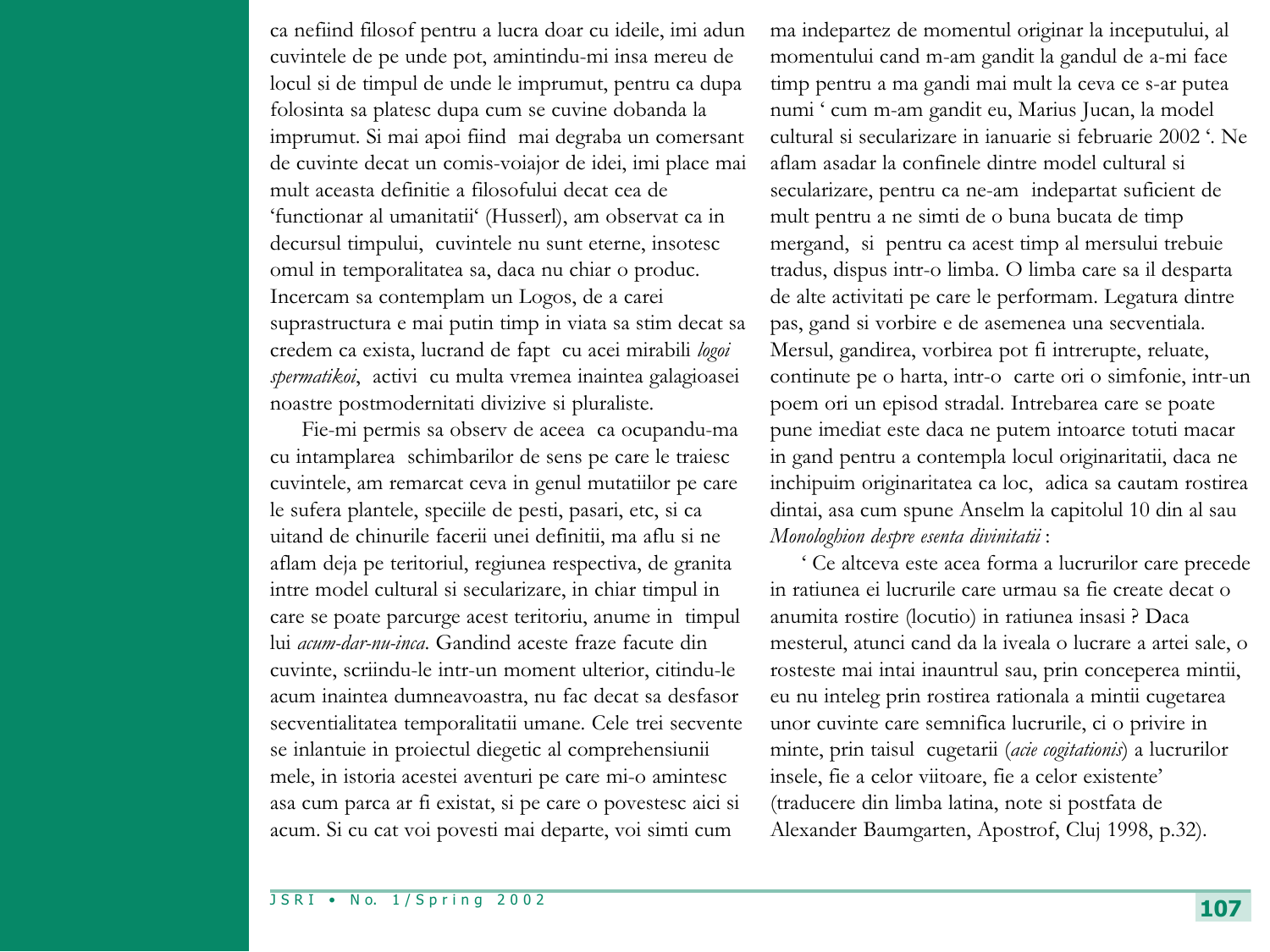Rostire care nu este aici si acum rostita de Mester, dupa cum nici lucrarea aceasta si nici altele nu sunt ca ale Lui, si nu pot fi. Rostirea aceasta ca si privirea apartine unuia dintre noi care se recunoaste in clivajul temporalitatii, in discontinuitatea ei, si care cauta raspuns la inrtrebarea ce este timpul urmandu-l pe Heidegger:

'Daca timpul isi afla sensul in eternitate, atunci el trebuie inteles pornind de la aceasta. Astfel punctul de plecare si calea acestei cercetari sunt dinainte schitate' (Conceptul de timp, traducere de Catalin Cioaba, Humanitas, Bucuresti, 2000, p.9). Aratand dificultatile definirii eternitatii ,sarcina care cade mai cu seama in seama teologiei decat a filosofiei, Heideggerremarca ca tratarea problemei nu este dupa el una teologica. Preluand de la Augustin dimensiunea interioara a masurarii timpului, deci a sufletului care masoara timpurile, si dand seama de suflet, Augustin realizeaza si dimensiunea timpului, adica mensura tempi, avem cum spune filosoful, o situarea afectiva, adica o pozitionare importanta pe care o vom relua in privinta legaturii dintre afect si idee exprimata de literatura in modernitate. Deocamdata sa realizam pozitia afectiva care ne indeamna la evaluarea timpului, si ca pornind de la acest punct, Heidegger isi concepe Dasein-ul.

'Intrebarea privitoare la ce este timpul ne-a condus catre o considerare a Dasein-ului, daca prin Dasein integem fiintarea in fiinta pe care o cunoastem ca viata umana, adica acea fiintare care in faptul-de-a-fi-defiecare-data ce este propriu fiintei sale, suntem fiecare noi insine, pe care fiecare dintre noi o are in vedere in

enuntul fundamental « eu sunt ».[...] Aceasta fiintare este faptul de a-fi-de-fiecare-data ca de fiecare data al meu (Heidegger, op.cit, p. 25-27). A fi in lume, spune Heidegger nu este cine stie ce mare lucru, ci doar a avea de a face cu lumea, a zabovi in preajma ei, cum spune filosoful in diferite moduri, accentuez intr-o pluralitate de moduri, unite, cum spune el intr-o preocupare. Nu voi comenta toate caracteristicile mentionate de filosof pentru conceptul de Dasein, ci voi observa ceea ce filosoful numeste stranietatea Daseinului in lucrarea la care m-am referit, atunci cand evoca figura celui care cu ceasul in mana traieste supus calcularii timpului, spunand mereu ca nu are timp. Imagine emblematica as spune pentru pozitivismul integerii timpului ca si cantitate. Cum spune Heidegger, ' sa pierzi timpul si pentru asta sa-ti procuri ceasul'. Heideggger deschide calea unei intelegeri a secularizarii ca ireversibilitate si omogenizare a timpului.

In Timp si eternitate, vorbind despre aporetica timpului, despre timp si fiinta, Virgil Ciomos spune ca ' singura problema ce ramane de solutionat este aceea de a decide asupra felului in care timpul exista "., a se vedea relatia existenta subzistenta, adica unificarea celor trei momente intr-un omogen acum. O alta sublieniere a filosofului este cea privind relatie timp-fiinta, ca participare a timplui la fiinta, vazuta ca manifestare a Fiintei (Ciomos, 1998, pp.27-28). Intr-o lucrarea indreptata spre studiul hermeneuticii moderne, Aurel Codoban remarca urmatoarele, in ceea ce priveste contextul modernitatii : 'Este vorba in primul rand despre excluderea oircarei transcendente si despre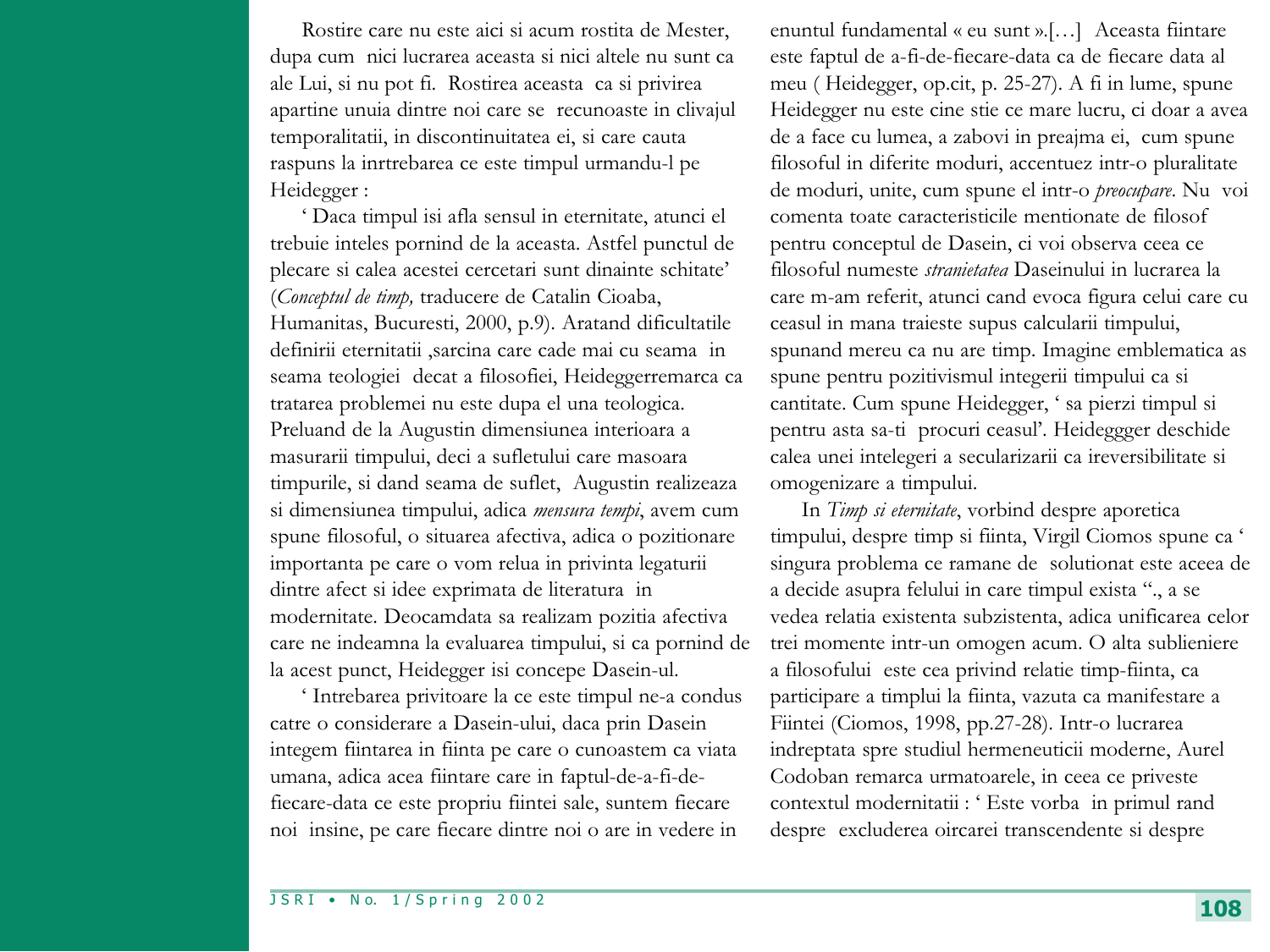refuzul oricarui model ontologic al originii si profunzimii. Apoi, despre ecluderea istoriei, care este categoria temporalitatii moderne a noutatii care se invecheste, depasita de noutatea mai noua. ' (Semn si interpretare, Dacia 2001, p. 131)

Astfel pana acum, am intalnit la granita dintre teritoriul secularizarii si cel al modelului cultural, bornele limbii si timpului, al interrelatiei dintre acestea. Sa observam mai departe si alte insemne, fracturi, clivaje produse pe masura ce ne indepartam de originaritate si pe masura ce dimensiunea timpului este cea a viitorului, care consta in savarsirea timpului. In cartea sa despre subiectivitate si modernitate, am folosit editie franceza, P.U.F. 1995, Anthony Cascardi ia in discutie conceptul weberian de desvrajire al lumii, Entzauberung der Welt, sau disenchantment of the world, pornind de la aceptiunea acestuia rationalizare a lumii, de la aparitia perspectivei in pictura la institutionalizarea formelor de arta, cum ar fi de pilda teatrul. Fundamentarea unei culturi profesioniste, dupa Weber, Berufskultur, constituind baza statului modern.se observa extensia relatiei secularizarii si modelului ultural, de la forma religioasa la cea artistica, la cea politica, ori toate trei scventele incercand sa suplineasca absenta sincretismului cultural demult apus. Desvrajirea lumii, ca semnal al secularizarii se petrece prin secularizarea culturii, in sensul inlocuirii unei autoritati transcendente, prin practici sociale avand un caracater normativ (Cascardi, op.cit, p. 159). Este secularizarea intemeierea unei lumi post-divine, care clameaza dupa moartea lui Dumnezeu libertatea si autoritatea suprema

a omului ? Ori mai curand clivajul dintre ratiune si credinta, cum spune Cascardi si nicidecum depasirea religiei ? In secularizare, dupa parerea noastra gasim o continuitate de forme ale religiosului, care nu dispare ci devine, asa cum de pilda, apare devenirea pentru doi ganditori germani, la Goethe in indemnul sterbe und werde si la Nietzsche in al sau werde was du bist. Epoca moderna continua linia credintei de la pariul pascalaian, la acel leap of faith al lui William James, la retorica culturii terapeutice care justifica si legitimeaza acest eu ca proprietate incontestabila asupra mea. In Die Legimitat der Neuzeit, Hans Blumenberg remarca faptul ca cultura moderna nu este atat seculara, cat mai cu seama secularizata. Ma situez pe aliniamentele lui Hans Blumenberg dupa care este posbil ca in toata cultura sa existe o ' tendinta endemica de normalizare a idealurilor religioase', dar despre normalizare ca proces cultural relationat cu secularizarea si modernizarea, cu alt prilej. Voi continua aratand ca urmez in multe feluri pozitia lui Richard Rorty din Contingence, Irony and Solidarity, desi nu pot fi de acord ca religia nu mai poate fi decat un 'confort metafizic'. Nu este atat o pozitie relativista, relativism ar insemna sa reconsideram in postmodernitate rolul religiei, cat o pozitie relativizanta. Sunt insa de acord ca actualul model cultural este unul facut pentru producerea noutatii, pe masura ce aceasta se invecheste, si in aceasta formula categoria interesantului propusa de filosof reia teme majore ale romantismului german, teze ale lui Friedrich Schlegel si Nietzsche, ca fundamente ale unei estetici secularizate, devenite model existential. Odata ce transcendenta se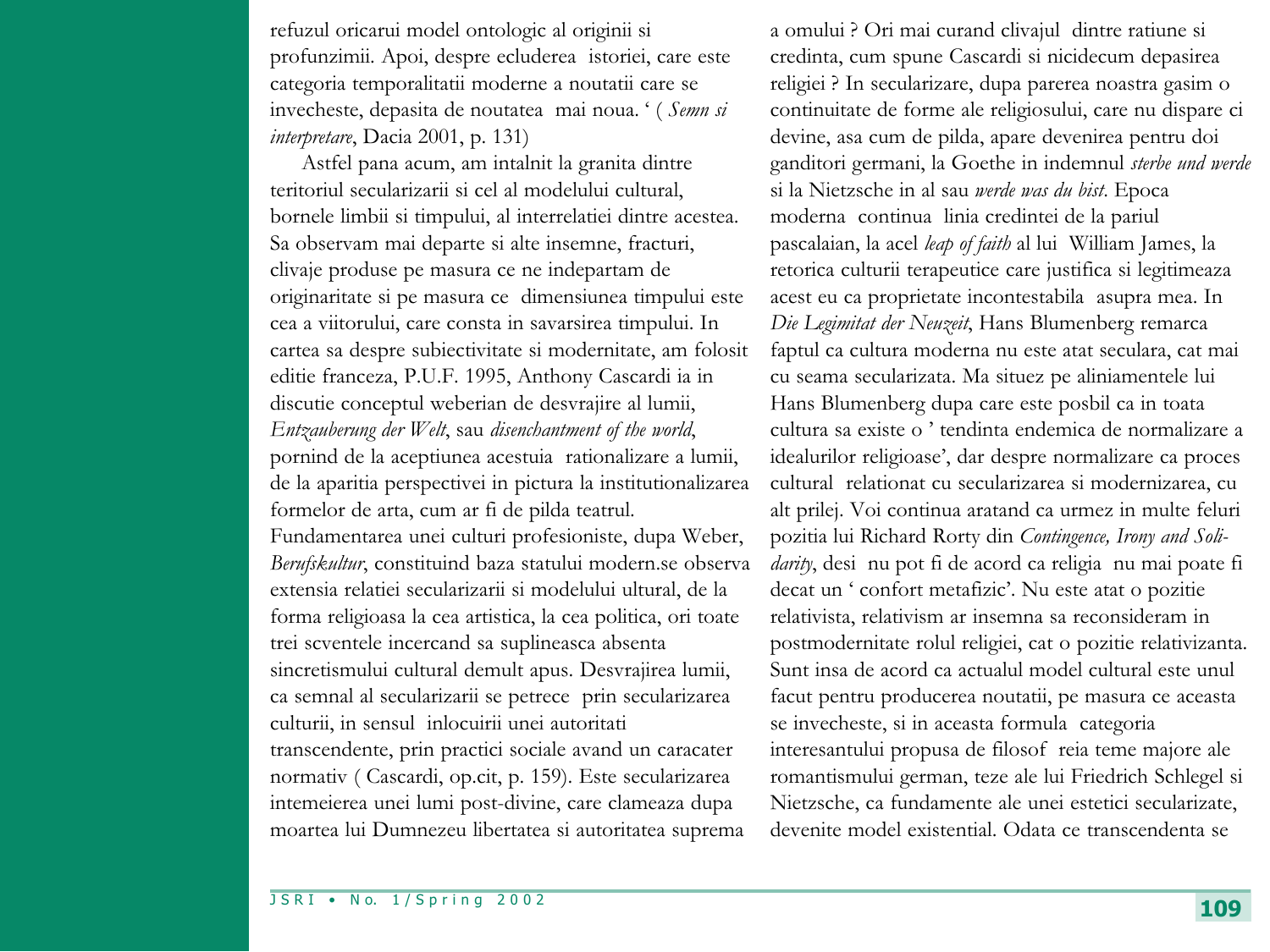ascunde, ori este remanenta, ceea ce vedem fascinati, in timpul lui *acum-dar-nu-inca* este noutatea cea mai noua, ca producere continua de alteeva decat a fost inainte, cum spuneau poeticienii renasterii italiene Scaligero, Fracastoro, Castelvetro ori Lucca del Robbio, o alta lume, o alta natura. Despre producerea acestei noutati in cultura puteam folosi modelul estetic, dar dupa impactul produs de cartea lui Gadamer despre adevar si metoda, acesta nu mai este unicul. Din ratiuni care tin de lungimea acestui eseu voi apela la factorul estetic asa cum este propus de Matei Calinescu in Cinci fete ale modernitatii cat si la Nelson Goodman din Languages of Art, in ultima din acestea spunandu-se ca' o reprezentare sau o descriere convine daca artistul (scriitorul) realizeaza raporturinoi si imagineaza mijloace pentru a le face manifeste ', si in fine ca natura este produsul artei si discursului (Nelson Goodman, Languages of Art, pp. 55-57), lucruri pe care cu umil respect recunosc ca le stiam de la un romancier, anume de la Henry James, care spunea ca 'life imitates art'.

Ar mai fi de spus ca oricat de tare ar fi conceptul de model, il consider in acest eseu preferabil celui de paradigma, in felul in care este dezvoltat de Thomas Kuhn in Structura revolutiilor stiintifice, capitolul V, deoarece acesta nu ia in seama specificitatea culturii umaniste, ignorand-o aproape complet, de fapt Kuhn vorbeste de o masurarea relativ mai usoara in cazul stiintelor, datorita capacitatii de etalonare cantitativa a datelor, ceea ce nu este cazul in stiinte umaniste, daca statutul de stiinta mai este acordat acestora. Explicatia oferita de metodele cantitative, spunem azi trebuie

inlocuita cu comprehensiunea data de cercetarea calitativa, ceea ce nu legitimeaza folosirea unor teorii despre modelele culturale care dateaza sau sunt complet anacronice, daca nu strabatute cumva de aliniamente rasiste, etniciste, etc. Acceptiunea pe care o dau cuvantului model nu este una de structura ierarhica strict dominata de principii logice, identitare, politice, ci un model-in-diaspora, in care componentii sunt se afla in competitie inafara unei ierarhii rigide. Modelul cultural a devenit o chestiune aproape mondena, devreme ce studiile de imagologie sunt parte a relatiilor politice si internationale. Nu este locul aici sa analizam cat de aprofundate sunt aceste modele culturale in mai sus amintitele studii, si care sunt consecintele propagarii acestor proiecte imagologice adesea reductioniste, orientate de un scop politic precis pentru comprehensiunea unui model cultural in geeneral. Analizele imagologice nu pot suplini insa nevoia unor dezvoltari ulterioare in profunzimea fenomenului cultural, dincolo de prioritatile de control ale formelor institutionalizate. Tot la acest punct e momentul sa descriu pe scurt un inventar al problemei, in sensul de a aminti pe scurt care sunt celalalte etape ale eseului, prin inaintarea spre alte orizonturi tematice care sunt legate de modelul cultural, cum ar fi aspecte oncrete alesecularizarii si modernizarii ca de pilda, teoria mainii invizibile, separarea puterilor, mobilitatea sociala, contructia consensului si normalitatii, tipuri de democratie, contracultura.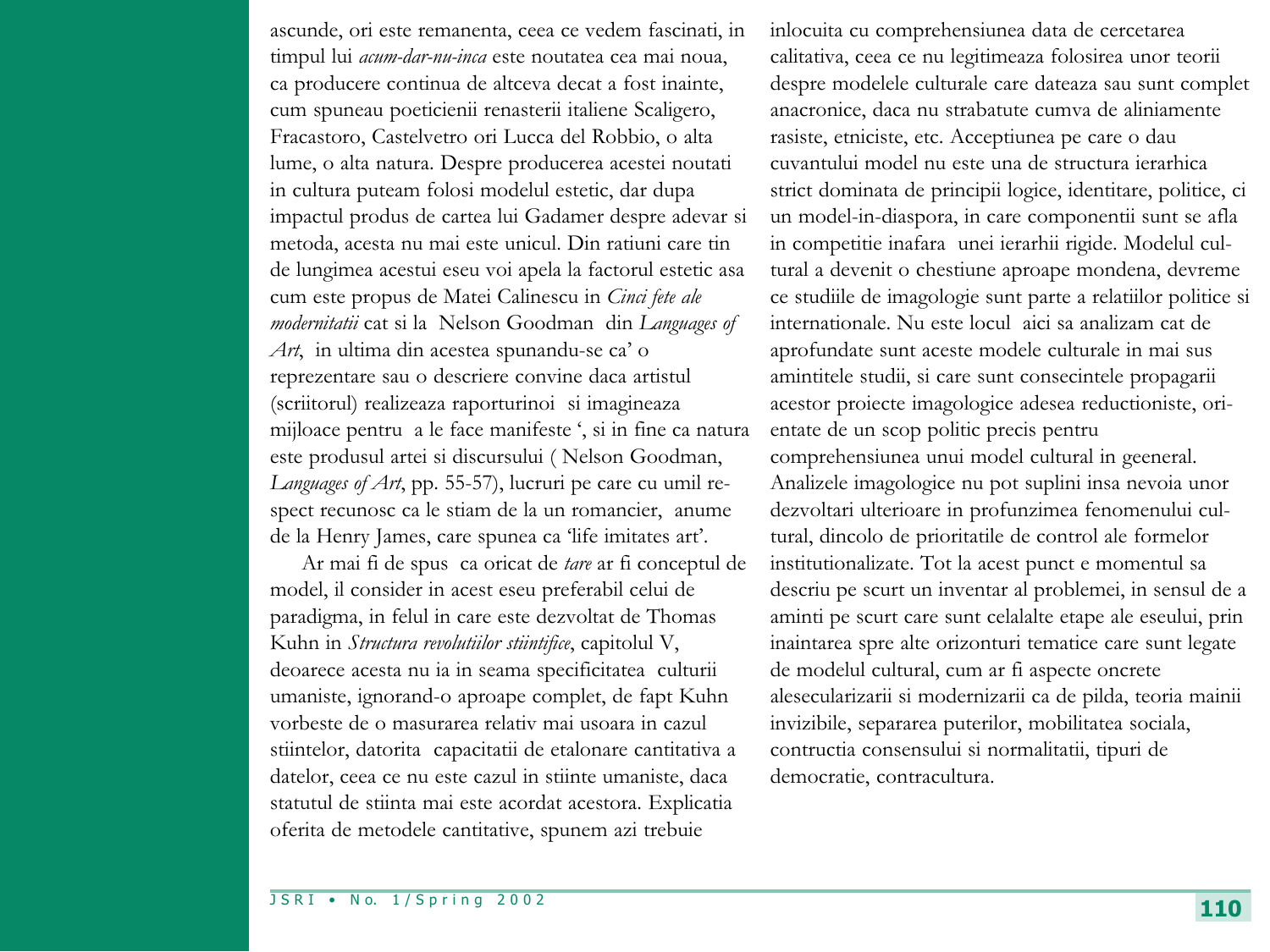## 2. Despre metoda

Metoda constituie un prag dificil care poate fi trecut, odata ce admitem ca scopul urmarit este cel de a realiza o cercetare calitativa. Exista desigur riscurile unei etalonari corecte, anume daca ceea ce consideram noi a fi atributele cercetarii calitative au fost atinse, ori daca nu cumva cercetarea realizata dupa cum vedea printro scriere aparte, nu a mers in alta directie. Este totusi important sa subliniem ca in epoca post-ideologica a umanismului, cand discursul predominant este faurit in campul antropologiei culturale, nu trebuie sa pierdem din vedere congruenta intregilor componente care alcatuiesc modelul in diaspora de care vorbeam, o congruenta care trebuie creata inafara metodolatriei. Concret problema care se pune in abordarea metodologica, este de a cuantifica materialul intr-un stiil care se fie adecvat stiintelor umaniste in general, care formateaza practic modelul cultural. Cu alte cuvinte sa privim felul scindat in care abordarea culturala a fost facuta, in sensul ca sub impacul cercetarii cantitative care avea loc in campul stiintelor tari dominate de limbajul logic, matematic, etc., s-a introdus si s-a aparat un anume ' stil stiintific', care incerca sa etaloneze cultura pe criterii care erau straine, ori provocau un efect pervers, alienant fata de continutul propriu-zis, asemenea metode istoriciste, ideologice, cu accente etniciste, de clasa ori entuziast pozitiviste, in sensukl dovedirii cu orice pret al unui progres. Nu pot decat sa reamintesc pe scurt aici importanta transdisciplinaritatii si in general a studiilor culturale care au format un nou

orizont pentru ceea ce mai demult Dilthey formula in teoria sa despre das Verstehen. Cu toate acestea este locul sa accentuez ca discursul asa-zis stiintific din disciplinele istoriei, filosofiei, criticii literare, chiar si al stiintelor naturii nu s-a dovedit deloc neutru, lipsit de valorizari, subiectivitate, adica avand atributele acelui ideal de discurs stiintific. Pentru a folosi o metafora, as spune ca invinsul s-a intors, adica stilul literar, ori eseistic, desi avem o diferenta importanta intre acestea, a fost reabilitat dupa lunga si nemeritata dizgratie provocata de pretentiile pozitiviste ale secolului 19 si excesele structuralismului. Nu stim pentru cata vreme dar acest post-romantism metodologic este o ocazie binevenita, o sansa pentru a renunta la rigiditatea de mausoleu pe care discursul stiintific o impunea, dand curs unei formule de religiozitate in modernitate. Discursul eseistic numit de unii destul de impropriu si literar a cucerit domenii importante apartinand in trecut stiintei, aratand odata cu celebra formula a lui Geertz de descriere densa, ori de inscriere, ca retorica discursului folosit de cercetare nu poate fi indiferenta. Pretentiile de stiintificitate (calc dupa germanul Wissenschaftlichkeit) s-au mai diminuat, desi au luat o alta ruta, aceea de a deplange relativismul, de a acuza formele culturii terapeutice, ca fiind decadente, ca evitand analizele tari, si deci complacandu-se in aventurile mai mult ori mai putin auctoriale ale unor autori care urmeaza modelul antropologilor de la Malinowki incoace. Dincolo de aceste diatribe colegiale pe care ultural le ingaduie, trebuie sa observam un alt clivaj produs de secularizare, acela intre ceea ce se considera stiinta si ceea ce se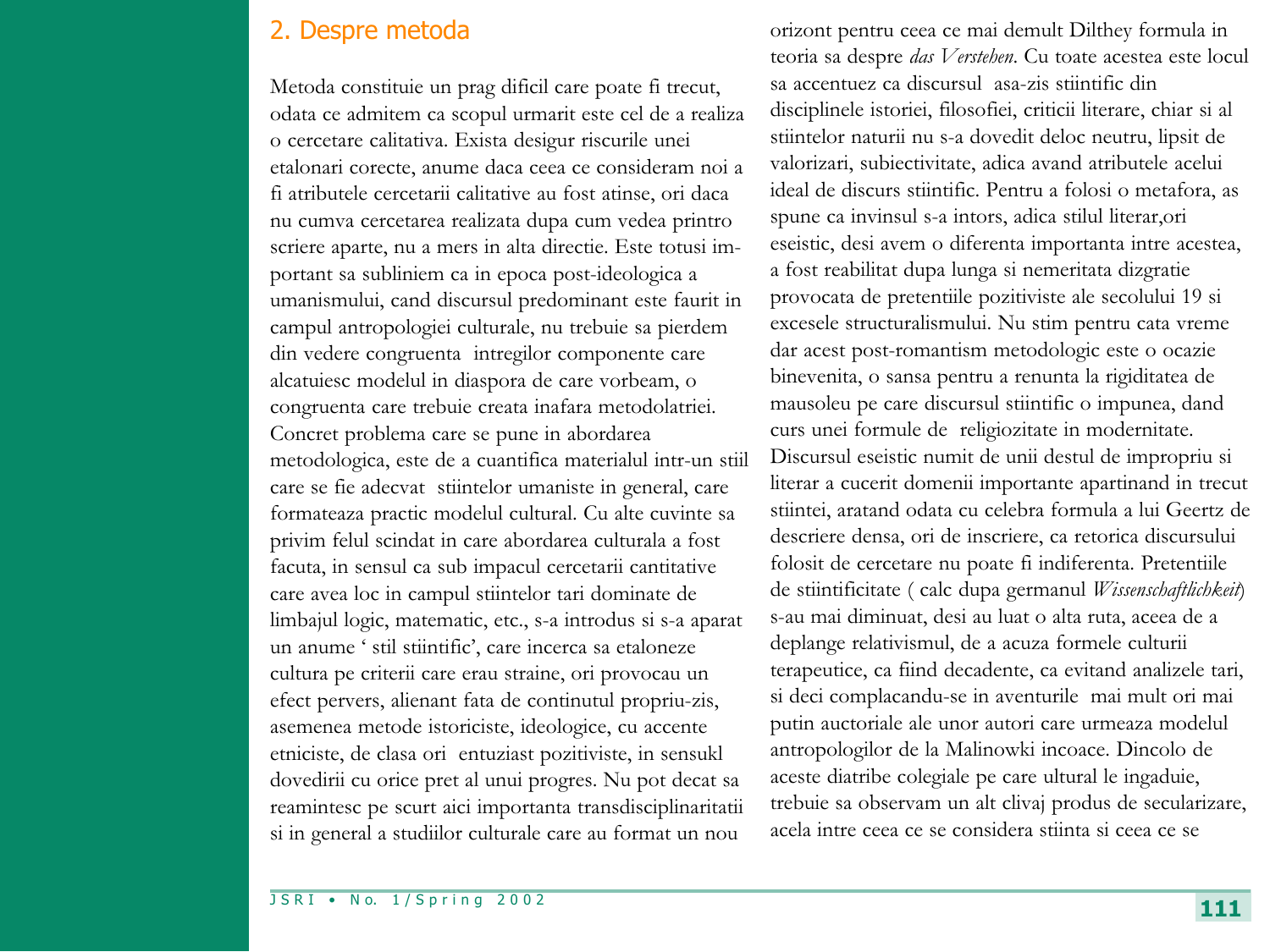numeste literatura, fictiune, in sensul ca cea dintai este cea care poseda adevarul, si este superioara, iar cea de a doua, fiindca da vulgar spus frau liber emotiilor, este inferioara. Eliberata din rolul de ancila, filosofia iluminista a facut din literatura un fel de intrus cultural. Se cunoaste prea bine pozitia lui Locke care interzicea aproape citirea romanelor pentru ca acestea corup simtul realitatii, atitudine preluata de Comte si altii, pana in zilele noastre. Literatura este o distractie, merita sa citesti literatura in tren, la mare, ori indeobste cand te plictisesti. Literatura nu poate provoca decat amuzament, dar scriitori nu pot fi comparati cu inventatorii, pentru ca acestia au creat teoreme, aparate, instrumente tehnologii, pe cand scriitorii n-au facut, nu fac decat fictiuni. Shakespeare nu e Newton, Dante nu e Galileo Galilei, Goethe nu e Krupp, s.a.m.d. Aceasta concurenta am spune azi neloiala a inceput dupa cum stim de la Platon, si are toate sansele sa continue. Cu toate acestea au existat ocazii cand filosofii au folosit din plin sursa hranitoare a literaturii fara sa faca mare caz de ea, considerand probabil un lucru firesc ca literatura sa existe pentru a fi folosita, asa de pilda, Rousseau pentru Kant, Diderot pentru Hegel, Hölderlin pentru Heidegger, Flaubert pentru Sartre, Eminescu pentru Noica.

Reconsiderarea literaturii de catre Richard Rorty, ar trebuie proabil continuata cu cea pe care un filosof cum este Theodor Adorno o face pentru muzica dar si pentru eseu .Mai ales din perspectiva acestui din urma gen, merita sa facem catewya remarci. Eseul, si in consecinta stilul eseistic, uneori denumit si literar

pentru ca era socotit ca nestiintific a fost cel care a deschis noutatea discursului modern. Dar in acelasi timp s-au produs mutatii la nivelul retoricelor care au diferentat noi stiluri, sau sub-stiluri. Mai cu seama propagat de dezvoltarea presei eseul literar a mobilizat aderenta la public.de aici a urmat o lunga evolutie dirijata de mijloacele de informare care au facurt ca eseul sa fie in continuare forma cea mai proteica, cea care s-a insinuat in difertie alte genuri cum ar fi cel romanesc, ori in cinematograf. Genurile nu mai au granite fixe, o stim odata cum formula ' blurred genres', iar eseul poate fi o forma de scriere care sa permita existenta unei analize a vocilor care concura pentru alcatuirea unui text. De ce ar fi nevoia de aceasta plurivocalitate a textului, de ce textul nu poate doar o singura voce, ca voce a sa ? Sa ne reamintim de limbile sacre de ebraica si de sanscrita in care literele corespund unor cifre, de aritmografia care dubleaza orice propozitie, de imaginile-cuvinte sacre care se dezvaluie in acest ezoterism rafinat care descrie cognitia. Limbile moderne nu mai au aceasta aura, modernitatea tace din punct de vedere lingvistic, dar textul poate avea voci, pentru ca textul nu mai este dictat nici de inger, de muza etc. El apartine intentional autorului, dar cultural are surse diferite, care merita separate. Subiectivitatea autorului, umbra bibliotecilor prin care a umblat, impactul societatii in care traieste, toate aceste conteaza intr- lume in care textul este realitarea, nemaiavand nici un orizont transcendent, decat la nivel probabil personal. Daca textul este realitarea, putem spune ca am deprins sa textualizam realitatea, pentru a o amenaja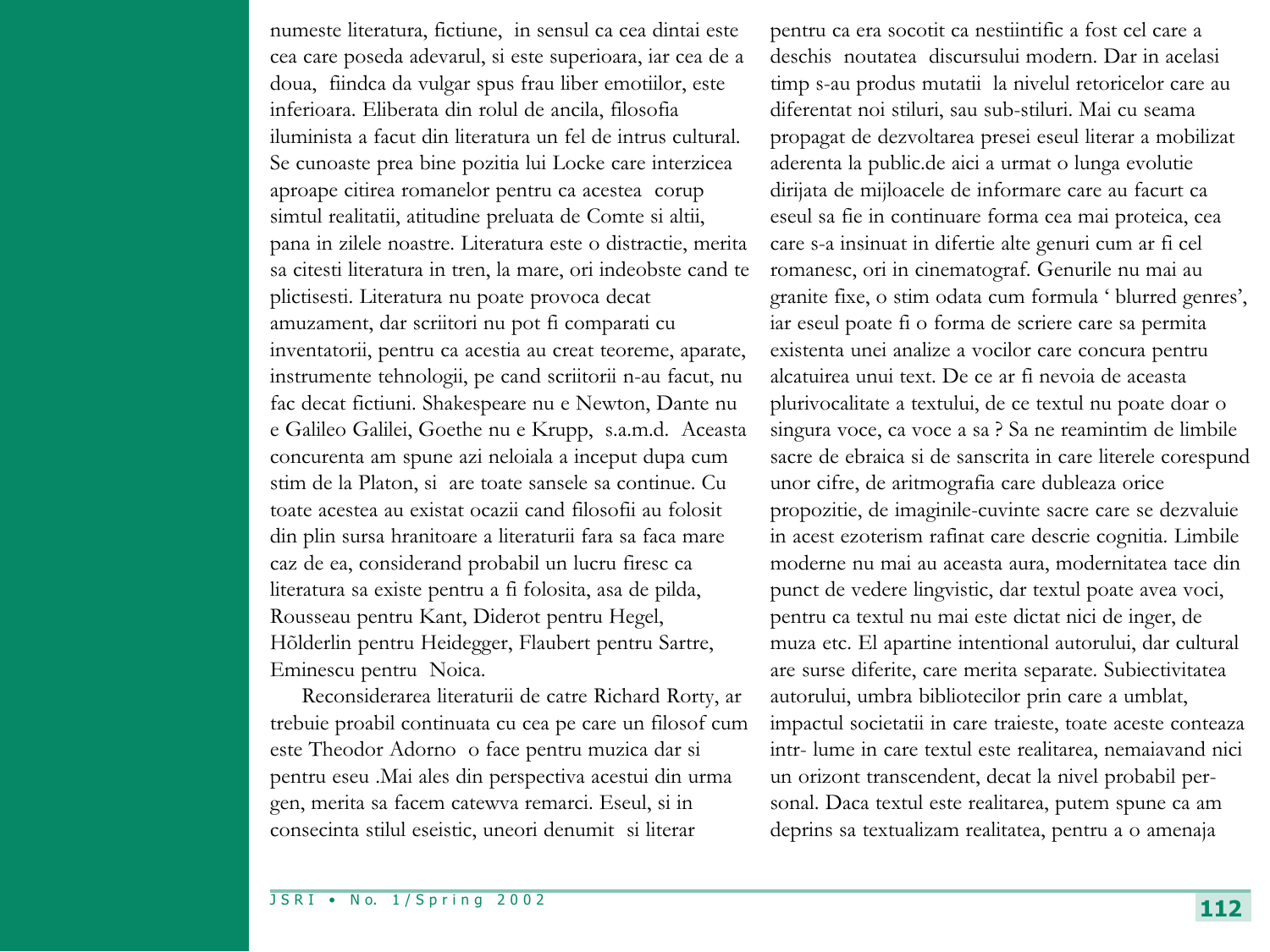intelegerii noastre. Pricepem dupa natura experientelor noastre, iar una din acestea este cititul. Revin la scrisul eseistic al carui model este este literatura si cred ca ideea unui context ospitalier, (folosesc acest termen in legatura cu termenul folosit de Harold Bloom in The Western Canon, si cu interpretarea pe care Paul Lauter o da relatiei dintre canon si context), ar fi cea care sa acomodeze vocile eliberate ale textului dincolo de orice metoda iconodula. Si in acest sens reiau de fapt o descriere mai veche, facuta la sfarsitul Sistemului idealismului transcedental, de catre Schelling :

' Pentru filosof arta este suprema, tocmai intrucat parca ii deschide taramul cel mai sfant, unde arde ca intro singura flacara, in vesnica si originara reunire, ceea ce este separat in natura si in istorie si ceea ce trebuie sa se evite etern atat in viata si in actiune cat si in gandire.[...]. Ceea ce numim natura este un poem inchis intr- tainica si mirabila scriere ' (Sistemul idealismului transcendental, Humanitas, 1995, p. 307).

## 3. Locuri ale secularizarii

Relatia dintre model cultural si secularizare este observabila in cateva toposuri culturale, pe care le vad atasate unei anumite ordini de inaintare a secularizarii. Astfel pornind de altar (amvon), trecem la scena, apoi la sala, pentru a ne opri la ecran. Relatia dintre modelul cultural propriu-zis si secularizare ne apare coagulata astfel in locurile mai inainte amintite, fixata de ritualuri specifice. Se mai poata observa in acest punct ca

secularizarea nu este uniforma, ci discontinua si ca ea atinge mai curand straturile superficiale ale unor culturi mai degraba decat pe cele profunde. Este semnificativa rezistenta la secularizare, pe care culturile premoderne o pun in valoare masurand riscurile modernizarii. Dar este orice modernizare o secularizare ? Geografia unor locuri ale secularizarii nu coincide cu cea a unora ale modernizarii. Nu vom adanci aici ceea ce ni se pare una din discontinuitatile majore ale secularizarii, anume relatia cu modernizarea, cu ceea ce numim normalizare, constructia consensulu, felul in care se creaza echilibru de putere.

M-am referit la altar ca loc al secularizarii in sensulin care norme ale vietii religioase regionale au creat in cele din urma diferente care exista intre denominatiile majore ale crestinatatii azi. Pe de alta parte altarul ca metafora pentru celelalte religii importante care domina azi lumea, este un loc al disputei. Si intr-un caz si in celalalt despartirea de un trunchi comun al experientei religioase arhaice a dus la dezvoltarea unor societati divers stratificate, in care modelul teocratic este sau a fost depasit. Felul in care a fost depasit acest model este demn de a fi studiat, iar in modelele culturale in care nu a fost depasit, cum sunt unele societati islamice, intrebarea despre impactul brutal al modernizarii poate dainui. Ceea ce inteleg prin altar esteca este un topos al manifestarii credintei acelasi ca si concept universal, dar diferit in reprezentarile lui regionale. In hermeneutica regionala a protestantismului se pot deosebi mai multe curente care au concurat la dezvoltarea culturala a lumii anglo-saxone, iar cand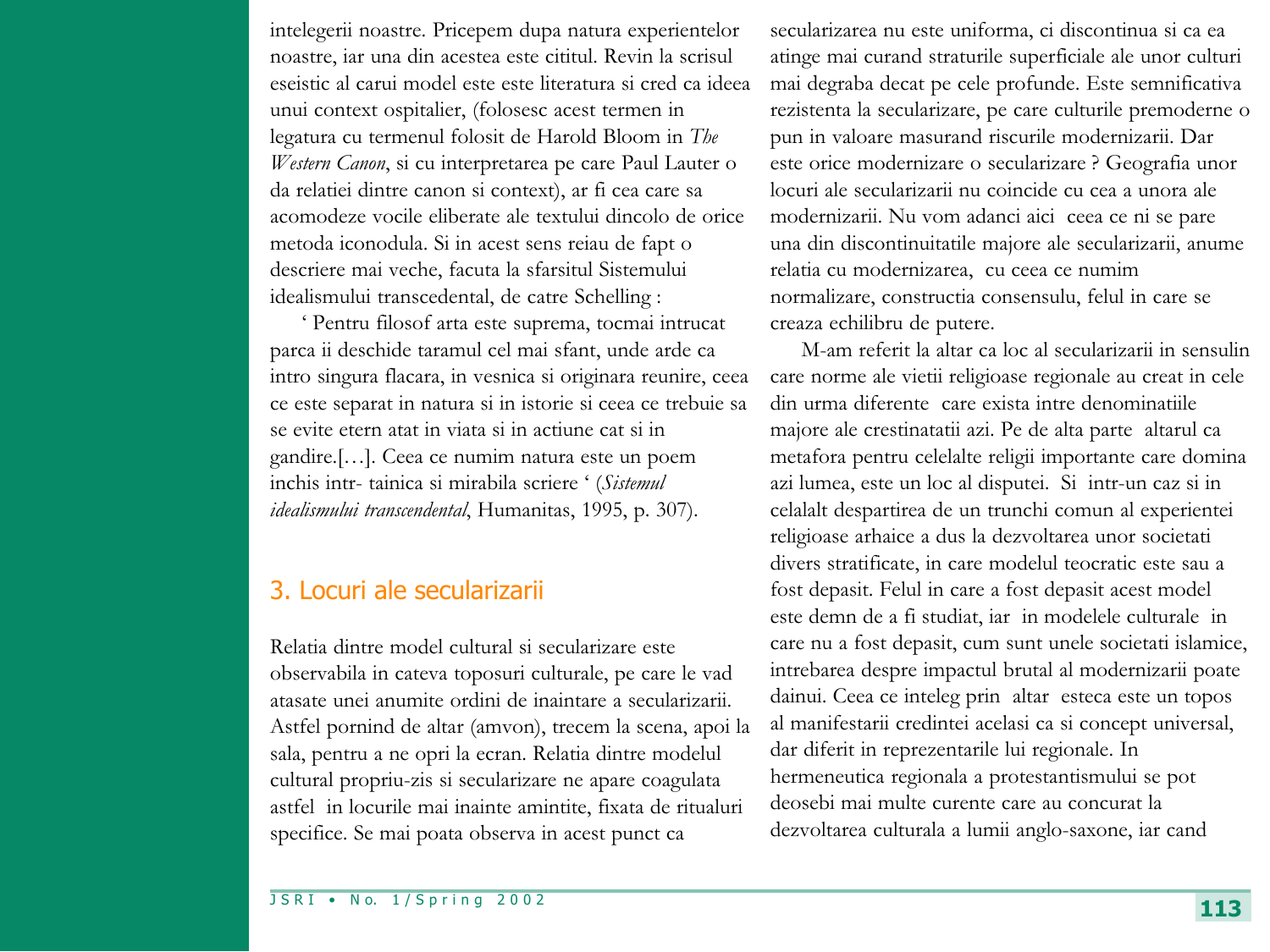spun aceasta ma gandesc la una din cuceririle cele mai specifice ale lumii occidentale, cum ar fi separatia puterilor. Desigur aceasta a fost anuntata de politica subsidiaritatii pe care Biserica Catolica il aplica inaintea Reformei lui Luther, dupa cum si Magna Charta si Habeas Corpus Act pot fi socotite ca preludiu la separatias puterilor, ori la congregarea unie filosofii liberale.

Scena apartine societatii urbane, in care teatrul este o institutie al carui impact este cvasi-religios. Pe scena ca loc al secularizarii se desfasoara comprehensiunea vietii ca reprezentare nu a realitatii cum s-ar crede, si probabil cum s-a mai spus, ci dupa cum arata Aristotel in Poetica, a oamenilor aflati in actiune. Teatrul, printr-un ideal de fapt filosofic de teatron impune nevoia de vizibilitate, unificand audienta in cei care cauta terapia prin comedie ori tragedie. O modificare importanta pentru ca spectatorii nu mai actioneaza impreuna ca in rugaciune, la slujba evangheliei, ci sunt impreuna doar pentru a sta fiecare cu el insusi. Sensul comunitatii permite, chiar cere fictionarea de sine. Spectatorul este proiectat intr-o lume de personaje fictive, in care si vecinul sau de rand poate fi doar o masca, vezi carnavalul stradal ca spectacol de teatru ce cuprinde intregul oras. Divinitatea este inlocuita cu persona. Inaintea altarului totul s-a spus demult dar exista acum, in aceasta spunere sacramentala prin misterul euharistic. Comunicarea este comuniune, iar salvarea este actualizata credinciosilor carora li se cere doar sa creada. Pe scena textul este alegoric, el joaca o spunere, inchipuie totalitatea vietii, caci sinecdoca textului face

ca acel pars pro toto sa fie contemplat fara nici o credinta, doar pentru placerea gustului. Libertatea gustului concureaza credinta. Rolul in formarea identitatii este privilegiat, si dupa modelul scenei teatrale, cea interioara muta teatrul intre oameni dincolo de zidurile institutiei propriu-zise. Interioritatea individului este rescrisa conform scenelor de teatru, dar de asemenea relatia dintre vizibil si invizibil este tot mai ferm conturata. Teatrul nu spune ceea ce trebuie sa fie vazut, dar forta de sugestie a acestei indirectii este socotia uneori subversiva. Puritanii au zavorat teatrele, egimurile totalitare le-au urat-o dintotdeauna, iar cele liberale le trateaza drept cabarete.

Sala ca loc al secularizarii este la antipodul celor doua toposuri mai inainte pomenite. Este anonima. Sala de seminar, de biliard, restaurant ori receptii, sala de masini, disectie, cabaret, concerte, muzeu, este incinta care se amenajeaza dupa un scop aleator. Hazardul uman se citeste adesea pe peretii revopsiti si multifunctionali ai unor incaperi ce au istorie. In asemenea sali, individul nu are transfigurari religioase, si nici catarsis, ci cunoaste efortul de a apropia realitatea, cu un cuvant pe care l-am mai folosit, de a o textualiza.. Cursul pentru studios, jocul pentru jucator, receptia pentru omul politic, tabloul de comenzi pentru operator, cadavrul pentru medicinist, muzica pentru meloman, colectia de tablouri, pentru colectionar. Ceea ce poate fi remarcat pentru acest topos este usurinta cu care simbolurile salii pot fi inlocuite cu altele in aceeasi sala, caci incinta nu e sacra, nici macar construita anume pentru a fi astfel folosita pentru un scop unic.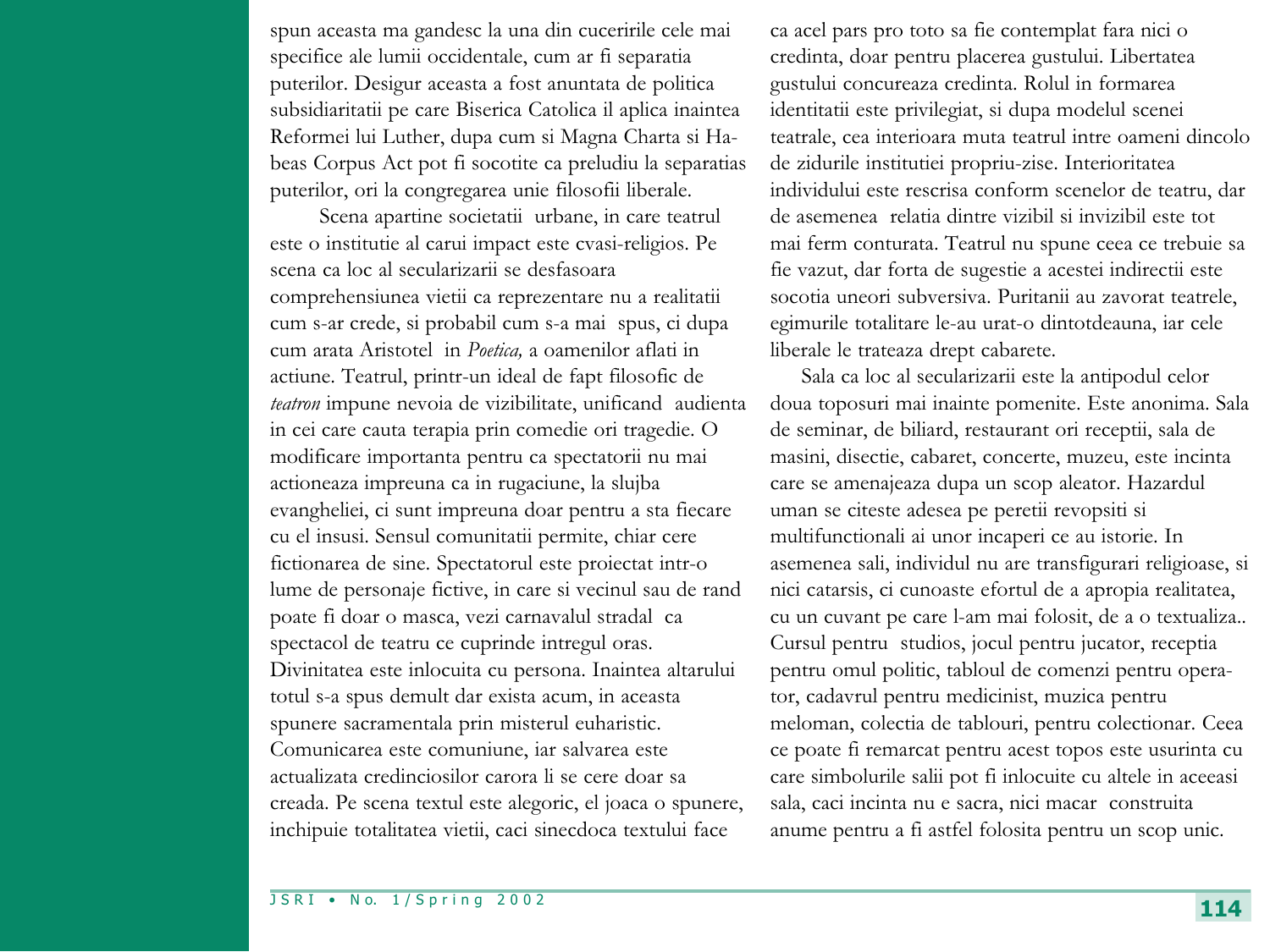Identitatea simbolica a salii este ambiguua, tocmai de aceea aceasta personalizeaza atat de putin pe cei care o viziteaza temporar. Intr-un asemenea loc identitatea vizitatorilor este negociabila, eventual rasturnata. Acuzatul se transforma in acuzator, jucatorul pasnic intr-un delincvent, ghidul intr-un profesor universitar ratat, dansatoarea de cabaret intr-o artista profesionista, chelnerul amabil intr-un informator al vietii secrete a orasului, dirijorul intr-un preot al artei care mai fascineaza doar snobii.

Ecranul (de cinematograf, tv, computer) reprezinta toposul secularizarii celei mai recente. Cu acest tip de topos de secularizare, prezenta umana devine virtuala. Este o modificare capitala, care repune in joc un fel de sincretism al senzatiilor. Pentru a sesiza mai complet, utilizatorul de ecran are nevoie de sunet, text, uneori de tridimensionalitate. Ecranul separa conventional ca si scena spectatorul de realitate dar in timp ce scena il mentine pe spectator relativ apropiat de ea, ecranul creeaza o distanta a comunicarii in sensul asigurarii unui confort fara precedent. Un confort al izolarii spun unii, un confort al puterii spun ceilalti. Virtualitatea ecranului poate evoca intreaga lume, imagina o alta cu o viteza redutabila. In acelasi timp, jocul de pe scena, s-a transformat in principiu organizator al programelor. Din acest punctde vedere ecranul produce cea mai profunda dislocare in sirul de locuri ale secularizarii, vortualizand ceea ce ar fi putut insemna prezenta.

## 4. Secularizare și eroi culturali

Fac o distinctie intre actorii secularizarii si eroii culturali, aceasta nefiind de resortul artei dramatice, ori a influentei textualizarii proprii pe care teatrul o produce. Deosebirea dintre actor al secularizarii si erou cultural in aceasta privinta ne demonstreza ca nu toate epocile culturale au avut pentru numarul actorilor secularizarii un numar reprezentativ de eroi culturali. Vad in acest detaliu o proba pentru inconsistenta prevalentei metodei cantitative in studiul culturii. Dincolo de aceasta trebuie observat insa ca tipologia eroului cultural are o influenta mai persistenta decat modu lin care actorii sociali sunt perceputi la un moment dat ca fiind relevanti pentru o anumita perioada. Distinctia consta de asemenea in faptul ca actorii sociali actioneaza adesea prin manipulare, ori intr-un grad de constiinta de sine diminuat, pe cand eroii culturali beneficiaza de un atribut marcat de individualitate. Actorii secularizarii ramand de cele mai multe ori anonimi, anonimatul lor fiind valul protector al identitatii lor propriu-zise. Eroul cultural trebuie sa-si decline identitatea, sau sa o construiasca in spatiul public. Actorii secularizarii sunt mai repede inlocuiti decat se schimba tipologia eroilor culturali, stereotipia modelelor culturale prezervandu-i pe cei din urma o vreme indelungata in rolul deja asumat, ori anticipat. Stereotipia eroilor culturali formeaza un strat conservator al traditiei culturale pe care judecata bunului simt o arata la un moment dat ca 'naturala'. Preocuparile unor teoreticineni ai culturii de la inceputul secolului trecut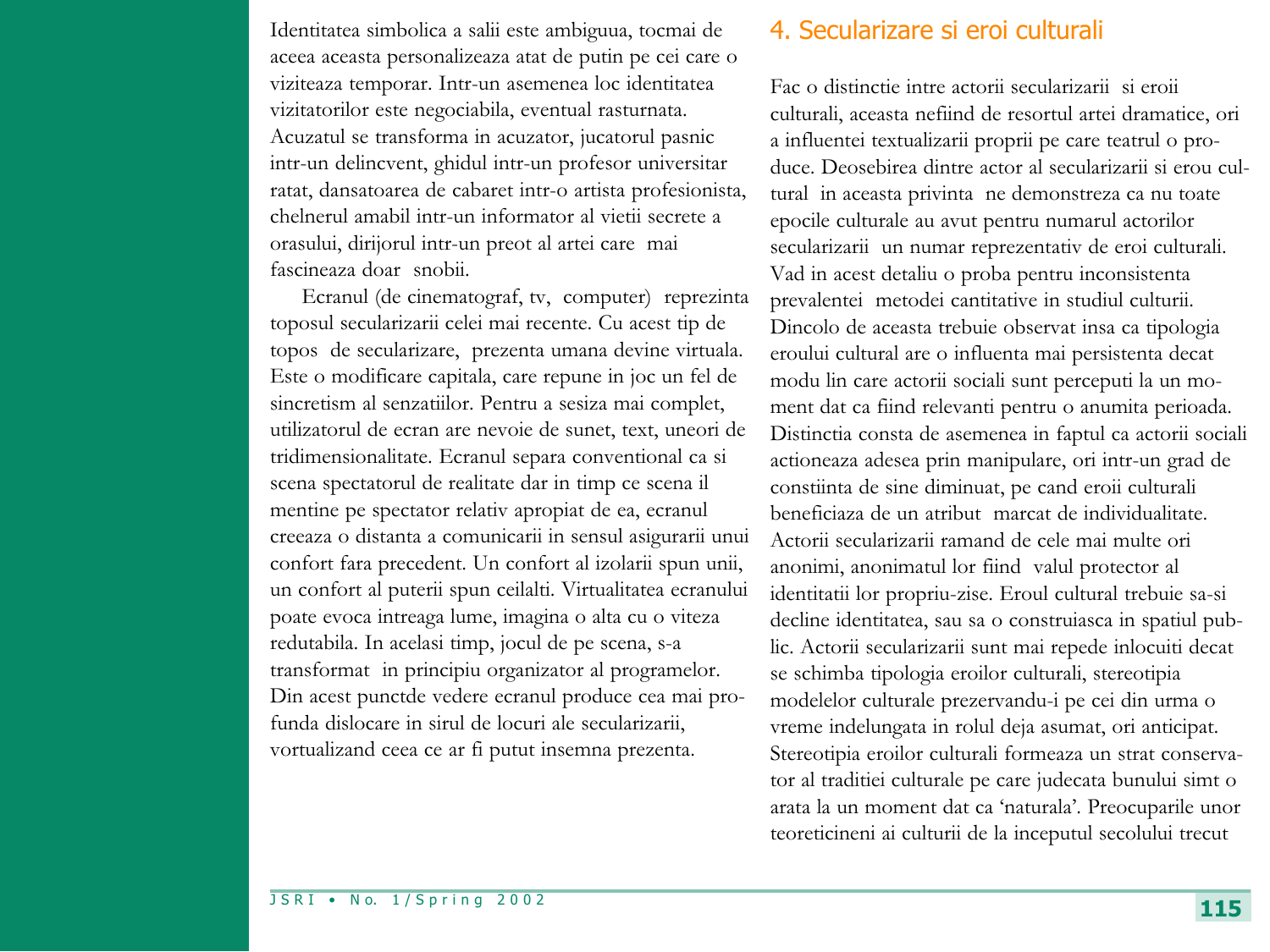au evidentiat interesul de care s-au bucurat asemenea stereotipii, constituite in tipuri de eroi cu identitate nationala. Pentru Keyserling, Madariaga ori un Manuel Estrada eroii culturali se gaseau mai mult ori mai putin in granitele statelor-natiuni ale tarilor pe care le analizau. In a doua jumatate a secolului 20, ca preluare a unei traditii deja constituite de cartografiere culturala, precum si datorita antropologiei culturale, autori diferiti precum Robert Bellah, Daniel Boorstyn, Paul Lendvay se ocupa de tipologia culturala a americanilor, ungurilor, etc. De mentionat in acest sens opera de pionierat a lui Dumitru Draghicescu care la 1907 deschidea o pagina importanta pentru acest subiect. Cotitura facuta este majora, pentru ca studiul asupra culturii paraseste arealul filosofiei culturii si se misca in aria antropologiei culturale, care preia o serie din comendamentele acestei cercetari, a cercetarii culturale in speta dupa cum arata Michel Foucault in prelegerile sale tinute la Collège de France, tiparite in 1974. Este semnificativ sa observam cum tonul predominant care analizeaza realitatea culturala este mai cu seama stilul de viata (lifestyle) pe care eroul cultural il impune decat a analiza determinismul social ce misca actorii social, exprimata cantitativ. In fundalul problemei putem observa de fapt rafinarea tezelor marxiste, hibridarea lor cu diverse teorii culturale, psihanaliza, estetica, deci o investire culturala a marxismului, cu alta cuvinte investirea pragmatismului marxist intr-o operatie interpretativa de amploare. Dar mai cu seama prin importanta accentuata carerevine hermeneuticii universale, cat si a schimbarilor care se petrec cu viteza in cele regionale.

Stilul de viata al eroului cultural este sustinut pe de o parte de refuzul de a accepta utilitarismul societatii de consum, care pe de alta parte creeaza bunastare si confort tehnologic, iar pe de alta parte alieneaza prin omogenizarea sociala care face ca individul sa simta presiunea anonimatului social, drept pentru care se indeparteaza de standardele de normalizare oferite de societate. Iau in discutie cazul societatii occidentale, liberale pe deloc paradoxal, teoretic o cunoastem mai bine decat propria noastra societate. Demersul poate fi insa de felul urmator : pe masura ce se vor cunoaste tot mai multe date despre societatea occidentala, prin analogismul judecatilor noastre, vom recupera spatiul autohton, ramas deocamdata intr-o stranie stare de abandonare analitica. Revenind la stilul de viata al eroului cultural, pe care il recunoastem mai cu seama din perioada romantismului european, merita sa remarcam rapiditatea cu care se propun acum alte tipuri de eroi culturali, care sunt diseminati prin mijloacele mass mediei, mai cu seama prin cultura populara. Capacitatea de restructurare a stereotipiilor culturale este mult mai mare decat pe timpul lui Thomas Carlyle, se poate observa prea lesne, dar nu acest beneficiu de viteza conteaza in cele din urma, ci structura lichida cum spune Zygmunt Bauman a stilului de viata, care aglutineaza mai degraba decat structureaza comportamente culturale. Diferenta dintre sa zicem stilul colectionar al omului postmodern, si cel de descoperitor al omului de ieri este cred importanta. Colectionarul, pentru a urma aceasta tipologie este un consumator, care cauta punerea in actiune a unei terapii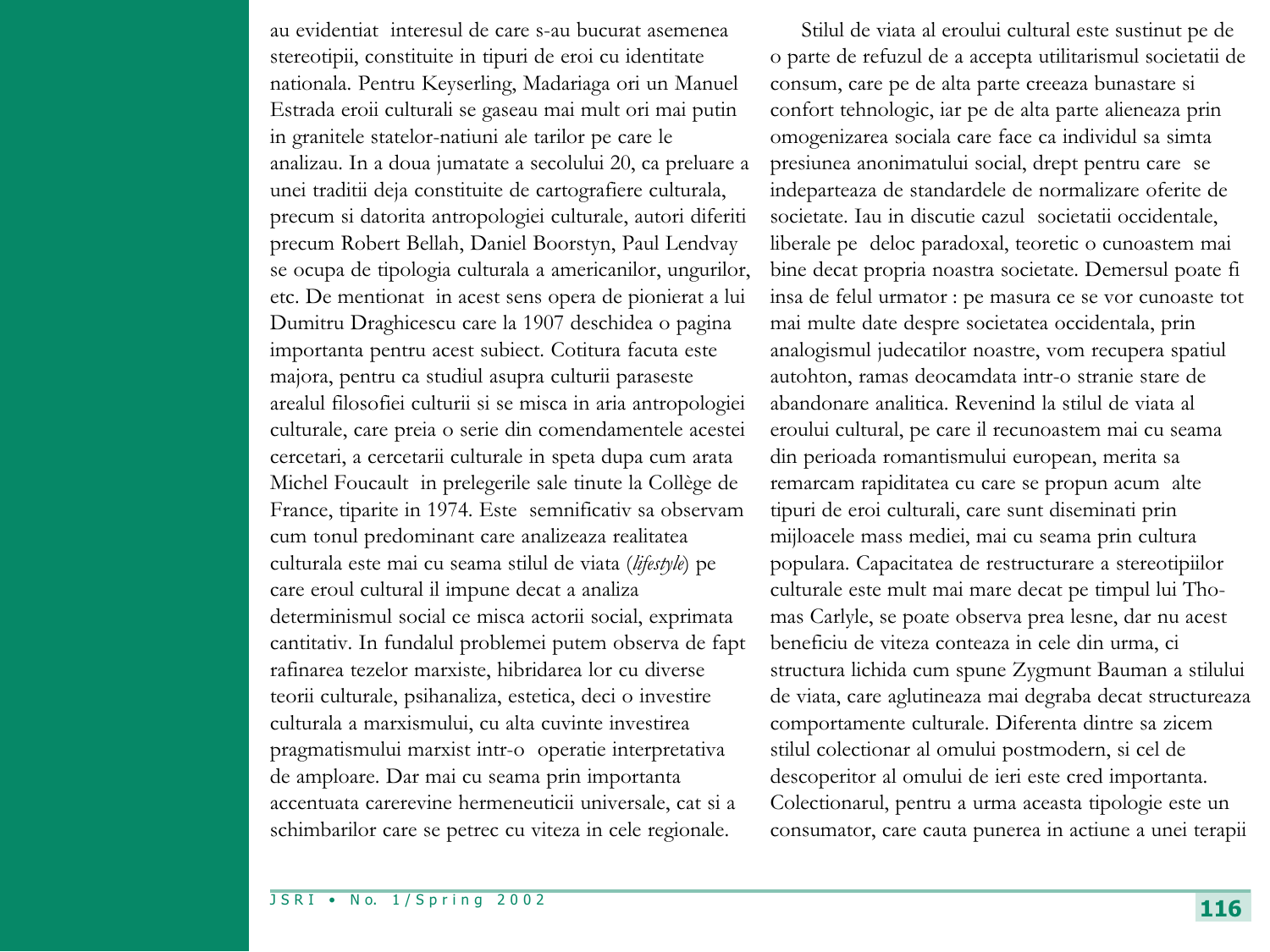existentiale, descoperitorul investeste in orizonul sau de asteptare iluzia unei constructii de sine. Descoperitorul care abordeaza un stil de viata aventurier, in maniera in care aventura este descrisa de Georg Simmel ca experienta de cunoastere, doreste sa isi exorcizeze paradoxul ambiguitatii printr-o actiune revelatorie. 'Ni bête, ni ange', cum spune Pascal, tipul descoperitorului ambitioneaza sa depaseasca dualismul sau existential prin actiune. Aceasta trasatura nu o gasim doar in mitul faustic, ori gloria supraomului, ci si in ambiguitatea eroticii moderne care gaseste implinirea in jocul asumarii de roluri, de cat in sustinerea acestora pentru o perioada. Descoperitorul instituie noutatea ultima, care tinde sa se invecheasca odata instituita. De cealalta parte colectionarul nu considera ca trebuie sa isi depaseasca, ori reprime datul, ci dimpotriva sa il cultive ca o eliberare de ierarhia unei singure identitati. Identitatile sale multiple sunt variate, dar in acelasi timp fragile, evantaiul de posibilitati existentiale nefiind consumat propriu-zis niciodata, ci fiind doar un argument pentru trai virtual schimbarea care este amanata mereu. Colectionarul aglutineaza experientele fara sa caute o structurarea oarecare, pentru ca ierarhiile sunt depasite pentru el. Descoperitorul poate fi un radical, colectionarul un liberal, ori mai degraba un libertarian luptand pentru minimalizarea statului ori a oricarui constrangeri culturale majore. Descoperitorul tanjeste dupa metazifica, colectionarul dupa noi piete de desfacere.

In cele ce urmeaza rejau relatia dintre model cultural si secularizare din perspectiva a trei tipuri de eroi

culturali, anume cea a gentlemanului, ori gentilhomeului din iluminisim, a dandy-ului de la sfarsitul secolului 19, si a bricoleurului, termen folosit de de Claude Levy Strauss. Prin evolutia, ori mai degraba translatia de la un erou cultural al altul, doresc sa dovedesc cursul secularizarii, prin castigarea unei tot mai ample autonomii de constructie a canonului cultural, producerea de noutate, refuz ori protest de a se acomoda la schimbarile sociale ori politice. Tipurile de eroi culturali mentionate sunt responsabile pentru realizarea unui anume model cultural si diseminarea acestuia.

Astfel de pilda, gentlemanul. Creat de iluminism tipul de erou cultural este relativ ambivalent, cum este de fapt si epocape care o reprezinta. Daca suntem edificati de valorile rationaliste ale iluminismului, stim destul de putine despre luminism, adica despre cunoasterea religioasa, pietista si chiar ezoterica care se dezvolta in paralel cu performantele stiintelor noi si ale cursului de universalizare a rationalizarilor. Aceasta dubla conditionre a eroului nostru cultural se observa in antagonismul dintre calitatile sale si actiunile sale practice. Calitatile sunt de pilda, toleranta, amabilitate, (gentleness, gentillesse), urbanitate, respectabilitate, responsabilitate sociala dar si personala, termen care exista mai cu seama in lumea anglo-saxona, desemnat prin accountability. Se pot observa unele raporturi adverse chiar de la inceput, cum ar fi cele intre toleranta si respectabilitate, de orice fel dar mai ales economica, de asemenea intre constructia unei alteritati si impunerea unui model cultural colonial, asa cum s-a intamplat de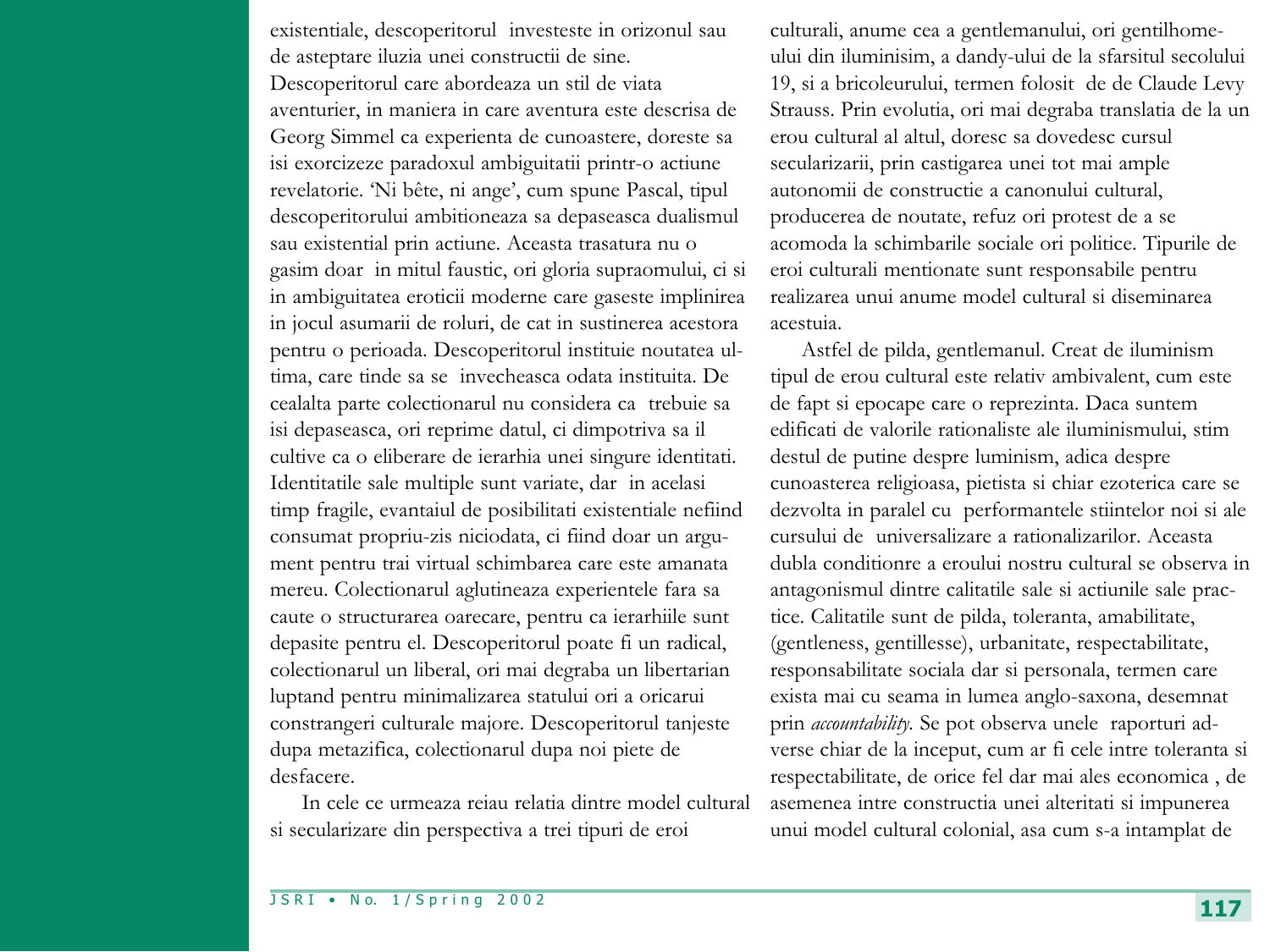fapt in perioada iluminismului, cand portretul bunului salbatec este descris de coloni. La fel, pentru ca spatiul nu ne permite, amintim pe scurt, chestiunea responsabilitatii care este de natura datoriei religioase transferate in spatiul public, in institutia respectiva unde este exersata tribunal, universitate, spital. Religiozitatea fata de noile institutii unde se concentreaza puterea, cum ar fi bancile ori structurile de partid, sunt un preludiu al utilitarismului si mercantilismului feroce care nu are nimic cu gentiletea afisata de relatiile sociale pretins noi. Gentlemanul este totusi in multe privinte un contractualist, pentru ca practica covenantului pentru englezi ori americani creeaza o noua structura culturala, el devine un birocrat, si reformeaza birocratia, facand din aceasta o clasa de servanti publici, detronand mandarinatul puterii care este in faza florida la noi. Gentlemanul este tipul social transparent prin excelenta, deoarece el se obliga sa dea seama de actiunile sale in mod public, prin autolegitimarea sa de a restaura prin violenta dreptul. Trasaturile unei vieti aristocratice sunt permise insa cu moderatie si fara excese. Dar nu acestea conteaza de fapt. Gentlemanul demonstreaza ca prin educatie se poate performa mobilitatea sociala. Acest tip de erou cultural este responsabil de asemenea pentru a anumita intelegere pentru armonia sociala si refuza actele violente, practicand insa o violenta a dreptului. Reluarea modelului justitiar in chip de gentleman salvator este vadita mai ales in cultura populara, cu acei gentlemani ai preeriei, etc, unde procedeele de hibridare culturala sunt diverse. De fapt ambivalenta acestui model este

continuta in tendinta de a reprezenta un stil de viata organicist, prin apropierea sferei intimitatii de cea publica. Totusi acestea raman indepartate, antagonice chiar, cum este cazul modelului cultural victorian, a celui britanic ori american.

Dandy-ul reprezinta victoria estetismului sfarsitului de secol 19, dar aceasta victorie conteaza mai putin daca nu cercetam si pretul ei. Pretul consta in hipertrofierea esteticului in dauna moralului. Eroul cultural pune in joc in acest caz un stil de viata reductionist, care inspirandu-se din religiozitatea fata de arta, pune in miscare primele manifestari programatice de anarhism cultural. Sfidarea valorilor conventionale se face deschis, printr-o suita de mijloace care produc combustia exploziva a manifestelor artistice socante adesea. Dandy-ul revine asupra unor trasaturi aristocratice, pe care le pretinde semenilor sai, trasaturi pe care le pune pe seama valorilor sale creatoare, desi adevaratul dandy este steril, o vigneta umana care decoreaza consumatorismul epocii. Aristocratismul dandy-ului traieste din alura sa boema, din extravaganta relatiilor sociale, marginale periferice, transgresive, din atacurile impotriva liberalismului ori conservatorismului burghez, din cinismul sau clamat ori indiferenta sa care cere admiratie. Un asemenea tip este recurent, deoarece el se adreseaza unei categorii culturale determinate de varsta si sex. Vad o relationare intre tipul de dandy si beatnicii si hippies-sii de mai tarziu, care s-au agregat in jurul unor tendinte reformatoare pentru a produce doar noutate, nicidecum pentru a face ceva in acest sens. Estetica protestului a capatat forme din ce in ce mai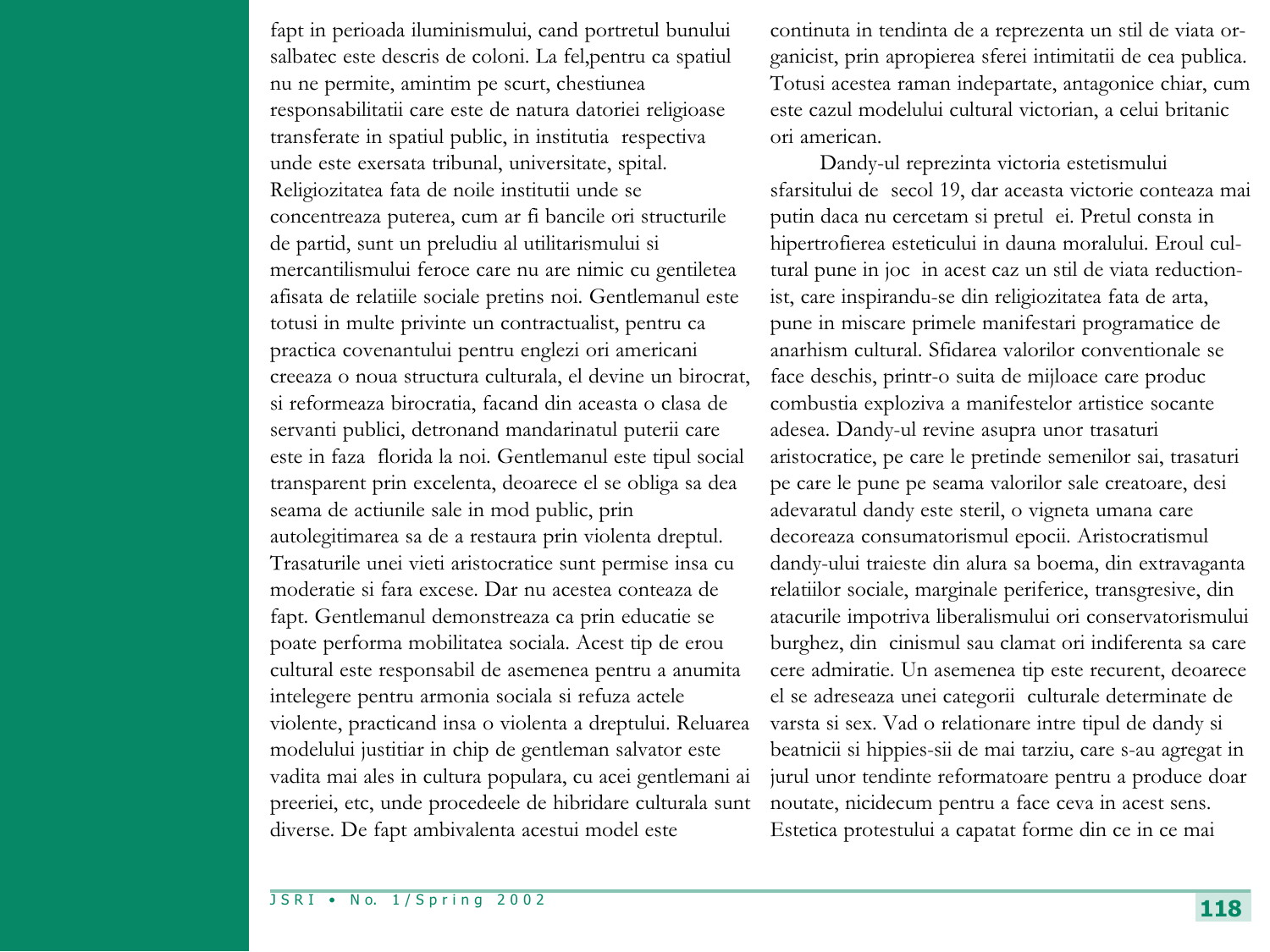sofisticate, pe masura ce modelul dandy-ului a fost popularizat, si de fapt distrus in imaginea tanarului protestatar care refuza totul doar pentru a avea un spot de publicitate. Este totusi important sa remarcam constructia unei posibile identitati culturale doar pe acest plus de imagine pe ccare spatiul public il ofera. Virtualitatea diverselor tipuri de ecrane spoliaza concludent motivatia revoltei juvenile, izoland-o, incarcerand-o intr-un fel de criza de comunicare absorbita apoi de societate, vezi cazul tinerilor furiosi britanici de la Beatles la free cinema, al revoltei campusuilor americane din anii '68, ai revoltelor de stanga franceze si germane din acei ani, ai caror membrii de atunci sunt azi, unii dintre ei membrii ai Parlamentului european. Daca dandy-ul doreste o identitate de fapt inclasificabila, ca semn al libertatii anarhice, este si pentru ca revolta impotriva organicismului cultural este trecatoare, chiar un mod de a promova mai tarziu treptele ierarhiei sociale. Revolta estetica a celor de la sfarsitul secolului 19 era desigur mult mai consistenta, dar pe de alta parte protestul politic al celor din anii 68 a dus la o revizuire a drepturilor cetateanului, deschizand o noua pagina de la toleranta la egalitate in drepturi. Activismul politic a fost de asemenea reevaluat pentru ca nu se mai putea, asa cum proceda o mare actrita britanica, sa manifesti in favoarea lui Che Guevara si in acelasi timp sa pozezi pentru 'Playboy '. Dandy-ul anunta prin extravaganta si anarhismul alegerilor sale pe bricoleur. Prin bricoleur inteleg eroul cultural care renunta sa mai caute un model autonom de constructie al destinului sau,

deoarece destinul sau este aglutinarea efectelor produse de cotidianitatea existentei sale. Colectionar, acest tip de erou traieste 'vazand si facand.' Fara pretentia de a avea premise ideatice. Abandonarea oricarui idealism este forma de salvare pe care bricoleurul o justifica prin dorinta de a reconstrui normalitatea intr-o lume care probabil a pierdut-o, ori cel putin o ascunde, pana la constructia unui alt consens despre aceasta. Este greu practic sa spunem ca bricoleurul este un tip cultural, deaorece el refuza prin varietatea sa fie descris, ci mai degraba inscris ca tip cultural. Am parcurs astfel un traseu de secularizare de la tipul cultural consistent, in care exista cu siguranta tendinte adeverse, gentlemanul, la eroul de criza, dandy-ul, pentru ajunge la tipul de erou care refuza tipologia. Un model de cultura rationala dublata din umbra de persistenta uneia religioase a fost inlocuita de una estetica, artistica, devreme ce dandy-ul este artistul vietii sale. De la statutul de arta ajungem practic la tehnici de individuare culturala, in cazul bricoleurului care colectioneaza oferte de destin, refuzand o identitate culturala stabila, uneori chiar si pe cea sexuala.

# 5. Practici ale secularizarii: sinceritatea si succesul

Sinceritatea si succesul evidentiaza in practicile comportamentului cultural legatura dintre model cultural si secularizare, ori cel putin vecinatatea acestor doua concepte. Atat sinceritatea cat si succesul ca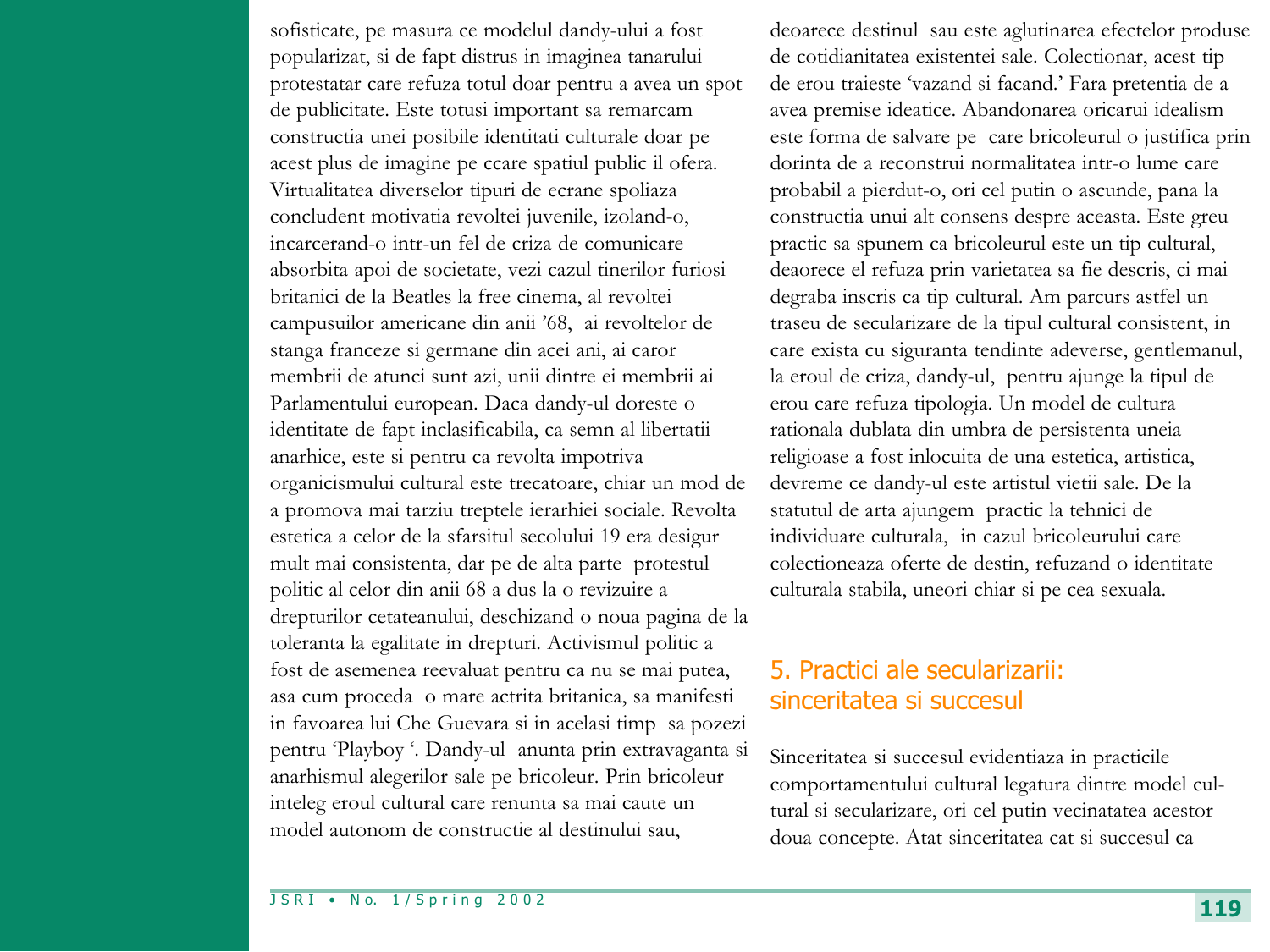izbanda, triumf personal, reusita, pot fi recunoscute in comportamentul cultural pre-modern, religios, fiind insa constranse de norme rigide ale moralei religioase. Atat sinceritatea in marturisirea si deci exorcizarea raului, pacatului, cat si succesul ca recompensa a divinitatii au loc ub ghidajul, benedictiunea unei imagini divine, a unei prezente ajutatoare, a confesorului ori a maestrului spiritual. Camuflajul acestui mod de calauzire este atestat de hermenuticile teologice, care analizeaza reusita umana dupa un chip si o asemanare si discuta problme libertatii umane ca alegere data. Cu toate acestea sinceritatea si mai cu seama imaginea succesului contin factori care au dus la dezvoltari surprinzatoate, producand secularizare si schimbarea modelului cultural, in primul rand alaturi de alte elemente, la parasirea societatii de tip teocratic. Spovedania sau confesiunea arata capacitatea omului de introspectie, dar si curajul de a asuma adevarul odata recunoscut, ceea ce paradoxal consolideaza eul care cauta protectia ori gratia divina. Eul este fortificat in confesiune tocmai pentru ca castiga propensiuni cognitive, omul nu stia de el pana cand nu s-a spovedit.egatura cu celalalt, cu confesorul este deosebit de importanta pentru a crea spatiul alteritatii in care individul se recunoaste, si se identifica mereu cu sine, ori se reidentifica relationandu-se cu altul. Locul confesorului a fost luat de terapist, dar nu poarte fi neglijat nicidecum, pentru ca o asemenea practica instituie cultul evidentei. Este intetresant pentru romani care folosesc doi termeni, spovedanie din slava, si confesiune din latina, ca pe langa sensurile comune ale

celor doua cuvinte, exista si unele regionale ori secundare elocvente pentru scopul noastru. Astfel a spovedi era folosit in unele parti ale Munteniei cu sensul de a trancani, dupa Dictionarul etimologic al lui Cioranescu, iar expresia confiteor inseamna si a vadi, a arata, a pune in evidenta. La fel cum confesiunea construieste o practica a vietii, succesul procedeaza demonstreaza prin abilitatea, rabdarea, viclenia, curajul, etc., pe care un individ le pune in valoarea ca si calitati innascute de cele mai multe ori, chiar daca succesul nu este intotdeauna fructul acestor calitati, ci un eveniment al sansei. Succesul ori izbanda au fost interpretate de multe ori ca semne ale acelei fortuna labilis, mai degraba decat al unei retete de reusita. Sinceritatea si succesul au fost controlate de ideea practicarii de virtuti, constranse de o morala crestina sa se ralieze unui proiect de mantuire personala, si pentru a fi valori morale in sine.

Sinceritatea (Lionel Trilling Sincerity and Authenticity, 1974), poate fi definita ca congruenta intre confesiune si sentimentul eliberator al acesteia, un sentiment pe care il consider ca fiind unul de potentare a eului. Sinceritatea este descrisa ca moment de gratie, de auto-transcendere si adevar, manifestat prin insa subiectivitate. Cuvantul latin ne arata calitatea de a fi ceva fara de invelis, ceva nud, adica sin cera, fara de ceara, cuvant care se aplica mai intai in legatura cu manipularea unor obiecte. Mai tarziu, inseamna, folosit in legatura cu oamenii robust, puternic, sanatos. Neindoielnic, practica confesiunii sincere, a marturiei sincere in fata judecatorului ori a paginii unei carti reprezinta tot atatea forme de sinceritate. Poate ca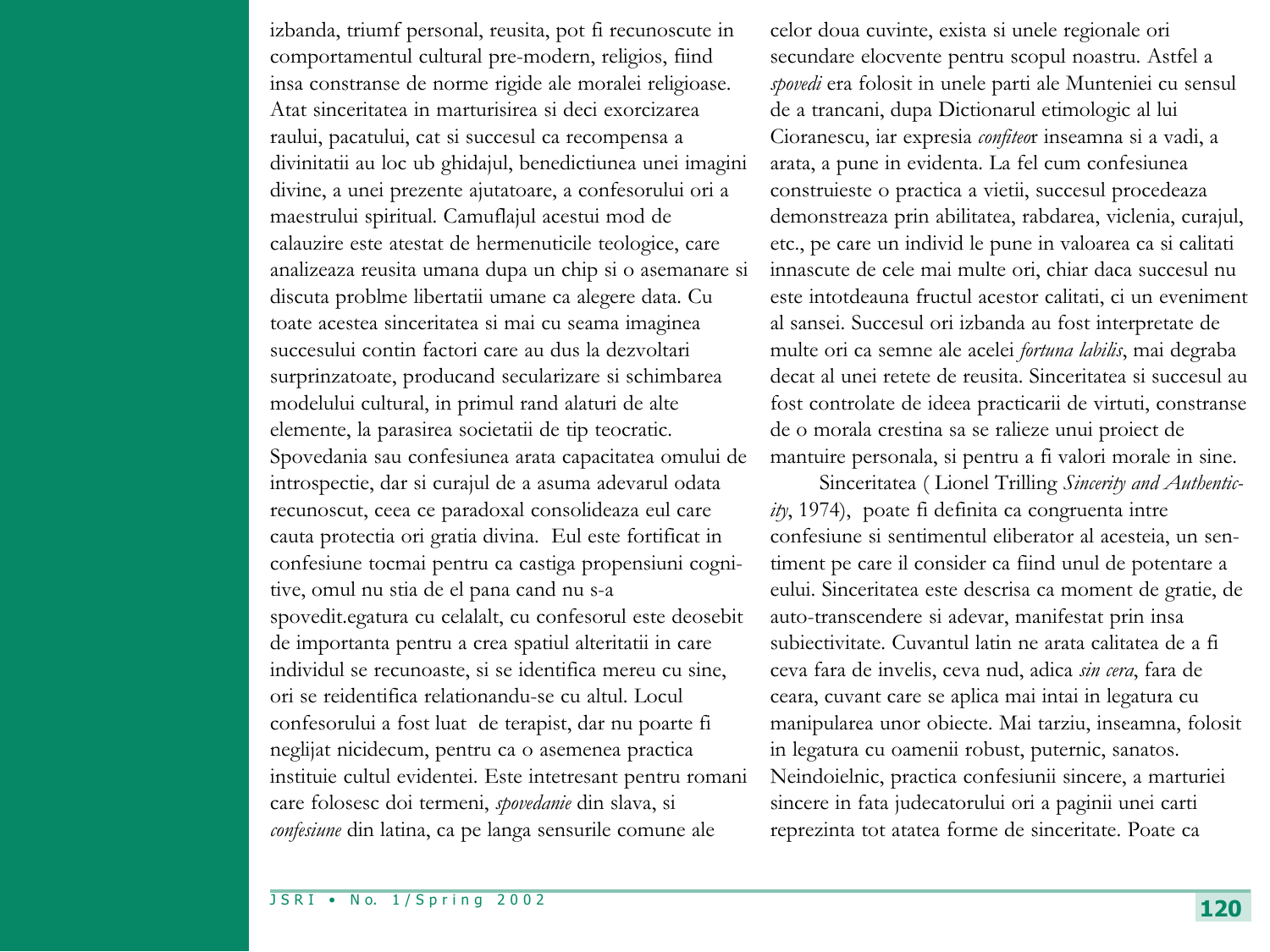perioada de glorie a sinceritatii s-a consumat in romantism, cand forta acesteia erupea in declaratia ori in suferinta provocata de dragoste, vazuta genialitate naturala, a ceea nu se poate explica decat trai, si de aceea nici dejuca de la planul ei ascuns. In fel acesta sincer insemna sa fii adecvat naturii, adica natural. Dar de la sinceritatea confesiunii religioase care cerea sa fii sincer cu Dumnezeu, mutatia este imensa, pentru ca in secularizare poti fii sincer unor diverse coduri morale. Sinceritatea arata in epoca ei de glorie desenul interioritatii deschis-inchise, contururile ei secrete, care se deschid pentru ca altfel secretul nu ar fi posibil. Pacatul nu mai e pacat azi, ci un secret care actioneaza ca un afrodisiac atunci cand este dezvaluit. Lipsa de pudoare se ataseaza sinceritatii care construieste o alta perceptie a omului, corpului, relatiilor sociale etc. Sinceritatea este o politica personala, dar poate fi o arma redutabila a vietii publice. Ea se poate lesne transforma intr-un caz de cinism, atunci cand lezeaza programatic conventiile sociale. Putem spune ca sinceitatea devine un discurs care se construieste pe temeiul unor interese, adica dupa latinescul inter esse, ceea ce apare in cursul vietii. Sinceritatea este adesea perseputa ca o practica restauratoare de sine, mostenire a confesiunii, care reintregeste omul scindat. De aceea, desi incearca sa para neutra afectiv cel putin, sinceritatea nu poate fi astfel. In modernitatea noastra mai mult ori mai putin intarziata, sinceritatea nu este decat terapeutica. A fi sincer inseamna sa evaluezi constant riscul de a avea secrete capitale pe care sa nu le mai poti semnifica, adica marturisi.

Succesul este in primul rand un cuvant care ascunde o imagine, cea a invingatorului. Fie acesta ascetul care controleaza tentatia, soldatul cuceritor, sportivul victorios, seducatorul satisfacut, inventatorul recunoscut. Inapoia acestei imagini gasim tot atatea tehnici de elaborare a succesului, stratageme, anticipari, reverii etc., care tin de un imaginar al succesului ca forma de putere ori dominare. Etica succesului a fost pusa in miscare in modernitate de clasa de mijloc, care prin spiritul ei antreprenorial, expasiune coloniala, reforma religioasa si reconstructie culturala, a creat un statut de diversificare al indivizilor, recunoscut in ceea ce se cheama oportunitatea sansei. Prin succes nu facem altceva decat sa reformulam de fapt constructia consensului cultural. Succesul ca practica a secularizarii sfideaza de fapt regulile si tipologiile, deoarece acestea sunt prea numeroase pentru a mai gandi normative, si impune standarde ununi fenomen ca si conjuncturalitatea vietii. Viata este contextuala, si orice textualizare a realitatii trebuie sa tina seama de granitele ospitaliere ori nu a acestor contexte pentru a formula o ipoteza asupra succesului. Nucleul tare al acestei practici este cel politic, adica de putere, chiar daca, ori cu atat mai mult daca este si o proba de seductie. Cumulat intr-o imagine mereu schimbata succesul este de fapt un fel de sfarsit dorit, o moarte glorioasa care sa rascumpere toate ezitarile din timpul vietii, dar o moarte in act, prin suspendarea oricarei actiuni ulterioare. Daca sinceritatea cere un minimum de bunavointa adica de vointa buna, aservita unui scop bun, pentru a rasturna totul intr-o marturisire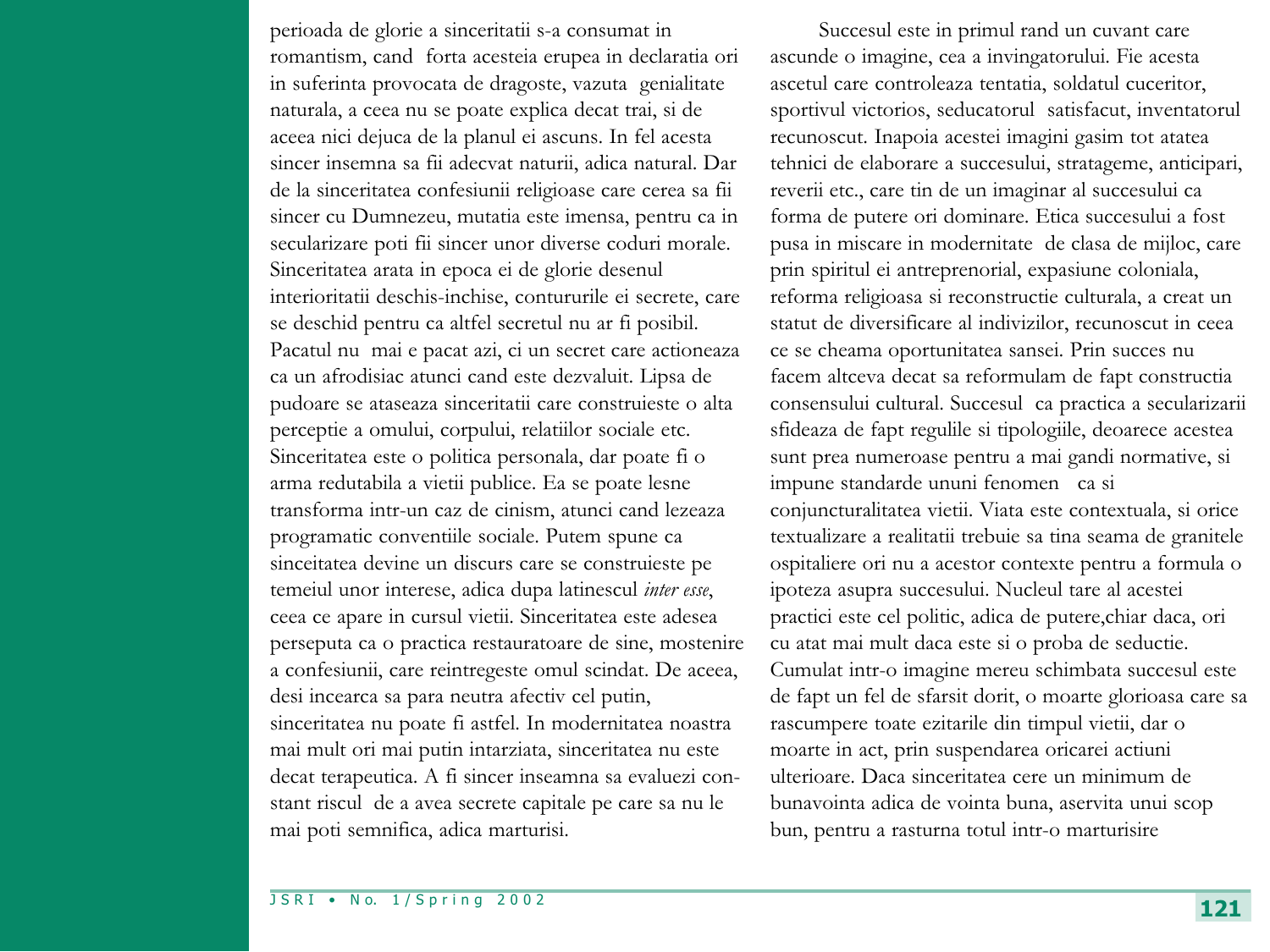expiatoare, succesul cere un maximum de atentie al vointei pentru a concentra puterea gandului pentru a contura un final expiator. Martusirea sincera cauta inocenta imposibila. Succesul ambitioneaza la facerea lumii, alungand de fapt metafizica ei. Sinceritatea este retrospectiva, succesul proiectiv. Mai mult decat orice, intr-un veac in care cei mai multi dintre noi am uitat de transcendenta, succesul ne aminteste de sfarsit. Pentru ca un om de succes este un om sfarsit daca nu va crea un alt sfarsit cel putin la fel de rasunator ca si cel care la facut cunoscut. Inchei cu un pasaj din Hamlet, actul 1, scena 3. In respectivul fragment Polonius da sfaturi de viata fiului sau Laerte, iar sinceritatea si succesul in viata sunt elocvent alaturate. Polonius e un personaj ambiguu, e si destept si prost, patetic si intelept, politician si credul, stapan si sluga, un personaj controversat, in care am impresia ca marele Will a vrut sa rada de cei stiu prea multe ca sa mai faca ceva. Asa cum se simt conferentiarii dupa ce si-au incheiat conferinta.

> Fii bun cu toti, nu insa inhaitat : Prietenii incearca-i mai intai

Si tine-i strans in cercuri de otel : Dar podul palmei nu-ti toci dand mana Cu toti bobocii goi, abia ouati, Pazeste-te de certuri, dar de-ncepi Cu vreunul harta, fa-l tina minte, Cu-oricine fii urechi doar, nu si glas; Povete ia, dar judeca tu insuti; Te-mbraca scump, asa ca dupa punga Dar fara ciucuri : scump nu desucheat : Adesea haina striga cine-i omul, Si-n Franta cei de seama si de neam Sunt largi si foarte atenti la -mbracaminte Bani nu da, nici nu lua cu imprumut Ii pierzi dand banii, si pierzi si un prieten, Iar luand ajungi la nechiverniseala. Dar mai ales fii sincer tu cu tine Urmeaza apoi, ca noaptea dupa zi Ca n-ai sa poti pe nimeni vicleni Rodeasca-n plin povata mea ! Cu bine.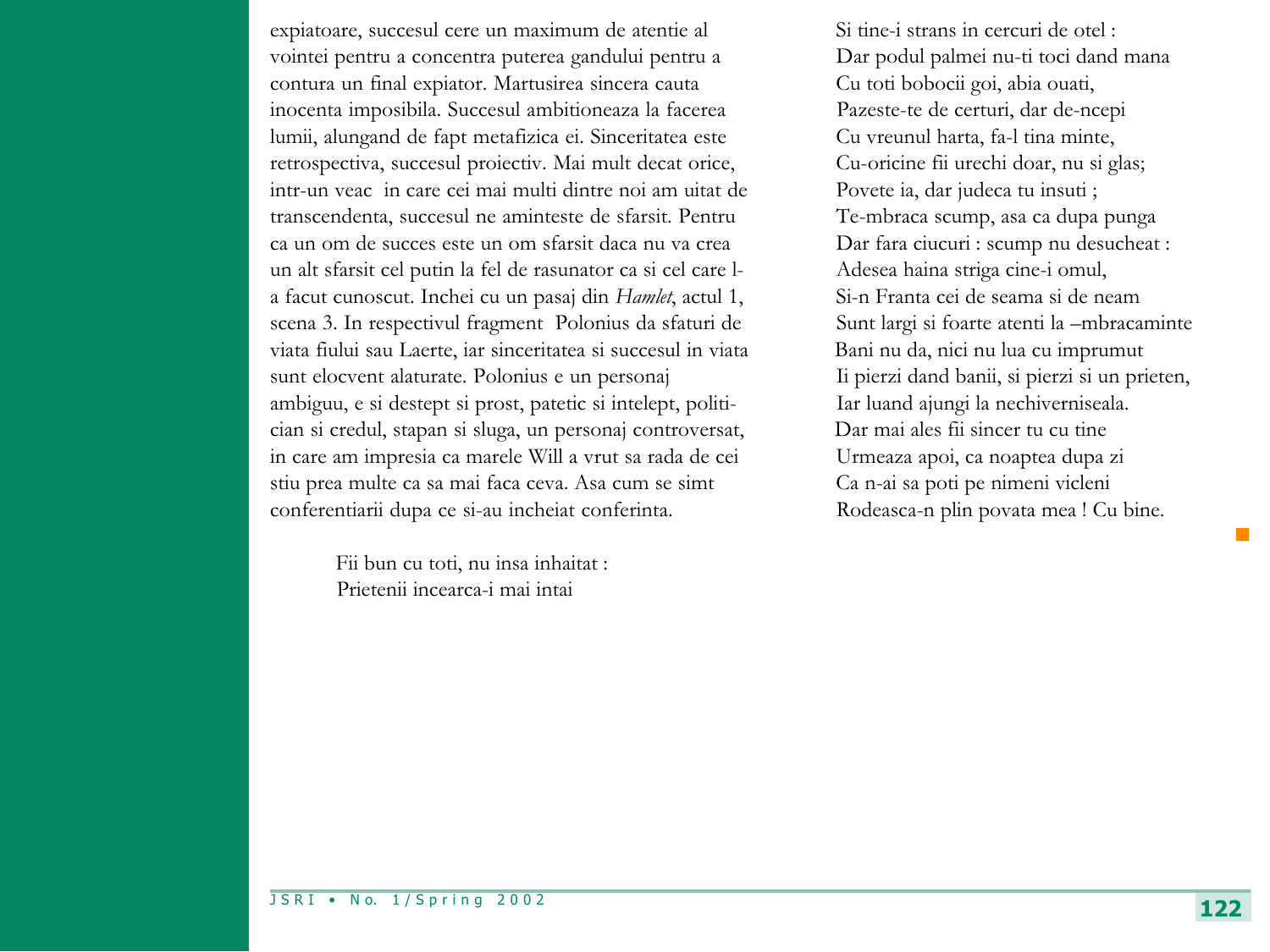# In Defence of Reason in Religion

In his article, «In Defense of Reason in Religion,» Jones reacts to current trends to minimize the role of reason in religion by attempting to show that if religionists desire their religious beliefs to correspond to knowledge, the noetic tool most likely to achieve this goal is reason. This he does by reviewing the leading epistemological approaches to metaphysical knowledge, and showing that each relies to some extent on reason. He further argues that all of them must utilize reason if they wish to attempt to critically verify their findings. Then he argues that religious knowledge is a type of metaphysical knowledge. He shows that the leading approaches to obtaining religious knowledge parallel the various approaches to metaphysical knowledge, and have similar reliance on reason. Even in the case of supernatural revelation, reason is used in identifying and interpreting the revelation. Therefore, Jones concludes, «reason is the primary mechanism for obtaining religious knowledge.»

### **Introduction**

he religions of humanity are a multisplendored thing. The diversity of human cul ture both in history and at this present time has produced a correspondingly diverse array of religious beliefs. Some beliefs are ubiquitous among the world's religions. Many beliefs supplied by one religion are complimentary to the beliefs of other religions, supplying theological information which may be missing or overlooked by the latter religions. At times even the beliefs of different religions which seem to contradict each other may be shown to be merely different perceptions of the same reality, brought about by differing cultural contexts.1

At other times theologians and philosophers of religion are unable to achieve reconciliation between conflicting truth claims of different religions. There are times when the acceptance of conflicting truth claims from two religious systems would constitute a violation

**MICHAEL S. JONES** 

www.geocities.com/ s\_i\_c\_r\_i/mjones.htm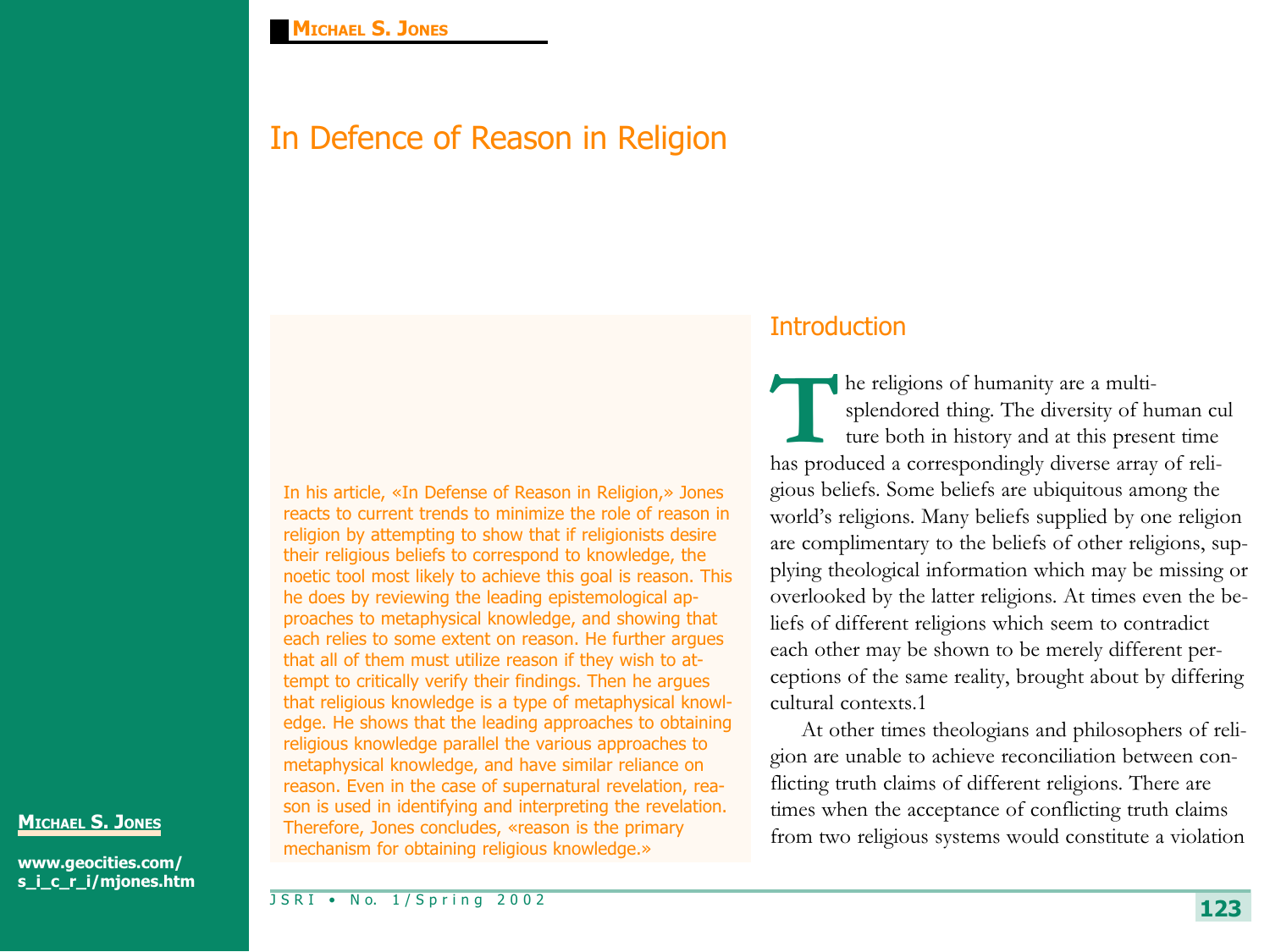of the principle of non-contradiction. In such cases only one of the competing claims can be true. Furthermore, many thinkers openly oppose the truth claims of all religion, positing various doctrines of irreligion as truth.

The dilemma of how one determines which truth claim is in fact true is the subject of this paper. Various mechanisms for obtaining religious knowledge have been suggested and applied during the long history of religion. The thesis of this paper is that reason is the primary mechanism for obtaining religious knowledge\theological truth. Furthermore, this paper will support the belief that reason is the most reliable mechanism for obtaining religious knowledge; that is, religious beliefs acquired using reason are the religious beliefs which are the most likely to be true.

Every thinker has epistemological assumptions, this writer included. These assumptions include some very important beliefs about the proper nature of a noetic structure. While this paper is not intended as an essay on epistemology, the subject at hand is very epistemological. The writer believes that the mechanism of acquiring knowledge which is recommended in this paper is compatible with a variety of noetic structures, including varieties of foundationalism and coherentism.

## **Discussion**

I. The concept of knowledge distinguished from the concepts of belief and faith.

#### A. Belief

Antony Flew defines 'belief' as, "The epistemic attitude of holding a proposition 'p' to be true..." and makes the important observation that "...while knowing 'p' would generally be considered to entail, among other things, that 'p' is true, believing 'p' is consistent with the actual falsity of 'p"'.2 A persons' beliefs may be held on a variety of psychological basis. One might believe a proposition without the slightest evidence for the truthfulness of that proposition.

#### B. Faith

Discussions of religious knowledge often assume the form of a contrast between 'faith' and 'reason'. Reason has been defined as "...the natural ability of the human mind to discover truth."3 This definition seems adequate. Crafting a definition of faith is more difficult. Voltaire used two definitions for faith, one for belief in things which he (Voltaire) personally believed and another for belief in things which he deemed incredible.4 This definitional dichotomy points toward the tension that underlies the faith/reason contrast. This tension arises from an important question regarding religious knowledge: is it possible to obtain knowledge of the metaphysical without utilizing reason?

The Reformation view of faith seems to adequately describe the necessary components of faith; understanding, assent, and trust.5 Thus faith is trust in something (or someone) which is believed (believed in).6 If, as Flew pointed out (above), beliefs can be held regardless of the truthfulness of the proposition believed,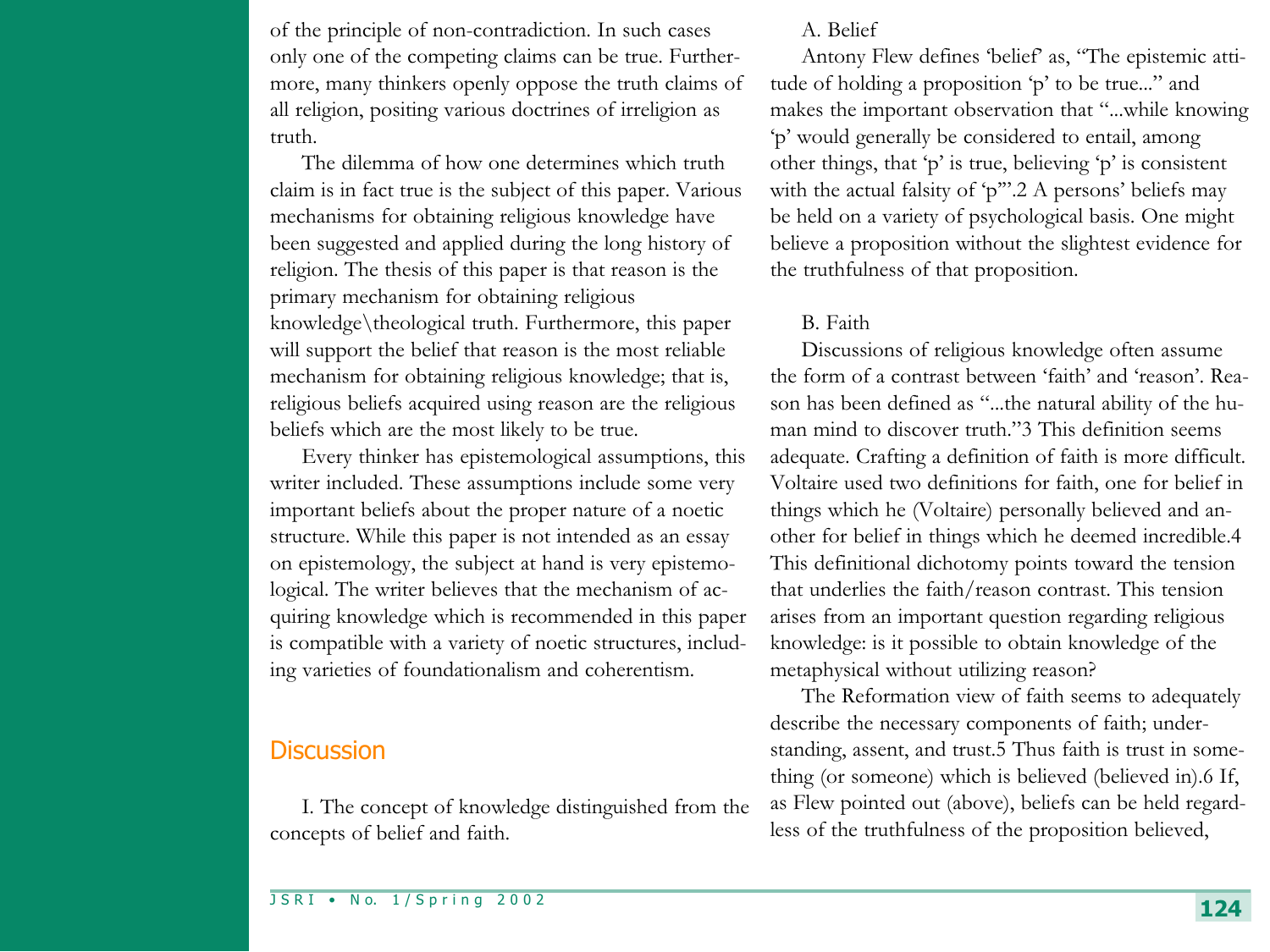there is a strong possibility that a person of faith may be trusting something which is not, in fact, true.

#### C. Knowledge

Knowledge may be defined as 'apprehension of truth'.7 When taken in this sense, knowledge is that set of beliefs in which the propositions which are believed are in fact true. A person may not be able to distinguish between those of his beliefs which constitute knowledge and those which are erroneous, but this distinction is of great theoretical importance. If a persons' faith is based upon knowledge it will not be the case that person is trusting something which is not, in fact, true.

#### D. Significance

Much of the discussion concerning faith and reason has centered around the justifiability (or rationality) of beliefs. But, as George Mavrodes points out, "...claiming a belief to be rational...isn't really claiming much...." A belief can be rationally justifiable and the proposition believed still be false.8 What most people want to know is whether a proposition is true; whether their beliefs constitute knowledge; whether their faith is grounded in truth. This paper is not concerned with how people form the subjective opinions which are commonly called beliefs. This paper is concerned with what is the most reliable mechanism for acquiring knowledge. People utilize many methods of belief formation, often without intentionally patronizing one method or another.

But not all methods are created equal. Because knowledge acquisition involves belief formation, the intent of this paper is to defend a mechanism of belief formation which is designed to maximize objectivity and therefore increase the likelihood that one's beliefs will qualify as knowledge.

## II. Reason is the principle mechanism for obtaining knowledge of the metaphysical.9

#### A. The Many Ways of Obtaining Knowledge

Many methods of acquiring knowledge have been suggested in the course of philosophical history. The most significant are discussed below, with the exception of scepticism, which is more a method of questioning beliefs. Each method emphasizes one mechanism of knowledge acquisition. Often, the competing methods have been portrayed by their advocates as mutually exclusive. More recently the trend has been toward combining approaches. The sixth method discussed, rational empiricism, is an example of this. The phenomenon of combining approaches is due to the fact that each method is uniquely suited to obtaining knowledge in a specific field.10

1. authoritarianism (faith)

Authoritarianism is, perhaps, responsible for more human beliefs than any other means of attaining knowledge. One tends to believe what one is told unless one has reason to do otherwise. This is especially true when the authority is one who has some special claim to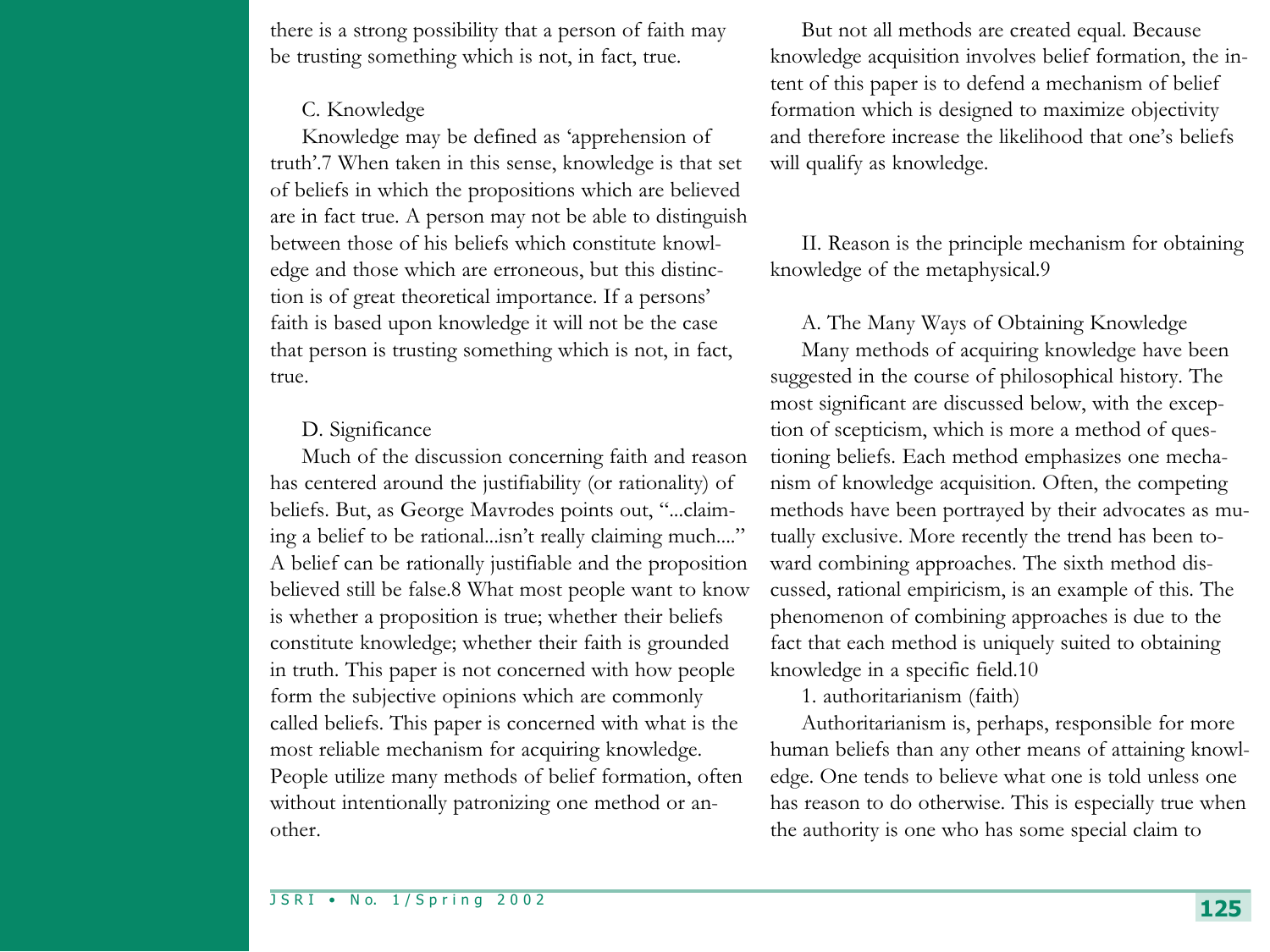credibility, such as expertise in the field in question or a reputation for reliability. Authority is an important source of beliefs because the knowledge that each individual is able to attain through other methods is limited by the limitations on human experience, including the brevity of life. Authority is the primary source for knowledge about the past.

There are limitations to authoritarianism. As a method, it is limited to bringing new knowledge to individuals. It cannot bring new knowledge to humanity. It has no way of resolving conflicts between authorities without going outside the system. And the testimony of any authority must eventually be grounded in some more direct source of knowledge.11

2. mysticism (intuition)

Reality consists of more than just the physical world and the world of reason. If reality transcends either of these components, which the existence of the other component proves true, then reality might transcend both. But how can one gain knowledge of other aspects of reality, and of the synthetic whole? Mystics propose that humans have a capacity to intuitively know that which transcends the senses and reason.12 It is this intuition which gives one a sense for intangibles such as aesthetics.13

But knowledge claims derived from mysticism are so personal that they are impossible to test for accuracy. The increasing understanding of psychology has rendered it possible to explain some of the intuitive understandings of mysticism in terms of other more objective epistemologies.

#### 3. pragmatism

According to pragmatism, ideas are instruments to help a person adjust to his environment. In a constantly changing environment there are no final solutions. Ideas must change as the problems they address change. As long as an idea works, it is considered true; if it ceases to work it will be considered false and discarded.14 "The workability of an idea both tests and ultimately constitutes its truth."15 Pragmatism is a very useful test of validity, especially in areas where universal or normative principles due not apply. Pragmatism factors heavily in the makeup of American mentality. But pragmatism has some very evident weaknesses. Pragmatism fosters a very narrow view of knowledge: only practical knowledge is considered true knowledge. And there are many examples of things which "work" which are not true.

4. empiricism (experience)

Empiricism is the thesis that all knowledge (of matters of fact, as distinguished from that of logical relations between concepts) is based on experience.16 Consciousness of something constitutes a direct awareness which is beyond ones own control and is not questionable or in need of justification in terms of anything else.17

Experience is the ultimate source for a great deal of information concerning things external to a person, especially knowledge of the physical world. Empiricism is not useful in acquiring knowledge in many metaphysical areas of inquiry, such as memory or emotion. In those areas where empiricism could be useful it must be kept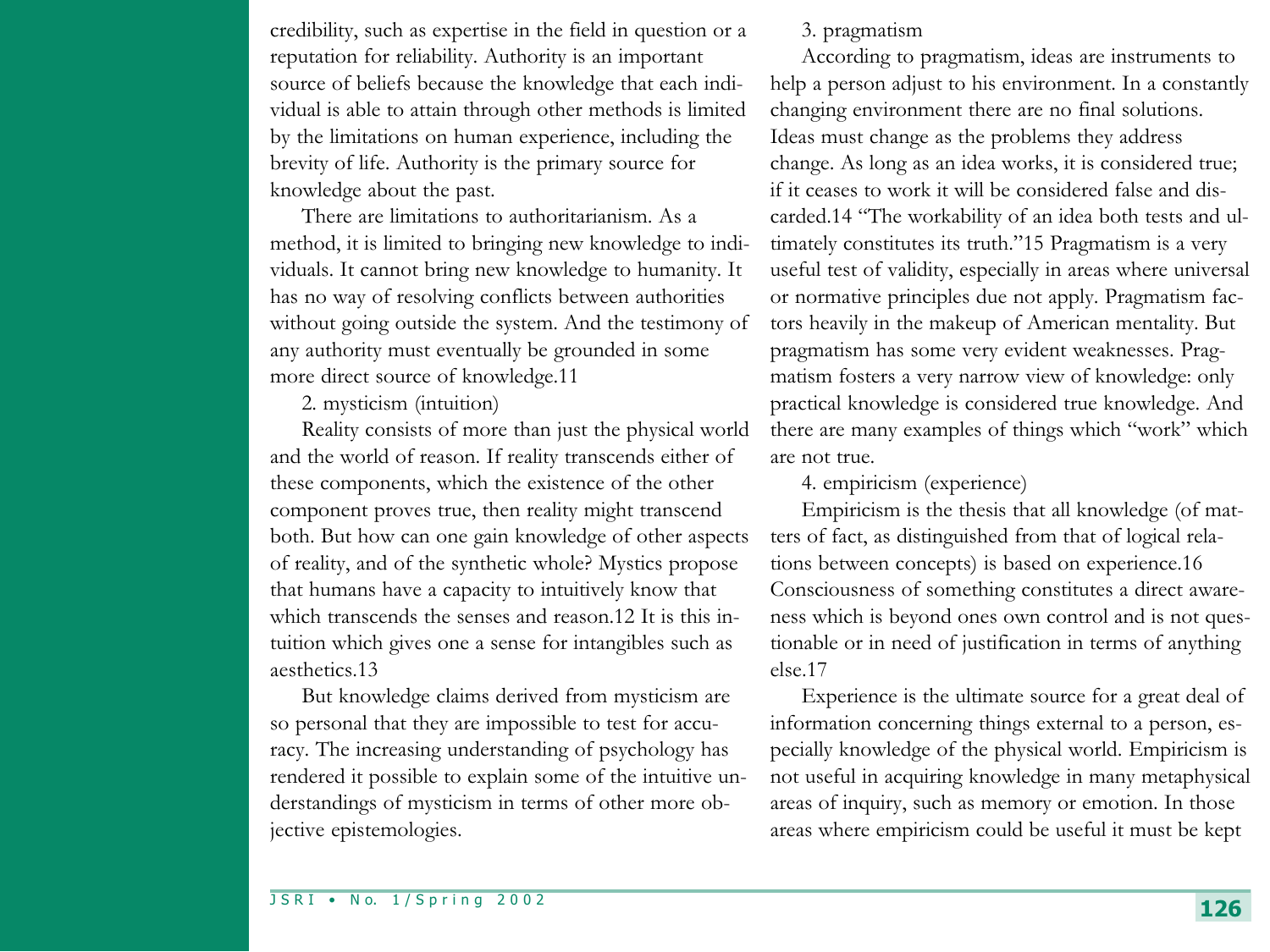in mind that sensory data is always received through an interpretive framework which may unconsciously bias the way such data is perceived. Empiricism provides no way af resolving conflicts caused by conflicting experiences. Worst of all, ones senses are not always reliable, even when one thinks that they are.

5. classical rationalism (reason)

Rationalism is the belief that it is possible to obtain by reason alone a knowledge of what exists.18 Beliefs are deductively justified by beginning with one or more necessary (indubitable) premises which are then elaborated in a succession of clear, logical steps which lead to the desired conclusion.19 Reason is the source of knowledge concerning mathematics, logic, and universals.

It is the faculty by which one determines the validity of information proposed by the other methods of knowledge acquisition.20 But the number of indubitable first premises is immensely insufficient to justify the number of beliefs which have become the stock of human intellectual trade. Furthermore, logical deductions which seem valid to one person are not always clear to others. 6. rational empiricism (reason and experience)

Rational empiricism suggests that knowledge is obtained by ascertaining empirical data which is then manipulated using inductive principles, yielding probable facts about that which is beyond ones experience.21

Rational empiricism is useful for knowing a much broader range of subjects than either pure rationalism or empiricism. But it does not overcome the second

and fourth criticisms leveled at empiricism, that all sensory experience is perceived through a preexisting interpretive framework, and that ones senses may not be as reliable as one is prone to thinking they are. Furthermore, rational empiricism suffers the shortcoming if induction, that the argument rests on the strength of the analogy between the original empirical data and the ultimate conclusion, the strength of which is difficult to asses.22

#### B. The Primacy of Reason

#### 1. the ubiquity of reason

It seems that all knowledge is in some way related to reason. All of the methods of obtaining knowledge which are mentioned in II,A, utilize reason at some point. Authoritar-ianism utilizes reason to identify, choose between, interpret, synthesize, and apply authorities. Mysticism looks to reason to recognize intuitions, to objectify the knowledge supplied by intuition, and to reconcile or judge between conflicting intuitions. Pragmatism relies on reason to evaluate the ever-changing environment, to formulate ideas, and to assess the relative success or failure of ideas. Empiricism resorts to reason to systemize and interpret sense data, to reconcile conflicting data, and to continually evaluate the functionality of the sensory apparatus. Reason is openly the mechanism of rationalism.

Ironically, most philosophers who have disparaged reason have used reason in their arguments. Similarly, the alternative mechanisms of knowledge acquisition reviewed above utilize reason to argue their position.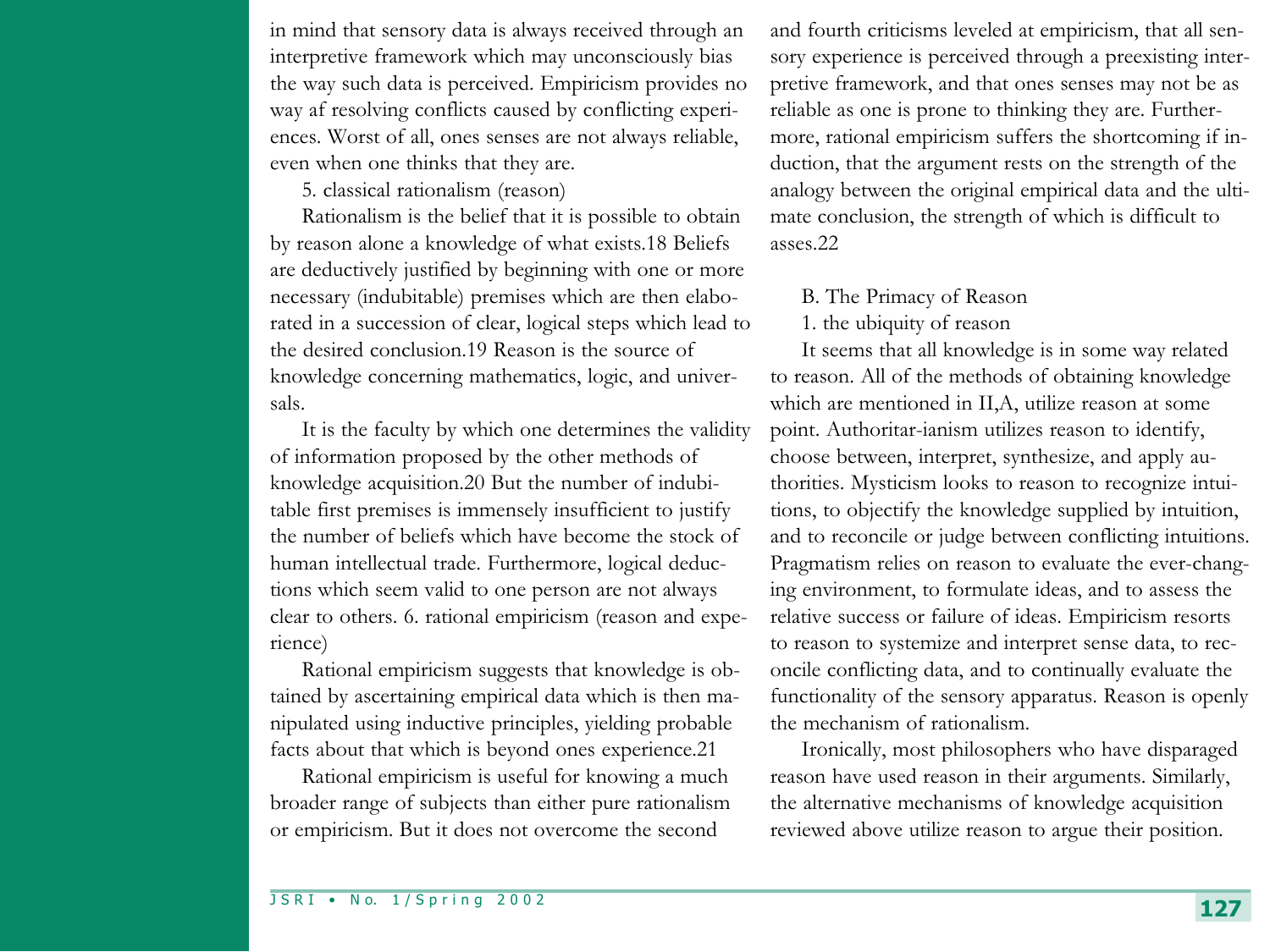#### 2. the necessity of reason

Any of the various mechanisms of knowledge acquisition can provide truth. But all rely on reason to verify their conclusion. Only reason is self-critical. Utilizing reason one can check the results of the reasoning process. The degree of certainty that one's beliefs constitute knowledge can only be measure by the reasons one has for holding that belief. Beliefs must be justified according to reason. Reason has a preeminent epistemological status based on its potential for objectivity and testability.

Reason plays an important negative role in belief justification. Some types of beliefs are subject to verification but not falsification (for example, beliefs about existence). Others are potentially falsifiable rather than verifiable (such as universal claims).23 Beliefs which are falsifiable are not justified and do not constitute knowledge, since they are not true. One must exercise reason in order to "...bring it about that there is no proposition which he believes for which he has adequate reason to refrain."24

The use of reason is a necessity for any thinking person to have lasting conviction about a belief. Less contraspective persons and obscurantists may be able to steadfastly maintain belief (whether true or misguided) without a firm foundation of reason. But a thinker will eventually find reasons to deviate on his own, or succumb to another's suggestion. "An ungrounded belief is easily swayed and abandoned, even though it might be correct. Only when we have provided warrant for our beliefs can we avoid changing our minds irrationally or believing irresponsibly."25

Reason is necessary because of the previously described distinction between knowledge and belief. Belief is nothing more than opinion. Knowledge is true; it is belief which accurately apprehends reality. Beliefs are formed a multitude of ways. Some mechanisms of belief formation yield more false (inaccurate) beliefs than true (accurate). If one desires his beliefs to constitute knowledge one must patronize the mechanisms of belief formation which are most likely to yield true beliefs.

III. Religious knowledge must be obtained using the methods and mechanisms utilized to obtain knowledge of the metaphysical.

#### A. Religion as Metaphysics

'Religion' is difficult to succinctly define. Religion has so many forms throughout the world that any brief definition will exclude aspects essential to some of the world's religions.26 In general, religion may be described as an integrated system of expressing belief in and reverence for a supernatural power or powers.27 It is often asserted that the object of religious belief is supernatural; it exists outside the natural world. It could also be observed that it is metaphysical; the object of religious belief transcends (but does not necessarily exclude) physical experience. Therefore, religious knowledge must be obtained using methods for obtaining knowledge of the metaphysical.28

As section II has shown, reason is the prime mechanism utilized in obtaining knowledge of the metaphysical. Religious knowledge, being a type of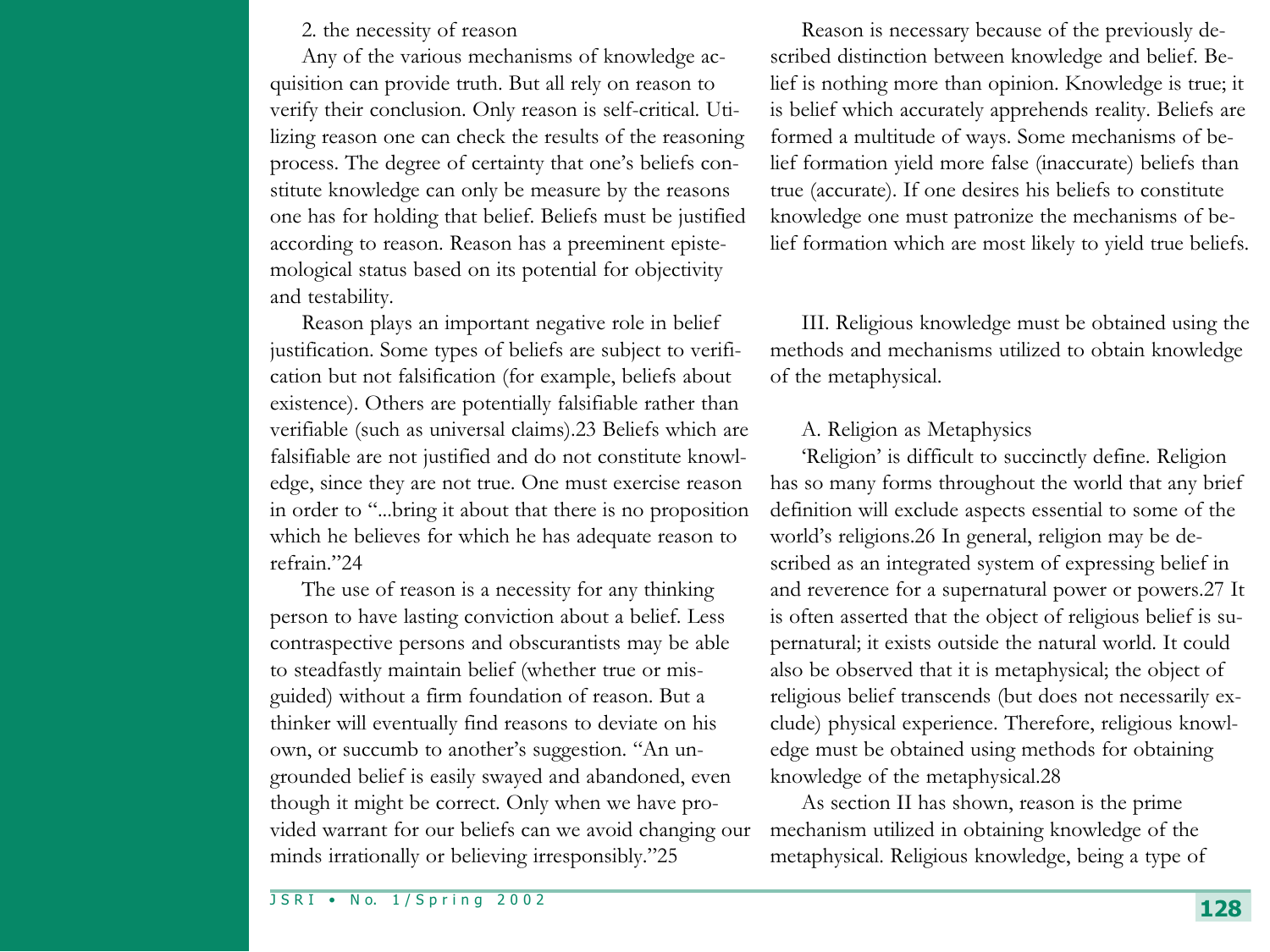metaphysical knowledge, must also be obtained by using reason.

B. Reason an Essential Element of Natural Theology

Natural theology is the attempt to demonstrate the existence of God (or other religious doctrine) from premises provided by observation of the ordinary course of nature.29 Classical attempts, such as Aquinas' argument from design and Anshelm's ontological argument, have recognized that reason is essential to gain knowledge of metaphysical religious truths. They would agree with Lock's analysis, "Faith is nothing but a species of reason...a chain of arguments...was... employed in discovering the principles of theology, natural or revealed."30

Some philosophers and theologians have suggested that the finite human intellect is not up to the task of searching out a potentially infinite religious truth.

They have attempted to find ways of obtaining religious knowledge which are not dependant on reason. Following are the major approaches to natural theology. They correspond, roughly, to the ways of obtaining knowledge discussed in II, A. Here, as in II, A, it will be seen that none successfully divorces itself from dependency upon reason.

1. fideism (authority)

Fideism can be defined a variety of ways. Basicality, discussed below, may be considered another form of fideism. Here fideism signifies acceptance of a belief based on trust in an authority (sacred writings, a religious organization, etc.) where the reliability of the au-

thority is not proven but assumed. Fideists assert that "essential religious doctrines cannot be established by rational means, but only accepted...by ...faith".31 Faith is regarded as the first axiom of one's religious system. As in authoritarianism, fideism provides no means of resolving conflicts between authorities without going outside the system, which usually involves a resort to reason. As in authoritarianism, fideism must utilize reason to choose between, interpret, synthesize, and apply authorities. And the testimony of any authority must eventually be grounded in some more direct source of knowledge.32 As Pannenberg pointed out, "...logically knowledge is the presupposed basis or ground of trust"33, and "...as trust requires knowledge as its basis, although it goes beyond knowledge, so faith requires reason as its basis, although it goes beyond reason."34

If faith is a first axiom, how can one determine whether one's faith is in the correct object? How can one who holds the wrong first axiom determine that is so, and proceed to change first axioms?

2. basicality (intuition)

Many philosophers have noted that at the base of a persons noetic structure lies certain beliefs which are neither verifiable nor falsifiable, but are known 'intuitively'. These beliefs have usually been limited to selfevident propositions and incorrigible observations. Recently this list has been expanded to include certain memory propositions, certain propositions about other minds, and certain ethical/moral propositions.35 To this list of basic or foundational beliefs some philosophers add belief in God.36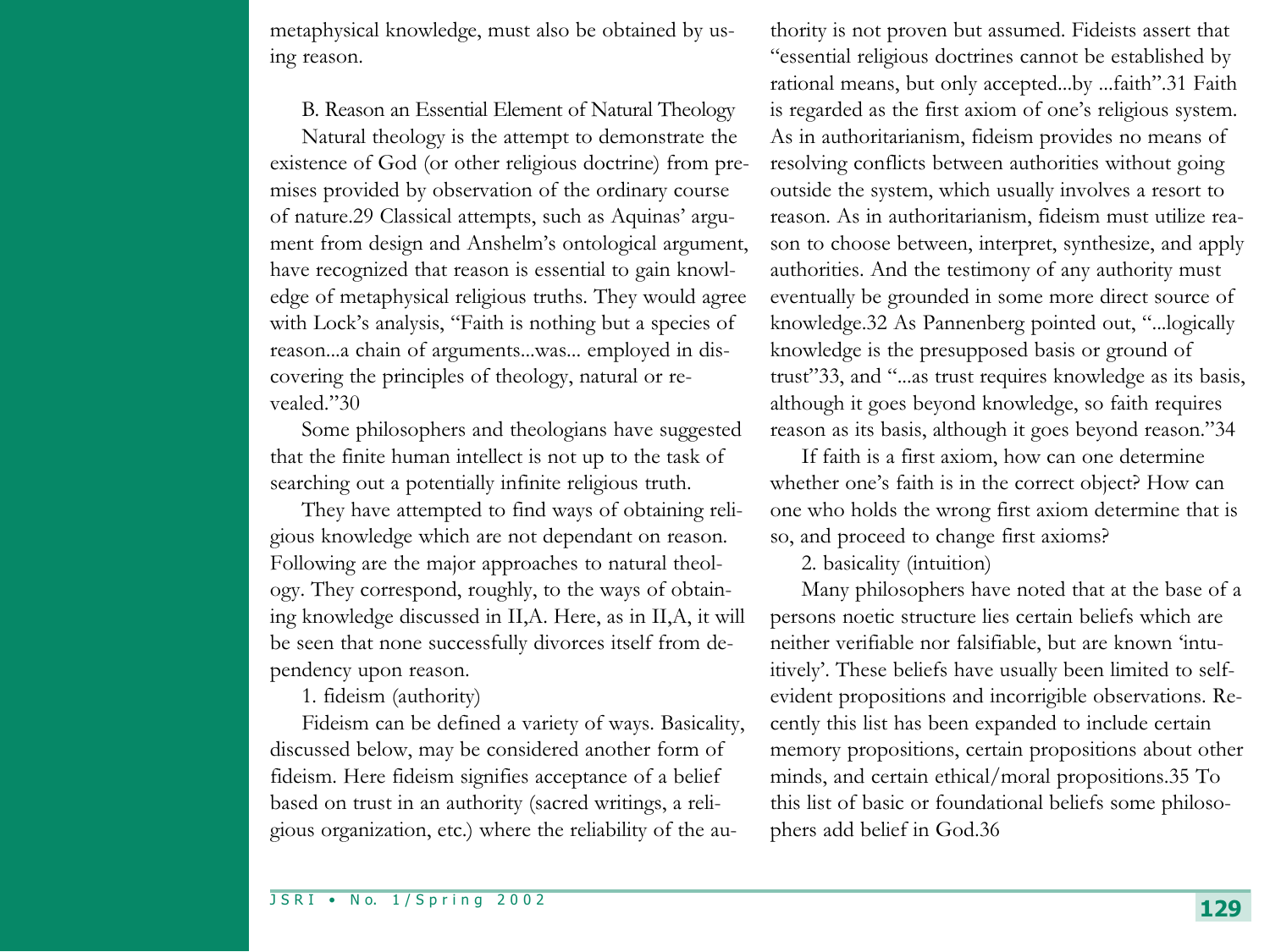With this approach it is believed that theistic belief is placed beyond the reach of doubt. But this is not entirely so; a person can come to disagree with a basic belief and it can subsequently be modified (albeit with considerable difficulty). Furthermore, a beliefs being basic does not guarantee that it will be held strongly.37 More seriously, as in mysticism, the high degree of subjectivity involved in basicality provides no means of testing beliefs for accuracy.38 Basic beliefs can be erroneous.

Basicality does not entirely escape dependance on reason. As with mysticism, basicality looks to reason to recognize intuitions, to objectify the knowledge supplied by intuition, and to reconcile or judge between conflicting intuitions. Advocates of basicality utilize reason in formulating their theory and to defend it.

3. presuppositionalism (pragmatism)

The term 'presuppositionalism' is used to signify a variety of approaches to theistic knowledge or theistic belief. Here it is used to signify that method of knowledge acquisition which posits theistic belief as a heuristic principle and then tests the resulting noetic structure for internal consistency.

Presuppositionalists propose that only by positing the existence of a supreme being can a consistent system of beliefs account for all reality. "...only if the basic truths that we learn immediately by being open to God's

Word are added to our basic beliefs will we find adequate explanation to confirm such basic beliefs as our belief in the relationships of subject and object."39

Thus a belief constitutes knowledge only if it works in a given system, and only if the system works as a whole. Using this test of internal consistency (non-contradiction), competing beliefs and systems can be evaluated. Although internal consistency is certainly desirable, it seems insufficient as a test of truth. The problems with presuppositionalism are similar to the problems of pragmatism. A belief can be knowledge without fitting consistently into a persons overall belief system, in the case where there are other problems with that belief system. And it seems possible to have a system of beliefs which is thoroughly consistent but based on erroneous premises and therefore containing false beliefs. Furthermore, the task of achieving a perfectly consistent system, while perhaps a worthy goal, is certainly very daunting, a task that is probably beyond present human ability.

Besides the ever present need of reason to formulate and defend any system of belief,

presuppositionalism relies on reason in several other key areas. Presuppositionalism relies on reason to understand noetic systems, to formulate systems, and to assess the relative success or failure of a system when tested with non-contradiction.

4. the anthropological approach (experience)

The anthropological approach to vindicating religious belief proposes that the universal occurrence of religious belief among diverse cultures the world over supports belief in the divine. In this it is similar to empiricism in basing belief on subjective human experience. Consciousness of the Divine constitutes a direct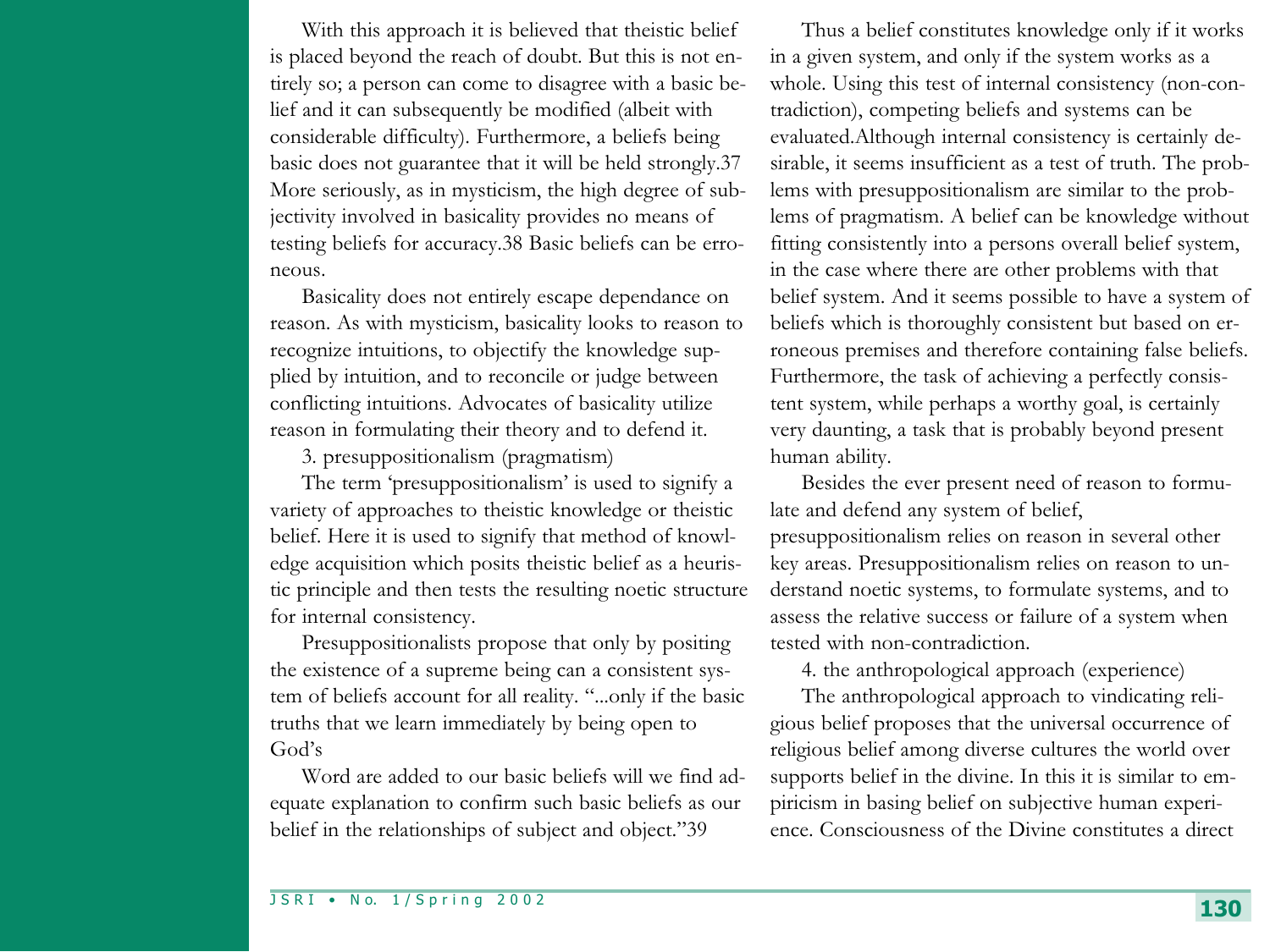awareness which is beyond one's own control and is not questionable or in need of justif-ication in terms of anything else. The anthropological approach suffers the same weaknesses as does empiricism.

Experiences are always perceived through an interpretive framework which may unconsciously bias the way they are interpreted. One's senses are not always reliable, even when one thinks that they are. And the anthropological approach provides no way of resolving conflicts caused by conflicting experiences. The anthropological approach relies on reason to formulate and defend religious experience as a method of validating religious belief. It also uses reason to systemize and interpret religious experiences, to reconcile conflicting data, and to continually evaluate the functionality and objectivity of the experiential apparatus.

5. evidentialism (reason)

In contrast to the preceding methods of natural theology, evidentialism emphasizes the need for external evidence to validate all religious knowledge claims.

"...theology, as is the case with any science, must admit that if its statements are uncheckable, they are meaningless."40 This evidence may be a deductive argument attempting to decisively prove the existence of the Divine (such as the ontological argument). Or it may be inductive, leading to a probable conclusion concerning divine existence (such as arguments from history). It may attempt to make its case using pure reason beginning from a basic first premise, or it may utilize a form of rational empiricism in building its case upon widely accepted non-basic beliefs. An advantage to the

evidentialist approach is that it does not try to mask its use of reason, as the other approaches sometimes try to do. But the pure reason approach suffers the same limitations as does classical rationalism as an epistemological method. The limited number of indubitable first premises limits the number of arguments possible. But if deductively proving the existence of Divinity is one's goal, only one successful argument is necessary. Some believe that they have obtained this goal, but unfortunately logical deductions which seem valid to one person are not always clear to others. Further, it has been pointed out that basing one's belief in God upon rational arguments leaves one open to apostasy when one's arguments are overthrown.41

If one opts for some version of the rational-empiricist approach, one must be wary that one is not working from false first premises. Furthermore, many have objected that probable belief is not sufficient for religious faith.42 Others have responded that probability is the basis of most human belief and is adequate in the case of religion.43 George Mavrodes makes the significant observation that there seems to be a natural human disposition to hold "life-orienting" beliefs strongly, whether they are based on evidence or basic.44 And, as Pannenberg points out, "...trust can exist in the expectation that knowledge will be disclosed."45

C. Reason Essential to Identify and Understand Supernatural Revelation

Revealed theology is religious belief based upon Divine revelation. Such revelation would provide sure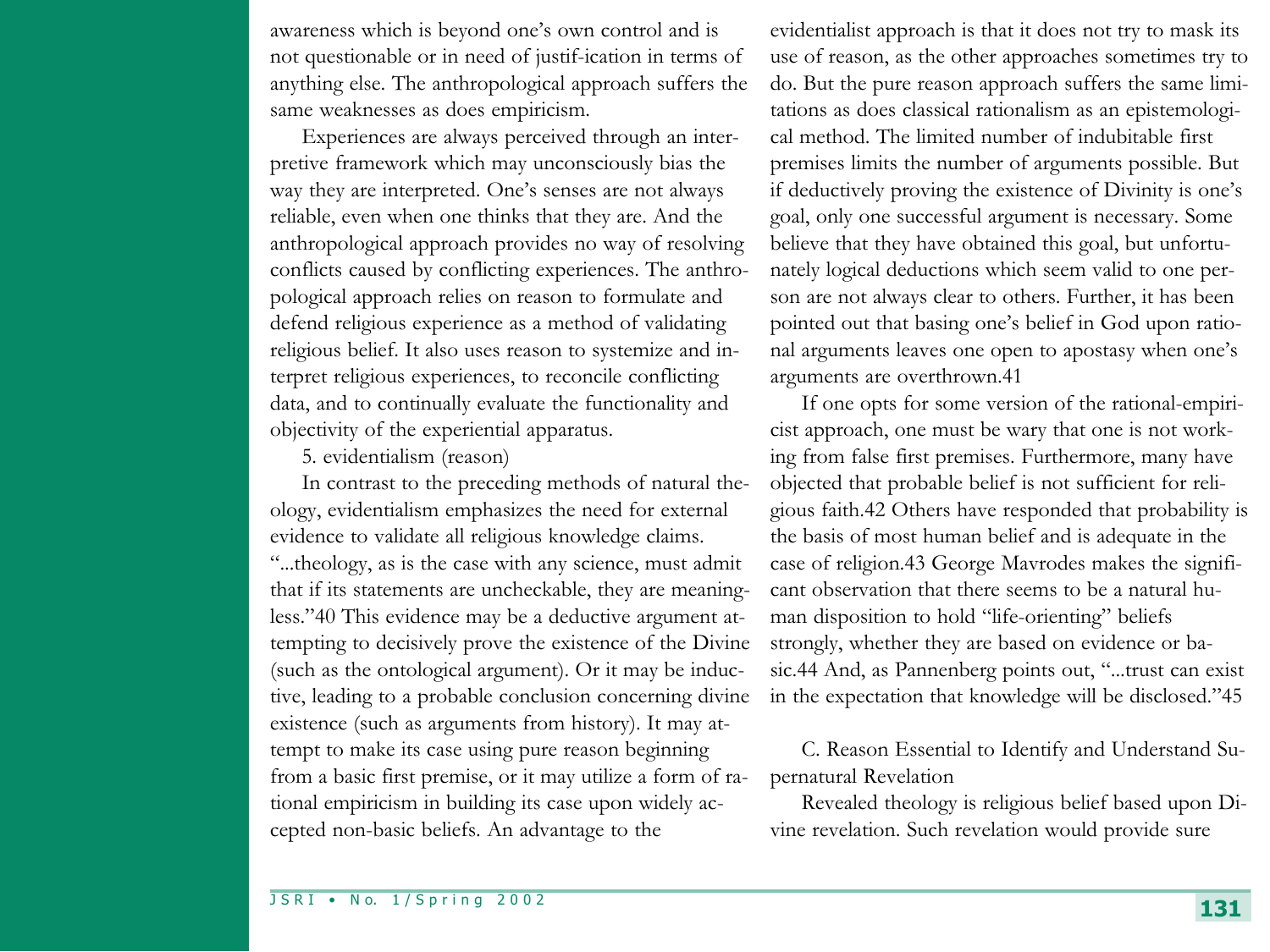premises from which theological knowledge may be derived. But with the many contradictory authorities claiming to be Divine revelation one is forced to utilize reason in an attempt to determine which is authentic. As Locke stated, "Though faith be founded on the testimony of God (who cannot lie) revealing any proposition to us, yet we cannot have an assurance of the truth of it's being a divine revelation greater than our own (rationally acquired) knowledge; since the whole strength of the certainty depends upon our knowledge that God revealed it."46

The only alternative is fideism, the problems of which are discussed in III, B, 1. After one has selected a revelation (through whatever means) one is necessarily faced with the task of interpreting it before one can understand it. Even the most simple communication is subject to a variety of interpretations. Choosing the correct or best interpretation again requires the exercise of reason.

## **Conclusion**

Unquestionably, one can hold religious beliefs without exercising reason, consciously or unconsciously. "...psychologically one can believe...without having established by reason the truth of the matter...in fact, many persons have neither the time nor the competence to establish by reason the truth of the matter."47 But as was pointed out earlier in distinguishing between belief and knowledge, most people want to know whether a

proposition is true; whether their beliefs constitute knowledge; whether their faith is grounded in truth.

This paper has sought to demonstrate that reason is the primary mechanism for obtaining religious knowledge. It has done this by first defining knowledge as "apprehension of truth," in distinction from belief and faith. Then it discussed the primary methods of obtaining metaphysical knowledge, indicating how each was dependant upon reason to some degree and suggesting that reason is the mechanism responsible for the objectivity and reliability of each method. Next it was seen that religious knowledge, being metaphysical, must be obtained using these same methods and mechanisms. A review of the major approaches to natural theology indicated that each approach was analogous to one of the previously discussed methods of obtaining metaphysical knowledge, and was dependant on reason in the same manner. Finally, it was seen that even when truth is revealed supernaturally, reason is required for human's to apprehend it.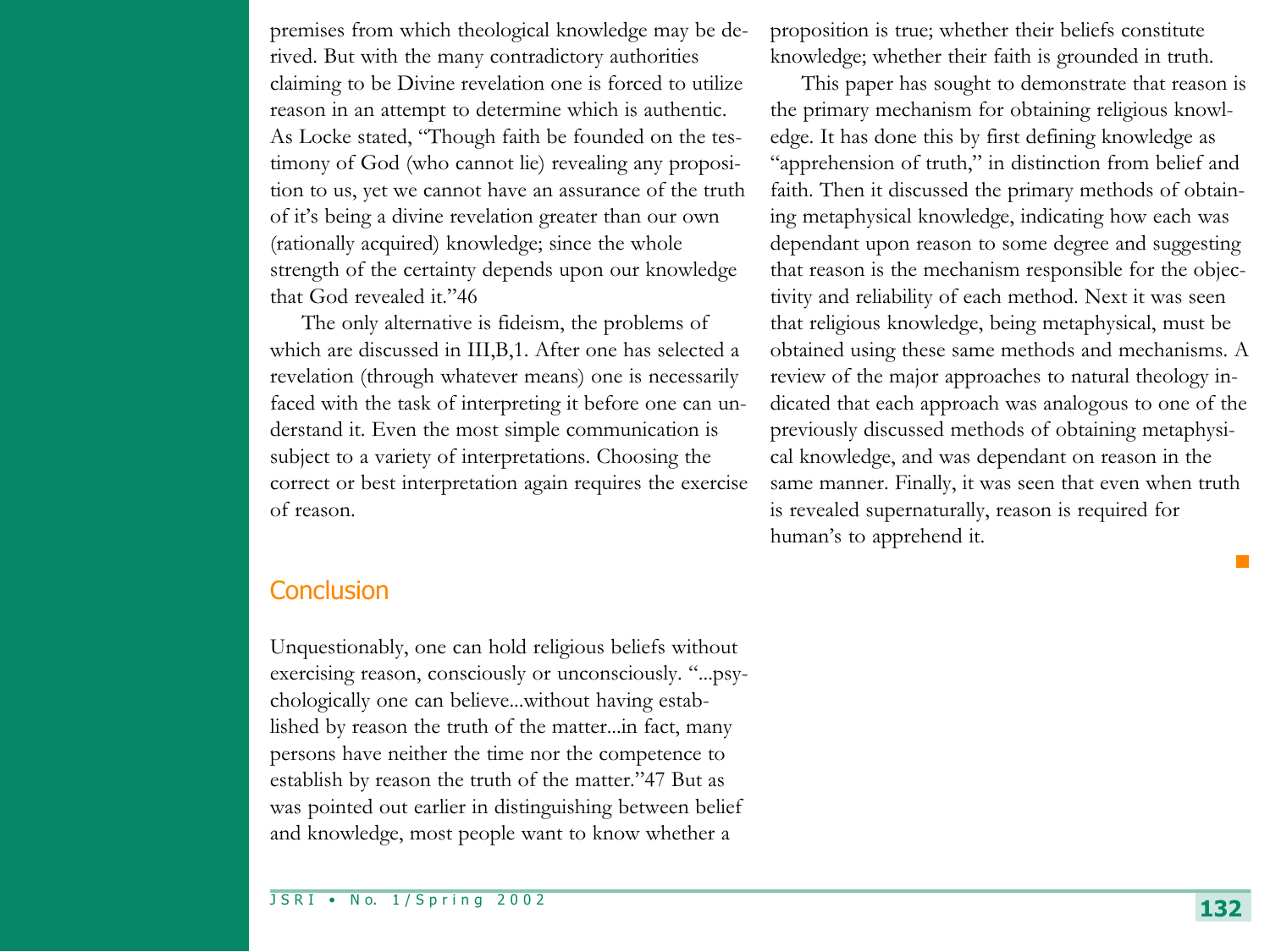#### **Notes**

1 John Hick, Philosophy of Religion, 4th ed., (Englewood Cliffs, NJ: Prentice

Hall, 1990), 117.

2 Antony Flew, A Dictionary of Philosophy, 2nd ed., (New York: St. Martin's

Press, 1979), 41.

3 Norman L. Geisler and Paul D. Feinberg, Introduction to Philosophy: A Christian Perspective, (Grand Rapids: Baker Book House, 1980), 225.

4 Voltaire, Philosophical Dictionary, (New York, NY: E.R. DuMont, 1901), "Faith consists in believing not what seems true, but what seems false to our understanding." (326); "The faith which they have for things which they do not understand is founded upon that which they do understand; they have grounds of credibility."(328).

5 Holwerda's analysis of the theology of Wolfhart Pannenberg in, D. Holwerda, "Faith, Reason, and the Resurrection", in Faith and Rationality: Reason and Belief in God, Alvin Plantinga and Nicholas Wolterstorff, eds., (London: University of Notre Dame Press, 1983), 293; Plantinga attributes a similar view to Aquinas, Alvin Plantinga, "Reason and Belief in God", in Faith and Rationality, Alvin Plantinga and Nicholas Wolterstorff, eds., (London: University of Notre Dame Press, 1983), 45ff.

6 Holwerda in Plantinga, 286; several of Angeles' definitions of faith seem to be variations of the same definition based upon differing psychological basis of belief, Peter A. Angeles, A Dictionary of Philosophy (New York: Barnes and Noble Books, 1981), 94.

7 This definition tries to avoid the difficulties of the standard definition of knowledge as 'justified true belief."

8 George I.Mavrodes,"Jerusalem and Athens Revisited," in Faith and Rationality, Plantinga and Wolterstorff, eds., (London: University of Notre Dame Press, 1983), 208; Nicholas Wolterstorff, in Faith and Rationality, Alvin Plantinga and

Nicholas Wolterstorff, eds., (London: University of Notre Dame Press, 1983), 11-14; Hick states that it is rational to believe things which cannot be absolutely proved, Hick, Philosophy of Religion, 71-75; "the fact that a belief is rational is not a reason in favor of it", Mavrodes, 197.

9 Metaphysical is used to mean "the realm of the suprasensible, beyond the world of experience" Flew, 229.

10 Geisler and Feinberg, 117.

11 William Pepperell Montague, The Ways of Knowing (London: George Allen and Unwin, Ltd., 1925), chapter 1.

12 Montague, 54-55.

13 Geisler and Feinberg, 117.

14 Geisler and Feinberg, 116.

15 Stuart Cornelius Hackett, The Resurrection of Theism

(Chicago: Moody Press, 1957), 82.

16 Flew, 104.

17 David L. Wolfe, Epistemology: The Justification of Belief (Downers Grove, IL: InterVarsity Press, 1982), 22.

18 Flew, 298.

19 Wolfe, 19-20.

20 Geisler and Feinberg, 118.

21 Wolfe, 25-26.

22 A stronger form, hypothetical induction, in which a hypothetical interpretation of experience is proposed, and is then tested according to some criteria to determine the adequacy (or inadequacy) of the hypothesis, is more resistant to these criticisms. Wolfe, 32.

23 Flew, 368; Hick, 100ff.

24 Nicholas Wolterstorff, "Can Belief in God Be Rational If It Has No Foundation," in Faith and Rationality, Alvin Plantinga and Nicholas Wolterstorff, eds., (London: University of Notre Dame Press, 1983), 181.

25 Wolfe, 15.

26 Flew, 304.

27 The American Heritage Dictionary, 2d College Edition, (Boston: Houghton Mifflin Co., 1982), 1044.

28 see footnote 9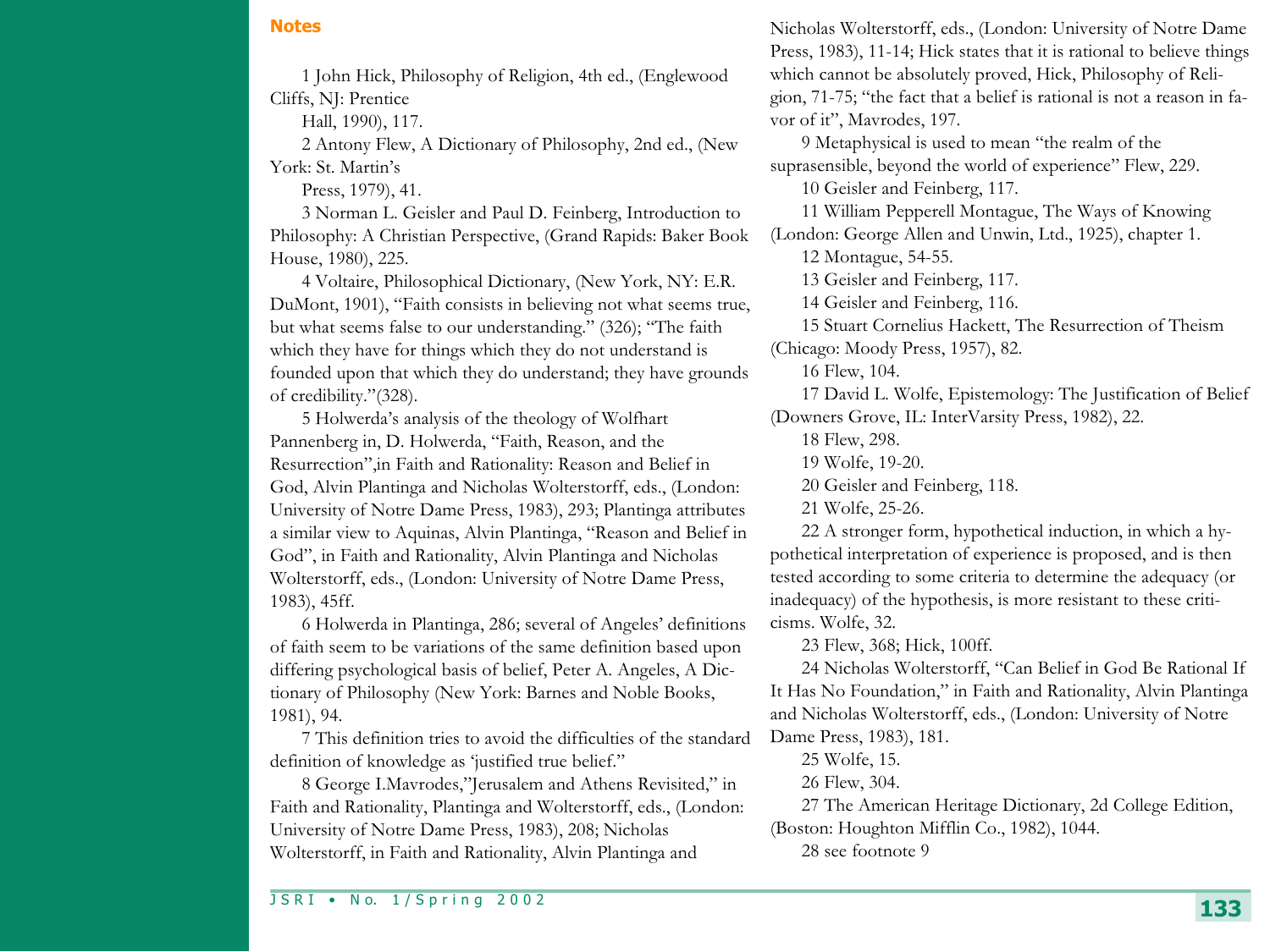29 Flew, 240.

30 Locke, in David Hume, Dialogues Concerning Natural Religion and the Posthumous Essays (Indianapolis, IN: Hackett Publishing Co., 1980), 10.

31 Flew, 120.

32 see footnote 11

33 Holwerda on Pannenberg, Holwerda, 293.

34 Ibid, 287.

35 Plantinga, 89.

36 Ibid, 90.

37 Mavrodes, 214.

38 Louis P. Pojman, Religious Belief and the Will (London: Routledge & Kegan Paul, 1986), mentions this and other problems, 136-7.

39 George Marsden, "The Collapse of American Evangelical Academia," in Faith and Rationality, Alvin Plantinga and Nicholas Wolterstorff, eds., (London: University of Notre Dame Press, 1983), 241.

40 Holwerda on Pannenberg, Holwerda, 281.

41 Plantinga, 73.

42 Mavrodes, 229. This objection is sometimes called Lessing's Ditch, Holwerda, 267.

43 "Probability is the very guide to life." Joseph Butler in Marsden, 229.

44 Mavrodes, 214.

45 Holwerda on Pannenberg, Holwerda, 293.

46 Locke, in John Hick, Faith and Knowledge: A Modern Introduction to the Problem of Religious Knowledge (Ithaca, NY: Cornell University Press, 1957), xiv.

47 Holwerda, 307."...if it were necessary to use strict demonstration as the only way to reach a knowledge of the things we must know about God, very few could ever construct such a demonstration and even these could do it only after a long time. From this it is evident that the way of faith, which gives all easy access to salvation at any time, is beneficial to man." Aquinas in Plantinga,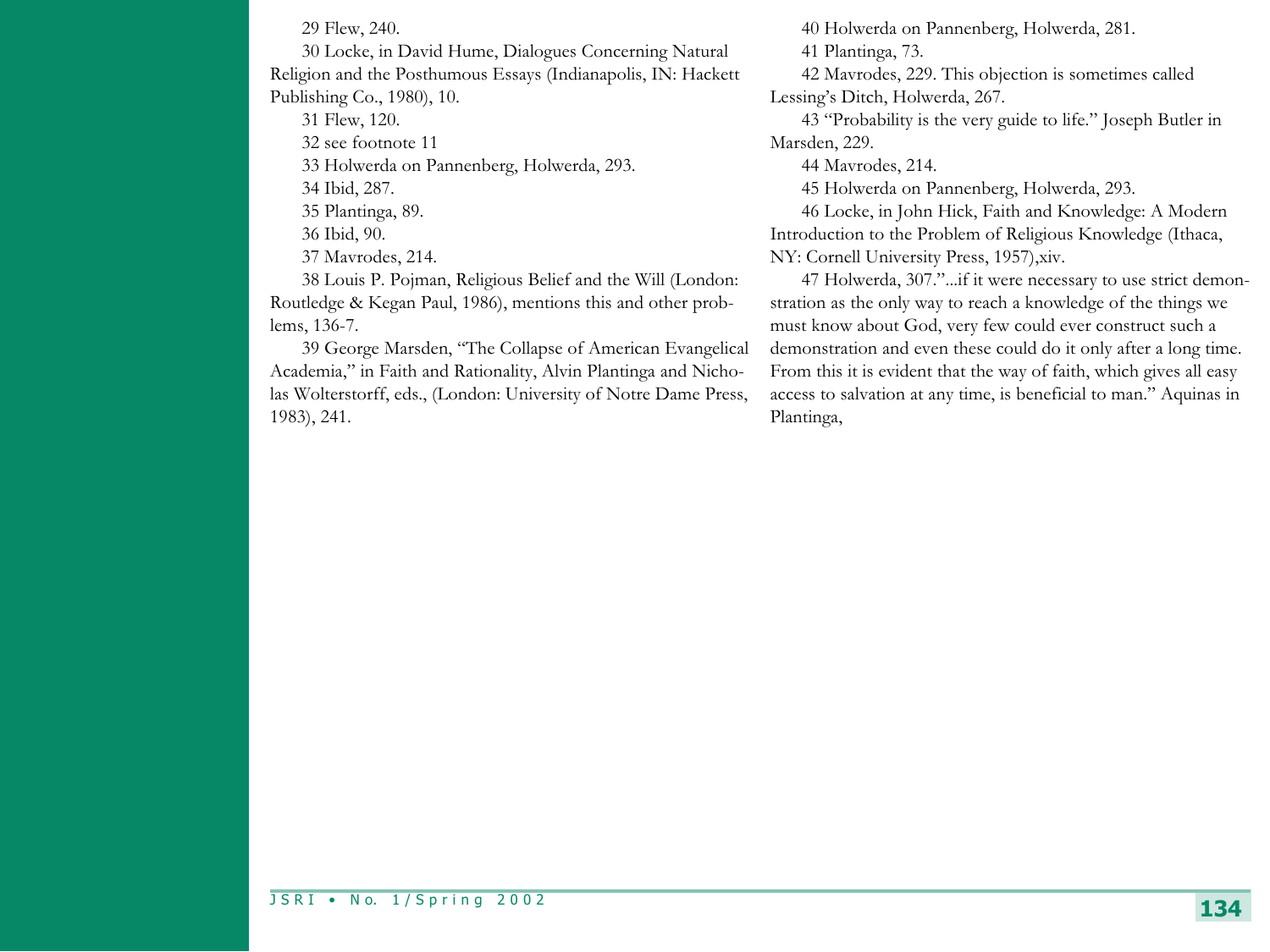Pr. Dr. IOAN CHIRILA

# Telosul omului: contemplatie sau pragmatism?

#### **IOAN CHIRILA**

pr. conf. univ. dr., **Facultatea de Teologie Ortodoxa a Universitatii Babes-Bolyai. Preda cursuri** de Studiul Vechiului Testament, Limba ebraica, Arheologie biblica, Antropologie biblica. Este autorul volumelor: Homodeus (1997), Cartea Profetului Osea - Breviarum al gnoseologiei Vechiului **Testament (1999),** Mesianism si apocalipsa în scrierile de la Qumran (1999), Qumran si Mariotis - doua sinteze ascetice locuri de îmbogatire duhovniceasca (2000), **Fragmentarium exegetic** (2001), Ecouri în Babel (poezie, 2001).

arcurgand impreuna o parte dintre comunicarile prezentate de ilustrii dumneavoastra dascali in cadrul reuniunilor stiintifice SCIRI am ajuns la concluzia, de loc comoda pentru mine, ca ori voi fi un simplu teoretician, ori voi parea un personaj cazut de undeva de sus fara nici o nuanta de verde sau de ochii structurati mongolid. Si aceasta pentru simplul fapt ca domniile lor, dascalii dumneavoastra, au fost la un nivel pedagogic deadreptul exceptional. Ori eu nu pot decat sa propun cateva franturi de gand, cateva cai posibile de restructurare a cogitatiei umane in sensul afirmarii sale ca persoana ce se indreapta constient spre kinonia universala in chip doxo-pragmatic. Dar pentru aceasta cred ca ar trebui sa va amenint cu captivitatea definitiilor si prezentandu-le sa va las sa decideti daca o definitie este, simplu!, o forma scolastica generata de o observatie externa sau este consecinta cogitativa complexa a unei persoane ce se manifesta, in theoria si in praxis, ca fiind en-telos.

Definitiile – un methodos ce te scoate din ratacire. Agitatia omului care abordeaza grabit misterul pentru a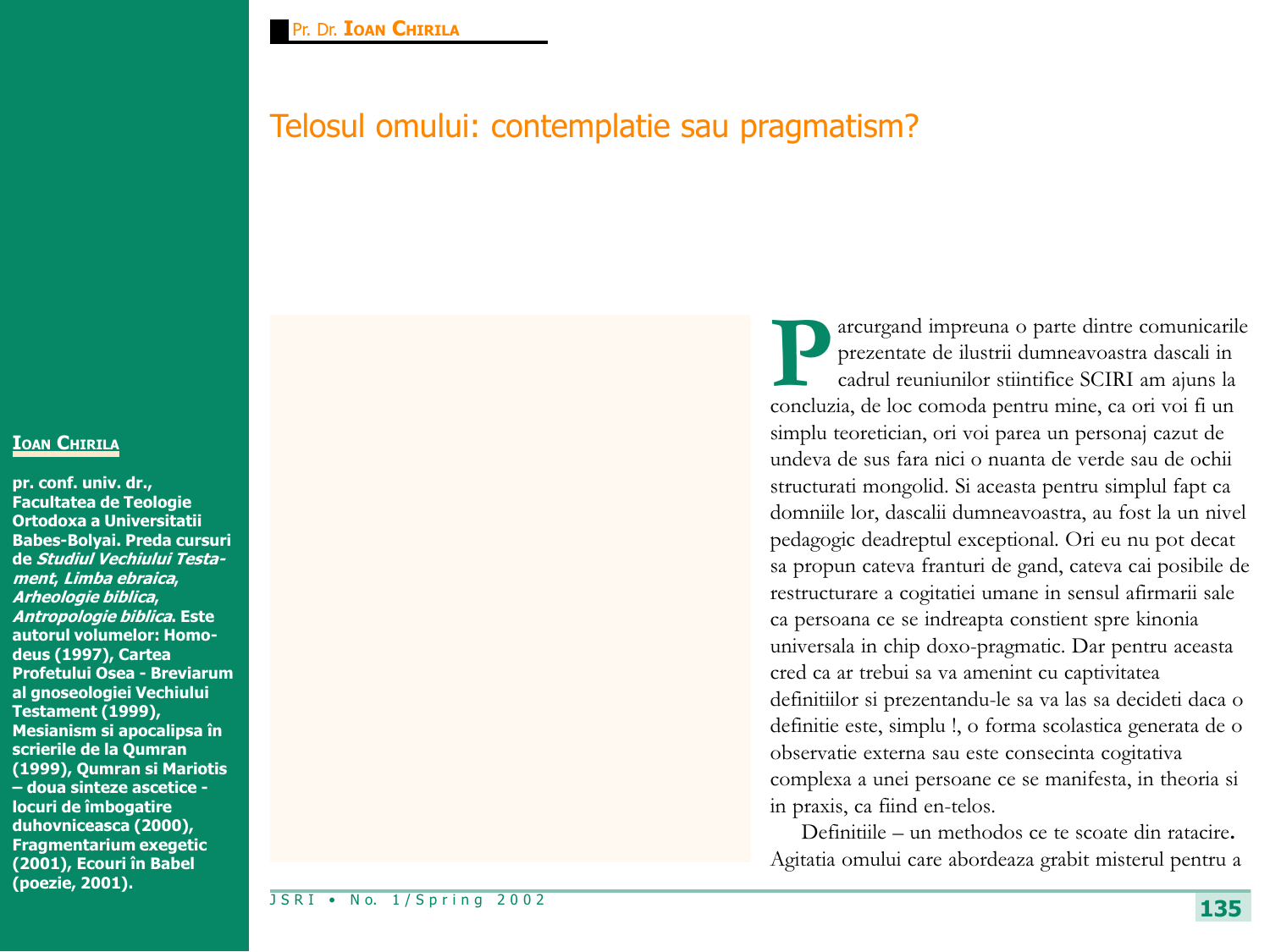trece la ceea ce este accesibil si, de aici, mai departe de la un fapt curent la altul trecand mereu pe langa mister - este ratacirea<sup>1</sup>. Acest tip de agitatie face ca intre teologie si filosofie sa existe o anume tensiune, relatia dintre cele doua fiind, cel mai adesea, conceputa in mod obisnuit in functie de termenii polari " credinta si stiinta" " revelatie si ratiune"<sup>2</sup>. Filosofia apare atunci ca interpretare a lumii si a vietii straina de orice revelare si libera de orice credinta, in timp ce teologia, dimpotriva, este expresia unei conceptii despre lume si viata bazata pe credinta, in cazul nostru pe credinta crestina. Acest fapt ar putea face ca filosofia sa fie acuzata, alaturi de teologie, ca este o manifestare pur teoretica care ramane incartiruita in imanenta, iar teologia o expunere teoretica ce se ascunde cu prea multa usurinta in transcendent fara a avea macar o farima de epistemic ca argument al expozeului ei. Pentru a iesi din sfera acestei actiuni belicoase subiective voi recurge la observatia lui P. Ricoeur enuntata in studiile sale de Hermeneutica. El observa ca fiecare cuvant estein fapt o definitie, ca aceasta definitie este rezultatul unei analize rezultate dintr-o suma de fapte, fapte care s-au constituit in trei structuri distincte si totusi aflate intr-un raport de unitate organica, in : text, actiune si istorie. P.Ricoeur spunea ca "dialectica supla a comprehensiunii si explicatiei se desfasoara tocmai de-a lungul acestei triple articulari teoretice a campului antropologic"<sup>3</sup>. Teoria textului ofera posibilitatea stabilirii corelatiilor stabile intre unitatile discrete si marcarea inlantuirilor regulate intre evenimente, faze sau stadii ale unui proces. Iar aceasta conexiune este in sine un praxis, pentru simplul

fapt ca se revendica celor trei structuri enuntate anterior. Dar acest act de revendicare ne duce spre elaborarea unei definitii numite de noi "fapt-faptuire", aceea ca textul filosofilor anima actiunea de tip anabasis, de inaltare, in sfera istoriei ca si camp de manifestare a revelatiei prin care un act activ cognitiv nu ramane ratacitor in meandrele imanenaei ci se deschide transcenderi, se deschide unui stasis epicletic prin care intrevede in structurile propriului telos si acea stare ex-temporala de tip mistic si responsorial. Ori aceasta ridicare este prin ea insasi un act, un praxis care te soate din ratacire fiindca singura forma omogena transcendenta a fiintei noastre personale este asezarea sa in launtrul tainei nu pentru fixarea fonica a unei definitii pentru ceilalti, a unei definitii argumentative, ci pentru intruparea definitiei ca structura logosica definitiva si vesnica in propriul "eu".

Dar in acest veac in care orbecaim in lumina difuza a lampasului unui Diogene creat de imaginarul nostru ratacirea consista in faptul ca atat tinerii cat si cei varstnici refuza farmecul discret al teologiei, al substantei teologice a fapturilor, care este oferit tocmai de "eki en mistirion"- a fi in taina, de a fi " en telos" in telosul initial al creatiei, privita ca suma de existente individualizate ca gen si ipostas, dar nelipsite de unitatea transmisa de unicitatea generatoare si de finalitatea - telosul - adunator-uniator. Cred insa ca este cazul sa atrag atentia asupra faptului ca vreau sa merg cu dumneavoastra astazi prin sfera cuvintelor in lumea Cuvantului. De aceea voi puncta acum faptul ca deja am utilizat cativa termeni care au in ei insisi o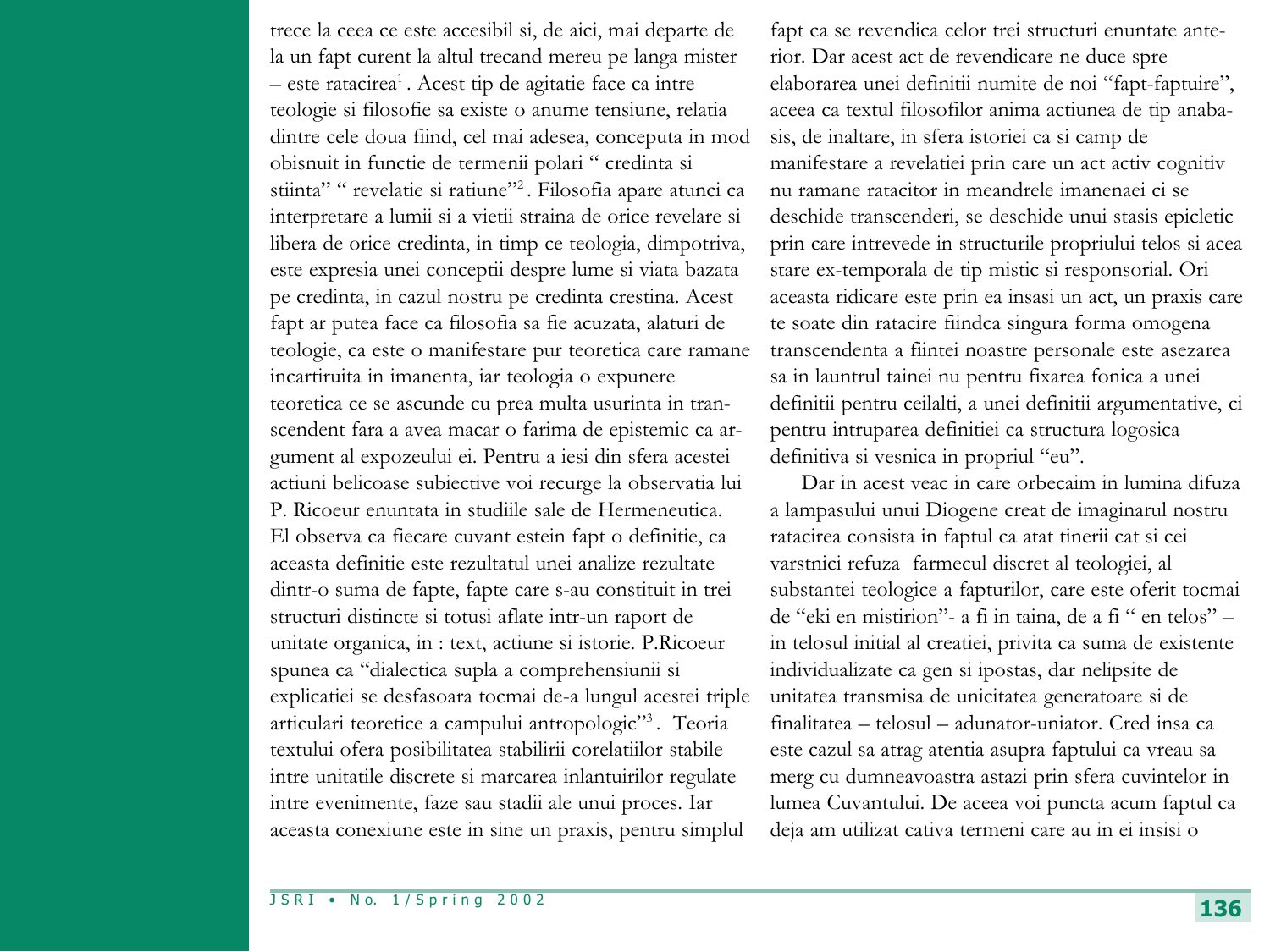foarte evidenta structura verbala, adica ei prin simpla pronuntie induc in gnoia umana ideea unui "dynamei"a unui dinamism continuu potrivit caruia ei ne relationeaza cu tainicul transcendent vesnic si care kenotic ramane alaturi de noi si ni se daruieste intruparii. Termenii acestia sunt definitii concise ce se revendica unui timp initial si sunt: Praxis - cui oare apartine in timpul initial acest praxis? Nu este oare in acest timp singurul pragmatic Dumnezeu Creatorul ? Raspundeti voi. Ghea sau alti demiurgi si daimoni nu iesisera din amortirea lor non-fiintiala, iar omul a lipsit cinci zile si jumatate, el apare pe lasatul serii Sabatului pentru ca sa se odihneasca in doxologia fericita a Celui care exprima satisfacut: iata, toate sunt bune foarte! Insemneaza ca praxis - ul uman de dup izgonire este de fapt originat in intaiul praxis creator, ar trebui asadar sa aiba in definitia omului si un nucce transcendent. Dar pe langa el, pe langa aceste nucce trasncendent grabit si cernit trece chipul omului modern. Un al doilea termen este cel de telos - destin, scop, tel. El poate fi receptat ca un cuvant ce exprima o existenta de tip "stasis", dar numai atunci cand uitam ca de fapt el este initial exprimat de termenul fundamental al antropogenezei si al antropologiei biblice "homoiosin"- demut (ebr.)asemanare. Ori asemanarea cu Creatorul, realizarea ei sau chiar simpla ei afirmare este un proces dinamic, un proces animat de dinamisul intratrinitar care face ca omul sa se imbrace in scutul sau vesmantul faptelor care-I vor permite sa intre la ospatul Mirelui, sa intre in etapa existentiala ex-temporala descrisa de termenul " en telos ekhei" a fi in telos, in tel, a fi "en Hristo" mai

intai, dar prin Hristos viata noastra este ascunsa cu El "en Theos" – in Dumnezeu.

Asadar ultima definitie fapt-faptuire este cea care se desprinde din antropogeneza si anume ca destinul omului se realizeaza prin parcurgerea intr-un veritabil si continuu êéíåóéò, aprins in noi de dynamis tou Theon dinamisul intratrinitar revasat ca structura imanenta creatiei in vederea transcenderii ei prin Taine, a drumului constituit intre mesianicul din noi kat' eikona theon – dupa chipul lui Dumnezeu – si kat' omoiosin emeteran - dupa asemanarea Noastra<sup>4</sup>.

In acest punct ne vom desparti de sfera greoaie a exegezei filologic-teologice, nu inainte de a arata inca odata ca definitiile, chiar si cele ce izvorasc din conjunctia epistemelor stiintifice, sunt in ele insele un fapt, o faptuire, adica nu sunt niste elemente de tip mendeleevian ci sunt incarcate de martyria, de marturisire, sunt marturii ale unui fapt ce ne revendica pentru faptuire si care este argumentul forte pentru evidentierea deschiderii acestor praxis spre transcendere, spre evidentierea discreta a farmecului lor teologic si mistic. Aceasta dimensiune lipseste multor formulari individuale ale telosului omului in timpul modern, pentru faptul ca se trece grabit pe langa mister pentru a claca mai apoi in ceea ce-ti pare acesibil si in care dupa ce l-ai dobandit te simti ca un "strut cu oua de aur" intr-un turn de fides.

Trece-vom acum spre sfera specifica cercetarii noastre si va propun sa vedem sintetic in ce mod a identificat Filon din Alexandria telosul omului si a creatiei in lucrarea sa "De opificio mundi"<sup>5</sup>.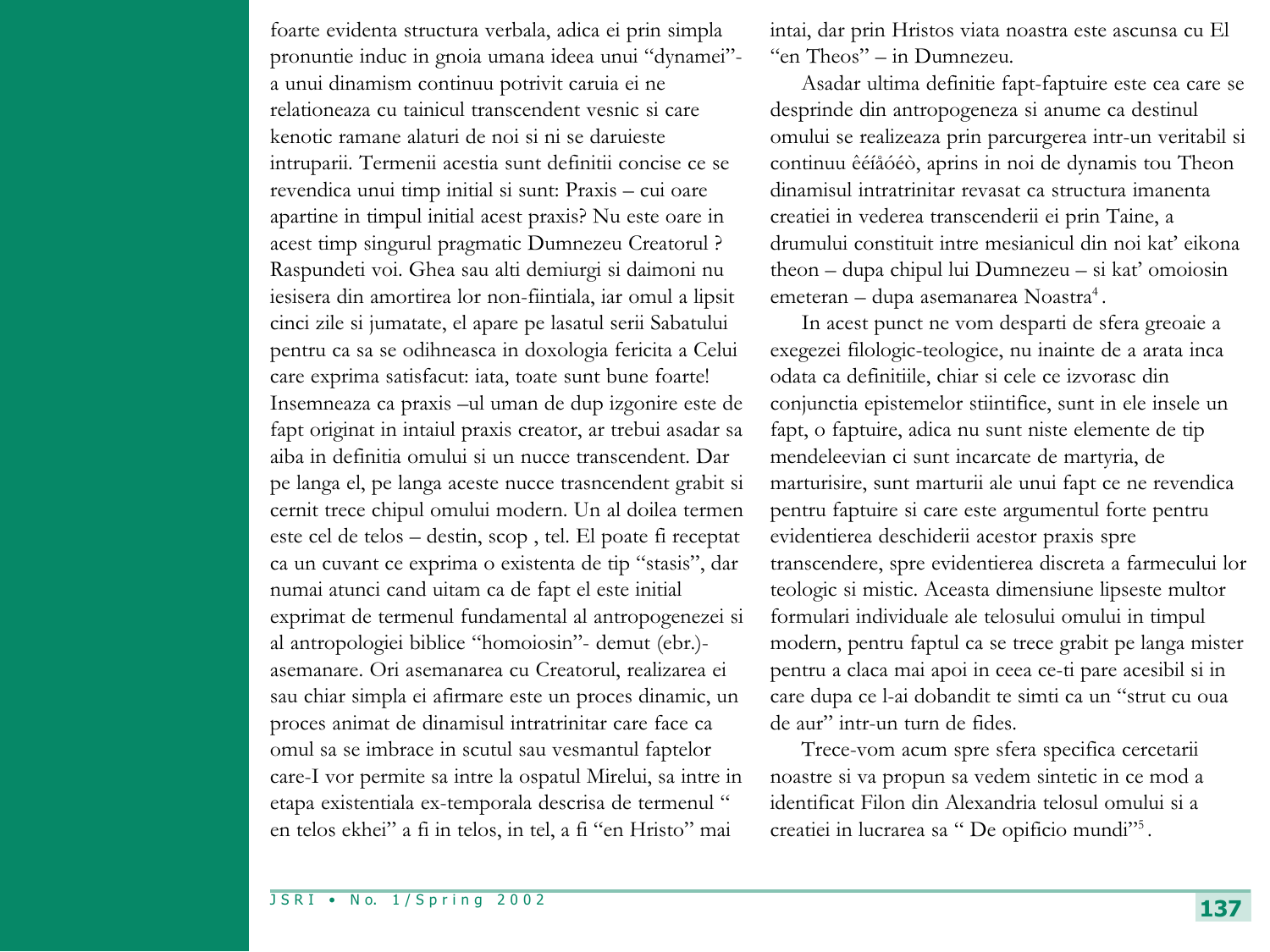Telosul- contemplatie sau pragmatism- in viziunea teologic-filosofica a lui Filon din Alexandria. Moise ne spune ca "omul a fost creat dupa chipul si asemanarea lui Dumnezeu. Si bine a spus Moise aceasta, caci nimic din ce exista pe pamant nu seamana intr-atat cu Dumnezeu ca omul. Si nimeni sa nu isi inchipuie ca poate sa judece aceasta asemanare dupa partile trupului; caci nici Dumnezeu nu este o fiinta cu infatisare de om, nici trupul omenesc nu este asemeni infatisarii lui Dumnezeu; ci asemanarea se refera la cea mai importanta componenta a sufletului, adica ratiunea. Mintea care exista in fiecare individ a fost creata dupa asemanarea cu acea unica ratiune care exista in univers ca model prim al lui, ratiunea fiind intr-un fel Dumnezeul acelui trup care o duce cu sine si ii poarta imaginile. Ratiunea omului ocupa acelasi loc pentru el, ca rangul pe care marele Guvernator il ocupa in univers; caci ea este invizibila, desi ea insasi vede totul; si are o esenta care este imperceptibila, desi discerne esenta tuturor celorlalte lucruri si, creandu-si siesi prin arta si stiinta tot felul de drumuri ce duc in directii diferite, cutreiera pamantul si marea, cercetand tot ceea ce este continut de fiece element"<sup>6</sup>. Mintea are asadar in viziunea sa tendinta sa cerceteze pana cand, stapanind toata esenta perceptibila de simturile externe, ajunge sa aspire la ceea ce este perceptibil numai de intelect: si intelegand usor toate acestea, modelele originale si ideile acelor lucruri inteligibile de simturile externe pe care le vede pline de frumusete de nedescris, ea devine captivata, intr-un fel de stare de betie, asemeni zelotilor angajati la festivalurile coribantiene si striga cu entuziasm, umplandu-se de o alta dorinta si de o sete

mai inalta care o duce mai departe, chiar pe culmea acestor lucruri care sunt perceptibile numai de intelect, pana cand pare a-L atinge insusi pe marele Rege. Si, in vreme ce doreste cu nesat sa Il cuprinda curat si neamestecat, raze de lumina divina cad peste el asemeni unui torent, tulburand ochii ratiunii sale cu splendoarea lor.

Cum nu fiecare imagine seamana cu modelul ei arhetipal, Moise a aratat acest lucru adaugand cuvintelor " dupa chipul Sau ", expresia " dupa asemanarea Sa ", pentru a dovedi ca vrea sa transmita o impresie corecta, avand o asemanare clara si evidenta dupa forma<sup>7</sup>.

In acest exercitiu de cunoastere propus de Filon vom putea sesiza doua nivele complementare si succesive: nivelul creat al lumii materiale cu suma formelor sale ipostatice si nivelul lumii spirituale, a celei sesizabile numai de intelect, din care se revarsa peste om betia luminii celei necreate. Deci care este telosul omului in viziunea sa, este el numai un vis de arhitect ce vrea sa zideasca o cetate, cum spunea mai inainte, sau este o stare menita introducerii omului in planul transcenderii ? Raspunsul ni-l da tot Filon atunci cand vorbindu-ne despre lumea vietuitoarelor zice ca fiecare dintre ele are o paradigma divina vesnica si ca omul ca ratiune a creatiei are menirea de a sesiza aceste legi launtrice ale fapturilor create si de a se conforma lor ca insumand suma legilor firii sa se ridice ca si pe aripi de inaltare spre Ratiunea cea mai presus de ratiune pentru a o cuprinde pe Aceasta in chip curat si neamestecat.

Ce a facut el in acest sens ? Era din casta nobiliara, putea sa indeplineasca cele mai inalte oficii administrative si educative in sanul diasporei iudaice alexandrine,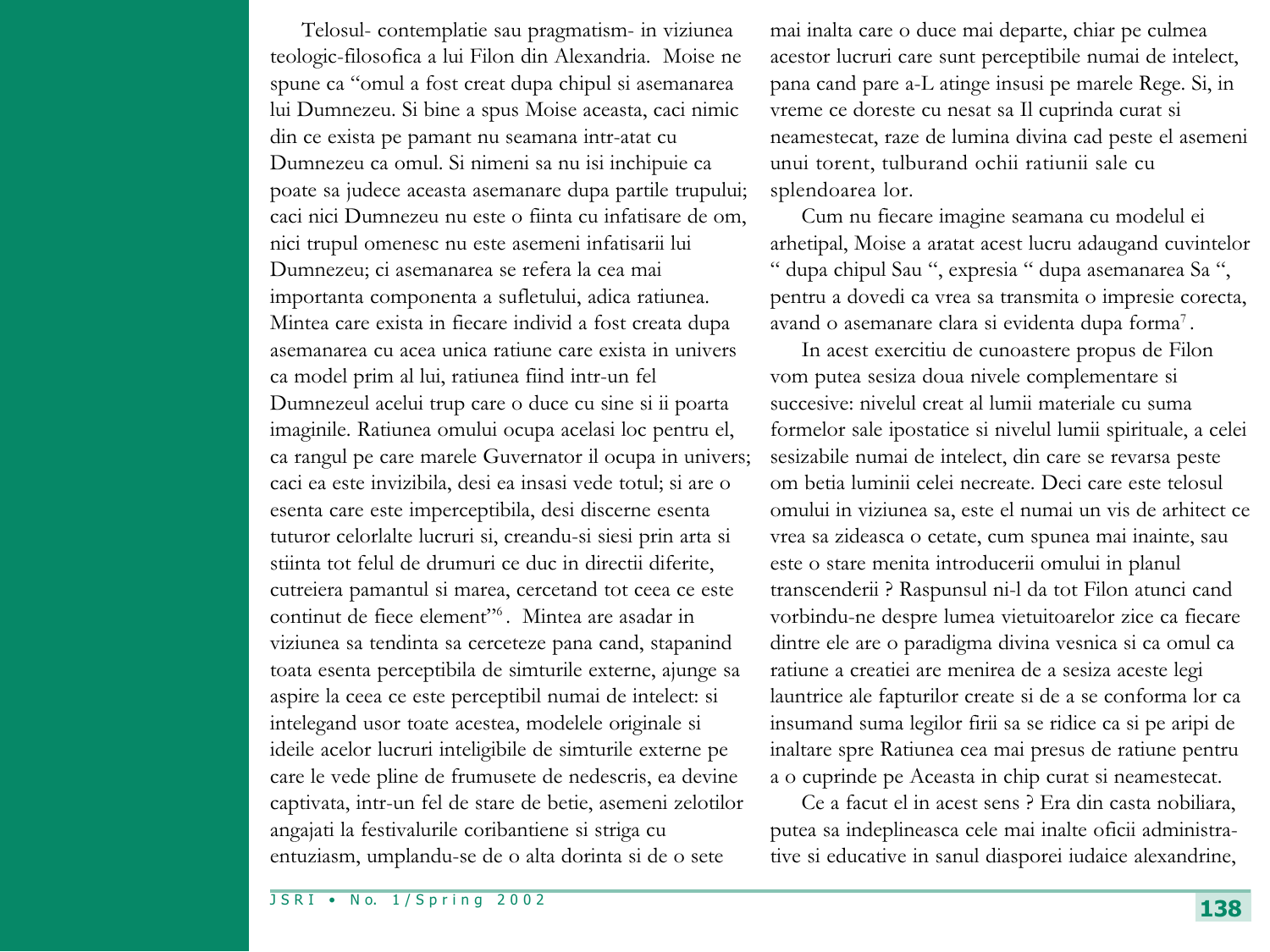dar sufletul sau cauta altceva, cauta destinul integral, asemanarea, ascunderea in torentul de lumina divina ce tulbura ochii ratiunii cu splendoarea ei, ori aceasta tulburare e semnul eliberarii de pseudo-libertatea definitiilor sau axiomelor epistemicului si desertarea de mandria lui a sti si dedicarea benevola stapanirii lui a fi stiut. Aceasta nefiind altceva decat salasluirea in taina. Drumul salasluirii sale in taina a fost mai lung. A peregrinat pe la Ierusalim, pe la Qumran, pe la Mariotis si din toate locurile a luat ceea ce avea menirea de a te conduce prin praxis la theoria. De aceea a scris De vita contemplativa, De decalogo si monografiile teologicexegetice ale patriarhilor dedicandu-le celor ce aveau sa invete cum sa-si lucreze gasirea destinului integral. Aceasta dedicare ma impinge la actul remarcarii unui continut teologic de exceptie in exegeza filoniana: el vorbeste cu mult inaintea lui Maxim Marturisitorul despre ratiunea divina a lucrurilor si persoanelor. Veti zice poate ca o face sub impulsul consistentei influiente platoniciene, nu stiu daca este chiar asa pentru ca el vorbeste despre minunata lume a ideilor, dar concluzioneaza spunand ca ele exista numai si numai datorita Ideii ideilor care este Ceva de tipul Logosului asumativ de la De principiis -ul lui Origen, adica o realitate personala alta decat Tatal si strana de demiurgul valentinienilor. Intr-un fel el este punctul prin care terminologia filosofica trece in discursul teologic si care la Atanasie va deveni pur crestina datorita axei fundamentale de credinta formulate la Niceea si sintetizate de termenul omousin-deofiinta. Ori omousin este alt termen decat omiusin, si astfel se

trece cu problematizarea telosului in sfera petrina a expresiei "partasi dumnezeiestii firi"<sup>8</sup>. Iar partatia este in fapt o continuare a osptului de la Mamvri prin Hristos in Cenaclul Cinei din Sion si mai apoi in vesnicie.

Filon vede asadar destinul omului ca pe o realitate demna de cautat. Omul este pecete a Pecetii, spune el, si se misca potrivit sufletului si celei mai sublime parti a lui - ratiunii- spre realizarea asemanarii, dar asemanarea cea mai completa nu se poate face in timp decat prin exersarea Tainei ca modus vivendi, creendi si recognoscendi a noastra in dimensiunea luminii Taborului, locul in care Moise a vazut fata lui Dumnezeu si momentul in care a pasit vesnic in Canaanul ceres. Aici insa suntem in pragul deschiderii unui nou nivel structural al expunerii, acela al inaltarii mistice spre intelegerea originilor fapturilor. Dar mai inainte de aceasta as vrea sa punctez sintetic, si totusi exemplificativ, cu elemente scripturistice locul in care omul modern clacheaza in identificarea destinului sau integral.

Despre definitiile comfortabile. Intr-o societate definita de troc "sub manem" si de "hic et nunc" putini sunt acei care mai cugeta la modelele de traire duhovniceasca, de cum sa le urmeze exemplul. De aceea vreau sa va propun in cele ce urmeaza trei exemple de evadari din comfort si consumism. E vorba despre Avraam, Moise si Pavel Apostolul. Avraam era un descendent al semitilor asezati in Urul Caldeei care ar fi putut sa traiasca zile fericite acolo, dar dezideratul sau religios monoteist il face sa intre in conflict cu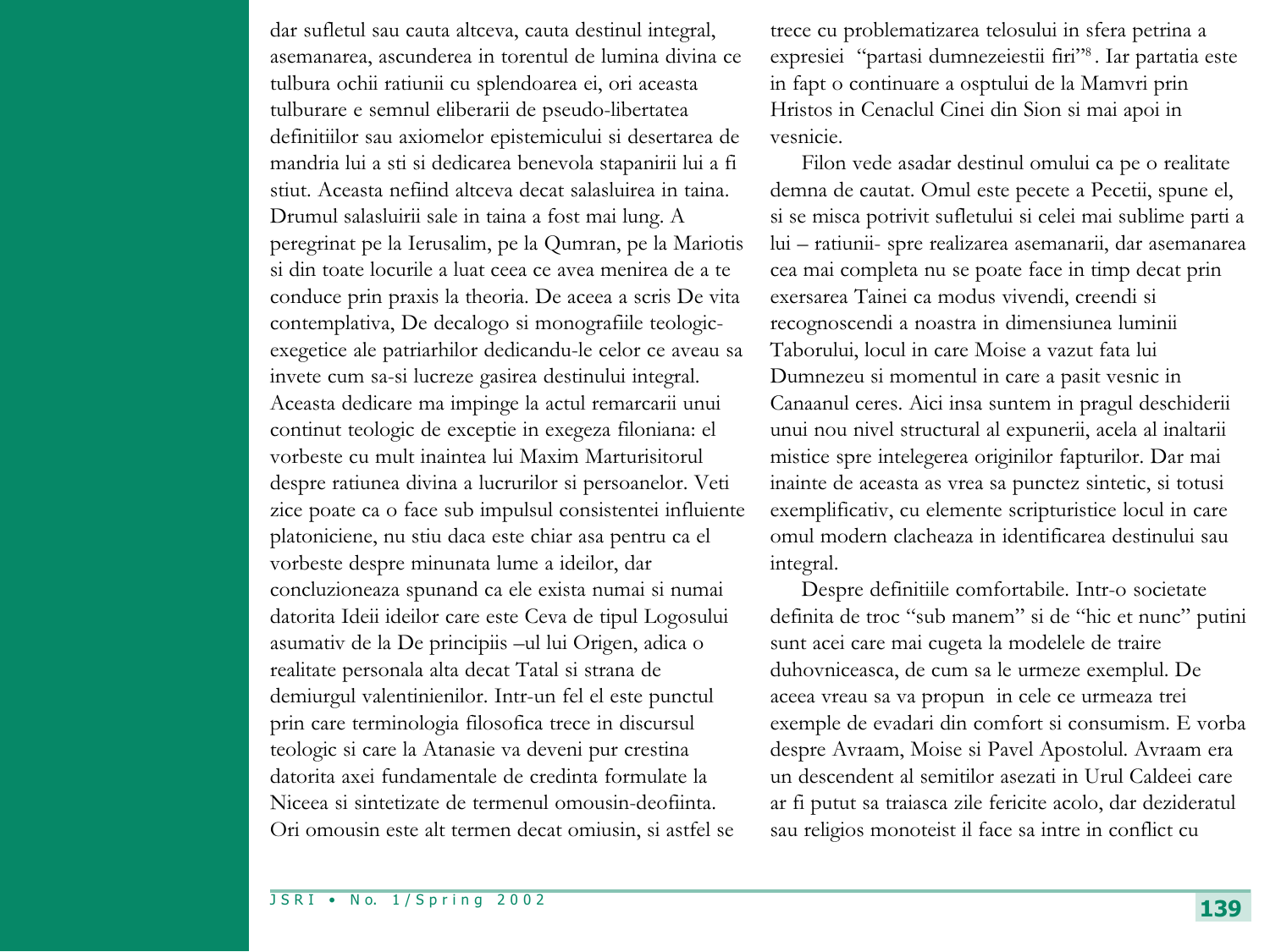regimul politeist idolatru mesopotamian si pleaca spre a se intalni cu Cel pe care-L marturisea ca fiind superior tuturor "avenurilor" mesopotamiene. Se aseaza mai intai in Haraan, dar nici aici nu va ramane, caci Kol Yahwe ii va spune sa coboare in Canaan si el iese din casa tatalui sau si vine sa se ospateze cu Dumnezeu la Mamvri. El este una din cele mai concludente expresii faptice a ceea ce va zice in Confesiuni Fericitul Augustin ca" nelinistit este sufletul meu pana nu se va odihni intru Tine doamne". Fiindca avea acolo tot ceea ce-I trebuia pentru a trai ca si noi "hic et nunc" si totusi se duce spre Moria, spre acel axis mundi esential pentru intregul iudaism si crestinism. De aceea, apud Facere 17-19, dupa supremul semn al ascultarii, care-l vestea in chip tipic pe Hristos, numele sau este schimbat de catre Dumnezeu in cel de Tata inaltat, izvor de binecuvantare a multor neamuri. El este primul semn al epocii patriarhilor care atesta pentru posteritate ca conceptul de telos este constituit din doua structuri: una istorica imanenta si o a doua in istorie si totusi transcendenta.

Moise era pupila faraonica, isi apara neamul si ca pastor la oile lui Ietro pe cand era in Horeb aude o definitie fundamentala pentru intreaga gnoseologie teologica, aude acel "ihie aser ihie" cu care elibereaza poporul aducandul la libertatea Legii Sinaiului. Aici, in intunericul in care s-a descoperit Dumnezeu el exprima dorul fiintei zidite dupa chipului lui Dumnezeu, acela de a vedea fata din care s-a desprins, dar nu o vede, ci vede slava Sa. Ce ne arata el mai mult decat Avraam ? Ca in cautarea integralitatii destinului ai nevoie de curaj, de indrazneala, de actiune de tip comunitar-praxis

kinonias- si de nadejde. El intratat a nadajduit incat a ajuns la vremea cuvenita pe Tabor sa vada fata Lui.

Multumirea noastra ca si multumirea lui Dumnezeu nu este cea oferita de comfortul conjunctural ci cea daruita de siguranta regasirii chipului propriu in multiformitatea kalokagateica a UniculuiChip al Tatalui.

Atetderea Pavel, cel ce era Saul prigonitorul crestinilor. Nu a vazut cerul deschis lui Stefan, desi era acolo, ci l-a vazut atunci cand a fost in duh pana la al treilea cer. Nu putea fi el oare fericit cu starea sa din iudaism ? Putea, dar cum a zis G. Galaction el il urmarea pe Hristos si l-a gasit in Tatal.

Deci, gresala timpului nostru este aceea ca imaginam scenarii mistice si tertipuri contractuale, dar cautam mereu comfortul definitiilor care se sfarsesc odata cu noi, desi de cele mai multe ori inaintea noastra si cu toate acestea nu sarim din imanent in transcendent macar ca, cultumial daca nu din convingere, am primit prin botez un vesmant nepieritor din apa si din duh. Ar fi vremea sa gasim in noi farmecul, fericirea, de a fi tainuiti in Dumnezeu prin Taine.

Mistica crestina – cale de identificare a destinului in chip integral. Mai inainte de a intra in derularea expunerii propriu zise a acestui subtitlu cred potrivit sa introduc o corectare de perceptie incetatenita in lumea noastra datorita unor definiri conjuncturale si total aleatorii a termenului. Cand spunem mistica nu spunem ceva menit sa exprime o suma de acte, cugetari si gesturi care automat, in chip magic, te aseaza intr-un plan transcendent detasat de tot ceea ce este lumesc, material, si spiritual in mediul tau de existenta. Mistica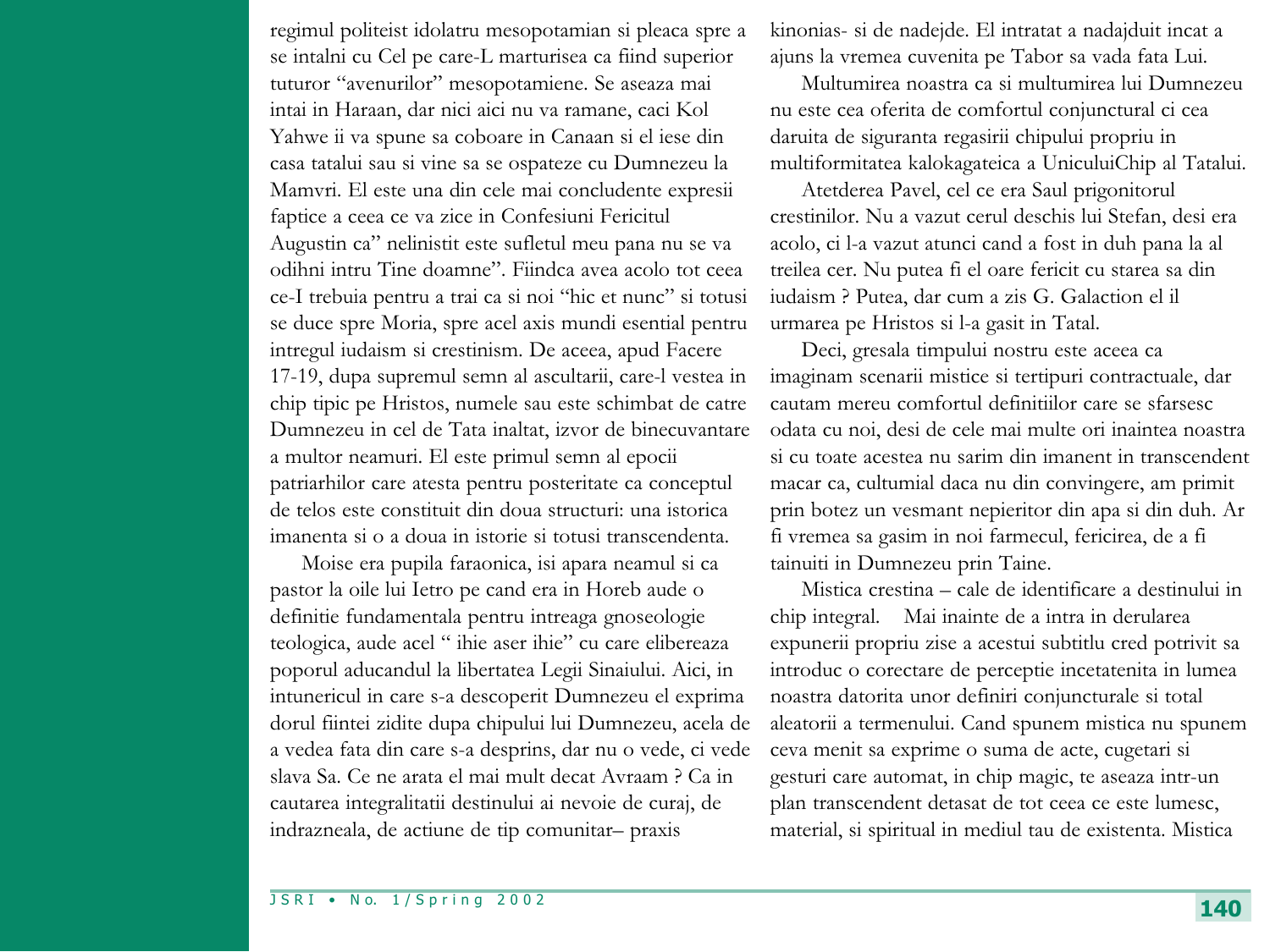este in acceptiunea pe care v-o propun circumscrierea liturgica a persoanei umane in Tainele Bisericii crestine prin care de sub templul ceresc, de sub Sfanta Sfintelor acestuia, se revarsa pe pamant apele cele de sus ale harului prin care omul fiind curatit se inalta spre divin ducand odata cu sine si creatia restaurata potrivit responsabilitatii transmise lui inca de la creatie de catre Creator: de a stapani pamantul, si mai apoi, dupa cadere, de a-l lucra spre ordonarea lui in chipul armoniei initiale. Nu este nimic esoteric, nimic dubios, in ceea ce spunem noi ca este mistica. Mai mult decat atat, ceea ce propunem nu presupune iesirea din lume, ci tocmai ramanerea in lume pentru ca prin orto praxis - dreapta faptuire - sa fim semne ale martyriei revendicatoare ale creatiei pentru restaurare si impreuna restauratorii ai acesteia cu Hristos. Omul care traieste Tainele este revarsarea Liturghiei in social si in cosmos, este cel prin care se realizeaza Kosmische Litughie dupa cum spune Sf. Maxim. Nimic ascuns, ci doar tu ascuns prin Duhul Sfant cu Hristos in Dumnezeu graiesti din tine fara cuvinte ca ai gasit destinul tau integral, acela de e uni cu Dumneze, acela de a fi fata catre fata cu El.

Este totusi interesant cum plecand de la un deziderat identic, de la un telos unic, caile in experierea crestina a misticii s-au despartit intr-un mod evident confesional-iz-ator. Nu-mi propun acum sa desleg aceasta problematica. Lansez doar trei cuvinte ce ar putea fi cheie a raspunslui solicitat: orgoliu, cotractualism, diferenta de matres lectionae.

Mistica rasariteana defineste telosul uman ca fiind theosis – ul, indumnezeirea omului. Calea de realizare

este cea a luminii izvorate din campul teologiei palamite a energiilor necreate, a rugaciunii numelui, a teandriei in care omul si Dumnezeu prin har parcurg cele 30 de trepte ale scarii lui Ioan Climax. Aici putem vedea ca opozitia transcendenta Dumnezeu - om, constiinta infinita a micimii omului, izolarea de lumea naturala, nu sunt ultimul adevar, nu sunt expresia definitiva a misterului vietii, a misterului fiintei. Imanentul este propriu misticii, dar e un imanentism cu totul deosebit, difera absolut de cel prezentat de diversele gnoseologii imanentiste. Este imanenta Sf. Duh in lume. De aceea Sf. Serafim de Sarov va zice ca scopul omului este dobandirea Sfantului Duh. Numai ca Sf. Duh lucreaza ca hristos sa ia chip in noi si pentru ca viata noastra sa fie ascunsa cu Hristos in Dumnezeu. Aici este punctul de demarcatie intre mistica rasariteana si cea catolicoccidentala, noaptea obscura este de consistenaa clipei in care "buricarul" se intoarce din ratacire in sine si de aici cu lumina Hristos calatoreste cu " Iisuse fiul lui Dumnezeu, miluieste-ma pe mine pacatosul!" tot mai adanc in strafundul de lumina al Dumnezeirii. Astfel mistica rasariteana este una a iluminarii, a transfigurarii de tip taboric, magistral exprimati de Sf. Simeon Noul Teolog atunci cand spune: Iti multumesc pentru ca Tu, Dumnezeule care domnesti peste toate, Te-ai facut un singur duh cu mine, nu doar impreuna, infailibil, neschimbator. Aceasta lumina nu este din lume, nici ceva ce ar fi din lume, nici din creatie, caci este necreata si ramane necreata prin lucruri create. Caci cufundanduse intelegerea in lumina Ta, se ilumineaza si devine o lumina asemanatoare Slavei Tale, si se numeste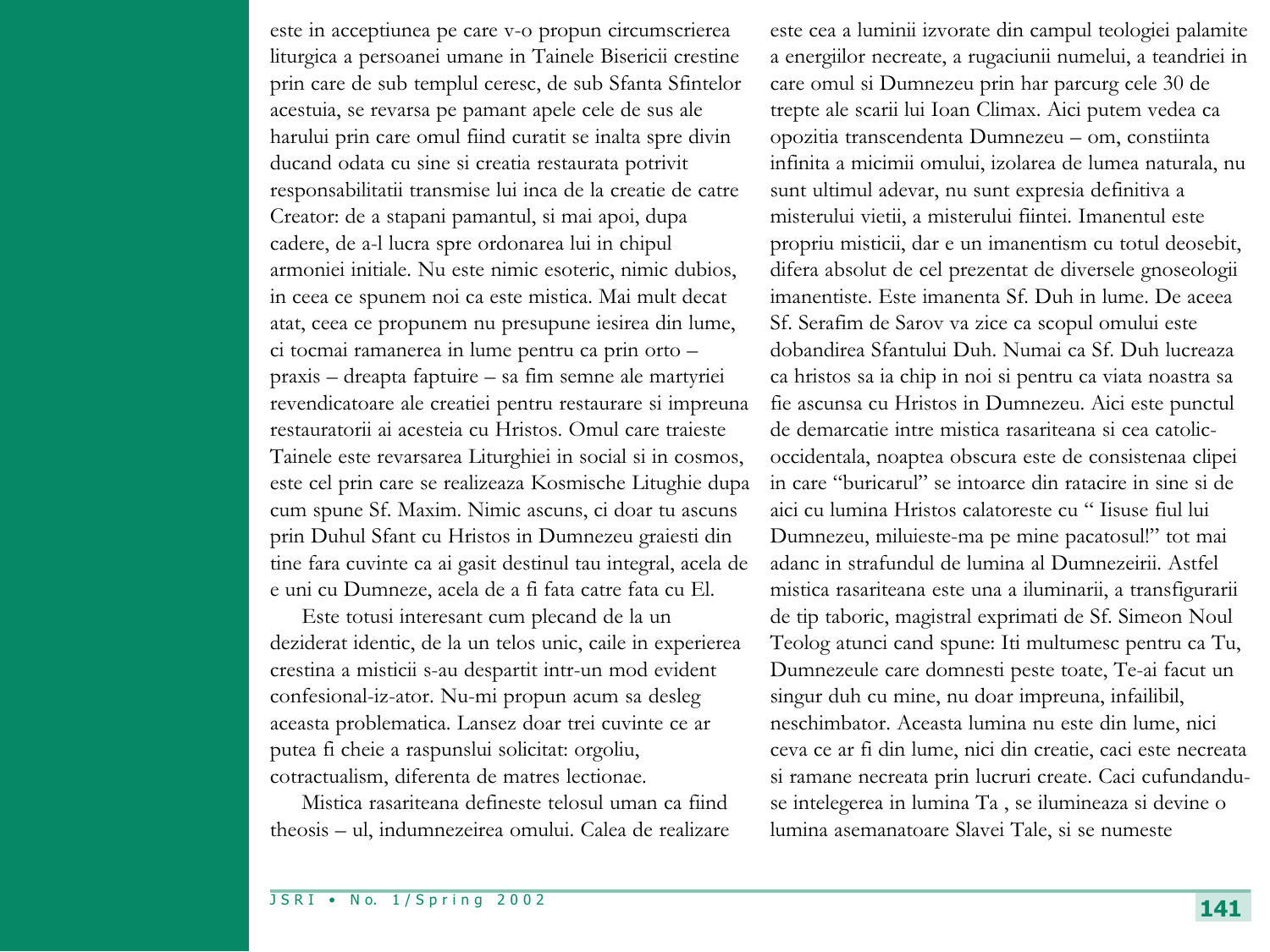inteligenta Ta, caci cel demn de a deveni astfel, atunci se face demn sa detina priceperea Ta si sa se uneasca nedespartit cu Tine<sup>9</sup>. Ceea ce vedem la Sf. Simeon a fost exprimat concis si de Filon, numai ca la Noul Teolog este vorba despre actul liturgic imediat prin care persoana umana se aseaza intr-o ipostaza dinamic mistica, este vorba despre imn, despre rugaciune, iar culmea rugaciunii pentru omul modern si inceputul experierii mistice este Sf. Liturghie unde dupa Botez traieste in comunio cuminecarea Sanctorum, hrana sfintilor, Trupul si Sangele Mantuitorului Iisus Hristos. In mistica extatica a Sf. Simeon sunt descrise culmile pe care fiinta este depasita, biruinta asupra starii de creatura este realizata, iluminata si indumnezeita. Sf. Ioan al Crucii va spune despre acest fapt ca " starea unirii divine consta in aceea ca vointa sufletului este transformata complet in vointa lui Dumnezeu, in faptul ca vointa lui Dumnezeu devine singurul principiu si singurul motiv care o face sa lucreze in toate, ca si cum vointa lui Dumnezeu și vointa sufletului nu erau decat o vointa"<sup>10</sup>. Aceasta omouthimie fusese vestita cu multi ani in urma. Mai intai de Hristos in Ghetimani, mai apoi de Sf. Ioan Hrisostom in Comentariu la Daniel si Iustin Popovici va remarca in rugaciunea domneasca axialitatea cererii ce exprima conformarea vointei omului cu vointa divina in sensul dobandirii imparatiei cerurilor.

Starea de unire descrisa de Sf. Ioan al Crucii si de toti misticii catolici este triumful asupra starii de creatura. Desi apropiata de cea rasariteana, ea este totusi diferita datorita aspectului sau hristocentric si a celui care o face sa fie mai antropologica. Mistica catolica este o imitare a lui Hristos, in care se retraiesc Patimile Domnului, de aici flagelarile, stigmatele si suferinta fizica evidenta asumata de catolici in sensul dobandirii acestora, lucruri de neacceptat pentru mistica rasariteana. Exista un cult extrem de diversificat al lui Iisus, incepand de la venerarea speciilor, pana la cea a inimii lui Iisus, aspecte care dupa noaptea obscura a Flacarii vii a iubirii Sf. Ioan al Crucii o diferentiaza de cea rasariteana, dar si de cea protestanta a lui Eckhart, Angelus Silesius s.a.

Exista o intelegere dubla a misticii. Ea poate fi o forma deosebita a vietii si caii spirituale, culme a acestei cai si podoaba acestei vieti. Pentru noi este de aceasta data, de aceea si forma lapidara a expunerii noastre, doar un motiv pentru a arata ca destinul omului are doua structuri constitutive: una istorica in care se cauta si cauta un axis mundi prin care sa se inalte impreuna cu creatia restaurata la cea de-a doua structura, la cea prin care datorita imanentei Duhului Sfant el este circumscris misteriologic-liturgic transcenderii, adica in starea gasirii telosului integral, al gasirii starii de entelehia, de a fi in sfarsit ceea ce stii ca esti si pe langa care mister ai trecut ratacind prin ungherele accesibilitatii facile.

Asadar, as conchide spunand ca telosul uman este posibil de identificat in integralitatea sa atunci cand omul se regaseste pe sine in rugaciune, iar culmea rugaciunii este Liturghia in care nu numai ca-l vedem, ci ne si hranim cu El, devenim antropos euharistikos si izvor al ortopraxiei restauratoare a mediului in care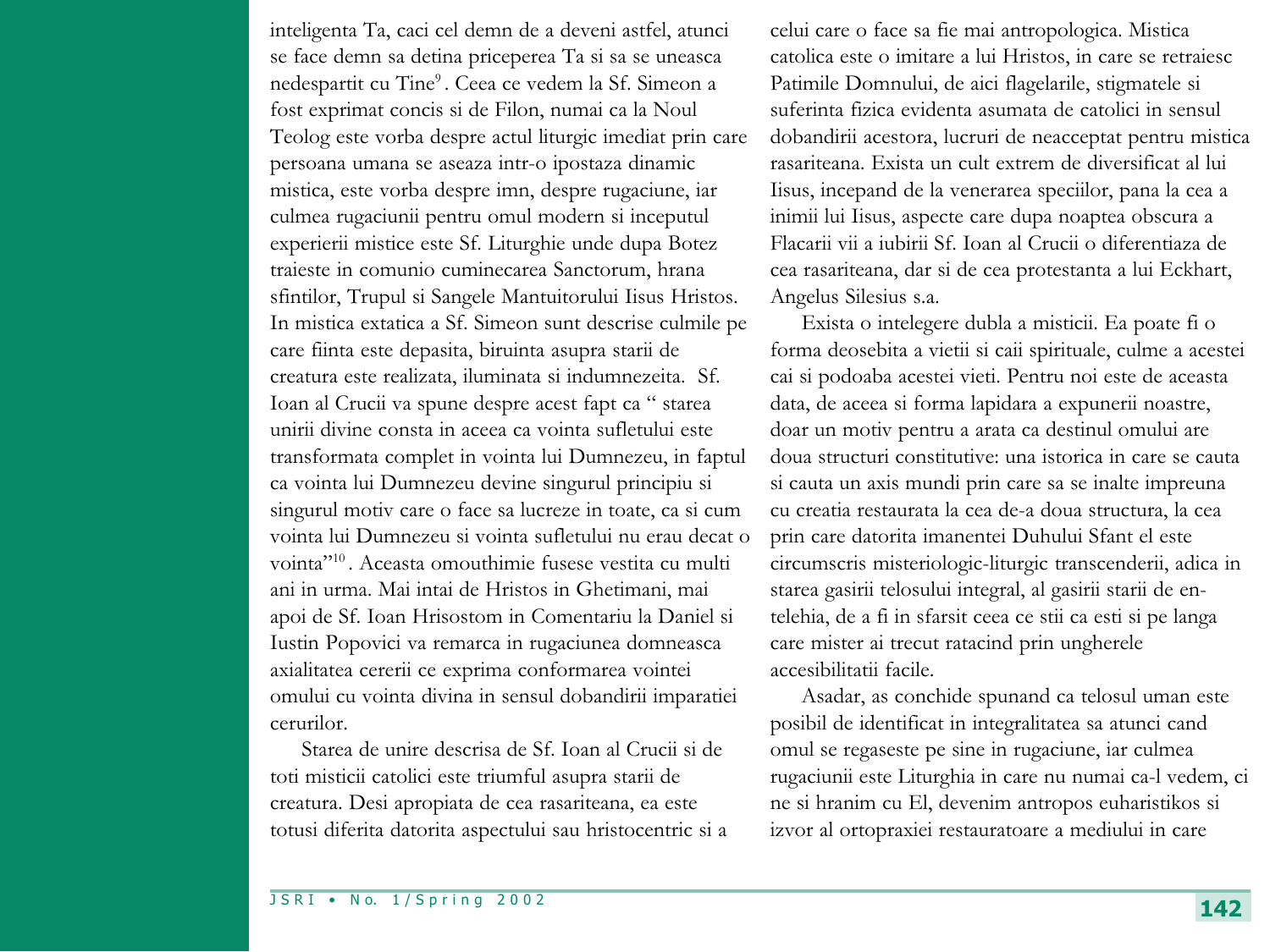multi ratacesc necunoscand ca din toate inspre lume vine si altceva decat materia prima a unui motor ce arde prin launtru si care inca se mai numeste om. Telosul celui care le percepe in chip minim pe toate ca elemente constitutive ale revelarii lui Dumnezeu se schimba din imanent si iluzoriu in transcendent si realizabil fiindca la fel ca la inceput intelege si afirma prin sine ca : Tu m-ai facut!

Iar raspunsul la intrebarea din titlu este: Ora et Labora!

#### **Note**

1 Martin Heidegger, Despre esenta adevarului, 196, din M.H., Repere pe drumul gandirii, Bucuresti 1988, p.154.

2 Idem, Fenomenologie si teologie, p. 405.

3 P.Ricoeur, Eseuri de hermeneutica, p.135.

4 LXX - Septuaginta, editio minor, Stuttgart, 1935, Gen. 1,26.

5 The works of Philo, Complete and Unabridged, New Updated Version, translated by C.D. Yonge, Foreword by David M. Scholer, Hendrickson Publishers, Peabody, Massachusetts 1993.

6 Filon, De opificio mundi, pf. 69-70.

7 Ibidem, pf.71.

8 2 Petru 1,4.

 $\mathcal{L}_{\mathcal{A}}$ 

9 Sf. Simeon, Les Hymnes.

10 Sf. Ioan al Crucii, Les oeuvres spirituelles. 1864.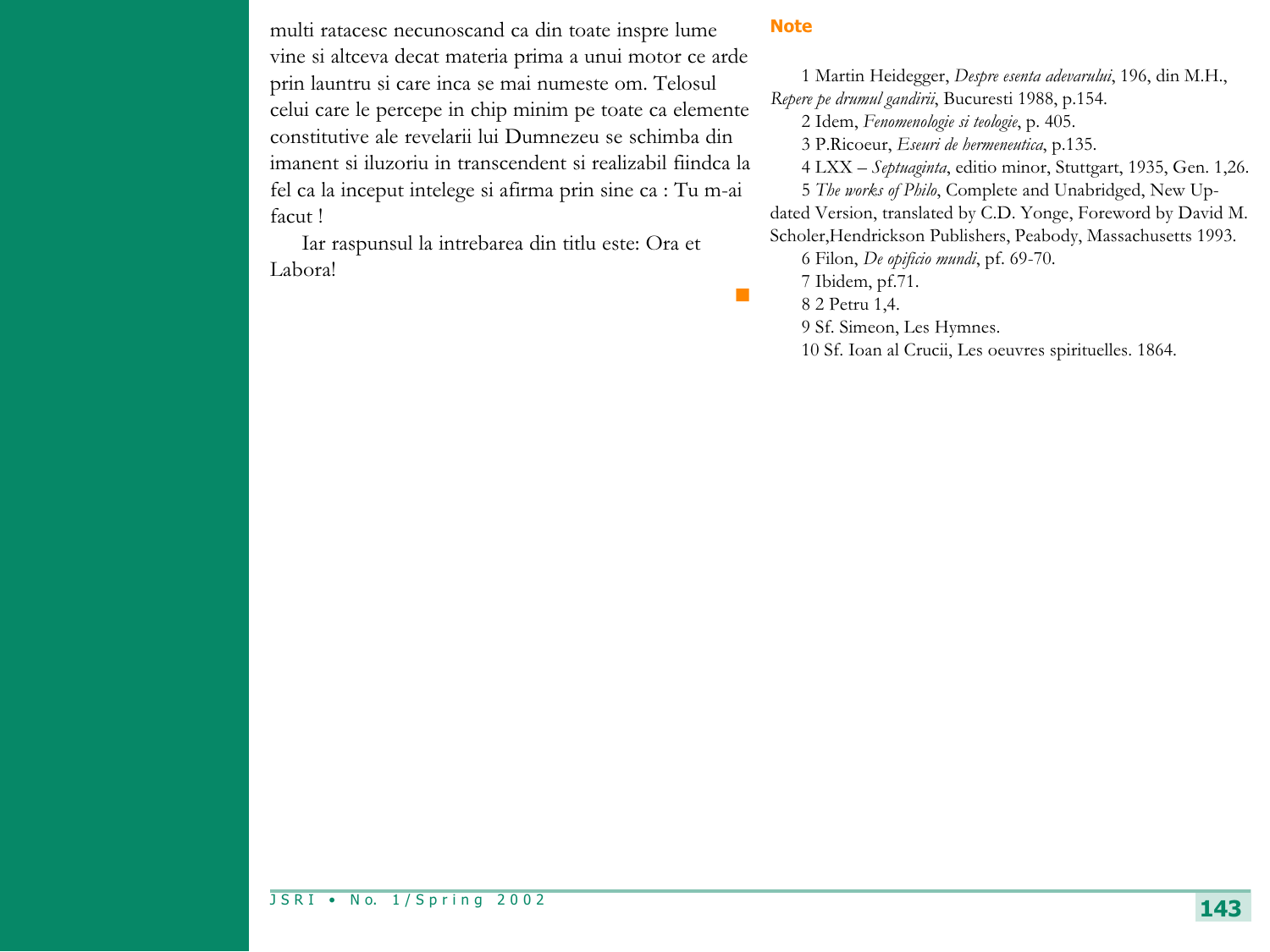# Recenzii

**CODRUTA CUCEU** 

Claude Sahel (coord.), **Toleranta. Pentru un umanism eretic** Traducere din limba franceza de Svetlana Cârsteanu [Bucuresti], Editura Trei, 2001, 214 p.

asura în care lucrarea colectiva, coordonata de Claude Sahel, intitulata îndraznet Toleranta. Pentru un umanism eretic, pastreaza un echilibru constant între avantajele implicate de o asemenea scriitura pluriperspectivala asupra unui concept si riscurile pe care le asuma orice volum de acest fel, cum este cel aflat în discutie, a constituit, la nivel formal, cel putin, una dintre mizele pe care editorul pare ca îsi întemeiaza demersul. Ceea ce îsi propune o asemenea lucrare este sa ofere o abordare cat mai extinsa si mai complexa a unui concept, iar, în contextul unei modernitati ce încurajeaza diversitatea si diferenta, acest lucru nu poate fi realizat decat prin concentrarea si prin analizarea hiperspecializata si detaliata a ambiguitatilor si neclaritatilor pe care un concept precum este cel de toleranta le presupune. Pluralitatea perspectivelor si multidisciplinaritatea, într-o asemenea perspectiva, depaseste mofturile unei mode

scriitoricesti si devine, daca nu neaparat un imperativ, macar un deziderat sau un avantaj.

Lucrarea în discutie, aparuta în Franta, în 1996, tradusa în româneste cu o întarziere de 5 ani (!) de catre Svetlana Cârstean, pare sa elimine riscul lipsei unui fir rosu care sa calauzeasca prin arhitectura labirintica constituita din texte disparate, din atitudini intelectuale subiective, si reuseste, dimpotriva, sa demonstreze, prin argumente ce apartin unei palete disciplinare largi, ceea ce întalnim adesea valorizat, în mod eronat, exclusiv pozitiv, si ceea ce este considerat si "propovaduit" drept virtute - toleranta, demonstrandu-i-se lipsa de valoare, insingnifianta.

In prefata lucrarii, Sahel evidentiaza radacina indo-europeana tol. tel. tla a cuvîntului toleranta, din care deriva tollere si tolerare. "Tollere înseamna a ridica, a lua, uneori, a distruge, tolerare înseamna a purta, a suporta, uneori a lupta. Iata cum ideea de razboi si ideea de efort subîntind notiunea de toleranta..."

Claude Sahel surprinde în lucrarea pe care o coordoneaza largirea campului notiunii de toleranta si o plaseaza între limitele "transparentizate" în contemporaneitate ale unui "umanism eretic", marca monopolizata de cei care resping credintele religioase, pledand totodata pentru îmbunatatirea starii umanitatii.

Discursul despre toleranta se caracterizeaza asadar printr-o distantare, cel putin aparenta, voita, de domeniul închis (întrucat

## **CODRUTA CUCEU**

studenta, Facultatea de **Istorie si Filosofie, Universitatea Babes-Bolyai**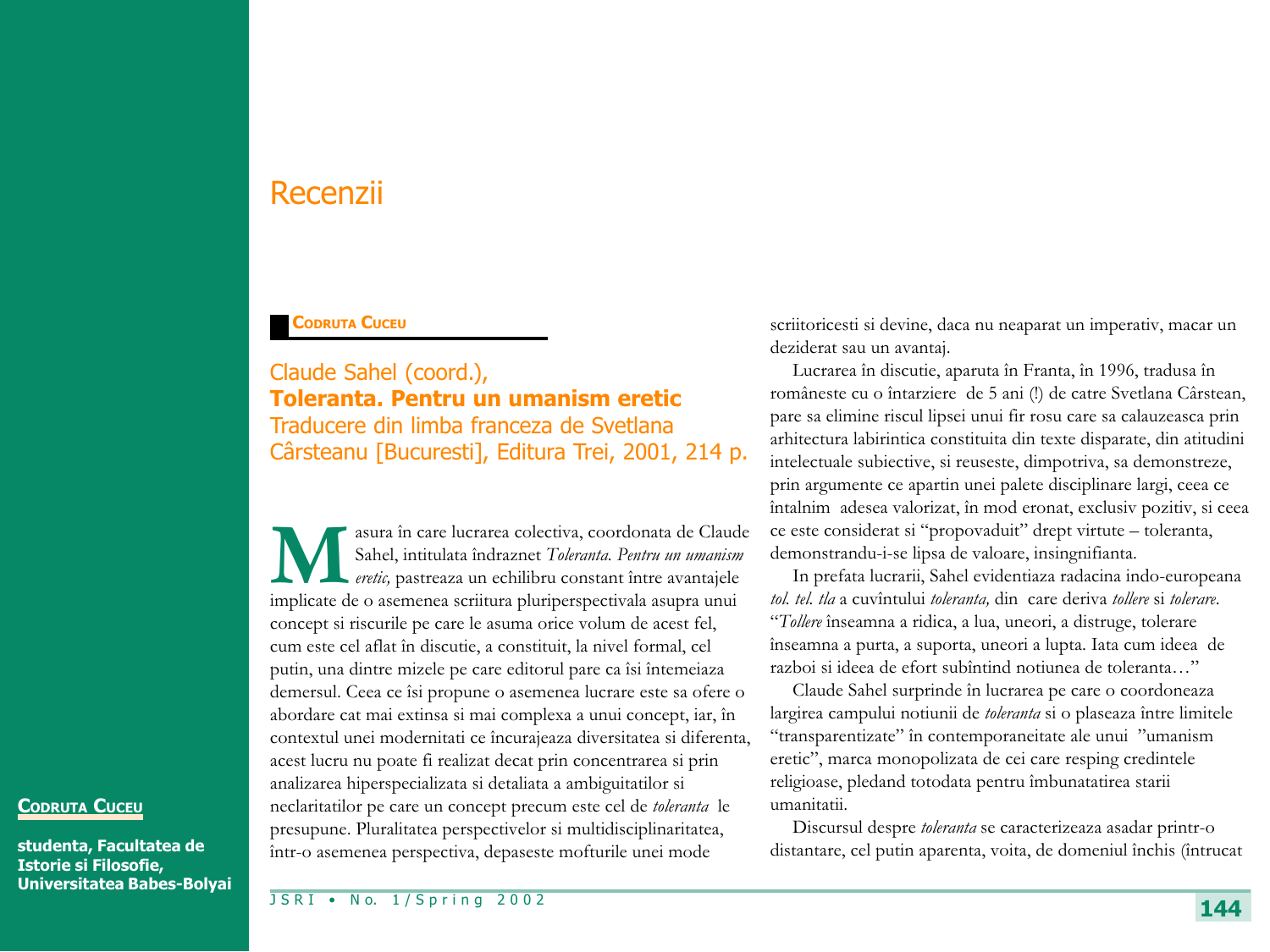el "ofera personalitate, dar si ghetoizeaza") al religiosului în care pare sa se fi dezvoltat conceptul discutat. Ceea ce par sa-si propuna autorii este sa surprinda miscarea multiplelor semnificatii ale conceptului de toleranta, transformarea, devenirea lui în contextul obsesiilor moderne identificabile în diferenta, sciziune si conflict.

Concept relational prin excelenta, toleranta nu se poate defini decat printr-o ampla raportare, în spatiul imaginarului, a unei identitati (fie ea religioasa, culturala sau etnica) la alteritatea ei. Desemnat prin conceptul de toleranta, acest raport al identitatii cu alteritatea este descris detaliat, în plurivalenta sa, în prima din cele trei parti în care se structureaza lucrarea, anume în capitolul intitulat Constiintele alteritatii. Planul acesta al relatiilor umane în care se înscrie toleranta aduce totodata cu sine si nevoia de abordare a problemei proximitatii sau distantarii fata de celalalt, fata de strain, vazut fie ca divinitate, fie ca bestie, printr-un proces de asimilare, sau integrare a lui sau dimpotriva printr-o prudenta distantare, indiferenta, fata de acesta. "Asimetria fundamentala", "inegalitatea" în relatia cu celalalt sunt paradigmele care dau seama cel mai bine de dimensiunile launtrice si palierele externe de manifestare ale conceptului discutat.

Toleranta. Pentru un umanism eretic pare a-si fixa drept obiectiv fundamental, sa limiteze, pe cat posibil, consecintele esecului recunoasterii alteritatii, si implicit consecintele imaginii analoage despre propria identitate (întrucat "subiectul îsi constituie identitatea prin intermediul diferentei", al celuilalt), sa relativizeze prudent relatiile de putere care se instituie în acest joc al stapanului fata de cel dominat, în asa fel încat subiectul plasat într-o superioritate fata de alteritate sa nu mai fie complice al unui rau, prin acceptarea pasiva a acestuia, printr-o toleranta, printr-o indulgenta. O deschidere autentica fata de celalalt, diferit: "a lua o cale tangenta în raport cu propria apartenenta este poate o conditie pentru a-l putea întalni pe celalalt, daca si acesta, la rîndul sau, ia o cale oblica".

Definitorie pentru modernitate si pentru teoretizarile modernitatii sunt problematizarile ce tin de deschidere, ospitalitate, de cel strain, de cel diferit, de identitate. In ce masura celalalt poate fi acceptat si asimilat fara o pierdere a identitatii si a "factorului specific", în ce masura relatiile de putere îsi pastreaza forma atunci cand este vorba de un sistem (religios, cultural, etnic) tolerant încearca sa explice Humberto Giannini în articolul sau A primi ceea ce-ti este strain. Filosoful descopera cele doua sensuri ale asimilarii "active" a unui corp strain de catre un sistem. In primul rand, pentru ca o identitate toleranta sa poata asimila/tolera ceva diferit este necesara o reorganizare interioara, iar, mai apoi, toleranta înseamna o asimilare activa întrucat îl transforma pe cel asimilat, pe cel diferit în ceva asemanator cu identitatea asimilatoare. Exista deci o anumita reciprocitate desprinsa dintr-o proximitate a deschiderii, a tolerantei celor doua sisteme, exista deci un dialog, o atitudine rationala, morala, fiindca se constituie ca o "permanenta reglare de conturi", comunicativa a celor doua sisteme.

Pe de alta parte, distanta fata de celalalt, care înseamna o anumita "strategie de protectie" împotriva alteritatii, implicand un echilibru între "absorbtie" sau "vointa de dominatie" si "respingerea radicala", ar fi dezirabila în însusi procesul socializarii indivizilor si în acela mai complex al construirii identitatilor culturale colective.

Ambiguitatea notiunii de toleranta sporeste în masura în care discursurile identitare se radicalizeaza, în conexiune cu viziunile relativist-culturale, semnificatia conceptului definind treptat un tip de toleranta pe care as numi-o extrema: a tolera orice, a tolera pana si ceea ce este intolerabil. Ignoranta, naivitate, indiferenta sau o libertate gandita în sens absolut, împinsa aproape spre limitele anarhiei? Despre limitele conceptuale si efectele sociale ale acestor limite ale tolerantei, despre relatia ce se stabileste nemediat între toleranta si intoleranta, despre raportul inegal dintre libertatea-egalitate si libertatea-toleranta vorbeste Jean Baubérot în Strategiile libertatii, articol încadrat în cel de-al doilea mare capitol al lucrarii discutate, intitulat Puteri.

O anume condescendenta, în defavoarea unui respect autentic fata de celalalt, deci un raport nechilibrat de forte este definitoriu pentru toleranta, lucru care îi determina privilegierea libertatii din cuplul conceptual libertate-toleranta.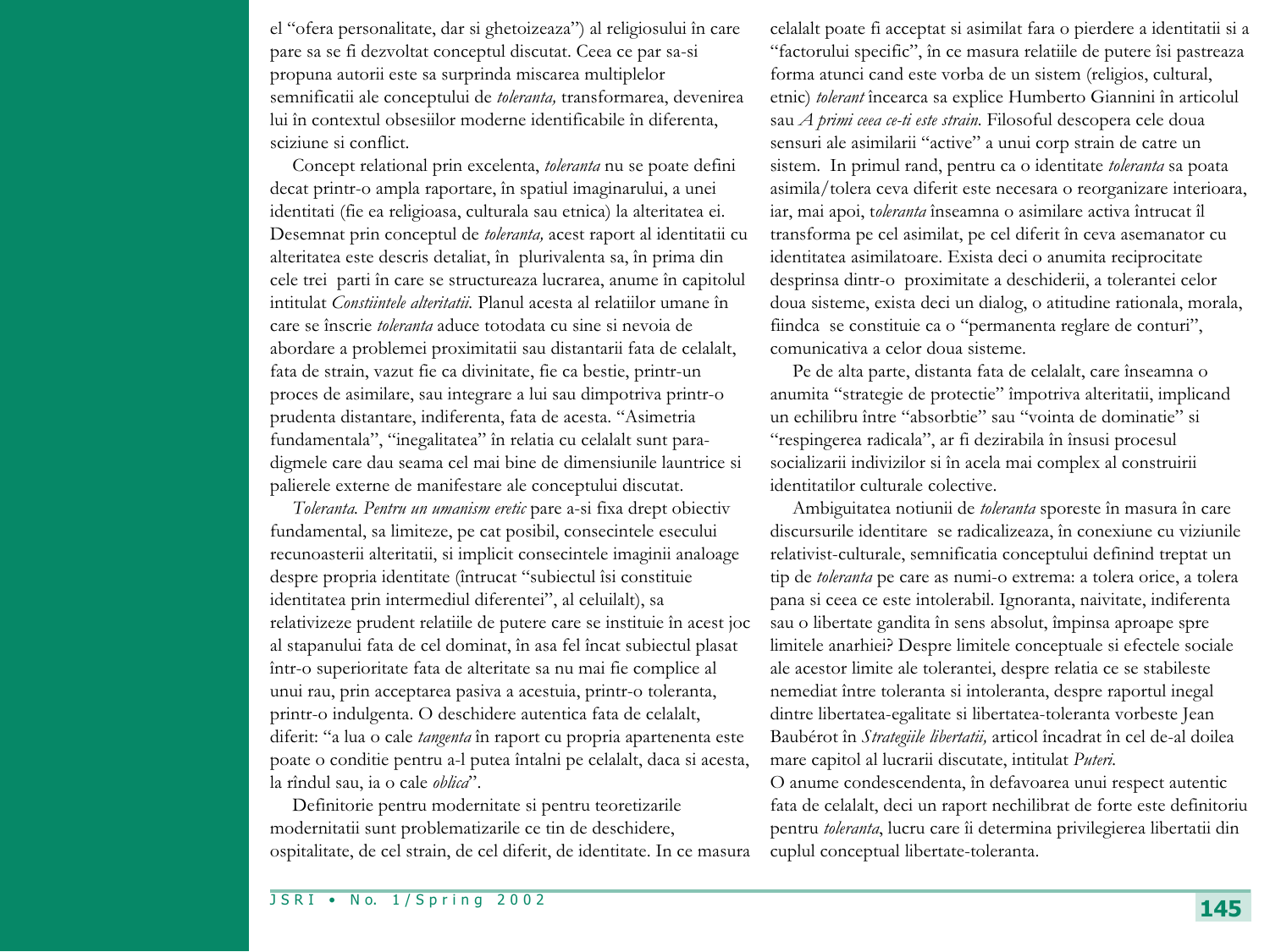Chiar daca, în realitatea istorica, conceptul cultural de toleranta a constituit izvorul ideii de libertate, toleranta "consta în a suporta, a nu interzice, a admite, ca pe un rau mai mic, în timp ce libertatea ar fi recunoastere pozitiva a celuilalt, a dreptului acestuia la diferenta".

Asumarea diferentei, acceptarea pluralismului pare a fi, dupa Baubérot, adevarata libertate, pe cata vreme arealul tolerantei cuprinde, dimpotriva, raportarea identicului la un "cvasi-celalalt" ["un amestec între acelasi (nativul) si celalalt (strainul)", asemanator si diferit.

O încarnare, o materializare, o înspatiere a conceptului de toleranta, deci locul de manifestare prin excelenta a tolerantei pare a fi orasul cosmopolit, cetatea sau portul cu raspantiile si cu "contaminarile" sale. Jean Borreil, în Verbul absent, primul articol al ultimului capitol al lucrarii, intitulat Drepturi de cetate, descrie toleranta ca un raport între confortul unei imagini pe care o identitate o are despre sine însasi si socul în fata strainului, în fata stranietatii sale. Recunoasterea celuilalt, recunoasterea vizibilitatii sale, raportarea la acel cvasi-altul ca la un individ similar constituie ceea ce desparte toleranta cu dublul ei sens, cel de a suporta si cel de a combate, de libertate.

Orasul sau cetatea plaseaza umanitatea într-un joc dinamic de diferente si asemanari, accentuand conflicte, respingeri sau ignorari reciproce ale diferitelor grupuri.

Problema ce deplaseaza prin negociere si reevaluare permanenta campul de semnificatii dinspre domeniul socialului, cu compatibilitatile si incompatibilitatile sale intrinseci, spre o determinare a unei functii teoretice sau epistemologice, toleranta devine un concept ce trebuie sa acorde atentie pluralitatilor, "manifestand reticenta fata de orice reductionism".

Dupa Scrisoare despre toleranta a lui John Locke, un tip de scriitura mai adecvat timpurilor noastre, Toleranta. Pentru un umanism eretic, departe de a oferi un istoric al conceptului discutat, nu esueaza într-un comun al elogierii lui, ci descifreaza mai degraba valentele bizare, confuze, predominant negative ale acestei pseudo-valori "de care ne-am entuziasmat în mod gresit" atata vreme.

#### **ANA-ELENA ILINCA**

# Sandu Frunza (coord.), Philosophy and Religion -**A Multidisciplinary Approach** Cluj-Napoca, Limes, 2001

ssued at the end of the year 2001 (Limes printing house), the volume Philosophy and Religion  $-A$  Multidisciplinary  $Ap$ *proach* (coordinated by Sandu Frunza) puts together the essays of several thinkers from Cluj on the relation between philosophy and religon. The book may be situated in the field of the interdisciplinary dialogue that takes shape between love for wisdom, on the one hand and love for God, on the other hand. The work under discussion has a three-part thematic. The first part forms a multiperspective analysis of the relation between philosophy and religion, lying emphasis on philosophy. The second part is defined by the relation between philosophy and christian thinking, in which important theologists and philosophers from Cluj comment upon this relation. In the tird part of the book, the relation between philosophy and Jewish thinking is brougt to our attention.

Mr. Frateanu's study On God opens the first part of this volume. According to him, God by beloging to the sphere of the « supersensitive » is the very concern of metaphysics which is undestood as an ontotheology. The author discusses the forms of the « theological » thinking on God from an ontological viewpoint. These hold in common the idea that "God is, he exists, he is being?". The God of Moses who is a individual being - Moses speaks to him "face to face" – is identified with the philosophical concept according to which God is a defined supreme being. Starting from the premiss of the existence of God who is as opposed to the chaos which is not, God, in his nature of the supreme being, is the creator of all the otherbeings. It is this that makes possible all forms of knowledge of the divine, be those of

## **ANA ELENA ILINCA**

studenta, Facultatea de Litere, limbi moderne aplicate, Universitatea **Babes-Bolyai**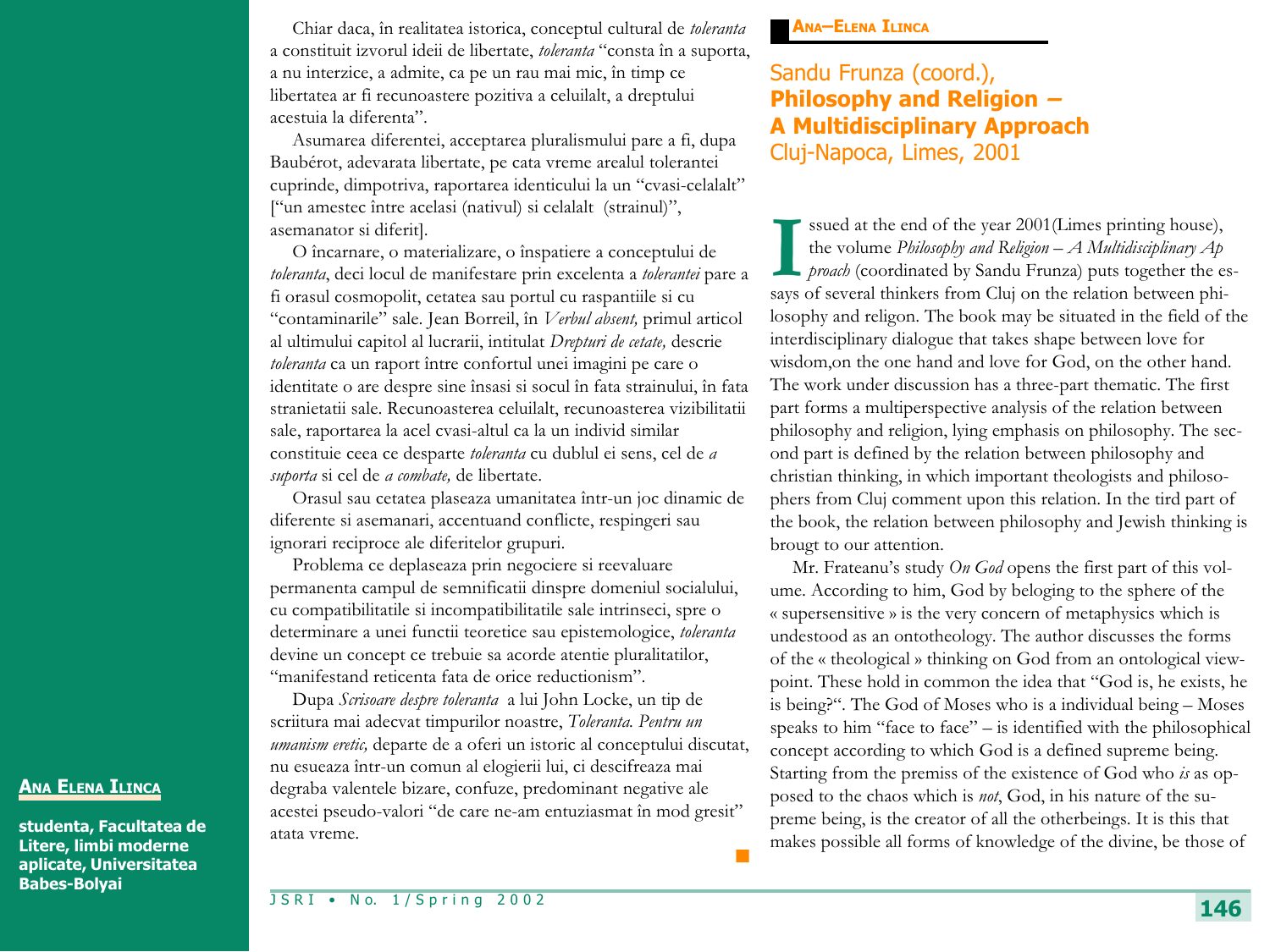"pre-knowledge?" type which are mediated by the soul (the privilege of divinity), of pure reflexive act type, or of judgement type. All these foms, as already pointed out, relay on the original belief that God exists. Thus, Mr. Frateanu reached the conclusion that the role of philosophy is that of "making God cognoscible".

Certainty and doubt, conepts encountered both in the field of philosophy and in that of religon, define the argument of Mr. Acad. Camil Muresanu's study - Between Certainty and Doubt. Mr. Muresanu explains the emergence of these concepts out of the need of man to refer to the world he lives in, to "self-maintain" life, to gain certainty. Faith - associated with religion - provides the model of knowing the world through certainty, whereas doubt - associated with philosophy - provides the model of knowing the world through reason.

Observing the same distinction between philosophy and religion, the study: An Analytical Perspective upon the Relation of Scientific Knowledge/Religious Knowledge of Mr. M. S. Bodea analyses various aspects of this theme. Thus, there are explained in here the approaches of knowing: the scientific approach uses cognition, while the religious one uses experience. Science stands for a way of "knowing", religion stands for a distinctive way of "being". The differences between the two are researhced at language level, life experience, initiation, all those leading to the conclusion of the in-compatibility of those approaches.

In The Epistemic Metaphor  $-A$  Means for Rendering Sensitive the Homogenous Artistic Environment by Mr. St. Angi, it is argued the way in which the epistems? like Foucault described them, provide the explanation of how knowledge may be gained on the basis of longer previous experiences, as well as the explanation of how these may be interpretated for the future. Mr. Angi chooses to exemplify this by presenting the changes occurred in the medieval beauty canon with thinkers as: Augustin, Albert Magnus, Thomas d'Aquino, Bonaventura.

Mr. M. Jones' study William James - On Pragmatism and Religion sheds new light on William James'outlook upon the theory of religious knowledge. Mr. Jones points out that W. James believed

that only immediate knowledge, direct experience offers "an empirical approach for a philosophical analysis of religion", and that James' radical empirism guides him towards a scientific research of religion, thus highlighting the important role of religion in the lives of the human beings.

In The Lay Witness, Mr. M. Jucan emphasizes the relation between religion and politics by using literature as a communication channel. This complexe relation is studied with reference to the period of the communist regime which is illustrated in the novel The Announciation by N. Breban. Throughout Grobei as the lay witness, the relation emerging in the Romanian reality that is mocked. There are also presented the hypostases in which one may encounter this relation between religion and politics, that is: the role of the saviour, the figure of the seducer, ascesis of the lay witness. Grobei is the attempt of release from a false ideology, a consciousness of censorship, is "the 'lay' modality to create a human model, respectively, to restore the supremacy of dogma".

The second part of the volume begins with the study of Pr. St. Iloaie, For a Christian Philosophy. It is arged that both Christianity – as historical and cultural reality – and philosophy have influenced each other. Moreover, faith does not excludes that reality may be known by other means. Christian philosophy may be defined not as experiecing the faith, but as wording its truths into concepts in order to achieve a better understanding of its meaning.

In The Philosophy of Ecclesiastes, Mr. V. Boari presents how philosophy can be succesfully integrated in a religious work. "The Ecclesiastes" is ascribed to Solomon, the philosopher - king. As the author remarks, the writing is characterised by a marked dramatism, yet, this does not prevent the praise of wisdom (seen as a divine gift) to come through. Mr. Boari also identifies philosophical themes as the eternal return, the problem of knowledge, the human condition, the relation Creator - creation. With reference to The Ecclesiastes, the author's conclusion is that it "in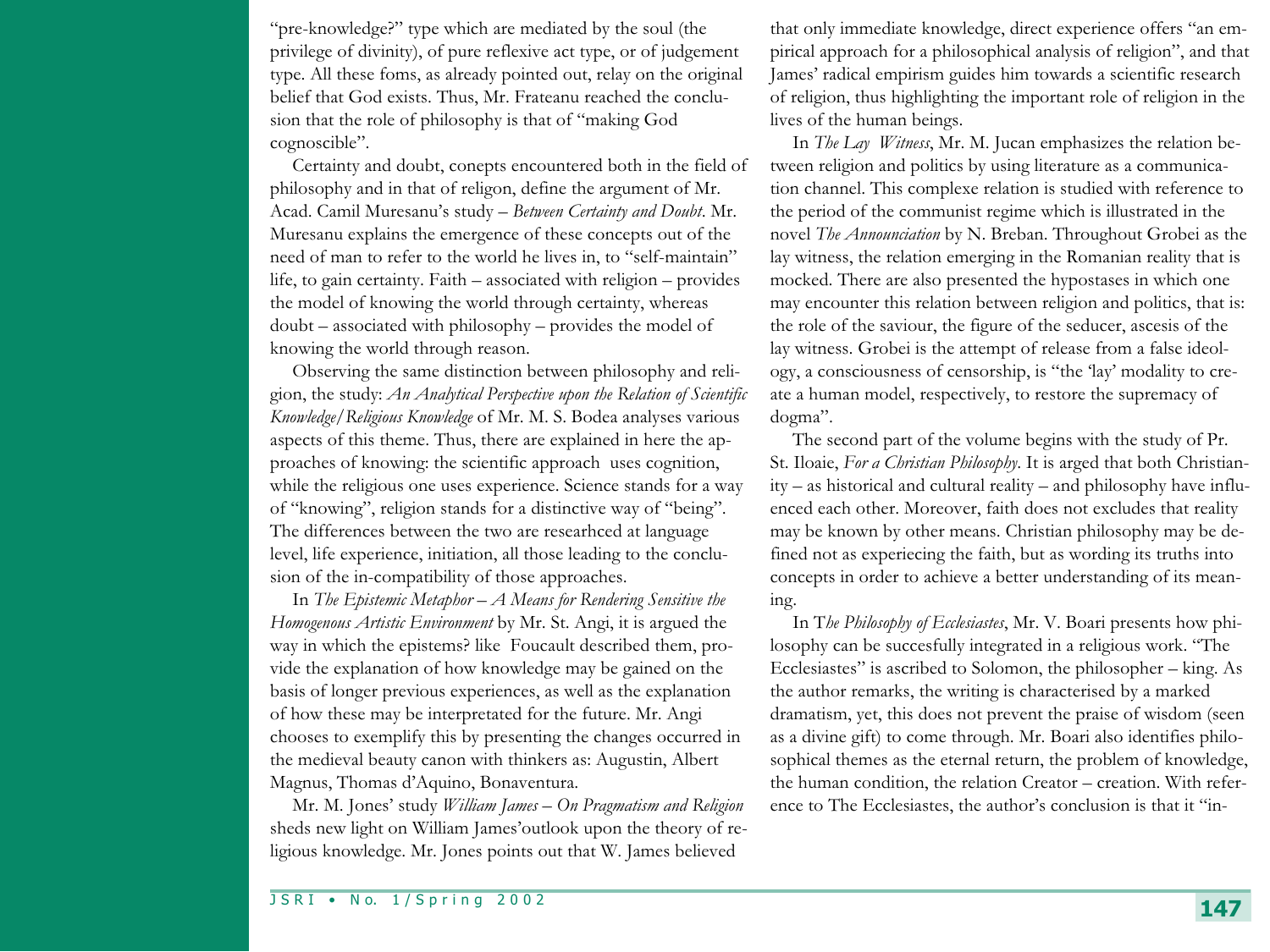vites us to meditate upon our earthly condition as well as upon our relation with an almighty God".

Pr. Prof. I. V. Leb's Philosophy and Religion with Clerical Writter Lactantius points out the decisive contribution brought by the Church Fathers in building a bridge between Antiquity and Christian era, empasis being laid on Lactantius. He is described as "the first christian writer of latin language who attempts a frontal, sincere, and detailed confrontation with heathen philosophy". Philosophy is understood as a quest for wisdom and not the very wisdom which Lactantius considers as the attribute of the divinity and as existing from the beginning. He suggested a fusion between philosophy and religion in order to achieve an ideal philosophy – the only capable of ensuring eternity.

The study The Meaning of Coexistence and the Coexistence of Meanings. A Perspective of the Catholic Theological Ethics by C. Saplacan suggests the dialogue from an ethical viewpoint as a way of bringing closer the religious and the philosophical tradition. This dialogue takes place in the sphere of the humane, and requires the experience of the other that comes to enrich the horizon of our own existence, that is "the perspective of the meeting and recognition of the other through dialogue".

Under the Sign of Harmony and the Beauty of Reason (the Philosophic Discourse of D. D. Rosca and the Sphere of the Eternal Values) is a study by which Pr. Prof. I. Chirila brings forth the philosopher D. D. Rosca and the theologist Isidor Todoran by showing the interdependence of their discourses in the field of re-setting authentic values in the framework of the human existence. "Yet, all these are possible there and only there, where man is not defined by his world, but he is the one defining it beginning with its divine reasons".

In On the Gnosticism of "Folk Christianity" of the Romanians, Mr. A. Codoban suggests us a re-definition of the expression "the Romanian people was born christian". He argues that this expression is the very feature of an oral religion as a consequence of the absence of the institutions due to settle its status. Within the Romanian Christianity, one may find non-differentiation of the sacred from the profane, the cosmic dimension, the cult of the healer saints, apocalyptical believes, elements that are opposed to the theological Christianity founded on the Book and on the doctrine system. Furthermore, the believes in the equipotent presence of evil make the author state that the expression should be read "the Romanian people was born gnostic".

In the third part of the book, the accent is laid on Jewish philosophy and thinkig. Thus, by his study The Relational Principle in M. Buber's and E. Lévinas' philosophy, Mr. S. Frunza underlines the way in which the interdependence of the philosophical element and the Jewish one can be possible in the thinking of the two philosophers. The Sinaitic revelation engenders a dialogical situation between the unique God and the chosen people. Thus, one may notice the emergence of a relational paradigm translated by a two-folded outlook of the world: "I - Thou" and "I - It" with Buber, and the sphere of love from a sharing in being viewpoint – with Lévinas. Analyzing the relational principle of the two thinkers, the writer concludes that "we are in front of two systems of Jewish philosophy which constitute themselves by the meeting of the two traditions: the philosophical and the religious one".

Another aspect of the relation between philosophy and religion is discussed in the study Imagination and Prophecy by Mrs. M. Frunza. The writer points out the original combination between Aristotelian philosophy and the Jewish thinking, which is remarkablly illustrated in Maimonide's "The Guide of the Perplexed". Special attention is paid to imagination - prophecy, and the conclusion the author reaches is that "the theory of imagination shaped by Maimonide is of Aristotelian origin, thus, philosophical (...) this philosophical theory is further used in order to set the very axiom of Jewish religion: prophecy".

The last study of the book  $-$  From Theology to the Awareness of Posibility. The Existentialist Turnover in Philosophy and Judaism - belongs to Mr. A. Marga. He emphasizes the change of paradigm that has occurred in philosophy due to an existentialist approach of Judaism. Rosenzweig is brought to our attention as being one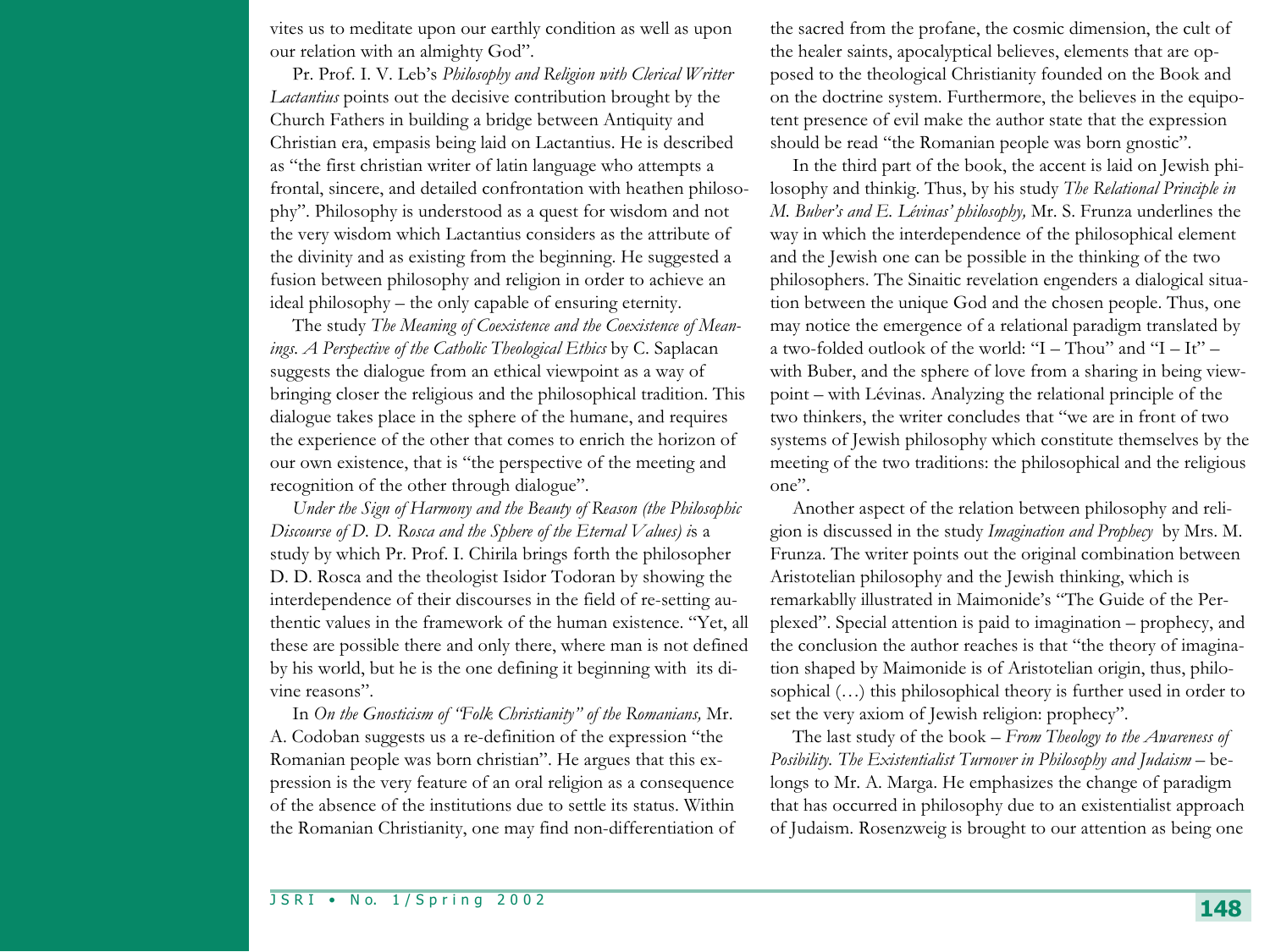of the first promoters of this idea. He is the one that forges a pathway towards a new interaction between philosophy and religion by enclosing religion in his philosophical system, and thus, "ushering a new era in the spiritual culture of Europe".

As one can see within this volume, the reader encounters a various number of approaches of what the relation between Philosophy and Religion could mean. The diversity of the viewpoints does not engender the obstruction of the dialogue between these fields, rather an evolution towards a new level in the sphere of this dialogue.

#### **ALEX MOLDOVAN**

# Jacques Le Rider Europa Centrala sau paradoxul fragilitatii Editura Polirom, Iasi, 2001, 270 p.

pirit fin si acid, de o eruditie incontestabila - aproape ostentativa uneori - in domeniile istoriei si filosofiei, la fel ca si in cel al filologiei, Jacques Le Rider este ca orientare o figura proeminenta a germanisticii contemporane si unul dintre comentatori cei mai avizati ai fenomenului politic si cultural european. Ultima lucrare ce ii poarta semnatura se numeste Europa Centrala sau paradoxul fragilitatii si a aparut in colectia Seminar a Editurii Polirom. Este vorba despre o colectie de texte care se compune din trei mari parti distincte: transcrierea unui dialog avut cu membrii grupului de studii culturale "A treia Europa" pe teme vizand specificitatea nationala si transferurile culturale, un ciclu de studii de germanistica reunite sub titlul "Cultura memoriei" si, in fine, cateva pagini dintr-un inedit jurnal de calatorie prin spatiul tarii noastre. Dincolo de unitatea oferita de catre centralitatea evidenta a "chestiunii" Mitteleuropei, textele reunite in prezentul volum mai au in comun si exprimarea

profundei ingrijorari a autorului in ceea ce priveste meteorica accedere la putere a nationalistului austriac de extrema dreapta Jörg Haider, eveniment de maxima notorietate la momentul scrierii lor.

Istoriografia moderna - al carei reprezentant de marca autorul nostru este - si-a asumat deja de ceva vreme "raspunderea" introducerii in vocabularul ei curent a unui termen care le poate trezi celor neavizati sentimente cel putin contradictorii, daca nu de fatisa respingere, datorate si nuantei deseori peiorative care il insoteste. Termenul la care fac referire este cel de inventie sau, si mai exact, de inventare. Nimic deosebit pana aici; dar daca adaugam ca inventarea in cauza este cea a unei natiuni sau a unei zone geografice al carei statut este supus reconsiderarii contextuale putem sa intelegem - cel putin intr-o prima faza reticentele celor ale caror orgolii au fost astfel zgandarite. Punctul de focalizare al tendintelor actuale il reprezinta, fara doar si poate, Europa Centrala a inceputului de secol; iar decelarea pe care o opereaza Le Rider este una indispensabila. "Pe de-o parte Mitteleuropa ca notiune geografica si istorica, centrata in jurul unui soi de expansionism german, si, pe de alta parte, Europa Centrala, un concept sociocultural centrat in jurul Vienei." (p. 20) Inventarea Vienei nu este cu siguranta doar o simpla gaselnita de ultim moment a intelectualului european plictisit de abundenta locurilor comune si care incearca o revitalizare a spatiului cultural. Muzicienii Arnold Schönberg, Alban Berg; Gustav Klimt, Egon Schiele sau Oskar Kokoschka in pictura; Georg Trakl si Robert Musil in literatura, in sfarsit, Ludwig Wittgenstein si Sigmund Freud sunt nume de maxima rezonanta care, insumate si dispuse in reteaua spatio-temporala a Vienei inceputului de secol douazeci - viitorul centru de gravitatie al Mitteleuropei redescoperite - dau imaginea unei scoli apropiate de valoarea celei de la Paris, privilegiata unilateral pana nu demult. Tocmai acest spatiu cultural face obiectul atractiei deosebite exercitate asupra unui numar in continua crestere de specialisti in istoria artei, dar si a ideilor.

### <u>Alex Moldovan</u>

absolvent, Masterat Filosofia Umanului, U.B.B.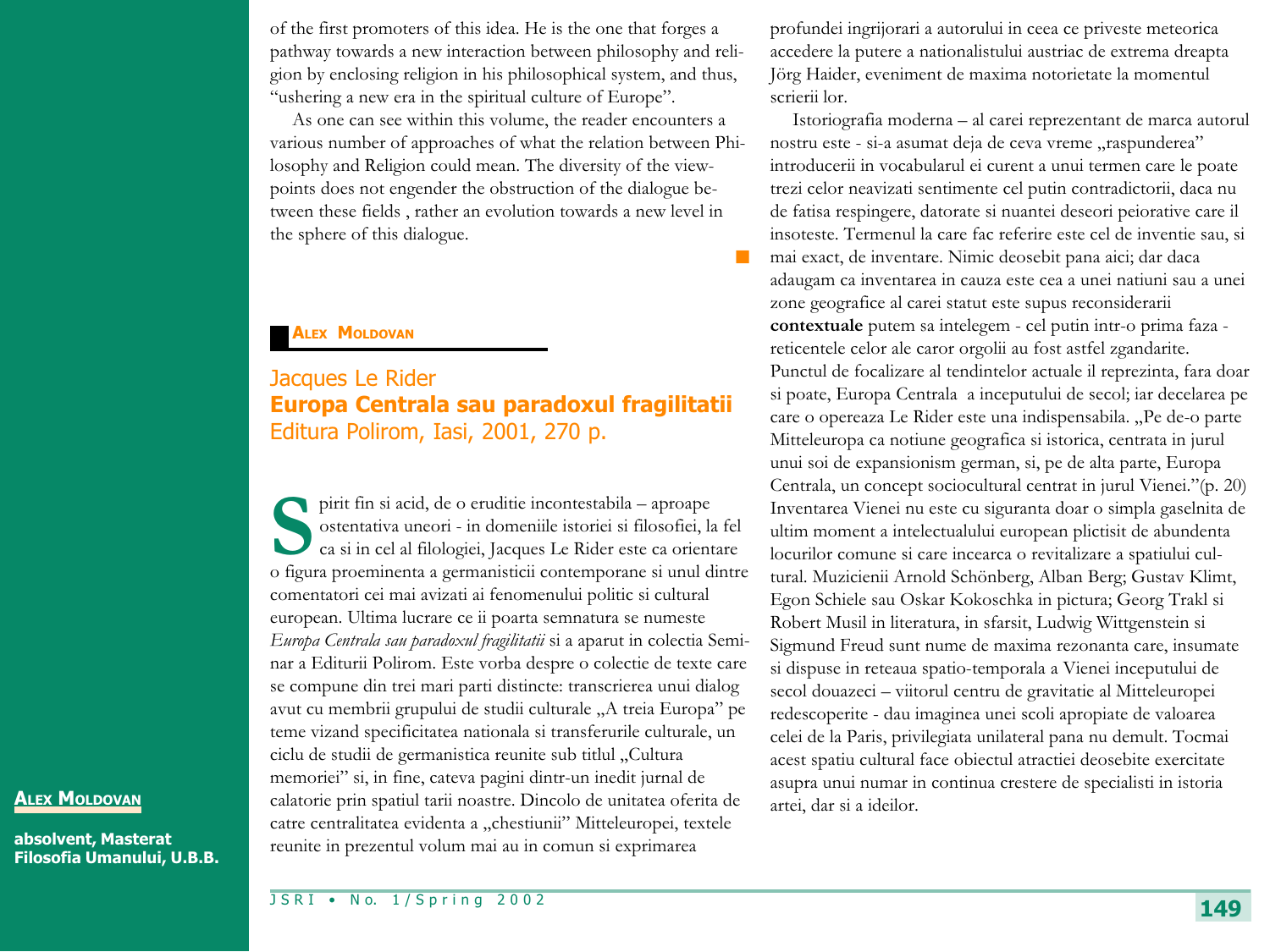In opinia lui Jacques Le Rider, liantul care tine laolalta natiunile si etniile ce fac posibila discutia despre o Europa Centrala de tip cultural este oferit de fenomenul asa-numitelor transferuri culturale. Transferul cultural poate fi inteles ca o iradiere culturala - continua sau discontinua, nu neaparat reciproca si in mod cert incontrolabila – intre popoarele situate in perimetrul socio-cultural circumscris de notiunea Mitteleuropei. Studiul transferurilor culturale ar fi o depasire a metodei de cercetare comparatiste, care, dincolo de impardonabila postulare explicita a existentei unor spatii culturale inchise, omogene, mai pacatuieste si prin studiul preponderent al constelatiilor sincronice, la fel ca si printr-un statism de esenta. Noua abordare este in acelasi timp "o tradare metodica, o deformare sistematica si creatoare" (p. 65). O tradare cu totul pozitiva in acest caz, o deformare care se traduce in termenii progresului, a crearii unei structuri ideatice supranationale situate dincolo de maruntele si prea inradacinatele prejudecati privitoare la puritatea nationala, structura al carei sol peren doar cultura singura il poate oferi. Depasirea comparatismului duce in mod evident la o relativizare nu doar a discursurilor nationale, dar si la o redefinire transanta a insasi conceptului de natiune. Astfel, "cultura nationala este o constructie ideologica variabila in functie de epoci si de neconceput fara acest efect de sciziune contrastiva in lumina elementului strain, a alteritatii"(p. 45) Filosofia practicata de noul curent in general si de Le Rider in particular este in cele din urma una a intelegerii celuilalt si a tolerantei.

Cel mai interesant studiu al sectiunii dedicate "Culturii memoriei" il constituie, probabil, cel ce trateaza faimoasa A doua consideratie inactuala a lui Nietzsche, "Despre utilitatea si neajunsurile istoriei pentru viata", lucrare clasica in istoriografia culta de inspiratie filosofica. "Nimeni n-a stabilit mai bine decat Nietzsche diferenta dintre uitarea rea, uitarea tradatoare, leziune

a memoriei, si uitarea buna, forta a vietii, privilegiu al plastica si regeneratoare care permite insanatosirea si chiar uitarea>>" (p. 143). Mergand pe aceeasi linie de interpretare ca si Nietzsche, Le Rider nu face o simpla recitire gratuita a textului Inactualei, ci extrage din el insasi formula modernitatii: "Sa uiti pentru a-ti inventa propria traditie si pentru a regenera Bildungul"(p. 167).

A treia si ultima parte a lucrarii este dedicata vizitei care a facut posibila aparitia volumului de fata, un scurt dar plin de evenimente periplu prin spatiul largit al romanitatii, daca includem aici si Cernautiul. Le Rider remarca cu ochiul atent al cunoscatorului bogatia stilistica a arhitecturii moderne si premoderne a celor cateva centre universitare vizitate; deplange insa, insondabilul prost gust al parlamentarilor de la Bucuresti "care au parasit acest loc fermecator (dealul pe care se afla vechiul Parlament, n.n.) pentru a se instala in dezgustatorul palat prezidential lasat mostenire de Ceausescu" (p. 229). Opozitia trecut-prezent - mereu constanta in paginile jurnalului se incheie cu o la fel de constanta privilegiere a timpului trecut, cu o exceptie notabila: aprecierea partenerilor de dialog romani pare nascuta din sincera apreciere a interlocutorilor, nu una bazata pe simple politeturi schimbate din complezenta.

Meritul deosebit al cartii - si implicit al autorului - este acela ca face accesibila publicului cititor din Romania o tema de indiscutabila actualitate si practic de neevitat pentru orice intelectual cu pretentii care se doreste conectat la discursul de ultim moment al lumii bune europene. Faptul ca avem de-a face cu un produs al editurii iesene Polirom este in masura de a convinge orice sceptic atat asupra calitatii materialului, cat si asupra formei sub care el ne este prezentat, de o calitate cu care ne-am obisnuit.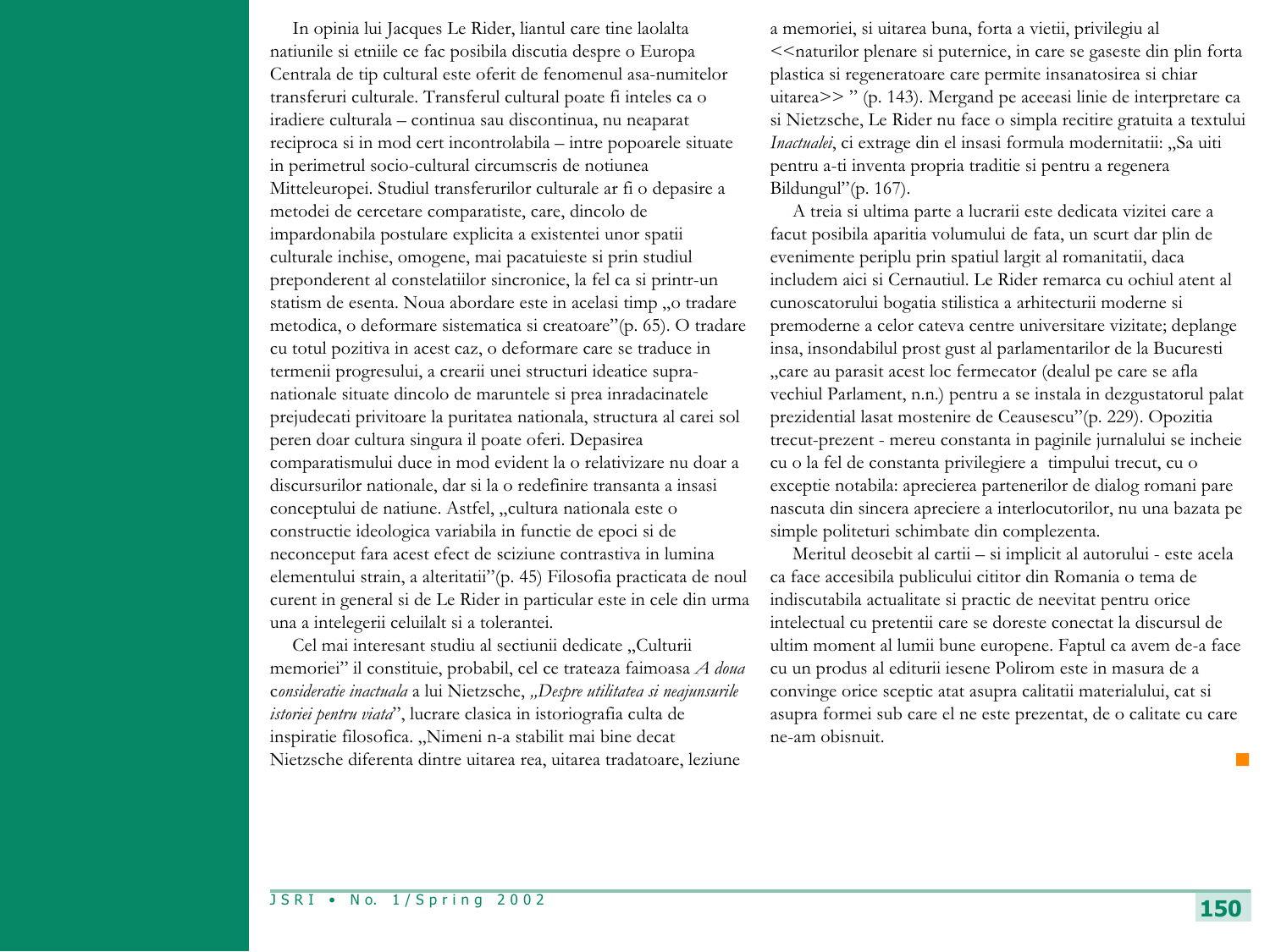#### **PETRU MOLDOVAN**

# Alfonso M. di Nola Diavolul. Chipurile, ispravile istoria Satanei si prezenta sa malefica la toate popoarele din antichitate pana astazi Editura All, Bucuresti, 2001, pp. 376.

M. di Nola propune o istorie a prezentei raului in viata cotidiana din cele mai vechi timpuri si pana in zilele noastre. Cartea se prezinta ca o evaluare istorica a dovezilor privind raul in religiile lumii. Este o incercare rationalista a atestarii documentare a universalitatii acestei reprezentari a imaginarului ce este prezenta inca din perioadele mitice, iar prin transferul in afara din noi a raului il face prezent, ca loc de actiune, in diferite tipuri de societate umana. Astfel, di Nola sustine ca "drama raului", a suferintelor si a mortii se reflecta in miturile demonice ce apartin tuturor culturilor. Prezenta raului in compania omului apare ca una apasatoare si omniprezenta in anumite epoci; de exemplu epoca vrajitoriei europene sau a demonologiei patristice.

Diavolul este privit ca o imagine a conflictului dintre om si realitatea istorica sau cea naturala. In sensul istoric al termenului, raul este conditionat de contextul social si de mintea umana ce are inclinatii spre fantastic. Prin urmare, actul de nastere al diavolului il reprezinta diferitele moduri de a percepe realul. La culturile primitive diavolul apare ca o transformare a demiurgului. In America centrala, demonul este forta malefica prezenta in ideologia dualista. Aceeasi viziune dualista o intalnim in demonologia iraniana care considera ca lumea demonica este predestinata unui autoconsum spre triumful binelui. A.M. di Nola scoate in evidenta ideea conform careia cadrul mitologiei antice precede si explica temele demonologiei din jurul Marii Mediterane. Patrimoniul demonologic iranian in viziunea acestui autor se transmite lumii crestine prin canale multiple: gnozele.

In ceea ce priveste mitologia demonica la mandeisti se observa crearea unui cadru mitologic cu influente gnostice, dar este apropiat si crestinismului primitiv. Prezenta demonului in Orientul Apropiat, de exemplu cultura sumeriana este prima care ofera cea mai veche forma a stiintei despre ingeri (angelologie) si a demonologiei. Aceasta va avea influente asupra asiro-babilonienilor, a lumii ebraice ajungand pana la crestinism. In ebraism si judaism demonul a fost dorit si creat de Dumnezeu pentru a-l supune pe om incercarilor, asa cum sunt prezentate aceste imagini in Vechiul Testament. Nu poate fi exclusa relatia cu conceptia mesopotamiana despre originea fizica a starilor de rau. A.M. di Nola mai spune ca este dificil de stabilit o delimitare intre atitudinea magica si cea exorcist-protectoare din formele de cult ale ebraismului antic. Autorul mai remarca faptul ca demonologia ebraica, oscileaza intre doua pozitii diferite, pe de o parte prezenta recunoscuta a demonilor care se supun lui Dumnezeu, iar pe de alta parte, explicarea raului cosmic si istoric in raport cu vointa determinata a lui Dumnezeu; aceasta conceptie exercita o puternica influenta asupra celei crestine. Cat despre universul credintelor demonologice din Evul Mediu si pana in prezent, acesta are la baza Noul Testament. A.M. di Nola sustine ca la definirea sistemului demonologic din Noul Testament contribuie intreaga mostenire biblica ce s-a contopit cu elemente din cultura antica tarzie mediteraneeana, din scrierile lui Pavel si cu elemente din tematicile gnostice.

Vrajitoria are un statut magico-ritual, in interiorul culturilor, prin ea se exprima reactia agresiva a unor grupuri si paturi sociale care nu sunt integrate in modelele tipice ale culturii de care depind. Referitor la demonizarea etnica in Occident, di Nola ne spune ca mecanismele violentei si ale marginalizarii ce insotesc evolutia demonologiei catolice devin evidente in acest caz, datorita tendintei de a plasa sub semnul negativitatii anumite grupuri considerate non-conforme cu modelul crestin. De aceasta demonizare au suferit evreii si tiganii identificati cu diavolul.

A.M. di Nola afirma ca intre imaginarul diabolic faurit de traditia teologica si imaginarul diabolic prezent la nivel popular

### **PETRU MOLDOVAN**

student, Facultatea de **Istorie si Filosofie,** Universitatea Babes-Bolyai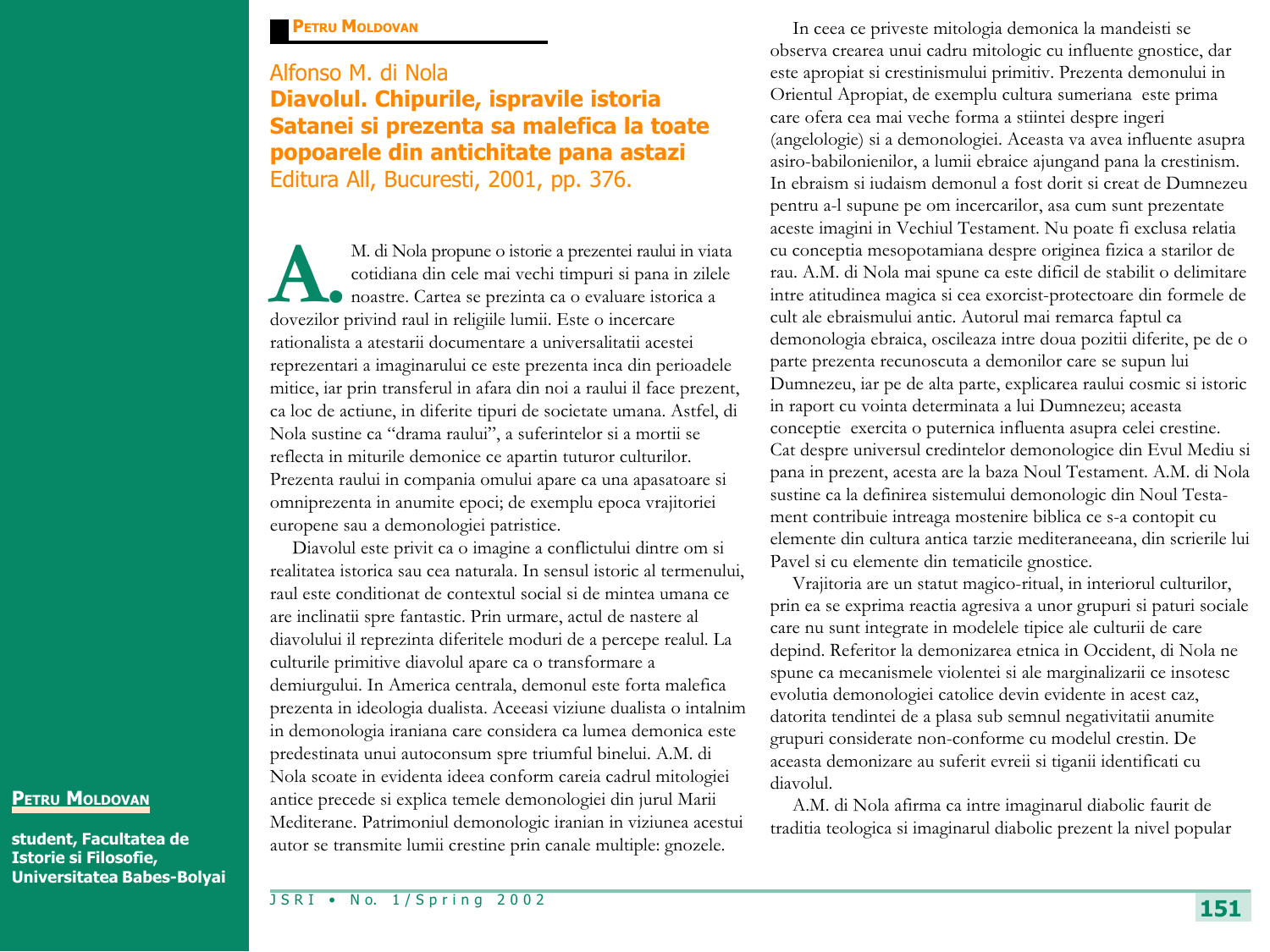trebuie facuta o diferentiere fundamentala. Elaborarea culta necesita propunerea si dezvoltarea unor problematici abstracte referitoare la natura, originea, functia, limitele figurii demonice care devine in felul acesta vaga si generica, servind in acest fel, scopului de a se exercita prin aceasta o putere constanta. Demonul taranesc este in schimb, o imagine materiala care poate fi interpretata material - perceperea si reprezentarea demonului ia trasaturi proprii, diferite de cele care apartin speculatiei docte.

Energia demonica se declanseaza prin fenomene speciale care se manifesta la indivizii supusi posedarii; aceasta este caracteristica religiilor posedarii, adica la acele religii care au ca structura centrala starea de posesie a unei fiinte umane de catre o putere din afara.

Analiza din perioada contemporana a fenomenelor de demonizare facuta de di Nola, arata ca prezenta satanismului organizat contrazice senzatia ca imaginarul demonic ar fi disparut, el apare in continuare ca un fenomen marginal, dar totusi prezent.

A.M. di Nola reuseste sa scrie o istorie naturala a diavolului, ca replica la analizele facute in spiritul cauzalitatii si a determinismului care au condus la serii infinite de reprezentari mitologice, pentru a constitui o curgere naturala a erorilor gindirii umane.

### Petru Moldovan

## Nicu Gavriluta Culianu, jocurile mintii si lumile multidimensionale

Editura Polirom, Iasi, 2000, prefata de Moshe Idel, pp. 188.

Nicu Gavriluta ne prezinta o carte care se vrea o "întampinare" a dorintei tinerilor interesati de un model initiatic tipic lui I.P. Culianu. Printr-o ordonare tematica el reuseste sa ofere într-un

limbaj accesibil publicului larg interpretari convingatoare la teoriile si ideile pe care I.P. Culianu le-a publicat în mai mult de 15 volume de stiinta si fictiune. Autorul prezinta succint faptul ca I.P. Culianu (1950-1991) si-a format înca de timpuriu un sistem propriu de gandire cu idei nonconformiste si incitante. Arata pentru acest ganditor era importanta camuflarii unor secvente gnostice în lumea moderna, motivele mitice din universul viselor si cel social, misterele mnemotehnicilor premoderne si odiseea Limbii Creatiei, precum si prezenta metamorfozata a magiei în lumea contemporana, sau fascinatia jocurilor mentale, fractalii si lumile multidimensionale, cenzura imaginarului social si originile stiintei moderne. Acestea au fost în mod original interpretate de I.P. Culianu în lucrarile sale, iar N. Gavriluta le prezinta într-o ordine cronologica ce poate demonstra dezvoltarea intelectuala, sau cea a metodei lui I.P. Culianu din scrierile sale tarzii. Contributiile lui I.P. Culianu nu se pot ignora datorita noutatii si originalitatii lor. Referitor la primele carti ale lui I.P.Culianu, N. Gavriluta spune ca acestea sunt expresia unei lungi polemici dusa de I.P. Culianu împotriva cliseelor si acelor conceptii gresite care au fost consacrate în istorie de traditie, manual sau o anumita indiferenta a publicului larg. Astfel teme ca "demonizarea cosmosului", originea tehnicilor extatice, fenomenologia tipologiei apocaliptice apar inedit interpretate de I.P. Culianu, înainte de 1986.

N. Gavriluta trecand si la analiza studiilor de romanistica ale lui I.P. Culianu scoate în evidenta ca metoda mitanalizei pe care a practicat-o acesta ofera o alta viziune asupra lui M. Eminescu, ce apare "mai viu si mai interesant" fata de cel cu care am fost obisnuiti din exegezele comune.

Una din problemele cu care s-a ocupat I.P. Culianu a fost si cea în care voia sa gaseasca un raspuns la ceea ce este mintea. N. Gavriluta evidentiaza sursele lui I.P.Culianu, dupa care pe baza unui set de reguli si optiuni binare mintea creeaza lumea de aici, dar si pe cea de dincolo, în terminologia lui I.P. Culianu. Traseul propus de acesta era de la minte la religie, operatiile mintii ar fi prezente în toate religiile lumii, ceea ce ar explica asemanarile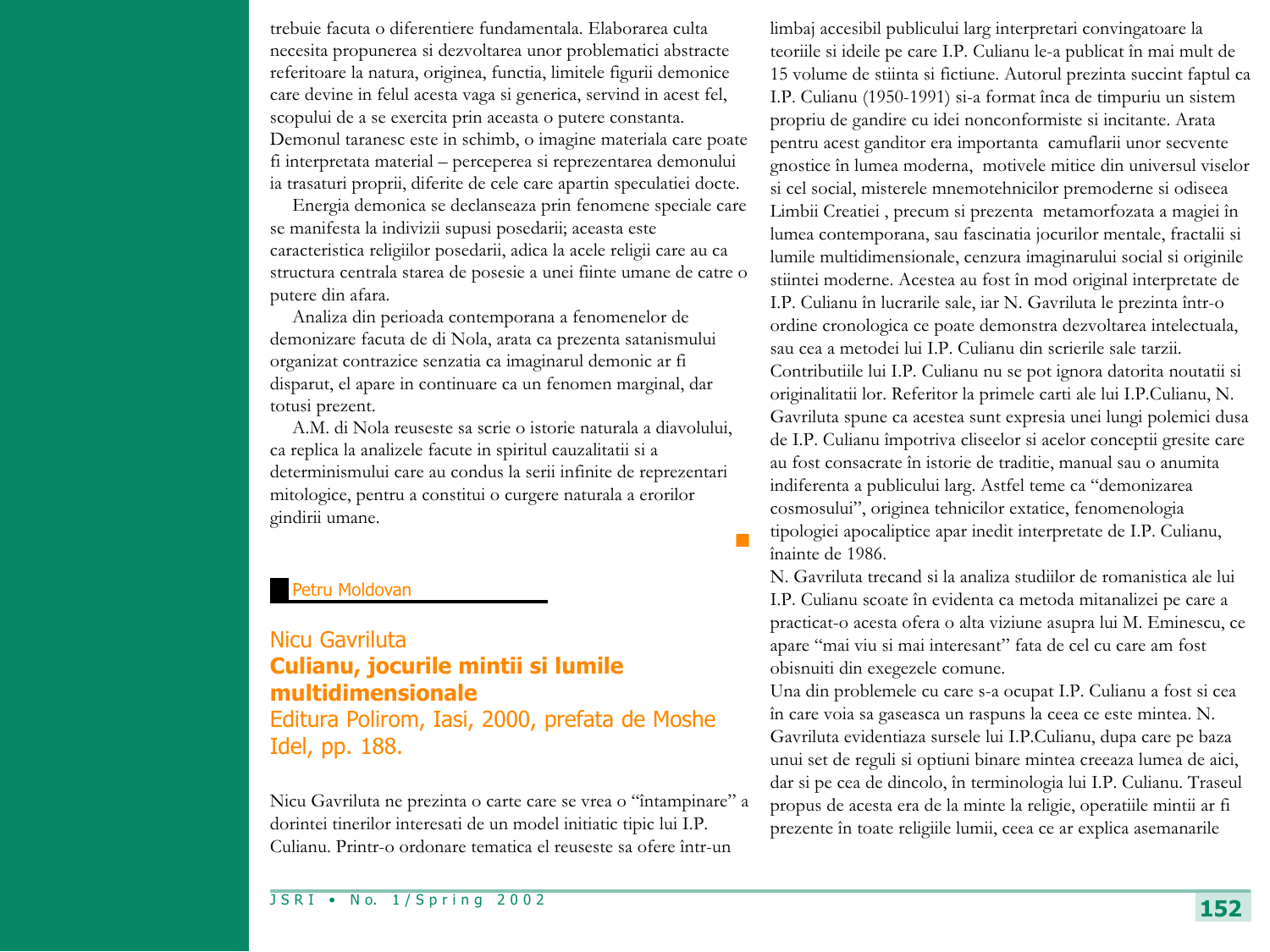dintre ele, aceasta teorie a jocurilor mintii a fost arumentata fie pe L. Wittgenstein, cu teoria jocului, fie pe noua stiinta a complexitatii, care lua în calculul analizarii unui eveniment istoric mai multe variante explicative.Pentru a explica teoria lui I.P. Culianu, N. Gavriluta analizeaza instrumentele oferite de acesta, cum ar fi fractalii, principiul exegezei inverse, mecanismul de generare sau derulare a unor variante interpretative în timp si istorie.

Pentru ca o carte despre I.P. Culianu nu se poate scrie fara referiri la Mircea Eliade, Nicu Gavriluta trece punctual în revista relatia dintre cei doi. I.P. Culianu, fata de acesta prefera lumea Occidentului si nu pe cea a Orientului; opteaza pentru o analiza a Renasterii în care privilegiaza alchimia, astrologia, magia, în timp ce M. Eliade ar trata Renasterea în maniera clasica, cu un interes mai mare asupra specificului filosofiei renascentiste. I.P. Culianu îi reprosaza lui M. Eliade folosirea în mod neadecvat a expresiilor "universala", "aproape universala" cu referire la simbolistica religioasa. Un alt repros al lui I.P. Culianu este îndreptat înspre absenta unei metodologii stiintifice la M. Eliade, sau la teza de re-întinerire a lumii occidentale prin întîlnirea cu civilizatiile nonoccidentale. N. Gavriluta sublinieaza si diferenta care apare în abordarea samanismului la cei doi istorici ai religiilor. Dar, nu accepta o tradare a lui I.P. Culianu fata de M. Eliade, deoarece, prin dispensarea calitatii de maestru, I.P. Culianu a reusit sa vada în M. Eliade un prieten. Mai mult, cosidera autorul, caracteristica creatiei acestora ne obliga sa-i pastram împreuna, acest lucru oferind o sansa de recunoastere a sacrului prezent astazi in lume. Cartea lui N. Gavriluta îsi confirma de la un capat la altul rolul, din start asumat, de îndrumator prin lumile religiei, magiei si stiintei puse în joc de Ioan Petru Culianu.

### **BOGDAN NEAGOTA**

 $\Box$ 

Ignazio E. Buttitta Il fuoco. Simbolismo e pratiche rituali Collana «Nuovo Prisma», Sellerio editore, Palermo, 2002, 212 p.

artea antropologului Ignazio E. Buttitta se inscrie intr-o arie mai larga de preocupari ale autorului, care vizeaza elaborarea unor lucrari de sinteza despre sarbatorile si practicile rituale legate de procesiunile cu ramuri verzi si de focurile rituale in contextul culturii populare din Sicilia si din Sardegna. Il fuoco reia tematica ignica pe baze noi, amplificand subiectul atat in directia unei morfologii religioase (nivelele morfologice ale simbolismului ignic) cit si in plan teoretic (interpretarile etnologice, istorico-religioase si psihanalitice).

Punctul de plecare al studiului il constituie practicile rituale legate de aprinderea unor focuri cu ocazia diferitelor sarbatori religioase si comportamentele rituale conexe acestor focuri. Existenta unor rituri similare in vechile culturi mediteraneene il determina pe autor sa incerce sa identifice fondul de credinte comune care rezida in spatele acestei fenomenologii diverse. In acest sens, demersul hermeneutic va urma cateva directii principale. Primul capitol prezinta in mod sintetic consecintele antropologice ale descoperirii focului, printr-un examen al proceselor care au condus la achizitionarea de tehnici si de instrumente potrivite pentru producerea si conservarea sa. Apoi este analizat rolul sau magico-religios in arealul mediteranean antic, respectiv in lumea greco-romana si in cea indo-iraniana. In acest context, autorul propune o abordare morfologica a simbolismului ignic, prin circumscrierea lui pe paliere diferite de semnificatie: dimensiunea cosmica si astrala a focului (in orfism, in religia vedica si in crestinism), functia regeneratoare si purificatoare (practicile funerare de incinerare si raportul foc moarte - resurectie, mituri resurectionale ignice, rituri agrare,

#### **BOGDAN NEAGOTA**

asist. univ. drd., Facultatea de Litere, studii clasice, Universitatea Babes-Bolyai.